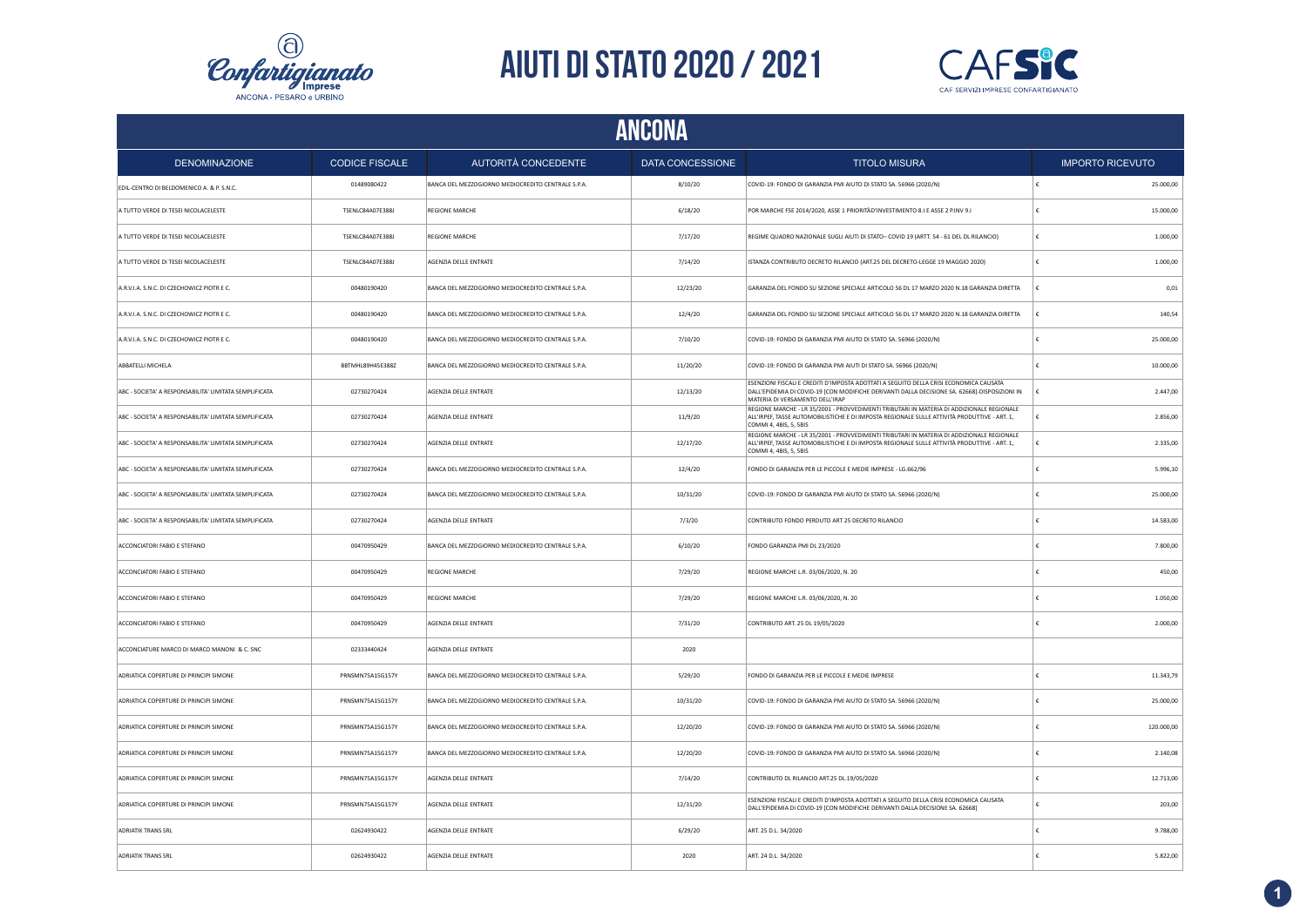



| <b>ANCONA</b>                |                       |                                                    |                  |                                                                                                                  |            |                         |  |
|------------------------------|-----------------------|----------------------------------------------------|------------------|------------------------------------------------------------------------------------------------------------------|------------|-------------------------|--|
| <b>DENOMINAZIONE</b>         | <b>CODICE FISCALE</b> | AUTORITÀ CONCEDENTE                                | DATA CONCESSIONE | <b>TITOLO MISURA</b>                                                                                             |            | <b>IMPORTO RICEVUTO</b> |  |
| <b>ADRIATIK TRANS SRL</b>    | 02624930422           | BANCA DEL MEZZOGIORNO MEDIOCREDITO CENTRALE S.P.A. | 7/20/20          | COVID-19: FONDO DI GARANZIA PMI DI SATATO SA. 56966 (2020/N)                                                     | $\epsilon$ | 25.000,00               |  |
| <b>ADRIATIK TRANS SRL</b>    | 02624930422           | BANCA DEL MEZZOGIORNO MEDIOCREDITO CENTRALE S.P.A. | 12/10/20         | COVID-19: FONDO DI GARANZIA PMI DI SATATO SA. 56966 (2020/N)                                                     | €          | 4.158,78                |  |
| <b>ADRIATIK TRANS SRL</b>    | 02624930422           | BANCA DEL MEZZOGIORNO MEDIOCREDITO CENTRALE S.P.A. | 12/10/20         | COVID-19: FONDO DI GARANZIA PMI DI SATATO SA. 56966 (2020/N)                                                     | €          | 300.000,00              |  |
| <b>ADRIATIK TRANS SRL</b>    | 02624930422           | BANCA DEL MEZZOGIORNO MEDIOCREDITO CENTRALE S.P.A. | 12/30/20         | GARANZIA DEL FONDO A VALERE SULLA SEZIONE SPECIALE DI CUI ALL'ARTICOLO 56 DEL DECRETO-LEGGE<br>DEL 17 MARZO 2020 |            | 7.512,80                |  |
| AGARBATI ATTILIO             | GRBTTL73E26F581S      | AGENZIA DELLE ENTRATE                              | 6/29/20          | DL.34 ART.25 19/5/2020                                                                                           |            | 1.000,00                |  |
| AGARBATI ATTILIO             | GRBTTL73E26F581S      | BANCA DEL MEZZOGIORNO MEDIOCREDITO CENTRALE S.P.A. | 11/10/20         | DL.23 DEL 08/04/2020                                                                                             | €          | 11.800,00               |  |
| AGOSTINELLI ENRICO           | GSTNRC79L23D007A      | AGENZIA DELLE ENTRATE                              | 2020             | CREDITO ACCISA GASOLIO                                                                                           |            | 5.828,00                |  |
| AGOSTINELLI ENRICO           | GSTNRC79L23D007A      | BANCA DEL MEZZOGIORNO MEDIOCREDITO CENTRALE S.P.A. | 6/30/20          | D.L. 23/2020                                                                                                     |            | 25.000,00               |  |
| AGOSTINELLI LEONARDO         | GSTLRD77T21A271R      | BANCA DEL MEZZOGIORNO MEDIOCREDITO CENTRALE S.P.A. | 6/20/20          | DL. 23 DEL 08/04/2020                                                                                            |            | 25.000,00               |  |
| AGRI C.L. SNC                | 02703090429           | AGENZIA DELLE ENTRATE                              | 2020             | CREDITO LOCAZIONI D.L.34/2020 - DL104/2020 - D.L.137/2020 L.178/2020                                             |            | 516,00                  |  |
| AGRI C.L. SNC                | 02703090429           | BANCA DEL MEZZOGIORNO MEDIOCREDITO CENTRALE S.P.A. | 6/20/20          | COVID-19: FONDO DI GARANZIA PMI AIUTO DI STATO SA. 56966 (2020/N)                                                | £          | 24.500,00               |  |
| AGRI C.I. SNC                | 02703090429           | AGENZIA DELLE ENTRATE                              | 7/2/20           | CONTRIBUTO COVID ART25 DL 19/05/2020                                                                             | $\epsilon$ | 2.076,00                |  |
| AIHCSAR - TOOL S.R.L         | 02690470428           | BANCA DEL MEZZOGIORNO MEDIOCREDITO CENTRALE S.P.A. | 11/30/20         | COVID 19- FONDO DI GARANZIA PMI AIUTO DI STATO SA 56966 (2020/N)                                                 | £          | 30.000,00               |  |
| AL PONTE MAGNO SRL           | 01537570424           | BANCA DEL MEZZOGIORNO MEDIOCREDITO CENTRALE S.P.A. | 5/19/20          | FONDO DI GARANZIA PMI AIUTO DI STATO SA 56966 2020/N                                                             | $\epsilon$ | 25.000,00               |  |
| AL PONTE MAGNO SRL           | 01537570424           | <b>REGIONE MARCHE</b>                              | 7/16/20          | MISURE URGENTI PER IL SOSTEGNO DELLE ATTIVITA PRODUTTIVE EMERGENZA COVID 19                                      | $\epsilon$ | 3.000,00                |  |
| AL PONTE MAGNO SRL           | 01537570424           | <b>REGIONE MARCHE</b>                              | 12/30/20         | MISURE URGENTI PER IL SOSTEGNO DELLE ATTIVITA PRODUTTIVE EMERGENZA COVID 19                                      | €          | 1.000,00                |  |
| AL PONTE MAGNO SRL           | 01537570424           | AGENZIA DELLE ENTRATE                              | 6/25/20          | CONTRIBUTO DECRETO RILANCIO ART 25 DL 19/05/2020                                                                 | €          | 5.719,00                |  |
| AL PONTE MAGNO SRL           | 01537570424           | AGENZIA DELLE ENTRATE                              | 6/16/20          | <b>RISTORI BIS</b>                                                                                               | €          | 11.438,00               |  |
| ALL TRICOT S.N.C.            | 02547930426           | BANCA DEL MEZZOGIORNO MEDIOCREDITO CENTRALE S.P.A. | 8/10/20          | COVID-19: FONDO DI GARANZIA PMI AIUTO DI STATO SA. 56966 (2020/N)                                                | €          | 25.000,00               |  |
| ALL TRICOT S.N.C.            | 02547930426           | BANCA DEL MEZZOGIORNO MEDIOCREDITO CENTRALE S.P.A. | 12/31/20         | COVID-19: FONDO DI GARANZIA PMI AIUTO DI STATO SA. 56966 (2020/N)                                                | €          | 1.786,16                |  |
| ALL TRICOT S.N.C.            | 02547930426           | BANCA DEL MEZZOGIORNO MEDIOCREDITO CENTRALE S.P.A. | 12/31/20         | COVID-19: FONDO DI GARANZIA PMI AIUTO DI STATO SA. 56966 (2020/N)                                                | €          | 100.000,00              |  |
| ALL TRICOT S.N.C.            | 02547930426           | <b>REGIONE MARCHE</b>                              | 12/28/20         | REGIONE MARCHE - CONTRIBUTO PER LA DIGITALIZZAZIONE DELLE IMPRESE ARTIGIANE                                      | €          | 8.664,00                |  |
| AMBIENT SOCIETA' COOPERATIVA | 02574850422           | BANCA DEL MEZZOGIORNO MEDIOCREDITO CENTRALE S.P.A. | 11/20/20         | COVID-19 FONDO DI GARANZIA PMI AIUTI DI STATO                                                                    | €          | 25.000,00               |  |
| AMBIENT SOCIETA' COOPERATIVA | 02574850422           | AGENZIA DELLE ENTRATE                              | 2020             | ESENZIONE PRIMO ACCONTO IRAP                                                                                     |            | 1.555,00                |  |
| AMBROSI SAURO                | MBRSRA77T03A271G      | BANCA DEL MEZZOGIORNO MEDIOCREDITO CENTRALE S.P.A. | 10/31/20         | COVID-19 FONDO DI GARANZIA PMI AIUTO DI STATO SA 56966 (2020/N) GARANZIA DIRETTA                                 | €          | 25.000,00               |  |
| AMBROSI SAURO                | MBRSRA77T03A271G      | AGENZIA DELLE ENTRATE                              | 2020             | ART 25 DL 19/05/2020 IDECRETO RILANCIO                                                                           |            | 1.020,00                |  |
| ANDREUCCI E MENGANI          | 00673340428           | BANCA DEL MEZZOGIORNO MEDIOCREDITO CENTRALE S.P.A. | 10/31/20         | FONDO DI GARANZIA PMI AIUTO DI STATO SA 56966 2020/N                                                             |            | 25.000,00               |  |
| ANGELA & C. DI BREVETTI SAS  | 02252830423           | BANCA DEL MEZZOGIORNO MEDIOCREDITO CENTRALE S.P.A. | 10/31/20         | FONDO GARANZIA PMI DL 23/2020                                                                                    | £          | 16.500,00               |  |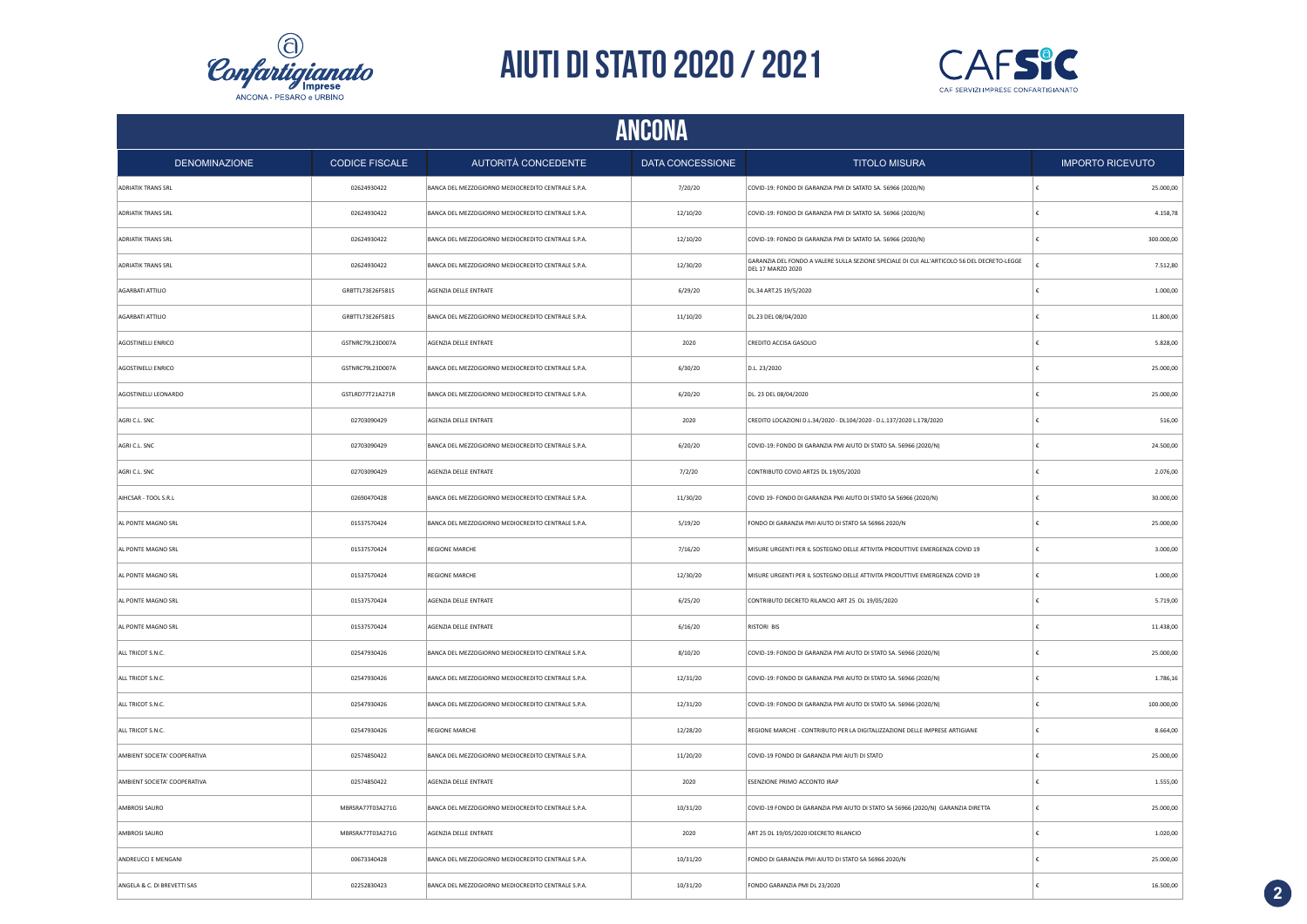



| <b>ANCONA</b>                              |                       |                                                                                                                                                                            |                  |                                                                                                                                                                                                                                                           |                         |           |
|--------------------------------------------|-----------------------|----------------------------------------------------------------------------------------------------------------------------------------------------------------------------|------------------|-----------------------------------------------------------------------------------------------------------------------------------------------------------------------------------------------------------------------------------------------------------|-------------------------|-----------|
| <b>DENOMINAZIONE</b>                       | <b>CODICE FISCALE</b> | <b>AUTORITÀ CONCEDENTE</b>                                                                                                                                                 | DATA CONCESSIONE | <b>TITOLO MISURA</b>                                                                                                                                                                                                                                      | <b>IMPORTO RICEVUTO</b> |           |
| ANGELA & C. DI BREVETTI SAS                | 02252830423           | <b>REGIONE MARCHE</b>                                                                                                                                                      | 7/17/20          | REGIONE MARCHE L.R. 03/06/2020, N. 20                                                                                                                                                                                                                     |                         | 1.050,00  |
| ANGELA & C. DI BREVETTI SAS                | 02252830423           | <b>REGIONE MARCHE</b>                                                                                                                                                      | 7/17/20          | REGIONE MARCHE L.R. 03/06/2020, N. 20                                                                                                                                                                                                                     |                         | 450,00    |
| ANGELA & C. DI BREVETTI SAS                | 02252830423           | AGENZIA DELLE ENTRATE                                                                                                                                                      | 7/31/20          | CONTRIBUTO ART. 25 DL 19/05/2020                                                                                                                                                                                                                          |                         | 2.000,00  |
| ANGELA & C. DI BREVETTI SAS                | 02252830423           | AGENZIA DELLE ENTRATE                                                                                                                                                      | 11/16/20         | CREDITO LOCAZIONE DL 34/2020                                                                                                                                                                                                                              |                         | 270,50    |
| ANGELETTI S.N.C. DI ANGELETTI STEFANO & C. | 01538420421           | AGENZIA DELLE ENTRATE                                                                                                                                                      | 12/13/20         | ESENZIONI FISCALI E CREDITI D'IMPOSTA ADOTTATI A SEGUITO DELLA CRISI ECONOMICA CAUSATA<br>DALL'EPIDEMIA DI COVID-19 [CON MODIFICHE DERIVANTI DALLA DECISIONE SA. 62668] - DISPOSIZIONI IN<br>MATERIA DI VERSAMENTO DELL'IRAP                              |                         | 393.00    |
| ANGELETTI S.N.C. DI ANGELETTI STEFANO & C. | 01538420421           | AGENZIA DELLE ENTRATE                                                                                                                                                      | 11/3/20          | REGIONE MARCHE - LR 35/2001 - PROVVEDIMENTI TRIBUTARI IN MATERIA DI ADDIZIONALE REGIONALE<br>ALL'IRPEF, TASSE AUTOMOBILISTICHE E DI IMPOSTA REGIONALE SULLE ATTIVITÀ PRODUTTIVE - ART. 1,<br>COMMI 4, 4BIS, 5, 5BIS                                       |                         | 296.00    |
| ANGELETTI S.N.C. DI ANGELETTI STEFANO & C. | 01538420421           | BANCA DEL MEZZOGIORNO MEDIOCREDITO CENTRALE S.P.A.                                                                                                                         | 5/14/20          | GARANZIA DEL FONDO A VALERE SULLA SEZIONE SPECIALE DI CUI ALL'ARTICOLO 56 DEL DECRETO-LEGGE<br>DEL 17 MARZO 2020 N. 18                                                                                                                                    |                         | 11.569,77 |
| ANGELETTI S.N.C. DI ANGELETTI STEFANO & C. | 01538420421           | MINISTERO DEGLI AFFARI ESTERI E DELLA COOPERAZIONE INTERNAZIONALE<br>DG PROMOZIONE DEL SISTEMA PAESE - UFFICIO XIII - STRUMENTI<br>FINANZIARI PER L'INTERNAZIONALIZZAZIONE | 4/21/20          | VOUCHER PER L'INTERNAZIONALIZZAZIONE - TEM CON COMPETENZE DIGITALI                                                                                                                                                                                        |                         |           |
| ANGELETTI S.N.C. DI ANGELETTI STEFANO & C. | 01538420421           | BANCA DEL MEZZOGIORNO MEDIOCREDITO CENTRALE S.P.A.                                                                                                                         | 12/31/20         | COVID-19: FONDO DI GARANZIA PMI AIUTO DI STATO SA. 56966 (2020/N)                                                                                                                                                                                         |                         | 30.000,00 |
| ANGELETTI S.N.C. DI ANGELETTI STEFANO & C. | 01538420421           | AGENZIA DELLE ENTRATE                                                                                                                                                      | 12/18/20         | REGIONE MARCHE - LR 35/2001 - PROVVEDIMENTI TRIBUTARI IN MATERIA DI ADDIZIONALE REGIONALE<br>ALL'IRPEF, TASSE AUTOMOBILISTICHE E DI IMPOSTA REGIONALE SULLE ATTIVITÀ PRODUTTIVE - ART. 1,<br>COMMI 4, 4BIS, 5, 5BIS                                       |                         | 236,00    |
| ANGELETTI S.N.C. DI ANGELETTI STEFANO & C. | 01538420421           | BANCA DEL MEZZOGIORNO MEDIOCREDITO CENTRALE S.P.A.                                                                                                                         | 9/25/20          | FONDO DI GARANZIA PER LE PICCOLE E MEDIE IMPRESE - LG.662/96                                                                                                                                                                                              |                         | 3.759,53  |
| ANGELETTI S.N.C. DI ANGELETTI STEFANO & C. | 01538420421           | UNI.CO. SOCIETA' COOPERATIVA                                                                                                                                               | 9/18/20          | L.R. 13/2020 - MISURE URGENTI PER IL SOSTEGNO ALLE ATTIVITÀ PRODUTTIVE E AL LAVORO AUTONOMO A<br>SEGUITO DELL'EMERGENZA EPIDEMIOLOGICA COVID - 19- ART 5 CRITERI E MODALITÀ DI ATTUAZIONE" -<br>SOVVENZIONE - CONTRIBUTO IN CONTO INTERESSI E COMMISSIONI |                         | 3.446,65  |
| ANGELETTI S.N.C. DI ANGELETTI STEFANO & C. | 01538420421           | AGENZIA DELLE ENTRATE                                                                                                                                                      | 7/3/20           | CONTRIBUTO FONDO PERDUTO ART 25 DECRETO RILANCIO                                                                                                                                                                                                          |                         | 4.110,00  |
| ANGOLO VERDE SNC                           | 01559640428           | BANCA DEL MEZZOGIORNO MEDIOCREDITO CENTRALE S.P.A.                                                                                                                         | 12/10/20         | COVID-19: FONDO DI GARANZIA PMI AIUTO DI STATO SA. 56966 (2020/N)                                                                                                                                                                                         |                         | 28.750,00 |
| ANTONELLI FRANCO ALDO                      | NTNFNC84D11Z103T      | BANCA DEL MEZZOGIORNO MEDIOCREDITO CENTRALE S.P.A.                                                                                                                         | 5/15/20          | COVID-19: FONDO DI GARANZIA PMI AIUTO DI STATO SA. 56966 (2020/N)                                                                                                                                                                                         |                         | 20.000,00 |
| ANTONELLI FRANCO ALDO                      | NTNFNC84D11Z103T      | <b>REGIONE MARCHE</b>                                                                                                                                                      | 7/17/20          | MISURE URGENTI PER IL SOSTEGNO DELLE ATTIVITA PRODUTTIVE EMERGENZA COVID 19                                                                                                                                                                               |                         | 1.000,00  |
| ANTONELLI FRANCO ALDO                      | NTNFNC84D11Z103T      | AGENZIA DELLE ENTRATE                                                                                                                                                      | 6/25/20          | DECRETO RILANCIO ART 25 DL 19/05/2020                                                                                                                                                                                                                     |                         | 3.444,00  |
| <b>ANTONIETTI DENIS</b>                    | NTNDNS76H28D007A      | AGENZIA DELLE DOGANE E MONOPOLI                                                                                                                                            | 3/31/20          | CRED.D'IMP.AGEV.GASOLIO AUTOTRASPORTATORI ART                                                                                                                                                                                                             |                         | 2.193,63  |
| <b>ANTONIETTI DENIS</b>                    | NTNDNS76H28D007A      | AGENZIA DELLE DOGANE E MONOPOLI                                                                                                                                            | 6/30/20          | CRED.D'IMP.AGEV.GASOLIO AUTOTRASPORTATORI ART                                                                                                                                                                                                             |                         | 2.308,86  |
| <b>ANTONIETTI DENIS</b>                    | NTNDNS76H28D007A      | AGENZIA DELLE DOGANE E MONOPOLI                                                                                                                                            | 9/30/20          | CRED.D'IMP.AGEV.GASOLIO AUTOTRASPORTATORI ART                                                                                                                                                                                                             |                         | 2.381,68  |
| <b>ANTONIETTI DENIS</b>                    | NTNDNS76H28D007A      | AGENZIA DELLE DOGANE E MONOPOLI                                                                                                                                            | 12/27/20         | CRED.D'IMP.AGEV.GASOLIO AUTOTRASPORTATORI ART                                                                                                                                                                                                             |                         | 360.46    |
| ARCOBALENO SRL                             | 02763490428           | BANCA DEL MEZZOGIORNO MEDIOCREDITO CENTRALE S.P.A.                                                                                                                         | 8/10/20          | FONDO DI GARANZIA PMI AIUTO DI STATO                                                                                                                                                                                                                      |                         | 25.000,00 |
| ARCOBALENO SRL                             | 02763490428           | <b>REGIONE MARCHE</b>                                                                                                                                                      | 7/21/20          | SOSTEGNO ALLE IMPRESE SETTORE TURISTICO                                                                                                                                                                                                                   |                         | 3.000,00  |
| ARCOBALENO SRL                             | 02763490428           | AGENZIA DELLE ENTRATE                                                                                                                                                      | 2020             | <b>BONUS VACANZE</b>                                                                                                                                                                                                                                      |                         | 8.480,00  |
| ARREDAMENTI SPADARO DI SPADARO FRANCO      | SPDFNC51B17A092E      | BANCA DEL MEZZOGIORNO MEDIOCREDITO CENTRALE S.P.A.                                                                                                                         | 7/31/20          | FONDO DI GARANZIA PMI AIUTI DI STATO COVID-19 DL 08/04/2020 N. 23 - GARANZIA DIRETTA                                                                                                                                                                      |                         | 25.000,00 |
| ARREDAMENTI SPADARO DI SPADARO FRANCO      | SPDFNC51B17A092E      | AGENZIA DELLE ENTRATE                                                                                                                                                      | 7/20/20          | STRALCIO SALDO IRAP 2019 DL 34/2020                                                                                                                                                                                                                       |                         | 253,00    |
| ARREDAMENTI SPADARO DI SPADARO FRANCO      | SPDFNC51B17A092E      | AGENZIA DELLE ENTRATE                                                                                                                                                      | 7/20/20          | STRALCIO PRIMO ACCONTO IRAP 2020 DL 34/2020                                                                                                                                                                                                               |                         | 177,50    |
| ARREDAMENTI SPADARO DI SPADARO FRANCO      | SPDFNC51B17A092E      | AGENZIA DELLE ENTRATE                                                                                                                                                      | 7/3/20           | CONTRIBUTO FONDO PERDUTO DL 34/2020 (RILANCIO) ART. 25                                                                                                                                                                                                    |                         | 5.379,00  |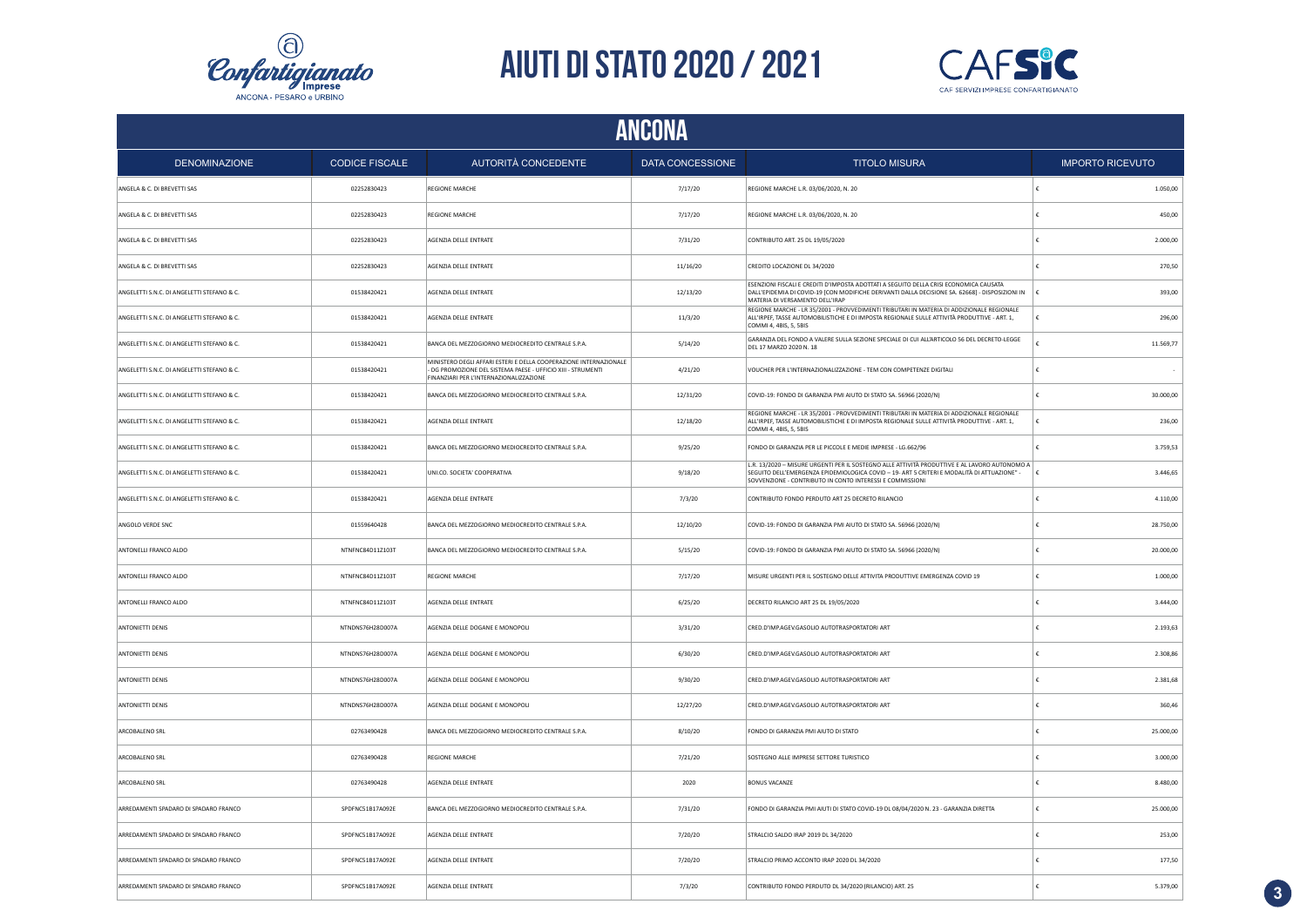



| <b>DENOMINAZIONE</b>                                                     | <b>CODICE FISCALE</b> | AUTORITÀ CONCEDENTE                                | DATA CONCESSIONE | <b>TITOLO MISURA</b>                                                                                                                     | <b>IMPORTO RICEVUTO</b> |  |
|--------------------------------------------------------------------------|-----------------------|----------------------------------------------------|------------------|------------------------------------------------------------------------------------------------------------------------------------------|-------------------------|--|
| ARREDAMENTI SPADARO DI SPADARO FRANCO                                    | SPDFNC51B17A092E      | AGENZIA DELLE ENTRATE                              | 5/16/20          | CREDITO IMPOSTA CANONI LOCAZIONE BOTTEGHE E NEGOZI DL 18/2020 ("CURA ITALIA") ART. 65                                                    | 515,25                  |  |
| ARREDAMENTI SPADARO DI SPADARO FRANCO                                    | SPDFNC51B17A092E      | AGENZIA DELLE ENTRATE                              | 6/16/20          | CREDITO IMPOSTA CANONI LOCAZIONE BOTTEGHE E NEGOZI DL 18/2020 ("CURA ITALIA") ART. 65                                                    | 846,28<br>£             |  |
| ARREDAMENTI SPADARO DI SPADARO FRANCO                                    | SPDFNC51B17A092E      | AGENZIA DELLE ENTRATE                              | 9/16/20          | CREDITO IMPOSTA CANONI LOCAZIONE BOTTEGHE E NEGOZI DL 18/2020 ("CURA ITALIA") ART. 65                                                    | 704,47                  |  |
| ARREDAMENTI SPADARO DI SPADARO FRANCO                                    | SPDFNC51B17A092E      | AGENZIA DELLE ENTRATE                              | 8/20/20          | CREDITO IMPOSTA CANONI LOCAZIONE E LEASING DL 34/2020 ("RILANCIO") ART.28                                                                | 1.730,79<br>£           |  |
| ARREDAMENTI SPADARO DI SPADARO FRANCO                                    | SPDFNC51B17A092E      | AGENZIA DELLE ENTRATE                              | 9/16/20          | CREDITO IMPOSTA CANONI LOCAZIONE E LEASING DL 34/2020 ("RILANCIO") ART.28                                                                | 1.368,81                |  |
| ARREDOLAB DI PAOLUCCI MANUELE                                            | PLCMNL80M04E388Q      | <b>REGIONE MARCHE</b>                              | 2/20/20          | POR MARCHE FSE 2014/2020, ASSE 1 PRIORITÀD'INVESTIMENTO 8.I E ASSE 2 P.INV 9.I                                                           | 15.000,00<br>£          |  |
| ARREDOLAB DI PAOLUCCI MANUELE                                            | PLCMNL80M04E388Q      | BANCA DEL MEZZOGIORNO MEDIOCREDITO CENTRALE S.P.A. | 6/20/20          | COVID-19: FONDO DI GARANZIA PMI AIUTO DISTATO SA. 56966 (2020/N)                                                                         | 3.900,00                |  |
| ARREDOLAB DI PAOLUCCI MANUELE                                            | PLCMNL80M04F388O      | <b>REGIONE MARCHE</b>                              | 10/21/20         | REGIME QUADRO NAZIONALE SUGLI AIUTI DI STATO- COVID 19 (ARTT. 54 - 61 DEL DL RILANCIOCOME<br>MODIFICATO DALL'ART. 62 DEL DL104/2020)     | 1,000.00                |  |
| ARREDOLAB DI PAOLUCCI MANUELE                                            | PLCMNL80M04E388Q      | AGENZIA DELLE ENTRATE                              | 7/14/20          | ISTANZA CONTRIBUTO DECRETO RILANCIO (ART.25 DEL DECRETO-LEGGE 19 MAGGIO 2020)                                                            | 1.000,00<br>€           |  |
| ASFALTISTI SILVESTRINI DI SILVESTRINI ROBERTO & C.SNC                    | 00451630420           | BANCA DEL MEZZOGIORNO MEDIOCREDITO CENTRALE S.P.A. | 10/31/20         | FONDO DI GARANZIA PMI AIUTO DI STATO SA 56966 2020/N                                                                                     | 25.000,00               |  |
| ASFALTISTI SILVESTRINI DI SILVESTRINI ROBERTO & C.SNC                    | 00451630420           | AGENZIA DELLE ENTRATE                              | 6/29/20          | CONTRIBUTO FONDO PERDUTO ART.25                                                                                                          | 2.000,00                |  |
| ASS SOCIETA' A RESPONSABILITA'LIMITATA IN FORMA ABBREVIAT A ASS<br>S.R.L | 02209720420           | BANCA DEL MEZZOGIORNO MEDIOCREDITO CENTRALE S.P.A. | 11/20/20         | COVID-19: FONDO DI GARANZIA PMI AIUTO DISTATO SA. 56966 (2020/N)                                                                         | 30.000,00               |  |
| ASSOCIAZIONE ARILU'                                                      | 02656960420           | AGENZIA DELLE ENTRATE                              | 7/14/20          | ART.25 D.L. N. 30/2020                                                                                                                   | 2.000,00                |  |
| ASSOCIAZIONE ARILU'                                                      | 02656960420           | AGENZIA DELLE ENTRATE                              | 7/22/20          | D.L. 137 DEL 28/10/2020 ART. 1                                                                                                           | 1.000,00                |  |
| <b>ASSOCIAZIONE ARILU</b>                                                | 02656960420           | <b>REGIONE MARCHE</b>                              | 7/16/20          | REGIME QUADRO NAZIONALE SUGLI AIUTI DI STATO - COVID 19 (ARTT. 54-61 DEL DL RILANCIO)                                                    | 2.100,00<br>£           |  |
| ASSOCIAZIONE ARILU'                                                      | 02656960420           | <b>REGIONE MARCHE</b>                              | 7/16/20          | REGIME QUADRO NAZIONALE SUGLI AIUTI DI STATO - COVID 19 (ARTT. 54-61 DEL DL RILANCIO)                                                    | €<br>900,00             |  |
| ASSOCIAZIONE ARILU'                                                      | 02656960420           | BANCA DEL MEZZOGIORNO MEDIOCREDITO CENTRALE S.P.A. | 8/10/20          | COVID-19: FONDO DI GARANZIA PMI AIUTO DI STATO SA. 56966 (2020/N)                                                                        | 19,000.00               |  |
| ASSOCIAZIONE PRO LOCO DI FILOTTRANO                                      | 80020940427           | <b>REGIONE MARCHE</b>                              | 30/12/2020       | REGIME QUADRO NAZIONALE SUGLI AIUTI DI STATO - COVID 19 (ARTT. 54 - 61 DEL DL RILANCIO COME<br>MODIFICATO DALL'ART. 62 DEL DL 104/2020)  | 1.000,00                |  |
| ASSOCIAZIONE PRO LOCO DI FILOTTRANO                                      | 80020940427           | BANCA DEL MEZZOGIORNO MEDIOCREDITO CENTRALE S.P.A. | 20/11/2020       | COVID-19: FONDO DI GARANZIA PMI AIUTO DI STATO SA. 56966 (2020/N)                                                                        | 6.790,00                |  |
| ASSOCIAZIONE PRO LOCO DI FILOTTRANO                                      | 80020940427           | <b>REGIONE MARCHE</b>                              | 7/27/20          | REGIME QUADRO NAZIONALE SUGLI AIUTI DI STATO - COVID 19 (ARTT. 54 - 61 DEL DL RILANCIO)                                                  | 2.000,00                |  |
| ASSOCIAZIONE PRO LOCO DI FILOTTRANO                                      | 80020940427           | AGENZIA DELLE ENTRATE                              | 7/31/20          | ART.25 DECRETO RILANCIO DL 19 MAGGIO 2020                                                                                                | 2.000,00                |  |
| ASSOCIAZIONE PRO LOCO DI FILOTTRANO                                      | 80020940427           | AGENZIA DELLE ENTRATE                              | 7/21/20          | ISTANZA DECRETO RISTORI E RISTORI BIS ART.1 DEL DECRETO-LEGGE 28 OTTOBRE 2020 N. 137 E ART.2 DEL<br>DECRETO-LEGGE 9 NOVEMBRE 2020 N. 149 | 4.000,00                |  |
| ASSOCIAZIONE PRO LOCO DI FILOTTRANO                                      | 80020940427           | AGENZIA DELLE ENTRATE                              | ANNO 2020        | CREDITO SANIFICAZIONE E DPI (ART. 125 DL 34-2020)                                                                                        | 704,00                  |  |
| ASSOCIAZIONE PRO LOCO DI FILOTTRANO                                      | 80020940427           | MINISTERO DELLO SVILUPPO ECONOMICO                 | ANNO 2020        | TAX CREDIT POTENZIAMENTO OFFERTA CINEMATOGRAFICA                                                                                         | 2.483,82                |  |
| ASSONAUTICA DI ANCONA                                                    | 80015250428           | AGENZIA DELLE ENTRATE                              | 2020             | DECRETO RILANCIO ART.25 DEL 19/5/2020 COVID 19                                                                                           | 31.935,00               |  |
| ASSONAUTICA DI ANCONA                                                    | 80015250428           | AGENZIA DELLE ENTRATE                              | 2020             | CRED.IMP.SANIF.ACQ.DISP.PROT A.125                                                                                                       | 38,00                   |  |
| AUTO GT SNC DI CRIVELLIN PAOLO E JANGOZI SULEJMAN                        | 02660390424           | BANCA DEL MEZZOGIORNO MEDIOCREDITO CENTRALE S.P.A. | 12/10/20         | COVID-19: FONDO DI GARANZIA PMI AIUTO DI STATO SA. 56966 (2020/N)                                                                        | 17.800,00               |  |
| AUTO GT SNC DI CRIVELLIN PAOLO E JANGOZI SULEJMAN                        | 02660390424           | AGENZIA DELLE ENTRATE                              | 11/18/20         | CONTRIBUTO DL RILANCIO ART.25 DL.19/05/2020                                                                                              | 2.000,00                |  |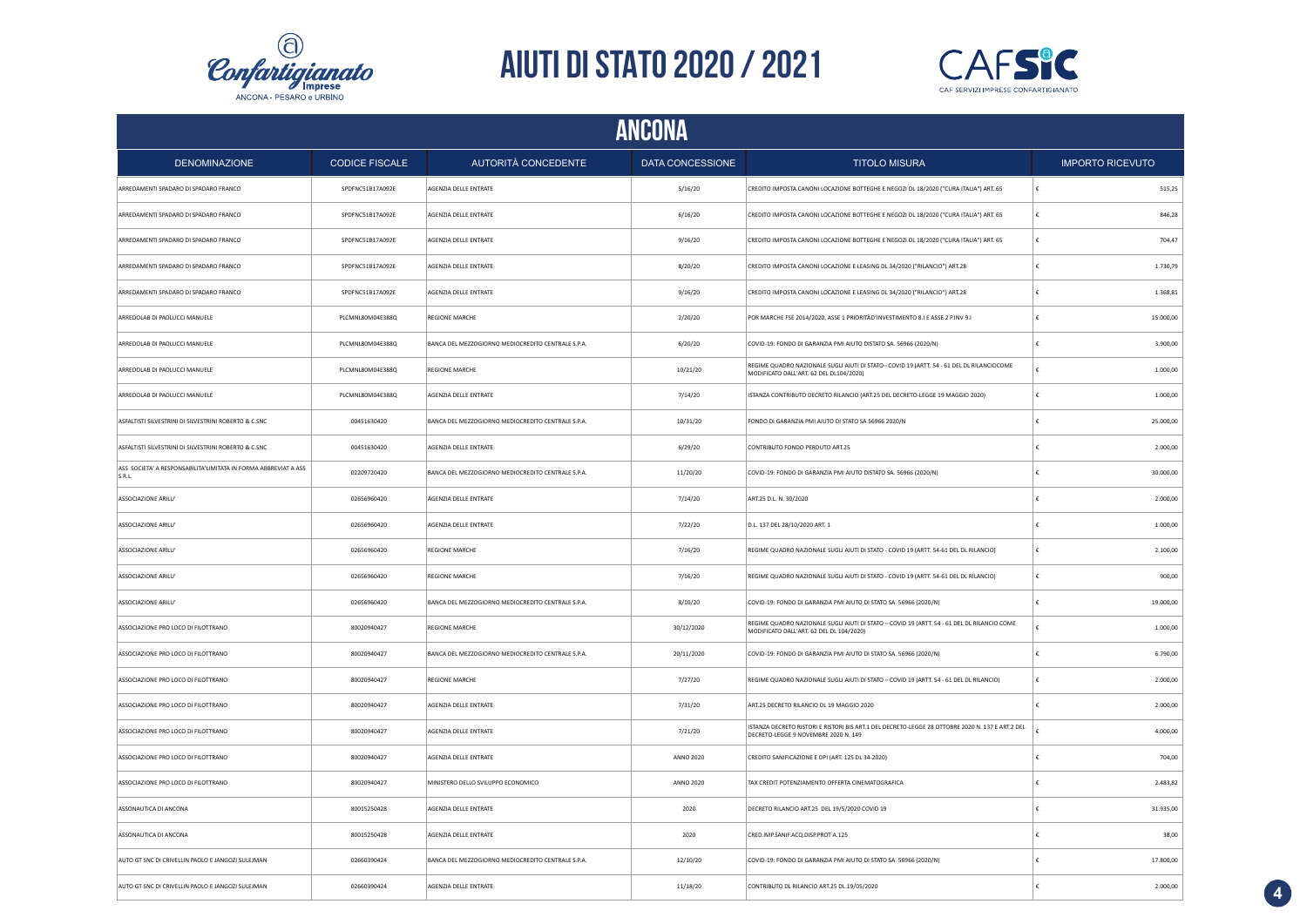



|                                                   | ANCONA                |                                                    |                  |                                                                                                                                                  |            |                         |  |
|---------------------------------------------------|-----------------------|----------------------------------------------------|------------------|--------------------------------------------------------------------------------------------------------------------------------------------------|------------|-------------------------|--|
| <b>DENOMINAZIONE</b>                              | <b>CODICE FISCALE</b> | AUTORITÀ CONCEDENTE                                | DATA CONCESSIONE | <b>TITOLO MISURA</b>                                                                                                                             |            | <b>IMPORTO RICEVUTO</b> |  |
| AUTOCARROZZERIA F.LLI TRINEI SNC                  | 00448220426           | BANCA DEL MEZZOGIORNO MEDIOCREDITO CENTRALE S.P.A. | 8/10/20          | FONDO DI GARANZIA PMI AIUTO DI STATO SA 56966 2020/N                                                                                             | $\epsilon$ | 25.000,00               |  |
| AUTOCARROZZERIA F.LLI TRINEI SNC                  | 00448220426           | AGENZIA DELLE ENTRATE                              | 6/29/20          | CONTRIBUTO FONDO PERDUTO ART.25                                                                                                                  | €          | 2.000,00                |  |
| AUTOFFICINA VIGONI SNC                            | 00671860427           | REGIONE MARCHE                                     | 12/10/20         | REG. UE 1407/2013 DE MINIMIS GENERALE                                                                                                            | €          | 2.580,26                |  |
| AUTOFFICINA VIGONI SNC                            | 00671860427           | BANCA DEL MEZZOGIORNO MEDIOCREDITO CENTRALE S.P.A. | 7/10/20          | FONDO DI GARANZIA PMI AIUTI DI STATO SA 56966 (2020/N)                                                                                           | €          | 25.000,00               |  |
| AUTOFFICINA VIGONI SNC                            | 00671860427           | AGENZIA DELLE ENTRATE                              | 2020             | CREDITO REGISTRATORE DI CASSA                                                                                                                    |            | 250,00                  |  |
| AUTOSCUOLA ESINA DI PAOLINELLI MAURIZIO           | PLNMRZ70S18C615D      | BANCA DEL MEZZOGIORNO MEDIOCREDITO CENTRALE S.P.A. | 5/25/20          | FONDO DI GARANZIA PMI AIUTO DI STATO SA 56966 2020/N                                                                                             |            | 18.000,00               |  |
| AUTOSCUOLA ESINA DI PAOLINELLI MAURIZIO           | PLNMRZ70S18C615D      | AGENZIA DELLE ENTRATE                              | 6/25/20          | CONTRIBUTO DECRETO RILANCIO ART 25 DL 19/05/2020                                                                                                 |            | 1.000,00                |  |
| AUTOSCUOLA ESINA DI PAOLINELLI MAURIZIO           | PLNMRZ70S18C615D      | AGENZIA DELLE ENTRATE                              | 2020             | CREDITO IMPOSTA REGISTRATORE CASSA                                                                                                               | £          | 244,00                  |  |
| AUTOTRASPORTI DI CATANI ALESSANDRO & C. - S.N.C.  | 02036460422           | UNI.CO. SOCIETA' COOPERATIVA                       | 3/31/20          | REGIME DI AIUTI                                                                                                                                  | £          | 43.750,00               |  |
| AUTOTRASPORTI DI CATANI ALESSANDRO & C. - S.N.C.  | 02036460422           | UNI.CO. SOCIETA' COOPERATIVA                       | 4/9/20           | REGIME DI AIUTI                                                                                                                                  | £          | 93.750,00               |  |
| AUTOTRASPORTI PERGOLESI S.N.C.                    | 02540130420           | AGENZIA DELLE ENTRATE                              | 7/7/20           | CONTRIBUTO D.L. 34/2020                                                                                                                          | £          | 4.900.00                |  |
| AUTOTRASPORTI PERGOLESI S.N.C.                    | 02540130420           | BANCA DEL MEZZOGIORNO MEDIOCREDITO CENTRALE S.P.A. | 10/31/20         | D.L. 23/2020                                                                                                                                     | $\epsilon$ | 25.000,00               |  |
| AUTOTRASPORTI PERGOLESI S.N.C.                    | 02540130420           | AGENZIA DELLE ENTRATE                              | 2020             | CREDITO ACCISA GASOLIO                                                                                                                           | €          | 9.181,00                |  |
| AUTOTRASPORTI PRIMOMO S.N.C.                      | 01987770698           | AGENZIA DELLE ENTRATE                              | 2020             | CREDITO ACCISA GASOLIO                                                                                                                           | €          | 5.449,00                |  |
| AUTOTRASPORTI PRIMOMO S.N.C.                      | 01987770698           | BANCA DEL MEZZOGIORNO MEDIOCREDITO CENTRALE S.P.A. | 11/20/20         | D.L. 23/2020                                                                                                                                     | €          | 30.000,00               |  |
| AUTOTRASPORTI TAVOLONI DI TAVOLONI MAURO E C. SNC | 00503340424           | AGENZIA DELLE ENTRATE                              | 7/14/20          | ART.25 D.L. N. 34/2020                                                                                                                           | €          | 2.000,00                |  |
| AUTOTRASPORTI TAVOLONI DI TAVOLONI MAURO E C. SNC | 00503340424           | BANCA DEL MEZZOGIORNO MEDIOCREDITO CENTRALE S.P.A. | 9/10/20          | FONDO DI GARANZIA PMI AIUTO DI STATO SA 56966 2020/N                                                                                             | £          | 25.000,00               |  |
| AVENALI FAUSTO                                    | VNLFST60R24C248X      | BANCA DEL MEZZOGIORNO MEDIOCREDITO CENTRALE S.P.A. | 12/11/20         | FONDO DI GARANZIA PER LE PICCOLE E MEDIE IMPRESE                                                                                                 | £          | 20.000,00               |  |
| B.F. MONTAGGI S.N.C.                              | 02175230420           | AGENZIA DELLE ENTRATE                              | 7/4/20           | AGENZIA ENTRATE ART.25 D.RILANCIO                                                                                                                | €          | 12.919,00               |  |
| <b>B.M.Z. DISTRIBUZIONE</b>                       | 01552250423           | BANCA DEL MEZZOGIORNO MEDIOCREDITO CENTRALE S.P.A. | 10/31/20         | COVID-19 FONDO DI GARANZIA PMI AIUTI DI STATO                                                                                                    | €          | 25.000,00               |  |
| <b>B.M.Z. DISTRIBUZIONE</b>                       | 01552250423           | AGENZIA DELLE ENTRATE                              | 7/14/20          | DECRETO RILANCIO ART 25 DL 19 MAGGIO 2020                                                                                                        |            | 5.873,00                |  |
| <b>BACHIESI PATRIZIA</b>                          | BRCPRZ53S63D472F      | <b>INPS</b>                                        | 2020             | INDENNITA' COVID-19 DECRETO CURA ITALIA DL 18/2020 ART.28                                                                                        |            | 1.200,00                |  |
| <b>BACHIESI PATRIZIA</b>                          | BRCPRZ53S63D472F      | <b>REGIONE MARCHE</b>                              | 7/21/20          | DGR N. 742 DEL 15/06/2020 - EMERGENZA COVID - SOSTEGNO ALLE IMPRESE E AGLI OPERATORI DEL<br>SETTORE TURISMO IN ATTUAZIONE DELLA L.R. N.20/2020 - |            | 1.500,00                |  |
| <b>BACHIESI PATRIZIA</b>                          | BRCPRZ53S63D472F      | <b>REGIONE MARCHE</b>                              | 12/31/20         | DL 104/2020 MISURE SOSTEGNO MICROIMPRESE EMERGENZA COVID                                                                                         | £          | 1.000,00                |  |
| <b>BACHIESI PATRIZIA</b>                          | BRCPRZ53S63D472F      | BANCA DEL MEZZOGIORNO MEDIOCREDITO CENTRALE S.P.A. | 10/31/20         | FONDO DI GARANZIA PMI AIUTI DI STATO                                                                                                             | £          | 7.200,00                |  |
| <b>BACHIESI PATRIZIA</b>                          | BRCPRZ53S63D472F      | AGENZIA DELLE ENTRATE                              | 7/3/20           | DL.34 DEL 19/5/2020 ART.25                                                                                                                       | £          | 1.000,00                |  |
| <b>BACHIESI PATRIZIA</b>                          | BRCPRZ53S63D472F      | AGENZIA DELLE ENTRATE                              | 2020             | DL.137 ART.1 28/10/2020                                                                                                                          | €          | 1.500,00                |  |
| <b>BALDONI ROSELLA</b>                            | BLDRLL59R57C524Y      | <b>REGIONE MARCHE</b>                              | 7/3/20           | L.R.03/06/2020 N.20 DGR747/2020                                                                                                                  | ∣€         | 1.500,00                |  |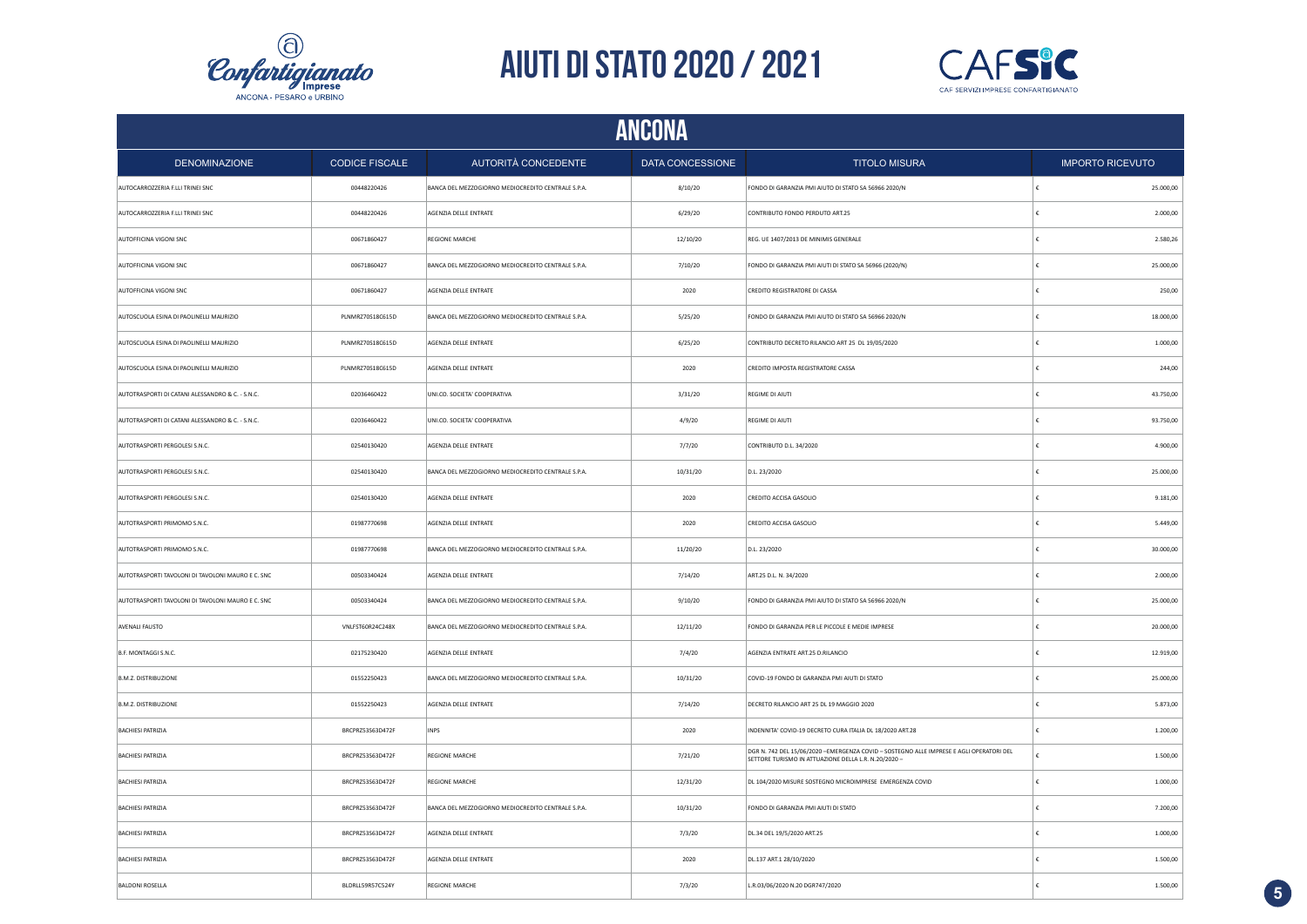



|                                 | <b>ANCONA</b>         |                                                    |                  |                                                                                                                                                                         |            |                         |  |
|---------------------------------|-----------------------|----------------------------------------------------|------------------|-------------------------------------------------------------------------------------------------------------------------------------------------------------------------|------------|-------------------------|--|
| <b>DENOMINAZIONE</b>            | <b>CODICE FISCALE</b> | AUTORITÀ CONCEDENTE                                | DATA CONCESSIONE | <b>TITOLO MISURA</b>                                                                                                                                                    |            | <b>IMPORTO RICEVUTO</b> |  |
| <b>BALDONI ROSELLA</b>          | BLDRLL59R57C524Y      | BANCA DEL MEZZOGIORNO MEDIOCREDITO CENTRALE S.P.A. | 11/20/20         | FONDO DI GARANZIA PMI AIUTO DI STATO SA 56966 2020/N                                                                                                                    |            | 9.250,00                |  |
| <b>BALDONI ROSELLA</b>          | BLDRLL59R57C524Y      | AGENZIA DELLE ENTRATE                              | 6/19/20          | CONTRIBUTO FONDO PERDUTO ART.25                                                                                                                                         |            | 1.000,00                |  |
| <b>BALEANI ANDREA</b>           | BLNNDR82D09G157P      | AGENZIA DELLE ENTRATE                              | 12/31/20         | ESENZIONI FISCALI E CREDITI D'IMPOSTA ADOTTATI A SEGUITO DELLA CRISI ECONOMICA CAUSATA<br>DALL'EPIDEMIA DI COVID-19 [CON MODIFICHE DERIVANTI DALLA DECISIONE SA. 62668] |            | 645,00                  |  |
| <b>BALEANI ANDREA</b>           | BLNNDR82D09G157P      | BANCA DEL MEZZOGIORNO MEDIOCREDITO CENTRALE S.P.A. | 11/10/20         | COVID-19: FONDO DI GARANZIA PMI AIUTO DI STATO SA. 56966 (2020/N)                                                                                                       |            | 25.000,00               |  |
| <b>BALEANI ANDREA</b>           | BLNNDR82D09G157P      | AGENZIA DELLE ENTRATE                              | 7/23/20          | CONTRIBUTO DL RILANCIO ART.25 DL.19/05/2020                                                                                                                             |            | 1.455,00                |  |
| <b>BALERCIA IVANO</b>           | BLRVN173D05A271Q      | BANCA DEL MEZZOGIORNO MEDIOCREDITO CENTRALE S.P.A. | 7/31/20          | COVID 19 FONDO DI GARANZIA PMI AIUTO DI STATO SA 56966 2020/N GARANZIA DIRETTA                                                                                          | €          | 20.000,00               |  |
| <b>BALERCIA IVANO</b>           | BLRVNI73D05A271Q      | <b>INPS</b>                                        | 2020             | INDENNITA' COVID                                                                                                                                                        | £          | 600,00                  |  |
| BALERCIA IVANO                  | BLRVN173D05A271Q      | INPS                                               | 2020             | INDENNITA' COVID                                                                                                                                                        | £          | 600,00                  |  |
| <b>BALERCIA IVANO</b>           | BLRVN173D05A271Q      | AGENZIA DELLE ENTRATE                              | 7/3/20           | CONTRIBUTO DECRETO RILANCIO ART. 25 DL 19 MAGGIO 2020                                                                                                                   | £          | 1.000,00                |  |
| <b>BALERCIA IVANO</b>           | BLRVN173D05A271Q      | <b>REGIONE MARCHE</b>                              | 7/17/20          | L.R. 3 GIUGNO 2020 - DGR 747/2020. MISURE URGENTI PER IL SOSTEGNO ALLE ATTIVITÀ PRODUTTIVE A<br>SEGUITO EMERGENZA COVID-19                                              | €          | 1.000,00                |  |
| BAR CENTRALE di TARUCHI & C SNC | 01227340427           | AGENZIA DELLE ENTRATE                              | 7/20/20          | IRAP SALDO 2019 NON DOVUTO ART.24 D.L. 34/2020                                                                                                                          | €          | 84,00                   |  |
| BAR CENTRALE di TARUCHI & C SNC | 01227340427           | AGENZIA DELLE ENTRATE                              | 7/3/20           | FONDO PERDUTO L. 34 ART. 25                                                                                                                                             | €          | 2.000,00                |  |
| BAR CENTRALE di TARUCHI & C SNC | 01227340427           | STATO ITALIANO                                     | 2020             | RISTORAZIONE DECRETO LEGGE 28 OTTOBRE 2020, N 137                                                                                                                       | €          | 3.000,00                |  |
| BAR CENTRALE di TARUCHI & C SNC | 01227340427           | STATO ITALIANO                                     | 2020             | SETTORE TURISMO L. 137 ART.1                                                                                                                                            |            | 1.000, 00               |  |
| BAR CENTRALE di TARUCHI & C SNC | 01227340427           | AGENZIA DELLE ENTRATE                              | 2020             | AFFITTI IMMOBILI E AZIENDE                                                                                                                                              | €          | 2.580,00                |  |
| BAR CENTRALE di TARUCHI & C SNC | 01227340427           | BANCA DEL MEZZOGIORNO MEDIOCREDITO CENTRALE S.P.A. | 6/10/20          | DECRETO LEGGE 8 APRILE 2020, N 23                                                                                                                                       | €          | 25.000,00               |  |
| BAR CENTRALE di TARUCHI & C SNC | 01227340427           | <b>REGIONE MARCHE</b>                              | 7/3/20           | REGIONE MARCHE - L.R. 03 GIUGNO 2020, N 20                                                                                                                              | €          | 1.050,00                |  |
| BAR CENTRALE di TARUCHI & C SNC | 01227340427           | <b>REGIONE MARCHE</b>                              | 7/3/20           | REGIONE MARCHE - L.R. 03 GIUGNO 2020, N 20                                                                                                                              | £          | 450,00                  |  |
| BAR CENTRALE di TARUCHI & C SNC | 01227340427           | BANCA DEL MEZZOGIORNO MEDIOCREDITO CENTRALE S.P.A. | 12/14/20         | DECRETO LEGGE 17 MARZO 2020, N 18                                                                                                                                       | €          | 3.829.16                |  |
| BAR IL TASSO ALCOLICO SAS       | 02488970423           | <b>REGIONE MARCHE</b>                              | 7/16/20          | L.R. 03 GIUGNO 2020, N.20 - DGR N. 747/2020                                                                                                                             | £          | 1.500,00                |  |
| BAR IL TASSO ALCOLICO SAS       | 02488970423           | <b>REGIONE MARCHE</b>                              | 12/30/20         | MISURE URGENTI PER IL SOSTEGNO ALLE MICROIMPRESE A SEGUITO EMERGENZA COVID                                                                                              | €          | 1.000,00                |  |
| BAR IL TASSO ALCOLICO SAS       | 02488970423           | AGENZIA DELLE ENTRATE                              | 7/23/20          | DECRETO RILANCIO                                                                                                                                                        |            | 2.000,00                |  |
| BAR IL TASSO ALCOLICO SAS       | 02488970423           | AGENZIA DELLE ENTRATE                              | 7/6/20           | DECRETO RISTORI E DECRETO RISTORI BIS                                                                                                                                   |            | 3.000,00                |  |
| BAR IL TASSO ALCOLICO SAS       | 02488970423           | AGENZIA DELLE ENTRATE                              | 7/6/20           | DECRETO RISTORI E DECRETO RISTORI BIS - EROG.AUTOMATICA                                                                                                                 |            | 1.000,00                |  |
| BAR IL TASSO ALCOLICO SAS       | 02488970423           | AGENZIA DELLE ENTRATE                              | 7/6/20           | DECRETO RISTORI E DECRETO RISOTRI BIS - EROG.AUT.DECRE.NATALE                                                                                                           |            | 2.000,00                |  |
| BAR IL TASSO ALCOLICO SAS       | 02488970423           | AGENZIA DELLE ENTRATE                              | 2020             | CREDITO REGISTRATORI DI CASSA                                                                                                                                           |            | 225,00                  |  |
| BAR IL TASSO ALCOLICO SAS       | 02488970423           | AGENZIA DELLE ENTRATE                              | 2020             | CREDITO LOCAZIONE                                                                                                                                                       | €          | 450,00                  |  |
| <b>BAR L'INCANTO SAS</b>        | 02489280426           | <b>REGIONE MARCHE</b>                              | 12/30/20         | DECRETO LEGGE N. 104 DEL 14 AGOSTO 2020                                                                                                                                 | $\epsilon$ | 1.000,00                |  |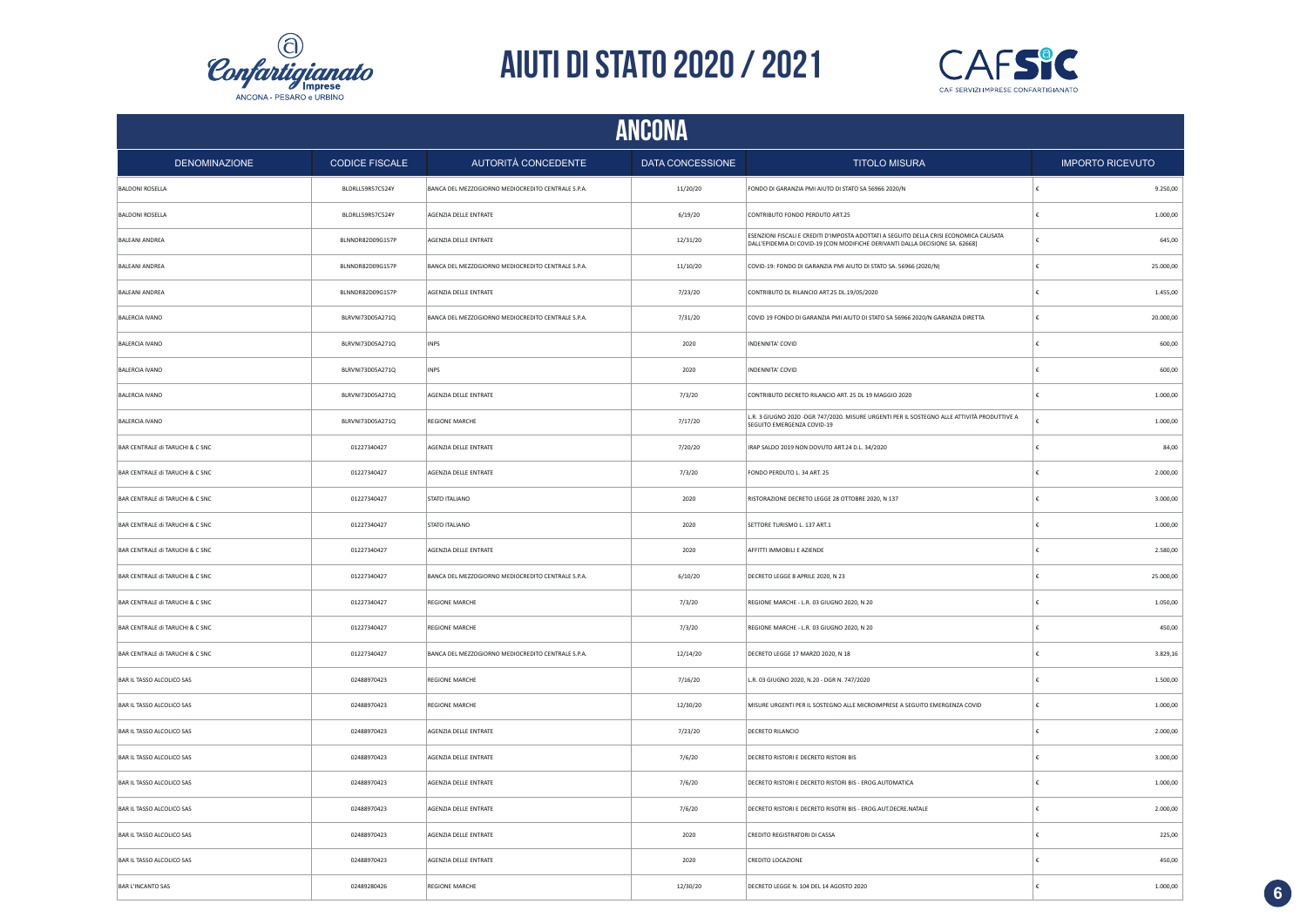



|                                                                             |                       |                                                    | <b>ANCONA</b>           |                                                                                                                                                    |            |                         |
|-----------------------------------------------------------------------------|-----------------------|----------------------------------------------------|-------------------------|----------------------------------------------------------------------------------------------------------------------------------------------------|------------|-------------------------|
| <b>DENOMINAZIONE</b>                                                        | <b>CODICE FISCALE</b> | AUTORITÀ CONCEDENTE                                | <b>DATA CONCESSIONE</b> | <b>TITOLO MISURA</b>                                                                                                                               |            | <b>IMPORTO RICEVUTO</b> |
| <b>BAR L'INCANTO SAS</b>                                                    | 02489280426           | <b>REGIONE MARCHE</b>                              | 7/16/20                 | DECRETO LEGGE N. 34 DEL 19 MAGGIO 2020                                                                                                             | $\epsilon$ | 1.500,00                |
| <b>BAR L'INCANTO SAS</b>                                                    | 02489280426           | BANCA DEL MEZZOGIORNO MEDIOCREDITO CENTRALE S.P.A. | 6/20/20                 | DECRETO LEGGE 8 APRILE 2020 N. 23 FONDO GARANZIA                                                                                                   | €          | 25.000,00               |
| <b>BAR L'INCANTO SAS</b>                                                    | 02489280426           | UNI.CO. SOCIETA' COOPERATIVA                       | 1/16/20                 | REGIONE MARCHE FONDO GARANZIA                                                                                                                      | €          | 31,17                   |
| <b>BAR L'INCANTO SAS</b>                                                    | 02489280426           | AGENZIA DELLE ENTRATE                              | 2020                    | <b>IRAP</b>                                                                                                                                        | €          | 1.087,00                |
| <b>BAR L'INCANTO SAS</b>                                                    | 02489280426           | AGENZIA DELLE ENTRATE                              | 2020                    | CREDITO IMPOSTA CANONI LOCAZIONE                                                                                                                   | €          | 3.060,00                |
| <b>BAR L'INCANTO SAS</b>                                                    | 02489280426           | AGENZIA DELLE ENTRATE                              | 2020                    | DECRETO RILANCIO E RISTORI                                                                                                                         | €          | 155.320,00              |
| <b>BAR MANUELA SNC</b>                                                      | 02264800422           | <b>REGIONE MARCHE</b>                              | 12/30/20                | DL N.104 DEL 14 AGOSTO 2020                                                                                                                        | €          | 1.000,00                |
| <b>BAR MANUELA SNC</b>                                                      | 02264800422           | <b>REGIONE MARCHE</b>                              | 7/16/20                 | DL N.34 DEL 19 MAGGIO 2020                                                                                                                         | €          | 1.500,00                |
| <b>BAR MANUELA SNC</b>                                                      | 02264800422           | BANCA DEL MEZZOGIORNO MEDIOCREDITO CENTRALE S.P.A. | 5/25/20                 | FONDO DI GARANZIA PMI AIUTO DI STATO SA 56966 2020/N                                                                                               | £          | 25,000.00               |
| <b>BAR MANUELA SNC</b>                                                      | 02264800422           | AGENZIA DELLE ENTRATE                              | 7/14/20                 | CONTRIBUTO FONDO PERDUTO ART.25                                                                                                                    | €          | 3.566,00                |
| BAR RISTORANTE CARPE DIEM S.A.S. DI GARCIA CANADA FRANCISCO<br>JAVIE R & C. | 02805670425           | <b>REGIONE MARCHE</b>                              | 7/16/20                 | REGIME QUADRO NAZIONALE SUGLI AIUTI DI STATO- COVID 19 (ARTT. 54 - 61 DEL DL RILANCIO)                                                             | €          | 3.000,00                |
| BAR RISTORANTE CARPE DIEM S.A.S. DI GARCIA CANADA FRANCISCO<br>JAVIE R & C. | 02805670425           | BANCA DEL MEZZOGIORNO MEDIOCREDITO CENTRALE S.P.A. | 8/10/20                 | COVID-19: FONDO DI GARANZIA PMI AIUTO DISTATO SA. 56966 (2020/N)                                                                                   | €          | 25.000,00               |
| BAR RISTORANTE CARPE DIEM S.A.S. DI GARCIA CANADA FRANCISCO<br>JAVIE R & C. | 02805670425           | REGIONE MARCHE                                     | 12/30/20                | REGIME QUADRO NAZIONALE SUGLI AIUTI DI STATO- COVID 19 (ARTT. 54 - 61 DEL DL RILANCIOCOME<br>MODIFICATO DALL'ART. 62 DEL DL104/2020)               |            | 1.000,00                |
| BAR RISTORANTE CARPE DIEM S.A.S. DI GARCIA CANADA FRANCISCO<br>JAVIE R & C. | 02805670425           | AGENZIA DELLE ENTRATE                              | 7/14/20                 | ISTANZA CONTRIBUTO DECRETO RILANCIO (ART.25 DEL DECRETO-LEGGE 19 MAGGIO 2020)                                                                      | $\epsilon$ | 3.101,00                |
| BAR RISTORANTE CARPE DIEM S.A.S. DI GARCIA CANADA FRANCISCO<br>JAVIE R & C. | 02805670425           | AGENZIA DELLE ENTRATE                              | 6/25/20                 | EROGAZIONE AUTOMATICA C.D. DECRETO NATALE (DL 172 DEL 18/12/2020)                                                                                  | £          | 3.101,00                |
| BAR RISTORANTE CARPE DIEM S.A.S. DI GARCIA CANADA FRANCISCO<br>JAVIE R & C. | 02805670425           | AGENZIA DELLE ENTRATE                              | 2020                    | ISTANZA DECRETO RISTORI E DECRETO RISTORI BIS (ART.1 DEL DECRETO-LEGGE 28 OTTOBRE 2020 N. 137 E<br>ART.2 DEL DECRETO-LEGGE 9 NOVEMBRE 2020 N. 149) |            | 6.202,00                |
| BAR RISTORANTE CARPE DIEM S.A.S. DI GARCIA CANADA FRANCISCO<br>JAVIE R & C. | 02805670425           | AGENZIA DELLE ENTRATE                              | 2020                    | CREDITO IMPOSTA CANONI LOCAZIONE ART.28 DL. 19/05/2020                                                                                             | €          | 187,50                  |
| BAR RISTORANTE CARPE DIEM S.A.S. DI GARCIA CANADA FRANCISCO<br>JAVIE R & C. | 02805670425           | AGENZIA DELLE ENTRATE                              | 2020                    | CREDITO IMPOSTA CANONI LOCAZIONE ART.65 DL. 18/2020                                                                                                | ∣€         | 187,50                  |
| BAR VILLA ADRIA DI SIMONETTI STEFANO                                        | SMNSFN55C06G157Y      | <b>REGIONE MARCHE</b>                              | 7/16/20                 | REGIME QUADRO NAZIONALE SUGLI AIUTI DI STATO - COVID 19 (ARTT. 54 - 61 DEL DL RILANCIO                                                             | €          | 1.050,00                |
| BAR VILLA ADRIA DI SIMONETTI STEFANO                                        | SMNSFN55C06G157Y      | <b>REGIONE MARCHE</b>                              | 7/16/20                 | REGIME QUADRO NAZIONALE SUGLI AIUTI DI STATO - COVID 19 (ARTT. 54 - 61 DEL DL RILANCIO                                                             | ∣€         | 450,00                  |
| BAR VILLA ADRIA DI SIMONETTI STEFANO                                        | SMNSFN55C06G157Y      | <b>REGIONE MARCHE</b>                              | 12/30/20                | REGIME QUADRO NAZIONALE SUGLI AIUTI DI STATO - COVID 19 (ARTT. 54 - 61 DEL DL RILANCIO COME<br>MODIFICATO DALL'ART. 62 DEL DL 104/2020)            | £          | 110,00                  |
| BAR VILLA ADRIA DI SIMONETTI STEFANO                                        | SMNSFN55C06G157Y      | <b>REGIONE MARCHE</b>                              | 12/30/20                | REGIME QUADRO NAZIONALE SUGLI AIUTI DI STATO - COVID 19 (ARTT. 54 - 61 DEL DL RILANCIO COME<br>MODIFICATO DALL'ART, 62 DEL DL 104/2020)            | £          | 890,00                  |
| BAR VILLA ADRIA DI SIMONETTI STEFANO                                        | SMNSFN55C06G157Y      | AGENZIA DELLE ENTRATE                              | 7/14/20                 | <b>DECRETO RILANCIO</b>                                                                                                                            | €          | 1.979,00                |
| BAR VILLA ADRIA DI SIMONETTI STEFANO                                        | SMNSFN55C06G157Y      | AGENZIA DELLE ENTRATE                              | 12/9/20                 | DECRETO RISTORI E DECRETO RISTORI BIS                                                                                                              | €          | 990.00                  |
| BAR VILLA ADRIA DI SIMONETTI STEFANO                                        | SMNSFN55C06G157Y      | AGENZIA DELLE ENTRATE                              | 11/10/20                | DECRETO RISTORI E DECRETO RISTORI BIS                                                                                                              | €          | 2.969.00                |
| BAR VILLA ADRIA DI SIMONETTI STEFANO                                        | SMNSFN55C06G157Y      | <b>INPS</b>                                        | 5/14/20                 | <b>DECRETO RILANCIO</b>                                                                                                                            |            | 600.00                  |
| BAR VILLA ADRIA DI SIMONETTI STEFANO                                        | SMNSFN55C06G157Y      | INPS                                               | 5/21/20                 | DECRETO RILANCIO                                                                                                                                   |            | 600,00                  |
| BARBERA MARIANO                                                             | BRBMRN63M13B520H      | <b>REGIONE MARCHE</b>                              | 7/17/20                 | REGIME DI AIUTI                                                                                                                                    |            | 1.000,00                |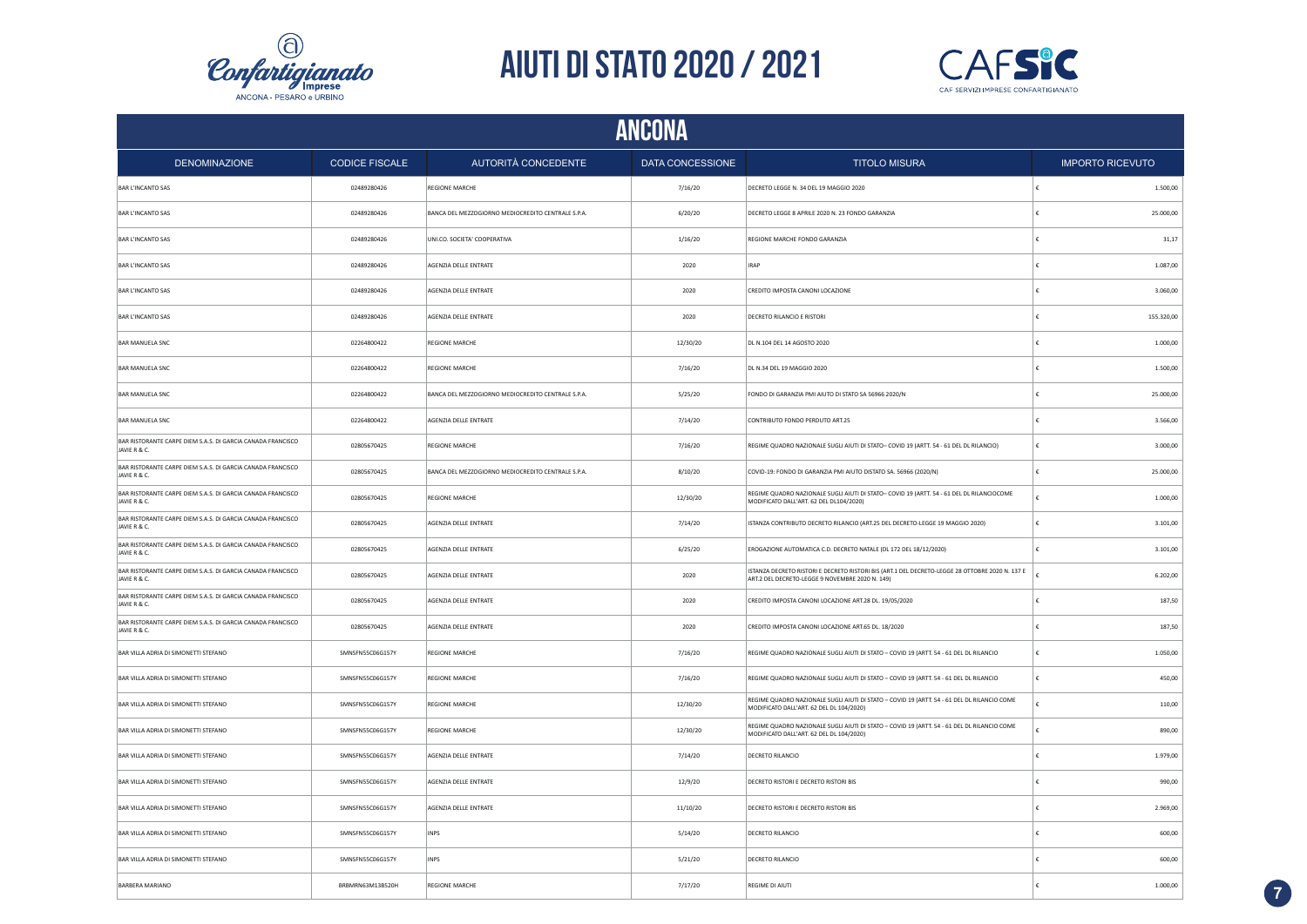



| <b>ANCONA</b>                                                 |                       |                                                    |                  |                                                                                                                  |            |                         |  |
|---------------------------------------------------------------|-----------------------|----------------------------------------------------|------------------|------------------------------------------------------------------------------------------------------------------|------------|-------------------------|--|
| <b>DENOMINAZIONE</b>                                          | <b>CODICE FISCALE</b> | AUTORITÀ CONCEDENTE                                | DATA CONCESSIONE | <b>TITOLO MISURA</b>                                                                                             |            | <b>IMPORTO RICEVUTO</b> |  |
| <b>BARBERA MARIANO</b>                                        | BRBMRN63M13B520H      | BANCA DEL MEZZOGIORNO MEDIOCREDITO CENTRALE S.P.A. | 8/31/20          | REGIME DI AIUTI                                                                                                  | €          | 23.500,00               |  |
| BARBETTA & CERIONI SNC DI BARBETTA ANTONINO E CERIONI ALFONSO | 02033470424           | BANCA DEL MEZZOGIORNO MEDIOCREDITO CENTRALE S.P.A. | 12/31/20         | COVID-19 FONDO DI GARANZIA PMI AIUTI DI STATO SA.56966 (2020/N)                                                  | €          | 30.000,00               |  |
| BARBETTA & CERIONI SNC DI BARBETTA ANTONINO E CERIONI ALFONSO | 02033470424           | AGENZIA DELLE ENTRATE                              | 8/20/20          | STRALCIO IRAP 2019 AI SENSI DEL DL 34/2020                                                                       | €          | 1.754,00                |  |
| <b>BARCHIESI CRISTIANO</b>                                    | BRCCST71H11E388Z      | BANCA DEL MEZZOGIORNO MEDIOCREDITO CENTRALE S.P.A. | 5/25/20          | FONDO GARANZIA PMI DL 23/2020                                                                                    | £          | 11.950,00               |  |
| BARILLARO PASQUALE                                            | BRLPQL72L26F537B      | <b>INPS</b>                                        | 2020             | INDENNITA' COVID-19 DECRETO CURA ITALIA A.28 DL 18/2020                                                          |            | 600,00                  |  |
| BARILLARO PASQUALE                                            | BRLPQL72L26F537B      | BANCA DEL MEZZOGIORNO MEDIOCREDITO CENTRALE S.P.A. | 11/20/20         | COVID-19 FONDO GARANZIA PMI AIUTO DI STATO SA.56966 2020/N GARANZIA DIRETTA                                      | €          | 13.500,00               |  |
| BARILLARO PASQUALE                                            | BRLPQL72L26F537B      | <b>INPS</b>                                        | 2020             | INDENNITA' COVID-19 DECRETO CURA ITALIA A.28 DL 18/2020                                                          |            | 600,00                  |  |
| BARILLARO PASQUALE                                            | BRLPQL72L26F537B      | AGENZIA DELLE ENTRATE                              | 7/14/20          | CONTRIBUTO DECRETO RILANCIO ART.25 DL 19/05/2020                                                                 |            | 1.000,00                |  |
| <b>BARTERA MICHELE</b>                                        | BRTMHL80B04I608L      | AGENZIA DELLE ENTRATE                              | 7/21/20          | ART.25 D.L. 34/2020 - DECRETO RILANCIO                                                                           |            | 8.152,00                |  |
| <b>BARTERA MICHELE</b>                                        | BRTMHL80B04I608L      | BANCA DEL MEZZOGIORNO MEDIOCREDITO CENTRALE S.P.A. | 6/30/20          | COVID-19: FONDO DI GARANZIA PMI AIUTO DI STATO SA. 56966 (2020/N)                                                | €          | 25.000,00               |  |
| BARTOLACCI DANIELE                                            | BRTDNL79B11I608E      | AGENZIA DELLE ENTRATE                              | 7/21/20          | ART.25 D.L. 34/2020 - DECRETO RILANCIO                                                                           | £          | 1.000,00                |  |
| <b>BARTOLACCI DANIELE</b>                                     | BRTDNL79B11I608E      | BANCA DEL MEZZOGIORNO MEDIOCREDITO CENTRALE S.P.A. | 7/31/20          | COVID-19: FONDO DI GARANZIA PMI AIUTO DI STATO SA. 56966 (2020/N)                                                | $\epsilon$ | 12.000,00               |  |
| BARTOLACCI DANIELE                                            | BRTDNL79B11I608E      | <b>REGIONE MARCHE</b>                              | 7/17/20          | REGIME QUADRO NAZIONALE SUGLI AIUTI DI STATO - COVID 19 (ARTT. 54 - 61 DEL DL RILANCIO)                          | $\epsilon$ | 1.000,00                |  |
| <b>BARTOLI MAYCOL</b>                                         | BRTMCL95M20A271O      | BANCA DEL MEZZOGIORNO MEDIOCREDITO CENTRALE S.P.A. | 6/20/20          | DL. 23 DEL 08/04/2020                                                                                            | $\epsilon$ | 15.000,00               |  |
| <b>BARTOLI MAYCOL</b>                                         | BRTMCL95M20A271O      | AGENZIA DELLE ENTRATE                              | 6/17/20          | DL.34 ART.25 19/5/2020                                                                                           | €          | 1.100,00                |  |
| <b>BARTOLUCCI GIULIANO</b>                                    | BRTGLN56D14A271Y      | BANCA DEL MEZZOGIORNO MEDIOCREDITO CENTRALE S.P.A. | 7/17/20          | DECRETO MINISTERO SVILUPPO ECONOMICO 19 NOV 2015                                                                 | €          | 253,14                  |  |
| <b>BARTOLUCCI GIULIANO</b>                                    | BRTGLN56D14A271Y      | BANCA DEL MEZZOGIORNO MEDIOCREDITO CENTRALE S.P.A. | 8/31/20          | DECRETO LEGGE 8 APRILE 2020 N. 23                                                                                | €          | 21.500,00               |  |
| <b>BASSOTTI ROBERTO</b>                                       | BSSRRT58A18E388Y      | BANCA DEL MEZZOGIORNO MEDIOCREDITO CENTRALE S.P.A. | 7/10/20          | COVID-19: FONDO DI GARANZIA PMI AIUTO DI STATO SA. 56966 (2020/N)                                                | €          | 11.500,00               |  |
| <b>BASTARI SONIA</b>                                          | BSTSNO73A46E388G      | AGENZIA DELLE ENTRATE                              | 6/25/20          | DECRETO RILANCIO ART.25 DL 19 MAGGIO 2020                                                                        | €          | 2.514,00                |  |
| <b>BASTARI SONIA</b>                                          | BSTSNO73A46E388G      | AGENZIA DELLE ENTRATE                              | 6/25/20          | DECRETO RISTORI E DECRETO RISTORI BIS ART 1 DL 2020/137 - 2020/149                                               | €          | 3.771,00                |  |
| <b>BASTARI SONIA</b>                                          | BSTSNO73A46E388G      | AGENZIA DELLE ENTRATE                              | 6/25/20          | DECRETO RISTORI E DECRETO RISTORI BIS ART 1 DL 2020/137 - 2020/149 ZONE ARANCIONI E ROSSE                        | €          | 1.257,00                |  |
| <b>BASTARI SONIA</b>                                          | BSTSNO73A46E388G      | AGENZIA DELLE ENTRATE                              | 6/25/20          | DECRETO RISTORI E DECRETO RISTORI BIS ART 1 DL 2020/137 - 2020/149 DL NATALE                                     | €          | 2.514,00                |  |
| <b>BASTARI SONIA</b>                                          | BSTSNO73A46E388G      | <b>REGIONE MARCHE</b>                              | 12/30/20         | MISURE URGENTI PER IL SOSTEGNO ALLE MICROIMPRESE A SEGUITO DELL'EMERGENZA EPIDEMIOLOGICA<br>COVID 19             |            | 1.000,00                |  |
| <b>BASTARI SONIA</b>                                          | BSTSNO73A46E388G      | BANCA DEL MEZZOGIORNO MEDIOCREDITO CENTRALE S.P.A. | 10/31/20         | FONDO DI GARANZIA PMI AIUTO DI STATO SA 56966 2020/N                                                             |            | 25.000,00               |  |
| <b>BASTARI SONIA</b>                                          | BSTSNO73A46E388G      | <b>REGIONE MARCHE</b>                              | 7/16/20          | MISURE URGENTI PER IL SOSTEGNO DELLE ATTIVITA' PRODUTTIVE A SEGUITO DELL'EMERGENZA COVID DL<br>34 DEL 19/05/2020 |            | 1.500,00                |  |
| <b>BASTARI SONIA</b>                                          | BSTSNO73A46E388G      | AGENZIA DELLE ENTRATE                              | 2020             | CREDITO IMPOSTA LOCAZIONI                                                                                        |            | 1.440,00                |  |
| <b>BASTARI SONIA</b>                                          | BSTSNO73A46E388G      | AGENZIA DELLE ENTRATE                              | 2020             | CREDITO IMPOSTA LOCAZIONI BOTTEGHE E NEGOZI                                                                      |            | 720,00                  |  |
| <b>BBP DI BELARDINELLI SNC</b>                                | 02427450420           | AGENZIA DELLE ENTRATE                              | 2020             | CREDITO LOCAZIONI D.L.34/2020 - DL104/2020 - D.L.137/2020 L.178/2020                                             | £          | 2.610,00                |  |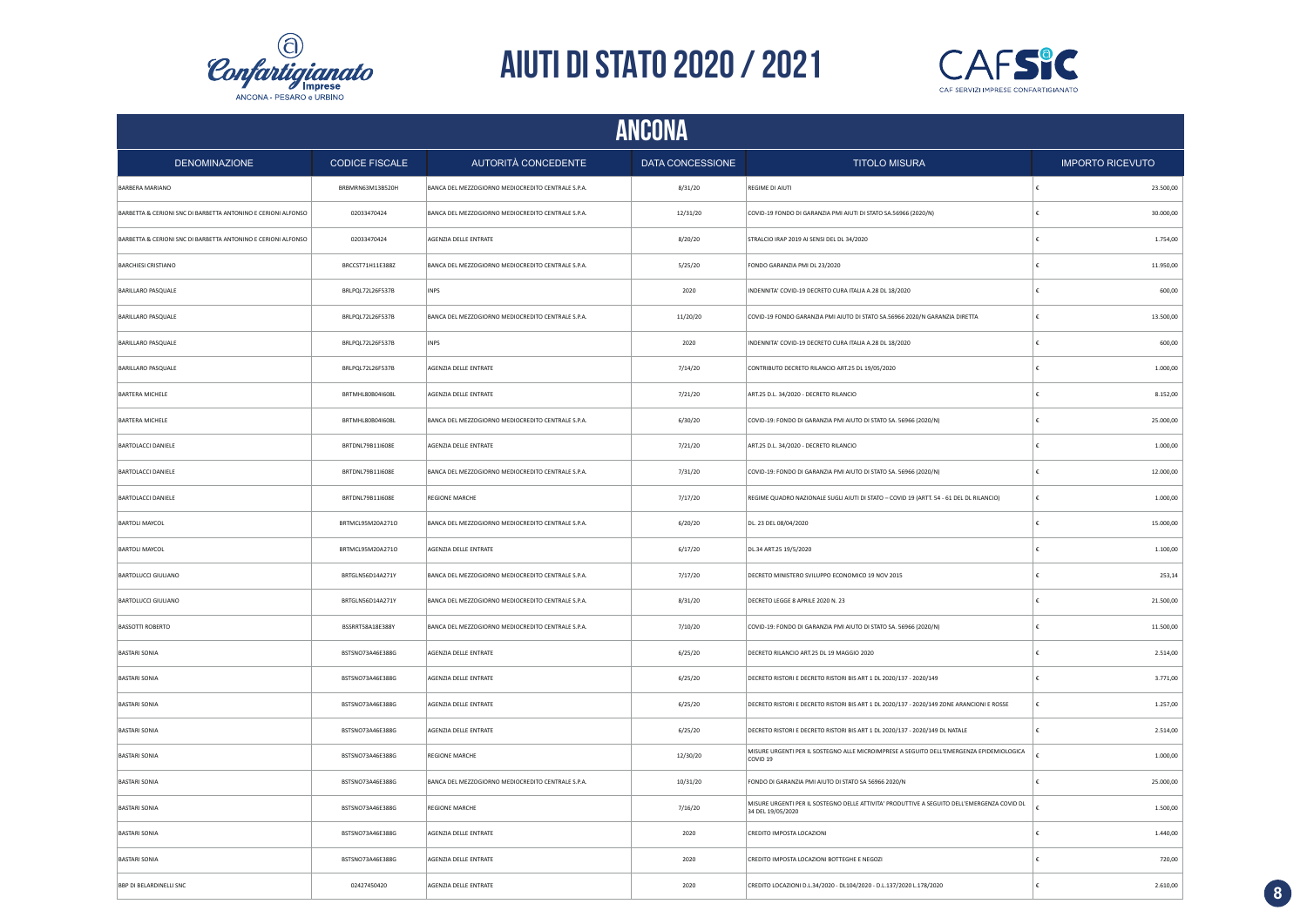



|                                        | ANCONA                |                                                    |                  |                                                                                                                                                                                   |                         |  |  |
|----------------------------------------|-----------------------|----------------------------------------------------|------------------|-----------------------------------------------------------------------------------------------------------------------------------------------------------------------------------|-------------------------|--|--|
| <b>DENOMINAZIONE</b>                   | <b>CODICE FISCALE</b> | AUTORITÀ CONCEDENTE                                | DATA CONCESSIONE | <b>TITOLO MISURA</b>                                                                                                                                                              | <b>IMPORTO RICEVUTO</b> |  |  |
| <b>BBP DI BELARDINELLI SNC</b>         | 02427450420           | AGENZIA DELLE ENTRATE                              | 7/6/20           | CONTRIBUTO COVID ART25 DL 19/05/2020                                                                                                                                              | 26.618,00<br>€          |  |  |
| <b>BBP DI BELARDINELLI SNC</b>         | 02427450420           | BANCA DEL MEZZOGIORNO MEDIOCREDITO CENTRALE S.P.A. | 7/10/20          | COVID-19: FONDO DI GARANZIA PMI AIUTO DI STATO SA. 56966 (2020/N)                                                                                                                 | €<br>25.000,00          |  |  |
| BEAUTY CLUB DI MAZZIERI GIULIA         | MZZGLI94P43G157V      | <b>REGIONE MARCHE</b>                              | 7/3/20           | REGIME QUADRO NAZIONALE SUGLI AIUTI DI STATO - COVID 19 (ARTT. 54 - 61 DEL DL RILANCIO) -<br>DOMANDA COVID 3797                                                                   | 1.500,00<br>€           |  |  |
| BEAUTY CLUB DI MAZZIERI GIULIA         | MZZGLI94P43G157V      | <b>REGIONE MARCHE</b>                              | 12/31/20         | REGIONE MARCHE - CREAZIONE NUOVE IMPRESE L.R. 28/2015 ART. 9 LETT. E)                                                                                                             | 25.000,00<br>€          |  |  |
| BEAUTY CLUB DI MAZZIERI GIULIA         | MZZGLI94P43G157V      | AGENZIA DELLE ENTRATE                              | 7/3/20           | CONTRIBUTO FONDO PERDUTO ART. 25 DECRETO RILANCIO                                                                                                                                 | 1.380,00                |  |  |
| BECCACCIO MARIA CARMELA                | BCCMCR55C60F830V      | BANCA DEL MEZZOGIORNO MEDIOCREDITO CENTRALE S.P.A. | 5/19/20          | DECRETO LEGGE 8 APRILE 2020 N. 23                                                                                                                                                 | 25.000,00               |  |  |
| BECCACCIO MARIA CARMELA                | BCCMCR55C60F830V      | AGENZIA DELLE ENTRATE                              | 7/23/20          | DECRETO RILANCIO                                                                                                                                                                  | 3.679,00                |  |  |
| BELARDINELLI CLAUDIO                   | BLRCLD54R06A271C      | BANCA DEL MEZZOGIORNO MEDIOCREDITO CENTRALE S.P.A. | 12/31/20         | COVID-19 FONDO DI GARANZIA PMI AIUTI DI STATO                                                                                                                                     | 18.500,00               |  |  |
| <b>BELLI FRANCESCO</b>                 | BLLFNC79C24G157I      | BANCA DEL MEZZOGIORNO MEDIOCREDITO CENTRALE S.P.A. | 5/22/20          | DECR. MIN. SVILUPPO ECONOMICO DEL 19/11/2015                                                                                                                                      | 12.070,39               |  |  |
| <b>BELLI FRANCESCO</b>                 | BLLFNC79C24G157I      | AGENZIA DELLE ENTRATE                              | 6/29/20          | DL.34 ART.25 19/5/2020                                                                                                                                                            | €<br>6.624,00           |  |  |
| BERTI FERRINI DI MARCO PAOLINI E C.SAS | 00024670424           | BANCA DEL MEZZOGIORNO MEDIOCREDITO CENTRALE S.P.A. | 7/10/20          | COVID-19 FONDO GARANZIA PMI AIUTO DI STATO SA.56966 2020/N GARANZIA DIRETTA                                                                                                       | $\epsilon$<br>23.000,00 |  |  |
| BERTI FERRINI DI MARCO PAOLINI E C.SAS | 00024670424           | BANCA DEL MEZZOGIORNO MEDIOCREDITO CENTRALE S.P.A. | 12/4/20          | GARANZIA DEL FONDO SU SEZIONE SPECIALE ARTICOLO 56 DL 17 MARZO 2020 N.18 GARANZIA DIRETTA                                                                                         | ∣€<br>62,86             |  |  |
| <b>BEZER OLGA</b>                      | BZRLGO85570Z140R      | BANCA DEL MEZZOGIORNO MEDIOCREDITO CENTRALE S.P.A. | 7/31/20          | COVID-19 FONDO DI GARANZIA PMI AIUTO DI STATO SA 56966 (2020/N)                                                                                                                   | 12.000,00<br>€          |  |  |
| <b>BEZER OLGA</b>                      | BZRLGO85570Z140R      | AGENZIA DELLE ENTRATE                              | 2020             | ART.25 DL 19/05/2020 DECRETO RILANCIO                                                                                                                                             | 1.000,00<br>$\epsilon$  |  |  |
| <b>BEZER OLGA</b>                      | BZRLGO85570Z140R      | AGENZIA DELLE ENTRATE                              | 2020             | CRED.IMPOSTA CANONI LOCAZIONE ART.28 D.L. 34/2020                                                                                                                                 | €<br>1.200,00           |  |  |
| <b>BIANCHI ADRIANO</b>                 | BNCDRN59D19F745C      | AGENZIA DELLE ENTRATE                              | 2020             | DL34 DEL 19/05/2020                                                                                                                                                               | 1.000, 00<br>€          |  |  |
| <b>BIANCHI ADRIANO</b>                 | BNCDRN59D19F745C      | BANCA DEL MEZZOGIORNO MEDIOCREDITO CENTRALE S.P.A. | 2020             | FONDO DI GARANZIA                                                                                                                                                                 | €<br>30.000,00          |  |  |
| <b>BIANCHI ADRIANO</b>                 | BNCDRN59D19F745C      | CONTRIBUTI COLTURA                                 | 2020             | CREDITO D'IMPOSTA CULTURA                                                                                                                                                         | 4.745,00<br>€           |  |  |
| <b>BIANCHI LUCIANO</b>                 | BNCLCN63M25L366H      | BANCA DEL MEZZOGIORNO MEDIOCREDITO CENTRALE S.P.A. | 7/10/20          | COVID-19: FONDO DI GARANZIA PMI AIUTO DI STATO SA. 56966 (2020/N)                                                                                                                 | €<br>25.000,00          |  |  |
| <b>BIANCHI LUCIANO</b>                 | BNCLCN63M25L366H      | BANCA DEL MEZZOGIORNO MEDIOCREDITO CENTRALE S.P.A. | 12/11/20         | FONDO DI GARANZIA PER LE PICCOLE E MEDIE IMPRESE                                                                                                                                  | 1.588,15<br>€           |  |  |
| <b>BIANCHI LUCIANO</b>                 | BNCLCN63M25L366H      | UNI.CO. SOCIETA' COOPERATIVA                       | 12/2/20          | LR 13/2020 - MISURE URGENTI PER IL SOSTEGNO ALLE ATTIVITÀ PRODUTTIVE E AL LAVORO AUTONOMO A<br>SEGUITO DELL'EMERGENZA EPIDEMIOLOGICA COVID 19 ART 12 COMMA 1 - ZONE FUORI CRATERE | 2.293,04                |  |  |
| <b>BIANCHI LUCIANO</b>                 | BNCLCN63M25L366H      | AGENZIA DELLE ENTRATE                              | 12/31/20         | ESENZIONI FISCALI E CREDITI D'IMPOSTA ADOTTATI A SEGUITO DELLA CRISI ECONOMICA CAUSATA<br>DALL'EPIDEMIA DI COVID-19 [CON MODIFICHE DERIVANTI DALLA DECISIONE SA. 62668]           | 512,00                  |  |  |
| <b>BIANCHI LUCIANO</b>                 | BNCLCN63M25L366H      | AGENZIA DELLE ENTRATE                              | 7/23/20          | CONTRIBUTO DL RILANCIO ART.25 DL.19/05/2020                                                                                                                                       | 1.924,00<br>€           |  |  |
| <b>BIANCHI LUCIANO</b>                 | BNCLCN63M25L366H      | COMUNE DI OSIMO                                    | 12/31/20         | CONTRIBUTO EMERGENZA COVID-19                                                                                                                                                     | 392,71                  |  |  |
| <b>BIANCHI STEFANO</b>                 | BNCSFN66A05D597J      | BANCA DEL MEZZOGIORNO MEDIOCREDITO CENTRALE S.P.A. | 11/10/20         | COVID-19 FONDO DI GARANZIA PMI AIUTO DI STATO SA 56966 (2020/N)                                                                                                                   | 16.000,00               |  |  |
| <b>BIANCHI STEFANO</b>                 | BNCSFN66A05D597J      | AGENZIA DELLE ENTRATE                              | 7/1/20           | CONTRIBUTO DECRETO RILANCIO ART.25 DEL 19/05/2020                                                                                                                                 | 1.797,00                |  |  |
| <b>BIMA SRL</b>                        | 02630600423           | BANCA DEL MEZZOGIORNO MEDIOCREDITO CENTRALE S.P.A. | 8/31/20          | D.L. 23/2020                                                                                                                                                                      | €15,000,00              |  |  |
| <b>BINETTI TOMMASO</b>                 | BNTTMS72L07A662S      | BANCA DEL MEZZOGIORNO MEDIOCREDITO CENTRALE S.P.A. | 7/20/20          | COVID19- FONDO DI GARANZIA PMI AIUTO DI STATO -SA 56966 (2020/N)                                                                                                                  | ١£<br>10.000,00         |  |  |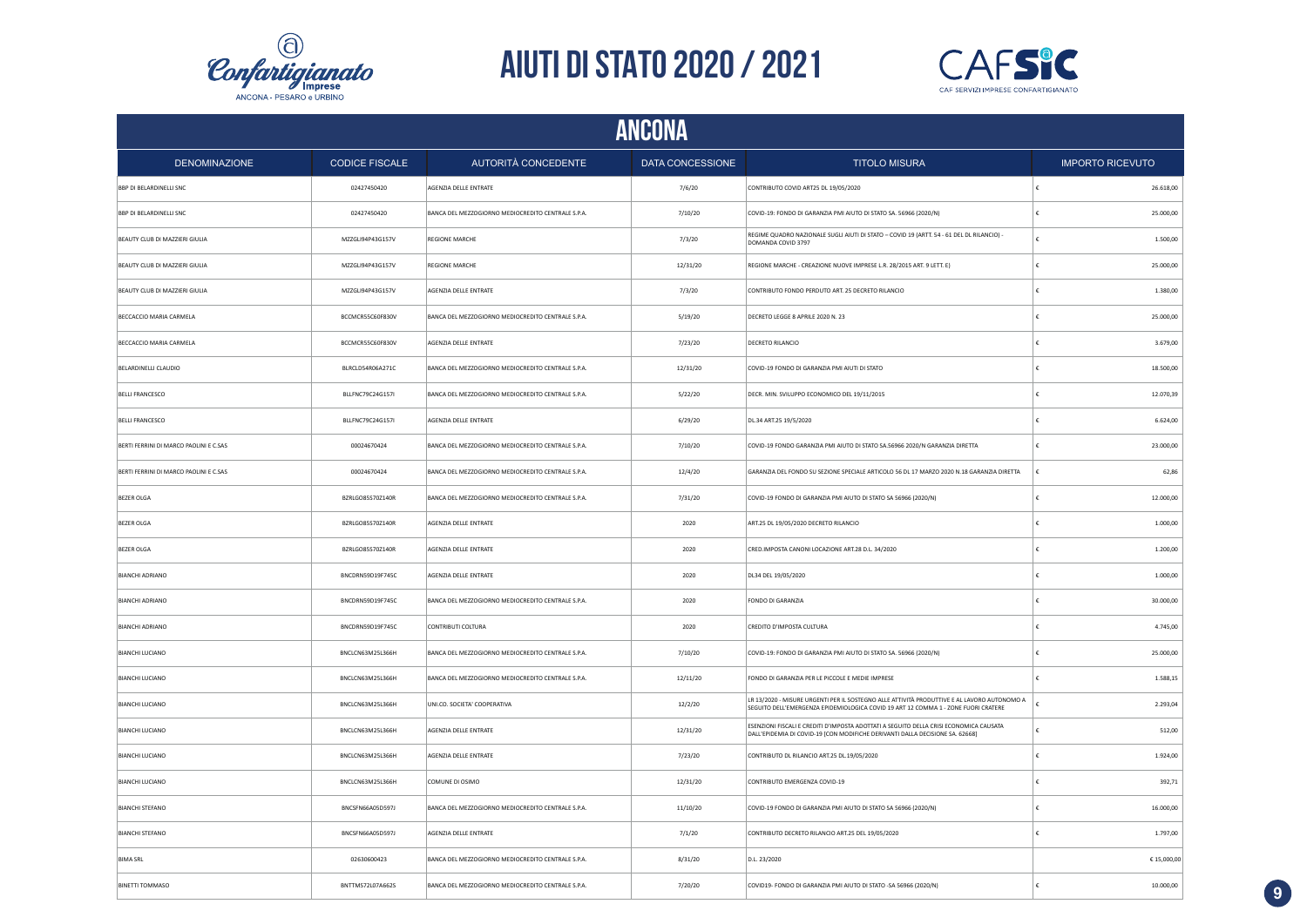



|                                     | ANCONA                |                                                    |                  |                                                                                                                                                               |                         |                         |  |  |
|-------------------------------------|-----------------------|----------------------------------------------------|------------------|---------------------------------------------------------------------------------------------------------------------------------------------------------------|-------------------------|-------------------------|--|--|
| <b>DENOMINAZIONE</b>                | <b>CODICE FISCALE</b> | AUTORITÀ CONCEDENTE                                | DATA CONCESSIONE | <b>TITOLO MISURA</b>                                                                                                                                          |                         | <b>IMPORTO RICEVUTO</b> |  |  |
| <b>BINETTI TOMMASO</b>              | BNTTMS72L07A662S      | AGENZIA DELLE ENTRATE                              | 6/25/20          | ART.25 DL 19 MAGGIO 2020 DECRETO RILANCIO                                                                                                                     | €                       | 1.000,00                |  |  |
| <b>BIONDINI STEFANO</b>             | BNDSFN57A30E690O      | BANCA DEL MEZZOGIORNO MEDIOCREDITO CENTRALE S.P.A. | 6/20/20          | FONDO DI GARANZIA PMI AIUTO DI STATO SA56966 2020/N                                                                                                           | €                       | 25.000,00               |  |  |
| <b>BIONDINI STEFANO</b>             | BNDSFN57A30E690O      | AGENZIA DELLE ENTRATE                              | 2020             | CONTRIBUTO COVID ART.25 DL 34/2020                                                                                                                            | €                       | 2.100,00                |  |  |
| <b>BN COSTRUZIONI SRL</b>           | 02443980426           | <b>AGENZIA DELLE ENTRATE</b>                       | 8/20/20          | ART, 24 D.L. 34/2020 E 77/2020                                                                                                                                | €                       | 797,00                  |  |  |
| BN COSTRUZIONI SRL                  | 02443980426           | AGENZIA DELLE ENTRATE                              | 8/20/20          | ART. 24 D.L. 34/2020 E 77/2020                                                                                                                                |                         | 307.00                  |  |  |
| <b>BN COSTRUZIONI SRL</b>           | 02443980426           | BANCA DEL MEZZOGIORNO MEDIOCREDITO CENTRALE S.P.A. | 12/31/20         | DECRETO LEGGE N. 23 08/04/2020                                                                                                                                | €                       | 25.000,00               |  |  |
| BOCCHINI BRUNO & PIAGGESI MARIO SNC | 00396350423           | BANCA DEL MEZZOGIORNO MEDIOCREDITO CENTRALE S.P.A. | 12/10/20         | FONDO DI GARANZIA PMI AIUTO DI STATO SA 56966 2020/N                                                                                                          |                         | 30.000,00               |  |  |
| BOCCHINI BRUNO & PIAGGESI MARIO SNC | 00396350423           | AGENZIA DELLE ENTRATE                              | 7/23/20          | CONTRIBUTO DECRETO RILANCIO ART 25 DL 19/05/2020                                                                                                              |                         | 3.314,00                |  |  |
| <b>BOLOGNINI ROBERTO</b>            | BLGRRT44C25H501T      | FAPI - FONDO FONDO FORMAZIONE PMI                  | 2/11/20          | REGOLAMENTO PER I FONDI INTERPROFESSIONALI PER LA FORMAZIONE CONTINUA PER LE CONCESSIONI<br>DI AIUTI DI STATO ESENTATI AI SENSI DEL REGOLAMENTO CE N.651/2014 |                         | 700,00                  |  |  |
| <b>BOLOGNINI ROBERTO</b>            | BLGRRT44C25H501T      | CONFIDICOOP MARCHE SOC. COOP.                      | 7/8/20           | L.R. 13/2020 - MISURE URGENTI PER IL SOSTEGNO ALLE ATTIVITA' PRODUTTIVE E AL LAVORO AUTONOMO A<br>SEGUITO DELL'EMERGENZA EPIDEMIOLOGICA COVID-19              |                         | 7.853,00                |  |  |
| <b>BOLOGNINI ROBERTO</b>            | BLGRRT44C25H501T      | BANCA DEL MEZZOGIORNO MEDIOCREDITO CENTRALE S.P.A. | 7/31/20          | FONDO DI GARANZIA PER LE PICCOLE E MEDIE IMPRESE                                                                                                              | £                       | 6.731,40                |  |  |
| <b>BOLOGNINI ROBERTO</b>            | BLGRRT44C25H501T      | AGENZIA DELLE ENTRATE                              | 2020             | ART.125 DL N.34/2020                                                                                                                                          | $\epsilon$              | 332.00                  |  |  |
| <b>BOLOGNINI ROBERTO</b>            | BLGRRT44C25H501T      | AGENZIA DELLE ENTRATE                              | 2020             | ART. 65 DL 17 MARZO 2020                                                                                                                                      | £                       | 1.275,00                |  |  |
| <b>BOLOGNINI ROBERTO</b>            | BLGRRT44C25H501T      | AGENZIA DELLE ENTRATE                              | 2020             | ART. 17 C.1 LETT. C DL 23/2018 N. 119                                                                                                                         | ∣€                      | 250.00                  |  |  |
| <b>BONVINI FRANCESCO</b>            | BNVFNC83B07I608B      | AGENZIA DELLE ENTRATE                              | 11/25/20         | CRED.IMP.CAN.LOC. LEASING CONC.AFF.A28DL19/5/                                                                                                                 | €                       | 180,00                  |  |  |
| <b>BONVINI FRANCESCO</b>            | BNVFNC83B07I608B      | AGENZIA DELLE ENTRATE                              | 4/28/20          | CRED.IMP.CAN.LOC. LEASING CONC.AFF.A28DL19/5/                                                                                                                 | €                       | 147,54                  |  |  |
| <b>BONVINI FRANCESCO</b>            | BNVFNC83B07I608B      | AGENZIA DELLE ENTRATE                              | 5/16/20          | C.IMP.ACQ.ADAT.STR.ELET.TARS.TEL.AE A.2C.6-Q                                                                                                                  | €                       | 250,00                  |  |  |
| <b>BORDI GABRIELE</b>               | BRDGRL56C08F401C      | AGENZIA DELLE ENTRATE                              | 1/1/20           | CREDITO IMPOSTA ADATTAMENTO STRUMENTI ELETTRONICI TRASSMISSIONE TELEMATICA AE                                                                                 | $\boldsymbol{\epsilon}$ | 99,50                   |  |  |
| <b>BORDI GABRIELE</b>               | BRDGRL56C08F401C      | BANCA DEL MEZZOGIORNO MEDIOCREDITO CENTRALE S.P.A. | 6/30/20          | COVID-19: FONDO DI GARANZIA PMI AIUTO DI STATO SA. 56966 (2020/N)                                                                                             | £                       | 15.000,00               |  |  |
| <b>BORRA ANDREA</b>                 | BRRNDR74R23C615B      | AGENZIA DELLE ENTRATE                              | 2020             | CREDITO SANIFICAZIONE DPI                                                                                                                                     | €                       | 74,24                   |  |  |
| <b>BORRA ANDREA</b>                 | BRRNDR74R23C615B      | BANCA DEL MEZZOGIORNO MEDIOCREDITO CENTRALE S.P.A. | 6/16/20          | DECRETO DEL MINISTERO DELLO SVILUPPO ECONOMICO 19 NOVEMBRE 2015                                                                                               | €                       | 3.756,20                |  |  |
| <b>BORRA ANDREA</b>                 | BRRNDR74R23C615B      | UNI.CO. SOCIETA' COOPERATIVA                       | 6/10/20          | L.R. 13/2020                                                                                                                                                  |                         | 6.967,71                |  |  |
| <b>BORRI GRAZIANO</b>               | BRRGZN64A21D007G      | AGENZIA DELLE ENTRATE                              | 7/7/20           | ART.25 D.L. 34/2020 - DECRETO RILANCIO                                                                                                                        | €                       | 1.000,00                |  |  |
| <b>BORRI GRAZIANO</b>               | BRRGZN64A21D007G      | BANCA DEL MEZZOGIORNO MEDIOCREDITO CENTRALE S.P.A. | 5/25/20          | COVID-19: FONDO DI GARANZIA PMI AIUTO DI STATO SA. 56966 (2020/N)                                                                                             |                         | 7.000,00                |  |  |
| <b>BORRI GRAZIANO</b>               | BRRGZN64A21D007G      | <b>REGIONE MARCHE</b>                              | 7/17/20          | REGIME QUADRO NAZIONALE SUGLI AIUTI DI STATO - COVID 19 (ARTT. 54 - 61 DEL DL RILANCIO)                                                                       | €                       | 1.000,00                |  |  |
| <b>BRACACCINI ROBERTO</b>           | BRCRRT72T08D597E      | BANCA DEL MEZZOGIORNO MEDIOCREDITO CENTRALE S.P.A. | 11/20/20         | COVID 19 FONDO DI GARANZIA PMI AIUTO DI STATO SA 56966 (2020/N) GARANZIA DIRETTA                                                                              | €                       | 5.247,00                |  |  |
| BRACACCINI ROBERTO                  | BRCRRT72T08D597E      | <b>REGIONE MARCHE</b>                              | 7/17/20          | MISURE URGENTI PER IL SOSTEGNO ATTIVITA PRODUTTIVE A SEGUITO EMERGENZA EPIDEMIOLOGICA<br>COVID <sub>19</sub>                                                  | €                       | 1.000,00                |  |  |
| <b>BRAMATI STEFANO</b>              | BRMSFN67H27C248L      | BANCA DEL MEZZOGIORNO MEDIOCREDITO CENTRALE S.P.A. | 8/20/20          | COVID-19: FONDO DI GARANZIA PMI AIUTO DI STATO SA. 56966 (2020/N)                                                                                             | ١£                      | 25.000,00               |  |  |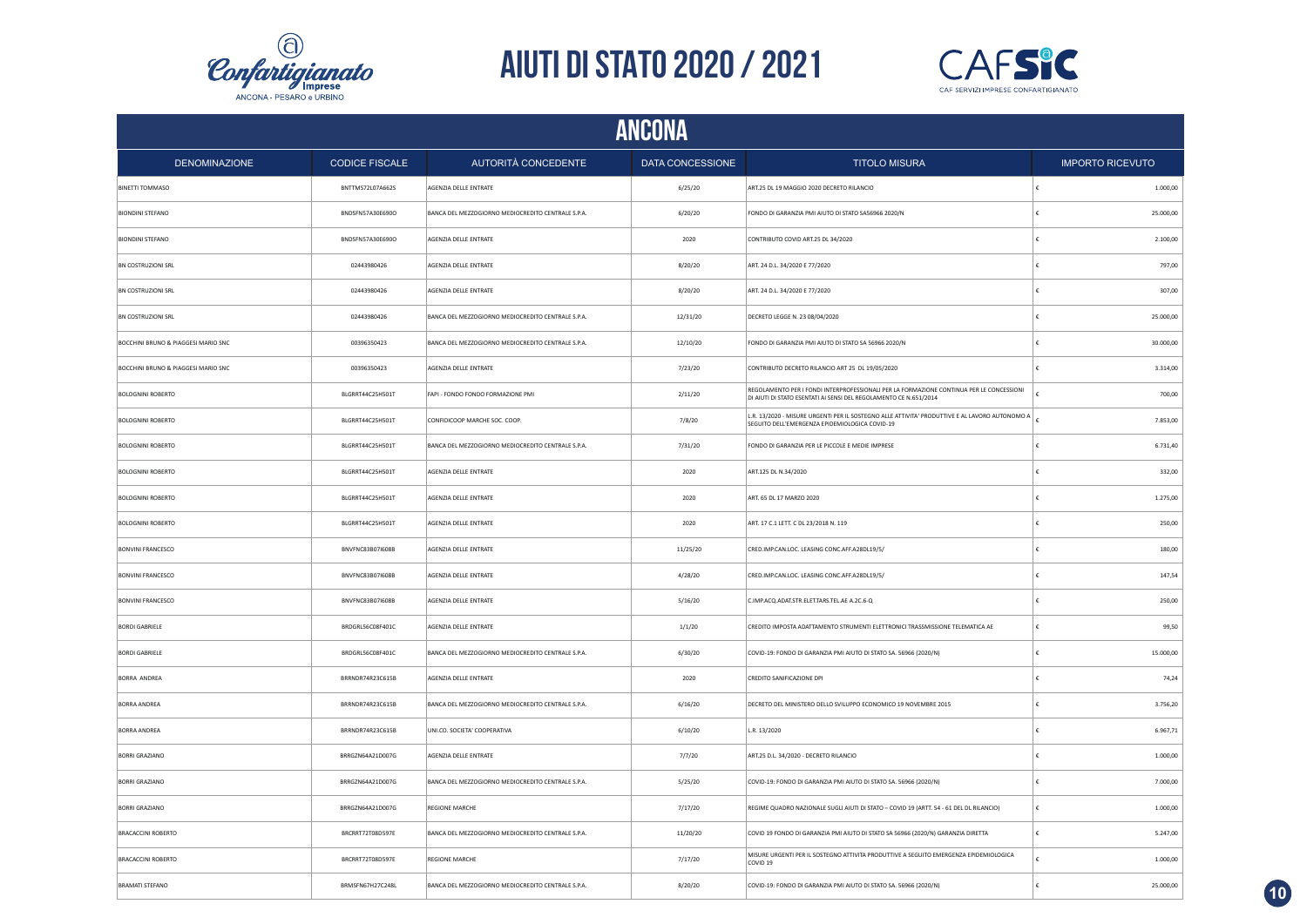



|                                   | ANCONA                |                                                    |                         |                                                                                                                                                               |                         |  |  |
|-----------------------------------|-----------------------|----------------------------------------------------|-------------------------|---------------------------------------------------------------------------------------------------------------------------------------------------------------|-------------------------|--|--|
| <b>DENOMINAZIONE</b>              | <b>CODICE FISCALE</b> | AUTORITÀ CONCEDENTE                                | <b>DATA CONCESSIONE</b> | <b>TITOLO MISURA</b>                                                                                                                                          | <b>IMPORTO RICEVUTO</b> |  |  |
| BRAU S.R.L. STP                   | 02814160426           | INTESA SAN PAOLO EX UBI BANCA                      | 11/9/20                 | FONDO DI GARANZIA PMI AIUTI DI STATO DL 08/04/2020 N 23                                                                                                       | 30.000,00               |  |  |
| BRAU S.R.L. STP                   | 02814160426           | AGENZIA DELLE ENTRATE                              | 7/3/20                  | CONTRIBUTO A FONDO PERDUTO DECRETO RILANCIO ART 25 DEL DL19/05/2020                                                                                           | £<br>8.337,00           |  |  |
| BRIMEN DI BRIGIDA F.E & C. S.A.S. | 02268970429           | BANCA DEL MEZZOGIORNO MEDIOCREDITO CENTRALE S.P.A. | 6/16/20                 | FONDO DI GARANZA L.662/96                                                                                                                                     | 2.627,92                |  |  |
| BRIMEN DI BRIGIDA F.E & C. S.A.S. | 02268970429           | UNI.CO. SOCIETA' COOPERATIVA                       | 8/4/20                  | CONTRIBUTO CONTO INTERESSI DI CUI L.R. 20/2003 ART.24                                                                                                         | 2.369.40                |  |  |
| BRIMEN DI BRIGIDA F.E & C. S.A.S. | 02268970429           | BANCA DEL MEZZOGIORNO MEDIOCREDITO CENTRALE S.P.A. | 11/30/20                | COVID-19: FONDO DI GARANZIA PMI AIUTO DI STATO SA. 56966 (2020/N) - CONTROGARANZIA                                                                            | 20.178,85               |  |  |
| BRIMEN DI BRIGIDA F.E & C. S.A.S. | 02268970429           | BANCA DEL MEZZOGIORNO MEDIOCREDITO CENTRALE S.P.A. | 11/30/20                | COVID-19: FONDO DI GARANZIA PMI AIUTO DI STATO SA. 56966 (2020/N) - CONTROGARANZIA                                                                            | 50.614.68               |  |  |
| BRIMEN DI BRIGIDA F.E & C. S.A.S. | 02268970429           | BANCA DEL MEZZOGIORNO MEDIOCREDITO CENTRALE S.P.A. | 11/30/20                | COVID-19: FONDO DI GARANZIA PMI AIUTO DI STATO SA. 56966 (2020/N) - CONTROGARANZIA                                                                            | 50.124,73               |  |  |
| <b>BROCCATI SIMONA</b>            | BRCSMN74C54A271T      | BANCA DEL MEZZOGIORNO MEDIOCREDITO CENTRALE S.P.A. | 6/10/20                 | REGIME DI AIUTI                                                                                                                                               | 8.700,00                |  |  |
| <b>BROCCATI SIMONA</b>            | BRCSMN74C54A271T      | <b>REGIONE MARCHE</b>                              | 7/17/20                 | REGIME DI AIUTI                                                                                                                                               | 1.500,00                |  |  |
| <b>BRONZINI GIANLUCA</b>          | BRNGLC79M29E388Y      | AGENZIA DELLE ENTRATE                              | 7/21/20                 | ART.25 D.L. 34/2020 - DECRETO RILANCIO                                                                                                                        | 1.000,00                |  |  |
| <b>BRONZINI GIANLUCA</b>          | BRNGLC79M29E388Y      | BANCA DEL MEZZOGIORNO MEDIOCREDITO CENTRALE S.P.A. | 6/20/20                 | COVID-19: FONDO DI GARANZIA PMI AIUTO DI STATO SA. 56966 (2020/N)                                                                                             | 20.000,00               |  |  |
| <b>BRONZINI GIANLUCA</b>          | BRNGLC79M29E388Y      | <b>REGIONE MARCHE</b>                              | 7/17/20                 | REGIME QUADRO NAZIONALE SUGLI AIUTI DI STATO - COVID 19 (ARTT. 54 - 61 DEL DL RILANCIO)                                                                       | 1.000,00<br>€           |  |  |
| BROPRM64C03A271C                  | BROPRM64C03A271C      | <b>INPS</b>                                        | 2020                    | INDENNITA' COVID-19 DECRETO CURA ITALIA DL 18/2020 ART.28                                                                                                     | 1.200,00                |  |  |
| BROPRM64C03A271C                  | BROPRM64C03A271C      | BANCA DEL MEZZOGIORNO MEDIOCREDITO CENTRALE S.P.A. | 10/31/20                | FONDO DI GARANZIA PMI AIUTI DI STATO                                                                                                                          | 25.000,00               |  |  |
| BROPRM64C03A271C                  | BROPRM64C03A271C      | AGENZIA DELLE ENTRATE                              | 6/16/20                 | DL.34 DEL 19/5/2020 ART.25                                                                                                                                    | 8.667,00                |  |  |
| BRUNELLI ALVARO                   | BRNLVR56P03G003O      | AGENZIA DELLE ENTRATE                              | 6/29/20                 | DL.34 ART.25 19/5/2020                                                                                                                                        | 4.358,00                |  |  |
| <b>BRUNELLI ALVARO</b>            | BRNLVR56P03G003O      | BANCA DEL MEZZOGIORNO MEDIOCREDITO CENTRALE S.P.A. | 5/25/20                 | DL.23 DEL 08/04/2020                                                                                                                                          | 25.000,00               |  |  |
| BRUNZINI ALBERTA                  | BRNLRT77A61D211L      | AGENZIA DELLE ENTRATE                              | 5/25/20                 | ART.25 DL 19/05/2020 DECRETO RILANCIO                                                                                                                         | 1.165,00                |  |  |
| <b>BRUNZINI ALBERTA</b>           | BRNLRT77A61D211L      | BANCA DEL MEZZOGIORNO MEDIOCREDITO CENTRALE S.P.A. | 6/30/20                 | COVID-19: FONDO DI GARANZIA PMI AIUTO DI STATO SA. 56966 (2020/N)                                                                                             | 17.300,00               |  |  |
| <b>BRUSCHI MARIA SOFIA</b>        | BRSMSF94P57E388Q      | AGENZIA DELLE ENTRATE                              | 4/1/20                  | CREDITO IMPOSTA ADATTAMENTO STRUMENTI ELETTRONICI TRASSMISSIONE TELEMATICA AE                                                                                 | 500.00                  |  |  |
| <b>BRUSCHI MARIA SOFIA</b>        | BRSMSF94P57E388Q      | AGENZIA DELLE ENTRATE                              | 7/21/20                 | ART.25 D.L. 34/2020 - DECRETO RILANCIO                                                                                                                        | 1.000,00                |  |  |
| <b>BRUSCHI MARIA SOFIA</b>        | BRSMSF94P57E388Q      | AGENZIA DELLE ENTRATE                              | 12/14/20                | ART.125 DL 34/2020 - CREDITO IMPOSTA SANIFICAZIONE                                                                                                            | 57,00                   |  |  |
| BRUSCHI MARIA SOFIA               | BRSMSF94P57E388Q      | BANCA DEL MEZZOGIORNO MEDIOCREDITO CENTRALE S.P.A. | 5/25/20                 | COVID-19: FONDO DI GARANZIA PMI AIUTO DI STATO SA. 56966 (2020/N)                                                                                             | 25.000,00               |  |  |
| <b>BUCCI RICCARDO</b>             | BCCRCR91D06A271Y      | AGENZIA DELLE ENTRATE                              | 11/23/20                | CRED.IMP.CAN.LOC. LEASING CONC.AFF.A28DL19/5/                                                                                                                 | 390,00                  |  |  |
| <b>BUCCI RICCARDO</b>             | BCCRCR91D06A271Y      | AGENZIA DELLE ENTRATE                              | 11/24/20                | CRED.IMP.CAN.LOC. LEASING CONC.AFF.A28DL19/5/                                                                                                                 | 390,00                  |  |  |
| <b>BUCCI RICCARDO</b>             | BCCRCR91D06A271Y      | AGENZIA DELLE ENTRATE                              | 5/16/20                 | C.IMP.ACQ.ADAT.STR.ELET.TARS.TEL.AE A.2C.6-Q                                                                                                                  | 500,00                  |  |  |
| <b>BULAU ELENA VALENTINA</b>      | BLULVL85E51Z129P      | <b>REGIONE MARCHE</b>                              | 12/30/20                | REGIME QUADRO NAZIONALE SUGLI AIUTI DI STATO - COVID 19 (ARTT. 54 - 61 DEL DL RILANCIO COME<br>MODIFICATO DALL'ART. 62 DEL DL 104/2020) - DOMANDA COVID 30103 | 1.000,00                |  |  |
| <b>BULAU ELENA VALENTINA</b>      | BLULVL85E51Z129P      | <b>REGIONE MARCHE</b>                              | 10/15/20                | REGIME QUADRO NAZIONALE SUGLI AIUTI DI STATO - COVID 19 (ARTT. 54 - 61 DEL DL RILANCIO COME<br>MODIFICATO DALL'ART. 62 DEL DL 104/2020)-DOMANDA COVID 3805    | 1.500,00<br>€           |  |  |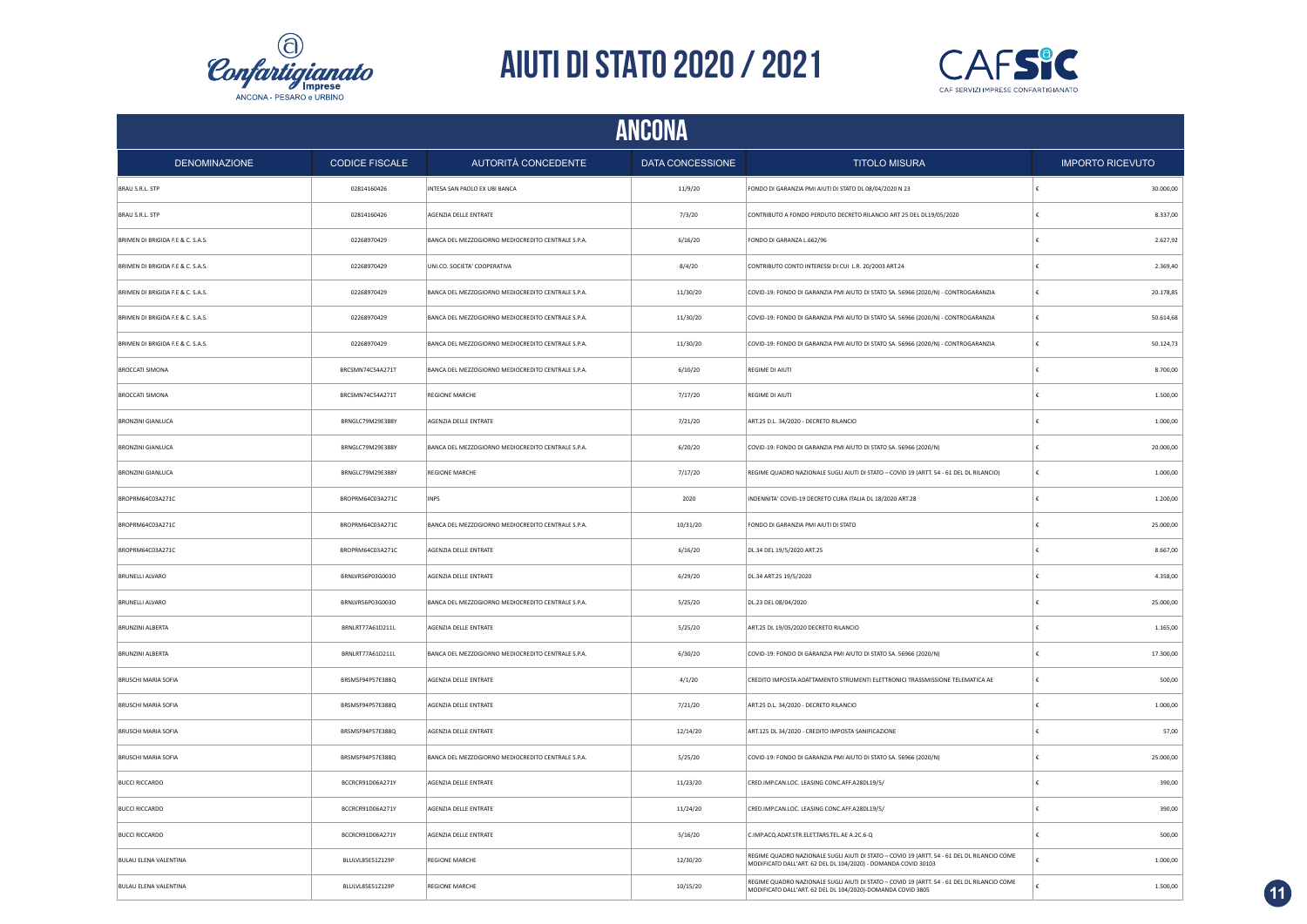



|                                     |                       |                                                    | <b>ANCONA</b>           |                                                                                    |                         |
|-------------------------------------|-----------------------|----------------------------------------------------|-------------------------|------------------------------------------------------------------------------------|-------------------------|
| <b>DENOMINAZIONE</b>                | <b>CODICE FISCALE</b> | AUTORITÀ CONCEDENTE                                | <b>DATA CONCESSIONE</b> | <b>TITOLO MISURA</b>                                                               | <b>IMPORTO RICEVUTO</b> |
| BURINI LUIGI & FIGLI SNC            | 02578920429           | BANCA DEL MEZZOGIORNO MEDIOCREDITO CENTRALE S.P.A. | 11/20/20                | FONDO DI GARANZIA PER LE PMI AIUTO DI STATO SA.56966 (2020/N)                      | 30.000,00<br>∣€         |
| <b>BURINI LUIGI &amp; FIGLI SNC</b> | 02578920429           | AGENZIA DELLE ENTRATE                              | 7/3/20                  | CONTRIBUTO DECRETO RILANCIO ART.25 DL 19 MAGGIO 2020                               | €<br>2.414,00           |
| <b>BUSELLI PAOLO</b>                | BSLPLA81C21D451H      | BANCA DEL MEZZOGIORNO MEDIOCREDITO CENTRALE S.P.A. | 12/30/20                | FONDO DI GARANZIA PER PICCOLE E MEDIE IMPRESE                                      | 4.193,00<br>€           |
| <b>BUSELLI PAOLO</b>                | BSLPLA81C21D451H      | BANCA DEL MEZZOGIORNO MEDIOCREDITO CENTRALE S.P.A. | 6/20/20                 | FONDO DI GARANZIA PMI AIUTI DI STATO SA. 56966 (2020/N)                            | €<br>25.000,00          |
| <b>BUSELLI PAOLO</b>                | BSLPLA81C21D451H      | AGENZIA DELLE ENTRATE                              | 7/7/20                  | CONTRIBUTO DECRETO RILANCIO ART. 25 D. L. 19/05/2020                               | 2.860,00                |
| <b>BUSELLI PAOLO</b>                | BSLPLA81C21D451H      | AGENZIA DELLE ENTRATE                              | 4/16/20                 | CREDITO D'IMPOSTA CANONI LOCAZ. NEGOZI E BOTTEGHE DL N. 18/2020                    | €<br>210,00             |
| <b>BUSELLI PAOLO</b>                | BSLPLA81C21D451H      | AGENZIA DELLE ENTRATE                              | 7/16/20                 | CREDITO D'IMPOSTA CANONI LOCAZ. IMMOBILI ART. 28 N. 34/2020                        | 210,00                  |
| <b>BYLYKU EDMOND</b>                | BYLDND65C07Z100S      | AGENZIA DELLE ENTRATE                              | 7/7/20                  | CONTRIBUTO D.L. 34/2020                                                            | 1.000,00                |
| <b>BYLYKU EDMOND</b>                | BYLDND65C07Z100S      | <b>REGIONE MARCHE</b>                              | 12/18/20                | LR 35/2001                                                                         | 180,00                  |
| <b>BYLYKU EDMOND</b>                | BYLDND65C07Z100S      | BANCA DEL MEZZOGIORNO MEDIOCREDITO CENTRALE S.P.A. | 6/30/20                 | D.L. 23/2020                                                                       | 25.000,00<br>£          |
| <b>BYLYKU EDMOND</b>                | BYLDND65C07Z100S      | AGENZIA DELLE ENTRATE                              | 2020                    | CREDITO ACCISA GASOLIO                                                             | 7.481,00<br>£           |
| C.G.C DI GATTARI E CALAMANTE SNC    | 02208350427           | AGENZIA DELLE ENTRATE                              | 6/29/20                 | ART. 25 DECRETO RILANCIO                                                           | ١£<br>3.965.00          |
| C.G.C DI GATTARI E CALAMANTE SNC    | 02208350427           | G.S.A. SPA                                         | 2020                    | CONTRIBUTO GSE                                                                     | 810,93<br>€             |
| C.I.M.A.F. SNC                      | 01149770420           | UNI.CO. SOCIETA' COOPERATIVA                       | 3/11/20                 | AIUTO SOTTO FORMA DI GARANZIA                                                      | 11.258,25<br>∣€         |
| C.I.M.A.F. SNC                      | 01149770420           | UNI.CO. SOCIETA' COOPERATIVA                       | 5/13/20                 | AIUTO SOTTO FORMA DI GARANZIA                                                      | 15.000,00<br>€          |
| C.I.M.A.F. SNC                      | 01149770420           | UNI.CO. SOCIETA' COOPERATIVA                       | 5/13/20                 | FINANZIAMENTO A TASSO AGEVOLATO LEGGE REGIONALE 13/2020                            | 10.500,00<br>€          |
| C.I.M.A.F. SNC                      | 01149770420           | AGENZIA DELLE ENTRATE                              | 7/3/20                  | DECRETO RILANCIO                                                                   | €<br>6.150,00           |
| C.I.M.A.F. SNC                      | 01149770420           | AGENZIA DELLE ENTRATE                              | 8/20/20                 | ART. 24 D.L. 34/2020 E 77/2020                                                     | 434,00<br>€             |
| C.I.M.A.F. SNC                      | 01149770420           | AGENZIA DELLE ENTRATE                              | 8/20/20                 | ART. 24 D.L. 34/2020 E 77/2020                                                     | €<br>1.702,00           |
| C.S. SRL                            | 02673510422           | AGENZIA DELLE ENTRATE                              | 7/3/20                  | DL.34 DEL 19/5/2020 ART.25                                                         | 4.580,00<br>€           |
| C.S. SRL                            | 02673510422           | AGENZIA DELLE ENTRATE                              | 12/31/20                | DL.172 DEL 18/12/2020                                                              | €<br>4.580,00           |
| C.S. SRL                            | 02673510422           | AGENZIA DELLE ENTRATE                              | 6/19/20                 | DL.137 ART.1 28/10/2020                                                            | 9.160,00                |
| C.S. SRL                            | 02673510422           | <b>REGIONE MARCHE</b>                              | 12/30/20                | DL.104 RILANCIO ART.54-61 MOD.TO ART.62                                            | 1.000,00<br>€           |
| C.S. SRL                            | 02673510422           | BANCA DEL MEZZOGIORNO MEDIOCREDITO CENTRALE S.P.A. | 11/10/20                | DL.23 DEL 08/04/2020                                                               | 25.000,00               |
| C.S.A. 2 DI CALVI EZIO & C SAS      | 01105740425           | BANCA DEL MEZZOGIORNO MEDIOCREDITO CENTRALE S.P.A. | 5/15/20                 | D.L. 23/2020                                                                       | 21.000,00               |
| C.S.A. SOCIETA' COOPERATIVA A .R.L. | 01511750422           | AGENZIA DELLE ENTRATE                              | 6/15/20                 | CREDITO D'IMPOSTA CANONI LOCAZ .- LEASING-CONCES-AFFITTO AZIENDA ART.28 DL 34/2020 | $\epsilon$<br>1.074,00  |
| C.S.A. SOCIETA' COOPERATIVA A .R.L. | 01511750422           | AGENZIA DELLE ENTRATE                              | 6/29/20                 | ART.25 DEL DECRETO-LEGGE 19 MAGGIO 2020 DECRETO RILANCIO                           | $\epsilon$<br>5.410,00  |
| C.S.A. SOCIETA' COOPERATIVA A .R.L. | 01511750422           | AGENZIA DELLE ENTRATE                              | 11/17/20                | CREDITO IMPOSTA SANIFICAZIONE - ACCONTO                                            | ١£<br>119,00            |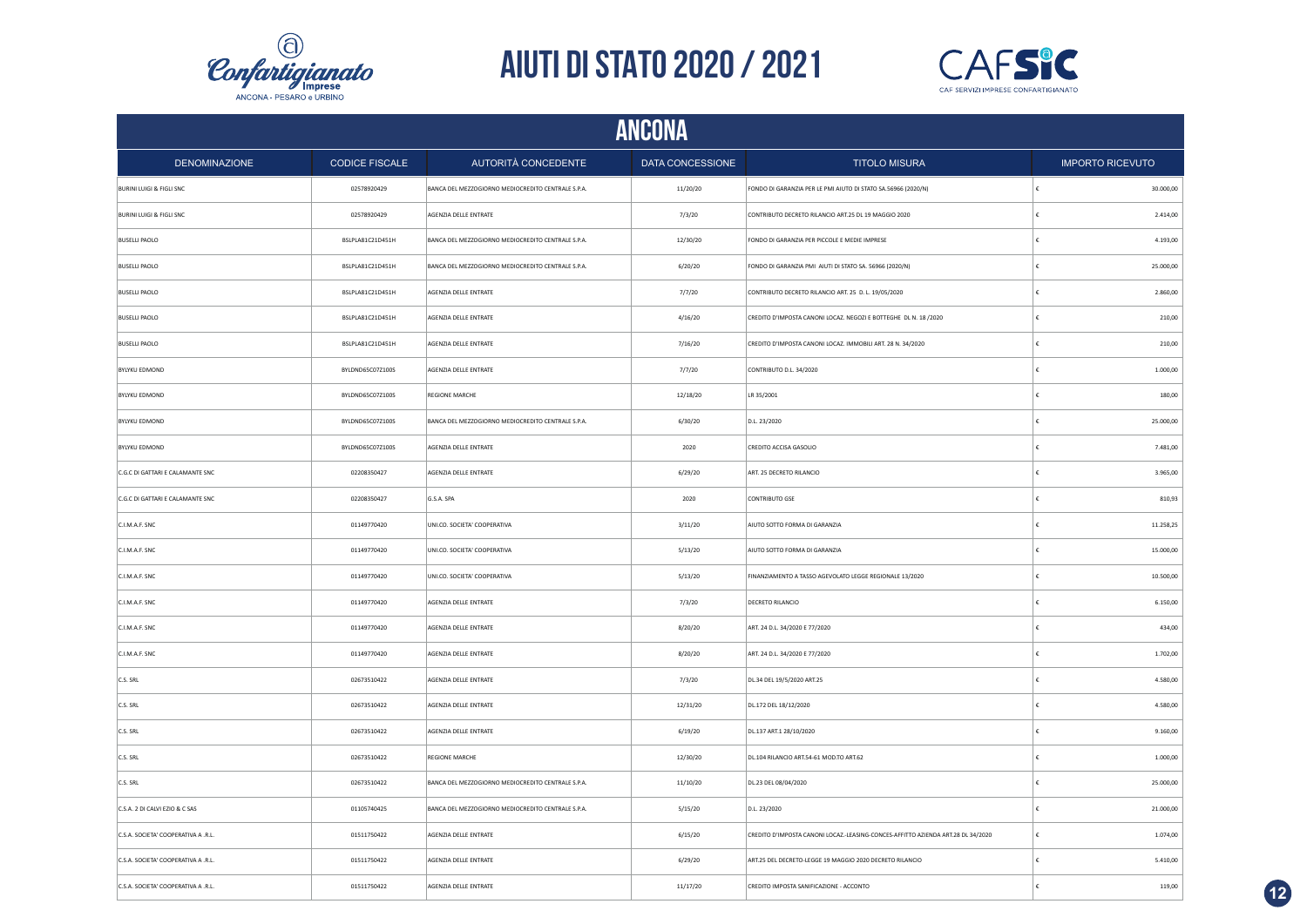



| ANCONA                                                  |                       |                                                    |                  |                                                                                                                                                               |                         |  |
|---------------------------------------------------------|-----------------------|----------------------------------------------------|------------------|---------------------------------------------------------------------------------------------------------------------------------------------------------------|-------------------------|--|
| <b>DENOMINAZIONE</b>                                    | <b>CODICE FISCALE</b> | AUTORITÀ CONCEDENTE                                | DATA CONCESSIONE | <b>TITOLO MISURA</b>                                                                                                                                          | <b>IMPORTO RICEVUTO</b> |  |
| C.S.A. SOCIETA' COOPERATIVA A .R.L.                     | 01511750422           | AGENZIA DELLE ENTRATE                              | 12/14/20         | CREDITO IMPOSTA SANIFICAZIONE - SALDO                                                                                                                         | 239,00                  |  |
| C.S.A. SOCIETA' COOPERATIVA A .R.L.                     | 01511750422           | BANCA DEL MEZZOGIORNO MEDIOCREDITO CENTRALE S.P.A. | 12/18/20         | GARANZIA DEL FONDO ARTICOLO 56 DL 18 17/03/2020                                                                                                               | 30.000,00               |  |
| CA.BE.F ITALIA SRL                                      | 02241310420           | UNI.CO. SOCIETA' COOPERATIVA                       | 6/8/20           | L.R. 13/2020                                                                                                                                                  | 9.683,56                |  |
| CA.BE.F ITALIA SRL                                      | 02241310420           | BANCA DEL MEZZOGIORNO MEDIOCREDITO CENTRALE S.P.A. | 6/26/20          | FONO DI GARANZIA PMI                                                                                                                                          | 5.641,64                |  |
| CA.BE.F ITALIA SRL                                      | 02241310420           | BANCA DEL MEZZOGIORNO MEDIOCREDITO CENTRALE S.P.A. | 6/20/20          | COVID-19: FONDO DI GARANZIA PMI AIUTO DI STATO SA. 56966 (2020/N)                                                                                             | 25.000,00               |  |
| CA.BE.F ITALIA SRL                                      | 02241310420           | CAMERA DI COMMERCIO DELLE MARCHE                   | 2/21/20          | BANDO CONCESSIONE CONTRIBUTI PARTECIPAZIONI FIERISTICHE ITALIA - ESTERO                                                                                       | €<br>2.000,00           |  |
| CACCIAMANI SAURO                                        | CCCSRA67R13E388K      | AGENZIA DELLE ENTRATE                              | 7/3/20           | CONTRIBUTO D.L. 34/2020                                                                                                                                       | 1.173,00                |  |
| CACCIAMANI SAURO                                        | CCCSRA67R13F388K      | <b>REGIONE MARCHE</b>                              | 12/17/20         | LR 35/2001                                                                                                                                                    | 95,00                   |  |
| CACCIAMANI SAURO                                        | CCCSRA67R13E388K      | BANCA DEL MEZZOGIORNO MEDIOCREDITO CENTRALE S.P.A. | 10/30/20         | D.L. 23/2020                                                                                                                                                  | 25.000,00               |  |
| CACCIAMANI SAURO                                        | CCCSRA67R13E388K      | AGENZIA DELLE ENTRATE                              | 2020             | CREDITO ACCISA GASOLIO                                                                                                                                        | 5.784,00                |  |
| CACCIANI GILBERTO                                       | CCCGBR44C20D211N      | BANCA DEL MEZZOGIORNO MEDIOCREDITO CENTRALE S.P.A. | 5/25/20          | COVID-19: FONDO DI GARANZIA PMI AIUTO DI STATO SA. 56966 (2020/N)                                                                                             | 25.000,00               |  |
| CACCIANI GILBERTO                                       | CCCGBR44C20D211N      | CAMERA DI COMMERCIO DELLE MARCHE                   | 1/7/20           | BANDO CONCESSIONE CONTRIBUTI PARTECIPAZIONI FIERISTICHE ITALIA - ESTERO                                                                                       | 1.518,77                |  |
| CAFFE' CENTRALE DI AQUINO ALESSIA E AQUINO ANDREA S.N.C | 02801410420           | AGENZIA DELLE ENTRATE                              | 7/14/20          | ISTANZA CONTRIBUTO ART.25 DEL DECRETO-LEGGE 19 MAGGIO 2020                                                                                                    | 2.394,00                |  |
| CAFFE' CENTRALE DI AQUINO ALESSIA E AQUINO ANDREA S.N.C | 02801410420           | AGENZIA DELLE ENTRATE                              | 7/2/20           | EROGAZIONE AUTOMATICA DECRETO NATALE (DL 172 DEL 18/12/2020)                                                                                                  | 2.394,00                |  |
| CAFFE' CENTRALE DI AQUINO ALESSIA E AQUINO ANDREA S.N.C | 02801410420           | AGENZIA DELLE ENTRATE                              | <b>ANNO 2020</b> | EROGAZIONE AUTOMATICA MAGGIORAZIONE ZONE ARANCIONI E ROSSE-CONTRIBUTO DECRETO RISTORI E<br>RISTORI BIS ART.2 L. 149/20                                        | 1.197,00                |  |
| CAFFE' CENTRALE DI AQUINO ALESSIA E AQUINO ANDREA S.N.C | 02801410420           | AGENZIA DELLE ENTRATE                              | <b>ANNO 2020</b> | EROGAZIONE AUTOMATICA - ART.1 DEL DECRETO-LEGGE 28 OTTOBRE 2020 N. 137 E ART.2 DEL DECRETO-<br>LEGGE 9 NOVEMBRE 2020 N. 149                                   | 3.591,00                |  |
| CAFFE' CENTRALE DI AQUINO ALESSIA E AQUINO ANDREA S.N.C | 02801410420           | AGENZIA DELLE ENTRATE                              | <b>ANNO 2020</b> | CREDITO D'IMPOSTA MISURATORI FISCALI- ART. 2, COMMA 6 QUINQUIES, DLGS N. 127/2015                                                                             | 250,00                  |  |
| CAFFE' CENTRALE DI AQUINO ALESSIA E AQUINO ANDREA S.N.C | 02801410420           | AGENZIA DELLE ENTRATE                              | <b>ANNO 2020</b> | CREDITO D'IMPOSTA CANONI LOCAZ.-LEASING-CONCES-AFFITTO AZIENDA ART.28 DL 34/2020                                                                              | 2.880,00                |  |
| CAFFE' CENTRALE DI AQUINO ALESSIA E AQUINO ANDREA S.N.C | 02801410420           | <b>REGIONE MARCHE</b>                              | 12/30/20         | REGIME QUADRO NAZIONALE SUGLI AIUTI DI STATO - COVID 19 (ARTT. 54 - 61 DEL DL RILANCIO COME<br>MODIFICATO DALL'ART. 62 DEL DL 104/2020)                       | 1.000,00                |  |
| CAFFE' CENTRALE DI AQUINO ALESSIA E AQUINO ANDREA S.N.C | 02801410420           | BANCA DEL MEZZOGIORNO MEDIOCREDITO CENTRALE S.P.A. | 11/20/20         | COVID-19: FONDO DI GARANZIA PMI AIUTO DI STATO SA. 56966 (2020/N)                                                                                             | 25.000,00               |  |
| CAFFE' CENTRALE DI AQUINO ALESSIA E AQUINO ANDREA S.N.C | 02801410420           | <b>REGIONE MARCHE</b>                              | 7/16/20          | REGIME QUADRO NAZIONALE SUGLI AIUTI DI STATO - COVID 19 (ARTT. 54 - 61 DEL DL RILANCIO)                                                                       | 1.500,00                |  |
| CAFFE' DELLA STAZIONE DI SIMONE SQUADRONI               | SQDSMN78R09D597Y      | BANCA DEL MEZZOGIORNO MEDIOCREDITO CENTRALE S.P.A. | 5/14/20          | GARANZIA DEL FONDO A VALERE SULLA SEZIONE SPECIALE DI CUI ALL'ARTICOLO 56 DEL DECRETO-LEGGE<br>DEL 17 MARZO 2020 N. 18                                        | 19.244,06               |  |
| CAFFE' DELLA STAZIONE DI SIMONE SQUADRONI               | SQDSMN78R09D597Y      | BANCA DEL MEZZOGIORNO MEDIOCREDITO CENTRALE S.P.A. | 12/31/20         | COVID-19: FONDO DI GARANZIA PMI AIUTO DI STATO SA. 56966 (2020/N)                                                                                             | 25.000,00               |  |
| CAFFE' DELLA STAZIONE DI SIMONE SQUADRONI               | SODSMN78R09D597Y      | REGIONE MARCHE                                     | 12/30/20         | REGIME QUADRO NAZIONALE SUGLI AIUTI DI STATO - COVID 19 (ARTT. 54 - 61 DEL DL RILANCIO COME<br>MODIFICATO DALL'ART. 62 DEL DL 104/2020) - DOMANDA COVID 30062 | 1.000,00                |  |
| CAFFE' DELLA STAZIONE DI SIMONE SQUADRONI               | SQDSMN78R09D597Y      | <b>REGIONE MARCHE</b>                              | 7/3/20           | REGIME QUADRO NAZIONALE SUGLI AIUTI DI STATO - COVID 19 (ARTT. 54 - 61 DEL DL RILANCIO) DOMANDA<br>COVID 3807                                                 | 1.500,00                |  |
| CAFFE' DELLA STAZIONE DI SIMONE SQUADRONI               | SQDSMN78R09D597Y      | AGENZIA DELLE ENTRATE                              | 6/18/20          | CONTRIBUTO FONDO PERDUTO ART. 25 DECRETO RILANCIO                                                                                                             | 3.359,00                |  |
| CAFFE' DELLA STAZIONE DI SIMONE SQUADRONI               | SQDSMN78R09D597Y      | AGENZIA DELLE ENTRATE                              | 12/18/20         | CONTRIBUTO FONDO PERDUTO DECRETO RILANCIO AUTOMATICO                                                                                                          | 3.359,00                |  |
| CAFFE' DELLA STAZIONE DI SIMONE SQUADRONI               | SQDSMN78R09D597Y      | AGENZIA DELLE ENTRATE                              | 10/18/20         | CONTRIBUTO FONDO PERDUTO DECRETO RISTORI                                                                                                                      | 1.680,00                |  |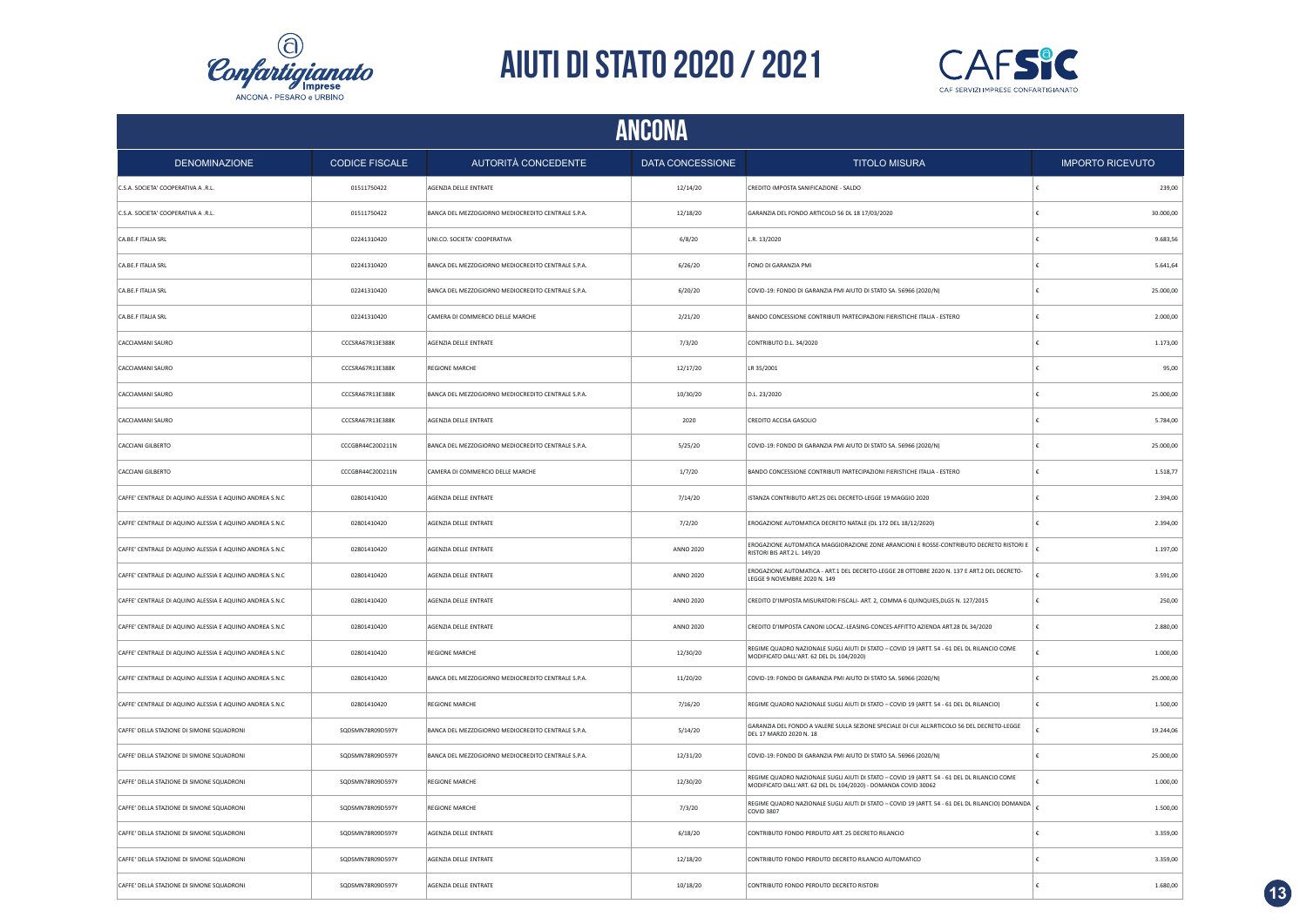



|                                                      | ANCONA                |                                                    |                  |                                                                                                                                                                         |                         |  |  |  |
|------------------------------------------------------|-----------------------|----------------------------------------------------|------------------|-------------------------------------------------------------------------------------------------------------------------------------------------------------------------|-------------------------|--|--|--|
| <b>DENOMINAZIONE</b>                                 | <b>CODICE FISCALE</b> | AUTORITÀ CONCEDENTE                                | DATA CONCESSIONE | <b>TITOLO MISURA</b>                                                                                                                                                    | <b>IMPORTO RICEVUTO</b> |  |  |  |
| CAFFE' DELLA STAZIONE DI SIMONE SQUADRONI            | SQDSMN78R09D597Y      | AGENZIA DELLE ENTRATE                              | 12/18/20         | CONTRIBUTO FONDO PERDUTO DECRETO RISTORI BIS                                                                                                                            | 5.039,00                |  |  |  |
| CAFFETTERIA FUMO DI MOKA DI RICCIARDI M. & C. S.A.S. | 02646160420           | <b>REGIONE MARCHE</b>                              | 7/3/20           | REGIME QUADRO NAZIONALE SUGLI AIUTI DI STATO - COVID 19 (ARTT. 54 - 61 DEL DL RILANCIO                                                                                  | 1.050,00<br>£           |  |  |  |
| CAFFETTERIA FUMO DI MOKA DI RICCIARDI M. & C. S.A.S. | 02646160420           | REGIONE MARCHE                                     | 7/3/20           | REGIME QUADRO NAZIONALE SUGLI AIUTI DI STATO - COVID 19 (ARTT. 54 - 61 DEL DL RILANCIO                                                                                  | 450,00<br>£             |  |  |  |
| CAFFETTERIA FUMO DI MOKA DI RICCIARDI M. & C. S.A.S. | 02646160420           | <b>REGIONE MARCHE</b>                              | 12/30/20         | REGIME QUADRO NAZIONALE SUGLI AIUTI DI STATO - COVID 19 (ARTT. 54 - 61 DEL DL RILANCIO COME<br>MODIFICATO DALL'ART. 62 DEL DL 104/2020)                                 | 110,00                  |  |  |  |
| CAFFETTERIA FUMO DI MOKA DI RICCIARDI M. & C. S.A.S. | 02646160420           | <b>REGIONE MARCHE</b>                              | 12/30/20         | REGIME QUADRO NAZIONALE SUGLI AIUTI DI STATO - COVID 19 (ARTT. 54 - 61 DEL DL RILANCIO COME<br>MODIFICATO DALL'ART. 62 DEL DL 104/2020)                                 | 890,00                  |  |  |  |
| CAFFETTERIA FUMO DI MOKA DI RICCIARDI M. & C. S.A.S. | 02646160420           | AGENZIA DELLE ENTRATE                              | 7/31/20          | DECRETO RILANCIO                                                                                                                                                        | 3.609,00<br>£           |  |  |  |
| CAFFETTERIA FUMO DI MOKA DI RICCIARDI M. & C. S.A.S. | 02646160420           | AGENZIA DELLE ENTRATE                              | 12/9/20          | DECRETO RISTORI E DECRETO RISTORI BIS                                                                                                                                   | 1.805,00                |  |  |  |
| CAFFETTERIA FUMO DI MOKA DI RICCIARDI M. & C. S.A.S. | 02646160420           | AGENZIA DELLE ENTRATE                              | 11/10/20         | DECRETO RISTORI E DECRETO RISTORI BIS                                                                                                                                   | 5.414,00<br>€           |  |  |  |
| CAFFETTERIA FUMO DI MOKA DI RICCIARDI M. & C. S.A.S. | 02646160420           | AGENZIA DELLE ENTRATE                              | 2020             | ESENZIONE PRIMO ACCONTO IRAP                                                                                                                                            | 1.216,00                |  |  |  |
| CAIMMI ROSSANO                                       | CMMRSN76D07E388G      | BANCA DEL MEZZOGIORNO MEDIOCREDITO CENTRALE S.P.A. | 11/30/20         | COVID 19 FONDO DI GARANZIA PMI AIUTO DI STATO SA 56966 (2020/N) GARANZIA DIRETTA                                                                                        | 11.500,00<br>€          |  |  |  |
| CAIMMI ROSSANO                                       | CMMRSN76D07E388G      | <b>REGIONE MARCHE</b>                              | 7/17/20          | MISURE URGENTI PER IL SOSTEGNO ATTIVITA PRODUTTIVE A SEGUITO EMERGENZA EPIDEMIOLOGICA<br>COVID <sub>19</sub>                                                            | 1.000,00                |  |  |  |
| CALBUCCI GIANFRANCO                                  | CLBGFR65H24F453W      | BANCA DEL MEZZOGIORNO MEDIOCREDITO CENTRALE S.P.A. | 12/31/20         | COVID-19: FONDO DI GARANZIA PMI AIUTO DI STATO SA. 56966 (2020/N)                                                                                                       | 15.000,00               |  |  |  |
| CALCICH SEBASTIANO                                   | CLCSST72E05A271T      | BANCA DEL MEZZOGIORNO MEDIOCREDITO CENTRALE S.P.A. | 7/20/20          | COVID-19 FONDO DI GARANZIA PMI                                                                                                                                          | 23.666,00               |  |  |  |
| CALCICH SEBASTIANO                                   | CLCSST72E05A271T      | AGENZIA DELLE ENTRATE                              | 5/25/20          | ART.25 DL 19/05/2020 DECRETO RILANCIO                                                                                                                                   | 1.142,00                |  |  |  |
| CALIA LILIANA                                        | CLALLN82M54H211H      | BANCA DEL MEZZOGIORNO MEDIOCREDITO CENTRALE S.P.A. | 10/31/20         | COVID - 19: FONDO DI GARANZIA PMI AIUTI DI STATO SA 56966 (2020/N)                                                                                                      | £<br>9.904,00           |  |  |  |
| CALIA LILIANA                                        | CLALLN82M54H211H      | <b>REGIONE MARCHE</b>                              | 12/30/20         | MISURE URGENTI PER IL SOSTEGNO DELLE ATTIVITA PRODUTTIVE EMERGENZA COVID 19                                                                                             | 1.000.00                |  |  |  |
| CALIA LILIANA                                        | CLALLN82M54H211H      | AGENZIA DELLE ENTRATE                              | 6/25/20          | CONTRIBUTO DECRETO RILANCIO ART 25 DL 19/05/2020                                                                                                                        | 1.000,00                |  |  |  |
| CALIA LILIANA                                        | CLALLN82M54H211H      | AGENZIA DELLE ENTRATE                              | 9/30/20          | BONUS CANONI LOCAZIONE 2020                                                                                                                                             | 745.20                  |  |  |  |
| CALIA LILIANA                                        | CLALLN82M54H211H      | AGENZIA DELLE ENTRATE                              | 2020             | CREDITO IMPOSTA REGISTRATORE CASSA                                                                                                                                      | 250,00                  |  |  |  |
| CAMILLETTI & AGOSTINELLI SNC                         | 00369910427           | AGENZIA DELLE ENTRATE                              | 12/31/20         | ESENZIONI FISCALI E CREDITI D'IMPOSTA ADOTTATI A SEGUITO DELLA CRISI ECONOMICA CAUSATA<br>DALL'EPIDEMIA DI COVID-19 [CON MODIFICHE DERIVANTI DALLA DECISIONE SA. 62668] | 737,00                  |  |  |  |
| CAMILLETTI & AGOSTINELLI SNC                         | 00369910427           | BANCA DEL MEZZOGIORNO MEDIOCREDITO CENTRALE S.P.A. | 10/31/20         | COVID-19: FONDO DI GARANZIA PMI AIUTO DI STATO SA. 56966 (2020/N)                                                                                                       | 19.000,00               |  |  |  |
| CAMILLETTI & AGOSTINELLI SNC                         | 00369910427           | AGENZIA DELLE ENTRATE                              | 7/31/20          | CONTRIBUTO DL RILANCIO ART.25 DL.19/05/2020                                                                                                                             | 2.000,00                |  |  |  |
| CAMPELLI MARIO                                       | CMPMRA55M27I932C      | BANCA DEL MEZZOGIORNO MEDIOCREDITO CENTRALE S.P.A. | 12/10/20         | COVID-19: FONDO DI GARANZIA PMI AIUTO DI STATO SA. 56966 (2020/N)                                                                                                       | 22.500,00               |  |  |  |
| CANALINI MAURO                                       | CNLMRA62P17C100F      | UNI.CO. SOCIETA' COOPERATIVA                       | 4/16/20          | POR MARCHE FESR 2014-2020                                                                                                                                               | 241,00                  |  |  |  |
| CANALINI MAURO                                       | CNLMRA62P17C100F      | BANCA DEL MEZZOGIORNO MEDIOCREDITO CENTRALE S.P.A. | 6/10/20          | COVID-19 FONDO DI GARANZIA PMI AIUTO DI STATO SA 56966 (2020/N)                                                                                                         | 12.700,00               |  |  |  |
| CANALINI MAURO                                       | CNLMRA62P17C100F      | <b>REGIONE MARCHE</b>                              | 2020             | REGIME QUADRO NAZIONALE SUGLI AIUTI DI STATO COVID 19 ARTT 54-61 DECR.RIL.                                                                                              | 1.000,00                |  |  |  |
| CANALINI MAURO                                       | CNLMRA62P17C100F      | AGENZIA DELLE ENTRATE                              | 2020             | ART.25 DL 19/05/2020 DECRETO RILANCIO                                                                                                                                   | 1.309,00                |  |  |  |
| CANALINI MAURO                                       | CNLMRA62P17C100F      | UNI.CO. SOCIETA' COOPERATIVA                       | 6/15/20          | POR MARCHE FESR 2014-2020                                                                                                                                               | 1.278,00                |  |  |  |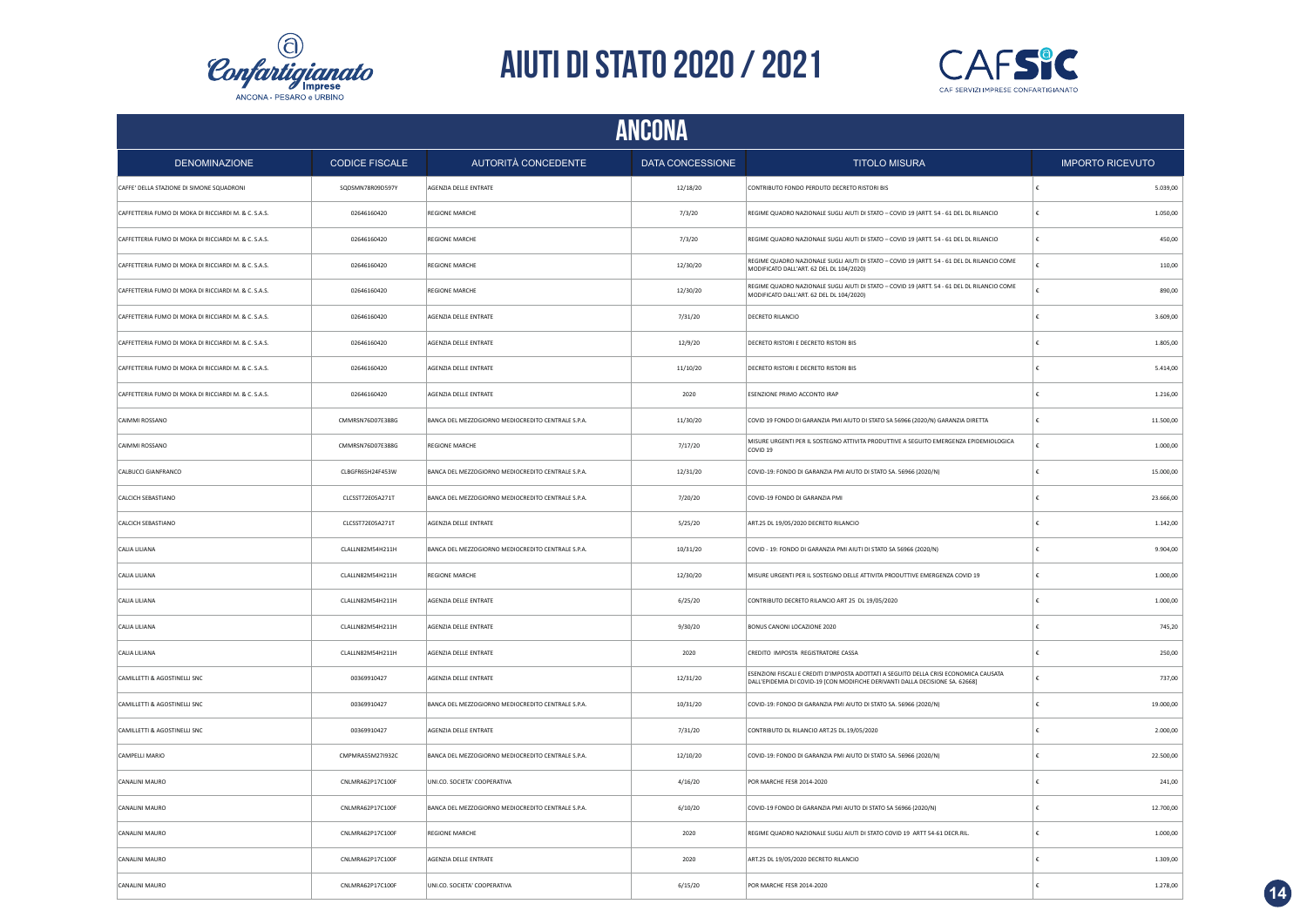



|                                | <b>ANCONA</b>         |                                                    |                  |                                                                                                                                                                                    |   |                         |  |
|--------------------------------|-----------------------|----------------------------------------------------|------------------|------------------------------------------------------------------------------------------------------------------------------------------------------------------------------------|---|-------------------------|--|
| <b>DENOMINAZIONE</b>           | <b>CODICE FISCALE</b> | AUTORITÀ CONCEDENTE                                | DATA CONCESSIONE | <b>TITOLO MISURA</b>                                                                                                                                                               |   | <b>IMPORTO RICEVUTO</b> |  |
| CANDIO ARMANDO                 | CNDRND46E27A757R      | AGENZIA DELLE ENTRATE                              | 7/20/20          | STRALCIO SALDO IRAP 2019 DL 34/2020                                                                                                                                                |   | 191,00                  |  |
| CANDIO ARMANDO                 | CNDRND46E27A757R      | AGENZIA DELLE ENTRATE                              | 7/20/20          | STRALCIO PRIMO ACCONTO IRAP 2020 DL 34/2020                                                                                                                                        |   | 884,50                  |  |
| CANDIO ARMANDO                 | CNDRND46E27A757R      | BANCA DEL MEZZOGIORNO MEDIOCREDITO CENTRALE S.P.A. | 7/14/20          | FONDO DI GARANZIA PER LE PICCOLE E MEDIE IMPRESE- DECRETO DEL MINISTRO DELLO SVILUPPO<br>ECONOMICO 19/11/2015 - FONDO DI GARANZIA LG 662/96 - REG.UE 1407/2013 DE MINIMIS GENERALE |   | 1.417,59                |  |
| CANDIO ARMANDO                 | CNDRND46E27A757R      | BANCA DEL MEZZOGIORNO MEDIOCREDITO CENTRALE S.P.A. | 6/20/20          | FONDO DI GARANZIA PMI AIUTI DI STATO COVID-19 DL 08/04/2020 N. 23 - GARANZIA DIRETTA                                                                                               | £ | 25.000,00               |  |
| CANDIO ARMANDO                 | CNDRND46E27A757R      | <b>AGENZIA DELLE ENTRATE</b>                       | 6/29/20          | CONTRIBUTO FONDO PERDUTO DL 34/2020 ("RILANCIO") ART. 25                                                                                                                           |   | 3.419,00                |  |
| CANDIO ARMANDO                 | CNDRND46E27A757R      | AGENZIA DELLE ENTRATE                              | 11/16/20         | CREDITO IMPSTA COMMISSIONI PAGAMENTI ELETTRONICI DL124/2019 ART. 22                                                                                                                | £ | 219,89                  |  |
| CANONICI RAFFAELE              | CNNRFL74L06A271B      | <b>AGENZIA DELLE ENTRATE</b>                       | 6/17/20          | <b>DECRETO RISTORI</b>                                                                                                                                                             |   | 5.325,00                |  |
| CANONICI RAFFAELE              | CNNRFL74L06A271B      | AGENZIA DELLE ENTRATE                              | 6/29/20          | <b>DECRETO RILANCIO</b>                                                                                                                                                            |   | 5.325,00                |  |
| CANTARINI PIETRO               | CNTPTR37D25D597A      | BANCA DEL MEZZOGIORNO MEDIOCREDITO CENTRALE S.P.A. | 11/20/20         | COVID-19 FONDO DI GARANZIA PMI AIUTO DI STATO SA 56966 (2020/N)                                                                                                                    |   | 25.000,00               |  |
| CANTARINI PIETRO               | CNTPTR37D25D597A      | AGENZIA DELLE ENTRATE                              | 7/1/20           | CONTRIBUTO DECRETO RILANCIO ART.25 DEL 19/05/2020                                                                                                                                  |   | 3.378,00                |  |
| CANUTI PIERPAOLO               | CNTPPL63D29A271R      | BANCA DEL MEZZOGIORNO MEDIOCREDITO CENTRALE S.P.A. | 2020             | FONDO DI GARNZIA PMI                                                                                                                                                               |   | 25.000,00               |  |
| CANUTI PIERPAOLO               | CNTPPL63D29A271R      | AGENZIA DELLE ENTRATE                              | 2020             | DL 34/2020                                                                                                                                                                         |   | 2.000,00                |  |
| CANUTI PIERPAOLO               | CNTPPL63D29A271R      | AGENZIA DELLE ENTRATE                              | 2020             | <b>IRAP</b>                                                                                                                                                                        |   | 743,00                  |  |
| CAPELLI FORTI DI BARBONI ALICE | BRBLCA81M57C615U      | AGENZIA DELLE ENTRATE                              | 8/20/20          | STRALCIO SALDO IRAP 2019 DL 34/2020                                                                                                                                                |   | 112,00                  |  |
| CAPELLI FORTI DI BARBONI ALICE | BRBLCA81M57C615U      | BANCA DEL MEZZOGIORNO MEDIOCREDITO CENTRALE S.P.A. | 12/10/20         | FONDO DI GARANZIA PMI AIUTI DI STATO COVID-19 DL 08/04/2020 N. 23 - GARANZIA DIRETTA                                                                                               |   | 7.000,00                |  |
| CAPELLI FORTI DI BARBONI ALICE | BRBLCA81M57C615U      | <b>REGIONE MARCHE</b>                              | 7/3/20           | CONTRIBUTI A PARRUCCHIERI, ESTETISTE, BENESSERE, TATUATORI E PIERCING L.R. 20/2020 - DL 34/2020<br>ART.54-61 -REGIME QUADRO NAZIONALE AIUT DI STATO EMERGENZA COVID-19             |   | 1.050,00                |  |
| CAPELLI FORTI DI BARBONI ALICE | BRBLCA81M57C615U      | <b>REGIONE MARCHE</b>                              | 7/3/20           | CONTRIBUTI A PARRUCCHIERI, ESTETISTE, BENESSERE, TATUATORI E PIERCING L.R. 20/2020 - DL 34/2020<br>ART.54-61 -REGIME QUADRO NAZIONALE AIUT DI STATO EMERGENZA COVID-19             |   | 450.00                  |  |
| CAPELLI FORTI DI BARBONI ALICE | BRBLCA81M57C615U      | AGENZIA DELLE ENTRATE                              | 6/29/20          | CONTRIBUTO FONDO PERDUTO DL 34/2020 ("RILANCIO") ART. 25                                                                                                                           | £ | 1.000,00                |  |
| CAPELLI FORTI DI BARBONI ALICE | BRBLCA81M57C615U      | <b>INPS</b>                                        | 2020             | INDENNITA' COVID-19 DECRETO CURA ITALIA DL 18/2020 ART.28                                                                                                                          |   | 600,00                  |  |
| CAPELLI FORTI DI BARBONI ALICE | BRBLCA81M57C615U      | <b>INPS</b>                                        | 2020             | INDENNITA' COVID-19 DECRETO CURA ITALIA DL 18/2020 ART.28                                                                                                                          | € | 600,00                  |  |
| CAPRINI DAVIDE                 | CPRDVD74A25D007Y      | AGENZIA DELLE ENTRATE                              | 7/3/20           | CONTRIBUTO D.L. 34/2020                                                                                                                                                            |   | 1.000,00                |  |
| CAPRINI DAVIDE                 | CPRDVD74A25D007Y      | <b>REGIONE MARCHE</b>                              | 12/18/20         | LR 35/2001                                                                                                                                                                         |   | 180,00                  |  |
| CAPRINI DAVIDE                 | CPRDVD74A25D007Y      | BANCA DEL MEZZOGIORNO MEDIOCREDITO CENTRALE S.P.A. | 5/14/20          | D.L. 23/2020                                                                                                                                                                       |   | 25.000,00               |  |
| CAPRINI DAVIDE                 | CPRDVD74A25D007Y      | AGENZIA DELLE ENTRATE                              | 2020             | CREDITO ACCISA GASOLIO                                                                                                                                                             |   | 6.674,00                |  |
| CAPURSO ANNA                   | CPRNNA63RE704A        | AGENZIA DELLE ENTRATE                              | 2020             | ART.25 DL 19/05/2020 DECRETO RILANCIO                                                                                                                                              |   | 3.565,00                |  |
| CAPURSO ANNA                   | CPRNNA63RE704A        | <b>REGIONE MARCHE</b>                              | 2020             | REGIME QUADRO NAZIONALE SUGLI AIUTI DI STATO COVID 19 ARTT 54-61 DECR.RIL.                                                                                                         |   | 1.000,00                |  |
| CAPURSO ANNA                   | CPRNNA63RF704A        | BANCA DEL MEZZOGIORNO MEDIOCREDITO CENTRALE S.P.A. | 8/20/20          | COVID-19 FONDO DI GARANZIA PMI AIUTO DI STATO SA 56966 (2020/N)                                                                                                                    |   | 25,000.00               |  |
| CARDEA SRL UNIPERSONALE        | 02706860422           | BANCA DEL MEZZOGIORNO MEDIOCREDITO CENTRALE S.P.A. | 11/20/20         | COVID19, FONDO GARANZIA PMI AIUTO DI STATO SA 56966 (2020/N)                                                                                                                       |   | 15,000.00               |  |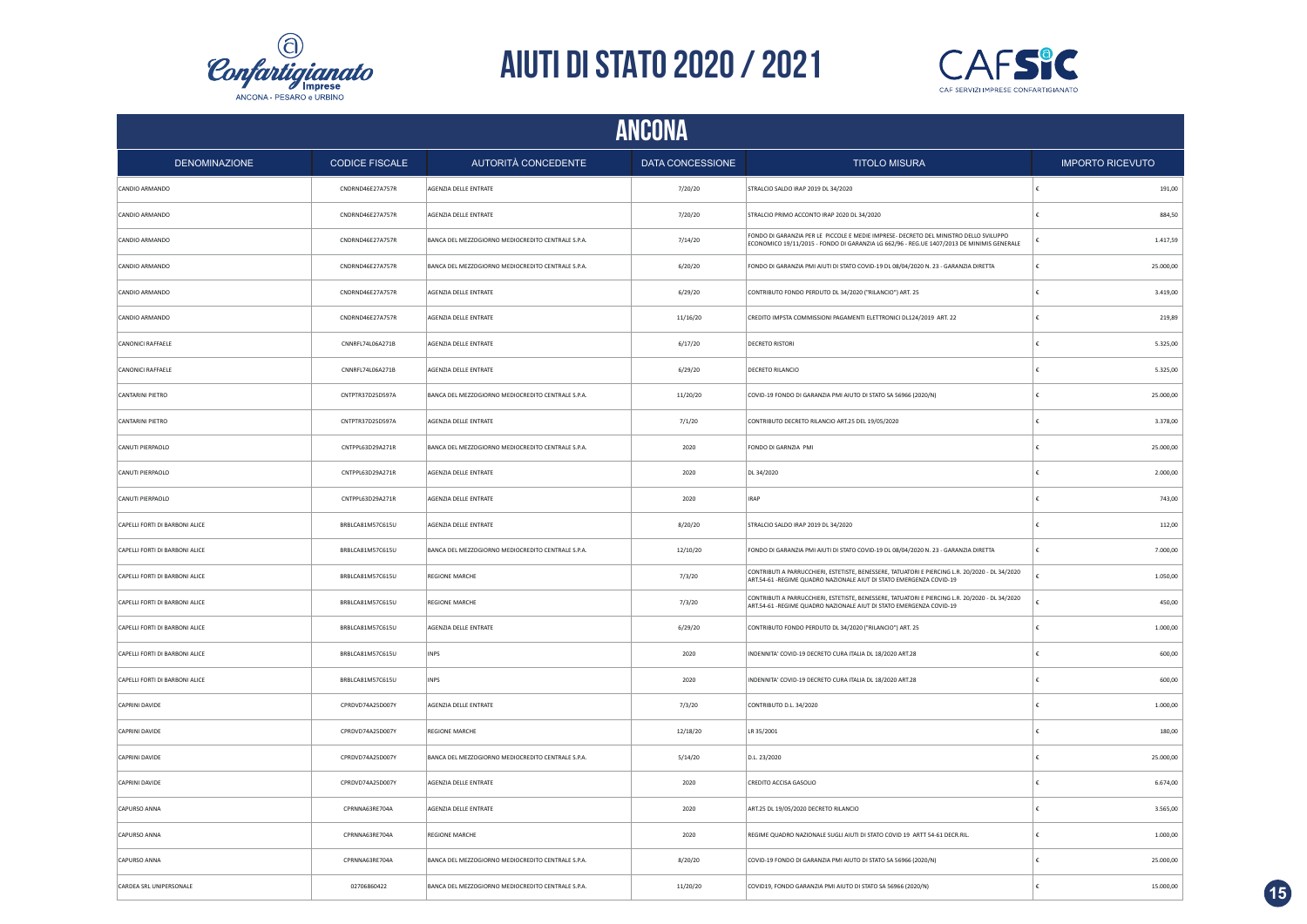



| <b>ANCONA</b>             |                       |                                                    |                  |                                                                                                                                                                                                                                               |                         |  |
|---------------------------|-----------------------|----------------------------------------------------|------------------|-----------------------------------------------------------------------------------------------------------------------------------------------------------------------------------------------------------------------------------------------|-------------------------|--|
| <b>DENOMINAZIONE</b>      | <b>CODICE FISCALE</b> | AUTORITÀ CONCEDENTE                                | DATA CONCESSIONE | <b>TITOLO MISURA</b>                                                                                                                                                                                                                          | <b>IMPORTO RICEVUTO</b> |  |
| CARDEA SRL UNIPERSONALE   | 02706860422           | INAIL                                              | 12/1/20          | INCENTIVO PER L'ASSUNZIONE DI LAVORATORI CON ALMENTO 50 ANNI DI ETA                                                                                                                                                                           | 0,12                    |  |
| CARDEA SRL UNIPERSONALE   | 02706860422           | AGENZIA DELLE ENTRATE                              | 6/29/20          | CONTRIBUTO FONDO PERDUTO ART.25 DL19/05/20 (RILANCIO)                                                                                                                                                                                         | 2.289,00                |  |
| CARDELLI FABRIZIO         | CRDFRZ70D20D597G      | AGENZIA DELLE ENTRATE                              | 12/14/20         | ESENZIONI FISCALI E CREDITI D'IMPOSTA ADOTTATI A SEGUITO DELLA CRISI ECONOMICA CAUSATA<br>DALL'EPIDEMIA DI COVID-19 [CON MODIFICHE DERIVANTI DALLA DECISIONE SA. 62668] - DISPOSIZIONI IN<br>MATERIA DI VERSAMENTO DELL'IRAP                  | 2.019,00                |  |
| CARDELLI FABRIZIO         | CRDFRZ70D20D597G      | BANCA DEL MEZZOGIORNO MEDIOCREDITO CENTRALE S.P.A. | 5/20/20          | COVID-19: FONDO DI GARANZIA PMI AIUTO DI STATO SA.59655 - PROROGA SA.56966                                                                                                                                                                    | 50.794,79               |  |
| CARDELLI FABRIZIO         | CRDFRZ70D20D597G      | UNI.CO. SOCIETA' COOPERATIVA                       | 4/26/20          | LR 13/2020 - MISURE URGENTI PER IL SOSTEGNO ALLE ATTIVITÀ PRODUTTIVE E AL LAVORO AUTONOMO A<br>SEGUITO DELL'EMERGENZA EPIDEMIOLOGICA COVID 19 ART 12 COMMA 1 - ZONE FUORI CRATERE -<br>SOSTEGNO ALLE ATTIVITÀ PRODUTTIVE E AL LAVORO AUTONOMO | 12.000,00<br>£          |  |
| CARDELLI FABRIZIO         | CRDFRZ70D20D597G      | AGENZIA DELLE ENTRATE                              | 7/3/20           | CONTRIBUTO FONDO PERDUTO ART 25 DECRETO RILANCIO                                                                                                                                                                                              | 5.438,00                |  |
| CARINI ANDREA             | CRNNDR84P04G157M      | BANCA DEL MEZZOGIORNO MEDIOCREDITO CENTRALE S.P.A. | 8/20/20          | FONDO DI GARANZIA PMI AIUTI DI STATO SA56966 2020/N                                                                                                                                                                                           | 25.000,00               |  |
| CARINI ANDREA             | CRNNDR84P04G157M      | AGENZIA DELLE ENTRATE                              | 6/25/20          | ART.25 D.L. 19/5/2020 DECRETO RILANCIO                                                                                                                                                                                                        | 3.986.00                |  |
| CARINI ANDREA             | CRNNDR84P04G157M      | AGENZIA DELLE ENTRATE                              | 8/16/20          | CREDITO D'IMPOSTA CANONI DI LOCAZIONE                                                                                                                                                                                                         | 480.00                  |  |
| CARLETTI FABIANO          | CRLFBN70P12E388E      | <b>REGIONE MARCHE</b>                              | 7/17/20          | TF COVID 19                                                                                                                                                                                                                                   | 1.000,00                |  |
| CARLETTI FABIANO          | CRLFBN70P12E388E      | UNI.CO. SOCIETA' COOPERATIVA                       | 12/11/20         | REG UE DE MINIMIS                                                                                                                                                                                                                             | 1.445,03                |  |
| CARLETTI FABIANO          | CRLFBN70P12E388E      | BANCA DEL MEZZOGIORNO MEDIOCREDITO CENTRALE S.P.A. | 12/31/20         | TF COVID19                                                                                                                                                                                                                                    | 20.000,00               |  |
| CARLETTI FABIANO          | CRLFBN70P12E388E      | BANCA DEL MEZZOGIORNO MEDIOCREDITO CENTRALE S.P.A. | 12/31/20         | TF COVID 19                                                                                                                                                                                                                                   | 246,60                  |  |
| CARLETTI FRANCESCO        | CRLFNC72L18F581S      | BANCA DEL MEZZOGIORNO MEDIOCREDITO CENTRALE S.P.A. | 6/20/20          | COVID-19: FONDO DI GARANZIA PMI AIUTO DI STATO SA. 56966 (2020/N)                                                                                                                                                                             | 17.000,00               |  |
| CARLETTI FRANCESCO        | CRLFNC72L18F581S      | AGENZIA DELLE ENTRATE                              | 6/25/20          | ART.25 DL 19/05/2020                                                                                                                                                                                                                          | 1.320,00                |  |
| CARLETTI GRAZIANO         | CRLGZN68H11C615K      | AGENZIA DELLE DOGANE E MONOPOLI                    | 3/31/20          | CRED.D'IMP.AGEV.GASOLIO AUTOTRASPORTATORI ART                                                                                                                                                                                                 | 529,24                  |  |
| CARLETTI GRAZIANO         | CRLGZN68H11C615K      | AGENZIA DELLE DOGANE E MONOPOLI                    | 6/30/20          | CRED.D'IMP.AGEV.GASOLIO AUTOTRASPORTATORI ART                                                                                                                                                                                                 | 674,24                  |  |
| CARLETTI GRAZIANO         | CRLGZN68H11C615K      | AGENZIA DELLE DOGANE E MONOPOLI                    | 9/30/20          | CRED.D'IMP.AGEV.GASOLIO AUTOTRASPORTATORI ART                                                                                                                                                                                                 | 401,59<br>£             |  |
| CARLETTI GRAZIANO         | CRLGZN68H11C615K      | AGENZIA DELLE DOGANE E MONOPOLI                    | 12/16/20         | CRED.D'IMP.AGEV.GASOLIO AUTOTRASPORTATORI ART                                                                                                                                                                                                 | 484,90                  |  |
| CARNEVALI GIOVANNI        | CRNGNN64T31A271Z      | AGENZIA DELLE ENTRATE                              | 2020             | CREDITO IMPOSTA CANONI DI LOCAZIONE ART.28 D.L. 19/5/2020                                                                                                                                                                                     | 3.600,00<br>£           |  |
| <b>CARNEVALI GIOVANNI</b> | CRNGNN64T31A271Z      | AGENZIA DELLE ENTRATE                              | 2020             | <b>IRAP</b>                                                                                                                                                                                                                                   | 1.526.00                |  |
| CARNEVALI GIOVANNI        | CRNGNN64T31A271Z      | <b>INPS</b>                                        | 2020             | INDENNITA' COVID                                                                                                                                                                                                                              | 600,00                  |  |
| CARNEVALI GIOVANNI        | CRNGNN64T31A271Z      | <b>INPS</b>                                        | 2020             | INDENNITA' COVID                                                                                                                                                                                                                              | 600,00                  |  |
| CARNEVALI GIOVANNI        | CRNGNN64T31A271Z      | REGIONE MARCHE                                     | 12/30/20         | MISURE URGENTI PER IL SOSTEGNO ALLE MICROIMPRESE A SEGUITO DELL'EMERGENZA EPIDEMIOLOGICA<br>COVID - 19                                                                                                                                        | 1.000,00                |  |
| CARNEVALI GIOVANNI        | CRNGNN64T31A271Z      | <b>REGIONE MARCHE</b>                              | 7/16/20          | MISURE PER IL RILANCIO EC DA EMERGENZA COVID - CONTRIBUTI A RISTORANTI                                                                                                                                                                        | 3.000,00                |  |
| CARNEVALI GIOVANNI        | CRNGNN64T31A271Z      | BANCA DEL MEZZOGIORNO MEDIOCREDITO CENTRALE S.P.A. | 7/10/20          | COVID-19: FONDO DI GARANZIA PMI AIUTO DI STATO SA. 56966 (2020/N) - GARANZIA DIRETTA                                                                                                                                                          | 25.000,00               |  |
| CARNEVALI MAURO           | CRNMRA62A09D451O      | BANCA DEL MEZZOGIORNO MEDIOCREDITO CENTRALE S.P.A. | 6/10/20          | COVID-19 FONDO DI GARANZIA PMI AIUTI DI STATO SA.56966 (2020/N)                                                                                                                                                                               | 25.000,00               |  |
| CARNEVALI MAURO           | CRNMRA62A09D451O      | <b>INPS</b>                                        | 2020             | INDENNITA' COVID-19 DECRETO CURA ITALIA A.28 DL 18/2020                                                                                                                                                                                       | 600.00                  |  |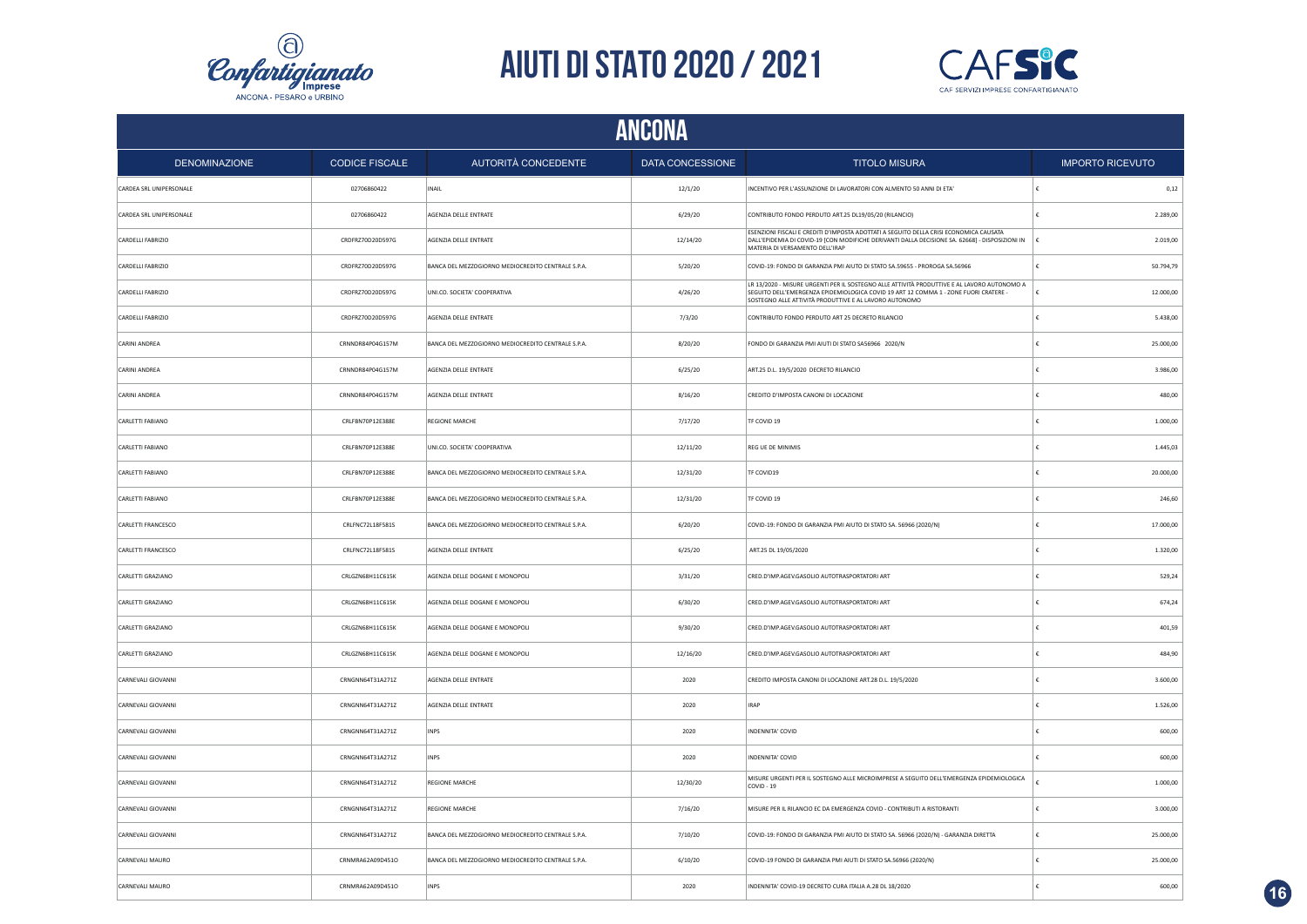



| <b>ANCONA</b>                |                       |                                                    |                  |                                                                                                                                                                                                                             |                         |  |
|------------------------------|-----------------------|----------------------------------------------------|------------------|-----------------------------------------------------------------------------------------------------------------------------------------------------------------------------------------------------------------------------|-------------------------|--|
| <b>DENOMINAZIONE</b>         | <b>CODICE FISCALE</b> | AUTORITÀ CONCEDENTE                                | DATA CONCESSIONE | <b>TITOLO MISURA</b>                                                                                                                                                                                                        | <b>IMPORTO RICEVUTO</b> |  |
| CARNEVALI MAURO              | CRNMRA62A09D451O      | <b>INPS</b>                                        | 2020             | INDENNITA' COVID-19 DECRETO CURA ITALIA A.28 DL 18/2020                                                                                                                                                                     | 600,00                  |  |
| CARNEVALI MAURO              | CRNMRA62A09D451O      | AGENZIA DELLE ENTRATE                              | 7/3/20           | DECRETO RILANCIO (ART.25 DEL DL 19/05/2020)                                                                                                                                                                                 | €<br>1.502,00           |  |
| CARROZZERIA ROMITI GIAMPIERO | RMTGPR52R21I608X      | BANCA DEL MEZZOGIORNO MEDIOCREDITO CENTRALE S.P.A. | 6/10/20          | D.L. 23/2020                                                                                                                                                                                                                | € 25,000,00             |  |
| CARTOTECNICA VENTURI S.R.L.  | 02164180420           | MEF                                                | 12/13/20         | ESENZIONI FISCALI E CREDITI D'IMPOSTA ADOTTATI A SEGUITO DELLA CRISI ECONOMICA CAUSATA<br>DALL'EPIDEMIA DI COVID-19 [CON MODIFICHE DERIVANTI DALLA DECISIONE SA. 62668]. DISPOSIZIONI IN<br>MATERIA DI VERSAMENTO DELL'IRAP | 3.435,00<br>€           |  |
| CARTOTECNICA VENTURI S.R.L.  | 02164180420           | BANCA DEL MEZZOGIORNO MEDIOCREDITO CENTRALE S.P.A. | 4/20/20          | COVID-19: FONDO DI GARANZIA PMI AIUTO DI STATO SA.59655 - PROROGA SA.56966                                                                                                                                                  | 50.616,71               |  |
| CARTOTECNICA VENTURI S.R.L.  | 02164180420           | UNI.CO. SOCIETA' COOPERATIVA                       | 3/30/20          | LR 13/2020 - MISURE URGENTI PER IL SOSTEGNO ALLE ATTIVITÀ PRODUTTIVE E AL LAVORO AUTONOMO A<br>SEGUITO DELL'EMERGENZA EPIDEMIOLOGICA COVID 19 ART 12 COMMA 1 - ZONE FUORI CRATERE                                           | 3.475,44                |  |
| CARTOTECNICA VENTURI S.R.L.  | 02164180420           | BANCA DEL MEZZOGIORNO MEDIOCREDITO CENTRALE S.P.A. | 8/31/20          | COVID-19: FONDO DI GARANZIA PMI AIUTO DI STATO SA. 56966 (2020/N)                                                                                                                                                           | 25.000,00<br>€          |  |
| CARTOTECNICA VENTURI S.R.L.  | 02164180420           | MFF                                                | 6/29/20          | CONTRIBUTO FONDO PERDUTO ART 25 D.L. RILANCIO                                                                                                                                                                               | 10.786,00<br>£          |  |
| CASA OGGI ARREDAMENTI SRL    | 00941110421           | G.S.A. SPA                                         | 2020             | CONTRIBUTO GSE                                                                                                                                                                                                              | 32.482,18               |  |
| CASA OGGI ARREDAMENTI SRL    | 00941110421           | AGENZIA DELLE ENTRATE                              | 7/7/20           | CONTRIBUTO DECRETO RILANCIO A.25-19/5/2020                                                                                                                                                                                  | 6.735,00                |  |
| CASA OGGI ARREDAMENTI SRL    | 00941110421           | BANCA DEL MEZZOGIORNO MEDIOCREDITO CENTRALE S.P.A. | 6/20/20          | FONDO DI GARANZIA PMI AIUTI DI STATO COVID-19 DL 08/04/2020 N. 23 - GARANZIA DIRETTA                                                                                                                                        | 25.000,00               |  |
| CASA OGGI ARREDAMENTI SRL    | 00941110421           | BANCA DEL MEZZOGIORNO MEDIOCREDITO CENTRALE S.P.A. | 7/14/20          | FONDO GARANCIA LG.662/96-CONTROGARANZIA                                                                                                                                                                                     | 4.033,14                |  |
| CASA OGGI ARREDAMENTI SRL    | 00941110421           | AGENZIA DELLE ENTRATE                              | 8/20/20          | STRALCIO PRIMO ACCONTO IRAP DL.34/2020                                                                                                                                                                                      | 170,00                  |  |
| CASA OGGI ARREDAMENTI SRL    | 00941110421           | UNI.CO. SOCIETA' COOPERATIVA                       | 7/16/20          | CONTRIBUTO C/INTERESSI AIUTO LR. 20/2003 ART.24                                                                                                                                                                             | 1.587,69                |  |
| <b>CASCIONE DANIELA</b>      | CSCDNL77P57I119L      | BANCA DEL MEZZOGIORNO MEDIOCREDITO CENTRALE S.P.A. | 11/20/20         | COVID-19: FONDO DI GARANZIA PMI AIUTO DI STATO SA. 56966 (2020/N)                                                                                                                                                           | £<br>10.000,00          |  |
| CASCIONE DANIELA             | CSCDNL77P57I119L      | REGIONE MARCHE                                     | 7/17/20          | REGIME QUADRO NAZIONALE SUGLI AIUTI DI STATO - COVID 19 (ARTT. 54 - 61 DEL DL RILANCIO)                                                                                                                                     | £<br>1.500,00           |  |
| CASCIONE DANIELA             | CSCDNL77P57I119L      | AGENZIA DELLE ENTRATE                              | 7/23/20          | CONTRIBUTO DL RILANCIO ART.25 DL.19/05/2020                                                                                                                                                                                 | £<br>1.118.00           |  |
| <b>CASCIONE DANIELA</b>      | CSCDNL77P57I119L      | AGENZIA DELLE ENTRATE                              | 12/31/20         | ESENZIONI FISCALI E CREDITI D'IMPOSTA ADOTTATI A SEGUITO DELLA CRISI ECONOMICA CAUSATA<br>DALL'EPIDEMIA DI COVID-19 [CON MODIFICHE DERIVANTI DALLA DECISIONE SA. 62668]                                                     | €<br>110,00             |  |
| CASCIONE DANIELA             | CSCDNL77P57I119L      | COMUNE DI OSIMO                                    | 12/31/20         | CONTRIBUTO EMERGENZA COVID-19                                                                                                                                                                                               | 392.71                  |  |
| CASSANO CLAUDIO              | CSSCLD74D05A893Q      | <b>REGIONE MARCHE</b>                              | 7/17/20          | MISURE URGENTI PER IL SOSOTEGNO DELLE ATTIVITA' PRODUTTIVE A SEGUITO DELL'EMERGENZA COVID 19<br>DL 34 DEL 19/05/2020                                                                                                        | 1.000,00                |  |
| CASSANO CLAUDIO              | CSSCLD74D05A893Q      | BANCA DEL MEZZOGIORNO MEDIOCREDITO CENTRALE S.P.A. | 5/25/20          | FONDO DI GARANZIA PMI AIUTI DI STATO SA 56966 2020/N GARANZIA DIRETTA                                                                                                                                                       | 16.000,00<br>€          |  |
| CASSANO CLAUDIO              | CSSCLD74D05A893Q      | AGENZIA DELLE ENTRATE                              | 6/22/20          | CONTRIBUTO DECRETO RILANCIO ART 25 DL 19/05/2020                                                                                                                                                                            | 1.000,00                |  |
| CASSANO DOMENICO             | CSSDNC72P27A893G      | BANCA DEL MEZZOGIORNO MEDIOCREDITO CENTRALE S.P.A. | 6/5/20           | FONDO DI GARANZIA LG.662/96                                                                                                                                                                                                 | 10.731,99               |  |
| CASSANO DOMENICO             | CSSDNC72P27A893G      | UNI.CO. SOCIETA' COOPERATIVA                       | 5/27/20          | CONTRIBUTO CONTO INTERESSI L.R. 13/2020                                                                                                                                                                                     | 9.844,17<br>€           |  |
| CASSANO DOMENICO             | CSSDNC72P27A893G      | AGENZIA DELLE ENTRATE                              | 7/31/20          | CONTRIBUTO ART. 25 DL 34/2020                                                                                                                                                                                               | 4.200,00                |  |
| CATALANI SANDRO              | CTLSDR68D17D007J      | BANCA DEL MEZZOGIORNO MEDIOCREDITO CENTRALE S.P.A. | 7/20/20          | COVID-19 FONDO DI GARANZIA PMI AIUTO DI STATO SA 56966 (2020/N) GARANZIA DIRETTA                                                                                                                                            | £<br>20.000,00          |  |
| CATALANI SANDRO              | CTLSDR68D17D007J      | <b>REGIONE MARCHE</b>                              | 7/17/20          | MISURE URGENTI PER IL SOSTEGNO ATTIVITA PRODUTTIVE A SEGUITO EMERGENZA EPIDEMIOLOGICA<br>COVID <sub>19</sub>                                                                                                                | 1.000,00<br>£           |  |
| CATANA ANDREI                | CTNNDR78A16Z140X      | AGENZIA DELLE ENTRATE                              | 7/7/20           | CONTRIBUTO D.I. 34/2020                                                                                                                                                                                                     | 1.073.00                |  |

**17**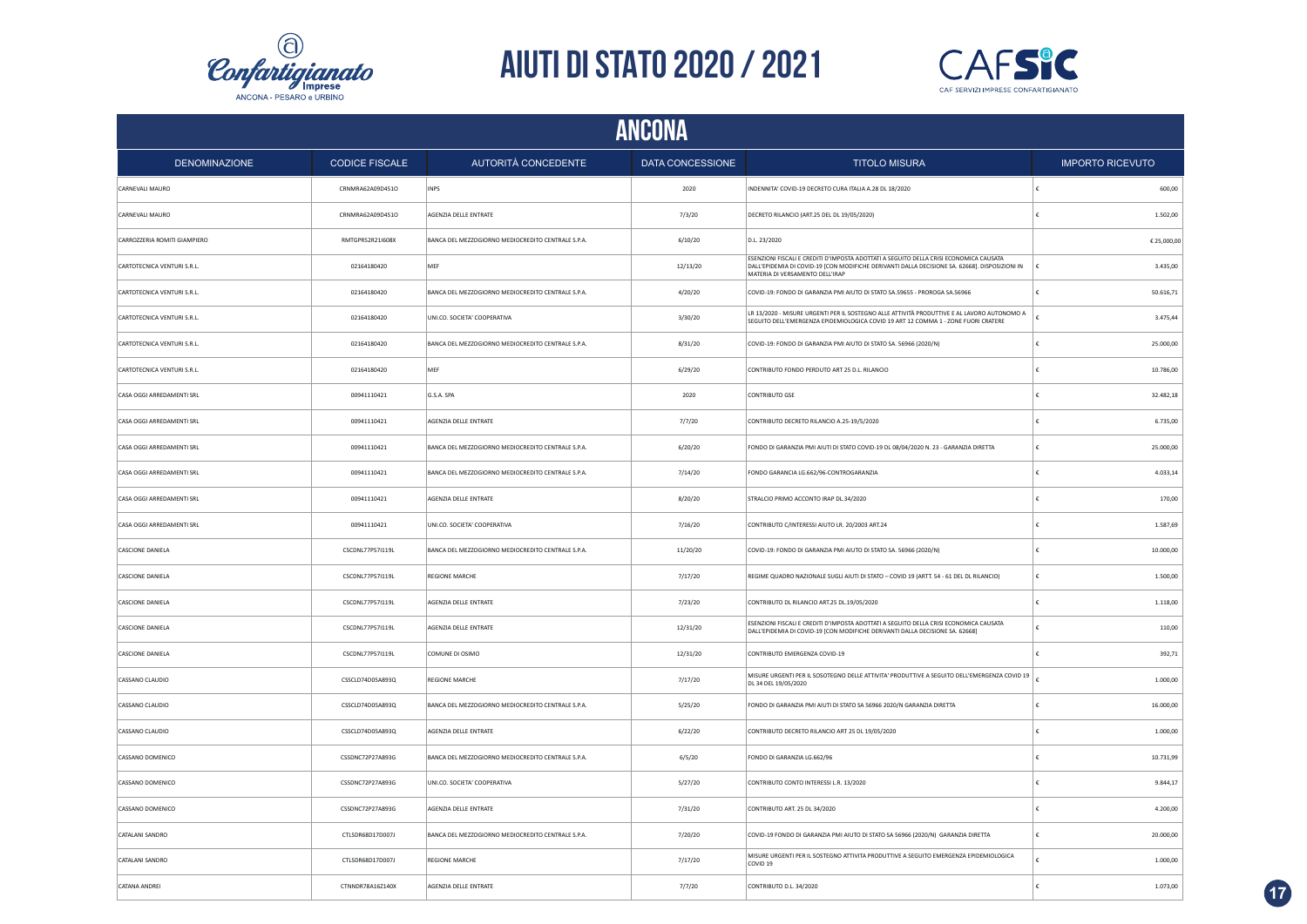



| <b>ANCONA</b>                  |                       |                                                    |                  |                                                                                                        |   |                         |
|--------------------------------|-----------------------|----------------------------------------------------|------------------|--------------------------------------------------------------------------------------------------------|---|-------------------------|
| <b>DENOMINAZIONE</b>           | <b>CODICE FISCALE</b> | AUTORITÀ CONCEDENTE                                | DATA CONCESSIONE | <b>TITOLO MISURA</b>                                                                                   |   | <b>IMPORTO RICEVUTO</b> |
| CATANA ANDREI                  | CTNNDR78A16Z140X      | BANCA DEL MEZZOGIORNO MEDIOCREDITO CENTRALE S.P.A. | 11/30/20         | D.L. 23/2020                                                                                           |   | 30.000,00               |
| CATANA ANDREI                  | CTNNDR78A16Z140X      | AGENZIA DELLE ENTRATE                              | 2020             | CREDITO ACCISA GASOLIO                                                                                 |   | 7.146,00                |
| CATANI GIANCARLO               | CTNGCR58P07F634P      | UNI.CO. SOCIETA' COOPERATIVA                       | 3/31/20          | REGIME DI AIUTI                                                                                        |   | 42.000,00               |
| CATANI GIANCARLO               | CTNGCR58P07F634P      | UNI.CO. SOCIETA' COOPERATIVA                       | 3/31/20          | REGIME DI AIUTI                                                                                        |   | 4.200,00                |
| CECCARELLI CATIUSCIA           | CCCCSC81M43E388L      | BANCA DEL MEZZOGIORNO MEDIOCREDITO CENTRALE S.P.A. | 10/31/20         | COVID-19: FONDO DI GARANZIA PMI AIUTO DI STATO SA. 56966 (2020/N)                                      |   | 25.000,00               |
| CECCARELLI CATIUSCIA           | CCCCSC81M43E388L      | AGENZIA DELLE ENTRATE                              | 7/31/20          | CONTRIBUTO DECRETO RILANCIO ART 25 DL 19/05/2020                                                       |   | 1.061,00                |
| CECCARELLI MARCO               | CCCMRC70R30A271X      | BANCA DEL MEZZOGIORNO MEDIOCREDITO CENTRALE S.P.A. | 10/31/20         | COVID-19: FONDO DI GARANZIA PMI AIUTO DI STATO SA. 56966 (2020/N)                                      | £ | 25.000,00               |
| CECCARELLI MARCO               | CCCMRC70R30A271X      | AGENZIA DELLE ENTRATE                              | 7/3/20           | CONTRIBUTO FONDO PERDUTO ART 25 DECRETO RILANCIO                                                       |   | 2.154,00                |
| CECCARELLI RICCARDO            | CCCRCR68B12A366E      | BANCA DEL MEZZOGIORNO MEDIOCREDITO CENTRALE S.P.A. | 6/20/20          | COVID-19: FONDO DI GARANZIA PMI AIUTO DI STATO SA. 56966 (2020/N)                                      |   | 18.000,00               |
| CECCARELLI RICCARDO            | CCCRCR68B12A366E      | UNI.CO. SOCIETA' COOPERATIVA                       | 4/20/20          | REGIONE MARCHE - POR MARCHE FESR 2014-2020                                                             |   | 1.279,31                |
| CECCARELLI RICCARDO            | CCCRCR68B12A366E      | UNI.CO. SOCIETA' COOPERATIVA                       | 7/16/20          | REGIONE MARCHE LG REG.LE 20/2003 ART 24                                                                |   | 1.270,15                |
| CECCARELLI RICCARDO            | CCCRCR68B12A366E      | AGENZIA DELLE ENTRATE                              | 5/3/20           | CRED.IMP.CAN.LOC. LEASING CONC.AFF.A28DL19/5/                                                          |   | 90,00                   |
| CECCONI DONATELLA              | CCCDTL62R63A271M      | BANCA DEL MEZZOGIORNO MEDIOCREDITO CENTRALE S.P.A. | 11/20/20         | DECRETO LEGGE 8 APRILE 2020 N. 23                                                                      |   | 13.700,00               |
| CECCONI DONATELLA              | CCCDTL62R63A271M      | <b>REGIONE MARCHE</b>                              | 7/17/20          | DECRETO LEGGE N. 34 DEL 19 MAGGIO 2020                                                                 |   | 1.500,00                |
| CECCONI DONATELLA              | CCCDTL62R63A271M      | AGENZIA DELLE ENTRATE                              | 7/23/20          | <b>DECRETO RILANCIO</b>                                                                                |   | 1.000,00                |
| CECCONI DONATELLA              | CCCDTL62R63A271M      | AGENZIA DELLE ENTRATE                              | 2020             | CREDITO REGISTRATORE DI CASSA                                                                          |   | 250,00                  |
| <b>CECCONI RENATA</b>          | CCCRNT50L67E063W      | <b>REGIONE MARCHE</b>                              | 12/30/20         | MISURE URGENTI PER IL SOSTEGNO ALLE MICROIMPRESE A SEGUITO DELL'EMERGENZA EPIDEMIOLOGICA<br>COVID - 19 |   | 1.000,00                |
| <b>CECCONI RENATA</b>          | CCCRNT50L67E063W      | BANCA DEL MEZZOGIORNO MEDIOCREDITO CENTRALE S.P.A. | 11/10/20         | COVID-19: FONDO DI GARANZIA PMI AIUTO DI STATO SA. 56966 (2020/N) - GARANZIA DIRETTA                   |   | 6.700,00                |
| <b>CECCONI RENATA</b>          | CCCRNT50L67E063W      | AGENZIA DELLE ENTRATE                              | 7/3/20           | DECRETO RILANCIO - ART 25                                                                              |   | 1.000,00                |
| <b>CECCONI RENATA</b>          | CCCRNT50L67E063W      | AGENZIA DELLE ENTRATE                              | 2020             | DECRETO RISTORI N. 137 - ART 1                                                                         |   | 1.000,00                |
| CECCONI RENATA                 | CCCRNT50L67E063W      | AGENZIA DELLE ENTRATE                              | 8/20/20          | CREDITO IMPOSTA CANONI DI LOCAZIONE ART.28 D.L. 19/5/2020                                              |   | 533,00                  |
| <b>CECCONI RENATA</b>          | CCCRNT50L67E063W      | AGENZIA DELLE ENTRATE                              | 8/20/20          | CREDITO IMPOSTA CANONI DI LOCAZIONE NEGOZI E BOTTEGHE ART.65                                           |   | 266,00                  |
| CECCONI RENATA                 | CCCRNT50L67E063W      | AGENZIA DELLE ENTRATE                              | 11/30/20         | CRED.IMP.SANIF.ACQ.DISP.PROT.A.125 DL34 19/5/                                                          |   | 91,00                   |
| CENTRO ROTTAMI SNC             | 02589910427           | AGENZIA DELLE ENTRATE                              | 2020             | ART.25 DL 19/05/2020 DECRETO RILANCIO                                                                  |   | 8.834,00                |
| CENTRO ROTTAMI SNC             | 02589910427           | BANCA DEL MEZZOGIORNO MEDIOCREDITO CENTRALE S.P.A. | 12/31/20         | COVID-19 FONDO DI GARANZIA PMI AIUTO DI STATO SA 56966 (2020/N)                                        |   | 152.079,00              |
| CENTRO ROTTAMI SNC             | 02589910427           | UNI.CO. SOCIETA' COOPERATIVA                       | 11/19/20         | L.R. 13/2020 ART. 12 CO. 1 - MISURE URGENTI PER IL SOSTEGNO ALLE ATTIVITA' PRODUTTIVE                  |   | 8.775,00                |
| CERCACI OFFICINA MECCANICA SNC | 02133840427           | AGENZIA DELLE ENTRATE                              | 7/22/20          | ART.25 D.L. 34/2020 - DECRETO RILANCIO                                                                 |   | 3.899,00                |
| CERCACI OFFICINA MECCANICA SNC | 02133840427           | BANCA DEL MEZZOGIORNO MEDIOCREDITO CENTRALE S.P.A. | 5/25/20          | COVID-19: FONDO DI GARANZIA PMI AIUTO DI STATO SA, 56966 (2020/N)                                      |   | 25,000.00               |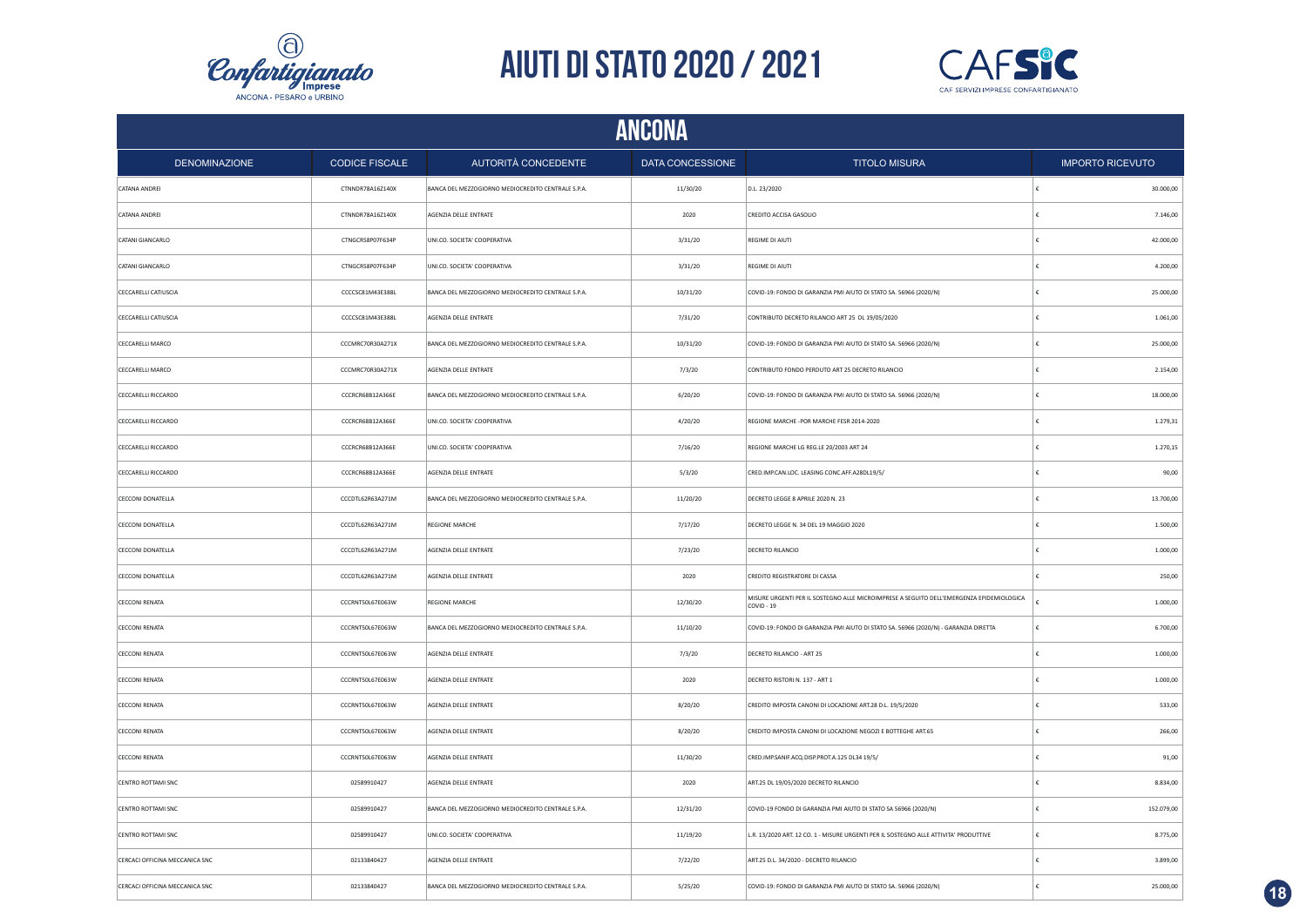



|                                            | <b>ANCONA</b>         |                                                    |                  |                                                                                                                                                                            |            |                         |  |
|--------------------------------------------|-----------------------|----------------------------------------------------|------------------|----------------------------------------------------------------------------------------------------------------------------------------------------------------------------|------------|-------------------------|--|
| <b>DENOMINAZIONE</b>                       | <b>CODICE FISCALE</b> | AUTORITÀ CONCEDENTE                                | DATA CONCESSIONE | <b>TITOLO MISURA</b>                                                                                                                                                       |            | <b>IMPORTO RICEVUTO</b> |  |
| CERCACI OFFICINA MECCANICA SNC             | 02133840427           | BANCA DEL MEZZOGIORNO MEDIOCREDITO CENTRALE S.P.A. | 5/25/20          | COVID-19: FONDO DI GARANZIA PMI AIUTO DI STATO SA. 56966 (2020/N)                                                                                                          | $\epsilon$ | 25.000,00               |  |
| CESARINI LUCA                              | CSRLCU65C14H264Z      | BANCA DEL MEZZOGIORNO MEDIOCREDITO CENTRALE S.P.A. | 8/10/20          | D.L. 23/2020                                                                                                                                                               | €          | 25.000,00               |  |
| CESARINI LUCA                              | CSRLCU65C14H264Z      | AGENZIA DELLE ENTRATE                              | 2020             | CREDITO ACCISA GASOLIO                                                                                                                                                     | €          | 6.017,00                |  |
| CESARINI UMBERTO                           | CSRMRT43R07F978D      | BANCA DEL MEZZOGIORNO MEDIOCREDITO CENTRALE S.P.A. | 11/10/20         | COVID19 FONDO GARANZIA                                                                                                                                                     | €          | 25.000,00               |  |
| CF S.R.L.                                  | 02593120427           | BANCA DEL MEZZOGIORNO MEDIOCREDITO CENTRALE S.P.A. | 8/10/20          | COVID-19 FONDO DI GARANZIA PMI AIUTI DI STATO                                                                                                                              | €          | 25.000,00               |  |
| CF S.R.L.                                  | 02593120427           | AGENZIA DELLE ENTRATE                              | 8/11/20          | DECRETO RILANCIO ART 25 DL 19 MAGGIO 2020                                                                                                                                  | €          | 2.049,00                |  |
| CHEVEUX SNC DI CECCACCI C. & GIANFELICI S. | 02338980424           | <b>REGIONE MARCHE</b>                              | 7/3/20           | L.R. 03 GIUGNO 2020, N. 20 - DGR N 747/2020.MISURE PER IL RILANCIO ECONOMICO DA EMERGENZA<br>COVID - CONTRIBUTI A PARRUCCHIERI, ESTETISTE, BENESSERE, TATUATORI E PIERCING | €          | 1.500,00                |  |
| CHEVEUX SNC DI CECCACCI C. & GIANFELICI S. | 02338980424           | BANCA DEL MEZZOGIORNO MEDIOCREDITO CENTRALE S.P.A. | 6/10/20          | D.L.N.23 8 APRILE 2020. COVID-19: FONDO DI GARANZIA PMI AIUTO DI STATO SA. 56966 (2020/N) -<br>GARANZIA DIRETTA.                                                           | £          | 8.000,00                |  |
| CHEVEUX SNC DI CECCACCI C. & GIANFELICI S. | 02338980424           | AGENZIA DELLE ENTRATE                              | 6/25/20          | CONTRIBUTO FONDO PERDUTO DL 34/2020 (RILANCIO) ART. 25                                                                                                                     | £          | 2.000,00                |  |
| CHILLITUPA MACHADO JUAN                    | CHUNU79B25Z611R       | BANCA DEL MEZZOGIORNO MEDIOCREDITO CENTRALE S.P.A. | 11/10/20         | DL.23 DEL 08/04/2020                                                                                                                                                       | €          | 15.529,00               |  |
| CHIODI MARCO                               | CHDMRC74E16A271V      | BANCA DEL MEZZOGIORNO MEDIOCREDITO CENTRALE S.P.A. | 7/20/20          | FONDO DI GARANZIA PMI AIUTO DI STATO SA. 56966 (2020/N)                                                                                                                    |            | 25.000,00               |  |
| CIATTAGLIA MADDALENA                       | CTTMDL66L62D597Q      | BANCA DEL MEZZOGIORNO MEDIOCREDITO CENTRALE S.P.A. | 7/31/20          | COVID-19 FONDO DI GARANZIA PMI AIUTO DI STATO SA 56966 (2020/N)                                                                                                            |            | 8.500,00                |  |
| CIATTAGLIA MADDALENA                       | CTTMDL66L62D597Q      | REGIONE MARCHE                                     | 7/16/20          | DECRETO N. 34 DEL 19/05/2020                                                                                                                                               |            | 3.000,00                |  |
| CIATTAGLIA MADDALENA                       | CTTMDL66L62D597Q      | AGENZIA DELLE ENTRATE                              | 7/14/20          | DECRETO RILANCIO ART.25 DEL 19/5/2020 COVID 19                                                                                                                             | £          | 1.000,00                |  |
| CIATTAGLIA MADDALENA                       | CTTMDL66L62D597Q      | AGENZIA DELLE ENTRATE                              | 7/1/20           | DECRETO RISTORI EROGAZIONE AUTOMATICA                                                                                                                                      | £          | 500,00                  |  |
| CIATTAGLIA MADDALENA                       | CTTMDL66L62D597Q      | AGENZIA DELLE ENTRATE                              | 2020             | <b>DECRETO NATALE</b>                                                                                                                                                      | £          | 1.000,00                |  |
| CICETTI FABRIZIO                           | CCTFRZ63R11D007D      | BANCA DEL MEZZOGIORNO MEDIOCREDITO CENTRALE S.P.A. | 8/20/20          | COVID-19 FONDO DI GARANZIA PMI AIUTO DI STATO SA 56966 (2020/N) GARANZIA DIRETTA                                                                                           | ١£         | 24.500,00               |  |
| CICETTI FABRIZIO                           | CCTFRZ63R11D007D      | BANCA DEL MEZZOGIORNO MEDIOCREDITO CENTRALE S.P.A. | 12/14/20         | GARANZIA DEL FONDO SU SEZIONE SPECIALE ART.56 DL 17 MARZO 2020 N.18 GARANZIA DIRETTA                                                                                       | ١£         | 6.524,52                |  |
| CICETTI FABRIZIO                           | CCTFRZ63R11D007D      | AGENZIA DELLE DOGANE E MONOPOLI                    | 3/31/20          | CRED.D'IMP.AGEV.GASOLIO AUTOTRASPORTATORI ART                                                                                                                              | $\epsilon$ | 1.396,24                |  |
| CICETTI FABRIZIO                           | CCTFRZ63R11D007D      | AGENZIA DELLE DOGANE E MONOPOLI                    | 6/30/20          | CRED.D'IMP.AGEV.GASOLIO AUTOTRASPORTATORI ART                                                                                                                              | €          | 1.507,83                |  |
| CICETTI FABRIZIO                           | CCTFRZ63R11D007D      | AGENZIA DELLE DOGANE E MONOPOLI                    | 9/30/20          | CRED.D'IMP.AGEV.GASOLIO AUTOTRASPORTATORI ART                                                                                                                              | €          | 1.533,96                |  |
| CICETTI FABRIZIO                           | CCTFRZ63R11D007D      | AGENZIA DELLE DOGANE E MONOPOLI                    | 12/27/20         | CRED.D'IMP.AGEV.GASOLIO AUTOTRASPORTATORI ART                                                                                                                              | €          | 1.497,33                |  |
| <b>CICILANI MERY</b>                       | CCLMRY76L54B791T      | AGENZIA DELLE ENTRATE                              | 2020             | CREDITO SANIFICAZIONE DPI                                                                                                                                                  | €          | 47,74                   |  |
| CICILIANI MERY                             | CCLMRY76L54B791T      | <b>REGIONE MARCHE</b>                              | 12/30/20         | DECRETO LEGGE N. 104 DEL 14 AGOSTO 2020                                                                                                                                    | €          | 1.000,00                |  |
| CICILIANI MERY                             | CCLMRY76L54B791T      | <b>REGIONE MARCHE</b>                              | 7/17/20          | DECRETO LEGGE N. 34 DEL 19 MAGGIO 2020                                                                                                                                     | £          | 1.500,00                |  |
| <b>CICILIANI MERY</b>                      | CCLMRY76L54B791T      | BANCA DEL MEZZOGIORNO MEDIOCREDITO CENTRALE S.P.A. | 6/30/20          | DECRETO LEGGE 8 APRILE 2020 N. 23                                                                                                                                          | £          | 5.000,00                |  |
| <b>CICILIANI MERY</b>                      | CCLMRY76L54B791T      | AGENZIA DELLE ENTRATE                              | 7/23/20          | <b>DECRETO RILANCIO</b>                                                                                                                                                    | €          | 1.000,00                |  |
| CICILIANI MERY                             | CCLMRY76L54B791T      | AGENZIA DELLE ENTRATE                              | 2020             | CREDITO LOCAZIONE                                                                                                                                                          |            | 540,00                  |  |

**19**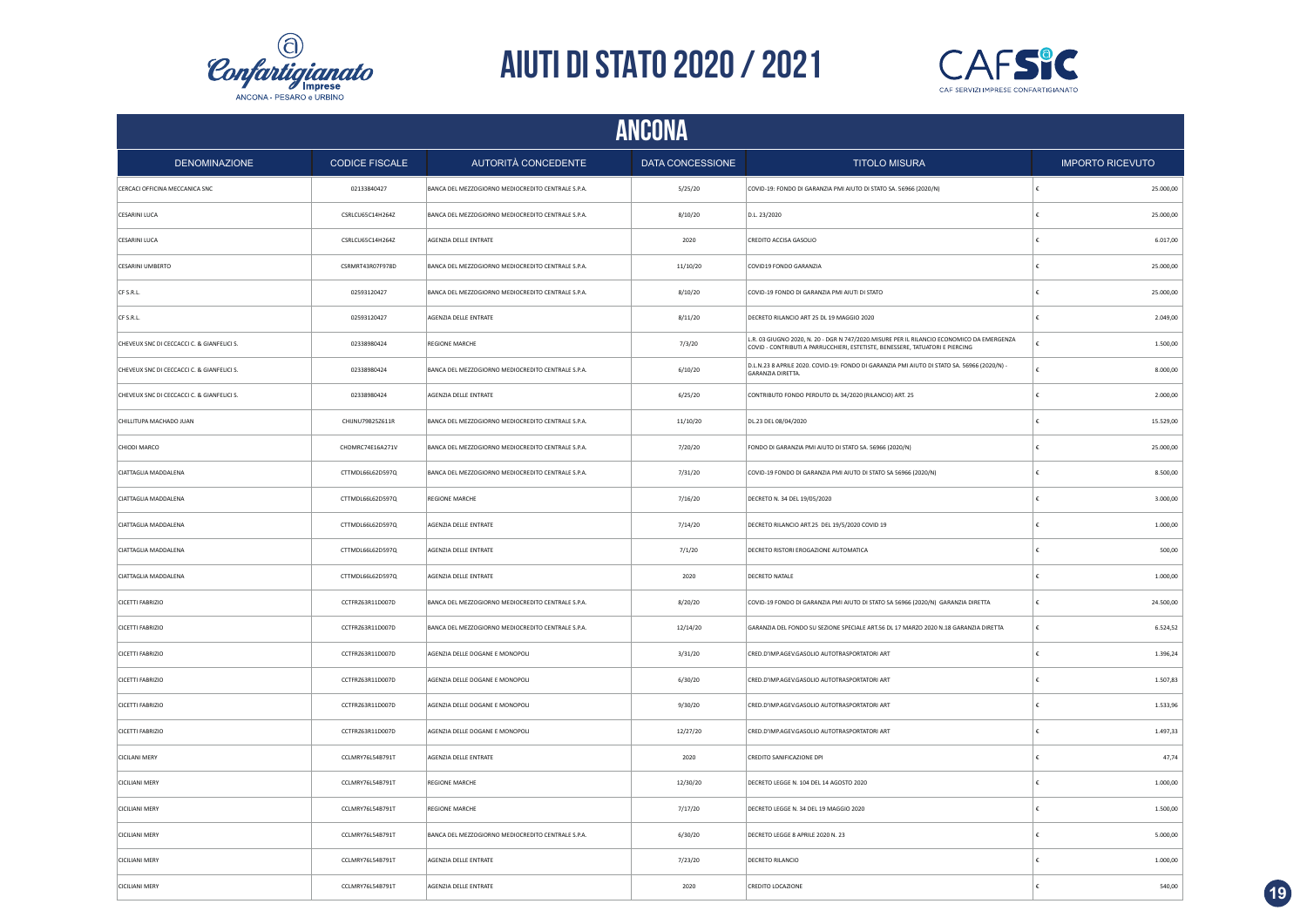



| ANCONA                               |                       |                                                    |                                                                                     |                                                                                                                                                                                                                                               |                         |  |
|--------------------------------------|-----------------------|----------------------------------------------------|-------------------------------------------------------------------------------------|-----------------------------------------------------------------------------------------------------------------------------------------------------------------------------------------------------------------------------------------------|-------------------------|--|
| <b>DENOMINAZIONE</b>                 | <b>CODICE FISCALE</b> | AUTORITÀ CONCEDENTE                                | DATA CONCESSIONE                                                                    | <b>TITOLO MISURA</b>                                                                                                                                                                                                                          | <b>IMPORTO RICEVUTO</b> |  |
| CIM DI CIAFFI S.R.L.                 | 00166410423           | AGENZIA DELLE ENTRATE                              | 7/3/20                                                                              | CONTRIBUTO COVID-19 AI SENSI DEL DL 34/2020 (DL RILANCIO)                                                                                                                                                                                     | 13.472,00               |  |
| CIM DI CIAFFI S.R.L.                 | 00166410423           | AGENZIA DELLE ENTRATE                              | 11/24/20                                                                            | TAX CREDIT LOCAZIONI (ART. 65 DL 18/2020, ART 28 DL 34/2020, ART. 77 DL 104/2020 DL 137/2020 E L<br>178/2020)                                                                                                                                 | 3.690,00                |  |
| CIM DI CIAFFI S.R.L.                 | 00166410423           | AGENZIA DELLE ENTRATE                              | 12/14/20                                                                            | CONTRIBUTO SANIFICAZIONE AI SENSI DEL DL 34/2020                                                                                                                                                                                              | 642,00                  |  |
| CIM DI CIAFFI S.R.L.                 | 00166410423           | MINISTERO DELLO SVILUPPO ECONOMICO                 | CONC. 4366-21/02/2018 CONC.<br>8722-12/10/2020 CONC.<br>1967-04/02/2019             | CONTRIBUTO INVESTIMENTI STRUTTURALI DL.91-14 (LEGGE SABATINI)                                                                                                                                                                                 | 17.631,00               |  |
| CIM DI CIAFFI S.R.L.                 | 00166410423           | BANCA DEL MEZZOGIORNO MEDIOCREDITO CENTRALE S.P.A. | UNICREDIT DEL 13/07/2020 UNICREDIT<br>DEL 21/09/2020 BANCA INTESA DEL<br>11/09/2020 | DL 23/2020 DECRETO LIQUIDITA'                                                                                                                                                                                                                 | 490.000,00              |  |
| CIMARELLI MASSIMO                    | CMRMSM72A24D488B      | AGENZIA DELLE ENTRATE                              | 7/7/20                                                                              | CONTRIBUTO D.L. 34/2020                                                                                                                                                                                                                       | 1.000,00                |  |
| CIMARELLI MASSIMO                    | CMRMSM72A24D488B      | <b>REGIONE MARCHE</b>                              | 12/17/20                                                                            | LR 35/2001                                                                                                                                                                                                                                    | 180,00                  |  |
| CIMARELLI MASSIMO                    | CMRMSM72A24D488B      | AGENZIA DELLE ENTRATE                              | 12/31/20                                                                            | DECRETO-LEGGE 8 APRILE 2020, N. 23                                                                                                                                                                                                            | 5.000,00                |  |
| CIMARELLI MASSIMO                    | CMRMSM72A24D488B      | BANCA DEL MEZZOGIORNO MEDIOCREDITO CENTRALE S.P.A. | 5/25/20                                                                             | D.L. 23/2020                                                                                                                                                                                                                                  | 25,000.00               |  |
| <b>CIMARELLI MASSIMO</b>             | CMRMSM72A24D488B      | AGENZIA DELLE ENTRATE                              | 2020                                                                                | CREDITO ACCISA GASOLIO                                                                                                                                                                                                                        | 7,888.00                |  |
| CINGOLANI GIORDANO                   | CNGGDN65E19H211T      | BANCA DEL MEZZOGIORNO MEDIOCREDITO CENTRALE S.P.A. | 12/31/20                                                                            | COVID-19 FONDO DI GARANZIA PMI AIUTO DI STATO SA 56966 (2020/N)                                                                                                                                                                               | 20.000,00               |  |
| CINGOLANI GIORDANO                   | CNGGDN65E19H211T      | AGENZIA DELLE ENTRATE                              | 2020                                                                                | ART.25 DL 19/05/2020 DECRETO RILANCIO                                                                                                                                                                                                         | 1.891,00                |  |
| CINGOLANI PAOLO                      | CNGPLA73T23A271D      | BANCA DEL MEZZOGIORNO MEDIOCREDITO CENTRALE S.P.A. | 9/10/20                                                                             | COVID-19: FONDO DI GARANZIA PMI AIUTO DI STATO SA. 56966 (2020/N)                                                                                                                                                                             | 10.000,00               |  |
| CINGOLANI PAOLO                      | CNGPLA73T23A271D      | AGENZIA DELLE ENTRATE                              | 5/24/20                                                                             | ART.25 DL 19/05/2020 DECRETO RILANCIO                                                                                                                                                                                                         | 1.000,00                |  |
| <b>CIONNA ROSELLA</b>                | CNNRLL61R47A271X      | <b>REGIONE MARCHE</b>                              | 7/17/20                                                                             | REGIONE MARCHE - L.R. 03 GIUGNO 2020, N. 20 - DGR N 747/2020                                                                                                                                                                                  | 1.500,00                |  |
| <b>CIONNA ROSELLA</b>                | CNNRLL61R47A271X      | BANCA DEL MEZZOGIORNO MEDIOCREDITO CENTRALE S.P.A. | 7/31/20                                                                             | REGIME DI AIUTI                                                                                                                                                                                                                               | 25.000,00               |  |
| CLIM-TERMO S.R.L.                    | 02146380429           | AGENZIA DELLE ENTRATE                              | 12/13/20                                                                            | ESENZIONI FISCALI E CREDITI D'IMPOSTA ADOTTATI A SEGUITO DELLA CRISI ECONOMICA CAUSATA<br>DALL'EPIDEMIA DI COVID-19 [CON MODIFICHE DERIVANTI DALLA DECISIONE SA. 62668] - DISPOSIZIONI IN<br>MATERIA DI VERSAMENTO DELL'IRAP                  | 1.915,00                |  |
| CLIM-TERMO S.R.L.                    | 02146380429           | BANCA DEL MEZZOGIORNO MEDIOCREDITO CENTRALE S.P.A. | 6/10/20                                                                             | COVID-19: FONDO DI GARANZIA PMI AIUTO DI STATO SA.59655 - PROROGA SA.56966                                                                                                                                                                    | 151.850,12              |  |
| CLIM-TERMO S.R.L.                    | 02146380429           | BANCA DEL MEZZOGIORNO MEDIOCREDITO CENTRALE S.P.A. | 5/14/20                                                                             | GARANZIA DEL FONDO A VALERE SULLA SEZIONE SPECIALE DI CUI ALL'ARTICOLO 56 DEL DECRETO-LEGGE<br>DEL 17 MARZO 2020 N. 18                                                                                                                        | 14,348.10               |  |
| CLIM-TERMO S.R.L.                    | 02146380429           | BANCA DEL MEZZOGIORNO MEDIOCREDITO CENTRALE S.P.A. | 5/14/20                                                                             | GARANZIA DEL FONDO A VALERE SULLA SEZIONE SPECIALE DI CUI ALL'ARTICOLO 56 DEL DECRETO-LEGGE<br>DEL 17 MARZO 2020 N. 18                                                                                                                        | 12.905.60               |  |
| CLIM-TERMO S.R.L.                    | 02146380429           | UNI.CO. SOCIETA' COOPERATIVA                       | 5/24/20                                                                             | LR 13/2020 - MISURE URGENTI PER IL SOSTEGNO ALLE ATTIVITÀ PRODUTTIVE E AL LAVORO AUTONOMO A<br>SEGUITO DELL'EMERGENZA EPIDEMIOLOGICA COVID 19 ART 12 COMMA 1 - ZONE FUORI CRATERE -<br>SOSTEGNO ALLE ATTIVITÀ PRODUTTIVE E AL LAVORO AUTONOMO | 12.000,00               |  |
| CLIM-TERMO S.R.L.                    | 02146380429           | BANCA DEL MEZZOGIORNO MEDIOCREDITO CENTRALE S.P.A. | 5/14/20                                                                             | GARANZIA DEL FONDO A VALERE SULLA SEZIONE SPECIALE DI CUI ALL'ARTICOLO 56 DEL DECRETO-LEGGE<br>DEL 17 MARZO 2020 N. 18                                                                                                                        | 6.621,78                |  |
| CLIM-TERMO S.R.L.                    | 02146380429           | BANCA DEL MEZZOGIORNO MEDIOCREDITO CENTRALE S.P.A. | 12/10/20                                                                            | COVID-19: FONDO DI GARANZIA PMI AIUTO DI STATO SA. 56966 (2020/N)                                                                                                                                                                             | 127.232,70              |  |
| CLIM-TERMO S.R.L.                    | 02146380430           | AGENZIA DELLE ENTRATE                              | 6/29/20                                                                             | CONTRIBUTO FONDO PERDUTO ART. 25 DECRETO RILANCIO                                                                                                                                                                                             | 12.329,00               |  |
| CO.RI.TRANS SNC DI RICCI ANGELA & C. | 02305140424           | BANCA DEL MEZZOGIORNO MEDIOCREDITO CENTRALE S.P.A. | 11/30/20                                                                            | COVID 19 - FONDO DI GARANZIA PMI AIUTI DI STATO SA. 56966 (2020/N)                                                                                                                                                                            | 10.020,00               |  |
| CO.RI.TRANS SNC DI RICCI ANGELA & C. | 02305140424           | BANCA DEL MEZZOGIORNO MEDIOCREDITO CENTRALE S.P.A. | 11/30/20                                                                            | COVID 19 - FONDO DI GARANZIA PMI AIUTI DI STATO SA. 56966 (2020/N)                                                                                                                                                                            | 50.100,00               |  |
| CO.RI.TRANS SNC DI RICCI ANGELA & C. | 02305140424           | BANCA DEL MEZZOGIORNO MEDIOCREDITO CENTRALE S.P.A. | 5/25/20                                                                             | COVID 19 - FONDO DI GARANZIA PMI AIUTI DI STATO SA. 56966 (2020/N)                                                                                                                                                                            | 25.000,00               |  |
| CO.RI.TRANS SNC DI RICCI ANGELA & C. | 02305140424           | AGENZIA DELLE ENTRATE                              | 7/14/20                                                                             | CONTRIBUTO DECRETO RILANCIO ART. 25 D.L. DEL 19/05/2020                                                                                                                                                                                       | 2.000.00                |  |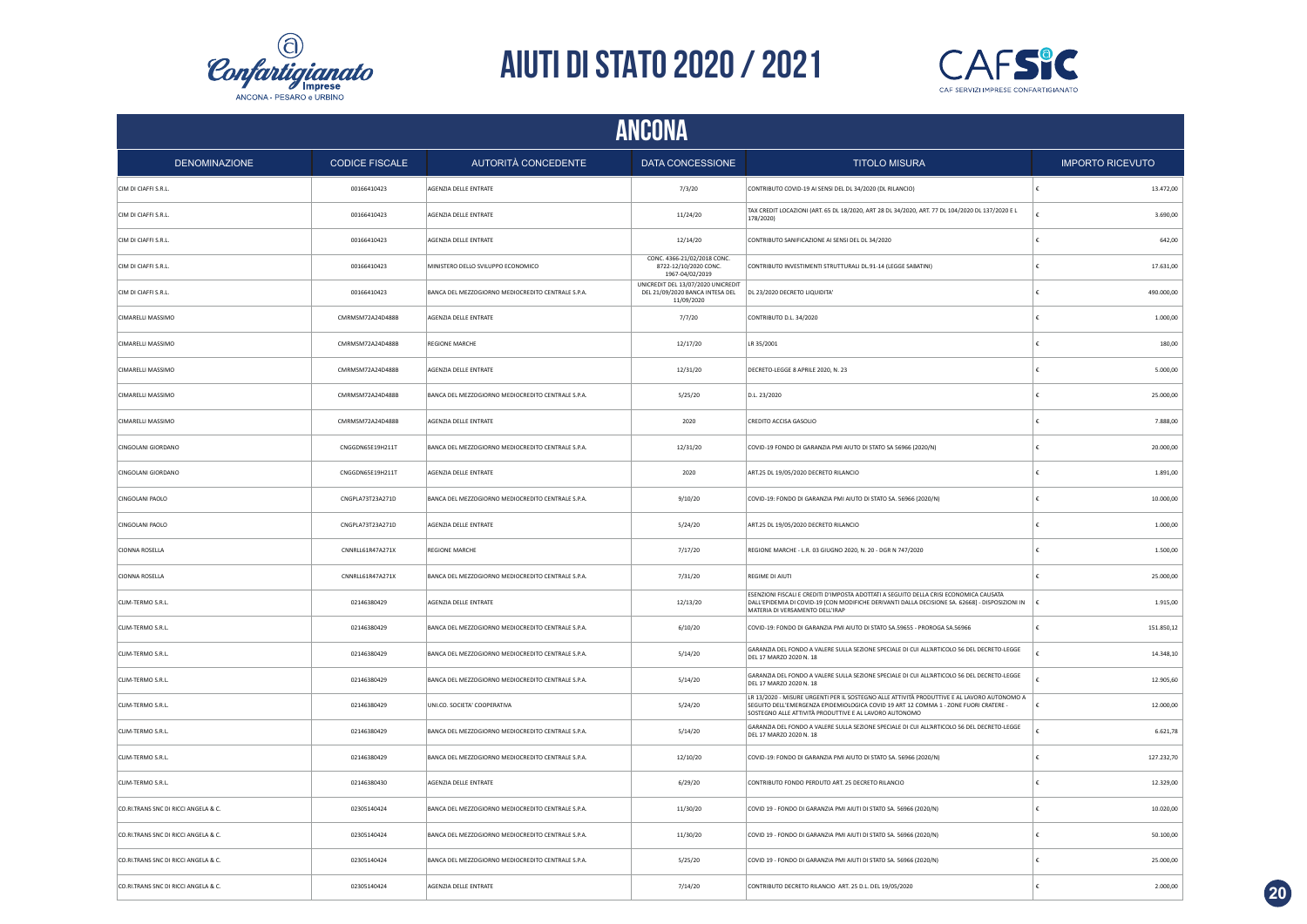



| ANCONA                                  |                       |                                                    |                  |                                                                                                                                                                                                                                              |                         |  |
|-----------------------------------------|-----------------------|----------------------------------------------------|------------------|----------------------------------------------------------------------------------------------------------------------------------------------------------------------------------------------------------------------------------------------|-------------------------|--|
| <b>DENOMINAZIONE</b>                    | <b>CODICE FISCALE</b> | AUTORITÀ CONCEDENTE                                | DATA CONCESSIONE | <b>TITOLO MISURA</b>                                                                                                                                                                                                                         | <b>IMPORTO RICEVUTO</b> |  |
| COCILOVA GIACOMO                        | CCLGCM80E01E388W      | BANCA DEL MEZZOGIORNO MEDIOCREDITO CENTRALE S.P.A. | 8/20/20          | DECRETO LEGGE 8 APRILE 2020 N. 23                                                                                                                                                                                                            | 14.500,00               |  |
| COCILOVA GIACOMO                        | CCLGCM80E01E388W      | <b>REGIONE MARCHE</b>                              | 7/17/20          | DECRETO LEGGE N. 34 DEL 19 MAGGIO 2020                                                                                                                                                                                                       | 1.000,00                |  |
| COCILOVA GIACOMO                        | CCLGCM80E01E388W      | AGENZIA DELLE ENTRATE                              | 7/23/20          | <b>DECRETO RILANCIO</b>                                                                                                                                                                                                                      | 1.000,00                |  |
| COCO PAOLO                              | CCOPLA62D12D965G      | BANCA DEL MEZZOGIORNO MEDIOCREDITO CENTRALE S.P.A. | 12/31/20         | COVID-19 FONDO DI GARANZIA PMI AIUTO DI STATO SA. 56966 2020/N                                                                                                                                                                               | 30,000.00               |  |
| COCO PAOLO                              | CCOPLA62D12D965G      | REGIONE MARCHE                                     | 10/1/20          | COVID-19 RIORGANIZZAZIONE AZIENDALE NUOVE TECNOLOGIE REGOLAMENTO CE N.651/2014                                                                                                                                                               | 6.480,00                |  |
| COCO PAOLO                              | CCOPLA62D12D965G      | <b>INPS</b>                                        | 2020             | INDENNITA' COVID-19 DECRETO CURA ITALIA ART. 28 D.L. 18/2020                                                                                                                                                                                 | 1.200,00                |  |
| COCO PAOLO                              | CCOPLA62D12D965G      | AGENZIA DELLE ENTRATE                              | 7/3/20           | CONTRIBUTO DECRETO RILANCIO ART. 25 DL 19 MAGGIO 2020                                                                                                                                                                                        | 7.410,00                |  |
| COLAGRANDE MARCO                        | CLGMRC59M30C100W      | BANCA DEL MEZZOGIORNO MEDIOCREDITO CENTRALE S.P.A. | 5/25/20          | FONDO DI GARANZIAPMI AIUTI DI STATO DL 08/04/2020 N 23                                                                                                                                                                                       | 24.000,00               |  |
| COLAGRANDE MARCO                        | CLGMRC59M30C100W      | <b>REGIONE MARCHE</b>                              | 7/18/20          | CONTRIBUTO REGIONE MARCHE EMERGENZA COVID-19                                                                                                                                                                                                 | 1.000,00                |  |
| COLAGRANDE MARCO                        | CLGMRC59M30C100W      | BANCA DEL MEZZOGIORNO MEDIOCREDITO CENTRALE S.P.A. | 2/26/20          | GARANZIA DEL FONDO SU SEZ. PEC.                                                                                                                                                                                                              | 6.661,00                |  |
| COLAVITO MARIA ANGELA                   | CLVMNG89B47G157L      | <b>REGIONE MARCHE</b>                              | 1/16/20          | POR MARCHE FSE2014/2020 PRIORITA' D'INVESTIMENTO 8.1 E ASSE 2P                                                                                                                                                                               | 15.000,00               |  |
| COLAVITO MARIA ANGELA                   | CLVMNG89B47G157L      | REGIONE MARCHE                                     | 7/3/20           | COVID 19 DECRETO RILANCIO (ART. 54-61 DL RILANCIO)                                                                                                                                                                                           | 1.500,00                |  |
| COLAVITO MARIA ANGELA                   | CLVMNG89B47G157L      | AGENZIA DELLE ENTRATE                              | 6/17/20          | DECRETO RILANCIO ART. 25 DL 19/05/2020                                                                                                                                                                                                       | 1.000,00                |  |
| COLAVITO MARIA ANGELA                   | CIVMNG89B47G157L      | AGENZIA DELLE ENTRATE                              | 2020             | CREDITO IMPOSTA CANONI LOCAZIONE                                                                                                                                                                                                             | 240,00                  |  |
| COLAVITO MARIA ANGELA                   | CLVMNG89B47G157L      | AGENZIA DELLE ENTRATE                              | 2020             | CREDITO D'IMPOSTA REGISTRATORE TELEMATICO                                                                                                                                                                                                    | 250,00                  |  |
| COLLAMATI SAS DI GIAMPIERI MIRKO & C    | 02572730428           | AGENZIA DELLE ENTRATE                              | 8/20/20          | STRALCIO SALDO IRAP 2019 DL 34/2020                                                                                                                                                                                                          | 1.004,00                |  |
| COLLAMATI SAS DI GIAMPIERI MIRKO & C    | 02572730428           | AGENZIA DELLE ENTRATE                              | 8/20/20          | STRALCIO PRIMO ACCONTO IRAP 2020 DL 34/2020                                                                                                                                                                                                  | 2.911,50                |  |
| COLLAMATI SAS DI GIAMPIERI MIRKO & C    | 02572730428           | BANCA DEL MEZZOGIORNO MEDIOCREDITO CENTRALE S.P.A. | 12/31/20         | FONDO DI GARANZIA PMI AIUTI DI STATO COVID-19 DL 08/04/2020 N. 23 - GARANZIA DIRETTA                                                                                                                                                         | 3.702,87                |  |
| COLLAMATI SAS DI GIAMPIERI MIRKO & C    | 02572730428           | BANCA DEL MEZZOGIORNO MEDIOCREDITO CENTRALE S.P.A. | 12/31/20         | FONDO DI GARANZIA PMI AIUTI DI STATO COVID-19 DL 08/04/2020 N. 23 - GARANZIA DIRETTA                                                                                                                                                         | 233.000,00<br>£         |  |
| COMMERCIALE AMENDOLA SRLS               | 02723200420           | AGENZIA DELLE ENTRATE                              | 6/29/20          | DL.34 ART.25 19/5/2020                                                                                                                                                                                                                       | 4.185,00<br>£           |  |
| COMMERCIALE AMENDOLA SRLS               | 02723200420           | AGENZIA DELLE ENTRATE                              | 2020             | DL.34 ART.24 IRAP                                                                                                                                                                                                                            | 590,00                  |  |
| COMMERCIALE AMENDOLA SRLS               | 02723200420           | BANCA DEL MEZZOGIORNO MEDIOCREDITO CENTRALE S.P.A. | 12/31/20         | DL.23 DEL 08/04/2020                                                                                                                                                                                                                         | 5.000,00                |  |
| COMMERCIALE AMENDOLA SRLS               | 02723200420           | REGIONE MARCHE                                     | 7/18/20          | <b>DL.34</b>                                                                                                                                                                                                                                 | 1.000,00                |  |
| COMPASS DI PETTINARI LUCIA & C.- S.N.C. | 00465960425           | AGENZIA DELLE ENTRATE                              | 12/13/20         | ESENZIONI FISCALI E CREDITI D'IMPOSTA ADOTTATI A SEGUITO DELLA CRISI ECONOMICA CAUSATA<br>DALL'EPIDEMIA DI COVID-19 [CON MODIFICHE DERIVANTI DALLA DECISIONE SA. 62668]-DISPOSIZIONI IN<br>MATERIA DI VERSAMENTO DELL'IRAP                   | 1.023,00                |  |
| COMPASS DI PETTINARI LUCIA & C.- S.N.C. | 00465960425           | AGENZIA DELLE ENTRATE                              | 11/3/20          | REGIONE MARCHE - LR 35/2001 - PROVVEDIMENTI TRIBUTARI IN MATERIA DI ADDIZIONALE REGIONALE<br>ALL'IRPEF, TASSE AUTOMOBILISTICHE E DI IMPOSTA REGIONALE SULLE ATTIVITÀ PRODUTTIVE - ART. 1,<br>COMMI 4, 4BIS, 5, 5BIS                          | 452.00                  |  |
| COMPASS DI PETTINARI LUCIA & C.- S.N.C. | 00465960425           | BANCA DEL MEZZOGIORNO MEDIOCREDITO CENTRALE S.P.A. | 5/31/20          | COVID-19: FONDO DI GARANZIA PMI AIUTO DI STATO SA.59655 - PROROGA SA.56966                                                                                                                                                                   | 73.287,57               |  |
| COMPASS DI PETTINARI LUCIA & C.- S.N.C. | 00465960425           | BANCA DEL MEZZOGIORNO MEDIOCREDITO CENTRALE S.P.A. | 5/14/20          | GARANZIA DEL FONDO A VALERE SULLA SEZIONE SPECIALE DI CUI ALL'ARTICOLO 56 DEL DECRETO-LEGGE<br>DEL 17 MARZO 2020 N. 18                                                                                                                       | 15.417,19               |  |
| COMPASS DI PETTINARI LUCIA & C.- S.N.C. | 00465960425           | UNI.CO. SOCIETA' COOPERATIVA                       | 5/12/20          | LR 13/2020 - MISURE URGENTI PER IL SOSTEGNO ALLE ATTIVITÀ PRODUTTIVE E AL LAVORO AUTONOMO A<br>SEGUITO DELL'EMERGENZA EPIDEMIOLOGICA COVID 19 ART 12 COMMA 1 - ZONE FUORI CRATERE-<br>SOSTEGNO ALLE ATTIVITÀ PRODUTTIVE E AL LAVORO AUTONOMO | 12.000,00               |  |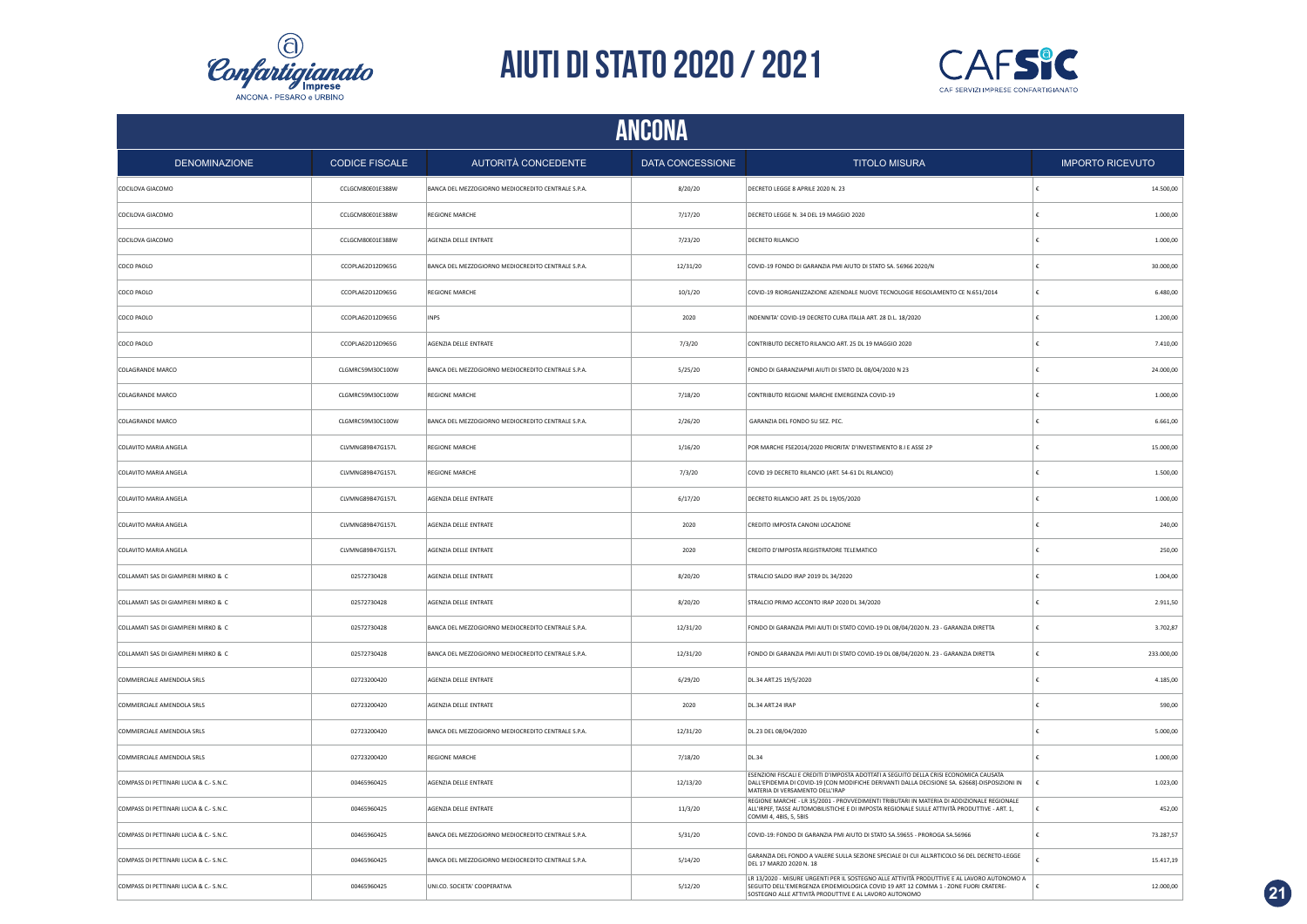



| <b>ANCONA</b>                           |                       |                                                    |                         |                                                                                                                                                                                                                     |                         |  |
|-----------------------------------------|-----------------------|----------------------------------------------------|-------------------------|---------------------------------------------------------------------------------------------------------------------------------------------------------------------------------------------------------------------|-------------------------|--|
| <b>DENOMINAZIONE</b>                    | <b>CODICE FISCALE</b> | AUTORITÀ CONCEDENTE                                | <b>DATA CONCESSIONE</b> | <b>TITOLO MISURA</b>                                                                                                                                                                                                | <b>IMPORTO RICEVUTO</b> |  |
| COMPASS DI PETTINARI LUCIA & C.- S.N.C. | 00465960425           | REGIONE MARCHE                                     | 1/14/20                 | REGIME QUADRO NAZIONALE SUGLI AIUTI DI STATO - COVID 19 (ARTT. 54 - 61 DEL DL RILANCIO COME<br>MODIFICATO DALL'ART. 62 DEL DL 104/2020) CONTRIBUTI AMMODERNAMENTO STRUTTURALE E<br><b>TECNOLOGICO</b>               | £<br>40.000,00          |  |
| COMPASS DI PETTINARI LUCIA & C.- S.N.C. | 00465960425           | AGENZIA DELLE ENTRATE                              | 12/18/20                | REGIONE MARCHE - LR 35/2001 - PROVVEDIMENTI TRIBUTARI IN MATERIA DI ADDIZIONALE REGIONALE<br>ALL'IRPEF, TASSE AUTOMOBILISTICHE E DI IMPOSTA REGIONALE SULLE ATTIVITÀ PRODUTTIVE - ART. 1.<br>COMMI 4, 4BIS, 5, 5BIS | 260.00                  |  |
| COMPASS DI PETTINARI LUCIA & C.- S.N.C. | 00465960425           | BANCA DEL MEZZOGIORNO MEDIOCREDITO CENTRALE S.P.A. | 12/4/20                 | FONDO DI GARANZIA PER LE PICCOLE E MEDIE IMPRESE LG.662/96                                                                                                                                                          | 14.919,70               |  |
| COMPASS DI PETTINARI LUCIA & C.- S.N.C. | 00465960425           | BANCA DEL MEZZOGIORNO MEDIOCREDITO CENTRALE S.P.A. | 12/10/20                | COVID-19: FONDO DI GARANZIA PMI AIUTO DI STATO SA. 56966 (2020/N)                                                                                                                                                   | 15.059,91               |  |
| COMPASS DI PETTINARI LUCIA & C.- S.N.C. | 00465960425           | BANCA DEL MEZZOGIORNO MEDIOCREDITO CENTRALE S.P.A. | 12/10/20                | COVID-19: FONDO DI GARANZIA PMI AIUTO DI STATO SA. 56966 (2020/N)                                                                                                                                                   | 35.139,78               |  |
| COMPASS DI PETTINARI LUCIA & C.- S.N.C. | 00465960425           | BANCA DEL MEZZOGIORNO MEDIOCREDITO CENTRALE S.P.A. | 11/10/20                | COVID-19: FONDO DI GARANZIA PMI AIUTO DI STATO SA. 56966 (2020/N)                                                                                                                                                   | 30.000,00               |  |
| COMPASS DI PETTINARI LUCIA & C.- S.N.C. | 00465960426           | AGENZIA DELLE ENTRATE                              | 7/3/20                  | CONTRIBUTO FONDO PERDUTO ART. 25 DECRETO RILANCIO                                                                                                                                                                   | 5.455,00                |  |
| <b>CONERO BREAK SAS</b>                 | 02521610424           | AGENZIA DELLE ENTRATE                              | 7/14/20                 | DECRETO RILANCIO                                                                                                                                                                                                    | 8.289,00                |  |
| CONERO BREAK SAS                        | 02521610424           | AGENZIA DELLE ENTRATE                              | 11/10/20                | DECRETO NATALE                                                                                                                                                                                                      | 16.578,00               |  |
| <b>CONERO BREAK SAS</b>                 | 02521610424           | AGENZIA DELLE ENTRATE                              | 12/14/20                | SANIFICAZIONE ART. 125 D.L. 34/2020                                                                                                                                                                                 | 468,00                  |  |
| <b>CONERO BREAK SAS</b>                 | 02521610424           | <b>REGIONE MARCHE</b>                              | 12/30/20                | DECRETO LEGGE N. 104 DEL 14 AGOSTO 2020                                                                                                                                                                             | 1.000,00                |  |
| <b>CONERO BREAK SAS</b>                 | 02521610424           | AGENZIA DELLE ENTRATE                              | 12/31/20                | ART. 1 COMMI 184-197 L. 27.12.2019 N. 160                                                                                                                                                                           | 63,00                   |  |
| CONERO BREAK SAS                        | 02521610424           | AGENZIA DELLE ENTRATE                              | 12/31/20                | ART. 1 COMMA 1051 E SEGUENTI L. 30.12.2020 N. 178                                                                                                                                                                   | 47,00                   |  |
| <b>CONERO BREAK SAS</b>                 | 02521610424           | AGENZIA DELLE ENTRATE                              | 12/31/20                | ART. 28 D.L. 34/2020                                                                                                                                                                                                | 4.150,00                |  |
| <b>CONERO CAMERE SRL</b>                | 02042290425           | AGENZIA DELLE ENTRATE                              | 6/16/20                 | D.L. ESONERO IMU ART. 17 DL 34/2020                                                                                                                                                                                 | 1.099,00                |  |
| <b>CONERO CAMERE SRL</b>                | 02042290425           | AGENZIA DELLE ENTRATE                              | 8/11/20                 | FONDO PERDUTO ART. 25 DL 34/2020                                                                                                                                                                                    | 2.000,00                |  |
| CONERO CAMERE SRL                       | 02042290425           | AGENZIA DELLE ENTRATE                              | 8/20/20                 | ESONERO IRAP ART, 24 DL 34/2020                                                                                                                                                                                     | 281,00                  |  |
| CONERO CAMERE SRL                       | 02042290425           | AGENZIA DELLE ENTRATE                              | 8/20/20                 | ESONERO IRAP ART, 24 DL 34/2020                                                                                                                                                                                     | 220.00                  |  |
| CONERO CAMERE SRL                       | 02042290425           | AGENZIA DELLE ENTRATE                              | 11/10/20                | FONDO PERDUTO ART. 1 DL 137/2020                                                                                                                                                                                    | 3.000,00                |  |
| CONERO CAMERE SRL                       | 02042290425           | AGENZIA DELLE ENTRATE                              | 12/9/20                 | FONDO PERDUTO ART.1 DL 137/2020                                                                                                                                                                                     | 1.000,00                |  |
| CONERO CAMERE SRL                       | 02042290425           | AGENZIA DELLE ENTRATE                              | 12/16/20                | ESONERO IMU COMUNE ART. 78/ DL 104/2020                                                                                                                                                                             | 1.099,00                |  |
| CONFEZIONI AURORA di MACCULI FRANCESCA  | MCCFNC87P42I608C      | BANCA DEL MEZZOGIORNO MEDIOCREDITO CENTRALE S.P.A. | 6/10/20                 | COVID-19: FONDO DI GARANZIA PMI AIUTO DI STATO SA. 56966 (2020/N)                                                                                                                                                   | 15.000,00               |  |
| CONFEZIONI MARILU' SRL                  | 02527700427           | AGENZIA DELLE ENTRATE                              | 7/14/20                 | ART.25 D.L. N. 34/2020                                                                                                                                                                                              | 4.223,00                |  |
| CONFEZIONI MARILU' SRL                  | 02527700427           | UNI.CO. SOCIETA' COOPERATIVA                       | 2/25/20                 | REGIONE MARCHE - POR MARCHE FESR 2014-2020 - AZ. 10.1 INT. 10.1.1 "SOSTEGNO AI PROCESSI DI<br>FUSIONE DEI CONFIDI."                                                                                                 | 641,17                  |  |
| CONFEZIONI MARILU' SRL                  | 02527700427           | BANCA DEL MEZZOGIORNO MEDIOCREDITO CENTRALE S.P.A. | 7/20/20                 | COVID-19: FONDO DI GARANZIA PMI AIUTO DI STATO SA. 56966 (2020/N)                                                                                                                                                   | 25.000,00               |  |
| CONFEZIONI MARILU' SRL                  | 02527700427           | UNI.CO. SOCIETA' COOPERATIVA                       | 7/16/20                 | AVVISO PUBBLICO PER LA PRESENTAZIONE DELLE DOMANDE DI CONTRIBUTO DI CUI L.R. 20/2003 ART.24,<br>COMMA 2 LETT.B) - ANNUALITA' 2019                                                                                   | 498,21                  |  |
| CONFEZIONI MARY SNC                     | 01327560429           | BANCA DEL MEZZOGIORNO MEDIOCREDITO CENTRALE S.P.A. | 11/20/20                | COVID-19 FONDO DI GARANZIA PMI AIUTO DI STATO SA 56966 (2020/N)                                                                                                                                                     | 8,400.00                |  |
| CONFEZIONI MARY SNC                     | 01327560429           | AGENZIA DELLE ENTRATE                              | 7/14/20                 | DECRETO RILANCIO ART.25 DEL 19/5/2020 COVID 19                                                                                                                                                                      | 2.000.00                |  |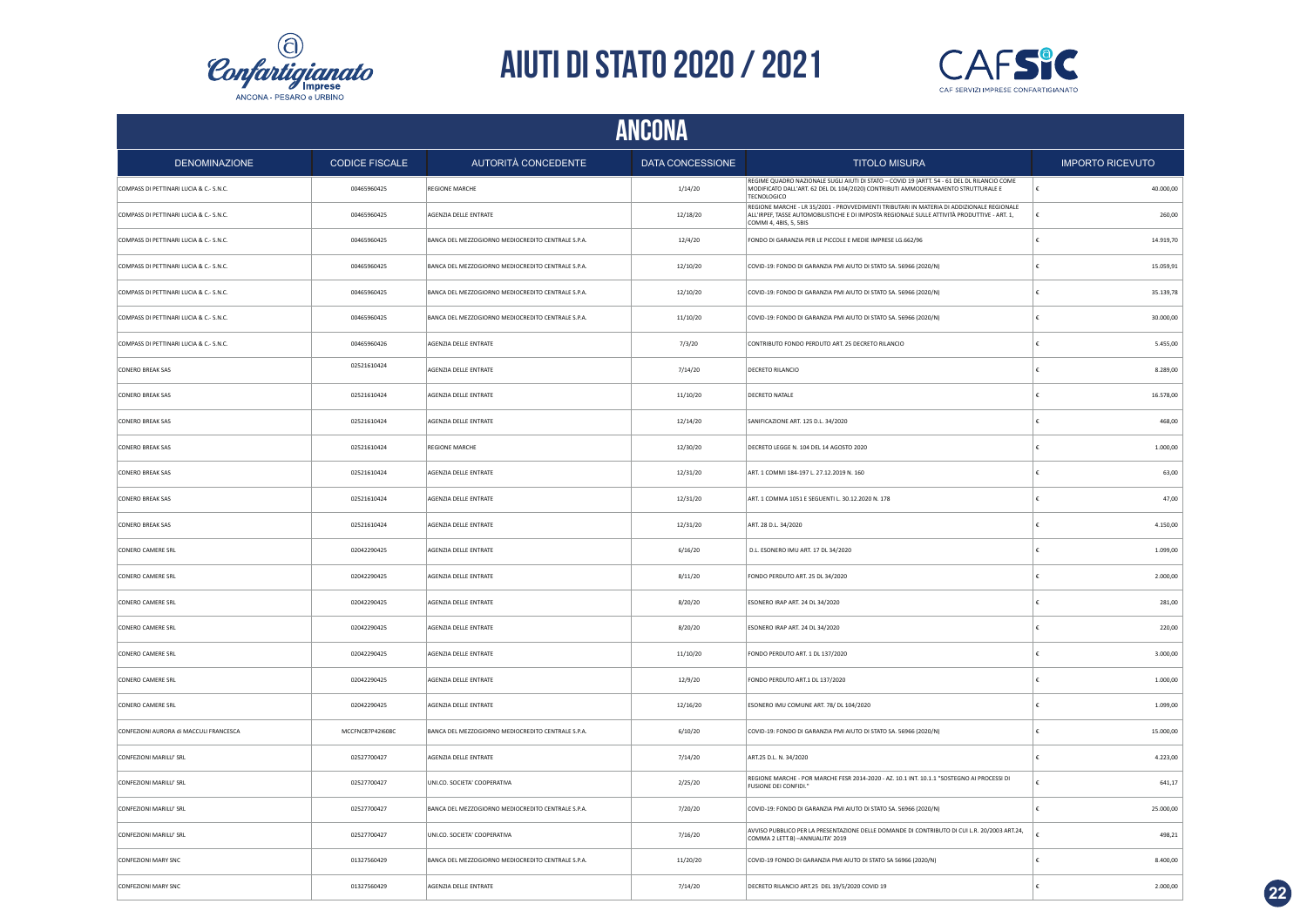



|                                                                         | ANCONA                |                                                    |                  |                                                                                                                                                                                                                              |                         |           |  |
|-------------------------------------------------------------------------|-----------------------|----------------------------------------------------|------------------|------------------------------------------------------------------------------------------------------------------------------------------------------------------------------------------------------------------------------|-------------------------|-----------|--|
| <b>DENOMINAZIONE</b>                                                    | <b>CODICE FISCALE</b> | AUTORITÀ CONCEDENTE                                | DATA CONCESSIONE | <b>TITOLO MISURA</b>                                                                                                                                                                                                         | <b>IMPORTO RICEVUTO</b> |           |  |
| CONFEZIONI ZENO DI ZENOBI PAOLA                                         | ZNBPLA68L46D597N      | AGENZIA DELLE ENTRATE                              | 7/3/20           | CONTRIBUTO FONDO PERDUTO ART. 25 DECRETO RILANCIO                                                                                                                                                                            |                         | 4.512,00  |  |
| CONFEZIONI ZENO DI ZENOBI PAOLA                                         | ZNBPLA68L46D597N      | BANCA DEL MEZZOGIORNO MEDIOCREDITO CENTRALE S.P.A. | 6/10/20          | COVID-19: FONDO DI GARANZIA PMI AIUTO DI STATO SA, 56966 (2020/N)                                                                                                                                                            |                         | 25,000.00 |  |
| CONFEZIONI ZENO DI ZENOBI PAOLA                                         | ZNBPLA68L46D597N      | BANCA DEL MEZZOGIORNO MEDIOCREDITO CENTRALE S.P.A. | 9/15/20          | FONDO DI GARANZIA PER LE PICCOLE E MEDIE IMPRESE - LG.662/96                                                                                                                                                                 |                         | 169.00    |  |
| CONFEZIONI ZENO DI ZENOBI PAOLA                                         | ZNBPLA68L46D597N      | Banca del Mezzogiorno MedioCredito Centrale S.p.A. | 11/24/20         | FONDO DI GARANZIA PER LE PICCOLE E MEDIE IMPRESE - LG.662/96                                                                                                                                                                 |                         | 29.454,96 |  |
| CONFEZIONI ZENO DI ZENOBI PAOLA                                         | ZNBPLA68L46D597N      | AGENZIA DELLE ENTRATE                              | 12/17/20         | REGIONE MARCHE - LR 35/2001 - PROVVEDIMENTI TRIBUTARI IN MATERIA DI ADDIZIONALE REGIONALE<br>ALL'IRPEF, TASSE AUTOMOBILISTICHE E DI IMPOSTA REGIONALE SULLE ATTIVITÀ PRODUTTIVE - ART. 1,<br>COMMI 4, 4BIS, 5, 5BIS          |                         | 957,00    |  |
| CONFEZIONI ZENO DI ZENOBI PAOLA                                         | ZNBPLA68L46D597N      | BANCA DEL MEZZOGIORNO MEDIOCREDITO CENTRALE S.P.A. | 9/7/20           | FONDO DI GARANZIA PER LE PICCOLE E MEDIE IMPRESE - LG.662/96                                                                                                                                                                 |                         | 1.363,00  |  |
| CONFEZIONI ZENO DI ZENOBI PAOLA                                         | ZNBPLA68L46D597N      | AGENZIA DELLE ENTRATE                              | 11/3/20          | REGIONE MARCHE - LR 35/2001 - PROVVEDIMENTI TRIBUTARI IN MATERIA DI ADDIZIONALE REGIONALE<br>ALL'IRPEF, TASSE AUTOMOBILISTICHE E DI IMPOSTA REGIONALE SULLE ATTIVITÀ PRODUTTIVE - ART. 1,<br>COMMI 4, 4BIS, 5, 5BIS          |                         | 536,00    |  |
| CONFEZIONI ZENO DI ZENOBI PAOLA                                         | ZNBPLA68L46D597N      | BANCA DEL MEZZOGIORNO MEDIOCREDITO CENTRALE S.P.A  | 12/10/20         | COVID-19: FONDO DI GARANZIA PMI - MODIFICA SA.56966, SA.57625, SA.59655                                                                                                                                                      | £                       | 25.037.45 |  |
| CONFEZIONI ZENO DI ZENOBI PAOLA                                         | ZNBPLA68L46D597N      | BANCA DEL MEZZOGIORNO MEDIOCREDITO CENTRALE S.P.A. | 12/10/20         | COVID-19: FONDO DI GARANZIA PMI - MODIFICA SA.56966, SA.57625, SA.59655                                                                                                                                                      |                         | 10.014,98 |  |
| CONTE FLAVIO                                                            | CNTFLV91C06G187F      | AGENZIA DELLE ENTRATE                              | 2020             | CREDITO IMPOSTA CANONI DI LOCAZIONE ART. 28 DL 19/05/2020                                                                                                                                                                    |                         | 390,00    |  |
| CONTE FLAVIO                                                            | CNTFLV91C06G187F      | BANCA DEL MEZZOGIORNO MEDIOCREDITO CENTRALE S.P.A. | 12/10/20         | COVID 19 FONDO DI GARANZIA PMI AIUTO DI STATO SA 56966 (2020/N) GARANZIA DIRETTA                                                                                                                                             |                         | 27.000,00 |  |
| CONTE FLAVIO                                                            | CNTFLV91C06G187F      | <b>REGIONE MARCHE</b>                              | 7/16/20          | MISURE URGENTI PER IL SOSTEGNO ATTIVITA PRODUTTIVE A SEGUITO EMERGENZA EPIDEMIOLOGICA<br>COVID <sub>19</sub>                                                                                                                 |                         | 3.000,00  |  |
| CONTE FLAVIO                                                            | CNTFLV91C06G187F      | AGENZIA DELLE ENTRATE                              | 7/14/20          | ART.1 D.L. 28/10/2020 N.137 E ART 2 DL 9 NOVEMBRE 2020                                                                                                                                                                       |                         | 537,00    |  |
| CONTE FLAVIO                                                            | CNTFLV91C06G187F      | <b>AGENZIA DELLE ENTRATE</b>                       | 7/14/20          | CONTRIBUTO DECRETO RILANCIO ART. 25 DL 19 MAGGIO 2020                                                                                                                                                                        |                         | 1.074.00  |  |
| CONTE FLAVIO                                                            | CNTFLV91C06G187F      | AGENZIA DELLE ENTRATE                              | 2020             | DECRETO NATALE DL 172 DEL 18/12/2020                                                                                                                                                                                         |                         | 1.074,00  |  |
| CONTE FLAVIO                                                            | CNTFLV91C06G187F      | AGENZIA DELLE ENTRATE                              | 2020             | CREDITO D'IMPOSTA REGISTRATORE TELEMATICO                                                                                                                                                                                    |                         | 250,00    |  |
| CONTI FRANCESCA                                                         | CNTFNC74E50E388D      | BANCA DEL MEZZOGIORNO MEDIOCREDITO CENTRALE S.P.A. | 10/31/20         | FONDO DI GARANZIA PMI AIUTO DI STATO SA 56966 2020/N                                                                                                                                                                         |                         | 14.000,00 |  |
| CONTI FRANCESCA                                                         | CNTFNC74E50E388D      | <b>REGIONE MARCHE</b>                              | 12/31/20         | MISURE URGENTI PER IL SOSTEGNO DELLE ATTIVITA PRODUTTIVE EMERGENZA COVID 19                                                                                                                                                  |                         | 1.000,00  |  |
| CONTI FRANCESCA                                                         | CNTFNC74E50E388D      | AGENZIA DELLE ENTRATE                              | 7/14/20          | CONTRIBUTO DECRETO RILANCIO ART 25 DL 19/05/2020                                                                                                                                                                             |                         | 1.000,00  |  |
| CONTI ANNA MARIA                                                        | CNTNMR67E47Z133L      | BANCA DEL MEZZOGIORNO MEDIOCREDITO CENTRALE S.P.A  | 6/20/20          | COVID-19: FONDO DI GARANZIA PMI AIUTI DI STATO SA.56966 (2020/N)                                                                                                                                                             |                         | 25.000,00 |  |
| CONTI ANNA MARIA                                                        | CNTNMR67E47Z133L      | <b>REGIONE MARCHE</b>                              | 12/30/20         | CONTRIBUTO ALLA RIPARTENZA DL.104 DEL 14/08/20                                                                                                                                                                               |                         | 1.000,00  |  |
| CONTI ANNA MARIA                                                        | CNTNMR67E47Z133L      | AGENZIA DELLE ENTRATE                              | 7/3/20           | CONTRIBUTO FONDO PERDUTO DL.34/2020 (RILANCIO) ART.25                                                                                                                                                                        |                         | 2.297,00  |  |
| CONTI ANNA MARIA                                                        | CNTNMR67E47Z133L      | AGENZIA DELLE ENTRATE                              | NOV.2020         | CONTRIBUTO DECRETO RISTORI E RISTORI BIS ART.1 LEGGE 137/2020                                                                                                                                                                |                         | 3.446,00  |  |
| CONTI ANNA MARIA                                                        | CNTNMR67E47Z133L      | AGENZIA DELLE ENTRATE                              | 12/1/20          | CONTRIBUTO DECRETO RISTORI E RISTORI BIS ART.2 L. 149/20 ZONE ROSSE E ARANCIONI                                                                                                                                              |                         | 1.149.00  |  |
| CONTI ANNA MARIA                                                        | CNTNMR67E47Z133L      | AGENZIA DELLE ENTRATE                              | 9/16/20          | CRED.LOCAZ. ART.28 DECRETO RILANCIO N. 34 DEL 19/05/2020                                                                                                                                                                     |                         | 594.00    |  |
| CONTI ANNA MARIA                                                        | CNTNMR67E47Z133L      | <b>INPS</b>                                        | 2020             | INDENNITA' COVID-19 DECRETO CURA ITALIA DL 18/2020 ART.28                                                                                                                                                                    |                         | 1.200,00  |  |
| COOP. OMNIA SOCIETA COOPERATIVA                                         | 00748020427           | BANCA DEL MEZZOGIORNO MEDIOCREDITO CENTRALE S.P.A. | 6/10/20          | FONDO DI GARANZIA PMI AIUTI DI STATO DL 08/04/2020 N 23                                                                                                                                                                      |                         | 25.000,00 |  |
| COOPERATIVA TRASPORTI FILOTTRANO - CO.TRA.F. - SOCIETA'<br>COOPERATI VA | 00361020423           | AGENZIA DELLE ENTRATE                              | 11/18/20         | ESENZIONI FISCALI E CREDITI D'IMPOSTA ADOTTATI A SEGUITO DELLA CRISI ECONOMICA CAUSATA<br>DALL'EPIDEMIA DI COVID-19 [CON MODIFICHE DERIVANTI DALLA DECISIONE SA. 62668] - DISPOSIZIONI IN<br>MATERIA DI VERSAMENTO DELL'IRAP |                         | 276,00    |  |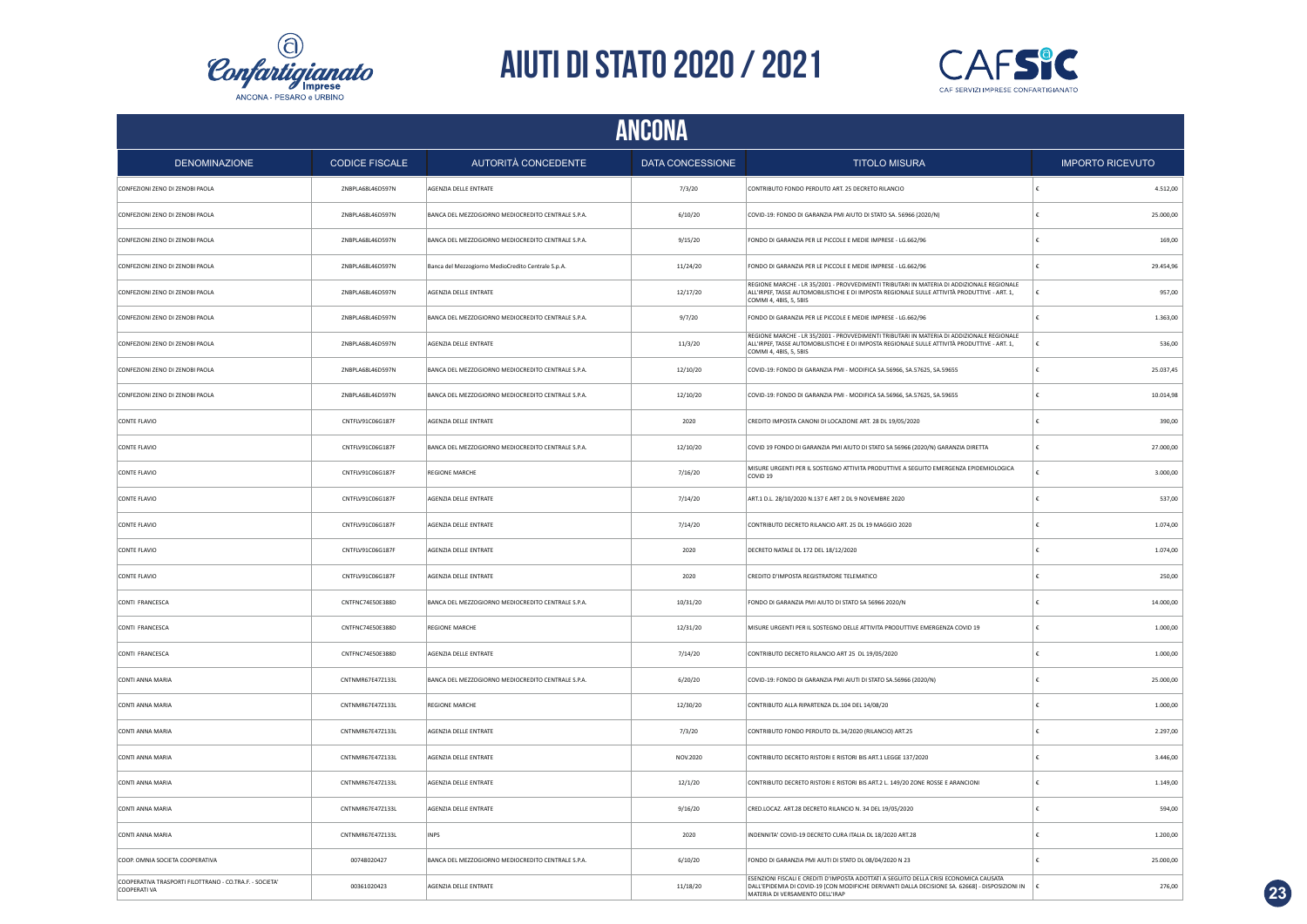



| ANCONA                                                                         |                       |                                                    |                         |                                                                                                                                                                         |                         |  |
|--------------------------------------------------------------------------------|-----------------------|----------------------------------------------------|-------------------------|-------------------------------------------------------------------------------------------------------------------------------------------------------------------------|-------------------------|--|
| <b>DENOMINAZIONE</b>                                                           | <b>CODICE FISCALE</b> | AUTORITÀ CONCEDENTE                                | <b>DATA CONCESSIONE</b> | <b>TITOLO MISURA</b>                                                                                                                                                    | <b>IMPORTO RICEVUTO</b> |  |
| COOPERATIVA TRASPORTI FILOTTRANO - CO.TRA.F. - SOCIETA'<br><b>COOPERATI VA</b> | 00361020423           | BANCA DEL MEZZOGIORNO MEDIOCREDITO CENTRALE S.P.A. | 12/31/20                | COVID-19: FONDO DI GARANZIA PMI AIUTO DI STATO SA. 56966 (2020/N)                                                                                                       | 25.000,00               |  |
| COOPERATIVA TRASPORTI FILOTTRANO - CO.TRA.F. - SOCIETA'<br>COOPERATI VA        | 00361020423           | <b>REGIONE MARCHE</b>                              | 7/13/20                 | REGIME QUADRO NAZIONALE SUGLI AIUTI DI STATO - COVID 19 (ARTT, 54 - 61 DEL DL RILANCIO) -<br>DOMANDA COVID 13394                                                        | 3.000,00                |  |
| COOPERATIVA TRASPORTI FILOTTRANO - CO.TRA.F. - SOCIETA'<br><b>COOPERATI VA</b> | 00361020423           | AGENZIA DELLE ENTRATE                              | 6/29/20                 | CONTRIBUTO FONDO PERDUTO ART. 25 DECRETO RILANCIO                                                                                                                       | 6.261,00                |  |
| COOPERATIVA TRASPORTI FILOTTRANO - CO.TRA.F. - SOCIETA'<br>COOPERATI VA        | 00361020423           | AGENZIA DELLE ENTRATE                              | 11/26/20                | CONTRIBUTO FONDO PERDUTO DECRETO RILACIO EROGAZIONE AUTOMATICA                                                                                                          | 6.261,00                |  |
| COSMAN EDUARD ALEXANDRU                                                        | CSMDDL93L12Z129O      | <b>REGIONE MARCHE</b>                              | 7/16/20                 | MISURE URGENTI PER IL SOSTEGNO ATTIVITA PRODUTTIVE A SEGUITO EMERGENZA EPIDEMIOLOGICA<br>COVID <sub>19</sub>                                                            | 3.000,00                |  |
| COSMAN EDUARD ALEXANDRU                                                        | CSMDDL93L12Z129O      | BANCA DEL MEZZOGIORNO MEDIOCREDITO CENTRALE S.P.A. | 12/10/20                | COVID-19 FONDO DI GARANZIA PMI AIUTO DI STATO SA 56966 (2020/N)                                                                                                         | 9.700,00                |  |
| COSMAN EDUARD ALEXANDRU                                                        | CSMDDL93L12Z129O      | <b>REGIONE MARCHE</b>                              | 12/30/20                | REGIME QUADRO NAZIONALE AIUTI DI STATO DL RILANCIO COME MODIFICATO ART.82                                                                                               | 1.000,00                |  |
| COSMAN EDUARD ALEXANDRU                                                        | CSMDDL93L12Z129O      | AGENZIA DELLE ENTRATE                              | 5/16/20                 | CREDITO IMPOSTA CANONI DI LOCAZIONE ART.28 DL 19/05/2020                                                                                                                | 270,00                  |  |
| COSMAN EDUARD ALEXANDRU                                                        | CSMDDL93L12Z129O      | AGENZIA DELLE ENTRATE                              | 2020                    | ART 25 DL 19/05/2020 IDECRETO RILANCIO                                                                                                                                  | 1.000,00                |  |
| COSMAN EDUARD ALEXANDRU                                                        | CSMDDL93L12Z129O      | AGENZIA DELLE ENTRATE                              | 2020                    | ART1 DL 28/10/2020 N.137 E N.149 ART 2 DL 9 NOVEMBRE 2020                                                                                                               | 1.000,00                |  |
| COSMAN EDUARD ALEXANDRU                                                        | CSMDDL93L12Z129O      | AGENZIA DELLE ENTRATE                              | 2020                    | ART 1 DL 28/10/2020 N.137 E N.149 ART 2 DL 2 NOVEMBRE 2020                                                                                                              | 500,00                  |  |
| COSTRUZIONI & C.SOCIETA' COOPERATIVA                                           | 02981290808           | BANCA DEL MEZZOGIORNO MEDIOCREDITO CENTRALE S.P.A. | 7/20/20                 | COVID-19 FONDO GARANZIA PMI AIUTO DI STATO SA.56966 2020/N GARANZIA DIRETTA                                                                                             | 25.000,00               |  |
| COVER 28 DI VENTURI M E SANTINI S SNC                                          | 23070140427           | <b>REGIONE MARCHE</b>                              | 10/1/20                 | REGIME QUADRO NAZIONALE SU AIUTI DI STATO COVID 19 ART. 54 - 61 DL RILANCIO COME MODIFICATO<br>DALL'ART 62 DEL DL 104/2020                                              | 1.000,00                |  |
| COVER 28 DI VENTURI M E SANTINI S SNC                                          | 23070140427           | BANCA DEL MEZZOGIORNO MEDIOCREDITO CENTRALE S.P.A. | 5/25/20                 | COVID-19: FONDO DI GARANZIA PMI AIUTO DI STATO SA. 56966 (2020/N)                                                                                                       | 20.000,00               |  |
| COVER 28 DI VENTURI M E SANTINI S SNC                                          | 23070140427           | AGENZIA DELLE ENTRATE                              | 6/25/20                 | ART.25 DL 19/05/2020                                                                                                                                                    | 2.000,00                |  |
| CRUCIANELLI FRANCO                                                             | CRCFNC59D03H211Z      | AGENZIA DELLE ENTRATE                              | 2020                    | ART.25 DL 19/05/2020 DECRETO RILANCIO                                                                                                                                   | 6.540,00                |  |
| CRUCIANELLI FRANCO                                                             | CRCFNC59D03H211Z      | BANCA DEL MEZZOGIORNO MEDIOCREDITO CENTRALE S.P.A. | 6/30/20                 | COVID-19 FONDO DI GARANZIA PMI AIUTO DI STATO SA 56966 (2020/N)                                                                                                         | 25.000,00               |  |
| <b>CUCCARINI NELLO</b>                                                         | CCCNLL50B21G453E      | BANCA DEL MEZZOGIORNO MEDIOCREDITO CENTRALE S.P.A. | 8/10/20                 | COVID-19 FONDO DI GARANZIA PMI AIUTO DI STATO SA 56966 (2020/N) GARANZIA DIRETTA                                                                                        | 25.000,00               |  |
| <b>CUCCARINI NELLO</b>                                                         | CCCNLL50B21G453E      | AGENZIA DELLE ENTRATE                              | 6/25/20                 | ART.25 DL 19/05/2020 DECRETO RILANCIO                                                                                                                                   | 4.599,00                |  |
| CUGNOLI & C. SAS                                                               | 02687590428           | AGENZIA DELLE ENTRATE                              | 7/3/20                  | DL. 34 ART. 25 19/5/2020                                                                                                                                                | 2.000,00                |  |
| CUGNOLI & C. SAS                                                               | 02687590428           | BANCA DEL MEZZOGIORNO MEDIOCREDITO CENTRALE S.P.A. | 12/10/20                | DL. 23 DEL 08/04/2020                                                                                                                                                   | 9.600,00                |  |
| <b>CURCI GIOVANNI</b>                                                          | CRCGNN59E18E716Y      | AGENZIA DELLE ENTRATE                              | 6/29/20                 | CONTRIBUTO COVID ART. 25 DL 19/05/2020 DECRETO RILANCIO                                                                                                                 | 1.000,00                |  |
| <b>CURCI GIOVANNI</b>                                                          | CRCGNN59E18E716Y      | AGENZIA DELLE ENTRATE                              | 6/18/20                 | DECRETO RISTORI E RISTORI BIS DL 28/10/2020                                                                                                                             | 1.500,00                |  |
| <b>CURCI GIOVANNI</b>                                                          | CRCGNN59E18E716Y      | REGIONE MARCHE                                     | 7/18/20                 | L.R. N.20 DEL 03/06/2020 DGR N.747.2020                                                                                                                                 | 1.000,00                |  |
| <b>CURCI GIOVANNI</b>                                                          | CRCGNN59E18E716Y      | BANCA DEL MEZZOGIORNO MEDIOCREDITO CENTRALE S.P.A. | 7/31/20                 | FONDO DI GARANZIA PMI AIUTO DI STATO SA56966 2020/N                                                                                                                     | 25.000,00               |  |
| D'AGATA MARCO                                                                  | DGTMRC84A28C978N      | BANCA DEL MEZZOGIORNO MEDIOCREDITO CENTRALE S.P.A. | 12/31/20                | COVID-19: FONDO DI GARANZIA PMI AIUTO DI STATO SA. 56966 (2020/N)                                                                                                       | 11.000,00               |  |
| D'AGATA MARCO                                                                  | DGTMRC84A28C978N      | AGENZIA DELLE ENTRATE                              | 12/31/20                | ESENZIONI FISCALI E CREDITI D'IMPOSTA ADOTTATI A SEGUITO DELLA CRISI ECONOMICA CAUSATA<br>DALL'EPIDEMIA DI COVID-19 [CON MODIFICHE DERIVANTI DALLA DECISIONE SA. 62668] | 385,00                  |  |
| D'AMATO VALERIA                                                                | DMTVLR87R59A271R      | BANCA DEL MEZZOGIORNO MEDIOCREDITO CENTRALE S.P.A. | 5/25/20                 | COVID-19 FONDO DI GARANZIA PMI AIUTO DI STATO SA 56966 (2020/N)                                                                                                         | 10.000,00               |  |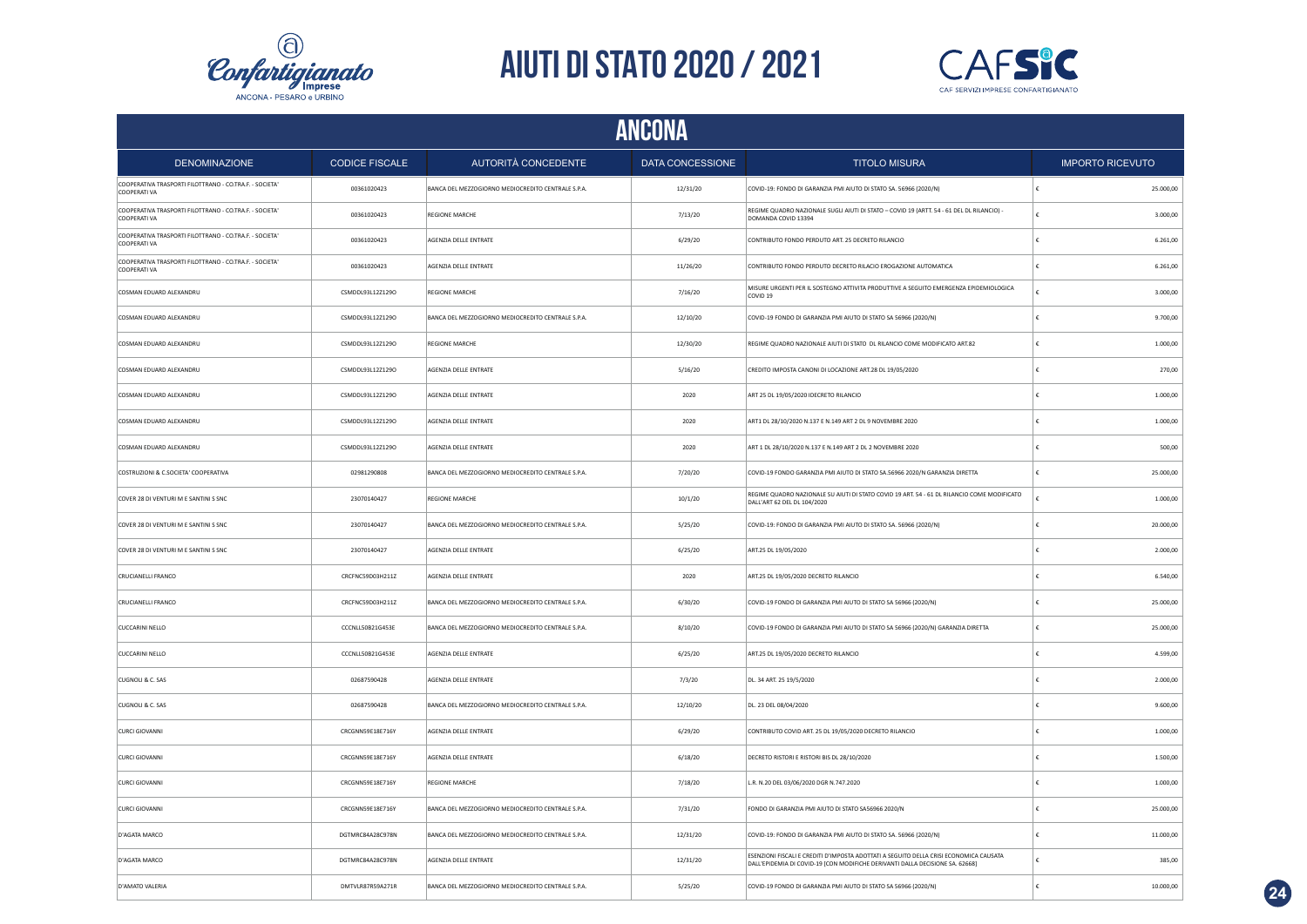



|                                 | ANCONA                |                                                    |                         |                                                                                                                                                                                                                                  |                         |  |  |  |
|---------------------------------|-----------------------|----------------------------------------------------|-------------------------|----------------------------------------------------------------------------------------------------------------------------------------------------------------------------------------------------------------------------------|-------------------------|--|--|--|
| <b>DENOMINAZIONE</b>            | <b>CODICE FISCALE</b> | AUTORITÀ CONCEDENTE                                | <b>DATA CONCESSIONE</b> | <b>TITOLO MISURA</b>                                                                                                                                                                                                             | <b>IMPORTO RICEVUTO</b> |  |  |  |
| D'AMATO VALERIA                 | DMTVLR87R59A271R      | REGIONE MARCHE                                     | 7/3/20                  | REGIME QUADRO NAZIONALE AIUTI DI STATO DL RILANCIO COME MODIFICATO ART 54-61                                                                                                                                                     | 1.500,00<br>∣€          |  |  |  |
| D'AMATO VALERIA                 | DMTVLR87R59A271R      | AGENZIA DELLE ENTRATE                              | 5/16/20                 | CREDITO IMPOSTA CANONI DI LOCAZIONE                                                                                                                                                                                              | €<br>610,75             |  |  |  |
| D'AMATO VALERIA                 | DMTVLR87R59A271R      | AGENZIA DELLE ENTRATE                              | 6/15/20                 | ART.25 DL 19/05/2020 DECRETO RILANCIO                                                                                                                                                                                            | €<br>1.812,00           |  |  |  |
| D'AMATO VALERIA                 | DMTVLR87R59A271R      | <b>AGENZIA DELLE ENTRATE</b>                       | 12/17/20                | CRED.IMP.SANIF.ACQ.DISP.PROT. A.125                                                                                                                                                                                              | 101,00<br>€             |  |  |  |
| D'AMATO VALERIA                 | DMTVLR87R59A271R      | AGENZIA DELLE ENTRATE                              | 11/23/20                | CRED.IMP.CAN.LOC. LEASING CONC.AFF.A28DL19/5/                                                                                                                                                                                    | 610,75                  |  |  |  |
| D'AMATO VALERIA                 | DMTVLR87R59A271R      | AGENZIA DELLE ENTRATE                              | 5/16/20                 | C.IMP.ACQ.ADAT.STR.ELET.TARS.TEL.AE A.2C.6-Q                                                                                                                                                                                     | 250,00<br>€             |  |  |  |
| DAVID PIETRO & FIGLIO SNC       | 01277420426           | BANCA DEL MEZZOGIORNO MEDIOCREDITO CENTRALE S.P.A. | 7/10/20                 | COVID 19 - FONDO DI GARANZIA PMI AIUTI DI STATO SA. 56966 (2020/N)                                                                                                                                                               | 10.000,00               |  |  |  |
| DAVID PIETRO & FIGLIO SNC       | 01277420426           | <b>REGIONE MARCHE</b>                              | 7/18/20                 | REGIME QUADRO NAZIONALE SUGLI AIUTI DI STATO-COVID 19(ART.54-61 DEL DL RILANCIO                                                                                                                                                  | 1.000,00                |  |  |  |
| DAVID PIETRO & FIGLIO SNC       | 01277420426           | AGENZIA DELLE ENTRATE                              | 8/20/20                 | REGISTRATORE DI CASSA                                                                                                                                                                                                            | 250,00                  |  |  |  |
| DE NOBILI GUIDO                 | DNBGDU60M25M067H      | <b>REGIONE MARCHE</b>                              | 7/17/20                 | REGIONE MARCHE - L.R. 03 GIUGNO 2020, N. 20 - DGR N 747/2020                                                                                                                                                                     | £<br>1.000,00           |  |  |  |
| DE ROSE ELENA                   | DRSLNE80D60L750I      | BANCA DEL MEZZOGIORNO MEDIOCREDITO CENTRALE S.P.A. | 2020                    | FONDO DI GARANZIA PMI                                                                                                                                                                                                            | £<br>25.000,00          |  |  |  |
| <b>DE ROSE ELENA</b>            | DRSLNE80D60L750I      | AGENZIA DELLE ENTRATE                              | 2020                    | CONTRIBUTO ART 25 DL 16/05/2020                                                                                                                                                                                                  | $\epsilon$<br>2.780.00  |  |  |  |
| <b>DE ROSE ELENA</b>            | DRSLNE80D60L750I      | AGENZIA DELLE ENTRATE                              | 2020                    | <b>IRAP</b>                                                                                                                                                                                                                      | £<br>554,00             |  |  |  |
| <b>DELLA BELLA MASSIMILIANO</b> | DLLMSM64S11A271Y      | <b>REGIONE MARCHE</b>                              | 12/30/20                | CONTRIBUTO ART. 54 - 61 DL RILANCIO                                                                                                                                                                                              | 1.000,00<br>€           |  |  |  |
| DELLA BELLA MASSIMILIANO        | DLLMSM64S11A271Y      | <b>REGIONE MARCHE</b>                              | 7/16/20                 | CONTRIBUTO REGIONE MARCHE L.R. 03/06/2020                                                                                                                                                                                        | €<br>1.500,00           |  |  |  |
| DELLA BELLA MASSIMILIANO        | DLLMSM64S11A271Y      | BANCA DEL MEZZOGIORNO MEDIOCREDITO CENTRALE S.P.A. | 6/30/20                 | FONDO GARANZIA PMI DL 23/2020                                                                                                                                                                                                    | 14.000,00<br>€          |  |  |  |
| DELLA BELLA MASSIMILIANO        | DLLMSM64S11A271Y      | AGENZIA DELLE ENTRATE                              | 8/7/20                  | CONTRIBUTO ART. 25 DL 19/05/2020                                                                                                                                                                                                 | €<br>1.000,00           |  |  |  |
| DELLA BELLA MASSIMILIANO        | DLLMSM64S11A271Y      | AGENZIA DELLE ENTRATE                              | 8/7/20                  | CONTRIBUTO AUTOMATICO DL 149/2020                                                                                                                                                                                                | 1.500,00<br>€           |  |  |  |
| DELLA BELLA MASSIMILIANO        | DLLMSM64S11A271Y      | AGENZIA DELLE ENTRATE                              | 8/7/20                  | CONTRIBUTO ZONE ARANCIONI DL 149/2020                                                                                                                                                                                            | £<br>500,00             |  |  |  |
| DELLA BELLA MASSIMILIANO        | DLLMSM64S11A271Y      | AGENZIA DELLE ENTRATE                              | 8/7/20                  | CONTRIBUTO DECRETO NATALE DL 172/2020                                                                                                                                                                                            | 1.000,00<br>£           |  |  |  |
| <b>DELTA WELDING SYSTEM SRL</b> | 01449950425           | FONDO ARTIGIANATO FORMAZIONE                       | 10/1/20                 | REGOLAMENTO PER I FONDI INTERPERSONALI PER LA FORMAZIONE CONTINUA PER LA CONCESSIONE DI<br>AIUTI DI STATO ESENTANTI AI SENDI DEL REGOLAMENTO CE N. 651/2014 E IN REGIME DE MINIMIS AI SENSI E<br>DEL REGOLAMENTO CE N. 1407/2013 | 6.480,00                |  |  |  |
| DELTA WELDING SYSTEM SRL        | 00119950425           | BANCA DEL MEZZOGIORNO MEDIOCREDITO CENTRALE S.P.A. | 1/29/20                 | FONDO DI GARANZIA PER LE PICCOLE E MEDIEIMPRESE                                                                                                                                                                                  | 20.146,38               |  |  |  |
| DELTA WELDING SYSTEM SRL        | 00119950425           | AGENZIA DELLE ENTRATE                              | 7/31/20                 | ART. 24 D.L 34/2020- STRALCIO SALDO IRAP 2019 E 1* ACCONTO 2020                                                                                                                                                                  | 15.428,00<br>€          |  |  |  |
| DELTA WELDING SYSTEM SRL        | 00119950425           | AGENZIA DELLE ENTRATE                              | 11/18/20                | ART. 25 D.L 34/2020- CONTRIBUTO A FONDO PERDUTO                                                                                                                                                                                  | 2.000,00                |  |  |  |
| DG DI DISPENZA L. & C. SAS      | 01043090420           | AGENZIA DELLE ENTRATE                              | 7/3/20                  | DL.34 ART.25 19/5/2020                                                                                                                                                                                                           | 2.000,00                |  |  |  |
| DG DI DISPENZA L. & C. SAS      | 01043090420           | BANCA DEL MEZZOGIORNO MEDIOCREDITO CENTRALE S.P.A. | 5/19/20                 | DL.23 DEL 08/04/2020                                                                                                                                                                                                             | 25.000,00               |  |  |  |
| DI CURZIO PIERLUIGI             | DCRPLG76C17H501E      | AGENZIA DELLE ENTRATE                              | 6/22/20                 | DECRETO RILANCIO ART 25 DL 19/05/2020                                                                                                                                                                                            | 1.000,00<br>€           |  |  |  |
| DI CURZIO PIERLUIGI             | DCRPLG76C17H501E      | AGENZIA DELLE ENTRATE                              | 2020                    | <b>DECRETO RISTORI BIS</b>                                                                                                                                                                                                       | ١£<br>500,00            |  |  |  |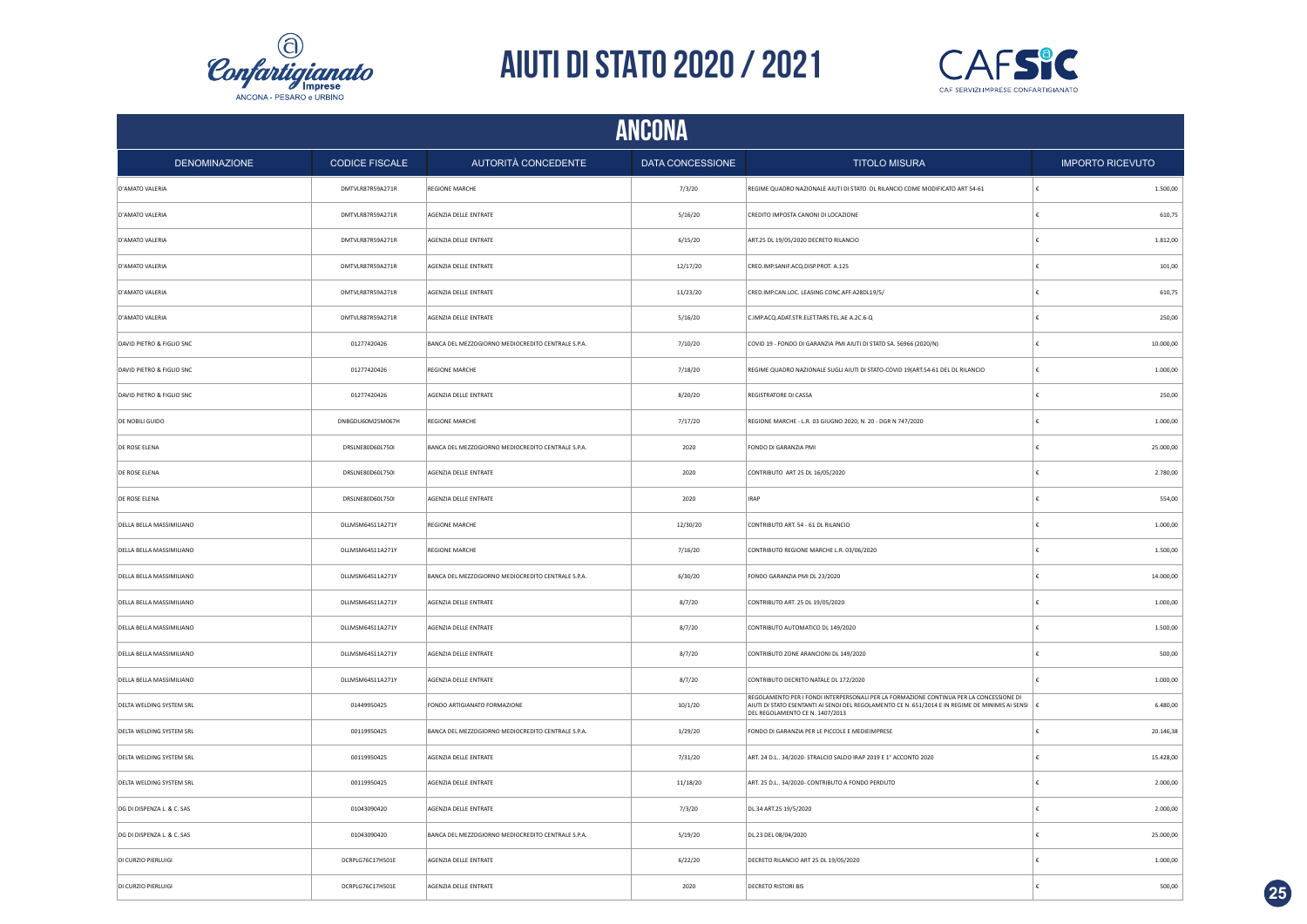



| ANCONA                                 |                       |                                                    |                  |                                                                                                                                                                         |                         |  |
|----------------------------------------|-----------------------|----------------------------------------------------|------------------|-------------------------------------------------------------------------------------------------------------------------------------------------------------------------|-------------------------|--|
| DENOMINAZIONE                          | <b>CODICE FISCALE</b> | AUTORITÀ CONCEDENTE                                | DATA CONCESSIONE | <b>TITOLO MISURA</b>                                                                                                                                                    | <b>IMPORTO RICEVUTO</b> |  |
| DI CURZIO PIERLUIGI                    | DCRPLG76C17H501E      | AGENZIA DELLE ENTRATE                              | 2020             | <b>DECRETO RISTORI BIS</b>                                                                                                                                              | 1,000.00                |  |
| DI CURZIO PIERLUIGI                    | DCRPLG76C17H501E      | BANCA DEL MEZZOGIORNO MEDIOCREDITO CENTRALE S.P.A. | 5/15/20          | FONDO DI GARANZIA PMI AIUTO DI STATO SA 56966 2020/N                                                                                                                    | 18.000,00               |  |
| DI CURZIO PIERLUIGI                    | DCRPLG76C17H501E      | <b>REGIONE MARCHE</b>                              | 12/31/20         | MISURE URGENTI PER IL SOSTEGNO DELLE ATTIVITA' PRODUTTIVE A SEGUITO DELL'EMERGENZA COVID 19                                                                             | 3.000,00                |  |
| DI MAIO RAFFAELE                       | DMIRFL76B10A271M      | INTESA SAN PAOLO EX UBI BANCA                      | 7/15/20          | FONDO DI GARANZIA PMI AIUTI DI STATO DL 08/04/2020 N 23                                                                                                                 | 14.000,00               |  |
| DI SALVO CLAUDIO                       | DSLCLD80M08A271C      | BANCA DEL MEZZOGIORNO MEDIOCREDITO CENTRALE S.P.A. | 11/30/20         | DL.23 DEL 08/04/2020                                                                                                                                                    | 10.300,00               |  |
| DIETRO LE QUINTE S.R.L.                | 02744950425           | REGIONE MARCHE                                     | 12/30/20         | REGIME QUADRO NAZIONALE SUGLI AIUTI DI STATO - COVID 19 (ARTT. 54 - 61 DEL DL RILANCIO COME<br>MODIFICATO DALL'ART. 62 DEL DL 104/2020)                                 | 1.000,00                |  |
| DIETRO LE QUINTE S.R.L.                | 02744950425           | BANCA DEL MEZZOGIORNO MEDIOCREDITO CENTRALE S.P.A. | 10/31/20         | COVID-19: FONDO DI GARANZIA PMI AIUTO DI STATO SA. 56966 (2020/N)                                                                                                       | 20.763,00               |  |
| DIETRO LE QUINTE S.R.L.                | 02744950425           | AGENZIA DELLE ENTRATE                              | 12/31/20         | TAX CREDIT LOCAZIONI ART 65 DL18/2020 ART 28DL 34/2020, ART77 DL 104/2020, DL137/2020, L.178/2020                                                                       | 4.364,00                |  |
| DIETRO LE QUINTE S.R.L.                | 02744950425           | AGENZIA DELLE ENTRATE                              | 12/31/20         | CANCELLAZIONE SALDO IRAP ART. 24 DECRETO RILANCIO D.L. 34/2020                                                                                                          | 1.013.00                |  |
| DIETRO LE QUINTE S.R.L.                | 02744950425           | BANCA DEL MEZZOGIORNO MEDIOCREDITO CENTRALE S.P.A. | 10/31/20         | COVID-19: FONDO DI GARANZIA PMI AIUTO DI STATO SA. 56966 (2020/N)                                                                                                       | 20.763,00               |  |
| DIETRO LE QUINTE S.R.L.                | 02744950425           | REGIONE MARCHE                                     | 12/30/20         | REGIME QUADRO NAZIONALE SUGLI AIUTI DI STATO - COVID 19 (ARTT. 54 - 61 DEL DL RILANCIO COME<br>MODIFICATO DALL'ART. 62 DEL DL 104/2020)                                 | 1.000,00                |  |
| DIETRO LE QUINTE S.R.L.                | 02744950425           | AGENZIA DELLE ENTRATE                              | 12/31/20         | ESENZIONI FISCALI E CREDITI D'IMPOSTA ADOTTATI A SEGUITO DELLA CRISI ECONOMICA CAUSATA<br>DALL'EPIDEMIA DI COVID-19 [CON MODIFICHE DERIVANTI DALLA DECISIONE SA, 62668] | 1.142,00                |  |
| <b>DIGITAL CLASS SRLS</b>              | 02766180422           | BANCA DEL MEZZOGIORNO MEDIOCREDITO CENTRALE S.P.A. | 7/20/20          | COVID19, FONDO GARANZIA PMI AIUTO DI STATO SA 56966 (2020/N)                                                                                                            | 25.000,00               |  |
| DISCEPOLI CARLO                        | DSCCRL65E30D007S      | BANCA DEL MEZZOGIORNO MEDIOCREDITO CENTRALE S.P.A. | 7/20/20          | COVID-19 FONDO DI GARANZIA PMI AIUTO DI STATO SA 56966 (2020/N)                                                                                                         | 25.000,00               |  |
| <b>DISCEPOLI CARLO</b>                 | DSCCRL65E30D007S      | UNI.CO. SOCIETA' COOPERATIVA                       | 11/5/20          | REGIME DI AIUTI                                                                                                                                                         | 12.000,00               |  |
| <b>DISCEPOLI CARLO</b>                 | DSCCRL65E30D007S      | AGENZIA DELLE ENTRATE                              | 6/25/20          | ART.25 DL 19/05/2020 DECRETO RILANCIO                                                                                                                                   | 2.193,00                |  |
| <b>DONATI SIMONE</b>                   | DNTSMN70H30Z133A      | AGENZIA DELLE ENTRATE                              | 6/25/20          | ART.25 DL 19/05/2020 DECRETO RILANCIO                                                                                                                                   | 1.000,00                |  |
| <b>DONATI SIMONE</b>                   | DNTSMN70H30Z133A      | <b>REGIONE MARCHE</b>                              | 7/17/20          | REGIME QUADRO NAZIONALE SUGLI AIUTI DI STATO COVID-19 ART.54 -61                                                                                                        | 1.000,00                |  |
| <b>DONATI SIMONE</b>                   | DNTSMN70H30Z133A      | BANCA DEL MEZZOGIORNO MEDIOCREDITO CENTRALE S.P.A. | 7/31/20          | COVID-19 FONDO DI GARANZIA PMI AIUTI DI STATO SA 56966 (2020/N)                                                                                                         | 9.000,00                |  |
| DORA FRESCHE BONTA' DI RUSHANI DHURATA | RSHDRT85C51Z100D      | BANCA DEL MEZZOGIORNO MEDIOCREDITO CENTRALE S.P.A. | 8/20/20          | COVID-19: FONDO DI GARANZIA PMI AIUTO DI STATO SA. 56966 (2020/N)                                                                                                       | 10.000,00<br>£          |  |
| DORA FRESCHE BONTA' DI RUSHANI DHURATA | RSHDRT85C51Z100D      | <b>REGIONE MARCHE</b>                              | 12/30/20         | REGIME QUADRO NAZIONALE SUGLI AIUTI DI STATO - COVID 19 (ARTT. 54 - 61 DEL DL RILANCIO COME<br>MODIFICATO DALL'ART. 62 DEL DL 104/2020) - DOMANDA COVID 32246           | 1.000,00                |  |
| DORA FRESCHE BONTA' DI RUSHANI DHURATA | RSHDRT85C51Z100D      | REGIONE MARCHE                                     | 7/3/20           | REGIME QUADRO NAZIONALE SUGLI AIUTI DI STATO - COVID 19 (ARTT. 54 - 61 DEL DL RILANCIO)<br>DOMANDA COVID 9028                                                           | 1.500,00                |  |
| DORA FRESCHE BONTA' DI RUSHANI DHURATA | RSHDRT85C51Z100D      | AGENZIA DELLE ENTRATE                              | 6/18/20          | CONTRIBUTO FONDO PERDUTO ART. 25 DECRETO RILANCIO                                                                                                                       | 2.984,00                |  |
| DORA FRESCHE BONTA' DI RUSHANI DHURATA | RSHDRT85C51Z100D      | AGENZIA DELLE ENTRATE                              | 12/18/20         | CONTRIBUTO FONDO PERDUTO DECRETO RILANCIO AUTOMATICO                                                                                                                    | 2.984,00                |  |
| DORA FRESCHE BONTA' DI RUSHANI DHURATA | RSHDRT85C51Z100D      | AGENZIA DELLE ENTRATE                              | 10/18/20         | CONTRIBUTO FONDO PERDUTO DECRETO RISTORI                                                                                                                                | 1.492,00                |  |
| DORA FRESCHE BONTA' DI RUSHANI DHURATA | RSHDRT85C51Z100D      | AGENZIA DELLE ENTRATE                              | 12/18/20         | CONTRIBUTO FONDO PERDUTO DECRETO RISTORI BIS                                                                                                                            | 4.476,00                |  |
| DORICA IMPIANTI DI SOLAZZO PEDRO       | SI 7PDR77H17A271A     | <b>INPS</b>                                        | 2020             | INDENNITA' COVID-19 DECRETO CURA ITALIA DL 18/2020 ART.28                                                                                                               | 600.00<br>£             |  |
| DORICA IMPIANTI DI SOLAZZO PEDRO       | SLZPDR77H17A271A      | <b>INPS</b>                                        | 2020             | INDENNITA' COVID-19 DECRETO CURA ITALIA DL 18/2020 ART.28                                                                                                               | 600.00                  |  |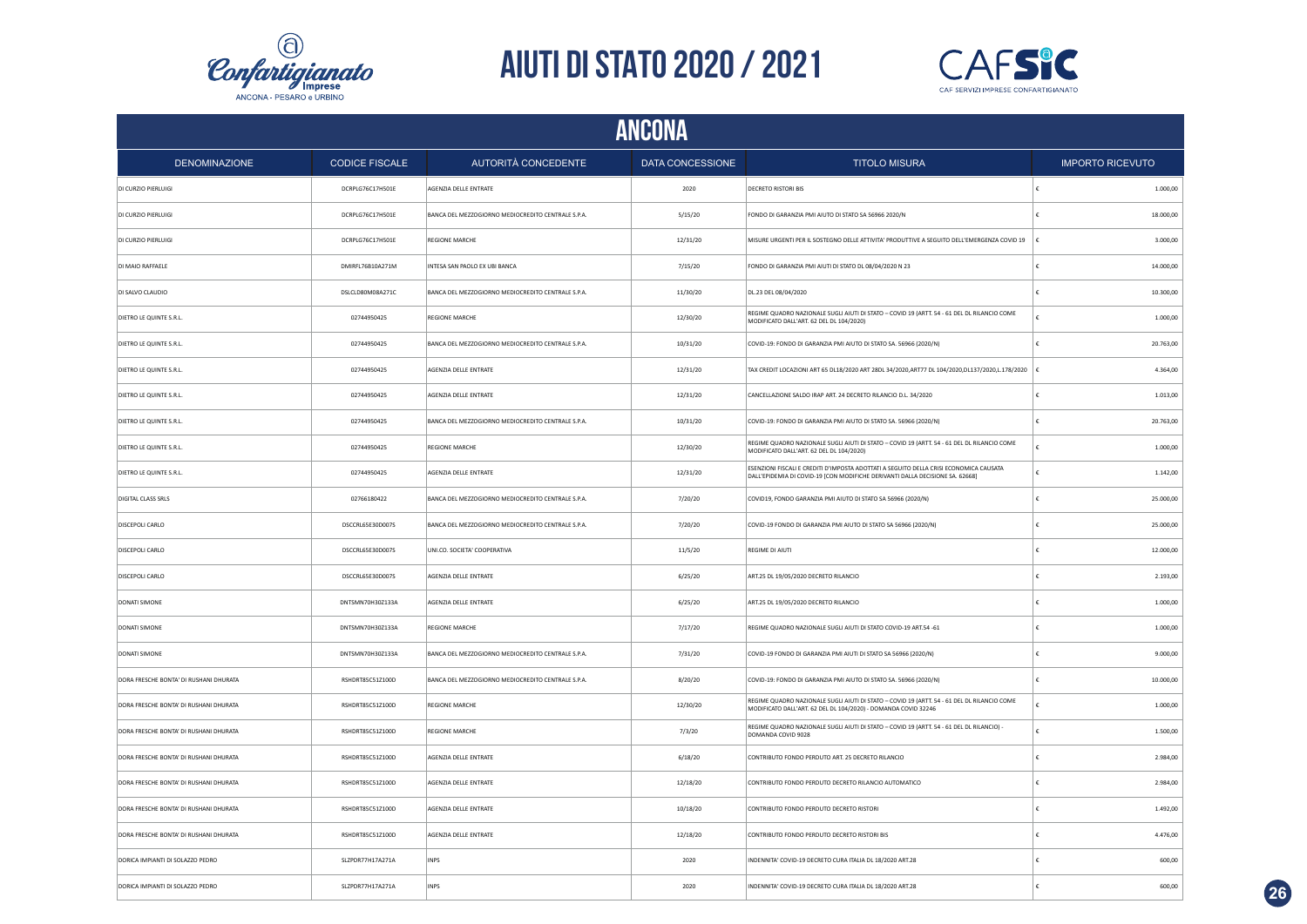



| ANCONA                                                  |                         |                                                    |                  |                                                                                                                                                                                                                     |                         |  |  |
|---------------------------------------------------------|-------------------------|----------------------------------------------------|------------------|---------------------------------------------------------------------------------------------------------------------------------------------------------------------------------------------------------------------|-------------------------|--|--|
| <b>DENOMINAZIONE</b>                                    | <b>CODICE FISCALE</b>   | AUTORITÀ CONCEDENTE                                | DATA CONCESSIONE | <b>TITOLO MISURA</b>                                                                                                                                                                                                | <b>IMPORTO RICEVUTO</b> |  |  |
| DORICA IMPIANTI DI SOLAZZO PEDRO                        | SLZPDR77H17A271A        | BANCA DEL MEZZOGIORNO MEDIOCREDITO CENTRALE S.P.A. | 11/10/20         | D.L.N.23 8 APRILE 2020. COVID-19: FONDO DI GARANZIA PMI AIUTO DI STATO SA. 56966 (2020/N) -<br>GARANZIA DIRETTA.                                                                                                    | 11.300,00               |  |  |
| DORICA IMPIANTI DI SOLAZZO PEDRO                        | SLZPDR77H17A271A        | AGENZIA DELLE ENTRATE                              | 6/25/20          | CONTRIBUTO FONDO PERDUTO DL 34/2020 (RILANCIO) ART. 25                                                                                                                                                              | €<br>1.040,00           |  |  |
| DOTA MICHELE MARIO                                      | DTOMHL76H25L273G        | AGENZIA DELLE ENTRATE                              | 7/3/20           | DL.34 DEL 19/5/2020 ART.25                                                                                                                                                                                          | 8.865,00<br>€           |  |  |
| DOTA MICHELE MARIO                                      | DTOMHL76H25L273G        | BANCA DEL MEZZOGIORNO MEDIOCREDITO CENTRALE S.P.A. | 12/31/20         | DL.23 DEL 08/04/2020                                                                                                                                                                                                | 25.000,00<br>£          |  |  |
| DOTA MICHELE MARIO                                      | DTOMHL76H25L273G        | BANCA DEL MEZZOGIORNO MEDIOCREDITO CENTRALE S.P.A. | 12/31/20         | DL.23 DEL 08/04/2020                                                                                                                                                                                                | 67.40                   |  |  |
| DUE CI DI CARDINALI CARMEN CRISTINA                     | CRDCMN51M70Z600N        | BANCA DEL MEZZOGIORNO MEDIOCREDITO CENTRALE S.P.A. | 7/31/20          | D.L.N.23 8 APRILE 2020. COVID-19: FONDO DI GARANZIA PMI AIUTO DI STATO SA. 56966 (2020/N) -<br><b>GARANZIA DIRETTA</b>                                                                                              | 14.000,00<br>£          |  |  |
| EDIL COLLINA DI PELEGAGGE ENZO & C. SNC                 | 02536490424             | BANCA DEL MEZZOGIORNO MEDIOCREDITO CENTRALE S.P.A. | 8/20/20          | COVID-19: FONDO DI GARANZIA PMI AIUTO DI STATO SA. 56966 (2020/N)                                                                                                                                                   | 25.000,00               |  |  |
| EDIL OSIMO DI BRACACCINI BRUNO & C. - S.N.C.-           | 01478040429             | REGIONE MARCHE                                     | 7/17/20          | REGIME QUADRO NAZIONALE SUGLI AIUTI DI STATO - COVID 19 (ARTT. 54 - 61 DEL DL RILANCIO)                                                                                                                             | 1.000,00                |  |  |
| EDIL OSIMO DI BRACACCINI BRUNO & C. - S.N.C.-           | 01478040429             | AGENZIA DELLE ENTRATE                              | 7/23/20          | CONTRIBUTO DL RILANCIO ART.25 DL.19/05/2020                                                                                                                                                                         | 8.610,00                |  |  |
| EDIL OSIMO DI BRACACCINI BRUNO & C. - S.N.C.-           | 01478040429             | AGENZIA DELLE ENTRATE                              | 12/31/20         | ESENZIONI FISCALI E CREDITI D'IMPOSTA ADOTTATI A SEGUITO DELLA CRISI ECONOMICA CAUSATA<br>DALL'EPIDEMIA DI COVID-19 [CON MODIFICHE DERIVANTI DALLA DECISIONE SA, 62668]                                             | 1.222,00<br>£           |  |  |
| EDIL.ART. DI TESTAFERRI ALESSANDRO                      | TSTLSN72L25C615V        | AGENZIA DELLE ENTRATE                              | 7/20/20          | STRALCIO PRIMO ACCONTO IRAP 2020 DL 34/2020                                                                                                                                                                         | 130,00                  |  |  |
| EDIL.ART. DI TESTAFERRI ALESSANDRO                      | <b>TSTLSN72L25C615V</b> | <b>REGIONE MARCHE</b>                              | 3/3/20           | CONTRIBUTO PER LA PROSECUZIONE DELL'ATTIVITA' A SEGUITO DEGLI EVENTI SISMICI DEL 2016 - REGIONE<br>MARCHE DL 189/2016 ART. 20 BIS - DECRETO INTERMINISTERIALE 11/08/2017 - REG. UE 1407/2013 DE<br>MINIMIS GENERALE | 22.150.98<br>€          |  |  |
| EDIL.ART. DI TESTAFERRI ALESSANDRO                      | TSTLSN72L25C615V        | INPS                                               | 4/16/20          | INDENNITA' COVID-19 DECRETO CURA ITALIA DL 18/2020 ART.28                                                                                                                                                           | 600,00                  |  |  |
| EDIL.ART. DI TESTAFERRI ALESSANDRO                      | <b>TSTLSN72L25C615V</b> | INPS                                               | 5/21/20          | INDENNITA' COVID-19 DECRETO CURA ITALIA DL 18/2020 ART.28                                                                                                                                                           | £<br>600,00             |  |  |
| EDILCARPENTERIA DI PAPA MASSIMO & GIANLUCA SNC          | 01510240425             | AGENZIA DELLE ENTRATE                              | 7/14/20          | CONTRIBUTO DL RILANCIO ART.25 DL.19/05/2020                                                                                                                                                                         | 10.000,00               |  |  |
| EDILCARPENTERIA DI PAPA MASSIMO & GIANLUCA SNC          | 01510240425             | AGENZIA DELLE ENTRATE                              | 12/31/20         | ESENZIONI FISCALI E CREDITI D'IMPOSTA ADOTTATI A SEGUITO DELLA CRISI ECONOMICA CAUSATA<br>DALL'EPIDEMIA DI COVID-19 [CON MODIFICHE DERIVANTI DALLA DECISIONE SA. 62668]                                             | 488,00<br>€             |  |  |
| EDIL-CENTRO DI BELDOMENICO A. & P. S.N.C                | 01489080422             | <b>REGIONE MARCHE</b>                              | 7/17/20          | REGIONE MARCHE - L.R. 03 GIUGNO 2020, N. 20 - DGR N 747/2020.                                                                                                                                                       | 1.000,00<br>€           |  |  |
| EDILIZIA 3000 SNC DI PELLEGRINO NICOLA E SANTORO ARTURO | 02494960426             | BANCA DEL MEZZOGIORNO MEDIOCREDITO CENTRALE S.P.A. | 11/20/20         | COVID-19: FONDO DI GARANZIA PMI AIUTO DI STATO SA. 56966 (2020/N)                                                                                                                                                   | 30.000,00               |  |  |
| EDILIZIA 3000 SNC DI PELLEGRINO NICOLA E SANTORO ARTURO | 02494960426             | <b>REGIONE MARCHE</b>                              | 7/17/20          | REGIME QUADRO NAZIONALE SUGLI AIUTI DI STATO - COVID 19 (ARTT. 54 - 61 DEL DL RILANCIO)                                                                                                                             | €<br>1.000,00           |  |  |
| EDILIZIA 3000 SNC DI PELLEGRINO NICOLA E SANTORO ARTURO | 02494960426             | AGENZIA DELLE ENTRATE                              | 12/31/20         | ESENZIONI FISCALI E CREDITI D'IMPOSTA ADOTTATI A SEGUITO DELLA CRISI ECONOMICA CAUSATA<br>DALL'EPIDEMIA DI COVID-19 [CON MODIFICHE DERIVANTI DALLA DECISIONE SA. 62668]                                             | 190,00                  |  |  |
| EDILIZIA LUCHETTI SNC                                   | 02784600427             | AGENZIA DELLE ENTRATE                              | 7/3/20           | CONTRIBUTO DECRETO RILANCIO ART. 25 D.L. DEL 19/05/2020                                                                                                                                                             | 12.405,00<br>¢          |  |  |
| EDILIZIA LUCHETTI SNC                                   | 02784600427             | BANCA DEL MEZZOGIORNO MEDIOCREDITO CENTRALE S.P.A. | 1/29/20          | FONDO DI GARANZIA PER PICCOLE E MEDIE IMPRESE                                                                                                                                                                       | 2.860,00                |  |  |
| EDILIZIA LUCHETTI SNC                                   | 02784600427             | BANCA DEL MEZZOGIORNO MEDIOCREDITO CENTRALE S.P.A. | 8/31/20          | COVID 19 - FONDO DI GARANZIA PMI AIUTI DI STATO SA. 56966 (2020/N)                                                                                                                                                  | 25.000,00<br>£          |  |  |
| EDILIZIA OTTAVIANI SRL                                  | 02219660426             | AGENZIA DELLE ENTRATE                              | 4/1/20           | CONTRIBUTO A FONDO PERDUTO CALO FATTURATO                                                                                                                                                                           | 10.183,00               |  |  |
| EDILIZIA OTTAVIANI SRL                                  | 02219660426             | AGENZIA DELLE ENTRATE                              | 2020             | CREDITO D'IMPOSTA CANONI LOCAZIONE                                                                                                                                                                                  | 441.39                  |  |  |
| EDILIZIA OTTAVIANI SRL                                  | 02219660426             | AGENZIA DELLE ENTRATE                              | 2020             | CREDITO D'IMPOSTA CANONI LOCAZIONE                                                                                                                                                                                  | 1.970,39                |  |  |
| EDILIZIA SGS SRLS                                       | 02643620426             | BANCA DEL MEZZOGIORNO MEDIOCREDITO CENTRALE S.P.A. | 12/10/20         | COVID-19 FONDO DI GARANZIA PMI AIUTO DI STATO SA 56966 (2020/N)                                                                                                                                                     | 29.000,00               |  |  |
| EDILIZIA SGS SRLS                                       | 02643620426             | AGENZIA DELLE ENTRATE                              | 6/25/20          | ART.25 DL 19/05/2020                                                                                                                                                                                                | 2.000,00                |  |  |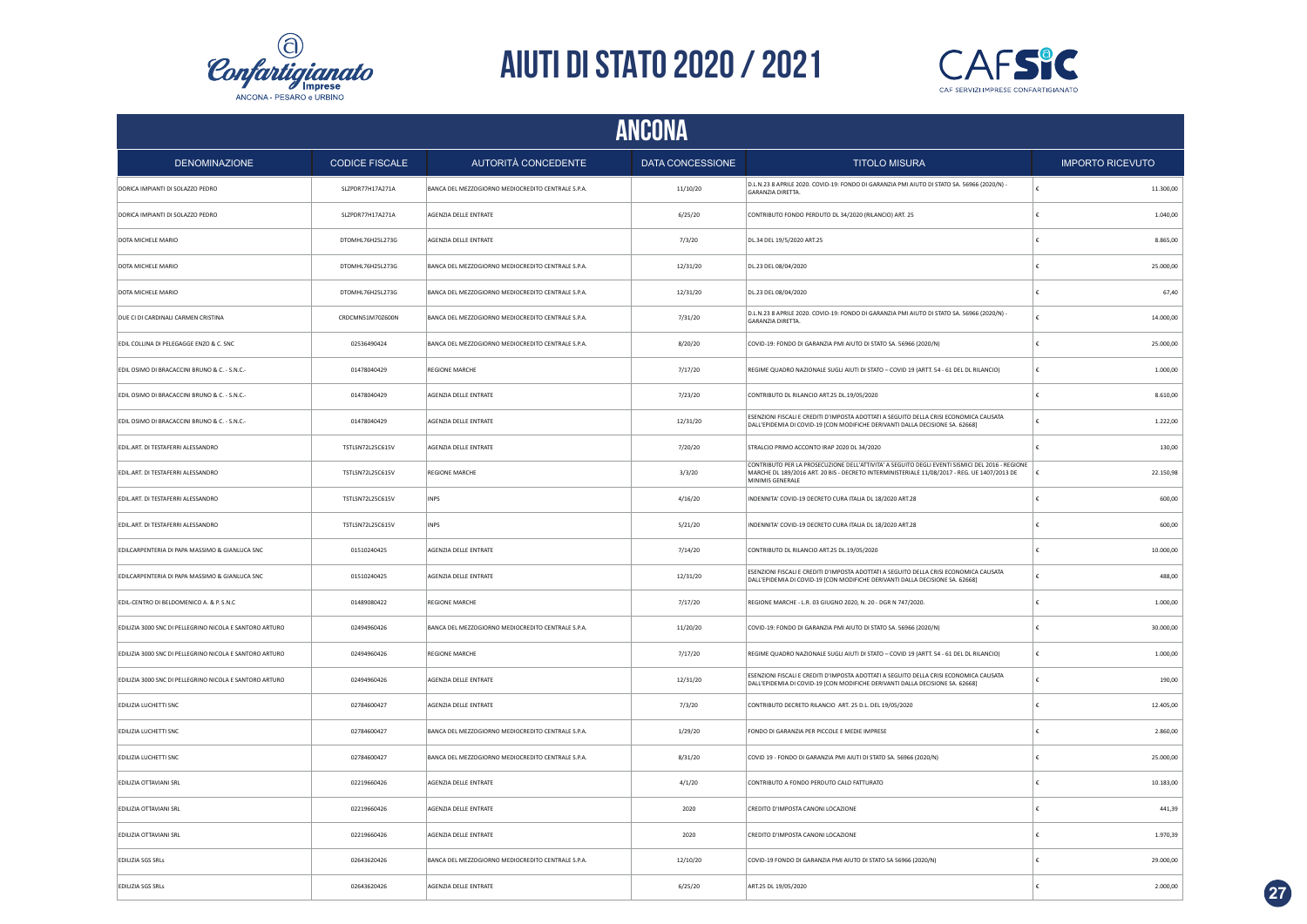



|                                            | <b>ANCONA</b>         |                                                    |                  |                                                                                                                                                                                                             |                         |  |  |  |
|--------------------------------------------|-----------------------|----------------------------------------------------|------------------|-------------------------------------------------------------------------------------------------------------------------------------------------------------------------------------------------------------|-------------------------|--|--|--|
| <b>DENOMINAZIONE</b>                       | <b>CODICE FISCALE</b> | AUTORITÀ CONCEDENTE                                | DATA CONCESSIONE | <b>TITOLO MISURA</b>                                                                                                                                                                                        | <b>IMPORTO RICEVUTO</b> |  |  |  |
| EDILMELODIA DI MELODIA MARCELLINO & C. SNC | 02094980428           | BANCA DEL MEZZOGIORNO MEDIOCREDITO CENTRALE S.P.A. | 12/10/20         | COVID-19 FONDO DI GARANZIA PMI AIUTO DI STATO SA.56966                                                                                                                                                      | 15.000,00               |  |  |  |
| EDILMELODIA DI MELODIA MARCELLINO & C. SNC | 02094980428           | REGIONE MARCHE                                     | 7/17/20          | REGIME QUADRO NAZIONALE SUGLI AIUTI DI STATO - COVID -19                                                                                                                                                    | €<br>1.000,00           |  |  |  |
| EL MUSLEMANI SAHIB                         | LMSSHB69L11Z229Q      | BANCA DEL MEZZOGIORNO MEDIOCREDITO CENTRALE S.P.A. | 6/20/20          | COVID-19: FONDO DI GARANZIA PMI AIUTO DI STATO SA. 56966 (2020/N)                                                                                                                                           | 12.000,00<br>€          |  |  |  |
| EL MUSLEMANI SAHIB                         | LMSSHB69L11Z229Q      | REGIONE MARCHE                                     | 9/29/20          | REGIME DI AIUTI                                                                                                                                                                                             | 3.000,00<br>£           |  |  |  |
| EL MUSLEMANI SAHIB                         | LMSSHB69L11Z229Q      | REGIONE MARCHE                                     | 12/30/20         | REGIME DI AIUTI                                                                                                                                                                                             | 1.000,00                |  |  |  |
| ELETTRA SNC                                | 02044910426           | BANCA DEL MEZZOGIORNO MEDIOCREDITO CENTRALE S.P.A. | 12/10/20         | COVID-19: FONDO DI GARANZIA PMI AIUTO DI STATO SA. 56966 (2020/N)                                                                                                                                           | 10.039,92<br>€          |  |  |  |
| ELETTRA SNC                                | 02044910426           | BANCA DEL MEZZOGIORNO MEDIOCREDITO CENTRALE S.P.A. | 12/10/20         | COVID-19: FONDO DI GARANZIA PMI AIUTO DI STATO SA. 56966 (2020/N)                                                                                                                                           | 30.074,86               |  |  |  |
| ELETTRA SNC                                | 02044910426           | BANCA DEL MEZZOGIORNO MEDIOCREDITO CENTRALE S.P.A. | 12/10/20         | COVID-19: FONDO DI GARANZIA PMI AIUTO DI STATO SA. 56966 (2020/N)                                                                                                                                           | 80.199,63               |  |  |  |
| ELETTRA SNC                                | 02044910426           | BANCA DEL MEZZOGIORNO MEDIOCREDITO CENTRALE S.P.A. | 6/26/20          | FONDO DI GARANZIA PER LE PICCOLE E MEDIE IMPRESE                                                                                                                                                            | 6.439,19                |  |  |  |
| ELETTRA SNC                                | 02044910426           | BANCA DEL MEZZOGIORNO MEDIOCREDITO CENTRALE S.P.A. | 6/26/20          | FONDO DI GARANZIA PER LE PICCOLE E MEDIE IMPRESE                                                                                                                                                            | 202,53                  |  |  |  |
| ELETTRA SNC                                | 02044910426           | BANCA DEL MEZZOGIORNO MEDIOCREDITO CENTRALE S.P.A. | 6/10/20          | L.R. 13/2020 - MISURE URGENTI PER IL SOSTEGNO ALLE ATTIVITÀ PRODUTTIVE E AL LAVORO AUTONOMO A<br>SEGUITO DELL'EMERGENZA EPIDEMIOLOGICA COVID - 19- ART 5 CRITERI E MODALITÀ DI ATTUAZIONE" -<br>SOVVENZIONE | 9.643,79<br>١£          |  |  |  |
| ELETTROBELLALUCE SRL                       | 02665000424           | AGENZIA DELLE ENTRATE                              | 7/14/20          | DECRETO RILANCIO                                                                                                                                                                                            | 17.940,00<br>€          |  |  |  |
| ELETTROBELLALUCE SRL                       | 02665000424           | AGENZIA DELLE ENTRATE                              | 8/20/20          | ART. 24 D.L. 34/2020 E 77/2020                                                                                                                                                                              | 3.084,00                |  |  |  |
| ELETTROBELLALUCE SRL                       | 02665000424           | AGENZIA DELLE ENTRATE                              | 8/20/20          | ART. 24 D.L. 34/2020 E 77/2020                                                                                                                                                                              | 2.856,00<br>€           |  |  |  |
| ELETTROBELLALUCE SRL                       | 02665000424           | AGENZIA DELLE ENTRATE                              | 12/14/20         | ART. 125 D.L. 34/2020                                                                                                                                                                                       | 211,00<br>€             |  |  |  |
| ELETTROBELLALUCE SRL                       | 02665000424           | AGENZIA DELLE ENTRATE                              | 12/31/20         | ART. 1 COMMI 184-197 L. 27.12.2019 N. 160                                                                                                                                                                   | 2.089,00<br>€           |  |  |  |
| ELETTROBELLALUCE SRL                       | 02665000424           | AGENZIA DELLE ENTRATE                              | 12/31/20         | ART. 1 COMMA 1051 E SEGUENTI L. 30.12.2020 N. 178                                                                                                                                                           | €<br>96,00              |  |  |  |
| ELETTROBELLALUCE SRL                       | 02665000424           | AGENZIA DELLE ENTRATE                              | 12/31/20         | ART. 28 D.L. 34/2020                                                                                                                                                                                        | 1.215,00<br>€           |  |  |  |
| ELIGIAN BANDIERE SRLS                      | 02758780429           | BANCA DEL MEZZOGIORNO MEDIOCREDITO CENTRALE S.P.A. | 8/10/20          | COVID-19: FONDO DI GARANZIA PMI AIUTO DI STATO SA. 56966 (2020/N)                                                                                                                                           | €<br>25.000,00          |  |  |  |
| ELIGIAN BANDIERE SRLS                      | 02758780429           | AGENZIA DELLE ENTRATE                              | 7/22/20          | ART.25 D.L. 34/2020 - DECRETO RILANCIO                                                                                                                                                                      | 5.625,00<br>€           |  |  |  |
| ELMI LAURA                                 | LMELRA69T64A271F      | <b>REGIONE MARCHE</b>                              | 7/17/20          | MISURE URGENTI PER IL SOSTEGNO ATTIVITA PRODUTTIVE A SEGUITO EMERGENZA EPIDEMIOLOGICA<br>COVID <sub>19</sub>                                                                                                | 1.500,00<br>ŧ           |  |  |  |
| ELMI LAURA                                 | LMELRA69T64A271F      | BANCA DEL MEZZOGIORNO MEDIOCREDITO CENTRALE S.P.A. | 12/10/20         | COVID 19 FONDO DI GARANZIA PMI AIUTO DI STATO SA 56966 (2020/N) GARANZIA DIRETTA                                                                                                                            | 14.200,00               |  |  |  |
| ELMI LAURA                                 | LMELRA69T64A271F      | AGENZIA DELLE ENTRATE                              | 7/14/20          | ART.25 DL 19/05/2020 DECRETO RILANCIO                                                                                                                                                                       | 1.144,00                |  |  |  |
| ELMI LAURA                                 | LMELRA69T64A271F      | AGENZIA DELLE ENTRATE                              | 2020             | CREDITO D'IMPOSTA REGISTRATORE TELEMATICO                                                                                                                                                                   | 250,00                  |  |  |  |
| <b>EMMEPLAST SRL</b>                       | 02729810420           | AGENZIA DELLE ENTRATE                              | 8/20/20          | ART.24 DL 34/2020 E 77/2020                                                                                                                                                                                 | 4.625,00                |  |  |  |
| <b>EMMEPLAST SRL</b>                       | 02729810420           | AGENZIA DELLE ENTRATE                              | 12/31/20         | ART. 1 COMMI 184-197 L. 27.12.2019 N. 160                                                                                                                                                                   | 1.259,00                |  |  |  |
| <b>EMMEPLAST SRL</b>                       | 02729810420           | AGENZIA DELLE ENTRATE                              | 12/31/20         | ART. 1 COMMA 1051 E SEGUENTI L. 30.12.2020 N. 178                                                                                                                                                           | £<br>780,00             |  |  |  |
| <b>EMMEPLAST SRL</b>                       | 02729810420           | AGENZIA DELLE ENTRATE                              | 12/31/20         | ART. 28 D.L. 34/2020                                                                                                                                                                                        | 7.200,00<br>E.          |  |  |  |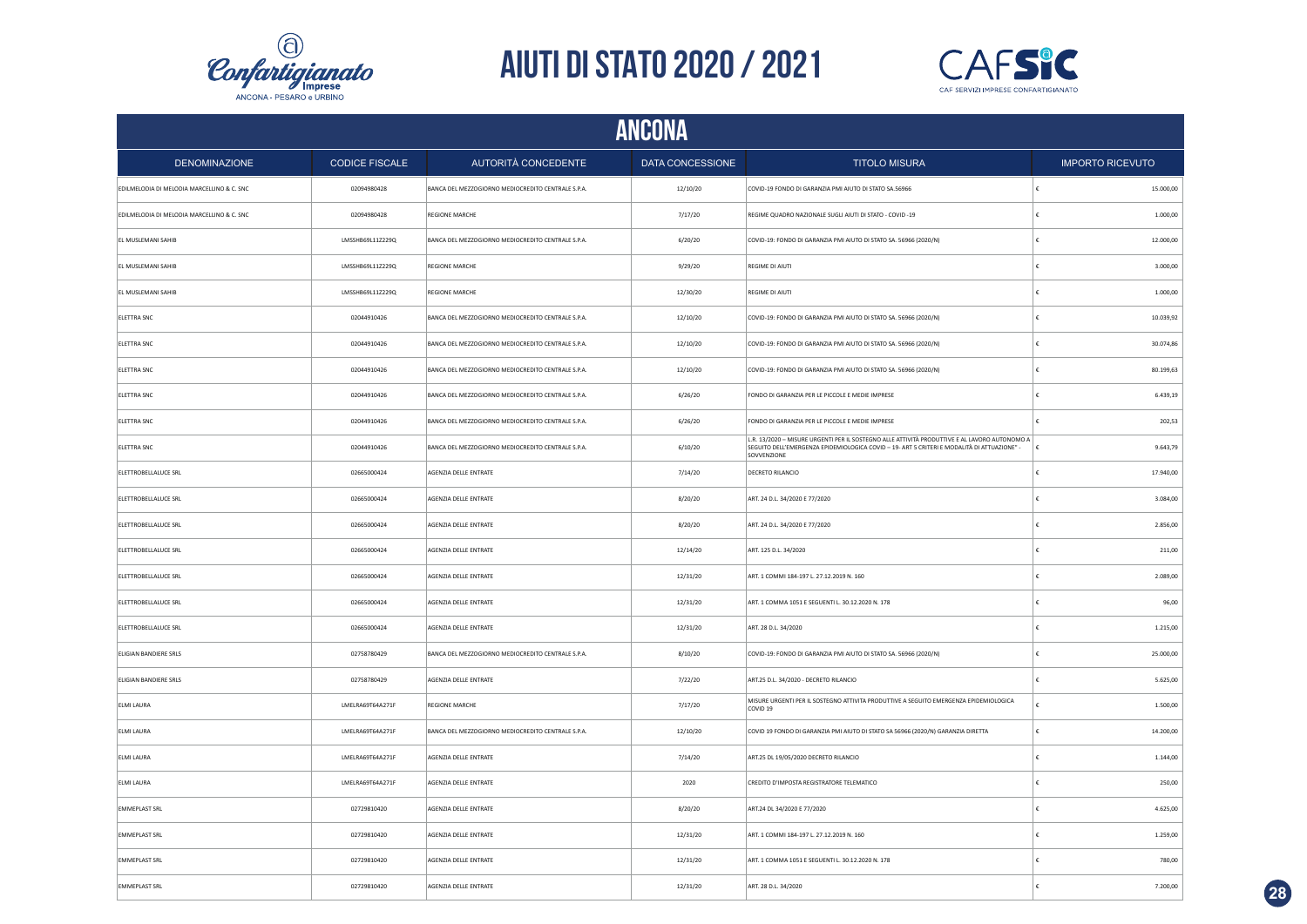



|                                                | ANCONA                |                                                    |                  |                                                                                                                                                                                                  |                         |  |  |  |
|------------------------------------------------|-----------------------|----------------------------------------------------|------------------|--------------------------------------------------------------------------------------------------------------------------------------------------------------------------------------------------|-------------------------|--|--|--|
| <b>DENOMINAZIONE</b>                           | <b>CODICE FISCALE</b> | AUTORITÀ CONCEDENTE                                | DATA CONCESSIONE | <b>TITOLO MISURA</b>                                                                                                                                                                             | <b>IMPORTO RICEVUTO</b> |  |  |  |
| EREDI BOSSOLETTI DI BOSSOLETTI FEDERICO        | BSSFRC83M21E388V      | BANCA DEL MEZZOGIORNO MEDIOCREDITO CENTRALE S.P.A. | 12/31/20         | COVID-19: FONDO DI GARANZIA PMI AIUTO DI STATO SA. 56966 (2020/N)                                                                                                                                | 30.000,00               |  |  |  |
| EREDI BOSSOLETTI DI BOSSOLETTI FEDERICO        | BSSFRC83M21E388V      | AGENZIA DELLE ENTRATE                              | 7/20/20          | STRALCIO IRAP 2019 AI SENSI DEL DL 34/2020                                                                                                                                                       | 1.168,00                |  |  |  |
| EREDI BOSSOLETTI DI BOSSOLETTI FEDERICO        | BSSFRC83M21E388V      | AGENZIA DELLE ENTRATE                              | 6/29/20          | CONTRIBUTO DECRETO RILANCIO (ART.25 DEL DL 19/05/2020)                                                                                                                                           | 1.000,00                |  |  |  |
| EREDI CIABUSCHI GIULIANO SDF                   | 02834480424           | G.S.A. SPA                                         | 2020             | CONTRIBUTO GSE                                                                                                                                                                                   | 54.173,81               |  |  |  |
| EREDI DI GABRIELLI LUCIANO DI VESCOVI NICOLINA | VSCNLN65C61I461N      | BANCA DEL MEZZOGIORNO MEDIOCREDITO CENTRALE S.P.A. | 12/11/20         | GARANZIA DEL FONDO SU SEZIONE SPECIALE ARTICOLO 56 DL 17 MARZO 2020 N.18 GARANZIA DIRETTA                                                                                                        | 7.146,00                |  |  |  |
| EREDI DI GABRIELLI LUCIANO DI VESCOVI NICOLINA | VSCNLN65C61I461N      | <b>REGIONE MARCHE</b>                              | 7/13/20          | L.R.20/2020 DGR N.746/2020 MISURE PER IL RILANCIO ECONOMICO DA EMERGENZA COVID MISURA<br>"TRASPORTO PASSEGGERI NON DI LINEA MEDIANTE NOLEGGIO CON CONDUCENTE, TAXI E IMPIANTI A<br>FUNE MONTANI" | 2.250,00                |  |  |  |
| EREDI DI GABRIELLI LUCIANO DI VESCOVI NICOLINA | VSCNLN65C61I461N      | BANCA DEL MEZZOGIORNO MEDIOCREDITO CENTRALE S.P.A. | 12/4/20          | GARANZIA DEL FONDO SU SEZIONE SPECIALE ARTICOLO 56 DL 17 MARZO 2020 N.18 GARANZIA DIRETTA                                                                                                        | 120,52                  |  |  |  |
| EREDI DI GABRIELLI LUCIANO DI VESCOVI NICOLINA | VSCNLN65C61I461N      | BANCA DEL MEZZOGIORNO MEDIOCREDITO CENTRALE S.P.A. | 11/10/20         | COVID-19 FONDO DI GARANZIA PMI AIUTO DI STATO SA.56966 2020/N GARANZIA DIRETTA                                                                                                                   | 30.000,00               |  |  |  |
| EREDI DI GABRIELLI LUCIANO DI VESCOVI NICOLINA | VSCNLN65C61I461N      | <b>INPS</b>                                        | 2020             | INDENNITA' COVID-19 DECRETO CURA ITALIA A.28 DL 18/2020                                                                                                                                          | 600,00                  |  |  |  |
| EREDI DI GABRIELLI LUCIANO DI VESCOVI NICOLINA | VSCNLN65C61I461N      | <b>INPS</b>                                        | 2020             | INDENNITA' COVID-19 DECRETO CURA ITALIA A.28 DL 18/2020                                                                                                                                          | 600,00                  |  |  |  |
| ERRE EMME DI ROBERTO MAGGIORI                  | MGGRRT68D03C704S      | BANCA DEL MEZZOGIORNO MEDIOCREDITO CENTRALE S.P.A. | 12/10/20         | COVID-19: FONDO DI GARANZIA PMI AIUTO DI STATO SA. 56966 (2020/N)                                                                                                                                | 13.500,00               |  |  |  |
| ERRE EMME DI ROBERTO MAGGIORI                  | MGGRRT68D03C704S      | <b>REGIONE MARCHE</b>                              | 7/17/20          | REGIME QUADRO NAZIONALE SUGLI AIUTI DI STATO - COVID 19 (ARTT. 54 - 61 DEL DL RILANCIO COME<br>MODIFICATO DALL'ART. 62 DEL DL 104/2020)                                                          | 1.000,00                |  |  |  |
| ERRE EMME DI ROBERTO MAGGIORI                  | MGGRRT68D03C704S      | AGENZIA DELLE ENTRATE                              | 7/14/20          | CONTRIBUTO COVID ART25 DL 19/05/2020                                                                                                                                                             | 1.000,00                |  |  |  |
| ESSE80 SRL                                     | 02702950425           | BANCA DEL MEZZOGIORNO MEDIOCREDITO CENTRALE S.P.A. | 5/25/20          | FONDO DI GARANZIA PMI AIUTO DI STATO SA 56966 2020/N                                                                                                                                             | 25.000,00               |  |  |  |
| ESSE80 SRL                                     | 02702950425           | FONDO ARTIGIANATO FORMAZIONE                       | 10/23/20         | IMPLEMENTARE NUOVI MODELLI DI EFFICIENZA ORGANIZZATIVA E PRODUTTIVA IN AZIENDA                                                                                                                   | 9.980,00                |  |  |  |
| ESSE80 SRL                                     | 02702950425           | AGENZIA DELLE ENTRATE                              | 6/29/20          | CONTRIBUTO FONDO PERDUTO ART.25                                                                                                                                                                  | 3.491,00                |  |  |  |
| ESSEPIEMME IMPIANTI SRLS                       | 02661220422           | AGENZIA DELLE ENTRATE                              | 7/7/20           | DECRETO RILANCIO ART 25 DL 19 MAGGIO 2020                                                                                                                                                        | 2.000,00                |  |  |  |
| ESSEPIEMME IMPIANTI SRLS                       | 02661220422           | BANCA DEL MEZZOGIORNO MEDIOCREDITO CENTRALE S.P.A. | 8/10/20          | D.L. 8 APRILE 2020, N. 23 GARANZIA                                                                                                                                                               | 25.000,00               |  |  |  |
| ESSEPIEMME IMPIANTI SRLS                       | 02661220422           | AGENZIA DELLE ENTRATE                              | 8/20/20          | ART. 24 DL 34/2020 E 77/2020                                                                                                                                                                     | 1.061,00                |  |  |  |
| ESSEPIEMME IMPIANTI SRLS                       | 02661220422           | AGENZIA DELLE ENTRATE                              | 12/31/20         | ART. 1 COMMI 184-197 L. 27.12.2019 N. 160                                                                                                                                                        | 147,00                  |  |  |  |
| <b>ESSEPIEMME IMPIANTI SRLS</b>                | 02661220422           | AGENZIA DELLE ENTRATE                              | 12/31/20         | ART. 1 COMMA 1051 E SEGUENTI L. 30.12.2020 N. 178                                                                                                                                                | 11,00                   |  |  |  |
| <b>EURO GOMME SRL</b>                          | 02123420420           | AGENZIA DELLE ENTRATE                              | 2020             | SALDO IRAP 2019 DL RILANCIO 34/2020                                                                                                                                                              | 142,00                  |  |  |  |
| <b>EURO GOMME SRL</b>                          | 02123420420           | AGENZIA DELLE ENTRATE                              | 2020             | ACCONTO IRAP DL RILANCIO 34/2020                                                                                                                                                                 | 862,00                  |  |  |  |
| EURO GOMME SRL                                 | 02123420420           | AGENZIA DELLE ENTRATE                              | 7/23/20          | CONTRIBUTO DECRETO RILANCIO ART 25 DL 19/05/2020                                                                                                                                                 | 2.000,00                |  |  |  |
| EURO GOMME SRL                                 | 02123420420           | BANCA DEL MEZZOGIORNO MEDIOCREDITO CENTRALE S.P.A. | 7/7/20           | FONDO DI GARANZIA PMI AIUTO DI STATO                                                                                                                                                             | 25.000,00               |  |  |  |
| EURO M.A.S. DI PIRANI LORENZO & C. S.N.C.      | 02300630429           | AGENZIA DELLE ENTRATE                              | 11/22/20         | CRED.IMP.CAN.LOC. LEASING CONC.AFF.A28DL19/5/                                                                                                                                                    | 330,00                  |  |  |  |
| EURO M.A.S. DI PIRANI LORENZO & C. S.N.C.      | 02300630429           | AGENZIA DELLE ENTRATE                              | 11/23/20         | CRED.IMP.CAN.LOC. LEASING CONC.AFF.A28DL19/5/                                                                                                                                                    | 570,00                  |  |  |  |
| EURO M.A.S. DI PIRANI LORENZO & C. S.N.C.      | 02300630429           | AGENZIA DELLE ENTRATE                              | 11/25/20         | CRED.IMP.CAN.LOC. LEASING CONC.AFF.A28DL19/5/                                                                                                                                                    | 570,00                  |  |  |  |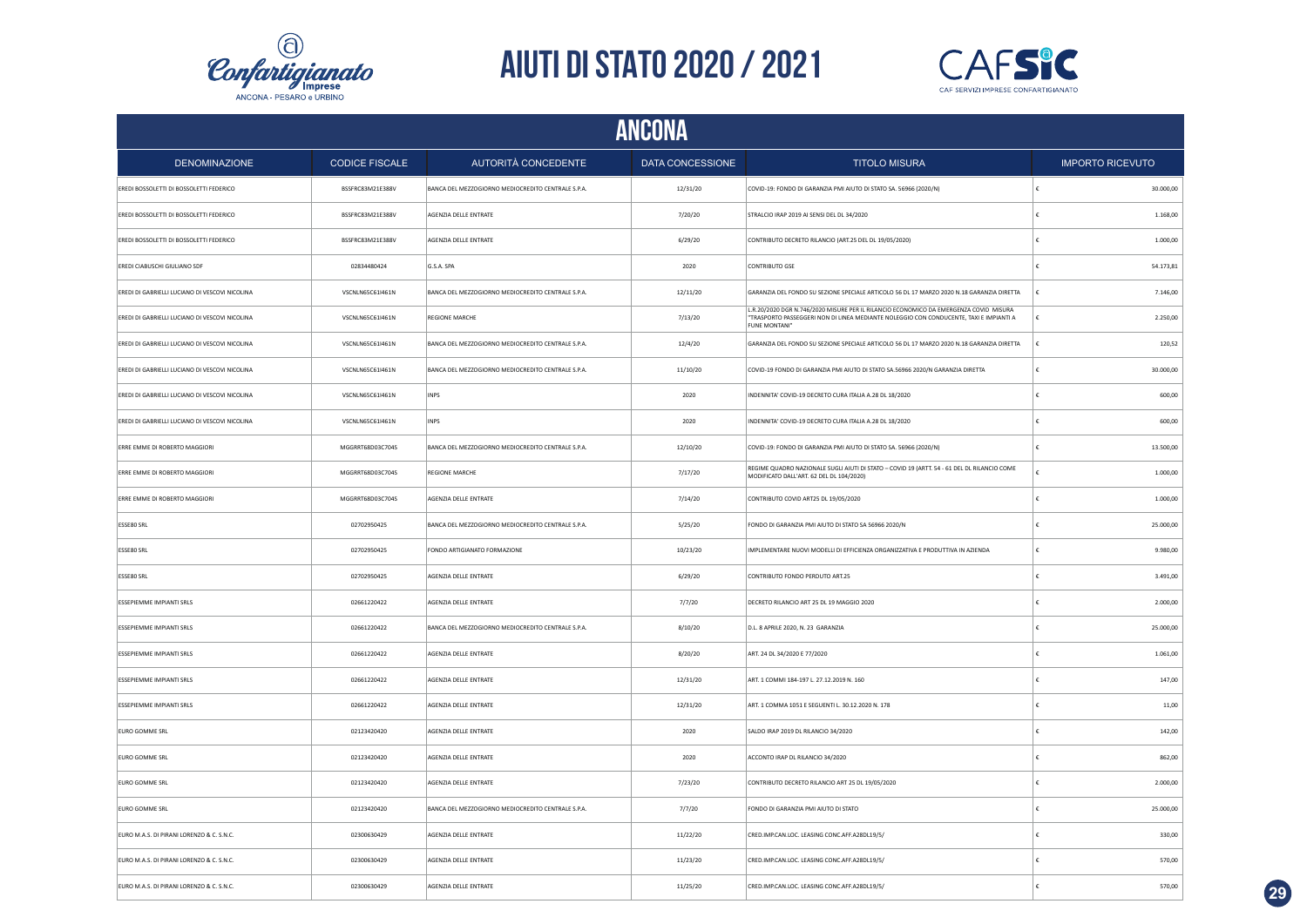



|                                                                      | ANCONA                |                                                    |                  |                                                                                                                                                                                                                                                                       |                         |  |  |  |
|----------------------------------------------------------------------|-----------------------|----------------------------------------------------|------------------|-----------------------------------------------------------------------------------------------------------------------------------------------------------------------------------------------------------------------------------------------------------------------|-------------------------|--|--|--|
| <b>DENOMINAZIONE</b>                                                 | <b>CODICE FISCALE</b> | AUTORITÀ CONCEDENTE                                | DATA CONCESSIONE | <b>TITOLO MISURA</b>                                                                                                                                                                                                                                                  | <b>IMPORTO RICEVUTO</b> |  |  |  |
| EURO MAS DI PIRANI LORENZO & C. SNC                                  | 02300630429           | BANCA DEL MEZZOGIORNO MEDIOCREDITO CENTRALE S.P.A. | 7/20/20          | COVID-19 FONDO DI GARANZIA PMI AIUTO DI STATO SA 56966 (2020/N)                                                                                                                                                                                                       | 25.000,00               |  |  |  |
| EURO MAS DI PIRANI LORENZO & C. SNC                                  | 02300630429           | UNI.CO. SOCIETA' COOPERATIVA                       | 5/8/20           | POR MARCHE FSE 2014/2020                                                                                                                                                                                                                                              | 481,40                  |  |  |  |
| EURO MAS DI PIRANI LORENZO & C. SNC                                  | 02300630429           | BANCA DEL MEZZOGIORNO MEDIOCREDITO CENTRALE S.P.A. | 12/4/20          | GARANZIA DEL FONDO A VALERE SEZ.SPEC.DL 18 DEL 17/03/2020                                                                                                                                                                                                             | 45,46                   |  |  |  |
| EURO MAS DI PIRANI LORENZO & C. SNC                                  | 02300630429           | AGENZIA DELLE ENTRATE                              | 5/16/20          | CREDITO IMPOSTA CANONI LOCAZ.ART.65                                                                                                                                                                                                                                   | 240,00                  |  |  |  |
| EURO MAS DI PIRANI LORENZO & C. SNC                                  | 02300630429           | AGENZIA DELLE ENTRATE                              | 12/17/20         | CRED.IMP.SANIF.ACQ.DISP.PROT.A.125 DL34 19/5/                                                                                                                                                                                                                         | 181,00                  |  |  |  |
| EURO MAS DI PIRANI LORENZO & C. SNC                                  | 02300630429           | AGENZIA DELLE ENTRATE                              | 6/25/20          | ART.25 DL 19/05/2020 DECRETO RILANCIO                                                                                                                                                                                                                                 | 9.672,00                |  |  |  |
| <b>EVERGREEN SAS</b>                                                 | 02348400421           | <b>REGIONE MARCHE</b>                              | 12/30/20         | DECRETO LEGGE N. 104 DEL 14 AGOSTO 2020                                                                                                                                                                                                                               | 1.000,00                |  |  |  |
| <b>EVERGREEN SAS</b>                                                 | 02348400421           | BANCA DEL MEZZOGIORNO MEDIOCREDITO CENTRALE S.P.A. | 7/20/20          | DECRETO LEGGE 8 APRILE 2020 N. 23                                                                                                                                                                                                                                     | 25.000,00               |  |  |  |
| <b>EVERGREEN SAS</b>                                                 | 02348400421           | AGENZIA DELLE ENTRATE                              | 7/23/20          | DECRETO RILANCIO                                                                                                                                                                                                                                                      | 2.000,00                |  |  |  |
| <b>EVERGREEN SAS</b>                                                 | 02348400421           | AGENZIA DELLE ENTRATE                              | 7/14/20          | DECRETO RISTORI E DECRETO RISTORI BIS-EROG.AUTOMATICA                                                                                                                                                                                                                 | 3.000,00                |  |  |  |
| <b>EVERGREEN SAS</b>                                                 | 02348400421           | AGENZIA DELLE ENTRATE                              | 7/14/20          | DECRETO RISOTRI E DECRETO RISTORI BIS-EROG.AUT.ZONE ARANCIONI                                                                                                                                                                                                         | 1,000.00                |  |  |  |
| <b>EVERGREEN SAS</b>                                                 | 02348400421           | AGENZIA DELLE ENTRATE                              | 7/14/20          | DECRETO RISTORI E DECRETO RISTORI BIS-EROG.AUTOMATICA DECRETO NATALE                                                                                                                                                                                                  | 2.000,00                |  |  |  |
| <b>EVERGREEN SAS</b>                                                 | 02348400421           | AGENZIA DELLE ENTRATE                              | 2020             | CREDITO LOCAZIONI                                                                                                                                                                                                                                                     | 1.171,20                |  |  |  |
| F.& M. CAR SNC DI BELLUCCI FABRIZIO & PAOLONI MAURIZIO               | 02488410420           | AGENZIA DELLE ENTRATE                              | 11/23/20         | CRED.IMP.CAN.LOC. LEASING CONC.AFF.A28DL19/5/                                                                                                                                                                                                                         | 401,32                  |  |  |  |
| F.& M. CAR SNC DI BELLUCCI FABRIZIO & PAOLONI MAURIZIO               | 02488410420           | AGENZIA DELLE ENTRATE                              | 11/24/20         | CRED.IMP.CAN.LOC. LEASING CONC.AFF.A28DL19/5/                                                                                                                                                                                                                         | 401,32                  |  |  |  |
| F.& M. CAR SNC DI BELLUCCI FABRIZIO & PAOLONI MAURIZIO               | 02488410420           | AGENZIA DELLE ENTRATE                              | 11/25/20         | CRED.IMP.CAN.LOC. LEASING CONC.AFF.A28DL19/5/                                                                                                                                                                                                                         | 401,32                  |  |  |  |
| F.& M. CAR SNC DI BELLUCCI FABRIZIO & PAOLONI MAURIZIO               | 02488410420           | AGENZIA DELLE ENTRATE                              | 5/16/20          | C.IMP.ACQ.ADAT.STR.ELET.TARS.TEL.AE A.2C.6-Q                                                                                                                                                                                                                          | 250,00                  |  |  |  |
| F.&M. CAR SNC                                                        | 02488410420           | BANCA DEL MEZZOGIORNO MEDIOCREDITO CENTRALE S.P.A. | 10/31/20         | COVID-19 FONDO DI GARANZIA PMI AIUTI DI STATO SA 56966 (2020/N)                                                                                                                                                                                                       | 10.000,00               |  |  |  |
| F.&M. CAR SNC                                                        | 02488410420           | AGENZIA DELLE ENTRATE                              | 6/25/20          | ART.25 DL 19/05/2020 DECRETO RILANCIO                                                                                                                                                                                                                                 | 2.000,00                |  |  |  |
| F.&M. CAR SNC                                                        | 02488410420           | AGENZIA DELLE ENTRATE                              | 2020             | CREDITO IMPOSTA SANIFICAZ.ACO.DISP.PROT.ART.125 17/12/2020                                                                                                                                                                                                            | 189,00                  |  |  |  |
| F.C. TERMOIMPIANTI DI FALCETTA MARIO E CANALINI GIANCARLO &C.<br>SNC | 00904530425           | BANCA DEL MEZZOGIORNO MEDIOCREDITO CENTRALE S.P.A. | 12/10/20         | COVID-19: FONDO DI GARANZIA PMI AIUTO DI STATO SA. 56966 (2020/N)                                                                                                                                                                                                     | 30.000,00               |  |  |  |
| F.C. TERMOIMPIANTI DI FALCETTA MARIO E CANALINI GIANCARLO &C.<br>SNC | 00904530425           | <b>REGIONE MARCHE</b>                              | 12/30/20         | REGIONE MARCHE - DL 189/2016 ART 20 BIS - DECRETO INTERMINISTERIALE 11/08/2017 - CRITERI,<br>PROCEDURE E MODALITÀ DI CONCESSIONE ED EROGAZIONE CONTRIBUTI IN FAVORE DELLE IMPRESE<br>LOCALIZZATE NELLE PROVINCE DELLE REGIONI MARCHE, ABRUZZO, LAZIO E UMBRIA COLPITE | 20.392,33               |  |  |  |
| F.C. TERMOIMPIANTI DI FALCETTA MARIO E CANALINI GIANCARLO &C.<br>SNC | 00904530425           | AGENZIA DELLE ENTRATE                              | 7/23/20          | CONTRIBUTO DL RILANCIO ART.25 DL.19/05/2020                                                                                                                                                                                                                           | 4.279,00                |  |  |  |
| F.C. TERMOIMPIANTI DI FALCETTA MARIO E CANALINI GIANCARLO &C.<br>SNC | 00904530425           | COMUNE DI OSIMO                                    | 12/31/20         | CONTRIBUTO EMERGENZA COVID-19                                                                                                                                                                                                                                         | 392,71                  |  |  |  |
| F.G.F SNC DI FALAPPA PAOLO E GIANNASCOLI FULVIO                      | 01431270428           | AGENZIA DELLE ENTRATE                              | 12/13/20         | ESENZIONI FISCALI E CREDITI D'IMPOSTA ADOTTATI A SEGUITO DELLA CRISI ECONOMICA CAUSATA<br>DALL'EPIDEMIA DI COVID-19 [CON MODIFICHE DERIVANTI DALLA DECISIONE SA. 62668] - DISPOSIZIONI IN<br>MATERIA DI VERSAMENTO DELL'IRAP                                          | 156,00                  |  |  |  |
| F.G.F SNC DI FALAPPA PAOLO E GIANNASCOLI FULVIO                      | 01431270428           | AGENZIA DELLE ENTRATE                              | 11/3/20          | REGIONE MARCHE - LR 35/2001 - PROVVEDIMENTI TRIBUTARI IN MATERIA DI ADDIZIONALE REGIONALE<br>ALL'IRPEF, TASSE AUTOMOBILISTICHE E DI IMPOSTA REGIONALE SULLE ATTIVITÀ PRODUTTIVE - ART. 1,<br>COMMI 4, 4BIS, 5, 5BIS                                                   | 892,00                  |  |  |  |
| F.G.F SNC DI FALAPPA PAOLO E GIANNASCOLI FULVIO                      | 01431270428           | BANCA DEL MEZZOGIORNO MEDIOCREDITO CENTRALE S.P.A. | 10/6/20          | FONDO DI GARANZIA PER LE PICCOLE E MEDIE IMPRESE - LG.662/96                                                                                                                                                                                                          | 15.495,41               |  |  |  |
| F.G.F SNC DI FALAPPA PAOLO E GIANNASCOLI FULVIO                      | 01431270428           | AGENZIA DELLE ENTRATE                              | 12/17/20         | REGIONE MARCHE - LR 35/2001 - PROVVEDIMENTI TRIBUTARI IN MATERIA DI ADDIZIONALE REGIONALE<br>ALL'IRPEF, TASSE AUTOMOBILISTICHE E DI IMPOSTA REGIONALE SULLE ATTIVITÀ PRODUTTIVE - ART. 1,<br>COMMI 4, 4BIS, 5, 5BIS                                                   | 976,00                  |  |  |  |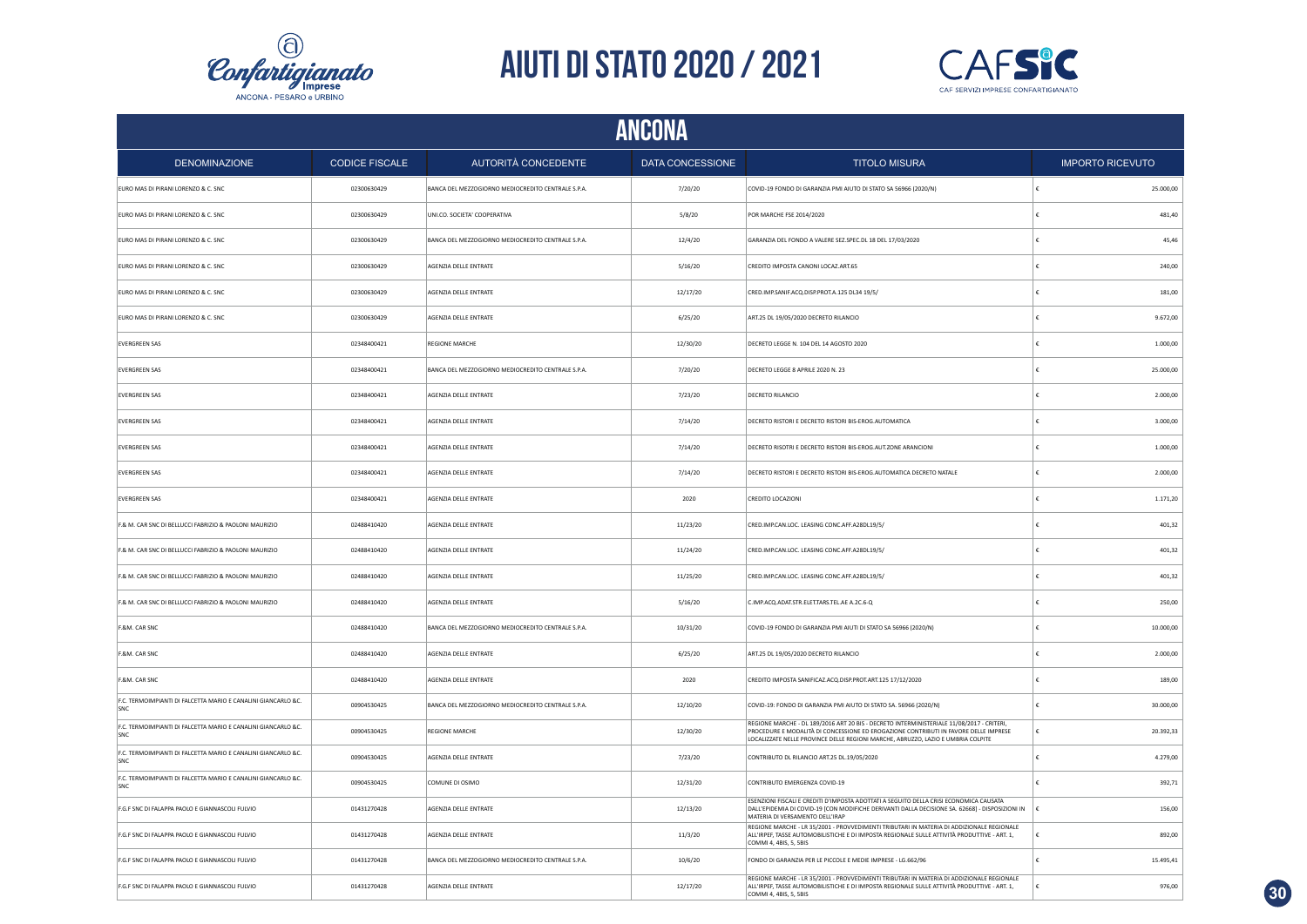



| ANCONA                                          |                       |                                                    |                  |                                                                                                                                                                  |                         |                         |
|-------------------------------------------------|-----------------------|----------------------------------------------------|------------------|------------------------------------------------------------------------------------------------------------------------------------------------------------------|-------------------------|-------------------------|
| <b>DENOMINAZIONE</b>                            | <b>CODICE FISCALE</b> | AUTORITÀ CONCEDENTE                                | DATA CONCESSIONE | <b>TITOLO MISURA</b>                                                                                                                                             |                         | <b>IMPORTO RICEVUTO</b> |
| F.G.F SNC DI FALAPPA PAOLO E GIANNASCOLI FULVIO | 01431270428           | BANCA DEL MEZZOGIORNO MEDIOCREDITO CENTRALE S.P.A. | 11/10/20         | COVID-19: FONDO DI GARANZIA PMI AIUTO DI STATO SA. 56966 (2020/N)                                                                                                | ١£                      | 25.000,00               |
| F.G.F SNC DI FALAPPA PAOLO E GIANNASCOLI FULVIO | 01431270429           | AGENZIA DELLE ENTRATE                              | 7/3/20           | CONTRIBUTO FONDO PERDUTO ART. 25 DECRETO RILANCIO                                                                                                                | €                       | 3.633,00                |
| F.LLI PENNA                                     | 00152220422           | AGENZIA DELLE ENTRATE                              | 6/29/20          | DECRETO RILANCIO                                                                                                                                                 | €                       | 8.445,00                |
| F.LLI PENNA                                     | 00152220423           | BANCA DEL MEZZOGIORNO MEDIOCREDITO CENTRALE S.P.A. | 12/10/20         | COVID-19 FONDO DI GARANZIA PMI AIUTI DI STATO SA.56966 (2020/N)                                                                                                  | €                       | 30.000,00               |
| F.LLI PENNA                                     | 00152220424           | FONDO IMPRESA                                      | 4/20/20          | DISPOSIZ.PER FORMAZ.BILANCIO ANNUALE E PLURIENNALE DELLO STATO                                                                                                   | €                       | 2.950.00                |
| F.LLI PENNA                                     | 00152220425           | AGENZIA DELLE ENTRATE                              | 2020             | <b>CREDITO SANIFICAZIONE</b>                                                                                                                                     | €                       | 531,00                  |
| F.LLI PENNA                                     | 00152220426           | AGENZIA DELLE ENTRATE                              | 2020             | CREDITO LOCAZIONE                                                                                                                                                | €                       | 2.452,00                |
| F.LLI BALLARINI FRANCESCO & GIANCARLO SNC       | 00078050424           | BANCA DEL MEZZOGIORNO MEDIOCREDITO CENTRALE S.P.A. | 12/10/20         | COVID19 FONDO GARANZIA PMI AIUTI DI STATO SA 56966 (2020/N)                                                                                                      | €                       | 30.000,00               |
| F.LLI BALLARINI FRANCESCO & GIANCARLO SNC       | 00078050424           | AGENZIA DELLE ENTRATE                              | 7/3/20           | ART. 25 DL N.34/2020                                                                                                                                             |                         | 2.000,00                |
| F.LLI COLA SNC                                  | 00344720420           | FONDO IMPRESA                                      | 4/20/20          | REG. UE 1407/2013                                                                                                                                                | £                       | 2.861,76                |
| F.LLI COLA SNC                                  | 00344720420           | AGENZIA DELLE ENTRATE                              | 8/20/20          | ART. 24 DL 34/2020 E 77/2020                                                                                                                                     |                         | 2.969,00                |
| F.LLI COLA SNC                                  | 00344720420           | AGENZIA DELLE ENTRATE                              | 8/20/20          | ART. 24 DL 34/2020 E 77/2020                                                                                                                                     | £                       | 9.421,00                |
| F.LLI COLA SNC                                  | 00344720420           | AGENZIA DELLE ENTRATE                              | 11/18/20         | DECRETO RILANCIO                                                                                                                                                 | £                       | 20.562,00               |
| F.LLI COLA SNC                                  | 00344720420           | AGENZIA DELLE ENTRATE                              | 12/14/20         | ART. 125 DL 34/2020                                                                                                                                              | $\epsilon$              | 705,00                  |
| F.LLI LUZI SNC DI LUZI FABIO FABRIZIO & C. SNC  | 00477250427           | BANCA DEL MEZZOGIORNO MEDIOCREDITO CENTRALE S.P.A. | 6/30/20          | COVID-19: FONDO DI GARANZIA PMI AIUTO DI STATO SA. 56966 (2020/N)                                                                                                | $\epsilon$              | 20.000,00               |
| F.LLI MARCHETTI SNC                             | 00498670421           | AGENZIA DELLE ENTRATE                              | 6/29/20          | <b>DECRETO RILANCIO</b>                                                                                                                                          | €                       | 4.285,00                |
| F.LLI MARCHETTI SNC                             | 00498670422           | BANCA DEL MEZZOGIORNO MEDIOCREDITO CENTRALE S.P.A. | 5/25/20          | COVID-19 FONDO DI GARANZIA PMI AIUTI DI STATO SA. 56966 (2020/N) - GARANZIA DIRETTA                                                                              | €                       | 25.000,00               |
| F.LLI MARCHETTI SNC                             | 00498670423           | BANCA DEL MEZZOGIORNO MEDIOCREDITO CENTRALE S.P.A. | 7/7/20           | FONDO DI GARANZIA LEGGE 662/96                                                                                                                                   | €                       | 12.005,00               |
| F.LLI MARCHETTI SNC                             | 00498670424           | <b>REGIONE MARCHE</b>                              | 7/17/20          | L.R. 3 GIUGNO 2020 - DGR 747/2020. MISURE URGENTI PER IL SOSTEGNO ALLE ATTIVITÀ PRODUTTIVE A<br>SEGUITO EMERGENZA COVID-19                                       | €                       | 1.000,00                |
| F.LLI TAGLIAVENTI SNC                           | 00329330427           | UNI.CO. SOCIETA' COOPERATIVA                       | 2/18/20          | REGIONE MARCHE-POR MARCHE FESR 2014-2020-AZ. 10.1 INT.10.1.1 "SOSTEGNO AI PROCESSI                                                                               | $\boldsymbol{\epsilon}$ | 160,47                  |
| F.LLI TAGLIAVENTI SNC                           | 00329330427           | BANCA DEL MEZZOGIORNO MEDIOCREDITO CENTRALE S.P.A  | 11/10/20         | COVID-19: FONDO DI GARANZIA PMI AIUTO DI STATO SA. 56966 (2020/N)                                                                                                | €                       | 20.000,00               |
| F.M.C. DI CARLETTI F. E C. SNC                  | 01463530426           | <b>BNL SPA</b>                                     | 12/31/20         | FONDO DI GARANZIA PMI AIUTI DI STATO                                                                                                                             |                         | 30.000,00               |
| F.R. COSTRUZIONI SRLS                           | 02666600420           | BANCA DEL MEZZOGIORNO MEDIOCREDITO CENTRALE S.P.A. | 8/10/20          | COVID 19- FONDO DI GARANZIA PMI AIUTO DI STATO SA 56966 (2020/N)                                                                                                 | €                       | 15.000,00               |
| F.T SNC                                         | 00848750428           | AGENZIA DELLE ENTRATE                              | 6/17/20          | DECRETO RILANCIO ART25 DL 19 MAGGIO 2020                                                                                                                         |                         | 7.572,00                |
| F.T. SNC                                        | 00848750428           | BANCA DEL MEZZOGIORNO MEDIOCREDITO CENTRALE S.P.A. | 11/20/20         | COVID 19 F.DO DI GARANZIA PMI SIUTO DI STATO SA 56966                                                                                                            |                         | 30.000,00               |
| <b>FABBRETTI GIORGIA</b>                        | FBBGRG98C65E388V      | <b>REGIONE MARCHE</b>                              | 1/16/20          | POR Marche FSE 2014/2020, Asse 1 Priorità d'investimento 8.i e Asse 2 P.inv 9.i Avviso pubblico per il<br>sostegno alla CREAZIONE DI IMPRESA. Euro 15.000.000,00 |                         | 31.121,58               |
| <b>FABBRETTI GIORGIA</b>                        | FBBGRG98C65E388V      | AGENZIA DELLE ENTRATE                              | 6/25/20          | RILANCIO accredito 25/06/2020 ART.25 DL.34 19/5/2020 COD.20                                                                                                      | €                       | 1.000,00                |
| FALCIONELLI FELISIANO                           | FLCFSN80C11E388S      | BANCA DEL MEZZOGIORNO MEDIOCREDITO CENTRALE S.P.A. | 8/20/20          | FONDO DI GARANZIA PMI AIUTO DI STATO SA 56966 2020/N                                                                                                             | £                       | 16.000,00               |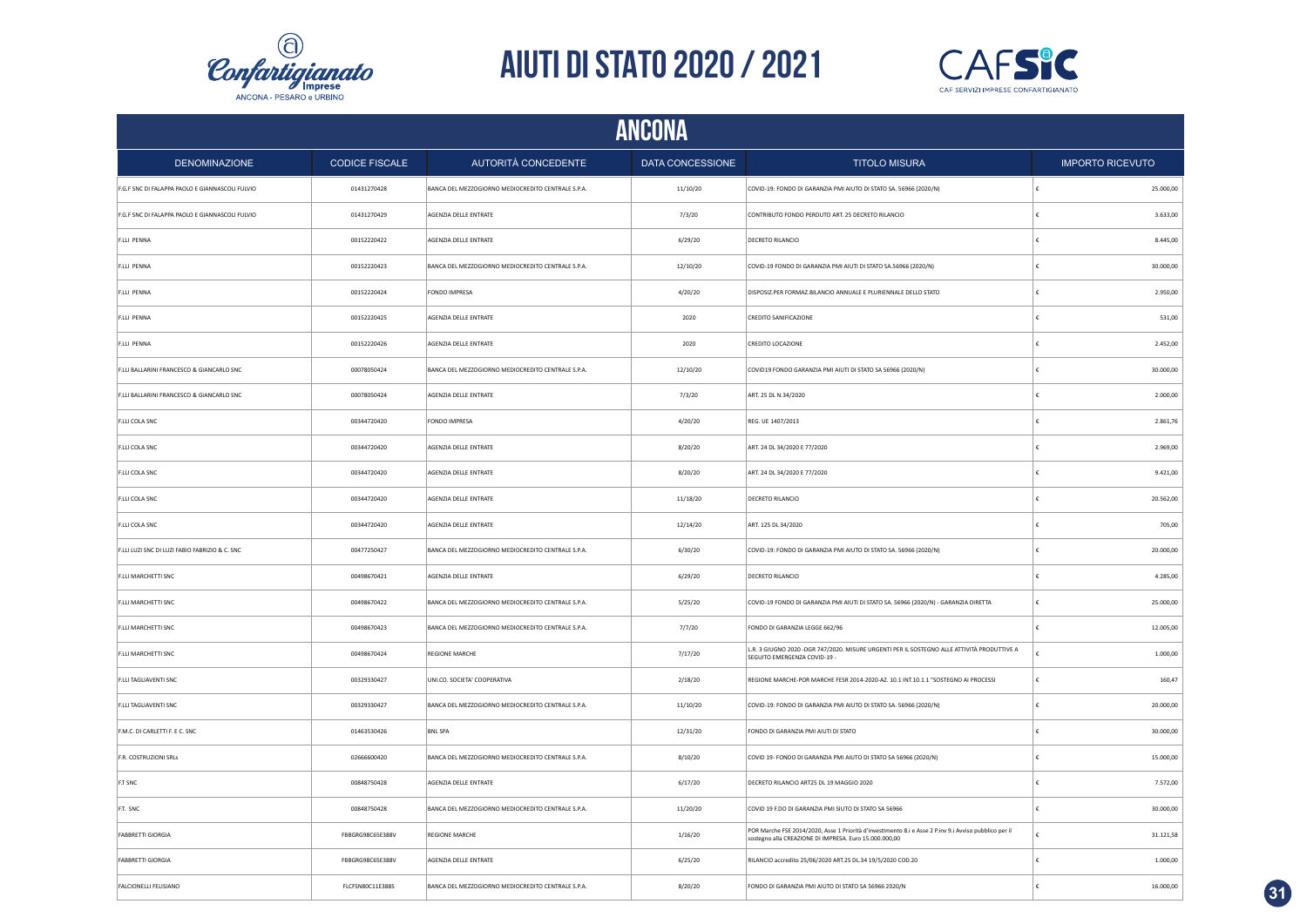



|                                                              | <b>ANCONA</b>         |                                                    |                  |                                                                                     |            |                         |  |  |
|--------------------------------------------------------------|-----------------------|----------------------------------------------------|------------------|-------------------------------------------------------------------------------------|------------|-------------------------|--|--|
| <b>DENOMINAZIONE</b>                                         | <b>CODICE FISCALE</b> | AUTORITÀ CONCEDENTE                                | DATA CONCESSIONE | <b>TITOLO MISURA</b>                                                                |            | <b>IMPORTO RICEVUTO</b> |  |  |
| FALEGNAMERIA SERRANA SNC                                     | 01337060428           | BANCA DEL MEZZOGIORNO MEDIOCREDITO CENTRALE S.P.A. | 5/25/20          | COVID-19: FONDO DI GARANZIA PMI AIUTO DI STATO SA. 56966 (2020/N)                   | ١£         | 25.000,00               |  |  |
| FALEGNAMERIA SERRANA SNC                                     | 01337060428           | BANCA DEL MEZZOGIORNO MEDIOCREDITO CENTRALE S.P.A. | 10/2/20          | FONO DI GARANZIA PMI                                                                | €          | 5.266,32                |  |  |
| FALEGNAMERIA SERRANA SNC                                     | 01337060428           | BANCA DEL MEZZOGIORNO MEDIOCREDITO CENTRALE S.P.A. | 11/6/20          | GARANZIA DEL FONDO ARTICOLO 56 DL 18 17/03/2020                                     | €          | 175,20                  |  |  |
| FALEGNAMERIA SERRANA SNC                                     | 01337060428           | BANCA DEL MEZZOGIORNO MEDIOCREDITO CENTRALE S.P.A. | 11/27/20         | GARANZIA DEL FONDO ARTICOLO 56 DL 18 17/03/2020                                     | €          | 471,62                  |  |  |
| FALEGNAMERIA SERRANA SNC                                     | 01337060428           | BANCA DEL MEZZOGIORNO MEDIOCREDITO CENTRALE S.P.A. | 11/27/20         | GARANZIA DEL FONDO ARTICOLO 56 DL 18 17/03/2020                                     | £          | 201,44                  |  |  |
| FALEGNAMERIA SERRANA SNC                                     | 01337060428           | BANCA DEL MEZZOGIORNO MEDIOCREDITO CENTRALE S.P.A. | 1/14/20          | GARANZIA DEL FONDO ARTICOLO 56 DL 18 17/03/2020                                     | £          | 7.042,40                |  |  |
| FALTECH DI ROSSI SAURO & SAMUELE SNC                         | 02081920429           | BANCA DEL MEZZOGIORNO MEDIOCREDITO CENTRALE S.P.A. | 6/30/20          | COVID-19: FONDO DI GARANZIA PMI AIUTO DI STATO SA. 56966 (2020/N)                   | £          | 25.000,00               |  |  |
| FALTECH DI ROSSI SAURO & SAMUELE SNC                         | 02081920429           | AGENZIA DELLE ENTRATE                              | 6/25/20          | ART.25 DL 19/05/2020                                                                | €          | 2.000,00                |  |  |
| FALTECH DI ROSSI SAURO & SAMUELE SNC                         | 02081920429           | AGENZIA DELLE ENTRATE                              | 9/16/20          | ART.125 DL 34 19/05/2020                                                            |            | 17,00                   |  |  |
| FALTECH DI ROSSI SAURO & SAMUELE SNC                         | 02081920429           | AGENZIA DELLE ENTRATE                              | 12/17/20         | ART.125 DL 34 19/05/2020                                                            |            | 34,00                   |  |  |
| FANTASIA STEFANO LIBERO                                      | FNTSFN74C04Z110Q      | AGENZIA DELLE ENTRATE                              | 7/14/20          | CONTRIBUTO DECRETO RILANCIO ART. 25 D.L. 19/05/2020                                 |            | 2.019,00                |  |  |
| FANTASIA STEFANO LIBERO                                      | FNTSFN74C04Z110Q      | AGENZIA DELLE ENTRATE                              | 7/2/20           | ART.1 DECRETO LEGGE 28 OTTOBRE 2020 N. 137 E ART- 2 DL 9 NOVEMBRE 2020 N.149        | £          | 4.038,00                |  |  |
| FANTASIA STEFANO LIBERO                                      | FNTSFN74C04Z110Q      | BANCA DEL MEZZOGIORNO MEDIOCREDITO CENTRALE S.P.A. | 11/20/20         | COVID 19 FONDO DI GARANZIA PMI                                                      |            | 25.000,00               |  |  |
| FANTASIA STEFANO LIBERO                                      | FNTSFN74C04Z110Q      | <b>REGIONE MARCHE</b>                              | 7/16/20          | REGIME QUADRO NAZIONALE SUGLI AIUTI DI STATO- COVID 19 (ART. 54-61 DEL DL RILANCIO) | £          | 3.000,00                |  |  |
| FANTASIA STEFANO LIBERO                                      | FNTSFN74C04Z110Q      | <b>REGIONE MARCHE</b>                              | 12/30/20         | REGIME QUADRO NAZIONALE SUGLI AIUTI DI STATO- COVID 19 (ART. 54-61 DEL DL RILANCIO) | $\epsilon$ | 1.000,00                |  |  |
| FANTASIA STEFANO LIBERO                                      | FNTSFN74C04Z110Q      | AGENZIA DELLE ENTRATE                              | 2020             | CREDITO IMPOSTA CANONI DI LOCAZIONE NEGOZI E BOTTEGHE ART.65                        | $\epsilon$ | 1.200,00                |  |  |
| <b>FANTINI SNC</b>                                           | 00216290429           | BANCA DEL MEZZOGIORNO MEDIOCREDITO CENTRALE S.P.A. | 10/31/20         | DECRETO LEGGE 8 APRILE 2020 N. 23                                                   | €          | 30.000,00               |  |  |
| FARE ARTIGIANO SOCIETA' A RESPONSABILITA' LIMITATA SEMPLIFIC | 02633160425           | AGENZIA DELLE ENTRATE                              | 11/22/20         | CRED.IMP.CAN.LOC. LEASING CONC.AFF.A28DL19/5/                                       | €          | 150,00                  |  |  |
| FARE ARTIGIANO SOCIETA' A RESPONSABILITA' LIMITATA SEMPLIFIC | 02633160425           | AGENZIA DELLE ENTRATE                              | 11/23/20         | CRED.IMP.CAN.LOC. LEASING CONC.AFF.A28DL19/5/                                       | €          | 150,00                  |  |  |
| FARE ARTIGIANO SOCIETA' A RESPONSABILITA' LIMITATA SEMPLIFIC | 02633160425           | AGENZIA DELLE ENTRATE                              | 11/24/20         | CRED.IMP.CAN.LOC. LEASING CONC.AFF.A28DL19/5/                                       | €          | 150,00                  |  |  |
| FARE ARTIGIANO SRLS                                          | 02633160425           | BANCA DEL MEZZOGIORNO MEDIOCREDITO CENTRALE S.P.A. | 8/10/20          | COVID-19: FONDO DI GARANZIA PMI AIUTO DI STATO SA. 56966 (2020/N)                   | €          | 25.000,00               |  |  |
| FARE ARTIGIANO SRLS                                          | 02633160425           | AGENZIA DELLE ENTRATE                              | 6/25/20          | ART.25 DL 19/05/2020 DECRETO RILANCIO                                               | €          | 2.329,00                |  |  |
| FARE ARTIGIANO SRLS                                          | 02633160425           | AGENZIA DELLE ENTRATE                              | 12/17/20         | CRED.IMP. SANIF.ACQ.DISP.PROT. A.125                                                | €          | 66,00                   |  |  |
| <b>FARFALLA SRL</b>                                          | 02381660428           | <b>REGIONE MARCHE</b>                              | 12/19/20         | REGIME DI AIUTI CONTRIBUTI PER LA DIGITALIZZZIONE IMPRESE ARTIGIANE                 | €          | 10.000,00               |  |  |
| FARINELLI LAVORAZIONI ARTIGIANE DI FARINELLI MATTEO          | FRNMTT80D25I461D      | BANCA DEL MEZZOGIORNO MEDIOCREDITO CENTRALE S.P.A. | 11/10/20         | COVID-19 FONDO DI GARANZIA PMI AIUTO DI STATO SA.56966                              | £          | 21.900,00               |  |  |
| FARINELLI LAVORAZIONI ARTIGIANE DI FARINELLI MATTEO          | FRNMTT80D25I461D      | <b>INPS</b>                                        | 2020             | INDENNITA' COVID-19 DECRETO CURA ITALIA A.28 DL 18/2020                             |            | 1,200.00                |  |  |
| FASHION PARRUCCHIERI MAP DI CONTI MANONI E GIULIANI SNC      | 02114450428           | BANCA DEL MEZZOGIORNO MEDIOCREDITO CENTRALE S.P.A. | 6/10/20          | COVID-19 FONDO DI GARANZIA PMI AIUTI DI STATO SA.56966 (2020/N)                     | €          | 25.000,00               |  |  |
| FASHION PARRUCCHIERI MAP DI CONTI MANONI E GIULIANI SNC      | 02114450428           | <b>REGIONE MARCHE</b>                              | 7/17/20          | COVID-19 (ARTT.54-61 DEL DL RILANCIO)                                               |            | 450,00                  |  |  |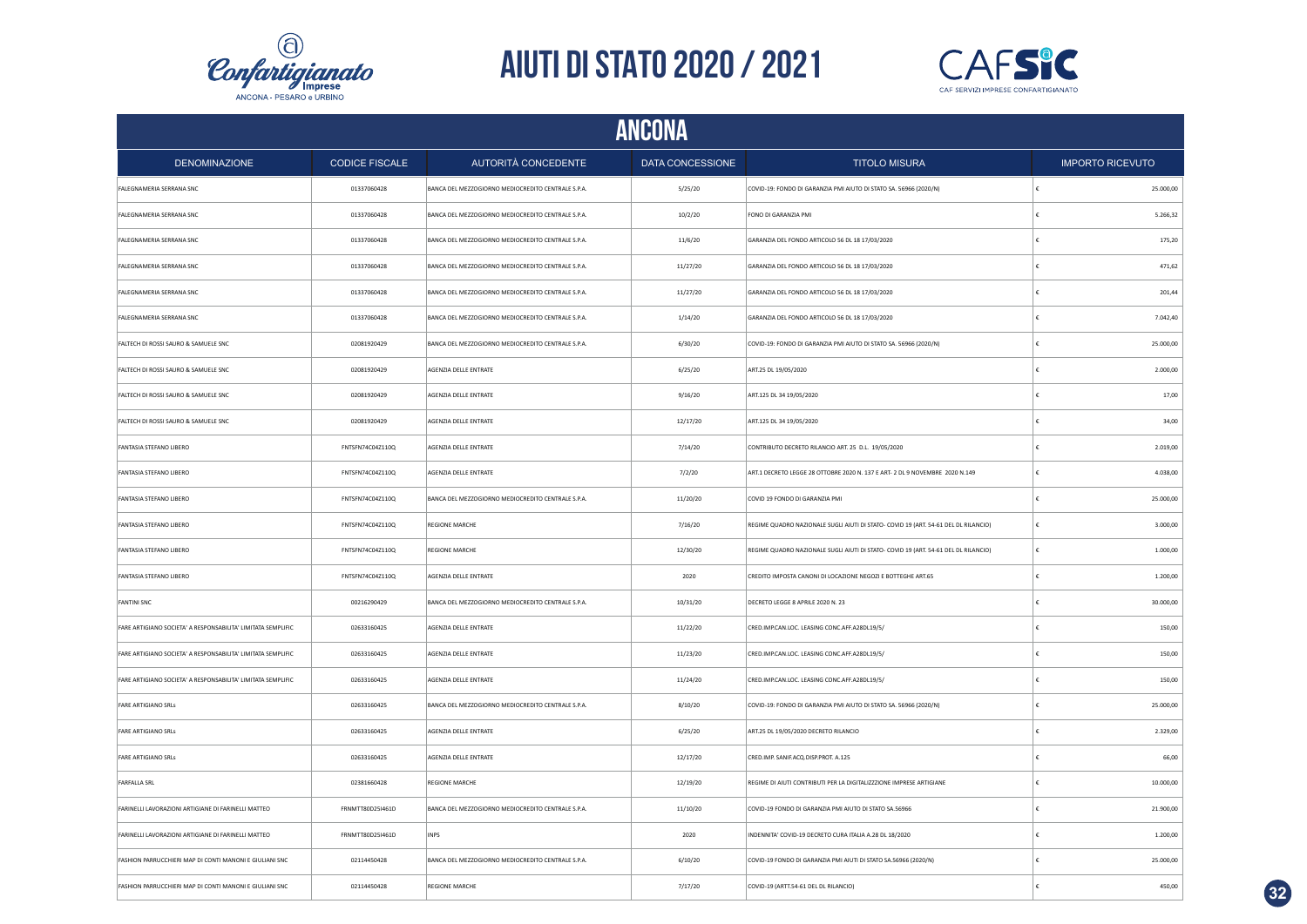



|                                                                           | <b>ANCONA</b>         |                                                    |                  |                                                                                                                                                                                  |                         |  |  |  |
|---------------------------------------------------------------------------|-----------------------|----------------------------------------------------|------------------|----------------------------------------------------------------------------------------------------------------------------------------------------------------------------------|-------------------------|--|--|--|
| <b>DENOMINAZIONE</b>                                                      | <b>CODICE FISCALE</b> | AUTORITÀ CONCEDENTE                                | DATA CONCESSIONE | <b>TITOLO MISURA</b>                                                                                                                                                             | <b>IMPORTO RICEVUTO</b> |  |  |  |
| FASHION PARRUCCHIERI MAP DI CONTI MANONI E GIULIANI SNC                   | 02114450428           | <b>REGIONE MARCHE</b>                              | 7/17/20          | COVID-19 (ARTT.54-61 DEL DL RILANCIO)                                                                                                                                            | 1.050,00                |  |  |  |
| FASHION PARRUCCHIERI MAP DI CONTI MANONI E GIULIANI SNC                   | 02114450428           | AGENZIA DELLE ENTRATE                              | 7/3/20           | DECRETO RILANCIO (ART.25 DEL DL 19/05/2020)                                                                                                                                      | €<br>2.350,00           |  |  |  |
| FASHION SERVICE ITALY SOCIETA' A RESPONSABILITA' LIMITATA<br>SEMPLIFICATA | 02677230423           | BANCA DEL MEZZOGIORNO MEDIOCREDITO CENTRALE S.P.A. | 8/10/20          | COVID-19: FONDO DI GARANZIA PMI AIUTO DI STATO SA. 56966 (2020/N)                                                                                                                | 25.000,00<br>€          |  |  |  |
| FASHION SNC DI BAFFA TANYA & C. SNC                                       | 02321870426           | <b>REGIONE MARCHE</b>                              | 7/17/20          | L.R. N.20 DEL 03/06/2020 DGR N.747.2020                                                                                                                                          | 1.500,00<br>ŧ           |  |  |  |
| FASHION SNC DI BAFFA TANYA & C. SNC                                       | 02321870426           | BANCA DEL MEZZOGIORNO MEDIOCREDITO CENTRALE S.P.A. | 8/31/20          | COVID-19 FONDO DI GARANZIA PMI AIUTO DI STATO SA.56966 GARANZIA DIRETTA                                                                                                          |                         |  |  |  |
| FASHION SNC DI BAFFA TANYA & C. SNC                                       | 02321870426           | AGENZIA DELLE ENTRATE                              | 7/7/20           | ART. 25 DECRETO RILANCIO                                                                                                                                                         | 2.000,00                |  |  |  |
| FASHION SNC DI BAFFA TANYA & C. SNC                                       | 02321870426           | AGENZIA DELLE ENTRATE                              | 2020             | CREDITO REGISTRATORE DI CASSA                                                                                                                                                    | 250,00                  |  |  |  |
| FASHION SNC DI BAFFA TANYA & C. SNC                                       | 02321870426           | AGENZIA DELLE ENTRATE                              | 2020             | CREDITO COMMISSIONI BANCARIE                                                                                                                                                     | 52,58                   |  |  |  |
| FENAPO SAS DI FENUCCI ROBERTA & C.                                        | 02601510429           | BANCA DEL MEZZOGIORNO MEDIOCREDITO CENTRALE S.P.A. | 7/10/20          | COVID-19 FONDO GARANZIA PMI AIUTO DI STATO SA.56966 2020/N GARANZIA DIRETTA                                                                                                      | 25.000,00<br>£          |  |  |  |
| FENAPO SAS DI FENUCCI ROBERTA & C.                                        | 02601510429           | <b>INAIL</b>                                       | 12/1/20          | APPLICAZIONE INCENTIVI ASSUNZIONE DI LAVORATORI SVANTAGGIATI PREVISTI DALL'ARTICOLO 4, COMMI<br>8-11 DELLA LEGGE 92 DEL 2012.RIDUZIONE DEL 50% DEI PREMI ASSICURATIVI DELL'INAIL | 3,40                    |  |  |  |
| FERRAMENTA 2B SNC                                                         | 02463920427           | BANCA DEL MEZZOGIORNO MEDIOCREDITO CENTRALE S.P.A. | 8/31/20          | DL.23 DEL 08/04/2020                                                                                                                                                             | 13.000,00<br>£          |  |  |  |
| FERRAMENTA POLVERIGIANA SAS                                               | 00816050421           | AGENZIA DELLE ENTRATE                              | 2020             | <b>IRAP</b>                                                                                                                                                                      | 253,00<br>€             |  |  |  |
| FERRAMENTA POLVERIGIANA SAS                                               | 00816050422           | BANCA DEL MEZZOGIORNO MEDIOCREDITO CENTRALE S.P.A. | 12/10/20         | FONDO GARANZIA PMI AIUTO DI STATO SA. 56966 GARANZIA DIRETTA                                                                                                                     | 5.000,00                |  |  |  |
| FERRAMENTA POLVERIGIANA SAS                                               | 00816050423           | BANCA DEL MEZZOGIORNO MEDIOCREDITO CENTRALE S.P.A. | 11/10/20         | FONDO GARANZIA PMI AIUTO DI STATO SA. 56966 GARANZIA DIRETTA                                                                                                                     | 25.000,00<br>€          |  |  |  |
| <b>FEVAL SRL</b>                                                          | 02772210429           | AGENZIA DELLE ENTRATE                              | 7/14/20          | DECRETO RILANCIO                                                                                                                                                                 | €<br>10.946,00          |  |  |  |
| <b>FEVAL SRL</b>                                                          | 02772210429           | AGENZIA DELLE ENTRATE                              | 12/14/20         | ART. 125 DL 34/2020                                                                                                                                                              | €<br>836,00             |  |  |  |
| <b>FEVAL SRL</b>                                                          | 02772210429           | AGENZIA DELLE ENTRATE                              | 12/31/20         | ART. 1 COMMI 184-197 L. 27.12.2019 N. 160                                                                                                                                        | 1.490,00<br>€           |  |  |  |
| <b>FEVAL SRL</b>                                                          | 02772210429           | AGENZIA DELLE ENTRATE                              | 12/31/20         | ART. 1 COMMA 1051 E SEGUENTI L. 30.12.2020 N. 178                                                                                                                                | 89,00<br>£              |  |  |  |
| <b>FEVAL SRL</b>                                                          | 02772210429           | AGENZIA DELLE ENTRATE                              | 12/31/20         | ART. 24 DL 34/2020 E 77/2020                                                                                                                                                     | 6.880,00<br>€           |  |  |  |
| FI.L. DI LOPPI FILIPPO                                                    | LPPFPP76D02E388O      | BANCA DEL MEZZOGIORNO MEDIOCREDITO CENTRALE S.P.A. | 10/31/20         | COVID-19 FONDO DI GARANZIA PMI AIUTI DI STATO SA 56966 (2020/N)                                                                                                                  | 10.000,00<br>£          |  |  |  |
| FI.L. DI LOPPI FILIPPO                                                    | LPPFPP76D02E388O      | <b>INPS</b>                                        | 2020             | INDENNITA' COVID-19 DECRETO CURA ITALIA A.28 DL 18/2020                                                                                                                          | 1.200,00                |  |  |  |
| FI.L. DI LOPPI FILIPPO                                                    | LPPFPP76D02E388O      | AGENZIA DELLE ENTRATE                              | 7/3/20           | ART.25 DL 19/05/2020 DECRETO RILANCIO                                                                                                                                            | 1.415,00                |  |  |  |
| FI.L. DI LOPPI FILIPPO                                                    | LPPFPP76D02E388O      | AGENZIA DELLE ENTRATE                              | 11/26/20         | ART. 1 DL N. 137 DEL 2020                                                                                                                                                        | 1.415,00                |  |  |  |
| FILIPPONI ANGELA                                                          | FLPNGL58B46A329G      | AGENZIA DELLE ENTRATE                              | 7/7/20           | FONDO PERDUTO L. 34 ART. 25                                                                                                                                                      | 1.000,00<br>£.          |  |  |  |
| FILIPPONI ANGELA                                                          | FLPNGL58B46A329G      | AGENZIA DELLE ENTRATE                              | 11/16/20         | AFFITTI IMMOBILI E AZIENDE                                                                                                                                                       | 237,00<br>£             |  |  |  |
| FILIPPONI ANGELA                                                          | FLPNGL58B46A329G      | AGENZIA DELLE ENTRATE                              | 11/16/20         | <b>REGISTRATORE DI CASSA</b>                                                                                                                                                     | 250,00                  |  |  |  |
| <b>FILIPPONI ANGELA</b>                                                   | FLPNGL58B46A329G      | <b>REGIONE MARCHE</b>                              | 7/18/20          | REGIONE MARCHE - L.R. 03 GIUGNO 2020, N. 20 - DGR N 747/2020                                                                                                                     | 300,00<br>€             |  |  |  |
| <b>FILIPPONI ANGELA</b>                                                   | FLPNGL58B46A329G      | <b>REGIONE MARCHE</b>                              | 7/19/20          | REGIONE MARCHE - L.R. 03 GIUGNO 2020, N. 20 - DGR N 747/2020                                                                                                                     | 700,00<br>f.            |  |  |  |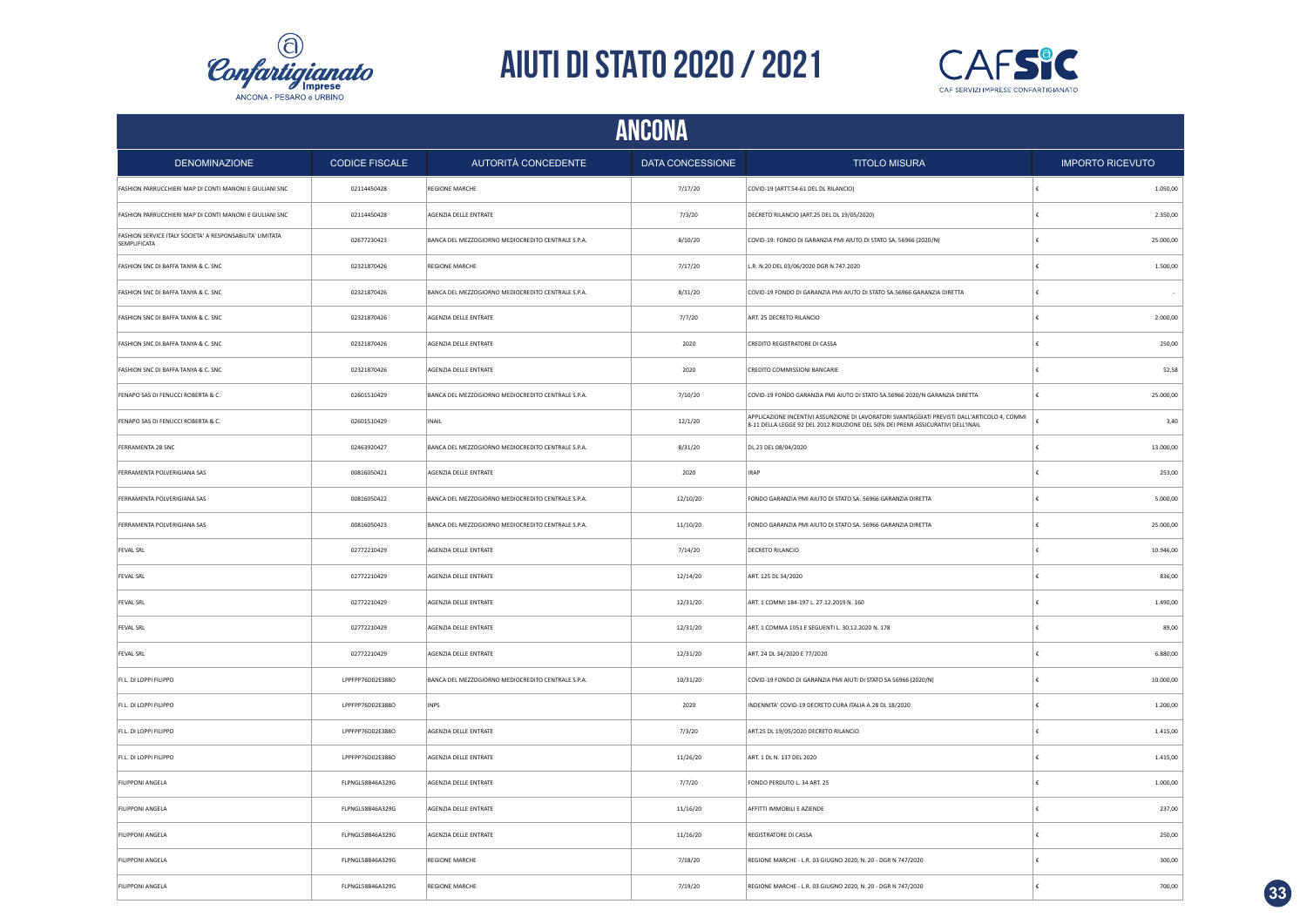



| <b>ANCONA</b>                                    |                       |                                                    |                  |                                                                                                                                                        |                         |  |
|--------------------------------------------------|-----------------------|----------------------------------------------------|------------------|--------------------------------------------------------------------------------------------------------------------------------------------------------|-------------------------|--|
| <b>DENOMINAZIONE</b>                             | <b>CODICE FISCALE</b> | <b>AUTORITÀ CONCEDENTE</b>                         | DATA CONCESSIONE | <b>TITOLO MISURA</b>                                                                                                                                   | <b>IMPORTO RICEVUTO</b> |  |
| <b>FILIPPONI ANGELA</b>                          | FLPNGL58B46A329G      | BANCA DEL MEZZOGIORNO MEDIOCREDITO CENTRALE S.P.A. | 8/20/20          | DECRETO LEGGE 8 APRILE 2020, N 23                                                                                                                      | 10.800,00               |  |
| FIORANELLI ALESSANDRO                            | FRNLSN72M21A271H      | BANCA DEL MEZZOGIORNO MEDIOCREDITO CENTRALE S.P.A. | 10/31/20         | DL.23 DEL 08/04/2020                                                                                                                                   | 25.000,00<br>£          |  |
| FIORANELLI FRANCESCA                             | FRNFNC79C48G453C      | AGENZIA DELLE ENTRATE                              | 11/23/20         | CRED.IMP.CAN.LOC. LEASING CONC.AFF.A28DL19/5/                                                                                                          | 153,60                  |  |
| FIORERIA MANCINI S.A.S. DI MANCINI GIANLUCA & C. | 02270560424           | AGENZIA DELLE ENTRATE                              | 11/22/20         | CRED.IMP.CAN.LOC. LEASING CONC.AFF.A28DL19/5/                                                                                                          | 52,50                   |  |
| FIORERIA MANCINI S.A.S. DI MANCINI GIANLUCA & C. | 02270560424           | AGENZIA DELLE ENTRATE                              | 5/16/20          | C.IMP.ACQ.ADAT.STR.ELET.TARS.TEL.AE A.2C.6-Q                                                                                                           | 500,00                  |  |
| <b>FIORERIA MANCINI SNC</b>                      | 02270560424           | BANCA DEL MEZZOGIORNO MEDIOCREDITO CENTRALE S.P.A. | 5/25/20          | COVID-19 FONDO DI GARANZIA PMI AIUTI DI STATO SA 56966 (2020/N)                                                                                        | 15.000,00               |  |
| FIORERIA MANCINI SNC                             | 02270560424           | REGIONE MARCHE                                     | 7/18/20          | REGIME QUADRO NAZIONALE SUGLI AIUTI DI STATO COVID-19 ART.54 -61                                                                                       | 1.000,00                |  |
| FIORI & FIORI SNC                                | 02760550422           | REGIONE MARCHE                                     | 7/18/20          | MISURE URGENTI PER IL SOSTEGNO ATTIVITA PRODUTTIVE A SEGUITO EMERGENZA EPIDEMIOLOGICA<br>COVID <sub>19</sub>                                           | 1.000,00                |  |
| FIORI & FIORI SNC                                | 02760550422           | BANCA DEL MEZZOGIORNO MEDIOCREDITO CENTRALE S.P.A. | 12/31/20         | COVID 19 FONDO DI GARANZIA PMI AIUTO DI STATO SA 56966 (2020/N) GARANZIA DIRETTA                                                                       | 25.000,00               |  |
| FIORI & FIORI SNC                                | 02760550422           | AGENZIA DELLE ENTRATE                              | 7/14/20          | ART.25 DL 19/05/2020 DECRETO RILANCIO                                                                                                                  | 2.000,00                |  |
| <b>FIORI &amp; FIORI SNC</b>                     | 02760550422           | AGENZIA DELLE ENTRATE                              | 2020             | ART.28 DL 19/05/2020 CREDITO IMPOSTA CANONI LOCAZIONE                                                                                                  | 666,00                  |  |
| <b>FIORI &amp; FIORI SNC</b>                     | 02760550423           | AGENZIA DELLE ENTRATE                              | 2020             | CREDITO D'IMPOSTA REGISTRATORE TELEMATICO                                                                                                              | 250,00                  |  |
| <b>FIORI JUAN CLEVER</b>                         | FRUCL85D27Z611J       | <b>REGIONE MARCHE</b>                              | 2/20/20          | POR MARCHE FSE 2014/2020 - ASSE 1 PRIORITA' D'INV. 8.1 E ASSE 2 INV. 2 P INV. 9                                                                        | 25.000,00               |  |
| FIORI JUAN CLEVER                                | FRUCL85D272611J       | <b>REGIONE MARCHE</b>                              | 7/17/20          | COVID 19 - AIUTI DI STATO D.L. N. 34 DEL 19/05/2020                                                                                                    | 1.500,00                |  |
| FIORI JUAN CLEVER                                | FRUCL85D27Z611J       | AGENZIA DELLE ENTRATE                              | 7/14/20          | CONTRIBUTO DECRETO RILANCIO ART. 25 D.L. DEL 19/05/2020                                                                                                | 1.000,00                |  |
| FIORI JUAN CLEVER                                | FRUCL85D27Z611J       | AGENZIA DELLE ENTRATE                              | 3/25/20          | CREDITO D'IMPOSTA CANONI LOCAZ. NEGOZI E BOTTEGHE ART. 65                                                                                              | 180,00                  |  |
| FIR DI MEZZOPERA E ANDREANI SAS                  | 02252330424           | BCC CREDITO COOPERATIVO BANCA DI FILOTTRANO        | 6/18/20          | FONDO DI GARANZIA PMI AIUTI DI STATO DL 08/04/2020 N 23                                                                                                | 25.000,00               |  |
| FMC DI CARLETTI FABIO E C. SNC                   | 01463530426           | AGENZIA DELLE ENTRATE                              | 2020             | DL 25/2020                                                                                                                                             | 25.303,00               |  |
| FMC DI CARLETTI FABIO E C. SNC                   | 01463530426           | AGENZIA DELLE ENTRATE                              | 2020             | DL 73/2020                                                                                                                                             | 18.708,00<br>€          |  |
| FMC DI CARLETTI FABIO E C. SNC                   | 01463530426           | AGENZIA DELLE ENTRATE                              | 2020             | DL 41/2021                                                                                                                                             | 18.708,00               |  |
| FOFI F. & C. SNC DI FRANCESCO, FABRIZIO E FLAVIO | 02177570427           | <b>REGIONE MARCHE</b>                              | 7/17/20          | L.R. 03 GIUGNO 2020, N. 20 - DGR N 747/2020. MISURE PER IL RILANCIO ECONOMICO DA EMERGENZA<br>COVID - CONTRIBUTI AD ATTIVITA` ARTIGIANALI E DI SERVIZI | 1.000,00                |  |
| FOFI F. & C. SNC DI FRANCESCO, FABRIZIO E FLAVIO | 02177570427           | BANCA DEL MEZZOGIORNO MEDIOCREDITO CENTRALE S.P.A. | 12/31/20         | D.L.N.23 8 APRILE 2020, COVID-19: FONDO DI GARANZIA PMI AIUTO DI STATO SA, 56966 (2020/N) -<br>GARANZIA DIRETTA.                                       | 18.000,00               |  |
| FOFI F. & C. SNC DI FRANCESCO, FABRIZIO E FLAVIO | 02177570427           | UNI.CO. SOCIETA' COOPERATIVA                       | 10/21/20         | LR 13/2020 - FINANZIAMENTO ALLE IMPRESE E AL LAVORO AUTONOMO - CONTRIBUTO                                                                              | 12.000,00               |  |
| FOFI F. & C. SNC DI FRANCESCO, FABRIZIO E FLAVIO | 02177570427           | AGENZIA DELLE ENTRATE                              | 6/25/20          | CONTRIBUTO FONDO PERDUTO DL 34/2020 (RILANCIO) ART. 25                                                                                                 | 2.000,00                |  |
| FOIS MARIA ANTONIETTA                            | FSOMNT74D64F979I      | UNI.CO. SOCIETA' COOPERATIVA                       | 5/27/20          | L.R. 13/2020 - MISURE URGENTISOSTEGNO ALLE ATTIVITÀ PRODUTTIVE - CONTRIB.C/INTERESSI                                                                   | 5.973,55                |  |
| FOIS MARIA ANTONIETTA                            | FSOMNT74D64F979I      | BANCA DEL MEZZOGIORNO MEDIOCREDITO CENTRALE S.P.A. | 6/9/20           | FONDO DI GARANZIA LG.662/96                                                                                                                            | 4.034,99                |  |
| FORMISANO ANTONIETTA                             | FRMNNT92B46L845H      | BANCA DEL MEZZOGIORNO MEDIOCREDITO CENTRALE S.P.A. | 7/20/20          | COVID-19: FONDO DI GARANZIA PMI AIUTO DI STATO SA. 56966 (2020/N)                                                                                      | 25.000,00               |  |
| FORMISANO ANTONIETTA                             | FRMNNT92B46L845H      | <b>REGIONE MARCHE</b>                              | 12/30/20         | REGIME QUADRO NAZIONALE SUGLI AIUTI DI STATO - COVID 19 (ARTT. 54 - 61 DEL DL RILANCIO COME<br>MODIFICATO DALL'ART. 62 DEL DL 104/2020                 | 1.000,00                |  |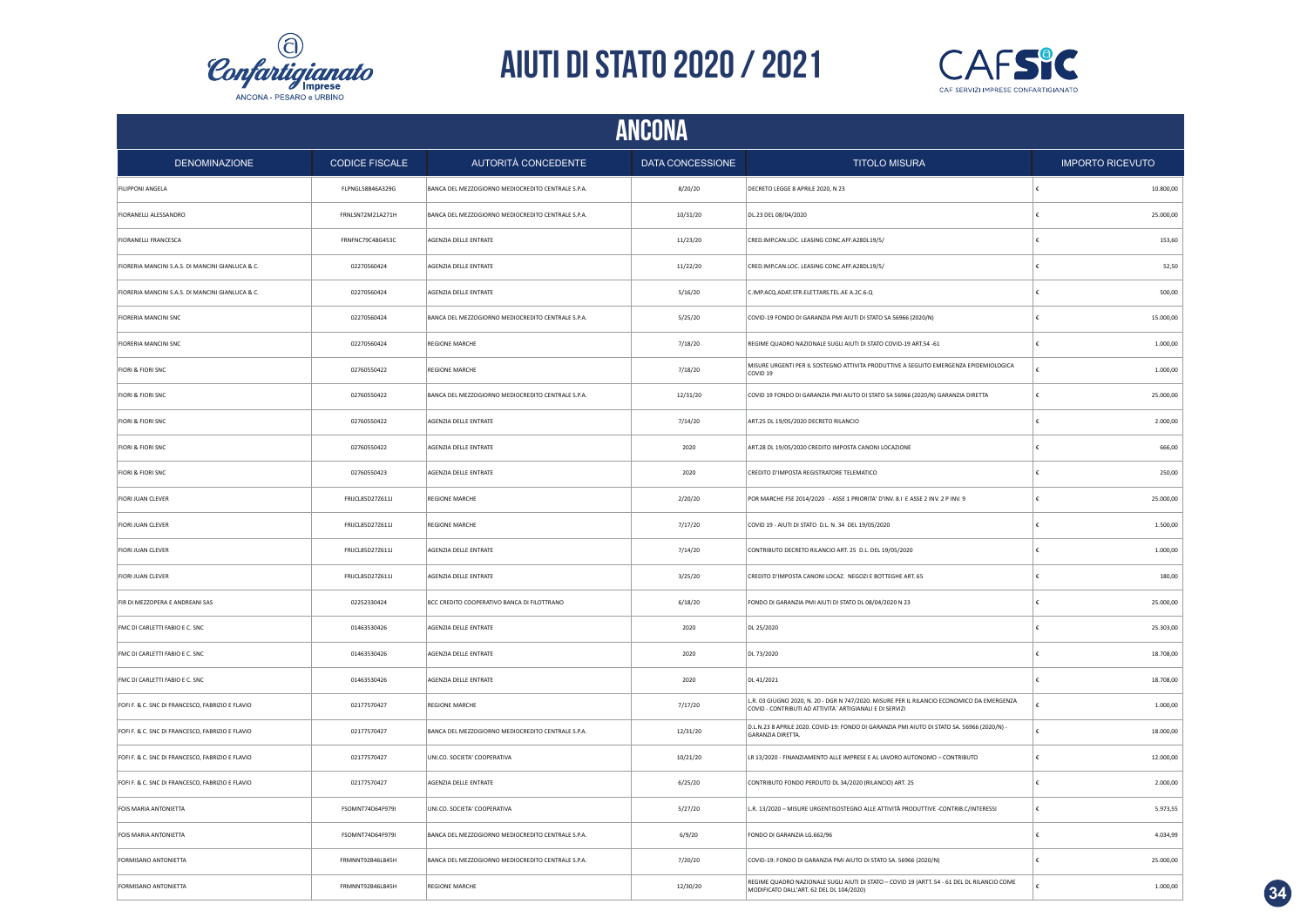



|                                               | <b>ANCONA</b>           |                                                    |                         |                                                                                                                                                                                                                              |                         |  |  |
|-----------------------------------------------|-------------------------|----------------------------------------------------|-------------------------|------------------------------------------------------------------------------------------------------------------------------------------------------------------------------------------------------------------------------|-------------------------|--|--|
| <b>DENOMINAZIONE</b>                          | <b>CODICE FISCALE</b>   | AUTORITÀ CONCEDENTE                                | <b>DATA CONCESSIONE</b> | <b>TITOLO MISURA</b>                                                                                                                                                                                                         | <b>IMPORTO RICEVUTO</b> |  |  |
| FORMISANO ANTONIETTA                          | FRMNNT92B46L845H        | AGENZIA DELLE ENTRATE                              | 7/14/20                 | CONTRIBUTO COVID ART25 DL 19/05/2020                                                                                                                                                                                         | 2.019,00<br>€           |  |  |
| FORMISANO ANTONIETTA                          | FRMNNT92B46L845H        | AGENZIA DELLE ENTRATE                              | 7/1/20                  | ART.1 D.L. N. 137 RISTORI E RISTORI BIS                                                                                                                                                                                      | €<br>4.038,00           |  |  |
| FORMISANO ANTONIETTA                          | FRMNNT92B46L845H        | AGENZIA DELLE ENTRATE                              | 7/1/20                  | DECRETO SOSTEGNI BIS STAGIONALI ART.1 COMMI DA 5 A 15                                                                                                                                                                        | 2.767,00<br>€           |  |  |
| <b>FRANCESCHETTI GIULIA</b>                   | FRNGLI925561608J        | <b>REGIONE MARCHE</b>                              | 7/18/20                 | REGIME QUADRO NAZIONALE SUGLI AIUTI DI STATO COVID-19 ART.54 -61                                                                                                                                                             | 1.000,00<br>€           |  |  |
| FRANCESCHETTI GIULIA                          | FRNGLI92S561608J        | BANCA DEL MEZZOGIORNO MEDIOCREDITO CENTRALE S.P.A. | 8/10/20                 | COVID-19 FONDO DI GARANZIA PMI AIUTI DI STATO SA 56966 (2020/N)                                                                                                                                                              | 11.500,00               |  |  |
| FRANCESCHETTI GIULIA                          | FRNGLI92S56I608J        | BANCA DEL MEZZOGIORNO MEDIOCREDITO CENTRALE S.P.A. | 12/10/20                | GARANZIA DEL FONDO A VALERE SULLA SEZIONE SPECIALE DI CUI ART.56 DL N.18                                                                                                                                                     | 2.443,68<br>€           |  |  |
| FRANCESCHETTI GIULIA                          | FRNGLI92S561608J        | AGENZIA DELLE ENTRATE                              | 6/25/20                 | ART.25 DL 19/05/2020 DECRETO RILANCIO                                                                                                                                                                                        | 1.213,00                |  |  |
| FRANCESCHETTI GIULIA                          | FRNGLI92S561608J        | AGENZIA DELLE ENTRATE                              | 5/16/20                 | CRED.IMPOSTA CANONI LOCAZIONE ART.65                                                                                                                                                                                         | 270,00                  |  |  |
| FRANCESCHETTI GIULIA                          | FRNGLI92S561608J        | AGENZIA DELLE ENTRATE                              | 12/17/20                | CRED.IMPOSTA ACQ.DISPOS.PROT. A.125                                                                                                                                                                                          | 70,00                   |  |  |
| FRANCESCHETTI GIULIA                          | FRNGLI92S561608J        | AGENZIA DELLE ENTRATE                              | 11/23/20                | CRED.IMP.CAN.LOC. LEASING CONC.AFF.A28DL19/5/                                                                                                                                                                                | £<br>135,00             |  |  |
| FRANCESCHETTI GIULIA                          | FRNGLI92S561608J        | AGENZIA DELLE ENTRATE                              | 11/24/20                | CRED.IMP.CAN.LOC. LEASING CONC.AFF.A28DL19/5/                                                                                                                                                                                | £<br>135,00             |  |  |
| <b>FRANCESCHETTI GRAZIANO</b>                 | FRNGZN66R08F401Y        | AGENZIA DELLE ENTRATE                              | 7/3/20                  | CONTRIBUTO D.L. 34/2020                                                                                                                                                                                                      | $\epsilon$<br>1.340,00  |  |  |
| FRANCESCHETTI GRAZIANO                        | FRNGZN66R08F401Y        | <b>REGIONE MARCHE</b>                              | 12/17/20                | LR 35/2001                                                                                                                                                                                                                   | £<br>95,00              |  |  |
| FRANCESCHETTI GRAZIANO                        | FRNGZN66R08F401Y        | BANCA DEL MEZZOGIORNO MEDIOCREDITO CENTRALE S.P.A. | 12/17/20                | D.L. 23/2020                                                                                                                                                                                                                 | ∣€<br>28.500,00         |  |  |
| FRANCESCHETTI GRAZIANO                        | FRNGZN66R08F401Y        | AGENZIA DELLE ENTRATE                              | 2020                    | CREDITO ACCISA GASOLIO                                                                                                                                                                                                       | 5.700,00<br>€           |  |  |
| FRANCESCONI CELESTINO SAS DI FRANCESCONI & C. | 00161940424             | BANCA DEL MEZZOGIORNO MEDIOCREDITO CENTRALE S.P.A. | 12/10/20                | COVID-19 FONDO DI GARANZIA PMI AIUTO DI STATO SA 56966 (2020/N)                                                                                                                                                              | 30.000,00<br>$\epsilon$ |  |  |
| FRANCESCONI CELESTINO SAS DI FRANCESCONI & C. | 00161940424             | AGENZIA DELLE ENTRATE                              | 7/3/20                  | DECRETO RILANCIO ART.25 DEL 19/5/2020 COVID 19                                                                                                                                                                               | 7.349,00<br>€           |  |  |
| FRANCESCONI ENNIO                             | FRNNNE56M10A366Y        | AGENZIA DELLE ENTRATE                              | 7/14/20                 | CONTRIBUTO DECRETO RILANCIO ART.25 DL 19/05/2020                                                                                                                                                                             | 1.639,00<br>€           |  |  |
| FRANCESCONI ENNIO                             | FRNNNE56M10A366Y        | BANCA DEL MEZZOGIORNO MEDIOCREDITO CENTRALE S.P.A. | 12/17/20                | COVID-19: FONDO DI GARANZIA PMI DI SATATO SA. 56966 (2020/N)                                                                                                                                                                 | €<br>30.000,00          |  |  |
| FRANCESCONI ENNIO                             | FRNNNE56M10A366Y        | AGENZIA DELLE ENTRATE                              | 2020                    | CREDITO REGISTRATORE DI CASSA                                                                                                                                                                                                | 250,00<br>€             |  |  |
| FRANCIONI LUCIANO                             | FRNLCN61L16E690O        | MINISTERO DELLO SVILUPPO ECONOMICO                 | 12/21/20                | DECRETO LEGGE 69/2013 DECRETO DEL FARE                                                                                                                                                                                       | €<br>4.319,00           |  |  |
| FRANCIONI LUCIANO                             | FRNLCN61L16E690O        | G.S.A. SPA                                         | 2020                    | CONTRIBUTO GSE                                                                                                                                                                                                               | 8.401,00                |  |  |
| FRANCIONI LUCIANO                             | FRNLCN61L16E690O        | AGENZIA DELLE ENTRATE                              | 6/16/20                 | CREDITO IMPOSTA CANONI DI LOCAZIONE                                                                                                                                                                                          | €<br>898,00             |  |  |
| FRANCIONI LUCIANO                             | FRNLCN61L16E690O        | AGENZIA DELLE ENTRATE                              | 2020                    | CONTRIBUTO AG. ENTRATE ART.25 DL 34/2020                                                                                                                                                                                     | 5.198,00                |  |  |
| FRANCIONI LUCIANO                             | FRNLCN61L16E690O        | AGENZIA DELLE DOGANE E MONOPOLI                    | 2020                    | CRED. IMPOSTA ACCISE                                                                                                                                                                                                         | 2.061,00                |  |  |
| FRANTOIO MAZZIERI SNC DI IGINO MAZZIERI & C.  | 00986640423             | AGENZIA DELLE ENTRATE                              | 12/13/20                | ESENZIONI FISCALI E CREDITI D'IMPOSTA ADOTTATI A SEGUITO DELLA CRISI ECONOMICA CAUSATA<br>DALL'EPIDEMIA DI COVID-19 [CON MODIFICHE DERIVANTI DALLA DECISIONE SA. 62668] - DISPOSIZIONI IN<br>MATERIA DI VERSAMENTO DELL'IRAP | ١£<br>234,00            |  |  |
| FRANTOIO MAZZIERI SNC DI IGINO MAZZIERI & C.  | 00986640423             | BANCA DEL MEZZOGIORNO MEDIOCREDITO CENTRALE S.P.A. | 12/10/20                | COVID-19: FONDO DI GARANZIA PMI AIUTO DI STATO SA. 56966 (2020/N)                                                                                                                                                            | 25.000,00<br>$\epsilon$ |  |  |
| <b>FRIONI MIRKO</b>                           | <b>FRNMRK81P25D773W</b> | BANCA DEL MEZZOGIORNO MEDIOCREDITO CENTRALE S.P.A. | 1/22/20                 | FONDO GARANZIA LG 662/96 - CONTROGARANZIA                                                                                                                                                                                    | £<br>324,73             |  |  |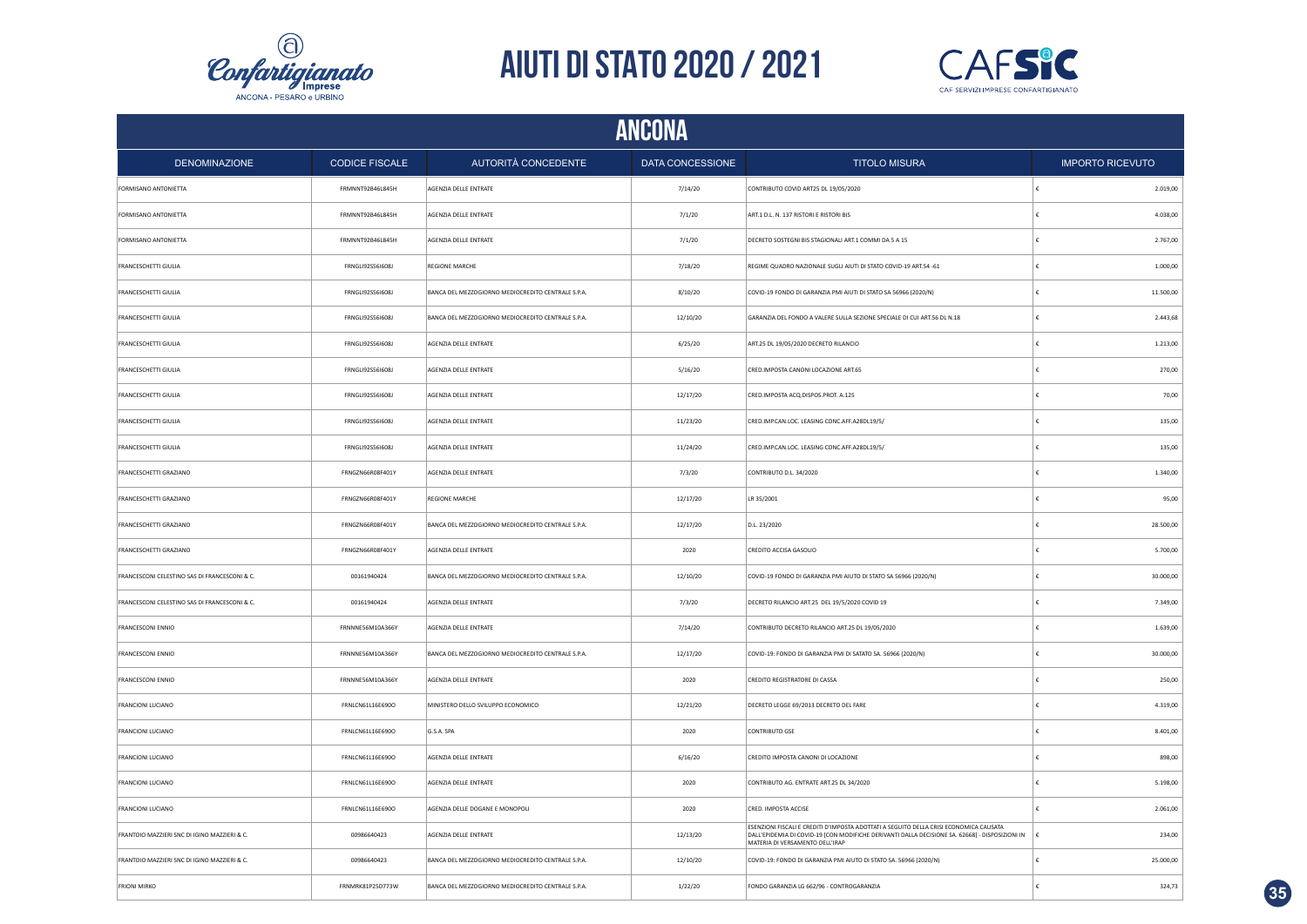



| ANCONA                       |                       |                                                    |                  |                                                                                                                       |   |                         |  |
|------------------------------|-----------------------|----------------------------------------------------|------------------|-----------------------------------------------------------------------------------------------------------------------|---|-------------------------|--|
| <b>DENOMINAZIONE</b>         | <b>CODICE FISCALE</b> | AUTORITÀ CONCEDENTE                                | DATA CONCESSIONE | <b>TITOLO MISURA</b>                                                                                                  |   | <b>IMPORTO RICEVUTO</b> |  |
| <b>FRIONI MIRKO</b>          | FRNMRK81P25D773W      | BANCA DEL MEZZOGIORNO MEDIOCREDITO CENTRALE S.P.A. | 11/10/20         | COVID-19 FONDO DI GARANZIA PMI AIUTO DI STATO SA 56966 (2020/N)                                                       |   | 15.000,00               |  |
| <b>FRIONI MIRKO</b>          | FRNMRK81P25D773W      | AGENZIA DELLE ENTRATE                              | 2020             | <b>IRAP</b>                                                                                                           | € | 249,00                  |  |
| <b>FRIONI MIRKO</b>          | FRNMRK81P25D773W      | <b>INPS</b>                                        | 2020             | INDENNITA' COVID                                                                                                      | € | 600,00                  |  |
| FRONTALINI MARCO             | FRNMRC68E07G157T      | BANCA DEL MEZZOGIORNO MEDIOCREDITO CENTRALE S.P.A. | 7/20/20          | COVID-19: FONDO DI GARANZIA PMI AIUTO DI STATO SA. 56966 (2020/N)                                                     | € | 11.300,00               |  |
| FRONTALINI MARCO             | FRNMRC68E07G157T      | <b>REGIONE MARCHE</b>                              | 7/17/20          | REGIME QUADRO NAZIONALE SUGLI AIUTI DI STATO - COVID 19 (ARTT. 54 - 61 DEL DL RILANCIO)                               | € | 1.000,00                |  |
| <b>FRONTALINI MARCO</b>      | FRNMRC68E07G157T      | AGENZIA DELLE ENTRATE                              | 7/23/20          | CONTRIBUTO DL RILANCIO ART.25 DL.19/05/2020                                                                           | € | 1.000,00                |  |
| G. & B. SERVICE SRL          | 02555420427           | AGENZIA DELLE DOGANE E MONOPOLI                    | 2020             | CREDITO ACCISE 2019                                                                                                   | € | 1.151,25                |  |
| G. & B. SERVICE SRL          | 02555420427           | AGENZIA DELLE DOGANE E MONOPOLI                    | 2020             | CREDITO ACCISE 2020                                                                                                   | € | 1.452,16                |  |
| G. & B. SERVICE SRL          | 02555420427           | AGENZIA DELLE DOGANE E MONOPOLI                    | 2020             | CREDITO ACCISE 2018                                                                                                   |   | 1.083,72                |  |
| G.R.L. PARRUCCHIERIA S.RLs   | 02698010424           | <b>REGIONE MARCHE</b>                              | 7/17/20          | COVID 19- ARTT.54-61 DEL DL RILANCIO                                                                                  |   | 1.500,00                |  |
| G.R.L. PARRUCCHIERIA SRLS    | 02698010424           | AGENZIA DELLE ENTRATE                              | 11/23/20         | CRED.IMP.CAN.LOC. LEASING CONC.AFF.A28DL19/5/                                                                         |   | 480,00                  |  |
| G.R.L. PARRUCCHIERIA SRLS    | 02698010424           | AGENZIA DELLE ENTRATE                              | 8/16/20          | C.IMP.ACQ.ADAT.STR.ELET.TARS.TEL.AE A.2C.6-Q                                                                          |   | 250,00                  |  |
| G.T.B. SNC                   | 00667880421           | AGENZIA DELLE ENTRATE                              | 2020             | CONTRIBUTO DECRETO RILANCIO ART. 25 DL 19 MAGGIO 2020                                                                 |   | 11.411,00               |  |
| GALEAZZO GIANNETTO           | GLZGNT59P12D597L      | BANCA DEL MEZZOGIORNO MEDIOCREDITO CENTRALE S.P.A. | 6/10/20          | COVID-19 FONDO DI GARANZIA PMI AIUTO DI STATO SA 56966 (2020/N) GARANZIA DIRETTA                                      | € | 25.000,00               |  |
| GALEAZZO GIANNETTO           | GLZGNT59P12D597L      | <b>REGIONE MARCHE</b>                              | 7/17/20          | MISURE URGENTI PER IL SOSTEGNO ATTIVITA PRODUTTIVE A SEGUITO EMERGENZA EPIDEMIOLOGICA<br>COVID 19                     | € | 1.000,00                |  |
| GALEAZZO GIANNETTO           | GLZGNT59P12D597L      | AGENZIA DELLE ENTRATE                              | 7/14/20          | ART.25 DL 19/05/2020 DECRETO RILANCIO                                                                                 | € | 1.000,00                |  |
| <b>GALLI ROBERTO</b>         | GLLRRT69T11A271V      | BANCA DEL MEZZOGIORNO MEDIOCREDITO CENTRALE S.P.A. | 11/20/20         | COVID 19 FONDO DI GARANZIA PMI AIUTO DI STATO SA 56966 (2020/N) GARANZIA DIRETTA                                      | € | 20.000,00               |  |
| <b>GALLI ROBERTO</b>         | GLLRRT69T11A271V      | AGENZIA DELLE ENTRATE                              | 2020             | <b>IRAP</b>                                                                                                           | € | 310,00                  |  |
| <b>GALLI ROBERTO</b>         | GLLRRT69T11A271V      | <b>INPS</b>                                        | 2020             | INDENNITA' COVID                                                                                                      | € | 600,00                  |  |
| <b>GALLI ROBERTO</b>         | GLLRRT69T11A271V      | INPS                                               | 2020             | INDENNITA' COVID                                                                                                      | € | 600,00                  |  |
| <b>GAMBINI DALILA</b>        | GMBDLL84M62G157V      | BANCA DEL MEZZOGIORNO MEDIOCREDITO CENTRALE S.P.A. | 6/20/20          | COCOVID-19: FONDO DI GARANZIA PMI AIUTO DI STATO SA. 56966 (2020/N)VID-                                               | ŧ | 20.500,00               |  |
| <b>GAMBINI DALILA</b>        | GMBDLL84M62G157V      | REGIONE MARCHE                                     | 7/17/20          | L.R. 03 GIUGNO 2020, N. 20 - DGR N 747/2020. MISURE URGENTI PER IL SOSTEGNO DELLE ATTIVITÀ<br>PRODUTTIVE              | ŧ | 1.500,00                |  |
| GARBULIA IVANO S.N.C.        | 00753980432           | AGENZIA DELLE ENTRATE                              | 2/10/20          | MODALITÀ DI EROGAZIONE DELLE RISORSE PER INVESTIMENTI A FAVORE DELLE IMPRESE DI<br>AUTOTRASPORTO PER L'ANNUALITÀ 2017 | € | 3.816,68                |  |
| GARBULIA IVANO S.N.C.        | 00753980432           | BANCA DEL MEZZOGIORNO MEDIOCREDITO CENTRALE S.P.A. | 7/31/20          | D.L. 23/2020                                                                                                          |   | 25.000,00               |  |
| GARBULIA IVANO S.N.C.        | 00753980432           | AGENZIA DELLE ENTRATE                              | 2020             | CREDITO ACCISA GASOLIO                                                                                                |   | 5.056,00                |  |
| <b>GAROFOLI MARIA CHIARA</b> | GRFMCH59L70E230M      | BANCA DEL MEZZOGIORNO MEDIOCREDITO CENTRALE S.P.A. | 8/20/20          | D.L.23/2020                                                                                                           |   | 19.000,00               |  |
| <b>GASPARINI CRISTIAN</b>    | GSPCST85E301608S      | <b>REGIONE MARCHE</b>                              | 7/17/20          | REGIME QUADRO NAZIONALE SUGLI AIUTI DI STATO COVID19 ART.54-61                                                        |   | 1.000,00                |  |
| <b>GASPARINI CRISTIAN</b>    | GSPCST85E301608S      | BANCA DEL MEZZOGIORNO MEDIOCREDITO CENTRALE S.P.A. | 8/10/20          | COVID19 FONDO DI GARANZIA PMI AIUTO DI STATO SA 56966 (2020/N)                                                        | € | 25.000,00               |  |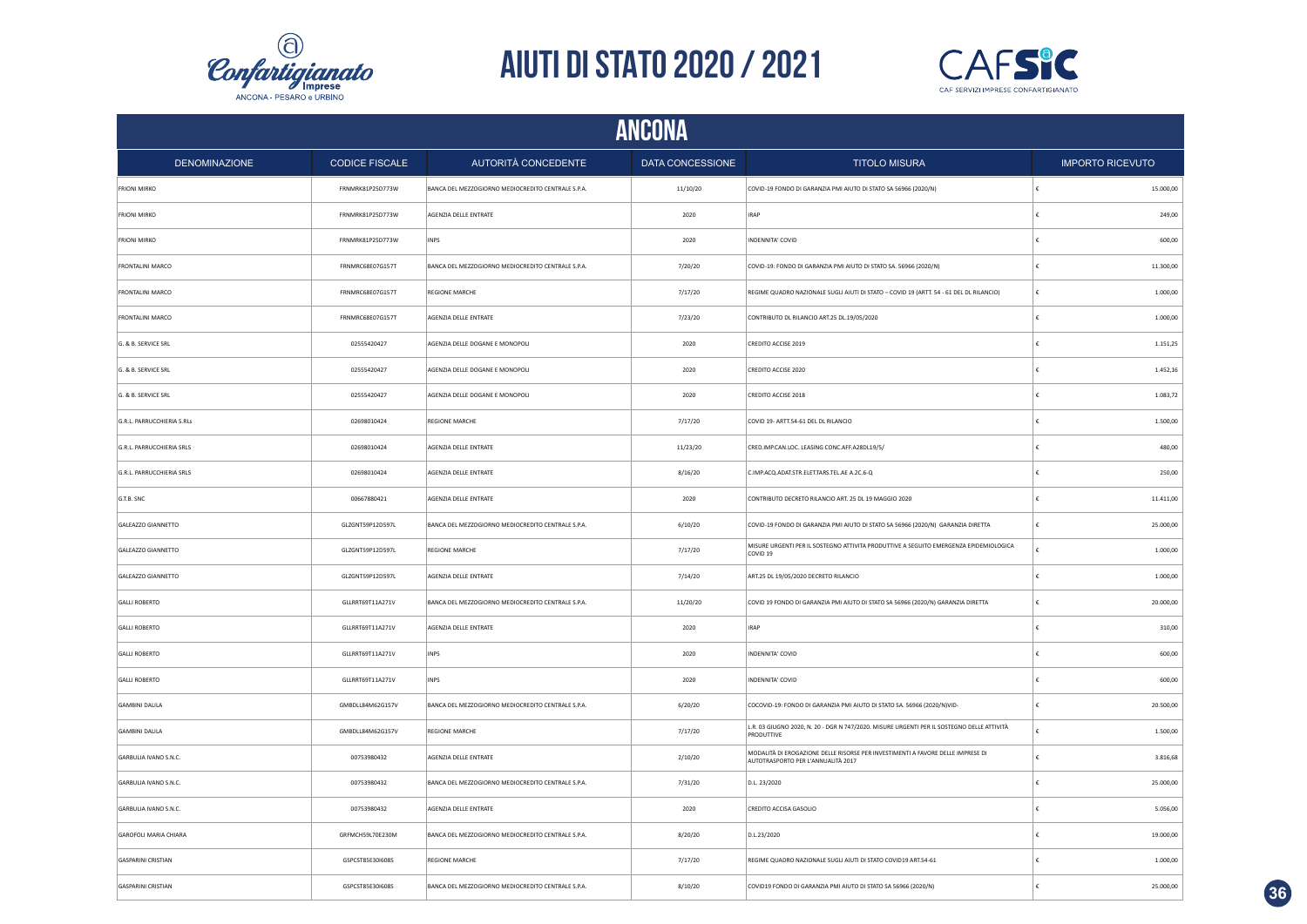



|                                             | <b>ANCONA</b>         |                                                    |                  |                                                                        |                         |  |  |  |
|---------------------------------------------|-----------------------|----------------------------------------------------|------------------|------------------------------------------------------------------------|-------------------------|--|--|--|
| <b>DENOMINAZIONE</b>                        | <b>CODICE FISCALE</b> | AUTORITÀ CONCEDENTE                                | DATA CONCESSIONE | <b>TITOLO MISURA</b>                                                   | <b>IMPORTO RICEVUTO</b> |  |  |  |
| <b>GASPARINI CRISTIAN</b>                   | GSPCST85E301608S      | AGENZIA DELLE ENTRATE                              | 6/15/20          | ART.25 DL 19/05/2020 DECRETO RILANCIO                                  | €<br>1.200,00           |  |  |  |
| <b>GASPARINI CRISTIAN</b>                   | GSPCST85E30I608S      | AGENZIA DELLE ENTRATE                              | 2020             | ART.1 DL 22 MARZO 2021 N.41                                            | €<br>3.618,00           |  |  |  |
| GASPARINI STEFANO                           | GSPSFN89E0216081      | BANCA DEL MEZZOGIORNO MEDIOCREDITO CENTRALE S.P.A. | 10/31/20         | COVID19 FONDO DI GARANZIA PMI AIUTO DI STATO SA 56966 (2020/N)         | 25.000,00<br>€          |  |  |  |
| <b>GASPARINI STEFANO</b>                    | GSPSFN89E0216081      | AGENZIA DELLE ENTRATE                              | 6/25/20          | ART.25 DL 19/05/2020 DECRETO RILANCIO                                  | 2.955,00<br>€           |  |  |  |
| GASPARRI & NICOLINI SNC                     | 02778870424           | REGIONE MARCHE                                     | 12/1/20          | MISURA 2.55 LETT B FEAMP 2014/2020                                     | 23.862,69               |  |  |  |
| GASPARRI & NICOLINI SNC                     | 02778870424           | MIPAAF                                             | 12/29/20         | ART 3 COMMA 1 LETT B DEL DECRETO MINISTERIALE N. 9010471 DEL 17/072020 | 2.488,71<br>€           |  |  |  |
| GASPARRI & NICOLINI SNC                     | 02778870424           | AGENZIA DELLE ENTRATE                              | 6/29/20          | ART 25 DLN.34 DEL 2020                                                 | 3.023,00                |  |  |  |
| <b>GASPARRI &amp; NICOLINI SNC</b>          | 02778870424           | REGIONE MARCHE                                     | 7/17/20          | LR 20/2020 DGR 753/2020 MIS.42 PESCA                                   | 19.110,00               |  |  |  |
| GASPARRI ARREDAMENTI SRL                    | 02532370422           | BANCA DEL MEZZOGIORNO MEDIOCREDITO CENTRALE S.P.A. | 6/20/20          | COVID-19 FONDO DI GARANZIA PMI AIUTO DI STATO SA 56966 (2020/N)        | 25.000,00<br>£          |  |  |  |
| GASPARRI ARREDAMENTI SRL                    | 02532370422           | AGENZIA DELLE ENTRATE                              | 6/30/20          | ART.25 DL 19/05/2020 DECRETO RILANCIO                                  | 4.416,00<br>£           |  |  |  |
| GDM EDILIZIA S.R.L.                         | 02774970426           | BANCA DEL MEZZOGIORNO MEDIOCREDITO CENTRALE S.P.A. | 11/20/20         | DL.23 DEL 08/04/2020                                                   | £<br>30.000,00          |  |  |  |
| GDM EDILIZIA S.R.L.                         | 02774970426           | AGENZIA DELLE ENTRATE                              | ANNO 2020        | DL.34 ART.24 IRAP                                                      | 1.274,00<br>$\epsilon$  |  |  |  |
| GDM EDILIZIA S.R.L.                         | 02774970426           | AGENZIA DELLE ENTRATE                              | ANNO 2020        | ART.125 CREDITO SANIFICAZIONE DL.34                                    | £<br>108,00             |  |  |  |
| <b>GE.AL SNC</b>                            | 02726910421           | AGENZIA DELLE ENTRATE                              | 9/11/20          | CONTRIBUTO D.L. 34/2020                                                | 2.000,00<br>€           |  |  |  |
| GE.AL SNC                                   | 02726910421           | BANCA DEL MEZZOGIORNO MEDIOCREDITO CENTRALE S.P.A. | 6/10/20          | D.L. 23/2020                                                           | 22.000,00<br>€          |  |  |  |
| <b>GE.AL SNC</b>                            | 02726910421           | <b>REGIONE MARCHE</b>                              | 7/16/20          | D.L.34/2020 L.R. 20/2020                                               | 3.000,00<br>€           |  |  |  |
| GE.AL SNC                                   | 02726910421           | REGIONE MARCHE                                     | 12/30/20         | D.L.34/2020 D.L. 104/2020                                              | €<br>1.000,00           |  |  |  |
| GE.AL SNC                                   | 02726910421           | AGENZIA DELLE ENTRATE                              | 11/10/20         | D.L. N. 137/2020                                                       | 4.000,00<br>€           |  |  |  |
| GELATERIA GELATOMANIA SAS                   | 02319320426           | <b>BPER SPA</b>                                    | 12/31/20         | FONDO DI GARANZIA PMI AIUTI DI STATO                                   | €<br>18.300,00          |  |  |  |
| GELATERIA GELATOMANIA SAS DI LUCONI LORETTA | 02319320426           | AGENZIA DELLE ENTRATE                              | 2020             | <b>DL RILANCIO</b>                                                     | €<br>2.000,00           |  |  |  |
| GELATERIA GELATOMANIA SAS DI LUCONI LORETTA | 02319320426           | AGENZIA DELLE ENTRATE                              | 2020             | <b>DL RISTORI</b>                                                      | €<br>3.000,00           |  |  |  |
| GELATERIA GELATOMANIA SAS DI LUCONI LORETTA | 02319320426           | AGENZIA DELLE ENTRATE                              | 2020             | <b>RISTORI BIS</b>                                                     | 1.000,00                |  |  |  |
| GELATERIA GELATOMANIA SAS DI LUCONI LORETTA | 02319320426           | AGENZIA DELLE ENTRATE                              | 2020             | DL 172/2020                                                            | €<br>2.000,00           |  |  |  |
| GELATERIA GELATOMANIA SAS DI LUCONI LORETTA | 02319320426           | AGENZIA DELLE ENTRATE                              | 2020             | DL 41/2021                                                             | 2.000,00                |  |  |  |
| <b>GENGA GIULIANO</b>                       | GNGGLN64H30D007X      | AGENZIA DELLE ENTRATE                              | 6/25/20          | ART.25 DL 19/05/2020 DECRETO RILANCIO                                  | 3.942,00                |  |  |  |
| <b>GENGA GIULIANO</b>                       | GNGGLN64H30D007X      | BANCA DEL MEZZOGIORNO MEDIOCREDITO CENTRALE S.P.A. | 5/25/20          | COVID-19 FONFO DI GARANZIA PMI AIUTI DI STATO SA 56966 (2020/N)        | 25.000,00               |  |  |  |
| <b>GENGA GIULIANO</b>                       | GNGGLN64H30D007X      | AGENZIA DELLE DOGANE E MONOPOLI                    | 3/31/20          | CRED.D'IMP.AGEV.GASOLIO AUTOTRASPORTATORI ART                          | $\epsilon$<br>2.633,56  |  |  |  |
| <b>GENGA GIULIANO</b>                       | GNGGLN64H30D007X      | AGENZIA DELLE DOGANE E MONOPOLI                    | 6/30/20          | CRED.D'IMP.AGEV.GASOLIO AUTOTRASPORTATORI ART                          | 2.338,85<br>١£          |  |  |  |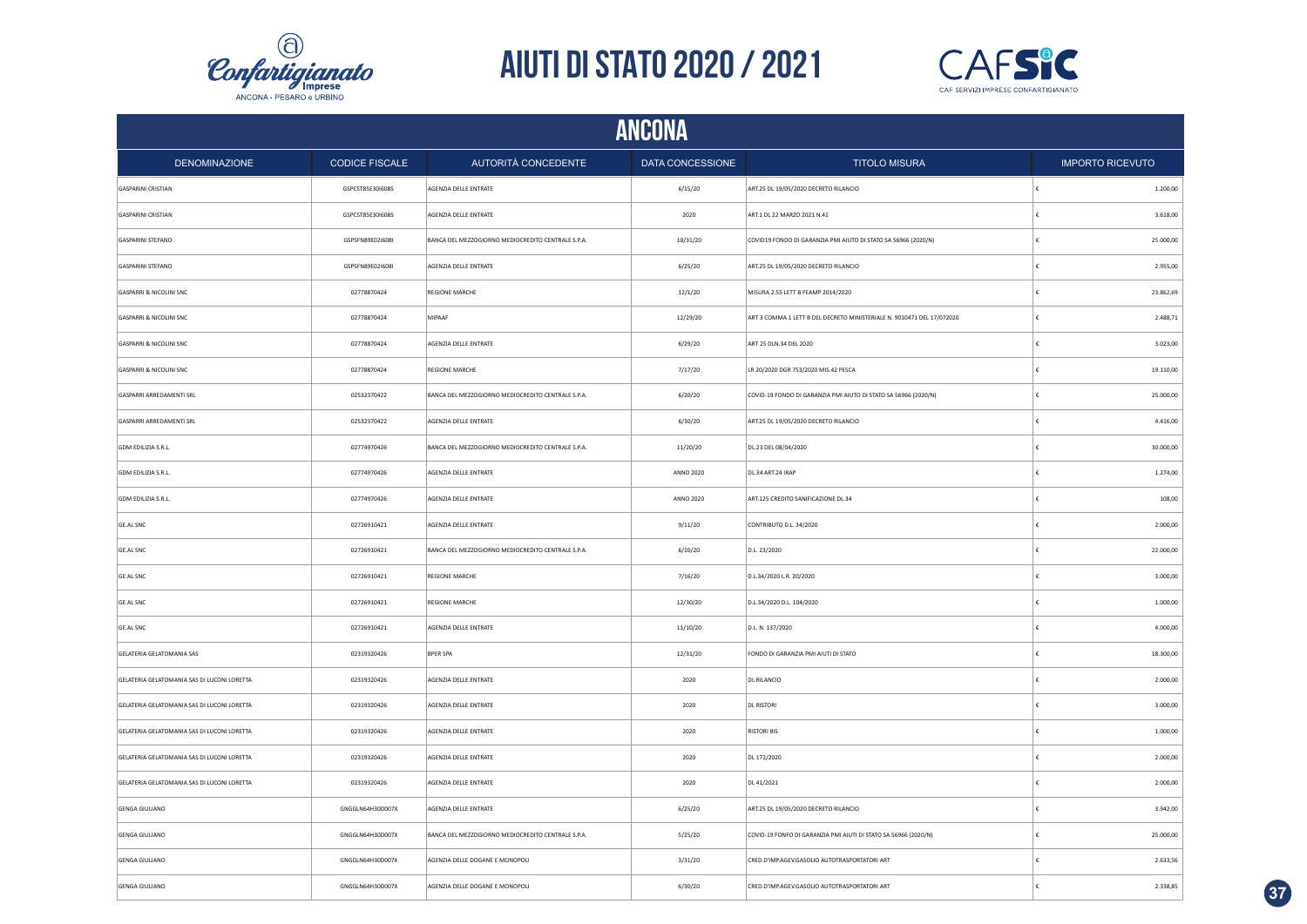



|                           | <b>ANCONA</b>         |                                                    |                  |                                                                                                                              |                         |  |  |  |
|---------------------------|-----------------------|----------------------------------------------------|------------------|------------------------------------------------------------------------------------------------------------------------------|-------------------------|--|--|--|
| <b>DENOMINAZIONE</b>      | <b>CODICE FISCALE</b> | AUTORITÀ CONCEDENTE                                | DATA CONCESSIONE | <b>TITOLO MISURA</b>                                                                                                         | <b>IMPORTO RICEVUTO</b> |  |  |  |
| <b>GENGA GIULIANO</b>     | GNGGLN64H30D007X      | AGENZIA DELLE DOGANE E MONOPOLI                    | 9/30/20          | CRED.D'IMP.AGEV.GASOLIO AUTOTRASPORTATORI ART                                                                                | 2.112,67                |  |  |  |
| <b>GENGA GIULIANO</b>     | GNGGLN64H30D007X      | AGENZIA DELLE DOGANE E MONOPOLI                    | 12/27/20         | CRED.D'IMP.AGEV.GASOLIO AUTOTRASPORTATORI ART                                                                                | 2.074,33                |  |  |  |
| <b>GIA SRL</b>            | 02443510421           | AGENZIA DELLE ENTRATE                              | 6/25/20          | CONTRIBUTO COVID-19 AI SENSI DEL DL 34/2020                                                                                  | 2.000,00                |  |  |  |
| <b>GIA SRL</b>            | 02443510421           | AGENZIA DELLE ENTRATE                              | 7/1/20           | STRALCIO IRAP 2019AI SENSI DEL DL 34/2020                                                                                    | 1.078,00                |  |  |  |
| <b>GIA SRL</b>            | 02443510421           | AGENZIA DELLE ENTRATE                              | 5/27/20          | DL 23/2020 DECRETO LIQUIDITA'                                                                                                | 24.000,00               |  |  |  |
| <b>GIACANI LAURA</b>      | GCNLRA83D62E388E      | REGIONE MARCHE                                     | 7/16/20          | REGIONE MARCHE L.R. 03/06/2020 N. 20                                                                                         | 1.500,00<br>£           |  |  |  |
| <b>GIACANI LAURA</b>      | GCNLRA83D62E388E      | <b>REGIONE MARCHE</b>                              | 12/30/20         | CONTRIBUTO REGIONALE DL N. 104/2020                                                                                          | 1.000,00                |  |  |  |
| <b>GIACANI LAURA</b>      | GCNLRA83D62E388E      | BANCA DEL MEZZOGIORNO MEDIOCREDITO CENTRALE S.P.A. | 6/20/20          | FONDO GARANZIA PMI DL 23/2020                                                                                                | 13.100,00               |  |  |  |
| <b>GIACANI LAURA</b>      | GCNLRA83D62E388E      | AGENZIA DELLE ENTRATE                              | 7/17/20          | CONTRIBUTO ART. 25 DL 19/05/2020                                                                                             | 1.125,00                |  |  |  |
| <b>GIACANI LAURA</b>      | GCNLRA83D62E388E      | AGENZIA DELLE ENTRATE                              | 7/17/20          | CONTRIBUTO AUTOMATICO DL 149/2020                                                                                            | 1.688,00                |  |  |  |
| <b>GIACANI LAURA</b>      | GCNLRA83D62E388E      | AGENZIA DELLE ENTRATE                              | 7/17/20          | CONTRIBUTO ZONE ARANCIONI DL 149/2020                                                                                        | 563,00                  |  |  |  |
| <b>GIACANI LAURA</b>      | GCNLRA83D62E388E      | AGENZIA DELLE ENTRATE                              | 7/17/20          | CONTRIBUTO DECRETO NATALE DL 172/2020                                                                                        | 1.125,00                |  |  |  |
| <b>GIACANI LAURA</b>      | GCNLRA83D62E388E      | AGENZIA DELLE ENTRATE                              | 11/30/20         | CREDITO LOCAZIONE DL 34/2020                                                                                                 | 154,85                  |  |  |  |
| <b>GIACCHINI ENRICA</b>   | GCCNRC81P56E388W      | AGENZIA DELLE ENTRATE                              | 2020             | DL. 34/2020 ART. 25                                                                                                          | 3.456,00                |  |  |  |
| <b>GIACCHINI ENRICA</b>   | GCCNRC81P56E388W      | AGENZIA DELLE ENTRATE                              | 2020             | <b>RISTORI</b>                                                                                                               | 6.912,00                |  |  |  |
| <b>GIACCHINI ENRICA</b>   | GCCNRC81P56E388W      | AGENZIA DELLE ENTRATE                              | 2020             | <b>RISTORI</b>                                                                                                               | 3.456,00                |  |  |  |
| <b>GIACCHINI ENRICA</b>   | GCCNRC81P56E388W      | AGENZIA DELLE ENTRATE                              | 2020             | <b>IRAP</b>                                                                                                                  | 463,00                  |  |  |  |
| <b>GIACOBELLI MARCO</b>   | GCBMRC64T25A271V      | BANCA DEL MEZZOGIORNO MEDIOCREDITO CENTRALE S.P.A. | 7/10/20          | COVID-19: FONDO DI GARANZIA PMI AIUTO DI STATO SA. 56966 (2020/N)                                                            | 20.000,00               |  |  |  |
| <b>GIAMPIERI CRISTINA</b> | GMPCST84D57C615Q      | AGENZIA DELLE ENTRATE                              | 2020             | <b>IRAP</b>                                                                                                                  | 40,00                   |  |  |  |
| <b>GIAMPIERI CRISTINA</b> | GMPCST84D57C615Q      | <b>REGIONE MARCHE</b>                              | 12/30/20         | DL N. 104 DEL 14/08/2020- MISURE URGENTI PER SOSTEGNO ALLE MICROIMPRESE A SEGUITO EMERGENZA<br>EPIDEMIOLOGICA COVID - 19     | 1.000,00                |  |  |  |
| <b>GIAMPIERI CRISTINA</b> | GMPCST84D57C615Q      | BANCA DEL MEZZOGIORNO MEDIOCREDITO CENTRALE S.P.A. | 8/10/20          | COVID-19 FONDO DI GARANZIA PMI AIUTI DI STATO SA. 56966 (2020/N) - GARANZIA DIRETTA                                          | 19.300,00<br>€          |  |  |  |
| <b>GIAMPIERI CRISTINA</b> | GMPCST84D57C615Q      | <b>REGIONE MARCHE</b>                              | 7/16/20          | L.R. 3 GIUGNO 2020 - DGR 747/2020. MISURE URGENTI PER IL SOSTEGNO ALLE ATTIVITÀ PRODUTTIVE A<br>SEGUITO EMERGENZA COVID-19 - | 3.000,00                |  |  |  |
| <b>GIAMPIERI CRISTINA</b> | GMPCST84D57C615Q      | UNI.CO. SOCIETA' COOPERATIVA                       | 3/16/20          | REG. UE 1407/2013 DE MINIMIS                                                                                                 | 427,45                  |  |  |  |
| <b>GIAMPIERI CRISTINA</b> | GMPCST84D57C615Q      | AGENZIA DELLE ENTRATE                              | 7/3/20           | CONTRIBUTO DECRETO RILANCIO ART. 25 DL 19 MAGGIO 2020                                                                        | 1.000,00                |  |  |  |
| <b>GIAMPIERI CRISTINA</b> | GMPCST84D57C615Q      | AGENZIA DELLE ENTRATE                              | 2020             | ART.1 D.L. 28/10/2020 N.137 DECRETO RISTORI                                                                                  | 500,00                  |  |  |  |
| <b>GIAMPIERI CRISTINA</b> | GMPCST84D57C615Q      | <b>INPS</b>                                        | 2020             | INDENNITA' COVID                                                                                                             | 600,00                  |  |  |  |
| <b>GIAMPIERI CRISTINA</b> | GMPCST84D57C615Q      | <b>INPS</b>                                        | 2020             | INDENNITA' COVID                                                                                                             | 600,00                  |  |  |  |
| <b>GIANCARLI MIRCO</b>    | GNCMRC73E10A271U      | BANCA DEL MEZZOGIORNO MEDIOCREDITO CENTRALE S.P.A. | 11/20/20         | COVID-19: FONDO DI GARANZIA PMI AIUTO DI STATO SA. 56966 (2020/N)                                                            | 13.900,00               |  |  |  |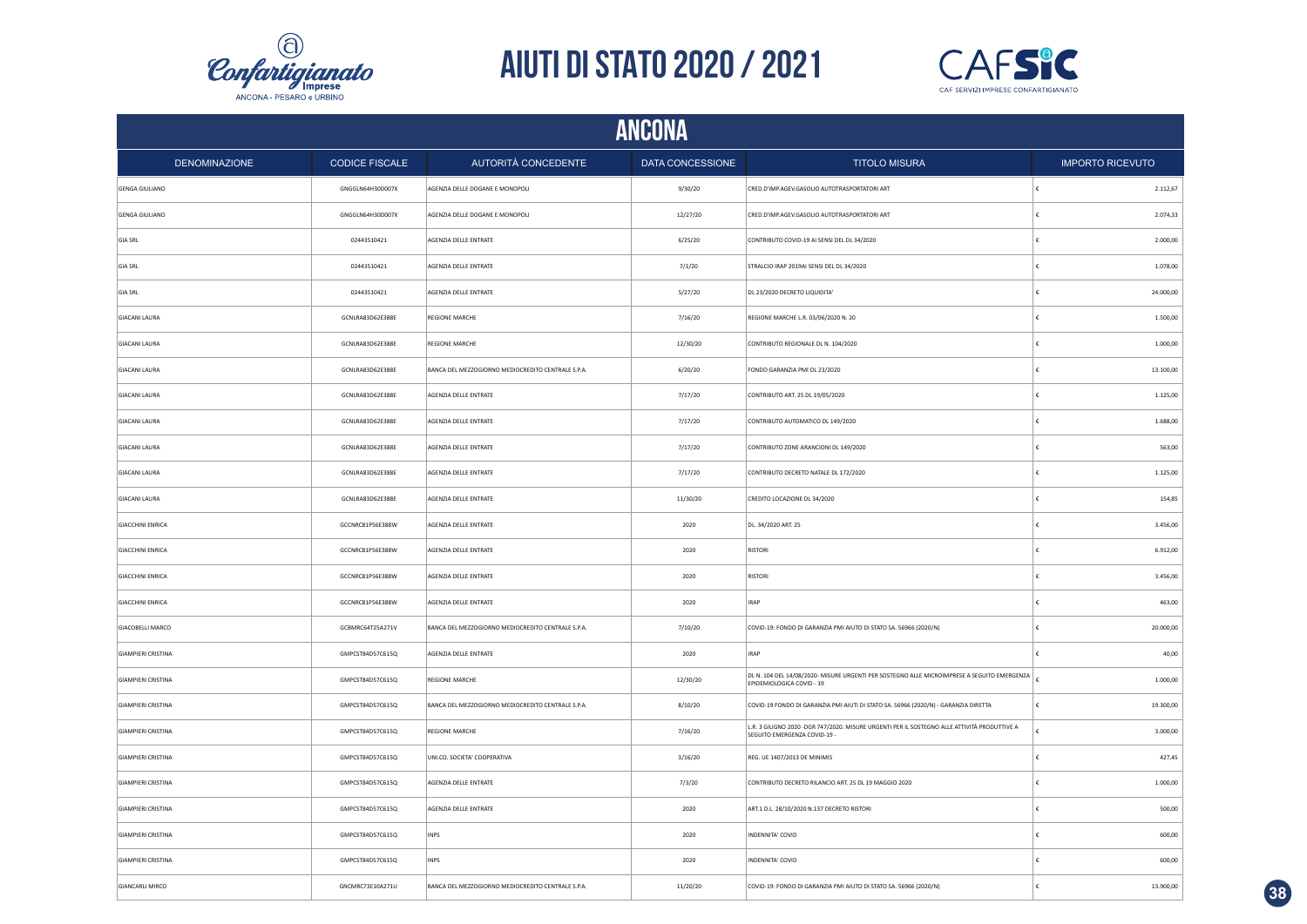



|                              |                       |                                                    | <b>ANCONA</b>           |                                                                                                                                                                                                                              |                         |
|------------------------------|-----------------------|----------------------------------------------------|-------------------------|------------------------------------------------------------------------------------------------------------------------------------------------------------------------------------------------------------------------------|-------------------------|
| <b>DENOMINAZIONE</b>         | <b>CODICE FISCALE</b> | AUTORITÀ CONCEDENTE                                | <b>DATA CONCESSIONE</b> | <b>TITOLO MISURA</b>                                                                                                                                                                                                         | <b>IMPORTO RICEVUTO</b> |
| <b>GIANFELICI ANNA MARIA</b> | GNFNMR54S69C704R      | AGENZIA DELLE ENTRATE                              | 7/4/20                  | CONTRIBUTO D.L. 34/2020                                                                                                                                                                                                      | 2.117,00<br>€           |
| <b>GIANFELICI ANNA MARIA</b> | GNFNMR54S69C704R      | BANCA DEL MEZZOGIORNO MEDIOCREDITO CENTRALE S.P.A. | 10/31/20                | COVID 19 FONDO GARANZIA                                                                                                                                                                                                      | 25.000,00               |
| <b>GIANFELICI ANNA MARIA</b> | GNFNMR54S69C704R      | REGIONE MARCHE                                     | 7/18/20                 | AIUTI DI STATO COVID-19                                                                                                                                                                                                      | 1.000,00                |
| GIANROB S.R.L.               | 01581700422           | AGENZIA DELLE ENTRATE                              | 12/13/20                | ESENZIONI FISCALI E CREDITI D'IMPOSTA ADOTTATI A SEGUITO DELLA CRISI ECONOMICA CAUSATA<br>DALL'EPIDEMIA DI COVID-19 [CON MODIFICHE DERIVANTI DALLA DECISIONE SA. 62668] - DISPOSIZIONI IN<br>MATERIA DI VERSAMENTO DELL'IRAP | 1.094,00                |
| GIANROB S.R.L.               | 01581700422           | BANCA DEL MEZZOGIORNO MEDIOCREDITO CENTRALE S.P.A. | 5/14/20                 | GARANZIA DEL FONDO A VALERE SULLA SEZIONE SPECIALE DI CUI ALL'ARTICOLO 56 DEL DECRETO-LEGGE<br>DEL 17 MARZO 2020 N. 18                                                                                                       | 9.817,04                |
| GIANROB S.R.L.               | 01581700422           | BANCA DEL MEZZOGIORNO MEDIOCREDITO CENTRALE S.P.A. | 5/14/20                 | GARANZIA DEL FONDO A VALERE SULLA SEZIONE SPECIALE DI CUI ALL'ARTICOLO 56 DEL DECRETO-LEGGE<br>DEL 17 MARZO 2020 N. 18                                                                                                       | 4.150,01<br>£           |
| GIARDINIERI ALESSANDRO       | GRDLSN93C09A271H      | BANCA DEL MEZZOGIORNO MEDIOCREDITO CENTRALE S.P.A. | 12/10/20                | COVID-19: FONDO DI GARANZIA PMI AIUTO DI STATO SA. 56966 (2020/N)                                                                                                                                                            | 6.500,00<br>€           |
| GIARDINIERI ALESSANDRO       | GRDLSN93C09A271H      | AGENZIA DELLE ENTRATE                              | 7/2/20                  | CONTRIBUTO ART.25 DEL DECRETO-LEGGE 19 MAGGIO 2020 DECRETO RILANCIO                                                                                                                                                          | €<br>1.000,00           |
| GIARDINIERI ALESSANDRO       | GRDLSN93C09A271H      | AGENZIA DELLE ENTRATE                              | <b>ANNO 2020</b>        | CREDITO D'IMPOSTA MISURATORI FISCALI- ART. 2, COMMA 6 QUINQUIES, DLGS N. 127/2015                                                                                                                                            | £<br>250,00             |
| <b>GIARDINIERI STEFANO</b>   | GRDSFN59M08G157O      | BANCA DEL MEZZOGIORNO MEDIOCREDITO CENTRALE S.P.A. | 12/10/20                | COVID-19: FONDO DI GARANZIA PMI AIUTO DI STATO SA. 56966 (2020/N)                                                                                                                                                            | 21.700,00<br>$\epsilon$ |
| <b>GIARDINIERI STEFANO</b>   | GRDSFN59M08G157O      | AGENZIA DELLE ENTRATE                              | <b>ANNO 2020</b>        | CREDITO D'IMPOSTA MISURATORI FISCALI- ART. 2, COMMA 6 QUINQUIES, DLGS N. 127/2015                                                                                                                                            | 500,00<br>€             |
| <b>GIARDINIERI STEFANO</b>   | GRDSFN59M08G157O      | AGENZIA DELLE ENTRATE                              | 7/14/20                 | CONTRIBUTO ART.25 DEL DECRETO-LEGGE 19 MAGGIO 2020 DECRETO RILANCIO                                                                                                                                                          | 1.262,00<br>€           |
| <b>GIOCABENE SRL</b>         | 02608090425           | BANCA DEL MEZZOGIORNO MEDIOCREDITO CENTRALE S.P.A. | 5/5/20                  | FONDO DI GARANZIA PMI AIUTI DI STATO                                                                                                                                                                                         | 16.186,80               |
| <b>GIOCABENE SRL</b>         | 02608090425           | CAMERA DI COMMERCIO DELLE MARCHE                   | 10/16/20                | BANDO PER CONCESSIONE CONTRIBUTI PER FAVORIRE APPROCCIO E PIATTAFORME B2B                                                                                                                                                    | 3.400,00<br>€           |
| <b>GIOCABENE SRL</b>         | 02608090425           | SIMEST                                             | 11/26/20                | PROGRAMMAI PER LO SVILUPPO DEL COMMERCIO ELETTRONICO IN PAESEI EXTRA UE                                                                                                                                                      | 19.474,00<br>€          |
| <b>GIOCABENE SRL</b>         | 02608090425           | <b>ENTE BILATERALE</b>                             | 11/13/20                | BONUS COVID-19 AZIENDE - PREVENZIONE E SICUREZZANEI LUOGHIDI LAVORO                                                                                                                                                          | €<br>200,00             |
| GIOXEMA S.A.S.               | 02015020429           | BANCA DEL MEZZOGIORNO MEDIOCREDITO CENTRALE S.P.A. | 12/31/20                | COVID-19: FONDO DI GARANZIA PMI AIUTO DI STATO SA. 56966 (2020/N)                                                                                                                                                            | 30.000,00<br>€          |
| GIOXEMA S.A.S.               | 02015020429           | AGENZIA DELLE ENTRATE                              | 7/31/20                 | CONTRIBUTO DL RILANCIO ART.25 DL.19/05/2020                                                                                                                                                                                  | 2.292.00<br>£           |
| <b>GIRBEA VASILE ADRIAN</b>  | GRBVLD83L07Z129V      | BANCA DEL MEZZOGIORNO MEDIOCREDITO CENTRALE S.P.A. | 6/20/20                 | FONDO DI GARANZIA PMI AIUTI DI STATO SA 56966 2020/N                                                                                                                                                                         | 13.700,00<br>€          |
| <b>GIRBEA VASILE ADRIAN</b>  | GRBVLD83L07Z129V      | AGENZIA DELLE ENTRATE                              | 7/2/20                  | CONTRIBUTO DECRETO RILANCIO ART 25 DL 19/05/2020                                                                                                                                                                             | 1.000,00<br>€           |
| GIULIAMARE S.N.C             | 02404320422           | AGENZIA DELLE ENTRATE                              | 10/16/20                | CREDITO D IMPOSTA SANIFICAZIONE /ACQUISTO DPI ART 25L.77/2020                                                                                                                                                                | 560,00                  |
| <b>GIULIAMARE S.N.C</b>      | 02404320422           | REGIONE MARCHE                                     | 7/17/20                 | CONTRIBUTO FONDO PERDUTOEMERGENZA COVID-19(RISTORAZIONE FINO A 9 ADDETTI)                                                                                                                                                    | 3.000,00<br>£           |
| GIULIAMARE S.N.C             | 02404320422           | AGENZIA DELLE ENTRATE                              | 7/7/20                  | CONTRIBUTO A FONDO PERDUTO ART 25 DL 34/2020                                                                                                                                                                                 | 5.343,00                |
| GIULIAMARE S.N.C             | 02404320422           | AGENZIA DELLE ENTRATE                              | 11/10/20                | CONTRIBUTO A FONDO PERDUTO ART 1 DL 137/2020                                                                                                                                                                                 | £<br>10.686,00          |
| GIULIAMARE S.N.C             | 02404320422           | AGENZIA DELLE ENTRATE                              | 8/20/20                 | PRIMO ACCONTO IRAP 2020 NON DOVUTO ART 24 DL 34/2020                                                                                                                                                                         | £<br>203,50             |
| <b>GIULIODORI CLAUDIA</b>    | GLDCLD68M42G157Q      | BANCA DEL MEZZOGIORNO MEDIOCREDITO CENTRALE S.P.A. | 10/31/20                | COVID-19: FONDO DI GARANZIA PMI AIUTO DI STATO SA. 56966 (2020/N)                                                                                                                                                            | $\epsilon$<br>15.000,00 |
| <b>GIULIODORI CLAUDIA</b>    | GLDCLD68M42G157Q      | <b>REGIONE MARCHE</b>                              | 7/17/20                 | REGIME QUADRO NAZIONALE SUGLI AIUTI DI STATO - COVID 19 (ARTT. 54 - 61 DEL DL RILANCIO)                                                                                                                                      | ∣€<br>1.500,00          |
| <b>GIULIODORI CLAUDIA</b>    | GLDCLD68M42G157Q      | AGENZIA DELLE ENTRATE                              | 12/31/20                | ESENZIONI FISCALI E CREDITI D'IMPOSTA ADOTTATI A SEGUITO DELLA CRISI ECONOMICA CAUSATA<br>DALL'EPIDEMIA DI COVID-19 [CON MODIFICHE DERIVANTI DALLA DECISIONE SA. 62668                                                       | $\epsilon$<br>18,00     |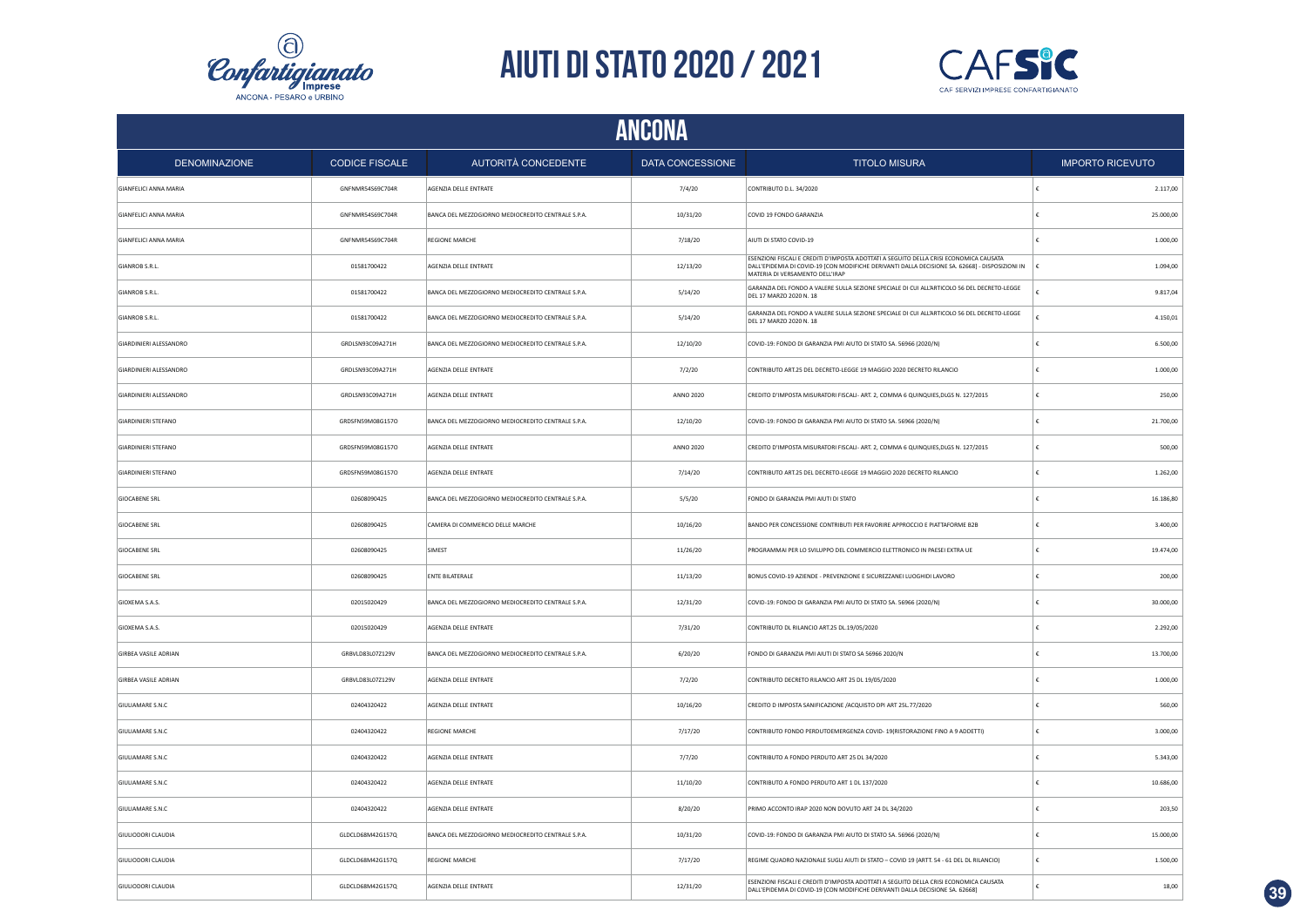



|                                                   | <b>ANCONA</b>         |                                                    |                  |                                                                                                                       |    |                         |  |  |
|---------------------------------------------------|-----------------------|----------------------------------------------------|------------------|-----------------------------------------------------------------------------------------------------------------------|----|-------------------------|--|--|
| <b>DENOMINAZIONE</b>                              | <b>CODICE FISCALE</b> | AUTORITÀ CONCEDENTE                                | DATA CONCESSIONE | <b>TITOLO MISURA</b>                                                                                                  |    | <b>IMPORTO RICEVUTO</b> |  |  |
| <b>GIULIODORI CLAUDIA</b>                         | GLDCLD68M42G157Q      | AGENZIA DELLE ENTRATE                              | 7/23/20          | CONTRIBUTO DL RILANCIO ART.25 DL.19/05/2020                                                                           | €  | 1.064,00                |  |  |
| GIULIODORI GUGLIELMO SAS                          | 02389790425           | REGIONE MARCHE                                     | 7/18/20          | DECRETO N.34 DEL 19/05/2020                                                                                           | €  | 1.000,00                |  |  |
| GIULIODORI GUGLIELMO SAS                          | 02389790425           | AGENZIA DELLE ENTRATE                              | 7/14/20          | DECRETO RILANCIO ART. 25 DEL 19/05/2020                                                                               | €  | 5.393,00                |  |  |
| GIULIODORI GUGLIELMO SAS                          | 02389790425           | G.S.A. SPA                                         | 2020             | CONTRIBUTO GSE                                                                                                        | £  | 3.725,25                |  |  |
| <b>GJUCI QERIM</b>                                | GJCQRM75C20Z100R      | BANCA DEL MEZZOGIORNO MEDIOCREDITO CENTRALE S.P.A. | 10/31/20         | COVID-19 FONDO DI GARANZIA PMI AIUTO DI STATO SA.56966 2020/N GARANZIA DIRETTA                                        | €  | 20.000,00               |  |  |
| <b>GJUCI QERIM</b>                                | GJCQRM75C20Z100R      | <b>INPS</b>                                        | 2020             | INDENNITA' COVID-19 DECRETO CURA ITALIA A.28 DL 18/2020                                                               | €  | 600,00                  |  |  |
| <b>GJUCI QERIM</b>                                | GJCQRM75C20Z100R      | <b>INPS</b>                                        | 2020             | INDENNITA' COVID-19 DECRETO CURA ITALIA A.28 DL 18/2020                                                               |    | 600,00                  |  |  |
| GO-TI GIOIELLERIA S.A.S. DI AGUZZI TIZIANA & C    | 01330270420           | AGENZIA DELLE ENTRATE                              | 11/23/20         | CRED.IMP.CAN.LOC. LEASING CONC.AFF.A28DL19/5/                                                                         |    | 168,00                  |  |  |
| GO-TI GIOIELLERIA S.A.S. DI AGUZZI TIZIANA & C    | 01330270420           | AGENZIA DELLE ENTRATE                              | 11/24/20         | CRED.IMP.CAN.LOC. LEASING CONC.AFF.A28DL19/5/                                                                         |    | 239,43                  |  |  |
| GO-TI GIOIELLERIA S.A.S. DI AGUZZI TIZIANA & C    | 01330270420           | AGENZIA DELLE ENTRATE                              | 5/16/20          | C.IMP.ACQ.ADAT.STR.ELET.TARS.TEL.AE A.2C.6-Q                                                                          | £  | 225,00                  |  |  |
| GRAFICA G.P.O. DI PELLEGRINI P. & VITALI A.M. SNC | 01183080421           | BANCA DEL MEZZOGIORNO MEDIOCREDITO CENTRALE S.P.A. | 10/31/20         | COVID - 19: FONDO DI GARANZIA PMI AIUTI DI STATO SA 56966 (2020/N)                                                    | £  | 14.000,00               |  |  |
| GRAFICA G.P.O. DI PELLEGRINI P. & VITALI A.M. SNC | 01183080421           | AGENZIA DELLE ENTRATE                              | 8/20/20          | IRAP SALDO 2019 DL 34 DEL 19/5/20 (DECRETO RILANCIO)                                                                  | £  | 449,00                  |  |  |
| GRAFICA G.P.O. DI PELLEGRINI P. & VITALI A.M. SNC | 01183080421           | AGENZIA DELLE ENTRATE                              | 7/3/20           | CONTRIBUTO A FONDO PERDUTO AR.25 DL 34 DEL 19/5/2020                                                                  |    | 2.000,00                |  |  |
| <b>GRAFICHE RICCIARELLI SRL</b>                   | 02648450423           | G.S.A. SPA                                         | 2020             | <b>CONTRIBUTO GSE</b>                                                                                                 | €  | 115.463,00              |  |  |
| <b>GRASSI EMANUELE</b>                            | GRSMNL75H05A271V      | BANCA DEL MEZZOGIORNO MEDIOCREDITO CENTRALE S.P.A. | 12/10/20         | COVID-19: FONDO DI GARANZIA PMI AIUTO DI STATO SA. 56966 (2020/N)                                                     | €  | 30.000,00               |  |  |
| <b>GREGORI MASSIMO</b>                            | GRGMSM64P12E388T      | BANCA DEL MEZZOGIORNO MEDIOCREDITO CENTRALE S.P.A. | 11/20/20         | DECRETO LEGGE 8 APRILE 2020 N. 23                                                                                     | €  | 8.800,00                |  |  |
| <b>GREGORI MASSIMO</b>                            | GRGMSM64P12E388T      | <b>REGIONE MARCHE</b>                              | 7/17/20          | DECRETO LEGGE N. 34 DEL 19 MAGGIO 2020                                                                                | €  | 1.500,00                |  |  |
| <b>GREGORI MASSIMO</b>                            | GRGMSM64P12E388T      | AGENZIA DELLE ENTRATE                              | 7/23/20          | DECRETO RILANCIO                                                                                                      | €  | 1.000,00                |  |  |
| <b>GREGORI MASSIMO</b>                            | GRGMSM64P12E388T      | AGENZIA DELLE ENTRATE                              | 2020             | CREDITO LOCAZIONI                                                                                                     | €  | 485,00                  |  |  |
| <b>GREGORI MASSIMO</b>                            | GRGMSM64P12E388T      | AGENZIA DELLE ENTRATE                              | 2020             | <b>CREDITO REGISTRATORE CASSA</b>                                                                                     | €  | 225,00                  |  |  |
| <b>GREGORI MASSIMO</b>                            | GRGMSM64P12E388T      | AGENZIA DELLE ENTRATE                              | 2020             | CREDITO SANIFICAZIONE DPI                                                                                             | ŧ  | 53,60                   |  |  |
| GRESTA GIORDANO IGINO                             | GRSGDN64D30Z133F      | BANCA DEL MEZZOGIORNO MEDIOCREDITO CENTRALE S.P.A. | 6/20/20          | FONDO GARANZIA PMI DL 23/2020                                                                                         |    | 15.000,00               |  |  |
| <b>GRL PARRUCCHIERIA SRLS</b>                     | 02698010424           | BANCA DEL MEZZOGIORNO MEDIOCREDITO CENTRALE S.P.A. | 12/31/20         | COVID 19- FONDO DI GARANZIA PMI AITO DI STATO SA 56966 (2020/N)                                                       |    | 20.000,00               |  |  |
| <b>GRL PARRUCCHIERIA SRLS</b>                     | 02698010424           | AGENZIA DELLE ENTRATE                              | 12/17/20         | CRED.IMP.ACQ.DISP.PROT.A125                                                                                           |    | 377,00                  |  |  |
| <b>GRL PARRUCCHIERIA SRLS</b>                     | 02698010424           | AGENZIA DELLE ENTRATE                              | 5/16/20          | CRED.IMP. CANONI LOCAZ.ART 65                                                                                         |    | 480,00                  |  |  |
| <b>GRL PARRUCCHIERIA SRLS</b>                     | 02698010424           | AGENZIA DELLE ENTRATE                              | 6/25/20          | ART.25 DL 19/05/2020 DECRETO RILANCIO                                                                                 |    | 2.000,00                |  |  |
| <b>GROSSI MAICOL</b>                              | GRSMCL93A29H294U      | AGENZIA DELLE ENTRATE                              | 7/7/20           | CONTRIBUTO D.L. 34/2020                                                                                               | £  | 1.550,00                |  |  |
| <b>GROSSI MAICOL</b>                              | GRSMCL93A29H294U      | AGENZIA DELLE ENTRATE                              | 7/20/20          | MODALITÀ DI EROGAZIONE DELLE RISORSE PER INVESTIMENTI A FAVORE DELLE IMPRESE DI<br>AUTOTRASPORTO PER L'ANNUALITÀ 2017 | E. | 3.816,68                |  |  |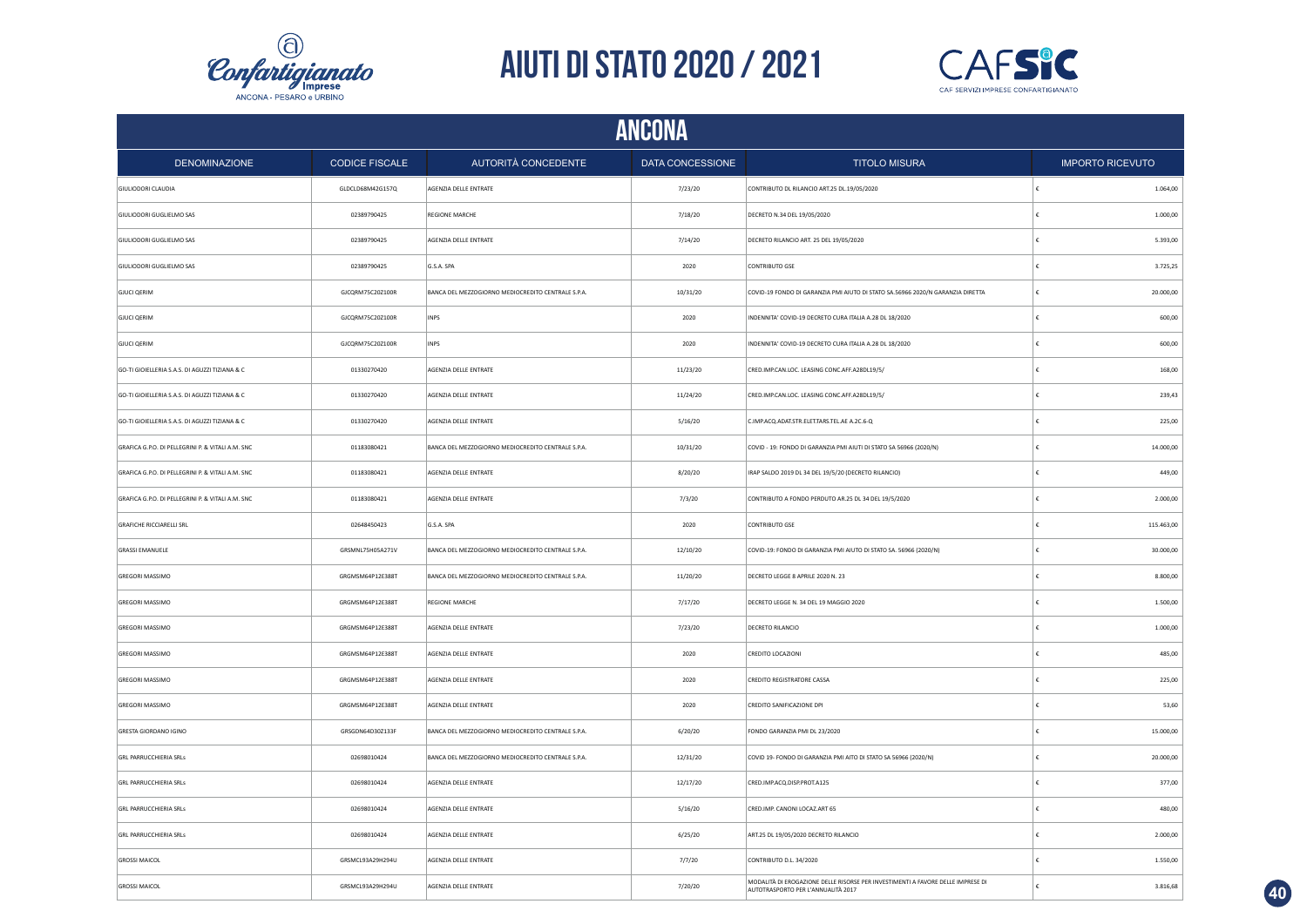



|                                          | <b>ANCONA</b>         |                                                    |                  |                                                                                        |                         |           |  |  |
|------------------------------------------|-----------------------|----------------------------------------------------|------------------|----------------------------------------------------------------------------------------|-------------------------|-----------|--|--|
| <b>DENOMINAZIONE</b>                     | <b>CODICE FISCALE</b> | AUTORITÀ CONCEDENTE                                | DATA CONCESSIONE | <b>TITOLO MISURA</b>                                                                   | <b>IMPORTO RICEVUTO</b> |           |  |  |
| <b>GROSSI MAICOL</b>                     | GRSMCL93A29H294U      | <b>REGIONE MARCHE</b>                              | 12/17/20         | LR 35/2001                                                                             | ŧ                       | 360,00    |  |  |
| <b>GROSSI MAICOL</b>                     | GRSMCL93A29H294U      | BANCA DEL MEZZOGIORNO MEDIOCREDITO CENTRALE S.P.A. | 7/10/20          | D.L. 23/2020                                                                           | €                       | 25.000,00 |  |  |
| <b>GROSSI MAICOL</b>                     | GRSMCL93A29H294U      | AGENZIA DELLE ENTRATE                              | 2020             | CREDITO ACCISA GASOLIO                                                                 | €                       | 13.169,00 |  |  |
| GSG SRL                                  | 02623610421           | <b>REGIONE MARCHE</b>                              | 7/21/20          | CONTRIBUTO DECRETO RILANCIO ART 25 DL 19/05/2020                                       | €                       | 6.000,00  |  |  |
| GSG SRL                                  | 02623610421           | <b>REGIONE MARCHE</b>                              | 12/30/20         | CONTRIBUTO DECRETO RILANCIO ART 25 DL 19/05/2020                                       | €                       | 1.000,00  |  |  |
| GSG SRL                                  | 02623610421           | AGENZIA DELLE ENTRATE                              | 6/25/20          | CONTRIBUTO DECRETO RILANCIO ART 25 DL 19/05/2020                                       | €                       | 5.121,00  |  |  |
| GSG SRL                                  | 02623610421           | AGENZIA DELLE ENTRATE                              | 6/16/20          | DECRETO RISTORI BIS                                                                    | £                       | 10.243,00 |  |  |
| GSG SRL                                  | 02623610421           | AGENZIA DELLE ENTRATE                              | 2020             | CREDITO SANIFICAZIONI                                                                  | €                       | 381,00    |  |  |
| GSG SRL                                  | 02623610421           | AGENZIA DELLE ENTRATE                              | 2020             | CREDITO LOCAZIONE                                                                      |                         | 4.320,00  |  |  |
| GSG SRL                                  | 02623610421           | AGENZIA DELLE ENTRATE                              | 2020             | CREDITO BONUS VACANZA                                                                  |                         | 1.600,00  |  |  |
| <b>GSL COSTRUZIONI SRL</b>               | 02323240420           | BANCA DEL MEZZOGIORNO MEDIOCREDITO CENTRALE S.P.A. | 12/18/20         | DECRETO DEL MINISTERO DELLO SVILUPPO ECONOMICO 19 NOVEMBRE 2015                        |                         | 2.733,32  |  |  |
| <b>GSL COSTRUZIONI SRL</b>               | 02323240420           | BANCA DEL MEZZOGIORNO MEDIOCREDITO CENTRALE S.P.A. | 12/19/20         | DECRETO DEL MINISTERO DELLO SVILUPPO ECONOMICO 19 NOVEMBRE 2015                        | £                       | 819,99    |  |  |
| <b>GSL COSTRUZIONI SRL</b>               | 02323240420           | AGENZIA DELLE DOGANE E MONOPOLI                    | 2020             | CREDITO ACCISA                                                                         | £                       | 16.461,46 |  |  |
| <b>GSL COSTRUZIONI SRL</b>               | 02323240420           | AGENZIA DELLE ENTRATE                              | 7/23/20          | <b>DECRETO RILANCIO</b>                                                                | €                       | 7.515,00  |  |  |
| <b>GSL COSTRUZIONI SRL</b>               | 02323240420           | AGENZIA DELLE ENTRATE                              | 7/14/20          | DECRETO RISTORI E DECRETO RISTORI BIS-REGO.AUTOMATICA                                  | £                       | 7.515,00  |  |  |
| GUAZZARONI SNC DI GUAZZARONI CESINO & C. | 00426510426           | AGENZIA DELLE ENTRATE                              | 2020             | ART.25 DL 19/05/2020 DECRETO RILANCIO                                                  | $\epsilon$              | 2.603,00  |  |  |
| GUAZZARONI SNC DI GUAZZARONI CESINO & C. | 00426510426           | UNI.CO. SOCIETA' COOPERATIVA                       | 2020             | L.R. 13/2020 ART. 12 CO. 1 - MISURE URGENTI PER IL SOSTEGNO ALLE ATTIVITA' PRODUTTIVE  | €                       | 3.556,00  |  |  |
| GUAZZARONI SNC DI GUAZZARONI CESINO & C. | 00426510426           | BANCA DEL MEZZOGIORNO MEDIOCREDITO CENTRALE S.P.A. | 11/6/20          | FONDO DI GARANZIA LG 662/96                                                            | €                       | 3.635,00  |  |  |
| GUAZZARONI SNC DI GUAZZARONI CESINO & C. | 00426510426           | BANCA DEL MEZZOGIORNO MEDIOCREDITO CENTRALE S.P.A. | 11/6/20          | FONDO DI GARANZIA LG 662/96                                                            | €                       | 380,00    |  |  |
| GUAZZARONI SNC DI GUAZZARONI CESINO & C. | 00426510426           | AGENZIA DELLE ENTRATE                              | 2020             | CREDITO IMPOSTA REGISTRATORE TELEMATICO - ART. 2 D.LGS. 127/2015                       | €                       | 250,00    |  |  |
| <b>GUIDARELLI SAURO</b>                  | GDRSRA65E27A271I      | UNI.CO. SOCIETA' COOPERATIVA                       | 9/8/20           | POR MARCHE FESR 2014-2020 AZ.10.1 INT.10.1.1 SOSTEGNO PROCESSI DI FISIONE DEI CONFIDI  | €                       | 666,61    |  |  |
| <b>GUIDARELLI SAURO</b>                  | GDRSRA65E27A271       | UNI.CO. SOCIETA' COOPERATIVA                       | 9/8/20           | L.R. 13/2020                                                                           | €                       | 2.444,23  |  |  |
| <b>GUIDARELLI SAURO</b>                  | GDRSRA65E27A271I      | BANCA DEL MEZZOGIORNO MEDIOCREDITO CENTRALE S.P.A. | 12/31/20         | DECRETO LEGGE 8 APRILE 2020 N. 23                                                      | £                       | 10.039,93 |  |  |
| <b>GUIDARELLI SAURO</b>                  | GDRSRA65E27A271       | BANCA DEL MEZZOGIORNO MEDIOCREDITO CENTRALE S.P.A. | 6/20/20          | DECRETO LEGGE 8 APRILE 2020 N. 23                                                      | €                       | 25.000,00 |  |  |
| <b>GUIDARELLI SAURO</b>                  | GDRSRA65E27A271       | AGENZIA DELLE DOGANE E MONOPOLI                    | 2020             | CREDITO ACCISA                                                                         | €                       | 883,06    |  |  |
| <b>GW INTERNATIONAL</b>                  | 02162260422           | BANCA DEL MEZZOGIORNO MEDIOCREDITO CENTRALE S.P.A. | 5/28/20          | DL 23/2020 DECRETO LIQUIDITA'                                                          |                         | 25.000,00 |  |  |
| HAIR LINE DI GIACHE' CLAUDIO             | GCHCLD71D24D597R      | BANCA DEL MEZZOGIORNO MEDIOCREDITO CENTRALE S.P.A. | 8/20/20          | COVID 19 FONDO DI GARANZIA PMI AIUTI DI STATO                                          |                         | 10.000,00 |  |  |
| HAIR LINE DI GIACHE' CLAUDIO             | GCHCLD71D24D597R      | <b>REGIONE MARCHE</b>                              | 7/3/20           | REGIME QUADRO NAZIONALE SUGLI AIUTI DI STATO - COVID 19 (ARTT. 54- 61 DEL DL RILANCIO) |                         | 1.500,00  |  |  |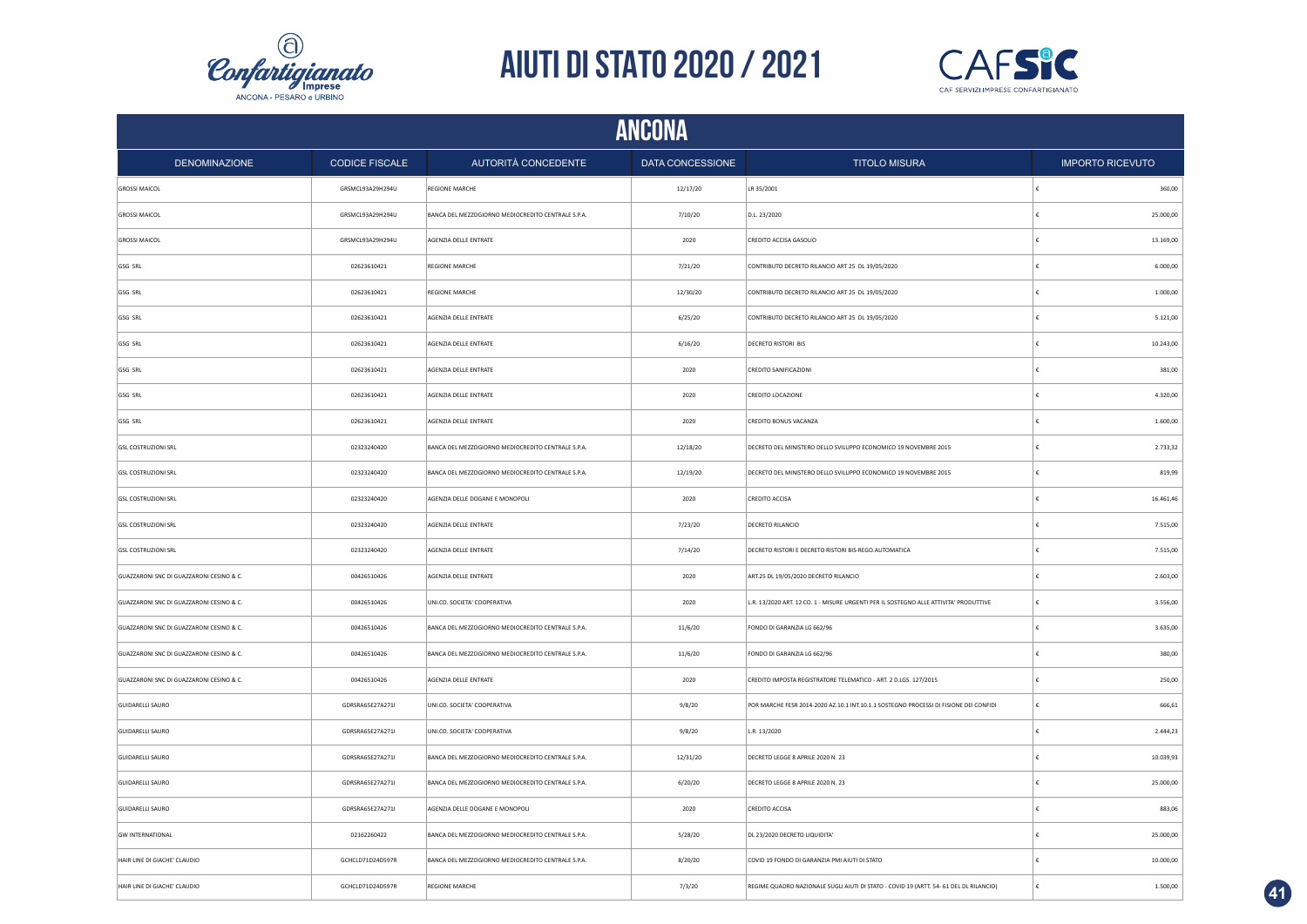



| <b>ANCONA</b>                                      |                       |                                                    |                  |                                                                                             |                         |  |
|----------------------------------------------------|-----------------------|----------------------------------------------------|------------------|---------------------------------------------------------------------------------------------|-------------------------|--|
| <b>DENOMINAZIONE</b>                               | <b>CODICE FISCALE</b> | <b>AUTORITÀ CONCEDENTE</b>                         | DATA CONCESSIONE | <b>TITOLO MISURA</b>                                                                        | <b>IMPORTO RICEVUTO</b> |  |
| HAIR ZONE DI CESARINI PAOLA E LONARDELLI SAVERIA S | 02487710424           | REGIONE MARCHE                                     | 12/31/20         | DL 104/2020 MISURE SOSTEGNO MICROIMPRESE EMERGENZA COVID                                    | 1.500,00                |  |
| HAIR ZONE DI CESARINI PAOLA E LONARDELLI SAVERIA S | 02487710424           | <b>REGIONE MARCHE</b>                              | 8/20/20          | FONDO DI GARANZIA PMI AIUTI DI STATO                                                        | 10.800,00<br>£          |  |
| HAIR ZONE DI CESARINI PAOLA E LONARDELLI SAVERIA S | 02487710424           | AGENZIA DELLE ENTRATE                              | 7/7/20           | CONTRIBUTO FONDO PERDUTO ART.25 DL19/05/20 (RILANCIO)                                       | 2.000,00                |  |
| HAPPY DAYS SNC                                     | 02466590425           | AGENZIA DELLE ENTRATE                              | 7/22/20          | ART.25 D.L. 34/2020 - DECRETO RILANCIO                                                      | 2.436,00                |  |
| HAPPY DAYS SNC                                     | 02466590425           | AGENZIA DELLE ENTRATE                              | 7/22/20          | ART.1 DL. 137/2020 - DECRETO RISTORI - ART.2 DL 149/2020 - DECRETO RISTORI BIS              | 3.654,00                |  |
| HAPPY DAYS SNC                                     | 02466590425           | AGENZIA DELLE ENTRATE                              | 7/22/20          | ART.1 DL. 137/2020 - DECRETO RISTORI - ART.2 DL 149/2020 - DECRETO RISTORI BIS              | 1.218,00                |  |
| HAPPY DAYS SNC                                     | 02466590425           | <b>REGIONE MARCHE</b>                              | 12/30/20         | REGIME QUADRO NAZIONALE SUGLI AIUTI DI STATO - COVID 19 (ARTT. 54 - 61 DEL DL RILANCIO)     | 1.000,00                |  |
| HAPPY DAYS SNC                                     | 02466590425           | <b>REGIONE MARCHE</b>                              | 7/16/20          | REGIME QUADRO NAZIONALE SUGLI AIUTI DI STATO - COVID 19 (ARTT. 54 - 61 DEL DL RILANCIO)     | 1.500,00                |  |
| HAPPY DAYS SNC                                     | 02466590425           | BANCA DEL MEZZOGIORNO MEDIOCREDITO CENTRALE S.P.A. | 5/25/20          | COVID-19: FONDO DI GARANZIA PMI AIUTO DI STATO SA. 56966 (2020/N)                           | 25.000,00               |  |
| HC DI FABIANA CINGOLANI                            | CNGFBN75L56H211G      | BANCA DEL MEZZOGIORNO MEDIOCREDITO CENTRALE S.P.A. | 5/25/20          | COVID-19: FONDO DI GARANZIA PMI AIUTO DI STATO SA. 56966 (2020/N)                           | 25.000,00               |  |
| HC DI FABIANA CINGOLANI                            | CNGFBN75L56H211G      | <b>REGIONE MARCHE</b>                              | 7/17/20          | REGIME QUADRO NAZIONALE SUGLI AIUTI DI STATO - COVID 19 (ARTT. 54 - 61 DEL DL RILANCIO)     | 1.000,00                |  |
| HC DI FABIANA CINGOLANI                            | CNGFBN75L56H211G      | COMUNE DI OSIMO                                    | 12/31/20         | CONTRIBUTO EMERGENZA COVID-19                                                               | 392,71                  |  |
| HOME DESIGN SRL                                    | 02810920427           | BANCA DEL MEZZOGIORNO MEDIOCREDITO CENTRALE S.P.A. | 12/31/20         | FONDO DI GARANZIA PMI AIUTI DI STATO SA 56966 GARANZIA DIRETTA                              | 30.000,00               |  |
| HOME DESIGN SRL                                    | 02810920427           | <b>REGIONE MARCHE</b>                              | 7/18/20          | MISURE URGENTI PER IL SOSTEGNO DELLE ATTIVITA' PRODUTTIVE A SEGUITO DELL'EMERGENZA COVID 19 | 1.000,00<br>١£          |  |
| HOME DESIGN SRL                                    | 02810920427           | AGENZIA DELLE ENTRATE                              | 7/15/20          | CONTRIBUTO DECRETO RILANCIO ART 25 DL 19/05/2020                                            | 2.000,00<br>€           |  |
| HOME DESIGN SRL                                    | 02810920427           | AGENZIA DELLE ENTRATE                              | 2020             | CREDITO IMPOSTA CANONE DI LOCAZIONE                                                         | 750,00                  |  |
| HOSSEININIA SEYED AMIR                             | HSSSDM82P07Z224K      | <b>REGIONE MARCHE</b>                              | 12/30/20         | DECRETO LEGGE N. 104 DEL 14 AGOSTO 2020                                                     | 1.000,00                |  |
| HOSSEININIA SEYED AMIR                             | HSSSDM82P07Z224K      | <b>REGIONE MARCHE</b>                              | 7/16/20          | DECRETO LEGGE N. 34 DEL 19 MAGGIO 2020                                                      | 3.000,00                |  |
| HOSSEININIA SEYED AMIR                             | HSSSDM82P07Z224K      | BANCA DEL MEZZOGIORNO MEDIOCREDITO CENTRALE S.P.A. | 6/20/20          | DECRETO LEGGE 8 APRILE 2020 N. 23                                                           | 25.000,00               |  |
| HOSSEININIA SEYED AMIR                             | HSSSDM82P07Z224K      | AGENZIA DELLE ENTRATE                              | 9/11/20          | DECRETO RILANCIO                                                                            | 2.948,00                |  |
| HOSSEININIA SEYED AMIR                             | HSSSDM82P07Z224K      | AGENZIA DELLE ENTRATE                              | 8/7/20           | DECRETO RISTORI E DECRETO RISTORI BIS-EROG.AUTOMATICA                                       | 5.896,00                |  |
| HOSSEININIA SEYED AMIR                             | HSSSDM82P07Z224K      | AGENZIA DELLE ENTRATE                              | 8/7/20           | DECRETO RISTORI E DECRETO RISTORI BIS-EROG.AUTOM.DECRETO NATALE                             | 2.948,00                |  |
| HT SNC                                             | 02808500421           | AGENZIA DELLE ENTRATE                              | 7/14/20          | DECRETO RILANCIO                                                                            | 2.000,00                |  |
| HT SNC                                             | 02808500421           | AGENZIA DELLE ENTRATE                              | 2020             | <b>DECRETO RISTORI BIS</b>                                                                  | 4.000,00                |  |
| HT SNC                                             | 02808500421           | AGENZIA DELLE ENTRATE                              | 2020             | CONTRIBUTO AFFITTO                                                                          | 1.500,00                |  |
| HT SNC                                             | 02808500421           | <b>REGIONE MARCHE</b>                              | 12/30/20         | TF COVID19                                                                                  | 1.000,00                |  |
| HT SNC                                             | 02808500421           | REGIONE MARCHE                                     | 10/8/20          | TF COVID19                                                                                  | 3.000,00                |  |
| HYDRO.ME.P. S.R.L.                                 | 02386840421           | BANCA DEL MEZZOGIORNO MEDIOCREDITO CENTRALE S.P.A. | 6/3/20           | FONDO DI GARANZIA PER LE PICCOLE E MEDIEIMPRESE                                             | 16.168,55               |  |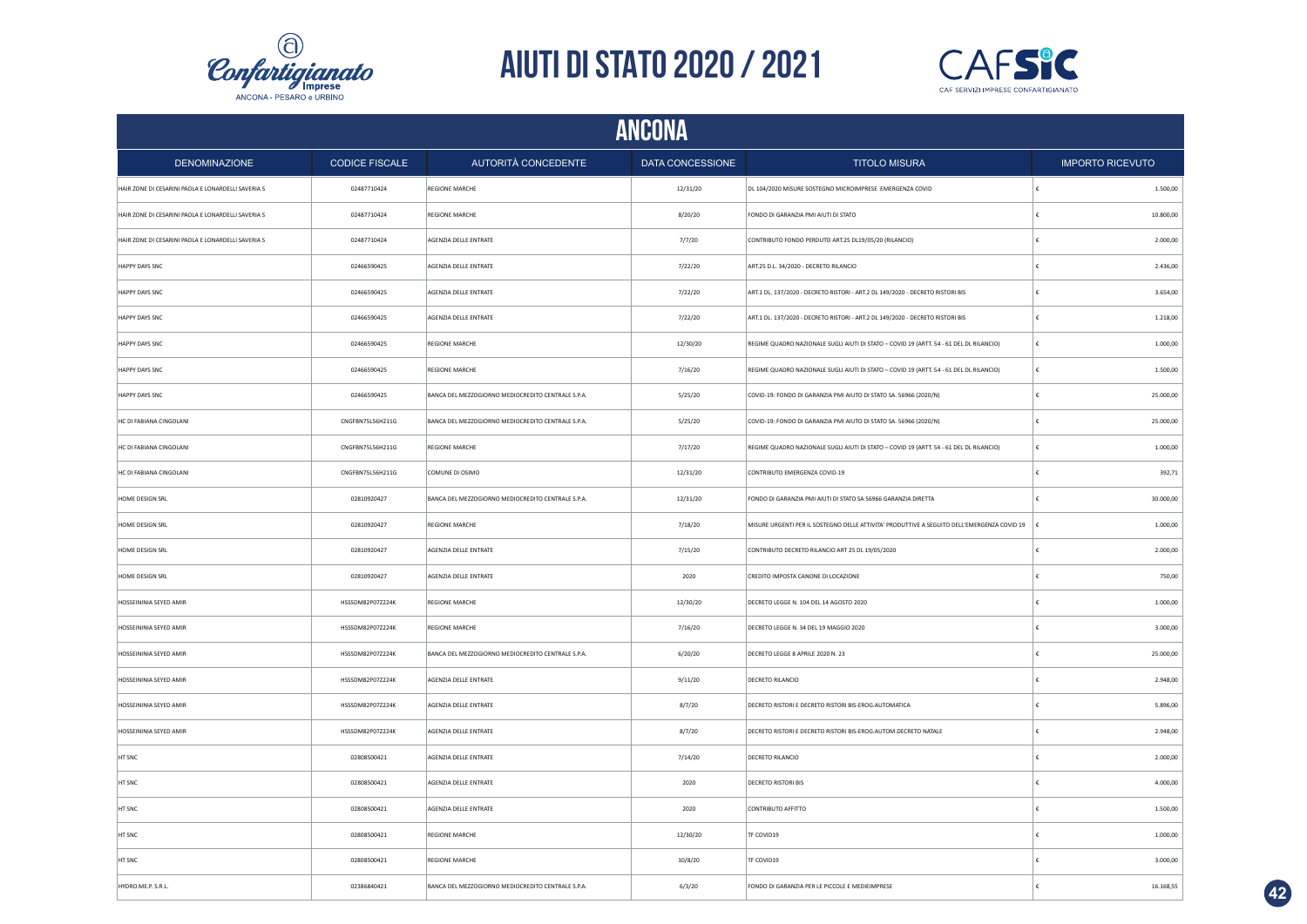



|                                                    | <b>ANCONA</b>         |                                                    |                         |                                                                                                                                                                                                            |                         |  |  |
|----------------------------------------------------|-----------------------|----------------------------------------------------|-------------------------|------------------------------------------------------------------------------------------------------------------------------------------------------------------------------------------------------------|-------------------------|--|--|
| <b>DENOMINAZIONE</b>                               | <b>CODICE FISCALE</b> | <b>AUTORITÀ CONCEDENTE</b>                         | <b>DATA CONCESSIONE</b> | <b>TITOLO MISURA</b>                                                                                                                                                                                       | <b>IMPORTO RICEVUTO</b> |  |  |
| HYDRO.ME.P. S.R.L.                                 | 02386840421           | BANCA DEL MEZZOGIORNO MEDIOCREDITO CENTRALE S.P.A. | 6/3/20                  | FONDO DI GARANZIA PER LE PICCOLE E MEDIEIMPRESE                                                                                                                                                            | 8.101,49                |  |  |
| HYDRO.ME.P. S.R.L.                                 | 02386840421           | BANCA DEL MEZZOGIORNO MEDIOCREDITO CENTRALE S.P.A. | 12/20/20                | COVID-19: FONDO DI GARANZIA PMI AIUTO DISTATO SA. 56966 (2020/N)                                                                                                                                           | 203.566,82              |  |  |
| HYDRO.ME.P. S.R.L.                                 | 02386840421           | REGIONE MARCHE                                     | 12/30/20                | REGIONE MARCHE - DL 189/2016 ART 20 BIS -DECRETO INTERMINISTERIALE 11/08/2017 -EROGAZIONE<br>CONTRIBUTI IN FAVORE DELLEIMPRESE LOCALIZZATE NELLE PROVINCE DELLE REGIONI MARCHE, ABRUZZO,<br>LAZIO E UMBRIA | 50.000,00               |  |  |
| HYDROGEST SNC                                      | 02111610420           | BANCA DEL MEZZOGIORNO MEDIOCREDITO CENTRALE S.P.A. | 5/15/20                 | FONDO DI GARANZIA PMI AIUTO DI STATO SA 56966 GARANZIA DIRETTA                                                                                                                                             | 25.000,00               |  |  |
| <b>HYDROGEST SNC</b>                               | 02111610420           | AGENZIA DELLE ENTRATE                              | 6/22/20                 | CONTRIBUTO DECRETO RILANCIO ART 25 DL 19/05/2020                                                                                                                                                           | 2.000,00                |  |  |
| <b>CUGINI DI LAMPACRESCIA MICHELA &amp; C. SAS</b> | 02847740426           | AGENZIA DELLE ENTRATE                              | 2020                    | DECRETO RILANCIO ART. 25 DL 19/2020                                                                                                                                                                        | 5.274,00                |  |  |
| I CUGINI DI LAMPACRESCIA MICHELA & C. SAS          | 02847740426           | AGENZIA DELLE ENTRATE                              | 2020                    | DECRETO RISTORI E RISTORI BIS DL N137 /2020 E N. 149/2020                                                                                                                                                  | £<br>10.548,00          |  |  |
| CUGINI DI LAMPACRESCIA MICHELA & C. SAS            | 02847740426           | BANCA DEL MEZZOGIORNO MEDIOCREDITO CENTRALE S.P.A. | 2020                    | CONTROGARANZIA                                                                                                                                                                                             | £<br>10.506,00          |  |  |
| <b>CUGINI DI LAMPACRESCIA MICHELA &amp; C. SAS</b> | 02847740426           | BANCA DEL MEZZOGIORNO MEDIOCREDITO CENTRALE S.P.A. | 2020                    | F.DO DI GARANZIA PMI AIUTO DI STATO SA. 56966 2020/N                                                                                                                                                       | 25.000,00               |  |  |
| CUGINI DI LAMPACRESCIA MICHELA & C. SAS            | 02847740426           | <b>REGIONE MARCHE</b>                              | 2020                    | L.R. 03 N.20/2020 DECRETO RILANCIO                                                                                                                                                                         | 3.000,00<br>€           |  |  |
| CUGINI DI LAMPACRESCIA MICHELA & C. SAS            | 02847740426           | <b>REGIONE MARCHE</b>                              | 2020                    | DGR N. 742 DECRETO RILANCIO                                                                                                                                                                                | £<br>4.000,00           |  |  |
| GIANCARLI PARRUCCHIERI SNC                         | 01541390421           | <b>REGIONE MARCHE</b>                              | 11/17/20                | REGIME DI AIUTI                                                                                                                                                                                            | 1.500,00<br>€           |  |  |
| <b>GIANCARLI PARRUCCHIERI SNC</b>                  | 01541390421           | BANCA DEL MEZZOGIORNO MEDIOCREDITO CENTRALE S.P.A. | 11/30/20                | COVID-19: FONDO DI GARANZIA PMI AIUTO DI STATO SA. 56966 (2020/N)                                                                                                                                          | 15.000,00<br>€          |  |  |
| IDROGAS S.A.S. DI GRILLI G. & C.                   | 02069020424           | BANCA DEL MEZZOGIORNO MEDIOCREDITO CENTRALE S.P.A. | 6/20/20                 | COVID-19: FONDO DI GARANZIA PMI AIUTO DI STATO SA. 56966 (2020/N)                                                                                                                                          | 25.000,00<br>€          |  |  |
| IDROGAS S.A.S. DI GRILLI G. & C.                   | 02069020424           | BANCA DEL MEZZOGIORNO MEDIOCREDITO CENTRALE S.P.A. | 11/24/20                | FONDO DI GARANZIA PER LE PICCOLE E MEDIE IMPRESE                                                                                                                                                           | €<br>32.000,00          |  |  |
| IDROGAS S.A.S. DI GRILLI G. & C.                   | 02069020424           | BANCA DEL MEZZOGIORNO MEDIOCREDITO CENTRALE S.P.A. | 11/24/20                | REGIME DI AIUTI                                                                                                                                                                                            | 3.750,00<br>€           |  |  |
| IDROGAS S.A.S. DI GRILLI G. & C.                   | 02069020424           | BANCA DEL MEZZOGIORNO MEDIOCREDITO CENTRALE S.P.A. | 11/24/20                | REGIME DI AIUTI                                                                                                                                                                                            | £<br>5.000,00           |  |  |
| <b>IHEOUEL AICHA</b>                               | HLICHA72H68Z352N      | <b>REGIONE MARCHE</b>                              | 6/18/20                 | POR MARCHE FSE 2014/2020 ASSE 1 PRIORITÀ D'INVEST. 8.1 E ASSE 2 P.INV 9.1 AVVISO PUBBLICO PER IL<br>SOSTEGNO ALLA CREAZIONE D'IMPRESA                                                                      | 20.000,00               |  |  |
| IL BIVIO DI BONVINI FRANCESCO                      | BNVFNC83B07I608B      | BANCA DEL MEZZOGIORNO MEDIOCREDITO CENTRALE S.P.A. | 6/10/20                 | COVID 19 FONDO DI GARANZIA PMI AIUTO DI STATO SA 56966 2020/N GARANZIA DIRETTA                                                                                                                             | 5.000,00<br>€           |  |  |
| IL BIVIO DI BONVINI FRANCESCO                      | BNVFNC83B07I608B      | <b>REGIONE MARCHE</b>                              | 7/6/20                  | L.R. 03 GIUGNO 2020, N. 20 - DGR N 747/2020. MISURE PER IL SOSTEGNO DELLE ATTIVITÀ PRODUTTIVE A<br>SEGUITO DELL'EMERGENZA COVID-19                                                                         | 3.000,00                |  |  |
| IL BIVIO DI BONVINI FRANCESCO                      | BNVENC83B071608B      | <b>REGIONE MARCHE</b>                              | 12/30/20                | REGIONE MARCHE - MISURE URGENTI PER IL SOSTEGNO ALLE MICROIMPRESE A SEGUITO DELL'EMERGENZA $\mid \epsilon$<br>EPIDEMIOLOGICA COVID-1                                                                       | 1.000,00                |  |  |
| IL BIVIO DI BONVINI FRANCESCO                      | BNVFNC83B07I608B      | AGENZIA DELLE ENTRATE                              | 6/15/20                 | ART.25 DEL D.L. 19/05/2020                                                                                                                                                                                 | 1.466,00                |  |  |
| IL BIVIO DI BONVINI FRANCESCO                      | BNVFNC83B071608B      | <b>REGIONE MARCHE</b>                              | 6/15/20                 | ART.1 D.L. 28/10/2020 N.137 DECRETO RISTORI E RISTORI BIS                                                                                                                                                  | €<br>2.199.00           |  |  |
| IL BIVIO DI BONVINI FRANCESCO                      | BNVFNC83B07I608B      | <b>REGIONE MARCHE</b>                              | 6/15/20                 | ART.1 D.L. 28/10/2020 N.137 DECRETO RISTORI E RISTORI BIS                                                                                                                                                  | 733,00                  |  |  |
| IL BIVIO DI BONVINI FRANCESCO                      | BNVFNC83B07I608B      | <b>REGIONE MARCHE</b>                              | 6/15/20                 | ART.1 D.L. 28/10/2020 N.137 DECRETO RISTORI E RISTORI BIS                                                                                                                                                  | 1.466,00                |  |  |
| IL BIVIO DI BONVINI FRANCESCO                      | BNVFNC83B07I608B      | REGIONE MARCHE                                     | 12/18/20                | DECRETO NATALE DL 172 DEL 18/12/2020                                                                                                                                                                       | 1.466,00                |  |  |
| IL BUCATINO SNC                                    | 00192130425           | AGENZIA DELLE ENTRATE                              | 2020                    | <b>IRAP</b>                                                                                                                                                                                                | £<br>1.318,00           |  |  |
| IL BUCATINO SNC                                    | 00192130426           | <b>REGIONE MARCHE</b>                              | 12/30/20                | DL 104/2020 MISURE SOSTEGNO MICROIMPRESE EMERGENZA COVID                                                                                                                                                   | £<br>1.000,00           |  |  |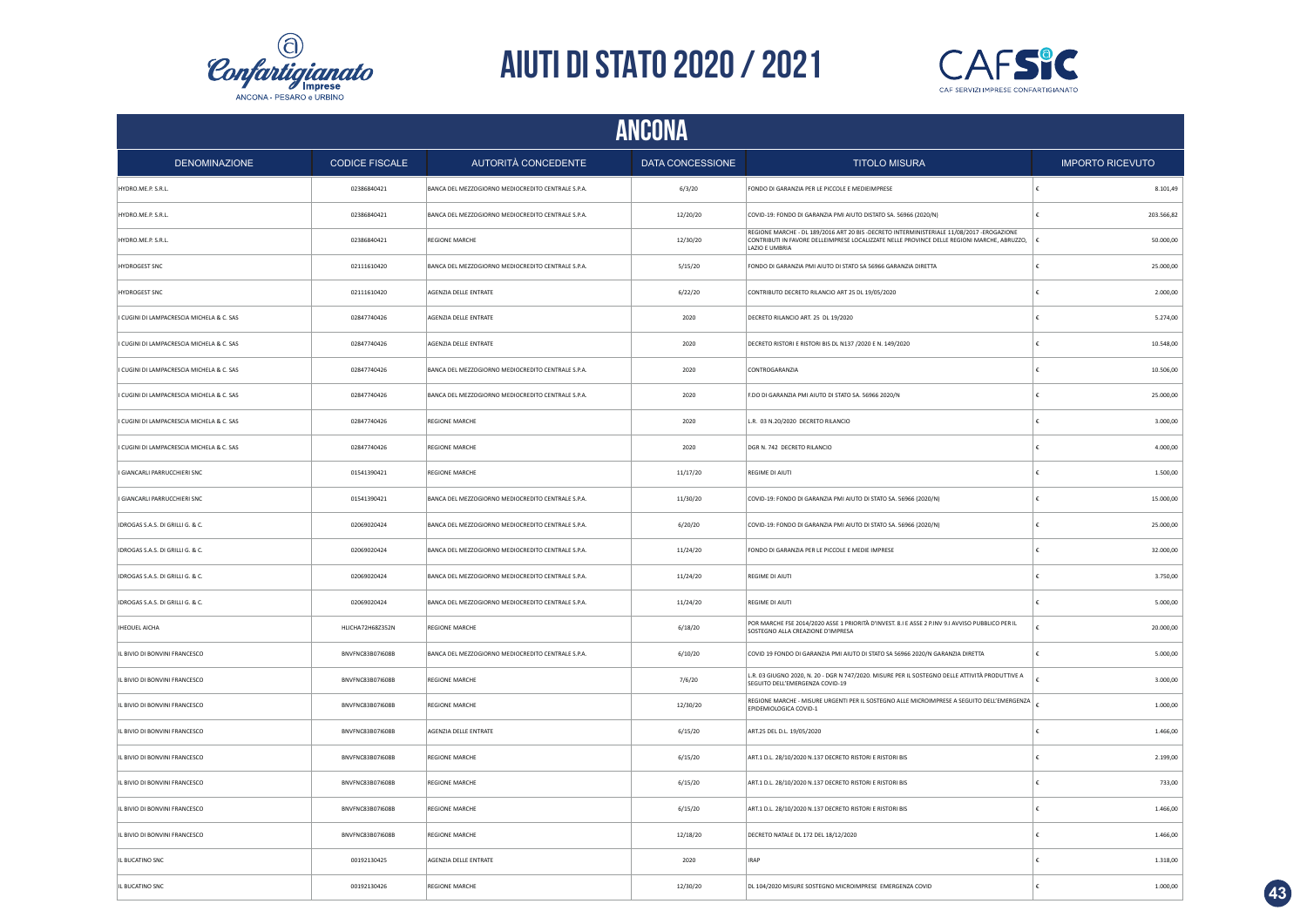



|                                                        |                       |                                                    | ANCONA           |                                                                                                                                                             |                         |
|--------------------------------------------------------|-----------------------|----------------------------------------------------|------------------|-------------------------------------------------------------------------------------------------------------------------------------------------------------|-------------------------|
| <b>DENOMINAZIONE</b>                                   | <b>CODICE FISCALE</b> | AUTORITÀ CONCEDENTE                                | DATA CONCESSIONE | <b>TITOLO MISURA</b>                                                                                                                                        | <b>IMPORTO RICEVUTO</b> |
| IL BUCATINO SNC                                        | 00192130427           | <b>REGIONE MARCHE</b>                              | 7/16/20          | DL 34/2020 - MISURE SOSTEGNO ATTIVITA' PRODUTTIVE A SEGUITO EMERGENZA EPIDEMIOLOGICA                                                                        | 3.000,00                |
| IL BUCATINO SNC                                        | 00192130428           | BANCA DEL MEZZOGIORNO MEDIOCREDITO CENTRALE S.P.A. | 8/20/20          | FONDO DI GARANZIA PMI AIUTI DI STATO SA. 56966 - GARANZIA DIRETTA                                                                                           | 20.000,00               |
| IL BUCATINO SNC                                        | 00192130428           | AGENZIA DELLE ENTRATE                              | 7/3/20           | CONTRIBUTO DECRETO RILANCIO ART 25 DL 19/05/2020                                                                                                            | 3.884,00                |
| IL BUCATINO SNC                                        | 00192130428           | AGENZIA DELLE ENTRATE                              | 11/10/20         | CONTRIBUTO DECRETO RISTORI ART1 DL 137                                                                                                                      | 7.768,00                |
| IL CALORE DELLA TAVOLA DI NARCISI ADELINA              | NRCDLN56B51F380D      | AGENZIA DELLE ENTRATE                              | 2020             | CONTRIBUTO COVID ART25 DL 19/05/2020                                                                                                                        | 1.000,00                |
| IL CALORE DELLA TAVOLA DI NARCISI ADELINA              | NRCDLN56B51F380D      | AGENZIA DELLE ENTRATE                              | 2020             | CREDITO LOCAZIONI D.L.34/2020 - DL104/2020 - D.L.137/2020 L.178/2020                                                                                        | 2.100,00                |
| IL CASERECCIO GASTRONOMIA PIZZERIA DI PERNA GIUSEPPINA | PRNGPP74D45H926Y      | INPS                                               | 2020             | INDENNITA' COVID-19 DECRETO CURA ITALIA DL 18/2020 ART.28                                                                                                   | 600,00                  |
| IL CASERECCIO GASTRONOMIA PIZZERIA DI PERNA GIUSEPPINA | PRNGPP74D45H926Y      | INPS                                               | 2020             | INDENNITA' COVID-19 DECRETO CURA ITALIA DL 18/2020 ART.28                                                                                                   | 600,00                  |
| IL CASERECCIO GASTRONOMIA PIZZERIA DI PERNA GIUSEPPINA | PRNGPP74D45H926Y      | <b>REGIONE MARCHE</b>                              | 7/16/20          | L.R. 03 GIUGNO 2020, N. 20 - DGR N 747/2020. MISURE PER IL RILANCIO ECONOMICO DA EMERGENZA<br>COVID - CONTRIBUTI A RISTORANTI                               | 3.000,00                |
| IL CASERECCIO GASTRONOMIA PIZZERIA DI PERNA GIUSEPPINA | PRNGPP74D45H926Y      | <b>REGIONE MARCHE</b>                              | 12/30/20         | D.L. N.104 14 AGOSTO 2020. CONTRIBUTO ALLA RIPARTENZA PER ATTIVITÀ NON UBICATE IN CENTRI<br>COMMERCIALI                                                     | 1.000,00                |
| IL CASERECCIO GASTRONOMIA PIZZERIA DI PERNA GIUSEPPINA | PRNGPP74D45H926Y      | BANCA DEL MEZZOGIORNO MEDIOCREDITO CENTRALE S.P.A. | 8/10/20          | D.L.N.23 8 APRILE 2020, COVID-19: FONDO DI GARANZIA PMI AIUTO DI STATO SA, 56966 (2020/N) -<br>GARANZIA DIRETTA.                                            | 25.000,00               |
| IL CASERECCIO GASTRONOMIA PIZZERIA DI PERNA GIUSEPPINA | PRNGPP74D45H926Y      | AGENZIA DELLE ENTRATE                              | 6/25/20          | CONTRIBUTO FONDO PERDUTO DL 34/2020 (RILANCIO) ART. 25                                                                                                      | 1.969,00                |
| IL CASERECCIO GASTRONOMIA PIZZERIA DI PERNA GIUSEPPINA | PRNGPP74D45H926Y      | AGENZIA DELLE ENTRATE                              | 11/9/20          | CONTRIBUTO FONDO PERDUTO DECRETO RISTORI E RISTORI BIS ART.1 D.L.N.137 28 OTTOBRE 2020 E ART.2<br>D.L.N.149 9 NOVEMBRE 2020                                 | 2.954,00                |
| IL CONTADINO SAS                                       | 01296930421           | <b>REGIONE MARCHE</b>                              | 1/16/20          | POR MARCHE FSE 2014/2020, ASSE 1 PRIORITÀ D'INVESTIMENTO 8.1 E ASSE 2 P.INV 9.1 AVVISO PUBBLICO<br>PER IL SOSTEGNO CREAZIONE DI IMPRESA. EURO 15.000.000,00 | 31.121,58               |
| IL GHIOTTONE SNC                                       | 02548700422           | AGENZIA DELLE ENTRATE                              | 2020             | CREDITO LOCAZIONI D.L.34/2020 - DL104/2020 - D.L.137/2020 L.178/2020                                                                                        | 690,00                  |
| IL GHIOTTONE SNC                                       | 02548700422           | AGENZIA DELLE ENTRATE                              | 7/2/20           | CONTRIBUTO COVID ART25 DL 19/05/2020                                                                                                                        | 2.000,00                |
| IL GHIOTTONE SNC                                       | 02548700422           | AGENZIA DELLE ENTRATE                              | 2020             | CONTRIBUTO FONDO PERDUTO DECRETO RISTORI E RISTORI BIS ART.1 D.L.N.137 28 OTTOBRE 2020 E ART.2<br>D.L.N.149 9 NOVEMBRE 2020                                 | 1.000.00                |
| IL GHIOTTONE SNC                                       | 02548700422           | <b>AGENZIA DELLE ENTRATE</b>                       | 2020             | DECRETO RISTORI E DECRETO RISTORI BIS ART 1 DL 2020/137 - 2020/149 DL NATALE                                                                                | 2.000.00                |
| IL GHIOTTONE SNC                                       | 02548700422           | <b>REGIONE MARCHE</b>                              | 12/30/20         | REGIME QUADRO NAZIONALE SUGLI AIUTI DI STATO - COVID 19 (ARTT. 54 - 61 DEL DL RILANCIO COME<br>MODIFICATO DALL'ART. 62 DEL DL 104/2020)                     | 1.000,00                |
| IL GHIOTTONE SNC                                       | 02548700422           | BANCA DEL MEZZOGIORNO MEDIOCREDITO CENTRALE S.P.A. | 12/14/20         | GARANZIA DEL FONDO SU SEZIONE SPECIALE ARTICOLO 56 DL 17 MARZO 2020 N.18 GARANZIA DIRETTA                                                                   | 2.408.00<br>€           |
| IL GHIOTTONE SNC                                       | 02548700422           | BANCA DEL MEZZOGIORNO MEDIOCREDITO CENTRALE S.P.A. | 8/10/20          | COVID-19: FONDO DI GARANZIA PMI AIUTO DI STATO SA. 56966 (2020/N)                                                                                           | 25.000,00               |
| IL GHIOTTONE SNC                                       | 02548700422           | <b>REGIONE MARCHE</b>                              | 7/16/20          | REGIME QUADRO NAZIONALE SUGLI AIUTI DI STATO - COVID 19 (ARTT. 54 - 61 DEL DL RILANCIO                                                                      | 3.000,00<br>€           |
| IL PASTAIO DI AGUZZI ALESSANDRO                        | GZZLSN71A13D007R      | BANCA DEL MEZZOGIORNO MEDIOCREDITO CENTRALE S.P.A. | 10/31/20         | COVID 19 FONDO DI GARANZIA PMI AIUTO DI STATO SA 56966 2020/N GARANZIA DIRETTA                                                                              | 25.000,00               |
| IL PASTAIO DI AGUZZI ALESSANDRO                        | GZZLSN71A13D007R      | AGENZIA DELLE ENTRATE                              | 5/1/20           | CREDITO IMPOSTA CANONI DI LOCAZIONE ART. 28 DL 19/05/2020                                                                                                   | 570,00                  |
| IL QUADRIFOGLIO SAS                                    | 01574660427           | AGENZIA DELLE ENTRATE                              | 7/17/20          | CONTRIBUTO COVID ART25 DL 19/05/2020                                                                                                                        | 2.000,00                |
| IL QUADRIFOGLIO SAS                                    | 01574660427           | <b>REGIONE MARCHE</b>                              | 7/16/20          | REGIME QUADRO NAZIONALE SUGLI AIUTI DI STATO - COVID 19 (ARTT. 54 - 61 DEL DL RILANCIO                                                                      | 1,500.00                |
| IL QUADRIFOGLIO SAS                                    | 01574660427           | BANCA DEL MEZZOGIORNO MEDIOCREDITO CENTRALE S.P.A. | 6/10/20          | COVID-19: FONDO DI GARANZIA PMI AIUTO DI STATO SA. 56966 (2020/N)                                                                                           | 25.000,00               |
| IMM.CASA ITALIA                                        | 02184790422           | BANCA DEL MEZZOGIORNO MEDIOCREDITO CENTRALE S.P.A. | 12/31/20         | COVID-19 FONDO DI GARANZIA PMI AIUTI DI STATO SA.56966 (2020/N)                                                                                             | 30.000,00               |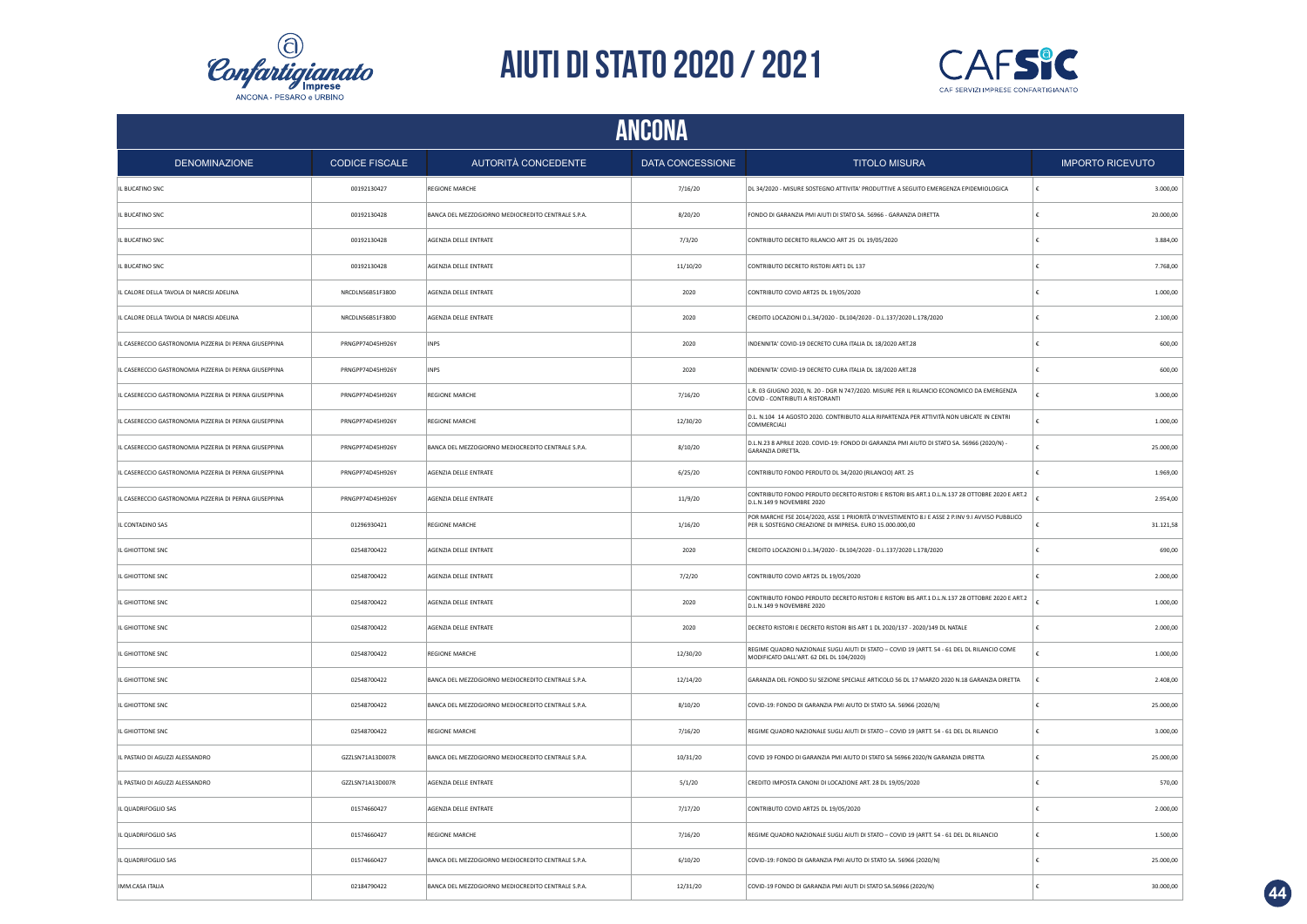



|                                                        | <b>ANCONA</b>         |                                                    |                         |                                                                                                                        |            |                         |  |  |
|--------------------------------------------------------|-----------------------|----------------------------------------------------|-------------------------|------------------------------------------------------------------------------------------------------------------------|------------|-------------------------|--|--|
| <b>DENOMINAZIONE</b>                                   | <b>CODICE FISCALE</b> | AUTORITÀ CONCEDENTE                                | <b>DATA CONCESSIONE</b> | <b>TITOLO MISURA</b>                                                                                                   |            | <b>IMPORTO RICEVUTO</b> |  |  |
| IMM.CASA ITALIA                                        | 02184790423           | AGENZIA DELLE ENTRATE                              | 9/15/20                 | <b>IRAP</b>                                                                                                            | ١£         | 765,00                  |  |  |
| IMM.CASA ITALIA                                        | 02184790424           | AGENZIA DELLE ENTRATE                              | 2020                    | CREDITO IMPOSTA LOCAZIONI                                                                                              | $\epsilon$ | 1.891,00                |  |  |
| IMM.CASA ITALIA                                        | 02184790425           | AGENZIA DELLE ENTRATE                              | 6/29/20                 | <b>DECRETO RILANCIO</b>                                                                                                | €          | 5.365,00                |  |  |
| IMMOBILIARE SVILUPPO SRL                               | 01561840420           | <b>REGIONE MARCHE</b>                              | 8/10/20                 | D.L. 8 APRILE 2020, N. 23                                                                                              | €          | 10.600,00               |  |  |
| IMMOBILIARE SVILUPPO SRL                               | 01561840420           | AGENZIA DELLE ENTRATE                              | 12/31/20                | ART. 1 COMMI 184-197 L. 27.12.2019 N. 161                                                                              | €          | 594,00                  |  |  |
| IMP.EDILE BRUGIAVINI SNC                               | 02037540420           | AGENZIA DELLE ENTRATE                              | 6/29/20                 | DECRETO RILANCIO ART.25 DL 19 MAGGIO 2020                                                                              | €          | 10.401,00               |  |  |
| IMP.EDILE BRUGIAVINI SNC                               | 02037540420           | UNI.CO. SOCIETA' COOPERATIVA                       | 5/12/20                 | FONDO DI GARANZIA PMI AIUTI DI STATO                                                                                   | €          | 20.000,00               |  |  |
| IMP.EDILE BRUGIAVINI SNC                               | 02037540420           | <b>REGIONE MARCHE</b>                              | 5/12/20                 | POR MARCHE FESR2014/2020                                                                                               | £          | 2.214,50                |  |  |
| IMP.EDILE BRUGIAVINI SNC                               | 02037540420           | REGIONE MARCHE                                     | 2020                    | FONDO DI GARANZIA PMI AIUTO DI STATO SA 56966 2020/N                                                                   |            | 25.000,00               |  |  |
| IMPATTO DI BALDASSARRI SRL                             | 01081440420           | BANCA DEL MEZZOGIORNO MEDIOCREDITO CENTRALE S.P.A. | 5/25/20                 | COVID 19- FONDO DI GARANZIA PMI AIUTI DI STATO SA 56966 2020/N)                                                        | €          | 25.000,00               |  |  |
| IMPRESA EDILE COMM.RAGNONI GIOVANNI DI RAGNONI MICHELE | RGNMHL81D17I461M      | REGIONE MARCHE                                     | 7/17/20                 | L.R. N.20 DEL 03/06/2020 DGR N.747.2020                                                                                |            | 1.000,00                |  |  |
| IMPRESA EDILE COMM.RAGNONI GIOVANNI DI RAGNONI MICHELE | RGNMHL81D17I461M      | BANCA DEL MEZZOGIORNO MEDIOCREDITO CENTRALE S.P.A. | 10/16/20                | FONDO DI GARANZIA PER LE PICCOLE E MEDIE IMPRESE                                                                       | £          | 632,97                  |  |  |
| IMPRESA EDILE COMM.RAGNONI GIOVANNI DI RAGNONI MICHELE | RGNMHL81D17I461M      | BANCA DEL MEZZOGIORNO MEDIOCREDITO CENTRALE S.P.A. | 10/16/20                | FONDO DI GARANZIA PER LE PICCOLE E MEDIE IMPRESE                                                                       |            | 253,19                  |  |  |
| IMPRESA EDILE COMM.RAGNONI GIOVANNI DI RAGNONI MICHELE | RGNMHL81D17I461M      | BANCA DEL MEZZOGIORNO MEDIOCREDITO CENTRALE S.P.A. | 10/31/20                | COVID-19: FONDO DI GARANZIA PMI AIUTO DI STATO SA. 56966 (2020/N)                                                      | £          | 21.250,00               |  |  |
| IMPRESA EDILE COMM.RAGNONI GIOVANNI DI RAGNONI MICHELE | RGNMHL81D17I461M      | BANCA DEL MEZZOGIORNO MEDIOCREDITO CENTRALE S.P.A. | 12/4/20                 | GARANZIA DEL FONDO A VALERE SULLA SEZIONE SPECIALE DI CUI ALL'ARTICOLO 56 DEL DECRETO-LEGGE<br>DEL 17 MARZO 2020 N. 18 | £          | 33.81                   |  |  |
| IMPRESA EDILE COMM.RAGNONI GIOVANNI DI RAGNONI MICHELE | RGNMHL81D17I461M      | AGENZIA DELLE ENTRATE                              | 7/3/20                  | ART. 25 DECRETO RILANCIO                                                                                               | ١£         | 2.361,00                |  |  |
| IMPRESA EDILE COMM.RAGNONI GIOVANNI DI RAGNONI MICHELE | RGNMHL81D17I461M      | <b>INPS</b>                                        | 2020                    | INDENNITA' COVID-19 DECRETO CURA ITALIA A.28 DL 18/2020                                                                | €          | 1.200,00                |  |  |
| IMPRESA EDILE F.LLI POLZONI DI POLZONI LUCA E C. SNC   | 02176100424           | <b>BPER SPA</b>                                    | 12/31/20                | FONDO DI GARANZIA PMI AIUTI DI STATO                                                                                   | ∣€         | 16.000,00               |  |  |
| IMPRESA EDILE F.LLI POLZONI SNC                        | 02176100424           | AGENZIA DELLE ENTRATE                              | 2020                    | DL RILANCIO 34/2020                                                                                                    | €          | 2.000,00                |  |  |
| IMPRESA EDILE F.LLI POLZONI SNC                        | 02176100424           | AGENZIA DELLE ENTRATE                              | 2020                    | DL SOSTEGNI 41/2020                                                                                                    | €          | 2.131,00                |  |  |
| IMPRESA EDILE F.LLI POLZONI SNC                        | 02176100424           | AGENZIA DELLE ENTRATE                              | 2020                    | DL SOSTEGNI BIS EROG.AUTOMATICA                                                                                        | €          | 2.131,00                |  |  |
| IN4MATICA DI MENGARELLI, GIORGI E GOBBI SNC            | 02672940422           | BANCA DEL MEZZOGIORNO MEDIOCREDITO CENTRALE S.P.A. | 7/31/20                 | COVID-19: FONDO DI GARANZIA PMI AIUTI DI STATO SA.56966 (2020/N)                                                       | €          | 25.000,00               |  |  |
| IN4MATICA DI MENGARELLI, GIORGI E GOBBI SNC            | 02672940422           | <b>REGIONE MARCHE</b>                              | 12/30/20                | CONTRIBUTO DIGITALIZZAZIONE IMPRESE ARTIGIANE                                                                          | €          | 3.332,02                |  |  |
| IN4MATICA DI MENGARELLI, GIORGI E GOBBI SNC            | 02672940422           | AGENZIA DELLE ENTRATE                              | 8/20/20                 | ACCONTO IRAP DL 34 DEL 19/05/2020                                                                                      | €          | 251,00                  |  |  |
| IN4MATICA DI MENGARELLI, GIORGI E GOBBI SNC            | 02672940422           | AGENZIA DELLE ENTRATE                              | 2020                    | CRED.IMPOSTA COMMISSIONE PAGAM. ELETTR. ART. 22 DL 124/2019                                                            | €          | 0.09                    |  |  |
| <b>IRIDE SRL</b>                                       | 02430770426           | BANCA DEL MEZZOGIORNO MEDIOCREDITO CENTRALE S.P.A. | 10/31/20                | COVID-19 FONDO DI GARANZIA PMI AIUTO DI STATO SA 56966 (2020/N)                                                        |            | 25.000,00               |  |  |
| <b>IRIDE SRL</b>                                       | 02430770426           | AGENZIA DELLE ENTRATE                              | 11/22/20                | CRED.IMP.CAN.LOC. LEASING CONC.AFF.A28DL19/5/                                                                          | €          | 455,24                  |  |  |
| <b>IRIDE SRL</b>                                       | 02430770426           | AGENZIA DELLE ENTRATE                              | 11/23/20                | CRED.IMP.CAN.LOC. LEASING CONC.AFF.A28DL19/5/                                                                          | £          | 455,24                  |  |  |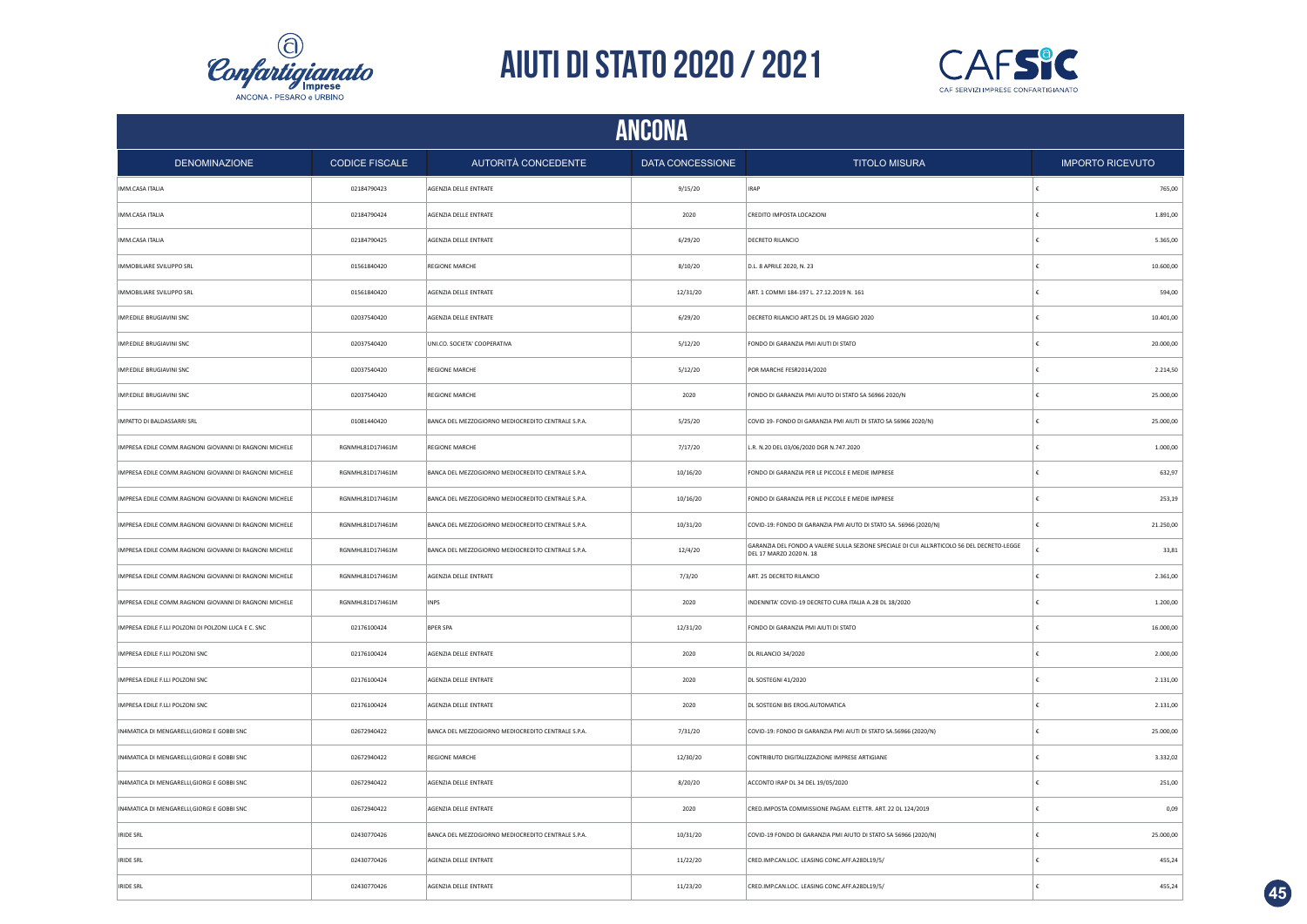



|                                    | <b>ANCONA</b>         |                                                    |                  |                                                                                                                 |                         |  |  |  |
|------------------------------------|-----------------------|----------------------------------------------------|------------------|-----------------------------------------------------------------------------------------------------------------|-------------------------|--|--|--|
| <b>DENOMINAZIONE</b>               | <b>CODICE FISCALE</b> | AUTORITÀ CONCEDENTE                                | DATA CONCESSIONE | <b>TITOLO MISURA</b>                                                                                            | <b>IMPORTO RICEVUTO</b> |  |  |  |
| JAR SNC                            | 00406790428           | AGENZIA DELLE ENTRATE                              | 7/14/20          | CONTRIBUTO DECRETO RILANCIO ART 25 DL 19/05/2020                                                                | ١£<br>5.330,00          |  |  |  |
| JAR SNC                            | 00406790428           | BANCA DEL MEZZOGIORNO MEDIOCREDITO CENTRALE S.P.A. | 8/20/20          | FONDO DI GARANZIA PMI AIUTO DI STATO SA 56966 2020/N                                                            | €<br>25.000,00          |  |  |  |
| JAR SNC                            | 00406790428           | G.S.A. SPA                                         | 2020             | CONTRIBUTO GSE                                                                                                  | 8.021,33<br>∣€          |  |  |  |
| JAVARONE SRL                       | 01458950423           | <b>REGIONE MARCHE</b>                              | 7/18/20          | REGIME QUADRO NAZIONALE SUGLI AIUTI DI STATO - COVID -19                                                        | €<br>300,00             |  |  |  |
| JAVARONE SRL                       | 01458950423           | <b>REGIONE MARCHE</b>                              | 7/18/20          | REGIME QUADRO NAZIONALE SUGLI AIUTI DI STATO - COVID -19                                                        | 700,00<br>€             |  |  |  |
| <b>JAVARONE SRL</b>                | 01458950423           | BANCA DEL MEZZOGIORNO MEDIOCREDITO CENTRALE S.P.A. | 8/31/20          | COVID-19 FONDO DI GARANZIA PMI AIUTO DI STATO SA.56966                                                          | €<br>25.000,00          |  |  |  |
| JETSET SRLS SOCIO UNICO            | 02823510421           | CREDITO IMPOSTA LOCAZIONI MARZO-APRILE-MAGGIO 2020 | 9/30/20          | CREDITO IMPOSTA LOCAZIONI MARZO-APRILE-MAGGIO 2020                                                              | 2.700,00<br>€           |  |  |  |
| JETSET SRLS SOCIO UNICO            | 02823510421           | CREDITO IMPOSTA REGISTRATORE DI CASSA              | 6/16/20          | CREDITO IMPOSTA REGISTRATORE DI CASSA                                                                           | £<br>250,00             |  |  |  |
| JETSET SRLS SOCIO UNICO            | 02823510421           | AGENZIA DELLE ENTRATE                              | 7/7/20           | CONTRIBUTO FONDO PERDUTO AGENZIA ENTRATE (DECRETO RILANCIO)                                                     | 2.000,00<br>£           |  |  |  |
| JETSET SRLS SOCIO UNICO            | 02823510421           | CONTRIBUTO REGIONE MARCHE DGR 747/2020 LR 20/2020  | 7/13/20          | CONTRIBUTO REGIONE MARCHE DGR 747/2020 LR 20/2020                                                               | 1.458,00<br>€           |  |  |  |
| JETSET SRLS SOCIO UNICO            | 02823510421           | AGENZIA DELLE ENTRATE                              | 11/10/20         | CONTRIBUTO FONDO PERDUTO AGENZIA ENTRATE (DECRETO RISTORI)                                                      | 4.000,00                |  |  |  |
| JETSET SRLS SOCIO UNICO            | 02823510421           | BANCA DEL MEZZOGIORNO MEDIOCREDITO CENTRALE S.P.A. | 7/31/20          | BANCA DEL MEZZOGIORNO MEDIOCREDITO CENTRALE S.P.A.                                                              | 15.600,00               |  |  |  |
| L.B. DI BERTO LUCA                 | BRTLCU86H19E690E      | AGENZIA DELLE ENTRATE                              | 6/23/20          | DECRETO RILANCIO ART. 25 DL 19 MAGGIO 2020                                                                      | 1.059,00                |  |  |  |
| L.B. DI BERTO LUCA                 | BRTLCU86H19E690E      | BANCA DEL MEZZOGIORNO MEDIOCREDITO CENTRALE S.P.A. | 11/20/20         | FONDO DI GARANZIA PMI AIUTO DI STATO SA 56966 2020/N                                                            | £<br>30.000,00          |  |  |  |
| L.P. DI PESARINI LUCIA & C. S.A.S. | 24333380421           | AGENZIA DELLE ENTRATE                              | 6/25/20          | CONTRIBUTO DECRETO RILANCIO ART. 25 DEL DECRELO-LEGGE 19 MAGGIO 2020                                            | $\epsilon$<br>2.000,00  |  |  |  |
| L.P. DI PESARINI LUCIA & C. S.A.S. | 02433380421           | AGENZIA DELLE ENTRATE                              | 2020             | <b>DECRETO RILANCIO</b>                                                                                         | 2.000,00<br>€           |  |  |  |
| L.S. AUTOTRASPORTI S.R.L.S.        | 02609480426           | AGENZIA DELLE ENTRATE                              | 6/30/20          | ART.25 DL 19/05/2020 DECRETO RILANCIO                                                                           | 2.000,00<br>€           |  |  |  |
| L.S. AUTOTRASPORTI S.R.L.S.        | 02609480427           | BANCA DEL MEZZOGIORNO MEDIOCREDITO CENTRALE S.P.A. | 11/20/20         | COVID-19: FONDO DI GARANZIA PMI AIUTO DI STATO SA. 56966 (2020/N)                                               | 24.500,00<br>€          |  |  |  |
| LA TAVERNA SNC                     | 01552530428           | AGENZIA DELLE ENTRATE                              | 2020             | CONTRIBUTO SANIFICAZIONE                                                                                        | 694,00<br>€             |  |  |  |
| LA TAVERNA SNC                     | 01552530428           | AGENZIA DELLE ENTRATE                              | 7/14/20          | DECRETO RILANCIO (ART.25 DEL DL 19/05/2020)                                                                     | 4.895,00<br>€           |  |  |  |
| LA TAVERNA SNC                     | 01552530428           | <b>REGIONE MARCHE</b>                              | 12/30/20         | TF COVID 19- SEZ3.1                                                                                             | €<br>1.000,00           |  |  |  |
| LA TAVERNA SNC                     | 01552530428           | AGENZIA DELLE ENTRATE                              | 2020             | CREDITO LOCAZIONE                                                                                               | 3.568,00<br>€           |  |  |  |
| LAB81 S.R.L.                       | 02312360429           | BANCA DEL MEZZOGIORNO MEDIOCREDITO CENTRALE S.P.A  | 12/14/20         | GARANZIA DEL FONDO A VALERE SULLA SEZIONE SPECIALE DI CUI ALL'ART. 56 DEL DECRETO-LEGGE DEL<br>17/03/2020 N. 18 | £<br>6.773,24           |  |  |  |
| LAB81 S.R.L.                       | 02312360429           | BANCA DEL MEZZOGIORNO MEDIOCREDITO CENTRALE S.P.A. | 7/31/20          | COVID-19: FONDO DI GARANZIA PMI DI SATATO SA. 56966 (2020/N)                                                    | 25.000,00               |  |  |  |
| LAB81 S.R.L.                       | 02312360429           | AGENZIA DELLE ENTRATE                              | 6/25/20          | COVID-19: CONTRIBUTO DECRETO RILANCIO ART. 25 DL N. 34 DEL 19/05/2021                                           | 2.137,00<br>€           |  |  |  |
| LAMPACRESCIA PAOLO                 | LMPPLA54S04C100B      | <b>REGIONE MARCHE</b>                              | 2020             | POR FESR 14-20 - EFFICENZA ENERGETICA IMPRESE - CONTRIBUTO IN C. INTRERESSI                                     | 11.614,00               |  |  |  |
| <b>LAMPONE SRL</b>                 | 00893650424           | <b>REGIONE MARCHE</b>                              | 12/31/20         | DL 104/2020 MISURE SOSTEGNO MICROIMPRESE EMERGENZA COVID                                                        | 1.000,00                |  |  |  |
| <b>LAMPONE SRL</b>                 | 00893650424           | BANCA DEL MEZZOGIORNO MEDIOCREDITO CENTRALE S.P.A. | 4/8/20           | FONDO DI GARANZIA PMI AIUTI DI STATO                                                                            | £<br>25.000,00          |  |  |  |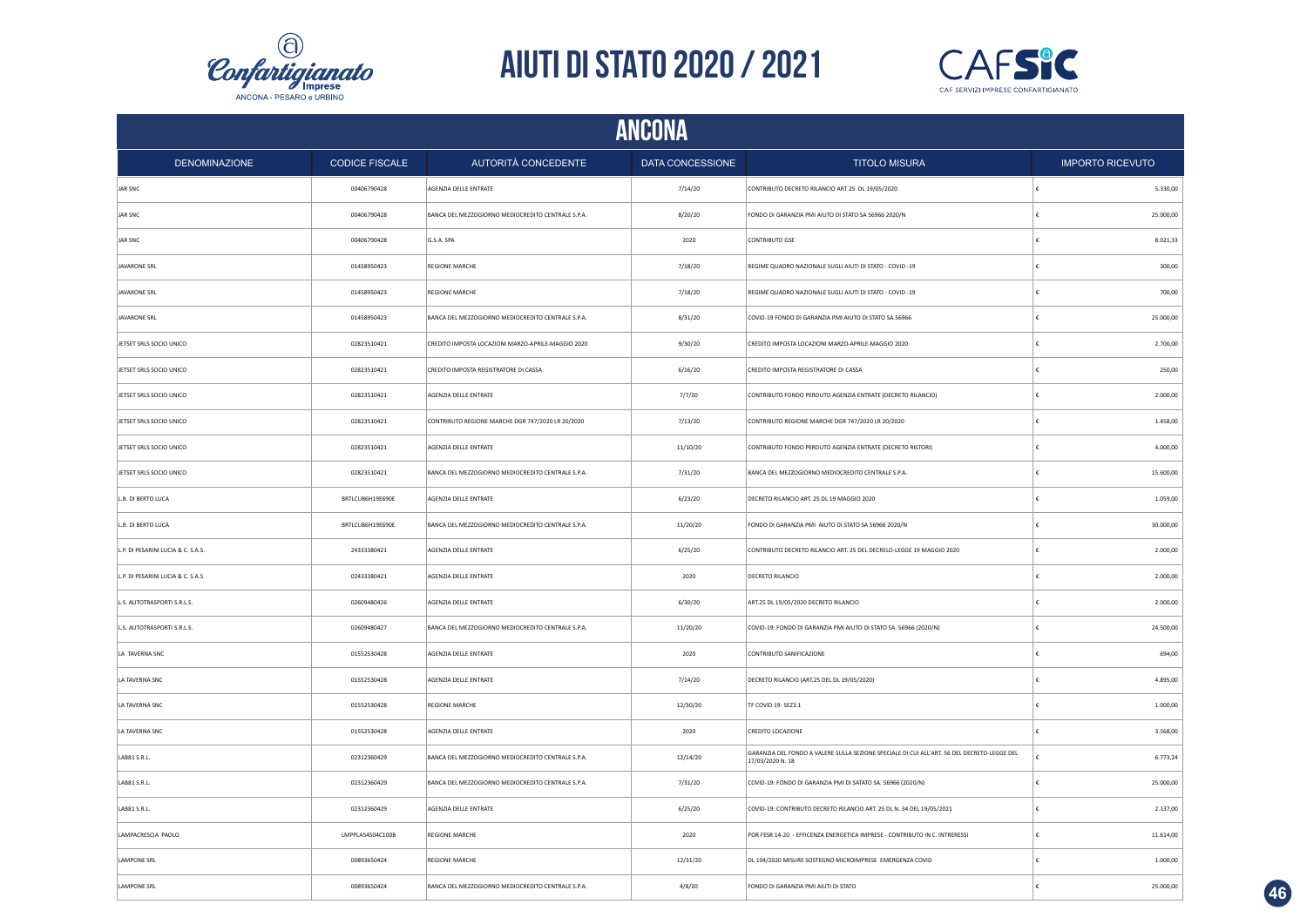



| <b>ANCONA</b>                              |                                      |                                                    |                  |                                                                                       |                         |  |  |
|--------------------------------------------|--------------------------------------|----------------------------------------------------|------------------|---------------------------------------------------------------------------------------|-------------------------|--|--|
| <b>DENOMINAZIONE</b>                       | <b>CODICE FISCALE</b>                | AUTORITÀ CONCEDENTE                                | DATA CONCESSIONE | <b>TITOLO MISURA</b>                                                                  | <b>IMPORTO RICEVUTO</b> |  |  |
| LAMPONE SRL                                | 00893650424                          | CAMERA DI COMMERCIO DELLE MARCHE                   | 9/21/20          | BANDO PER FAVORIRE L'APPROCCIO A PIATTAFORME B2B DIGITL MARKETS ANNO 2020             | 8.000,00                |  |  |
| <b>LAMPONE SRL</b>                         | 00893650424                          | AGENZIA DELLE ENTRATE                              | 6/29/20          | DL.34 DEL 19/5/2020 ART.25                                                            | 4.162,00                |  |  |
| <b>LAMPONE SRL</b>                         | 00893650424                          | AGENZIA DELLE ENTRATE                              | 12/1/20          | CONTRIBUTO DECRETO RISTORI E RISTORI BIS ART.1 LEGGE 137/2020                         | 4.162,00                |  |  |
| LANARI ROBERTO                             | LNRRRT66E06A271W                     | BANCA DEL MEZZOGIORNO MEDIOCREDITO CENTRALE S.P.A. | 11/20/20         | REGIME DI AIUTI                                                                       | 17.500,00               |  |  |
| LARAIA ARIEL EDUARDO                       | LRARDR60T31Z600G                     | INPS                                               | 2020             | INDENNITA' COVID-19 DECRETO CURA ITALIA DL 18/2020 ART.28                             | 1.200,00                |  |  |
| LARAIA ARIEL EDUARDO                       | LRARDR60T31Z600G                     | <b>REGIONE MARCHE</b>                              | 7/6/20           | LR20/2020 DGR 747/2020 MISURE PER IL RILANCIO ECONOMICO DA EMERGENZA COVID            | 3.000,00<br>€           |  |  |
| LARAIA ARIEL EDUARDO                       | LRARDR60T31Z600G                     | <b>REGIONE MARCHE</b>                              | 12/30/20         | DL 104/2020 MISURE SOSTEGNO MICROIMPRESE EMERGENZA COVID                              | 1.000,00                |  |  |
| LARAIA ARIEL EDUARDO                       | $\textbf{\texttt{L}RARDR60T31Z600G}$ | BANCA DEL MEZZOGIORNO MEDIOCREDITO CENTRALE S.P.A. | 2020             | FONDO DI GARANZIA PMI AIUTI DI STATO                                                  | 9.360,00                |  |  |
| LARAIA ARIEL EDUARDO                       | LRARDR60T31Z600G                     | AGENZIA DELLE ENTRATE                              | 6/29/20          | DL.34 DEL 19/5/2020 ART.25                                                            | 1.000,00                |  |  |
| LARAIA ARIEL EDUARDO                       | LRARDR60T31Z600G                     | AGENZIA DELLE ENTRATE                              | 12/1/20          | CONTRIBUTO DECRETO RISTORI E RISTORI BIS ART.1 LEGGE 137/2020                         | 1.500,00                |  |  |
| LARDINELLI ROBERTA                         | LRDRRT68C43E388T                     | BANCA DEL MEZZOGIORNO MEDIOCREDITO CENTRALE S.P.A. | 5/25/20          | FONDO DI GARANZIA PMI AIUTO DI STATO SA 56966 2020/N                                  | 15.250,00               |  |  |
| LARDINELLI ROBERTA                         | LRDRRT68C43E388T                     | <b>REGIONE MARCHE</b>                              | 12/30/20         | MISURE URGENTI PER IL SOSTEGNO DELLE ATTIVITA PRODUTTIVE EMERGENZA COVID 19           | 1.000,00                |  |  |
| L'ATELIER DI GIACCHELLA LOREDANA           | GCCLDN59P63F381H                     | BANCA DEL MEZZOGIORNO MEDIOCREDITO CENTRALE S.P.A. | 7/10/20          | FONDO DI GARANZIA PMI AIUTI DI STATO COVID-19 DL 08/04/2020 N. 23 - GARANZIA DIRETTA  | 8.000,00                |  |  |
| L'ATELIER DI GIACCHELLA LOREDANA           | GCCLDN59P63F381H                     | AGENZIA DELLE ENTRATE                              | 6/29/20          | CONTRIBUTO FONDO PERDUTO DL 34/2020 ("RILANCIO") ART. 25                              | 1.000,00                |  |  |
| L'ATELIER DI GIACCHELLA LOREDANA           | GCCLDN59P63F381H                     | AGENZIA DELLE ENTRATE                              | 8/20/20          | CREDITO IMPOSTA CANONI LOCAZIONE BOTTEGHE E NEGOZI DL 18/2020 ("CURA ITALIA") ART. 65 | 217,00                  |  |  |
| L'ATELIER DI GIACCHELLA LOREDANA           | GCCLDN59P63F381H                     | AGENZIA DELLE ENTRATE                              | 8/20/20          | CREDITO IMPOSTA CANONI LOCAZIONE E LEASING DL 34/2020 ("RILANCIO") ART.28             | 434,00                  |  |  |
| L'ATELIER DI GIACCHELLA LOREDANA           | GCCLDN59P63F381H                     | INPS                                               | 2020             | INDENNITA' COVID-19 DECRETO CURA ITALIA DL 18/2020 ART.28                             | 600,00                  |  |  |
| L'ATELIER DI GIACCHELLA LOREDANA           | GCCLDN59P63F381H                     | <b>INPS</b>                                        | 2020             | INDENNITA' COVID-19 DECRETO CURA ITALIA DL 18/2020 ART.28                             | 600,00                  |  |  |
| LAVASECCOPRIMAVERA DI MELONI FRANCESCA & C | 01225080421                          | BANCA DEL MEZZOGIORNO MEDIOCREDITO CENTRALE S.P.A. | 6/20/20          | COVID-19: FONDO DI GARANZIA PMI AIUTO DI STATO SA. 56966 (2020/N)                     | 18.140,00               |  |  |
| LAVASECCOPRIMAVERA DI MELONI FRANCESCA & C | 01225080421                          | AGENZIA DELLE ENTRATE                              | 7/3/20           | ART.25 DECRETO RILANCIO DL 19 MAGGIO 2020                                             | 2,000.00                |  |  |
| LAVASECCOPRIMAVERA DI MELONI FRANCESCA & C | 01225080421                          | AGENZIA DELLE ENTRATE                              | 10/1/20          | C.IMP.ACQ.ADAT.STR.ELET.TARS.TEL.AE A.2C.6-Q                                          | 474,00                  |  |  |
| LEODE SRL                                  | 00645970583                          | AGENZIA DELLE ENTRATE                              | 8/31/20          | SGRAVIO VERSAMENTO ACCONTO IRAP 2020 ART 24 DL 34/2020                                | 999,00                  |  |  |
| LEODE SRL                                  | 00645970583                          | <b>REGIONE MARCHE</b>                              | 7/29/20          | CONTRIBUTO REGIONE MARCHE EMERGENZA COVID-19                                          | 3.014,00                |  |  |
| LEODE SRL                                  | 00645970583                          | AIMA AGEA                                          | 12/31/20         | CONTRIBUTI AGRICOLI                                                                   | 132.002,61              |  |  |
| L'ESSENZIALE DI CUICCHI PAOLA              | CCCPLA75D59E388U                     | AGENZIA DELLE ENTRATE                              | 2020             | CREDITO LOCAZIONI D.L. 34/2020                                                        | 480,00                  |  |  |
| L'ESSENZIALE DI CUICCHI PAOLA              | CCCPLA75D59E388U                     | <b>REGIONE MARCHE</b>                              | 1/16/20          | CONTR.C/INTERESSI                                                                     | 17.500,00               |  |  |
| L'ESSENZIALE DI CUICCHI PAOLA              | CCCPLA75D59E388U                     | BANCA DEL MEZZOGIORNO MEDIOCREDITO CENTRALE S.P.A. | 11/20/20         | FONDO DI GARANZIA COVID 19                                                            | 11.970,00               |  |  |
| L'ESSENZIALE DI CUICCHI PAOLA              | CCCPLA75D59E388U                     | <b>REGIONE MARCHE</b>                              | 7/18/20          | CONTR.C/INTERESSI                                                                     | 1.000.00                |  |  |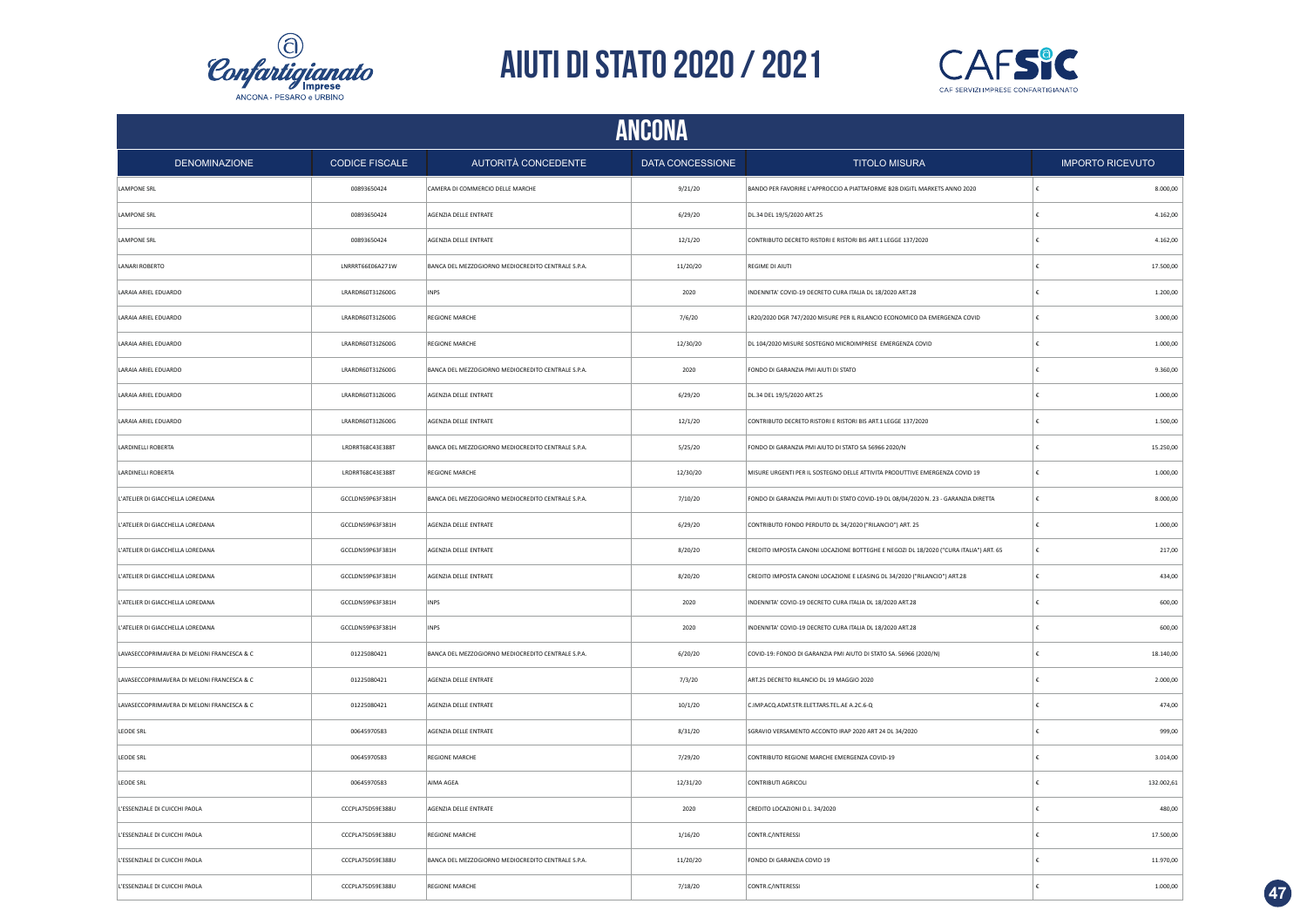



|                                     | <b>ANCONA</b>         |                                                    |                         |                                                                                                               |                         |           |  |  |
|-------------------------------------|-----------------------|----------------------------------------------------|-------------------------|---------------------------------------------------------------------------------------------------------------|-------------------------|-----------|--|--|
| <b>DENOMINAZIONE</b>                | <b>CODICE FISCALE</b> | AUTORITÀ CONCEDENTE                                | <b>DATA CONCESSIONE</b> | <b>TITOLO MISURA</b>                                                                                          | <b>IMPORTO RICEVUTO</b> |           |  |  |
| LIBERTI ROBERTO                     | LBRRRT69D09G157H      | BANCA DEL MEZZOGIORNO MEDIOCREDITO CENTRALE S.P.A. | 6/20/20                 | DL.23 DEL 08/04/2020                                                                                          | ١£                      | 25.000,00 |  |  |
| LIBERTI ROBERTO                     | LBRRRT69D09G157H      | <b>REGIONE MARCHE</b>                              | 12/30/20                | DL. 104 DEL 14/08/2020                                                                                        | $\epsilon$              | 1.000,00  |  |  |
| LIBERTI ROBERTO                     | LBRRRT69D09G157H      | AGENZIA DELLE ENTRATE                              | 7/3/20                  | DL.34 ART.25 19/5/2020                                                                                        | €                       | 4.511,00  |  |  |
| LIBERTI ROBERTO                     | LBRRRT69D09G157H      | AGENZIA DELLE ENTRATE                              | 10/28/20                | DL.137 ART.1 28/10/2020                                                                                       | €                       | 9.022,00  |  |  |
| LIBERTI ROBERTO                     | LBRRRT69D09G157H      | AGENZIA DELLE ENTRATE                              | 12/18/20                | DL.172 DEL 18/12/2020                                                                                         | €                       | 4.511,00  |  |  |
| LIBERTI ROBERTO                     | LBRRRT69D09G157H      | AGENZIA DELLE ENTRATE                              | 11/16/20                | ART.28 CREDITO CANONE LOCAZIONE                                                                               | €                       | 6.480,00  |  |  |
| LIBERTI ROBERTO                     | LBRRRT69D09G157H      | AGENZIA DELLE ENTRATE                              | 11/16/20                | ART.28 CREDITO CANONE LOCAZIONE                                                                               | £                       | 6.480,00  |  |  |
| LINEA CLUB DI LUCA GIACANI & C. SNC | 00935290429           | BANCA DEL MEZZOGIORNO MEDIOCREDITO CENTRALE S.P.A. | 11/20/20                | COVID-19: FONDO DI GARANZIA PMI AIUTO DI STATO SA. 56966 (2020/N)                                             | £                       | 23.500,00 |  |  |
| LINEA MERCERIA SAS                  | 02642810424           | BANCA DEL MEZZOGIORNO MEDIOCREDITO CENTRALE S.P.A. | 8/10/20                 | FONDO DI GARANZIA                                                                                             |                         | 25.000,00 |  |  |
| LINEA MERCERIA SAS                  | 02642810424           | REGIONE MARCHE                                     | 7/18/20                 | DECRETO LEGGE N.34 DEL 19 MAGGIO 2020                                                                         | €                       | 1.000,00  |  |  |
| LINEA MERCERIA SAS                  | 02642810424           | AGENZIA DELLE ENTRATE                              | 6/30/20                 | ART 25 DECRETO RILANCIO                                                                                       |                         | 2.000,00  |  |  |
| LINING SNC DI REGNICOLI & SPARACI   | 01102640420           | AGENZIA DELLE ENTRATE                              | 2020                    | ART.25 DL 19/05/2020 DECRETO RILANCIO                                                                         | £                       | 2.000,00  |  |  |
| LINING SNC DI REGNICOLI & SPARACI   | 01102640420           | BANCA DEL MEZZOGIORNO MEDIOCREDITO CENTRALE S.P.A. | 12/31/20                | COVID-19 FONDO DI GARANZIA PMI AIUTO DI STATO SA 56966 (2020/N)                                               |                         | 3.920,00  |  |  |
| LINING SNC DI REGNICOLI & SPARACI   | 01102640420           | <b>REGIONE MARCHE</b>                              | 7/17/20                 | REGIME QUADRO NAZIONALE SUGLI AIUTI DI STATO COVID 19 ARTT 54-61 DECR.RIL.                                    | £                       | 1.000,00  |  |  |
| LINING SNC DI REGNICOLI & SPARACI   | 01102640420           | BANCA DEL MEZZOGIORNO MEDIOCREDITO CENTRALE S.P.A. | 6/20/20                 | COVID-19 FONDO DI GARANZIA PMI AIUTO DI STATO SA 56966 (2020/N)                                               | $\epsilon$              | 25.000,00 |  |  |
| LITTLE ITALY SAS                    | 02643610427           | <b>REGIONE MARCHE</b>                              | 7/16/20                 | LR 20/20 DGR 747/20 MISURE PER IL RILANCIO ECONOMICO DA EMERGENZA COVID                                       | $\epsilon$              | 3.000,00  |  |  |
| LITTLE ITALY SAS                    | 02643610427           | BANCA DEL MEZZOGIORNO MEDIOCREDITO CENTRALE S.P.A. | 11/10/20                | FONDO DI GARANZIA DL23/20 MISURE URGENTI PER L'ACCESSO AL CREDITO                                             | $\epsilon$              | 30.000,00 |  |  |
| LITTLE ITALY SAS                    | 02643610427           | AGENZIA DELLE ENTRATE                              | 6/25/20                 | DL RILANCIO ART.25 DL 34                                                                                      | €                       | 2.585,00  |  |  |
| LITTLE ITALY SAS                    | 02643610427           | AGENZIA DELLE ENTRATE                              | 6/16/20                 | ART.1 DL 28/10/2020 N.137 COD.23 ART.2 DL 09/11/2020 N.149 COD.27                                             | €                       | 5.170,00  |  |  |
| LO IACONO FRANCESCA                 | LCNFNC71P45G273M      | <b>REGIONE MARCHE</b>                              | 7/16/20                 | REGIME QUADRO NAZIONALE SUGLI AIUTI DI STATO COVID 19 ARTT 54-61 DECR.RIL.                                    | €                       | 1.500,00  |  |  |
| LO IACONO FRANCESCA                 | LCNFNC71P45G273M      | BANCA DEL MEZZOGIORNO MEDIOCREDITO CENTRALE S.P.A. | 7/10/20                 | COVID-19 FONDO DI GARANZIA PMI AIUTO DI STATO SA 56966 (2020/N)                                               | €                       | 19.000,00 |  |  |
| LO IACONO FRANCESCA                 | LCNFNC71P45G273M      | <b>REGIONE MARCHE</b>                              | 12/30/20                | REGIME QUADRO NAZIONALE SUGLI AIUTI DI STATO COVID 19 ARTT 54-61 DECR.RIL.                                    | €                       | 1.000,00  |  |  |
| LO IACONO FRANCESCA                 | LCNFNC71P45G273M      | AGENZIA DELLE ENTRATE                              | 5/16/20                 | CRED.IMPOSTA CANONI LOCAZIONE ART.65                                                                          | €                       | 260,30    |  |  |
| LO IACONO FRANCESCA                 | LCNFNC71P45G273M      | AGENZIA DELLE ENTRATE                              | 12/15/20                | CRED.IMP.CAN.LOC. LEASING CONC.AFF.A28DL19/5/                                                                 |                         | 240,00    |  |  |
| LO IACONO FRANCESCA                 | LCNFNC71P45G273M      | AGENZIA DELLE ENTRATE                              | 5/16/20                 | C.IMP.ACQ.ADAT.STR.ELET.TARS.TEL.AE A.2C.6-Q                                                                  | €                       | 200,00    |  |  |
| LOMBARDO FEDERICA                   | LMBFRC89H47E388F      | BANCA DEL MEZZOGIORNO MEDIOCREDITO CENTRALE S.P.A. | 6/30/20                 | FONDO DI GARANZIA PMI AIUTO DI STATO GARANZIA DIRETTA                                                         |                         | 16.000,00 |  |  |
| LOMBARDO FEDERICA                   | LMBFRC89H47E388F      | <b>REGIONE MARCHE</b>                              | 7/18/20                 | MISURE URGENTI PER IL SOSTEGNO DELLE ATTIVITA' PRODUTTIVE A SEGUITO DELL'EMERGENZA<br>EPIDEMIOLOGICA COVID 19 | $\epsilon$              | 1.000,00  |  |  |
| LOMBARDO FEDERICA                   | LMBFRC89H47E388F      | AGENZIA DELLE ENTRATE                              | 7/2/20                  | CONTRIBUTO DECRETO RILANCIO ART 25 DL 19/05/2020                                                              | ١£                      | 1.000,00  |  |  |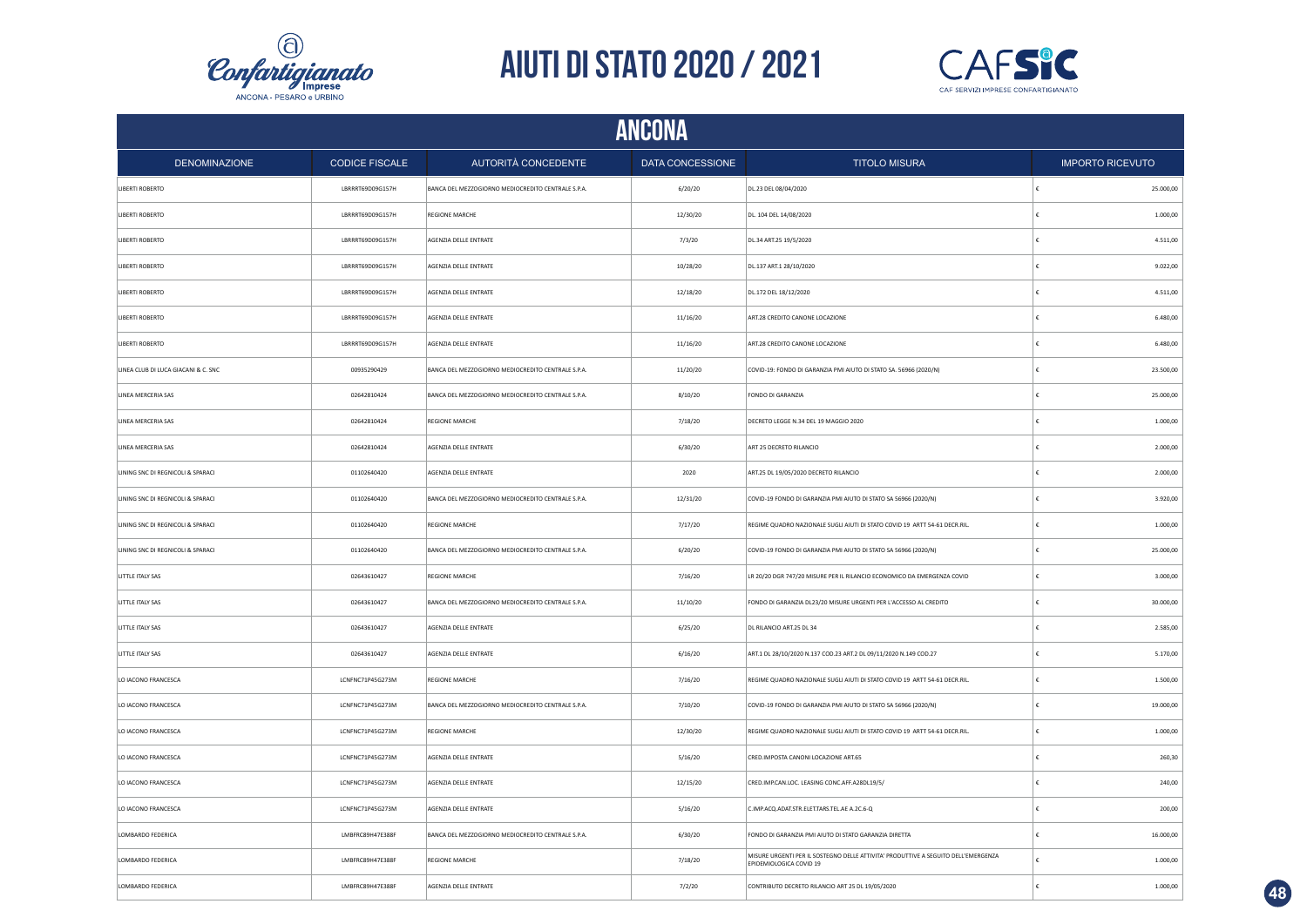



|                                                   | <b>ANCONA</b>         |                                                    |                  |                                                                                                              |            |                         |  |  |
|---------------------------------------------------|-----------------------|----------------------------------------------------|------------------|--------------------------------------------------------------------------------------------------------------|------------|-------------------------|--|--|
| <b>DENOMINAZIONE</b>                              | <b>CODICE FISCALE</b> | AUTORITÀ CONCEDENTE                                | DATA CONCESSIONE | <b>TITOLO MISURA</b>                                                                                         |            | <b>IMPORTO RICEVUTO</b> |  |  |
| LOMBARDO FEDERICA                                 | LMBFRC89H47E388F      | AGENZIA DELLE ENTRATE                              | 2020             | CREDITO LOCAZIONE BOTTEGHE E NEGOZI                                                                          | ŧ          | 160,00                  |  |  |
| LOMBARDO FEDERICA                                 | LMBFRC89H47E388F      | AGENZIA DELLE ENTRATE                              | 2020             | CREDITO LOCAZIONE                                                                                            | €          | 160,00                  |  |  |
| LONGO MATILDE                                     | LNGMLD69M64L063D      | UNI.CO. SOCIETA' COOPERATIVA                       | 3/26/20          | POR MARCHE FESR 2014-2020 AZ.10.1 INT.10.1.1 SOSTEGNO PROCESSI DI FUSIONE DEI CONFIDI                        | l€         | 1.069,75                |  |  |
| LONGO MATILDE                                     | LNGMLD69M64L063D      | MINISTERO DELLO SVILUPPO ECONOMICO                 | 4/16/20          | DECRETO LEGGE 69/2013 DECRETO DEL FARE                                                                       | €          | 3.434,23                |  |  |
| LONGO MATILDE                                     | LNGMLD69M64L063D      | BANCA DEL MEZZOGIORNO MEDIOCREDITO CENTRALE S.P.A. | 12/20/20         | DECRETO LEGGE 8 APRILE 2020 N. 23                                                                            | €          | 20.356,68               |  |  |
| LONGO MATILDE                                     | LNGMLD69M64L063D      | AGENZIA DELLE ENTRATE                              | 7/23/20          | DECRETO RILANCIO                                                                                             | €          | 4.759,00                |  |  |
| LONGO MATILDE                                     | LNGMLD69M64L063D      | AGENZIA DELLE ENTRATE                              | 2020             | CREDITO LOCAZIONI                                                                                            | €          | 4.440,00                |  |  |
| LUCABONI STAMPI SRL                               | 02762740427           | BANCA DEL MEZZOGIORNO MEDIOCREDITO CENTRALE S.P.A. | 11/10/20         | COVID-19 FONDO DI GARANZIA PMI AIUTI DI STATO SA.56966 (2020/N)                                              | €          | 30.000,00               |  |  |
| LUCABONI STAMPI SRL                               | 02762740427           | BANCA DEL MEZZOGIORNO MEDIOCREDITO CENTRALE S.P.A. | 12/31/20         | COVID-19 FONDO DI GARANZIA PMI AIUTI DI STATO SA.56966 (2020/N)                                              |            | 33.000,00               |  |  |
| LUCABONI STAMPI SRL                               | 02762740427           | BANCA DEL MEZZOGIORNO MEDIOCREDITO CENTRALE S.P.A. | 12/31/20         | COVID-19 FONDO DI GARANZIA PMI AIUTI DI STATO SA.56966 (2020/N)                                              | £          | 589,85                  |  |  |
| LUCABONI STAMPI SRL                               | 02762740427           | AGENZIA DELLE ENTRATE                              | 2020             | DECRETO RILANCIO (ART.25 DEL DL 19/05/2020)                                                                  |            | 2.324,00                |  |  |
| LUCAIOLI LORENZO                                  | LCLLNZ69H06E388E      | BANCA DEL MEZZOGIORNO MEDIOCREDITO CENTRALE S.P.A. | 11/10/20         | COVID-19: FONDO DI GARANZIA PMI AIUTO DI STATO SA. 56966 (2020/N)                                            | £          | 25.000,00               |  |  |
| LUCAIOLI LORENZO                                  | LCLLNZ69H06E388E      | AGENZIA DELLE ENTRATE                              | <b>ANNO 2020</b> | CREDITO D'IMPOSTA MISURATORI FISCALI- ART. 2, COMMA 6 QUINQUIES, DLGS N. 127/2015                            | £          | 50,00                   |  |  |
| LUCHETTA ELISA                                    | LCHLSE87L47E388J      | <b>REGIONE MARCHE</b>                              | 12/30/20         | CONTRIBUTO REGIONALE DL N. 104/2020                                                                          | $\epsilon$ | 1.000,00                |  |  |
| LUCHETTA ELISA                                    | LCHLSE87L47E388J      | <b>REGIONE MARCHE</b>                              | 7/16/20          | REGIONE MARCHE L.R. 03/06/2020 N. 20                                                                         | €          | 3.000,00                |  |  |
| LUCHETTA ELISA                                    | LCHLSE87L47E388J      | BANCA DEL MEZZOGIORNO MEDIOCREDITO CENTRALE S.P.A. | 6/10/20          | FONDO GARANZIA PMI DL 23/2020                                                                                | €          | 25.000,00               |  |  |
| LUCHETTA ELISA                                    | LCHLSE87L47E388J      | AGENZIA DELLE ENTRATE                              | 7/31/20          | CONTRIBUTO ART. 25 DL 19/05/2020                                                                             |            | 3.420,00                |  |  |
| LUCHETTA ELISA                                    | LCHLSE87L47E388J      | AGENZIA DELLE ENTRATE                              | 7/31/20          | CONTRIBUTO AUTOMATICO DL 149/2020                                                                            | €          | 1.710,00                |  |  |
| LUCHETTA ELISA                                    | LCHLSE87L47E388J      | AGENZIA DELLE ENTRATE                              | 12/18/20         | CONTRIBUTO DECRETO NATALE DL 172/2020                                                                        | €          | 3.420,00                |  |  |
| LUCHETTA ELISA                                    | LCHLSE87L47E388J      | AGENZIA DELLE ENTRATE                              | 11/16/20         | CREDITO LOCAZIONE DL 34/2020                                                                                 | €          | 300,00                  |  |  |
| LUCHETTA ELISA                                    | LCHLSE87L47E388J      | AGENZIA DELLE ENTRATE                              | 9/16/20          | CREDITO LOCAZIONE DL 34/2020                                                                                 | £          | 528,00                  |  |  |
| LUCHETTA ELISA                                    | LCHLSE87L47E388J      | AGENZIA DELLE ENTRATE                              | 9/16/20          | CREDITO REG. TELEMATICO                                                                                      | £          | 399,50                  |  |  |
| LUNOPTICAL SNC DI ROSSI BARBARA E BETTINI ROBERTA | 02375860422           | BANCA DEL MEZZOGIORNO MEDIOCREDITO CENTRALE S.P.A. | 6/10/20          | COVID-19: FONDO DI GARANZIA PMI AIUTI DI STATO SA, 56966 (2020/N)                                            | €          | 25.000,00               |  |  |
| LUNOPTICAL SNC DI ROSSI BARBARA E BETTINI ROBERTA | 02375860422           | AGENZIA DELLE ENTRATE                              | 7/3/20           | DECRETO RILANCIO ART.25 DL 19 MAGGIO 2020                                                                    |            | 2.000,00                |  |  |
| LUNOPTICAL SNC DI ROSSI BARBARA E BETTINI ROBERTA | 02375860422           | AGENZIA DELLE ENTRATE                              | 2020             | DL 34/2020 IRAP                                                                                              |            | 434,00                  |  |  |
| LUZI FABIO                                        | LZUFBA65A19D597F      | BANCA DEL MEZZOGIORNO MEDIOCREDITO CENTRALE S.P.A. | 10/31/20         | COVID-19 FONDO DI GARANZIA PMI AIUTO DI STATO SA 56966 (2020/N) GARANZIA DIRETTA                             |            | 15.000,00               |  |  |
| LUZI FABIO                                        | LZUFBA65A19D597F      | <b>REGIONE MARCHE</b>                              | 7/17/20          | MISURE URGENTI PER IL SOSTEGNO ATTIVITA PRODUTTIVE A SEGUITO EMERGENZA EPIDEMIOLOGICA<br>COVID <sub>19</sub> | €          | 1.500,00                |  |  |
| LUZI FABIO                                        | LZUFBA65A19D597F      | AGENZIA DELLE ENTRATE                              | 7/14/20          | ART.25 DL 19/05/2020 DECRETO RILANCIO                                                                        | ŧ          | 1.747,00                |  |  |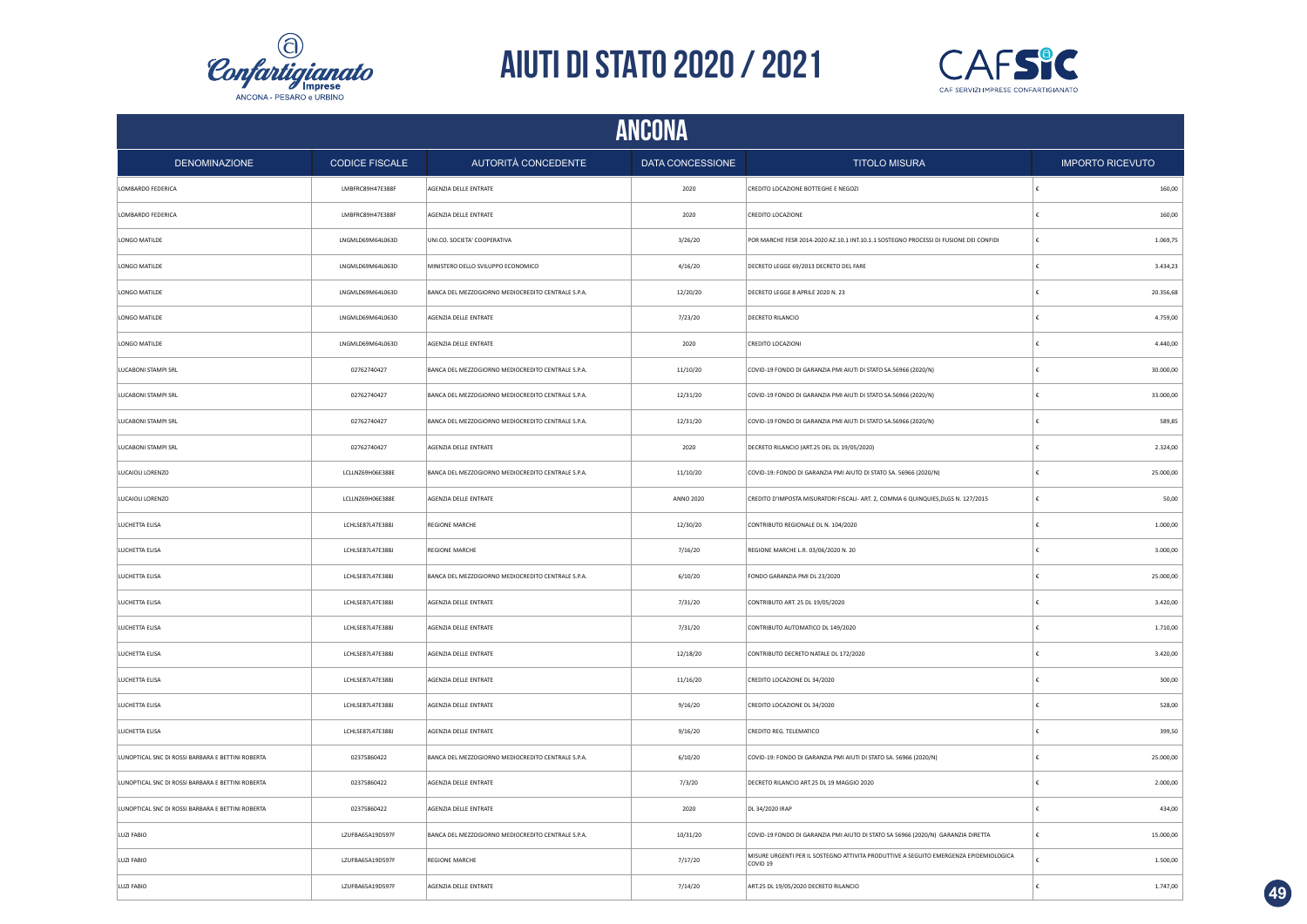



|                                            | ANCONA                |                                                    |                         |                                                                                                                                                                                                                                     |                          |  |  |  |
|--------------------------------------------|-----------------------|----------------------------------------------------|-------------------------|-------------------------------------------------------------------------------------------------------------------------------------------------------------------------------------------------------------------------------------|--------------------------|--|--|--|
| <b>DENOMINAZIONE</b>                       | <b>CODICE FISCALE</b> | AUTORITÀ CONCEDENTE                                | <b>DATA CONCESSIONE</b> | <b>TITOLO MISURA</b>                                                                                                                                                                                                                | <b>IMPORTO RICEVUTO</b>  |  |  |  |
| LUZI FABIO                                 | LZUFBA65A19D597F      | AGENZIA DELLE ENTRATE                              | 2020                    | CREDITO D'IMPOSTA REGISTRATORE TELEMATICO                                                                                                                                                                                           | 200,00                   |  |  |  |
| M B E SRL                                  | 02546140423           | BANCA DEL MEZZOGIORNO MEDIOCREDITO CENTRALE S.P.A. | 12/10/20                | COVID-19: FONDO DI GARANZIA PMI - MODIFICA SA.56966, SA.57625, SA.59655                                                                                                                                                             | 101.112,13<br>£          |  |  |  |
| M B E SRL                                  | 02546140423           | FONDO FOR.TE                                       | 4/30/20                 | REGOLAMENTO PER I FONDI INTERPROFESSIONALI PER LA FORMAZIONE CONTINUA PER LA CONCESSIONI<br>DI AIUTI DI STATO ESENTATI AI SENSI DEL REGOLAMENTO CE N.651/2014 E IN REGIME DE MINIMIS AI SENSI   €<br>DEL REGOLAMENTO CE N.1407/2013 | 7.372,80                 |  |  |  |
| M B E SRL                                  | 02546140423           | BANCA DEL MEZZOGIORNO MEDIOCREDITO CENTRALE S.P.A. | 3/31/20                 | COVID-19: FONDO DI GARANZIA PMI AIUTO DI STATO SA.59655 - PROROGA SA.56966                                                                                                                                                          | 150.674,08<br>$\epsilon$ |  |  |  |
| M B E SRL                                  | 02546140423           | BANCA DEL MEZZOGIORNO MEDIOCREDITO CENTRALE S.P.A. | 3/31/20                 | COVID-19: FONDO DI GARANZIA PMI AIUTO DI STATO SA.59655 - PROROGA SA.56966                                                                                                                                                          | 203.576,56               |  |  |  |
| M B E SRL                                  | 02546140423           | BANCA DEL MEZZOGIORNO MEDIOCREDITO CENTRALE S.P.A. | 9/29/20                 | FONDO DI GARANZIA PER LE PICCOLE E MEDIE IMPRESE                                                                                                                                                                                    | 8.100,83                 |  |  |  |
| M B E SRL                                  | 02546140423           | FONDO FOR.TE                                       | 8/31/20                 | REGOLAMENTO PER I FONDI INTERPROFESSIONALI PER LA FORMAZIONE CONTINUA PER LA CONCESSIONI<br>DI AIUTI DI STATO ESENTATI AI SENSI DEL REGOLAMENTO CE N.651/2014 E IN REGIME DE MINIMIS AI SENSI<br>DEL REGOLAMENTO CE N.1407/2013     | 384,00                   |  |  |  |
| M B E SRL                                  | 02546140423           | FONDO FOR.TE                                       | 6/15/20                 | REGOLAMENTO PER I FONDI INTERPROFESSIONALI PER LA FORMAZIONE CONTINUA PER LA CONCESSIONI<br>DI AIUTI DI STATO ESENTATI AI SENSI DEL REGOLAMENTO CE N.651/2014 E IN REGIME DE MINIMIS AI SENSI   €<br>DEL REGOLAMENTO CE N.1407/2013 | 12.288,00                |  |  |  |
| M&M GIOIELLI SAS                           | 01406420420           | UNI.CO. SOCIETA' COOPERATIVA                       | 10/6/20                 | L.R. 13/2020 - MISURE URGENTI PER IL SOSTEGNO ALLE ATTIVITA' PRODUTTIVE E AL LAVORO AUTONOMO A $\vert$<br>SEGUITO DELL'EMERGENZA EPIDEMOLOGICA                                                                                      | 2.343,78                 |  |  |  |
| M&M GIOIELLI SAS                           | 01406420420           | BANCA DEL MEZZOGIORNO MEDIOCREDITO CENTRALE S.P.A. | 11/20/20                | FONDO DI GARANZIA PMI AIUTI DI STATO                                                                                                                                                                                                | 30.000,00                |  |  |  |
| M&M GIOIELLI SAS                           | 01406420420           | BANCA DEL MEZZOGIORNO MEDIOCREDITO CENTRALE S.P.A. | 11/30/20                | FONDO DI GARANZIA PMI AIUTI DI STATO                                                                                                                                                                                                | 30.000,00                |  |  |  |
| M&M GIOIELLI SAS                           | 01406420420           | BANCA DEL MEZZOGIORNO MEDIOCREDITO CENTRALE S.P.A. | 11/30/20                | FONDO DI GARANZIA PMI AIUTI DI STATO                                                                                                                                                                                                | 475,81                   |  |  |  |
| M&M GIOIELLI SAS                           | 01406420420           | AGENZIA DELLE ENTRATE                              | 7/7/20                  | ART.25/34                                                                                                                                                                                                                           | 4.517,00                 |  |  |  |
| M&M GIOIELLI SAS                           | 01406420420           | AGENZIA DELLE ENTRATE                              | 2020                    | CREDITO IMPOSTA SANIFICAZIONE                                                                                                                                                                                                       | 160,60<br>£              |  |  |  |
| M&M GIOIELLI SAS                           | 01406420420           | <b>AGENZIA DELLE ENTRATE</b>                       | 2020                    | L.160/2019                                                                                                                                                                                                                          | 171.25                   |  |  |  |
| M&M GIOIELLI SAS                           | 01406420420           | <b>AGENZIA DELLE ENTRATE</b>                       | 2020                    | L. 178/2020                                                                                                                                                                                                                         | 430.46<br>£              |  |  |  |
| M&M GIOIELLI SAS                           | 01406420420           | AGENZIA DELLE ENTRATE                              | 2020                    | REGISTRATORE TELEMATICO                                                                                                                                                                                                             | 200.00                   |  |  |  |
| M&M GIOIELLI SAS                           | 01406420420           | AGENZIA DELLE ENTRATE                              | 2020                    | ART. 24 D.L. 34/20                                                                                                                                                                                                                  | 731,00<br>£              |  |  |  |
| M&M GIOIELLI SAS                           | 01406420420           | AGENZIA DELLE ENTRATE                              | 2020                    | ART.24 D.L. 34/20                                                                                                                                                                                                                   | 376,00                   |  |  |  |
| MA.GI.DI MOLINELLI & CATANI SNC            | 00283100428           | BANCA DEL MEZZOGIORNO MEDIOCREDITO CENTRALE S.P.A. | 8/31/20                 | COVID-19: FONDO DI GARANZIA PMI AIUTO DI STATO SA. 56966 (2020/N)                                                                                                                                                                   | 15.300,00                |  |  |  |
| MA.GI.DI MOLINELLI &CATANI SNC             | 00283100428           | BANCA DEL MEZZOGIORNO MEDIOCREDITO CENTRALE S.P.A. | 12/11/20                | GARANZIA DEL FONDO A VALERE SULLA SEZIONE SPECIALE DI CUI ALL'ARTICOLO 56 DEL DECRETO-LEGGE<br>DEL 17 MARZO 2020 N. 18                                                                                                              | 3.109,48                 |  |  |  |
| MA.GI.DI MOLINELLI &CATANI SNC             | 00283100428           | BANCA DEL MEZZOGIORNO MEDIOCREDITO CENTRALE S.P.A. | 5/20/20                 | COVID-19: FONDO DI GARANZIA PMI AIUTO DI STATO SA. 56966 (2020/N)                                                                                                                                                                   |                          |  |  |  |
| MACELLERIA B.F. DI FRATI PATRIZIO & C. SNC | 00901750414           | AGENZIA DELLE ENTRATE                              | 5/16/20                 | C.IMP.ACQ.ADAT.STR.ELET.TARS.TEL.AE A.2C.6-Q                                                                                                                                                                                        | 250,00                   |  |  |  |
| MACELLERIA FRATI DI DIOTALEVI DIEGO SNC    | 02187030420           | BANCA DEL MEZZOGIORNO MEDIOCREDITO CENTRALE S.P.A. | 8/10/20                 | COVID 19 FONDO DI GARANZIA PMI AIUTO DI STATO SA 56966 82020/N)                                                                                                                                                                     | 25.000,00                |  |  |  |
| MACELLERIA FRATI SNC                       | 00901750414           | BANCA DEL MEZZOGIORNO MEDIOCREDITO CENTRALE S.P.A. | 8/20/20                 | COVID-19 FONDO DI GARANZIA PMI AIUTO DI STATO SA 56966 (2020/N)                                                                                                                                                                     | 25.000,00                |  |  |  |
| MACELLERIA FRATI SNC                       | 00901750414           | AGENZIA DELLE ENTRATE                              | 12/31/20                | CRED.IMPOS.SANIF.ACQ.DISPO.PROT. A.125                                                                                                                                                                                              | 129,00                   |  |  |  |
| MAGNALARDO PAOLO & C. S.A.S.               | 02717640425           | BANCA DEL MEZZOGIORNO MEDIOCREDITO CENTRALE S.P.A. | 5/25/20                 | COVID-19: FONDO DI GARANZIA PMI AIUTO DI STATO SA. 56966 (2020/N)                                                                                                                                                                   | 22.000,00<br>£           |  |  |  |
| MAGNALARDO PAOLO & C. S.A.S.               | 02717640425           | AGENZIA DELLE ENTRATE                              | 5/25/20                 | ART.25 DL 19/05/2020 DECRETO RILANCIO                                                                                                                                                                                               | 2.000.00                 |  |  |  |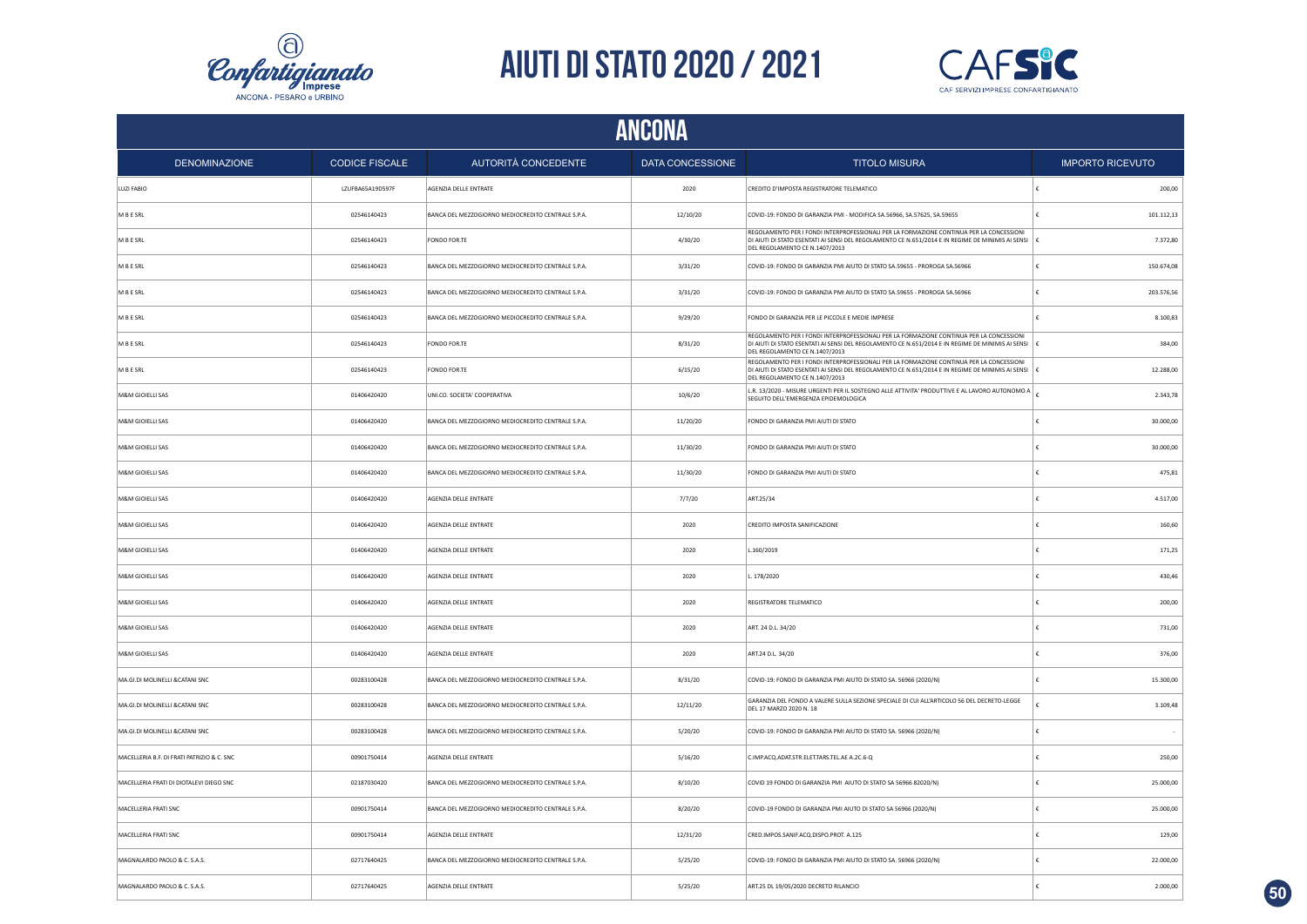



|                           | ANCONA                |                                                    |                  |                                                                                                                          |   |                         |  |  |
|---------------------------|-----------------------|----------------------------------------------------|------------------|--------------------------------------------------------------------------------------------------------------------------|---|-------------------------|--|--|
| <b>DENOMINAZIONE</b>      | <b>CODICE FISCALE</b> | AUTORITÀ CONCEDENTE                                | DATA CONCESSIONE | <b>TITOLO MISURA</b>                                                                                                     |   | <b>IMPORTO RICEVUTO</b> |  |  |
| MAINI CLAUDIO             | MNACLD65H05Z133W      | AGENZIA DELLE ENTRATE                              | 7/3/20           | CONTRIBUTO D.L. 34/2020                                                                                                  |   | 2.397,00                |  |  |
| MAINI CLAUDIO             | MNACLD65H05Z133W      | <b>REGIONE MARCHE</b>                              | 12/18/20         | LR 35/2001                                                                                                               |   | 274,00                  |  |  |
| MAINI CLAUDIO             | MNACLD65H05Z133W      | BANCA DEL MEZZOGIORNO MEDIOCREDITO CENTRALE S.P.A. | 6/20/20          | D.L. 23/2020                                                                                                             |   | 25.000,00               |  |  |
| MAINI CLAUDIO             | MNACLD65H05Z133W      | AGENZIA DELLE ENTRATE                              | 2020             | CREDITO ACCISA GASOLIO                                                                                                   |   | 13.081,00               |  |  |
| MAIOLATESI GIULIA         | MLTGLI83L59E388V      | BANCA DEL MEZZOGIORNO MEDIOCREDITO CENTRALE S.P.A. | 11/10/20         | COVID 19 - FONDO DI GARANZIA PMI AIUTI DI STATO SA. 56966 (2020/N)                                                       |   | 13.500,00               |  |  |
| MAIOLATESI GIULIA         | MLTGLI83L59E388V      | AGENZIA DELLE ENTRATE                              | 7/14/20          | CONTRIBUTO DECRETO RILANCIO ART. 25 D.L. 19/05/2020                                                                      |   | 1.000,00                |  |  |
| MAIOLATESI GIULIA         | MLTGLI83L59E388V      | AGENZIA DELLE ENTRATE                              | 3/25/20          | CREDITO D'IMPOSTA CANONI LOCAZ. NEGOZI E BOTTEGHE ART. 65                                                                |   | 240,00                  |  |  |
| MAJANI MICHELE            | MJNMHL72E13A271F      | BANCA DEL MEZZOGIORNO MEDIOCREDITO CENTRALE S.P.A. | 8/20/20          | FONDO DI GARANZIA PMI AIUTO DI STATO SA 56966 2020/N                                                                     |   | 25.000,00               |  |  |
| MAJANI MICHELE            | MJNMHL72E13A271F      | AGENZIA DELLE ENTRATE                              | 7/3/20           | <b>DECRETO RILANCIO</b>                                                                                                  |   | 3.320,00                |  |  |
| MANCINI MARCELLO          | MNCMCL63T28D007I      | BANCA DEL MEZZOGIORNO MEDIOCREDITO CENTRALE S.P.A. | 10/31/20         | COVID-19: FONDO DI GARANZIA PMI AIUTO DI STATO SA. 56966 (2020/N)                                                        |   | 11.000,00               |  |  |
| MANCINI MARCO             | MNCMRC74L16E388H      | BANCA DEL MEZZOGIORNO MEDIOCREDITO CENTRALE S.P.A. | 7/20/20          | FONDO DI GARANZIA PMI AIUTO DI STATO SA 56966 2020/N                                                                     |   | 24.000,00               |  |  |
| MANCINI MASSIMO           | MNCMSM63T28D007Q      | AGENZIA DELLE ENTRATE                              | 12/14/20         | ART.125 DL 34/2020 - CREDITO IMPOSTA SANIFICAZIONE                                                                       | £ | 53,00                   |  |  |
| MANCINI MASSIMO           | MNCMSM63T28D007Q      | BANCA DEL MEZZOGIORNO MEDIOCREDITO CENTRALE S.P.A. | 5/25/20          | COVID-19: FONDO DI GARANZIA PMI AIUTO DI STATO SA. 56966 (2020/N)                                                        |   | 13.000,00               |  |  |
| MANCINI ROBERTO           | MNCRRT68B13F401V      | AGENZIA DELLE ENTRATE                              | 7/14/20          | ART. 25 D.L. N.34/2020                                                                                                   | € | 8.385.00                |  |  |
| MANCINI ROBERTO           | MNCRRT68B13F401V      | BANCA DEL MEZZOGIORNO MEDIOCREDITO CENTRALE S.P.A. | 8/10/20          | FONDO DI GARANZIA PMI AIUTO DI STATO SA 56966 2020/N                                                                     |   | 25.000,00               |  |  |
| MANIERI MASSIMO           | MNRMSM61P29A366P      | AGENZIA DELLE ENTRATE                              | 7/14/20          | DL.34/2020 ART. 25                                                                                                       |   | 10.152,00               |  |  |
| MANIERI MASSIMO           | MNRMSM61P29A366P      | AGENZIA DELLE ENTRATE                              | 6/16/20          | D.L. 34/2020 ART. 125 SANIFICAZIONE AMBIENTI E ACQUISTI DISPOSITIVI                                                      |   | 1.181,00                |  |  |
| MANIERI MASSIMO           | MNRMSM61P29A366P      | AGENZIA DELLE ENTRATE                              | 6/16/20          | D.L. 34/2020 ART. 24 IRAP                                                                                                |   | 16.210,00               |  |  |
| MANIFATTURE GIULIA S.R.L. | 01664180435           | BANCA DEL MEZZOGIORNO MEDIOCREDITO CENTRALE S.P.A. | 12/31/20         | COVID-19: FONDO DI GARANZIA PMI AIUTO DI STATO SA. 56966 (2020/N)                                                        |   | 30.000,00               |  |  |
| MANIFATTURE GIULIA S.R.L. | 01664180435           | AGENZIA DELLE ENTRATE                              | 7/7/20           | DECRETO RILANCIO ART 25 DL 19 MAGGIO 2020                                                                                |   | 2.723,00                |  |  |
| MAR .IM SRL               | 01594420422           | STATO ITALIANO                                     | 12/31/20         | MORATORIA INTERESSI SU MUTUI DL 18 DEL 17/03/2020 BANCA DI CREDITO COOPERATIVO                                           |   | 28.760,77               |  |  |
| MAR .IM SRL               | 01594420422           | AGENZIA DELLE ENTRATE                              | 8/20/20          | SGRAVIO VERSAMENTO ACCONTO IRAP 2020 ART 24 DL 34/2020                                                                   |   | 939,50                  |  |  |
| MARASCA DANIELE           | MRSDNL79C26D451Q      | <b>REGIONE MARCHE</b>                              | 1/16/20          | POR MARCHE FSE 2014/2020 ASSE 1 PRIORITA' D'INVESTIMENTO 8.1                                                             |   | 32.840,00               |  |  |
| MARASCA DANIELE           | MRSDNL79C26D451Q      | AGENZIA DELLE ENTRATE                              | 7/14/20          | CONTRIBUTO DECRETO RILANCIO ART. 25 D.L. 19/05/2020                                                                      |   | 1.000,00                |  |  |
| MARCHE FOOD               | 02808510420           | BANCA DEL MEZZOGIORNO MEDIOCREDITO CENTRALE S.P.A. | 12/31/20         | COVID-19 FONDO DI GARANZIA PMI AIUTI DI STATO SA.56966 (2020/N)                                                          |   | 8.500,00                |  |  |
| MARCHE FOOD               | 02808510421           | AGENZIA DELLE ENTRATE                              | 6/29/20          | <b>DECRETO RILANCIO</b>                                                                                                  |   | 2.000,00                |  |  |
| MARCHE FOOD               | 02808510422           | AGENZIA DELLE ENTRATE                              | 6/18/20          | <b>DECRETO RISTORI</b>                                                                                                   |   | 2.000,00                |  |  |
| MARCHETTI DIEGO           | MRCDGI82E07A271V      | UNI.CO. SOCIETA' COOPERATIVA                       | 1/29/20          | REGIONE MARCHE - POR MARCHE FESR 2014-2020 - AZ. 10.1 INT. 10.1.1 "SOSTEGNO AI PROCESSI DI<br><b>FUSIONE DEI CONFIDI</b> | £ | 593,72                  |  |  |

**51**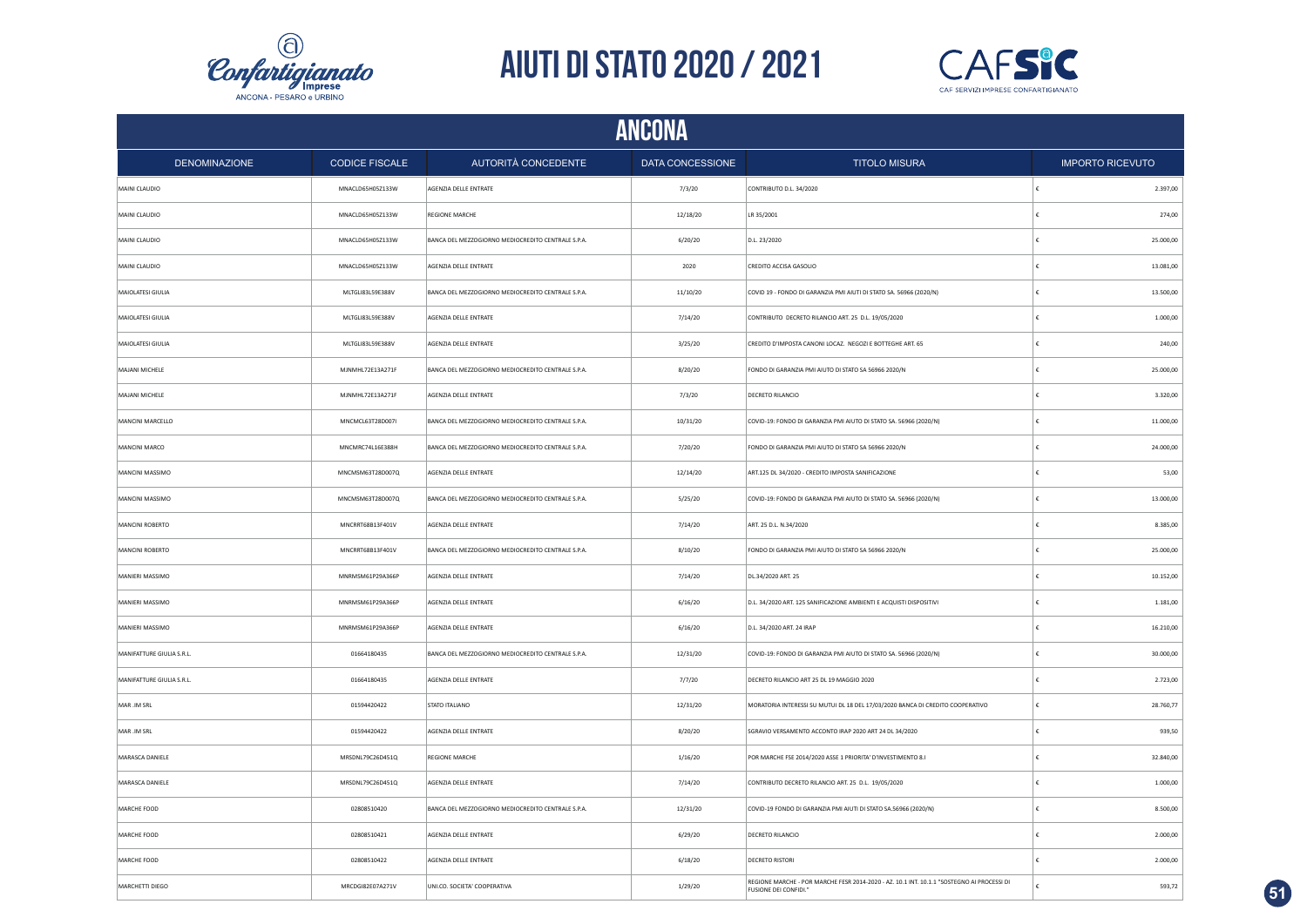



|                                                     | <b>ANCONA</b>         |                                                    |                  |                                                                                                                                   |                         |  |  |
|-----------------------------------------------------|-----------------------|----------------------------------------------------|------------------|-----------------------------------------------------------------------------------------------------------------------------------|-------------------------|--|--|
| <b>DENOMINAZIONE</b>                                | <b>CODICE FISCALE</b> | AUTORITÀ CONCEDENTE                                | DATA CONCESSIONE | <b>TITOLO MISURA</b>                                                                                                              | <b>IMPORTO RICEVUTO</b> |  |  |
| MARCHETTI DIEGO                                     | MRCDGI82E07A271V      | UNI.CO. SOCIETA' COOPERATIVA                       | 7/16/20          | AVVISO PUBBLICO PER LA PRESENTAZIONE DELLE DOMANDE DI CONTRIBUTO DI CUI L.R. 20/2003 ART.24,<br>COMMA 2 LETT.B) - ANNUALITA' 2019 | 2.165,24                |  |  |
| MARCHETTI DIEGO                                     | MRCDGI82E07A271V      | <b>REGIONE MARCHE</b>                              | 7/17/20          | REGIME QUADRO NAZIONALE SUGLI AIUTI DI STATO - COVID 19 (ARTT. 54 - 61 DEL DL RILANCIO)                                           | 1.000,00                |  |  |
| MARCHETTI DIEGO                                     | MRCDGI82E07A271V      | BANCA DEL MEZZOGIORNO MEDIOCREDITO CENTRALE S.P.A. | 12/10/20         | COVID-19: FONDO DI GARANZIA PMI AIUTO DI STATO SA. 56966 (2020/N)                                                                 | 25.000,00               |  |  |
| MARCHETTI ENRICO                                    | MRCNRC72E31A271C      | BANCA DEL MEZZOGIORNO MEDIOCREDITO CENTRALE S.P.A. | 2020             | FONDO DI GARANZIA PMI                                                                                                             | 30.000,00               |  |  |
| MARCHETTI ENRICO                                    | MRCNRC72E31A271C      | AGENZIA DELLE ENTRATE                              | 2020             | DL34 DEL 19/05/2020                                                                                                               | 3.000,00                |  |  |
| MARCHETTI ENRICO                                    | MRCNRC72E31A271C      | AGENZIA DELLE ENTRATE                              | 2020             | ART.25 SEL DL 19/05/2020                                                                                                          | 4.522,00                |  |  |
| MARCHETTI MASSIMILIANO                              | MRCMSM70L11E690X      | BANCA DEL MEZZOGIORNO MEDIOCREDITO CENTRALE S.P.A. | 8/20/20          | COVID-19 FONDO DI GARANZIA PMI AIUTI DI STATO SA. 56966 (2020/N)                                                                  | 17.200,00               |  |  |
| MARCHETTI MASSIMILIANO                              | MRCMSM70L11E690X      | AGENZIA DELLE ENTRATE                              | 7/12/20          | CONTRIBUTO DECRETO RILANCIO ART. 25 DL 19 MAGGIO 2020                                                                             | 1.000,00                |  |  |
| MARCZOCCHI CLAUDIO                                  | MRZCLD59A05B468I      | AGENZIA DELLE ENTRATE                              | 7/14/20          | DECRETO RILANCIO                                                                                                                  | 3.157,00                |  |  |
| MARI GIUSEPPE                                       | MRAGPP38C03I461G      | AGENZIA DELLE ENTRATE                              | 1/2/20           | CREDITO IMPOSTA REGISTRATORE TELEMATICO - ART. 2 D.LGS. 127/2015                                                                  | 250.00                  |  |  |
| MARI GIUSEPPE                                       | MRAGPP38C03I461G      | <b>REGIONE MARCHE</b>                              | 8/10/20          | COVID-19 FONDO DI GARANZIA PMI AIUTO DI STATO SA 56966 (2020/N)                                                                   | 16.000,00               |  |  |
| MARIE MEDICAL CARE S.R.L.                           | 02755900426           | BANCA DEL MEZZOGIORNO MEDIOCREDITO CENTRALE S.P.A. | 8/20/20          | D.L. 8 APRILE 2020, N. 23                                                                                                         | 25.000,00               |  |  |
| MARIE MEDICAL CARE S.R.L.                           | 02755900426           | AGENZIA DELLE ENTRATE                              | 9/11/20          |                                                                                                                                   | 4.729,00                |  |  |
| MARIE MEDICAL CARE S.R.L.                           | 02755900426           | AGENZIA DELLE ENTRATE                              | 12/14/20         | ART. 125 DL 34/2020                                                                                                               | 1.575,00                |  |  |
| MARINELLI MIRCO                                     | MRNMRC73T22A271A      | AGENZIA DELLE ENTRATE                              | 7/7/20           | DECRETO RILANCIO (ART.25 DEL DL 19/05/2020)                                                                                       | 7.276,00                |  |  |
| MARINELLI MIRCO                                     | MRNMRC73T22A271A      | BANCA DEL MEZZOGIORNO MEDIOCREDITO CENTRALE S.P.A. | 10/31/20         | COVID-19 FONDO GARANZIA SA 56966                                                                                                  | 25.000,00               |  |  |
| MARINELLI ROBERTO                                   | MRNRRT54R20E715G      | UNI.CO. SOCIETA' COOPERATIVA                       | 2/5/20           | REGIONE MARCHE - POR MARCHE FESR 2014-2020 - AZ. 10.1 INT. 10.1.1 "SOSTEGNO AI PROCESSI DI<br><b>FUSIONE DEI CONFIDI.</b>         | 10.500,00               |  |  |
| MARINELLI ROBERTO                                   | MRNRRT54R20E715G      | UNI.CO. SOCIETA' COOPERATIVA                       | 2/5/20           | AVVISO PUBBLICO PER LA PRESENTAZIONE DELLE DOMANDE DI CONTRIBUTO DI CUI L.R. 20/2003 ART.24,<br>COMMA 2 LETT.B) - ANNUALITA' 2019 | 30.000,00               |  |  |
| MARIO GELATERIA PASTICCERIA DI ZANIRATO MARCO       | ZNRMRC94S22H211T      | BANCA DEL MEZZOGIORNO MEDIOCREDITO CENTRALE S.P.A. | 8/31/20          | COVID-19: FONDO DI GARANZIA PMI AIUTO DI STATO SA. 56966 (2020/N)                                                                 | 17,200.00               |  |  |
| MARIO GELATERIA PASTICCERIA DI ZANIRATO MARCO       | ZNRMRC94S22H211T      | <b>REGIONE MARCHE</b>                              | 7/3/20           | REGIME QUADRO NAZIONALE SUGLI AIUTI DI STATO - COVID 19 (ARTT. 54 - 61 DEL DL RILANCIO)                                           | 1,500.00                |  |  |
| MARIOTTI-ROMANI & C S N C                           | 00415050426           | BANCA DEL MEZZOGIORNO MEDIOCREDITO CENTRALE S.P.A. | 6/30/20          | COVID-19: FONDO DI GARANZIA PMI AIUTO DI STATO SA. 56966 (2020/N)                                                                 | 20.000,00               |  |  |
| MARTEK SNC                                          | 02291400428           | AGENZIA DELLE ENTRATE                              | 6/29/20          | CONTRIBUTO COVID ART. 25 DL 19/05/2020 DECRETO RILANCIO                                                                           | 2.000,00                |  |  |
| MARTEK SNC                                          | 02291400428           | BANCA DEL MEZZOGIORNO MEDIOCREDITO CENTRALE S.P.A. | 8/31/20          | FONDO DI GARANZIA PMI AIUTO DI STATO SA56966 2020/N                                                                               | 20.000,00               |  |  |
| MARTINELLI DONATO                                   | MRTDNT62M02Z110C      | AGENZIA DELLE ENTRATE                              | 7/3/20           | CONTRIBUTO COVID ART.25 D.L.19/05/2020                                                                                            | 1.719,00                |  |  |
| MARTINELLI DONATO                                   | MRTDNT62M02Z110C      | BANCA DEL MEZZOGIORNO MEDIOCREDITO CENTRALE S.P.A. | 7/10/20          | COVID-19 FONDO GARANZIA PMI AIUTO DI STATO SA.56966 2020/N GARANZIA DIRETTA                                                       | 25.000,00               |  |  |
| MARZIONI MARMI S.A.S. DI FRANCHINI C. & MARZIONI L. | 00119130425           | BANCA DEL MEZZOGIORNO MEDIOCREDITO CENTRALE S.P.A. | 5/25/20          | COVID-19 FONDO DI GARANZIA PMI AIUTO DI STATO SA.56966 GARANZIA DIRETTA                                                           | 25.000,00               |  |  |
| MARZIONI MARMI S.A.S. DI FRANCHINI C. & MARZIONI L. | 00019130425           | AGENZIA DELLE ENTRATE                              | 7/14/20          | CONTRIBUTO DECRETO RILANCIO ART.25 DL 19 MAGGIO 2020                                                                              | 2.000,00                |  |  |
| MARZOCCHI CLAUDIO                                   | MRZCLD59A05B468I      | BANCA DEL MEZZOGIORNO MEDIOCREDITO CENTRALE S.P.A. | 12/31/20         | TF COVID19                                                                                                                        | 30,000.00               |  |  |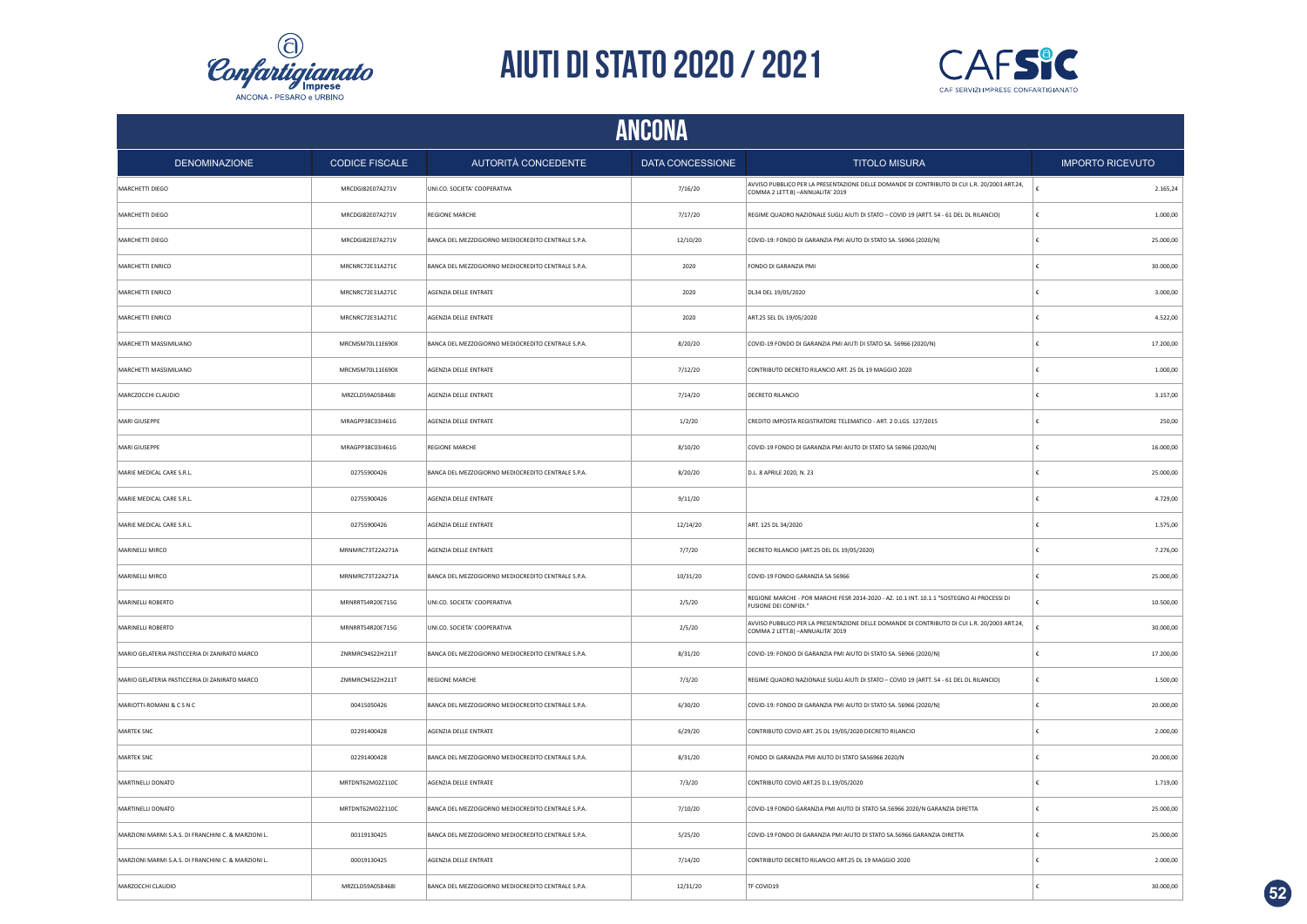



| <b>ANCONA</b>              |                       |                                                    |                  |                                                                                                                                                                                                                     |                         |  |  |
|----------------------------|-----------------------|----------------------------------------------------|------------------|---------------------------------------------------------------------------------------------------------------------------------------------------------------------------------------------------------------------|-------------------------|--|--|
| <b>DENOMINAZIONE</b>       | <b>CODICE FISCALE</b> | AUTORITÀ CONCEDENTE                                | DATA CONCESSIONE | <b>TITOLO MISURA</b>                                                                                                                                                                                                | <b>IMPORTO RICEVUTO</b> |  |  |
| MASSACCESI MARCO           | MSSMRC79P04A271Q      | BANCA DEL MEZZOGIORNO MEDIOCREDITO CENTRALE S.P.A. | 2020             | FONDO DI GARANZIA PMI                                                                                                                                                                                               | E 25.000,00             |  |  |
| MASSACCESI MARCO           | MSSMRC79P04A271Q      | AGENZIA DELLE ENTRATE                              | 2020             | <b>IRAP</b>                                                                                                                                                                                                         | 1.100,00                |  |  |
| MASSACCESI SERGIO & C. SNC | 01009870427           | BANCA DEL MEZZOGIORNO MEDIOCREDITO CENTRALE S.P.A. | 11/10/20         | D.L.N.23 8 APRILE 2020, COVID-19: FONDO DI GARANZIA PMI AIUTO DI STATO SA, 56966 (2020/N) -<br><b>GARANZIA DIRETTA</b>                                                                                              | 25.000,00<br>€          |  |  |
| MASSACCESI SERGIO & C. SNC | 01009870427           | AGENZIA DELLE ENTRATE                              | 6/25/20          | CONTRIBUTO FONDO PERDUTO DL 34/2020 (RILANCIO) ART. 25                                                                                                                                                              | €<br>2.417,00           |  |  |
| MASSACCESI VALENTINO       | MSSVNT70B19G157T      | BANCA DEL MEZZOGIORNO MEDIOCREDITO CENTRALE S.P.A. | 10/31/20         | GARANZIA DIRETTA COVID-19 - FONDODI STATO PMI AIUTO DI STATO                                                                                                                                                        | 25.000,00<br>€          |  |  |
| MASSACCESI VALENTINO       | MSSVNT70B19G157T      | AGENZIA DELLE ENTRATE                              | 7/14/20          | CONTRIBUTO DECRETO RILANCIO                                                                                                                                                                                         | €<br>1.000,00           |  |  |
| MASSACCESI VALENTINO       | MSSVNT70B19G157T      | <b>INPS</b>                                        | 11/26/20         | CONTRIBUTO ART.28 DL18 17/03/2020                                                                                                                                                                                   | 1.200,00<br>£           |  |  |
| MASSACCESI VALENTINO       | MSSVNT70B19G157T      | AGENZIA DELLE ENTRATE                              | 8/20/20          | ART.24 D.L.34/2020:AZZERAMENTO SALDO E I RATA ACCONTO IRAP                                                                                                                                                          | 883,50<br>£             |  |  |
| MASSI GIORGIA              | MSSGRG70B54D007Q      | <b>REGIONE MARCHE</b>                              | 12/30/20         | REGIME QUADRO NAZIONALE SUGLI AIUTI DI STATO - COVID 19 (ARTT. 54 - 61 DEL DL RILANCIO)                                                                                                                             | 1.000,00<br>€           |  |  |
| MASSI GIORGIA              | MSSGRG70B54D007Q      | <b>REGIONE MARCHE</b>                              | 7/16/20          | REGIME QUADRO NAZIONALE SUGLI AIUTI DI STATO - COVID 19 (ARTT. 54 - 61 DEL DL RILANCIO)                                                                                                                             | €<br>1.500,00           |  |  |
| MASSI GIORGIA              | MSSGRG70B54D007Q      | BANCA DEL MEZZOGIORNO MEDIOCREDITO CENTRALE S.P.A. | 6/10/20          | COVID-19: FONDO DI GARANZIA PMI AIUTO DI STATO SA. 56966 (2020/N)                                                                                                                                                   | 10.000,00               |  |  |
| MATRONE MASSIMO DOMENICO   | MTRMSM83D18L259Q      | BANCA DEL MEZZOGIORNO MEDIOCREDITO CENTRALE S.P.A. | 6/20/20          | FONDO DI GARANZIA PMI AIUTO DI STATO SA 56966 2020/N                                                                                                                                                                | 18.500,00<br>£          |  |  |
| MATRONE MASSIMO DOMENICO   | MTRMSM83D18L259Q      | <b>REGIONE MARCHE</b>                              | 12/31/20         | MISURE URGENTI PER IL SOSTEGNO DELLE ATTIVITA PRODUTTIVE EMERGENZA COVID 19                                                                                                                                         | £<br>3.000,00           |  |  |
| MATRONE MASSIMO DOMENICO   | MTRMSM83D18L259Q      | AGENZIA DELLE ENTRATE                              | 6/25/20          | CONTRIBUTO DECRETO RILANCIO ART 25 DL 19/05/2020                                                                                                                                                                    | €<br>1.338,00           |  |  |
| MATTIOLI ANDREA            | MTTNDR81H20I461V      | BANCA DEL MEZZOGIORNO MEDIOCREDITO CENTRALE S.P.A. | 8/20/20          | COVID-19 FONDO DI GARANZIA PMI AIUTO DI STATO SA.56966 2020/N GARANZIA DIRETTA                                                                                                                                      | £<br>16.330,00          |  |  |
| MATTIOLI ANDREA            | MTTNDR81H20I461V      | INPS                                               | 2020             | INDENNITA' COVID-19 DECRETO CURA ITALIA A.28 DL 18/2020                                                                                                                                                             | 600,00<br>$\epsilon$    |  |  |
| MATTIOLI ANDREA            | MTTNDR81H20I461V      | INPS                                               | 2020             | INDENNITA' COVID-19 DECRETO CURA ITALIA A.28 DL 18/2020                                                                                                                                                             | 600,00                  |  |  |
| MAVER S.R.L.               | 02261650424           | AGENZIA DELLE ENTRATE                              | 11/3/20          | REGIONE MARCHE - LR 35/2001 - PROVVEDIMENTI TRIBUTARI IN MATERIA DI ADDIZIONALE REGIONALE<br>ALL'IRPEF, TASSE AUTOMOBILISTICHE E DI IMPOSTA REGIONALE SULLE ATTIVITÀ PRODUTTIVE - ART. 1,<br>COMMI 4, 4BIS, 5, 5BIS | 364.00<br>€             |  |  |
| MAVER S.R.L.               | 02261650424           | BANCA DEL MEZZOGIORNO MEDIOCREDITO CENTRALE S.P.A. | 4/20/20          | COVID-19: FONDO DI GARANZIA PMI AIUTO DI STATO SA.59655 - PROROGA SA.56966                                                                                                                                          | 70.314,57<br>€          |  |  |
| MAVER S.R.L.               | 02261650424           | BANCA DEL MEZZOGIORNO MEDIOCREDITO CENTRALE S.P.A. | 4/20/20          | COVID-19: FONDO DI GARANZIA PMI AIUTO DI STATO SA.59655 - PROROGA SA.56966                                                                                                                                          | 10.044,94<br>€          |  |  |
| MAVER S.R.L.               | 02261650424           | AGENZIA DELLE ENTRATE                              | 12/17/20         | REGIONE MARCHE - LR 35/2001 - PROVVEDIMENTI TRIBUTARI IN MATERIA DI ADDIZIONALE REGIONALE<br>ALL'IRPEF, TASSE AUTOMOBILISTICHE E DI IMPOSTA REGIONALE SULLE ATTIVITÀ PRODUTTIVE - ART. 1,<br>COMMI 4, 4BIS, 5, 5BIS | 438,00<br>€             |  |  |
| MAVER S.R.L.               | 02261650424           | BANCA DEL MEZZOGIORNO MEDIOCREDITO CENTRALE S.P.A. | 10/31/20         | COVID-19: FONDO DI GARANZIA PMI AIUTO DI STATO SA. 56966 (2020/N)                                                                                                                                                   | 25.000,00<br>€          |  |  |
| MAVER S.R.L.               | 02261650425           | AGENZIA DELLE ENTRATE                              | 7/3/20           | CONTRIBUTO FONDO PERDUTO ART. 25 DECRETO RILANCIO                                                                                                                                                                   | 9.228,00<br>£           |  |  |
| MAZZARINI GIORGIO          | MZZGRG76T13G157D      | UNI.CO. SOCIETA' COOPERATIVA                       | 6/16/20          | MISURE URGENTI PER IL SOSTEGNO ATTIVITA PRODUTTIVE A SEGUITO EMERGENZA EPIDEMIOLOGICA<br>COVID <sub>19</sub>                                                                                                        | 1.614,06<br>£           |  |  |
| MAZZARINI GIORGIO          | MZZGRG76T13G157D      | BANCA DEL MEZZOGIORNO MEDIOCREDITO CENTRALE S.P.A. | 5/25/20          | COVID-19 FONDO DI GARANZIA PMI AIUTO DI STATO SA 56966 (2020/N) GARANZIA DIRETTA                                                                                                                                    | 25.000,00<br>€          |  |  |
| MAZZARINI GIORGIO          | MZZGRG76T13G157D      | UNI.CO. SOCIETA' COOPERATIVA                       | 6/16/20          | POR MARCHE FESR 2014-2020                                                                                                                                                                                           | 958,91                  |  |  |
| MAZZARINI GIORGIO          | MZZGRG76T13G157D      | REGIONE MARCHE                                     | 7/18/20          | MISURE URGENTI PER IL SOSTEGNO ATTIVITA PRODUTTIVE A SEGUITO EMERGENZA EPIDEMIOLOGICA<br>COVID <sub>19</sub>                                                                                                        | 1.000,00                |  |  |
| MAZZARINI GIORGIO          | MZZGRG76T13G157D      | AGENZIA DELLE ENTRATE                              | 2020             | CREDITO D'IMPOSTA REGISTRATORE TELEMATICO                                                                                                                                                                           | 300,00                  |  |  |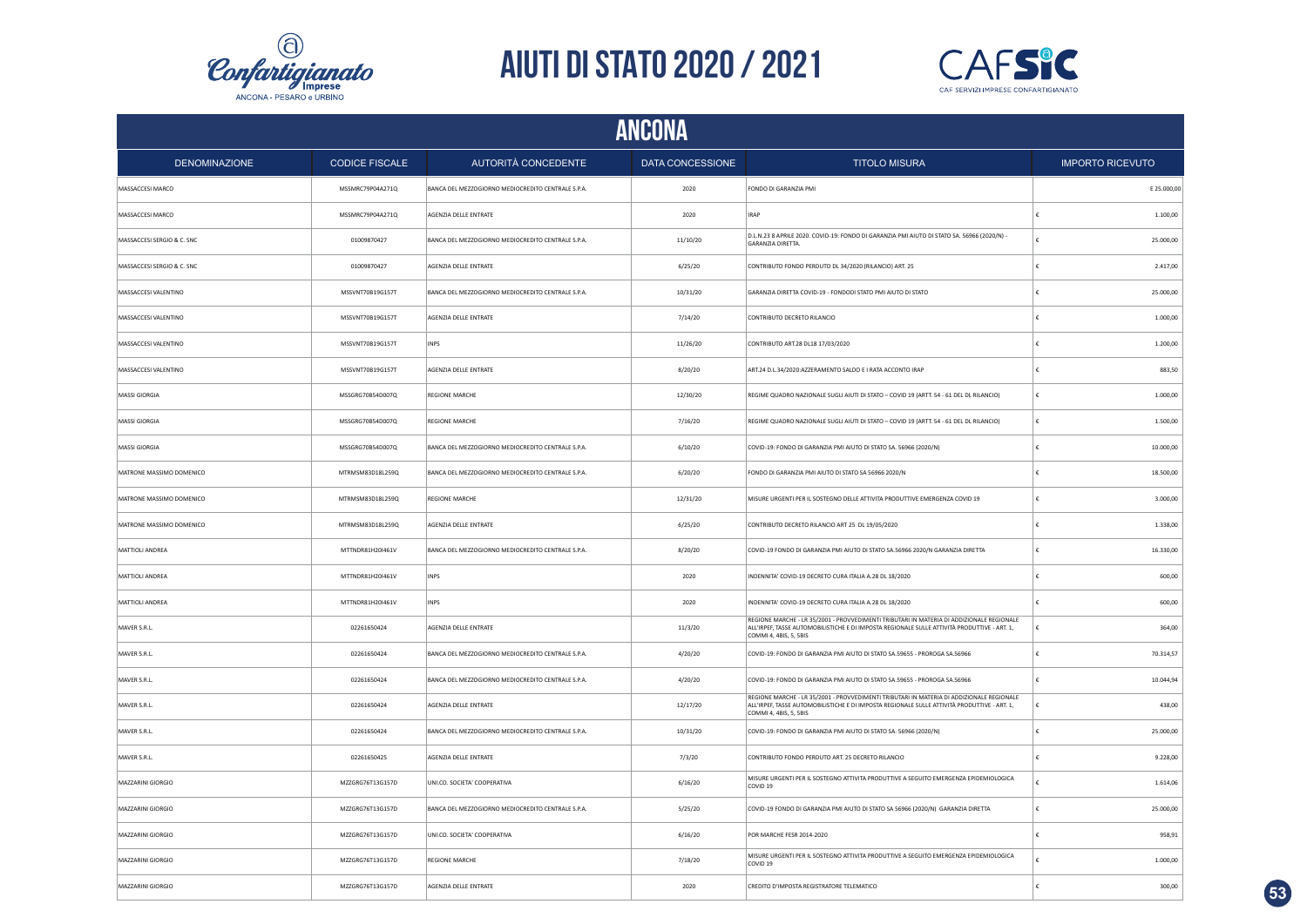



|                                                 |                       |                                                    | ANCONA           |                                                                                                                                   |                         |
|-------------------------------------------------|-----------------------|----------------------------------------------------|------------------|-----------------------------------------------------------------------------------------------------------------------------------|-------------------------|
| <b>DENOMINAZIONE</b>                            | <b>CODICE FISCALE</b> | AUTORITÀ CONCEDENTE                                | DATA CONCESSIONE | <b>TITOLO MISURA</b>                                                                                                              | <b>IMPORTO RICEVUTO</b> |
| MAZZARINI GIORGIO                               | MZZGRG76T13G157D      | AGENZIA DELLE ENTRATE                              | 2020             | CREDITO LOCAZIONE CURA ITALIA ART.65                                                                                              | 1.200,00                |
| MAZZIERO DAVIDE                                 | MZZDVD73S29E690K      | BANCA DEL MEZZOGIORNO MEDIOCREDITO CENTRALE S.P.A. | 8/31/20          | COVID-19: FONDO DI GARANZIA PMI AIUTO DI STATO SA. 56966 (2020/N)                                                                 | 25.000,00               |
| MAZZIERO DAVIDE                                 | MZZDVD73S29E690K      | <b>REGIONE MARCHE</b>                              | 7/17/20          | REGIME QUADRO NAZIONALE SUGLI AIUTI DI STATO - COVID 19 (ARTT. 54 - 61 DEL DL RILANCIO)                                           | 1.000,00                |
| MAZZIERO DAVIDE                                 | MZZDVD73S29E690K      | UNI.CO. SOCIETA' COOPERATIVA                       | 7/16/20          | AVVISO PUBBLICO PER LA PRESENTAZIONE DELLE DOMANDE DI CONTRIBUTO DI CUI L.R. 20/2003 ART.24,<br>COMMA 2 LETT.B) - ANNUALITA' 2019 | 774,54                  |
| MAZZIERO DAVIDE                                 | MZZDVD73S29E690K      | UNI.CO. SOCIETA' COOPERATIVA                       | 2/13/20          | REGIONE MARCHE - POR MARCHE FESR 2014-2020 - AZ. 10.1 INT. 10.1.1 "SOSTEGNO AI PROCESSI DI<br>FUSIONE DEI CONFIDI.                | 639,65                  |
| MEDICI MICHELA                                  | MDCMHL89C68E388G      | <b>REGIONE MARCHE</b>                              | 7/17/20          | MISURE URGENTI PER IL SOSTEGNO DELLE ATTIVITA' PRODUTTIVE A SEGUITO DELL'EMERGENZA<br>EPIDEMIOLOGICA COVID 19                     | 1.500,00                |
| MEDICI MICHELA                                  | MDCMHL89C68E388G      | <b>REGIONE MARCHE</b>                              | 1/16/20          | CREAZIONE IMPRESA                                                                                                                 | 15.000,00               |
| MEDICI MICHELA                                  | MDCMHL89C68E388G      | AGENZIA DELLE ENTRATE                              | 6/22/20          | CONTRIBUTO DECRETO RILANCIO ART 25 DL 19/05/2020                                                                                  | 1.000,00                |
| MENGANI CLAUDIO                                 | MNGCLD56H03A271G      | AGENZIA DELLE ENTRATE                              | 7/3/20           | CONTRIBUTO DECRETO RILANCIO ART.25 DL 19 MAGGIO 2020                                                                              | 1.846,00                |
| MENGANI CLAUDIO                                 | MNGCLD56H03A271G      | BANCA DEL MEZZOGIORNO MEDIOCREDITO CENTRALE S.P.A. | 6/20/20          | FONDO DI GARANZIA PER LE PICCOLE E MEDIE IMPRESE SA.56966 (2020/N)                                                                | 18.000,00               |
| MI.TO. SNC DI BALDONI R. E BALDONI S.           | 01511040428           | AGENZIA DELLE ENTRATE                              | 2020             | ART.25 DL 19/05/2020 DECRETO RILANCIO                                                                                             | 34.712,00               |
| MI.TO. SNC DI BALDONI R. E BALDONI S.           | 01511040428           | BANCA DEL MEZZOGIORNO MEDIOCREDITO CENTRALE S.P.A. | 11/10/20         | COVID-19 FONDO DI GARANZIA PMI AIUTO DI STATO SA 56966 (2020/N)                                                                   | 25.000,00               |
| MICHETTI MARIA                                  | MCHMRA56B53D042X      | BANCA DEL MEZZOGIORNO MEDIOCREDITO CENTRALE S.P.A. | 2020             | FONDO DI GARANZIA PMI                                                                                                             | 20.000,00               |
| MICHETTI MARIA                                  | MCHMRA56B53D042X      | AGENZIA DELLE ENTRATE                              | 2020             | ART 25 DL 19/05/2020                                                                                                              | 1.471,00                |
| MICHETTI MARIA                                  | MCHMRA56B53D042X      | AGENZIA DELLE ENTRATE                              | 2020             | <b>IRAP</b>                                                                                                                       | 623,00                  |
| <b>MILIANI MAGDA</b>                            | MLNMGD87L62I156S      | UNI.CO. SOCIETA' COOPERATIVA                       | 3/12/20          | REGIONE MARCHE - POR MARCHE FESR 2014-2020 SOST. AI PROCESSI DEI CONFIDI                                                          | 1.279,00                |
| MILIANI MAGDA                                   | MLNMGD87L62I156S      | BANCA DEL MEZZOGIORNO MEDIOCREDITO CENTRALE S.P.A. | 12/31/20         | COVID 19 - FONDO DI GARANZIA PMI AIUTI DI STATO SA. 56966 (2020/N)                                                                | 12.000,00               |
| MILIANI MAGDA                                   | MLNMGD87L62I156S      | REGIONE MARCHE                                     | 12/30/20         | AIUTI DI STATO COVID 19 - D.L. 104 DEL 14.08.2020                                                                                 | 1.000,00                |
| MILIANI MAGDA                                   | MLNMGD87L62I156S      | AGENZIA DELLE ENTRATE                              | 7/14/20          | CONTRIBUTO DECRETO RILANCIO ART. 25 D.L. 19/05/2020                                                                               | 1.703,00                |
| MILLE VOGLIE S.N.C. DI SGRECCIA ANNUNZIATA & C. | 02775320423           | AGENZIA DELLE ENTRATE                              | 3/5/20           | CRED.IMP.CAN.LOC. LEASING CONC.AFF.A28DL19/5/                                                                                     | 750,00                  |
| MILLE VOGLIE S.N.C. DI SGRECCIA ANNUNZIATA & C. | 02775320423           | AGENZIA DELLE ENTRATE                              | 5/4/20           | CRED.IMP.CAN.LOC. LEASING CONC.AFF.A28DL19/5/                                                                                     | 600,00                  |
| MILLE VOGLIE S.N.C. DI SGRECCIA ANNUNZIATA & C. | 02775320423           | AGENZIA DELLE ENTRATE                              | 1/1/20           | C.IMP.ACQ.ADAT.STR.ELET.TARS.TEL.AE A.2C.6-Q                                                                                      | 250,00                  |
| MILLEVOGLIE SNC DI SGRECCIA ANNUNZIATA & C.     | 02775320423           | BANCA DEL MEZZOGIORNO MEDIOCREDITO CENTRALE S.P.A. | 8/20/20          | COVID-19: FONDO DI GARANZIA PMI AIUTO DI STATO SA. 56966 (2020/N)                                                                 | 25.000,00               |
| MILLEVOGLIE SNC DI SGRECCIA ANNUNZIATA & C.     | 02775320423           | AGENZIA DELLE ENTRATE                              | 6/25/20          | ART.25 DL 19/05/2020                                                                                                              | 3.667,00                |
| MINICUCCI FRANCO                                | MNCFNC53A23D472J      | BANCA DEL MEZZOGIORNO MEDIOCREDITO CENTRALE S.P.A. | 8/10/20          | COVID19- FONDO DI GARANZIA PM,I AIUTO DI STATO SA 56966 (2020/N)                                                                  | 25.000,00               |
| MINICUCCI FRANCO                                | MNCFNC53A23D472J      | AGENZIA DELLE ENTRATE                              | 5/16/20          | C.IMP.ACQ.ADAT.STR.ELET.TARS.TEL.AE A.2C.6-Q                                                                                      | 250,00                  |
| MIRCO NICOLA                                    | MRCNCL73H20E456M      | BANCA DEL MEZZOGIORNO MEDIOCREDITO CENTRALE S.P.A. | 6/20/20          | FONDO DI GARANZIA PMI AIUTO DI STATO SA56966 2020/N                                                                               | 25.000,00               |
| MIRCO NICOLA                                    | MRCNCL73H20E456M      | <b>REGIONE MARCHE</b>                              | 7/17/20          | L.R. N.20 DEL 03/06/2020 DGR N.747.2020                                                                                           | 1.000,00                |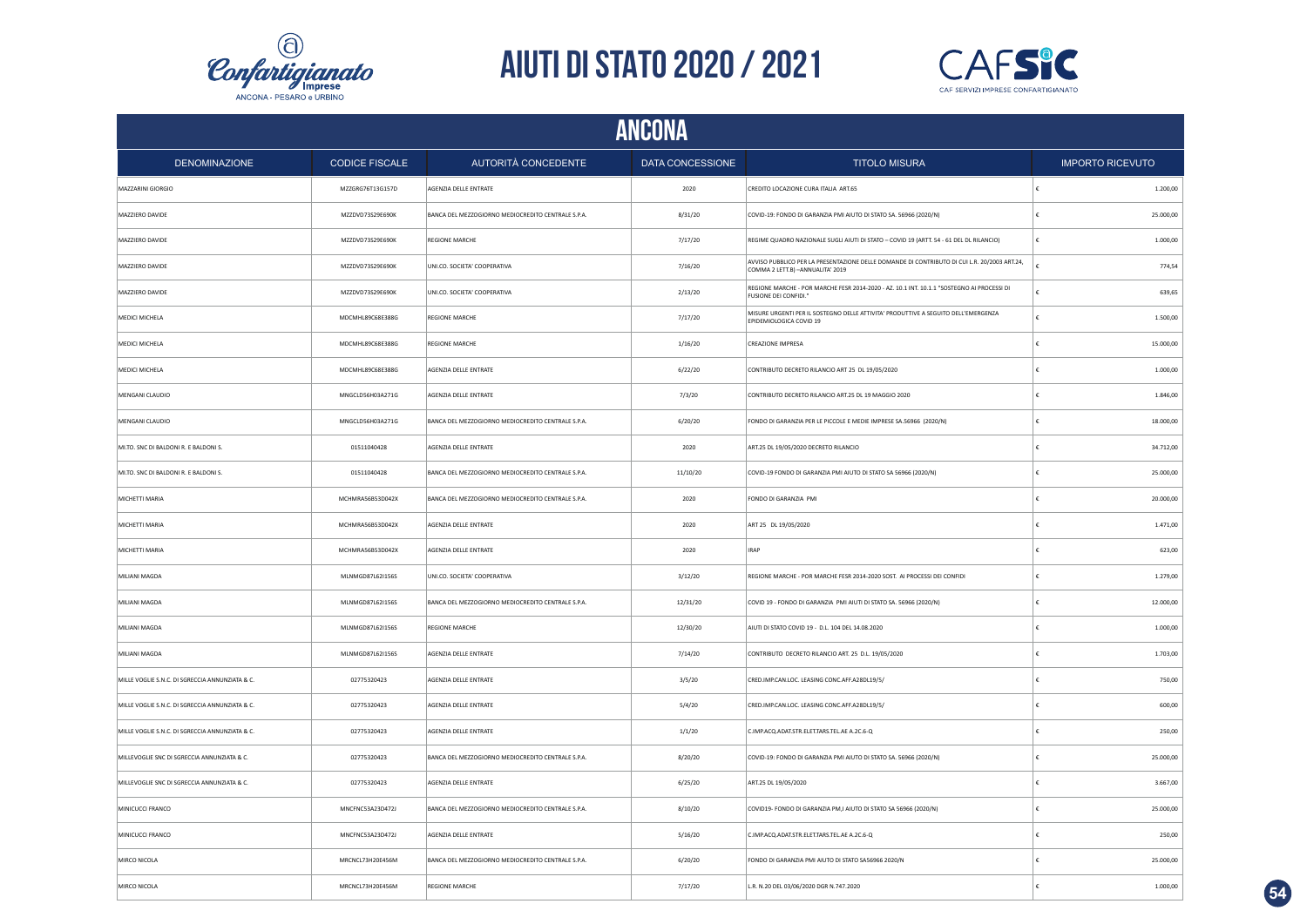



|                                 | ANCONA                |                                                    |                  |                                                                                                                                         |                         |  |  |
|---------------------------------|-----------------------|----------------------------------------------------|------------------|-----------------------------------------------------------------------------------------------------------------------------------------|-------------------------|--|--|
| <b>DENOMINAZIONE</b>            | <b>CODICE FISCALE</b> | AUTORITÀ CONCEDENTE                                | DATA CONCESSIONE | <b>TITOLO MISURA</b>                                                                                                                    | <b>IMPORTO RICEVUTO</b> |  |  |
| MIVCHETTI MARIA                 | MCHMRA56B53D042X      | AGENZIA DELLE ENTRATE                              | 2020             | DL 34 DEL 19/05/2020                                                                                                                    | 1.500,00                |  |  |
| MOBY DICK DI COLTORTI SNC       | 02445330422           | AGENZIA DELLE ENTRATE                              | 2020             | CREDITO LOCAZIONI D.L.34/2020 - DL104/2020 - D.L.137/2020 L.178/2020                                                                    | 900,00<br>€             |  |  |
| MOBY DICK DI COLTORTI SNC       | 02445330422           | <b>REGIONE MARCHE</b>                              | 10/1/20          | REGIME QUADRO NAZIONALE SUGLI AIUTI DI STATO - COVID 19 (ARTT. 54 - 61 DEL DL RILANCIO COME<br>MODIFICATO DALL'ART. 62 DEL DL 104/2020) | 1.000,00                |  |  |
| MOBY DICK DI COLTORTI SNC       | 02445330422           | BANCA DEL MEZZOGIORNO MEDIOCREDITO CENTRALE S.P.A. | 6/10/20          | COVID-19: FONDO DI GARANZIA PMI AIUTO DI STATO SA. 56966 (2020/N)                                                                       | 23.500,00<br>€          |  |  |
| MOBY DICK DI COLTORTI SNC       | 02445330422           | AGENZIA DELLE ENTRATE                              | 7/2/20           | CONTRIBUTO COVID ART25 DL 19/05/2020                                                                                                    | 2.000,00                |  |  |
| MOJITO SNC DI POCLEN SARA E C.  | 02371660420           | BANCA DEL MEZZOGIORNO MEDIOCREDITO CENTRALE S.P.A. | 8/20/20          | FONDO DI GARANZIA PMI AIUTI DI STATO COVID-19 DL 08/04/2020 N. 23 - GARANZIA DIRETTA                                                    | 10.500,00<br>€          |  |  |
| MOJITO SNC DI POCLEN SARA E C.  | 02371660420           | <b>REGIONE MARCHE</b>                              | 7/3/20           | CONTRIBUTI A BAR E GELATERIE L.R. 20/2020 - DL 34/2020 ART.54-61 -REGIME QUADRO NAZIONALE AIUT<br>DI STATO EMERGENZA COVID-19           | 450,00                  |  |  |
| MOJITO SNC DI POCLEN SARA E C.  | 02371660420           | <b>REGIONE MARCHE</b>                              | 7/3/20           | CONTRIBUTI A BAR E GELATERIE L.R. 20/2020 - DL 34/2020 ART.54-61 -REGIME QUADRO NAZIONALE AIUT<br>DI STATO EMERGENZA COVID-19           | 1.050,00                |  |  |
| MOJITO SNC DI POCLEN SARA E C.  | 02371660420           | AGENZIA DELLE ENTRATE                              | 7/23/20          | CONTRIBUTO FONDO PERDUTO DL 34/2020 (RILANCIO) ART. 25                                                                                  | 2.000,00                |  |  |
| MOJITO SNC DI POCLEN SARA E C.  | 02371660420           | AGENZIA DELLE ENTRATE                              | 11/10/20         | CONTRIBUTO FONDO PERDUTO DL 137/2020 ("RISTORI") ART. 1 - EROGAZIONE AUTOMATICA                                                         | 3.000,00<br>£           |  |  |
| MOJITO SNC DI POCLEN SARA E C.  | 02371660420           | AGENZIA DELLE ENTRATE                              | 12/9/20          | CONTRIBUTO FONDO PERDUTO DL 149/2020 ("RISTORI-BIS") ART. 2 - EROGAZIONE AUTOMATICA<br>MAGGIORAZIONE ZONE ARANCIONI E ROSSE             | ¢<br>1.000,00           |  |  |
| MOJITO SNC DI POCLEN SARA E C.  | 02371660420           | AGENZIA DELLE ENTRATE                              | 8/20/20          | CREDITO IMPOSTA CANONI LOCAZIONE BOTTEGHE E NEGOZI DL 18/2020 ("CURA ITALIA") ART. 65                                                   | €<br>120,48             |  |  |
| MOJITO SNC DI POCLEN SARA E C.  | 02371660420           | <b>AGENZIA DELLE ENTRATE</b>                       | 10/22/20         | CREDITO IMPOSTA CANONI LOCAZIONE BOTTEGHE E NEGOZI DL 18/2020 ("CURA ITALIA") ART. 65                                                   | 419,52<br>£             |  |  |
| MOJITO SNC DI POCLEN SARA E C.  | 02371660420           | AGENZIA DELLE ENTRATE                              | 10/22/20         | CREDITO IMPOSTA CANONI LOCAZIONE E LEASING DL 34/2020 ("RILANCIO") ART.28                                                               | 257,80<br>€             |  |  |
| MONDO IDEA DI BIGI FEDERICO     | BGIFRC84S26E388A      | BANCA DEL MEZZOGIORNO MEDIOCREDITO CENTRALE S.P.A. | 12/31/20         | D.L. 23/2020                                                                                                                            | € 30,000,00             |  |  |
| MONDO IDEA DI BIGI FEDERICO     | BGIFRC84S26E388A      | BANCA DEL MEZZOGIORNO MEDIOCREDITO CENTRALE S.P.A. | 8/26/20          | LEGGE 662/96                                                                                                                            | €19,076,67              |  |  |
| MONNATI SANDRINO                | MNNSDR61A26F401L      | AGENZIA DELLE ENTRATE                              | 4/1/20           | CREDITO IMPOSTA ADATTAMENTO STRUMENTI ELETTRONICI TRASSMISSIONE TELEMATICA AE                                                           | €<br>50,00              |  |  |
| MONNATI SANDRINO                | MNNSDR61A26F401L      | AGENZIA DELLE ENTRATE                              | 12/14/20         | ART.125 DL 34/2020 - CREDITO IMPOSTA SANIFICAZIONE                                                                                      | 123,00<br>€             |  |  |
| MONNATI SANDRINO                | MNNSDR61A26F401L      | AGENZIA DELLE ENTRATE                              | 7/22/20          | ART.1 DL. 137/2020 - DECRETO RISTORI - ART.2 DL 149/2020 - DECRETO RISTORI BIS                                                          | €<br>7.466,00           |  |  |
| MONNATI SANDRINO                | MNNSDR61A26F401L      | AGENZIA DELLE ENTRATE                              | 7/22/20          | ART.2 DL 172/2020 - DECRETO NATALE - EROGAZIONE AUTOMATICA                                                                              | 3.733,00<br>ŧ           |  |  |
| MONNATI SANDRINO                | MNNSDR61A26F401L      | AGENZIA DELLE ENTRATE                              | 8/11/20          | ART.25 D.L. 34/2020 - DECRETO RILANCIO                                                                                                  | 3.733,00<br>€           |  |  |
| MONNATI SANDRINO                | MNNSDR61A26F401L      | <b>REGIONE MARCHE</b>                              | 12/30/20         | REGIME QUADRO NAZIONALE SUGLI AIUTI DI STATO - COVID 19 (ARTT. 54 - 61 DEL DL RILANCIO)                                                 | 1.000,00<br>€           |  |  |
| MONNATI SANDRINO                | MNNSDR61A26F401L      | <b>REGIONE MARCHE</b>                              | 7/16/20          | REGIME QUADRO NAZIONALE SUGLI AIUTI DI STATO - COVID 19 (ARTT. 54 - 61 DEL DL RILANCIO)                                                 | 3.000,00<br>€           |  |  |
| MONTENOVI CRISTINA              | MNTCST67C53A271Z      | BANCA DEL MEZZOGIORNO MEDIOCREDITO CENTRALE S.P.A. | 6/10/20          | COVID-19: FONDO DI GARANZIA PMI AIUTO DI STATO SA. 56966 (2020/N)                                                                       | 22.000,00               |  |  |
| MORDI E FUGGI DI BUCCI RICCARDO | BCCRCR91D06A271Y      | BANCA DEL MEZZOGIORNO MEDIOCREDITO CENTRALE S.P.A. | 5/25/20          | COVID 19 FONDO DI GARANZIA PMI AIUTO DI STATO SA 56966 (2020/N) GARANZIA DIRETTA                                                        | 25.000,00               |  |  |
| MORDI E FUGGI DI BUCCI RICCARDO | BCCRCR91D06A271Y      | <b>REGIONE MARCHE</b>                              | 7/6/20           | MISURE URGENTI PER IL SOSTEGNO ATTIVITA PRODUTTIVE A SEGUITO EMERGENZA EPIDEMIOLOGICA<br>COVID <sub>19</sub>                            | 3.000,00                |  |  |
| MORDI E FUGGI DI BUCCI RICCARDO | BCCRCR91D06A271Y      | <b>REGIONE MARCHE</b>                              | 12/30/20         | MISURE URGENTI PER IL SOSTEGNO ATTIVITA PRODUTTIVE A SEGUITO EMERGENZA EPIDEMIOLOGICA<br>COVID <sub>19</sub>                            | 1.000,00                |  |  |
| MORDI E FUGGI DI BUCCI RICCARDO | BCCRCR91D06A271Y      | AGENZIA DELLE ENTRATE                              | 6/25/20          | ART.25 DL 19/05/2020 DECRETO RILANCIO                                                                                                   | 5.247,00<br>£           |  |  |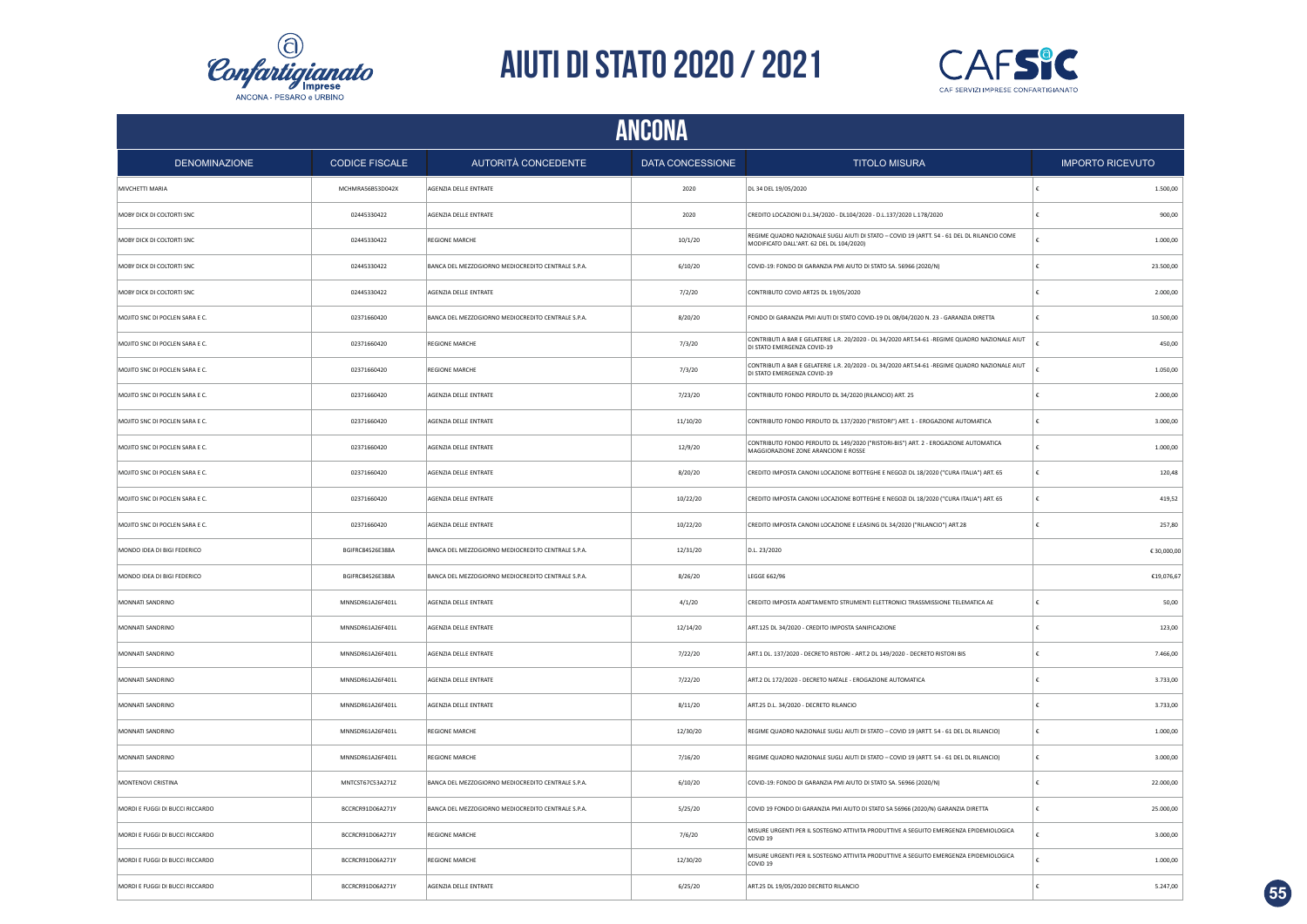



|                                  |                       |                                                    | ANCONA           |                                                                                                                               |                         |
|----------------------------------|-----------------------|----------------------------------------------------|------------------|-------------------------------------------------------------------------------------------------------------------------------|-------------------------|
| <b>DENOMINAZIONE</b>             | <b>CODICE FISCALE</b> | AUTORITÀ CONCEDENTE                                | DATA CONCESSIONE | <b>TITOLO MISURA</b>                                                                                                          | <b>IMPORTO RICEVUTO</b> |
| MORDI E FUGGI DI BUCCI RICCARDO  | BCCRCR91D06A271Y      | AGENZIA DELLE ENTRATE                              | 6/15/20          | ART.1 D.L. 28/10/2020 N.137 E ART 2 DL 9 NOVEMBRE 2020                                                                        | 10.494,00               |
| MORDI E FUGGI DI BUCCI RICCARDO  | BCCRCR91D06A271Y      | AGENZIA DELLE ENTRATE                              | 6/15/20          | D.L. 172 DEL 18/12/2020                                                                                                       | 5.247,00<br>£           |
| MORDI E FUGGI DI BUCCI RICCARDO  | BCCRCR91D06A271Y      | AGENZIA DELLE ENTRATE                              | 5/16/20          | ART.28 DL 19/05/2020 CREDITO IMPOSTA CANONI LOCAZIONE                                                                         | 780,00                  |
| MOSCA S.A.S. DI MOSCA ANDREA     | 02352210427           | BANCA DEL MEZZOGIORNO MEDIOCREDITO CENTRALE S.P.A. | 6/30/20          | DL.23 DEL 08/04/2020                                                                                                          | 25.000,00               |
| MOSCA S.A.S. DI MOSCA ANDREA     | 02352210427           | AGENZIA DELLE ENTRATE                              | 7/7/20           | DL.34 ART.25 19/5/2020                                                                                                        | 2.898,00                |
| MOSCA S.A.S. DI MOSCA ANDREA     | 02352210427           | AGENZIA DELLE ENTRATE                              | ANNO 2020        | DL.34 ART.24 IRAP                                                                                                             | 438,00                  |
| MOSCA S.A.S. DI MOSCA ANDREA     | 02352210427           | AGENZIA DELLE ENTRATE                              | <b>ANNO 2020</b> | ART.125 CREDITO SANIFICAZIONE DL.34                                                                                           | 292,00                  |
| MOSCANI GIUSEPPE                 | MSCGPP58C17A366H      | BANCA DEL MEZZOGIORNO MEDIOCREDITO CENTRALE S.P.A. | 6/10/20          | FONDO DI GARANZIA PMI AIUTO DI STATO SA 56966 2020/N                                                                          | 25.000,00               |
| MOSCANI GIUSEPPE                 | MSCGPP58C17A366H      | BANCA DEL MEZZOGIORNO MEDIOCREDITO CENTRALE S.P.A. | 12/31/20         | FONDO DI GARANZIA PMI AIUTO DI STATO SA 56966 2020/N                                                                          | 13.000,00               |
| MOSCANI GIUSEPPE                 | MSCGPP58C17A366H      | AGENZIA DELLE ENTRATE                              | 6/29/20          | CONTRIBUTO FONDO PERDUTO ART.25                                                                                               | 1.249,00                |
| MUDA DI BOCCASILE SAVERIO        | BCCSVR84L25A662Q      | <b>INPS</b>                                        | 2020             | INDENNITA' COVID-19 DECRETO CURA ITALIA DL 18/2020 ART.28                                                                     | 600,00                  |
| MUDA DI BOCCASILE SAVERIO        | BCCSVR84L25A662Q      | <b>INPS</b>                                        | 2020             | INDENNITA' COVID-19 DECRETO CURA ITALIA DL 18/2020 ART.28                                                                     | 600,00                  |
| MUDA DI BOCCASILE SAVERIO        | BCCSVR84L25A662Q      | <b>REGIONE MARCHE</b>                              | 7/16/20          | L.R. 03 GIUGNO 2020, N. 20 - DGR N 747/2020. MISURE PER IL RILANCIO ECONOMICO DA EMERGENZA<br>COVID - CONTRIBUTI A RISTORANTI | 3.000,00                |
| MUDA DI BOCCASILE SAVERIO        | BCCSVR84L25A662Q      | REGIONE MARCHE                                     | 12/30/20         | D.L. N.104 14 AGOSTO 2020. CONTRIBUTO ALLA RIPARTENZA PER ATTIVITÀ NON UBICATE IN CENTRI<br>COMMERCIALI                       | 1.000,00                |
| MUDA DI BOCCASILE SAVERIO        | BCCSVR84L25A662Q      | BANCA DEL MEZZOGIORNO MEDIOCREDITO CENTRALE S.P.A. | 10/31/20         | D.L.N.23 8 APRILE 2020. COVID-19: FONDO DI GARANZIA PMI AIUTO DI STATO SA. 56966 (2020/N) -<br><b>GARANZIA DIRETTA</b>        | 8.320,00                |
| MUDA DI BOCCASILE SAVERIO        | BCCSVR84L25A662Q      | AGENZIA DELLE ENTRATE                              | 6/25/20          | CONTRIBUTO FONDO PERDUTO DL 34/2020 (RILANCIO) ART. 25                                                                        | 1.000,00                |
| MUDA DI BOCCASILE SAVERIO        | BCCSVR84L25A662Q      | AGENZIA DELLE ENTRATE                              | 11/9/20          | CONTRIBUTO FONDO PERDUTO DECRETO RISTORI E RISTORI BIS ART.1 D.L.N.137 28 OTTOBRE 2020 E ART.2<br>D.L.N.149 9 NOVEMBRE 2020   | 1.500,00                |
| MULINARI MASSIMO                 | MLNMSM66M02A271L      | BANCA DEL MEZZOGIORNO MEDIOCREDITO CENTRALE S.P.A. | 10/31/20         | COVID-19: FONDO DI GARANZIA PMI AIUTO DI STATO SA. 56966 (2020/N)                                                             | 15.000,00               |
| NEW MODA DI WU XINLI & C. S.N.C. | 02356500427           | AGENZIA DELLE ENTRATE                              | 8/11/20          | ART.25 D.L. 34/2020 - DECRETO RILANCIO                                                                                        | 5.346,00                |
| NEW MODA DI WU XINLI & C. S.N.C. | 02356500427           | BANCA DEL MEZZOGIORNO MEDIOCREDITO CENTRALE S.P.A. | 6/10/20          | COVID-19: FONDO DI GARANZIA PMI AIUTO DI STATO SA. 56966 (2020/N)                                                             | 25.000,00               |
| NEW MODA DI WU XINLI & C. S.N.C. | 02356500427           | BANCA DEL MEZZOGIORNO MEDIOCREDITO CENTRALE S.P.A. | 11/20/20         | COVID-19: FONDO DI GARANZIA PMI AIUTO DI STATO SA. 56966 (2020/N)                                                             | 5.000,00                |
| NEW MODA DI WU XINLI & C. S.N.C. | 02356500427           | UNI.CO. SOCIETA' COOPERATIVA                       | 1/9/20           | REGIONE MARCHE POR FESR 2014-2020 AZ. 10.1 INT 10.1.1                                                                         | 320,93                  |
| NISI ANNA ROSA                   | NSINRS65L53C615H      | CREVAL SPA                                         | 12/31/20         | FONDO DI GARANZIA PMI AIUTI DI STATO                                                                                          | 10.000,00               |
| NISI ANNA ROSA                   | NSINRS65L53C615H      | AGENZIA DELLE ENTRATE                              | 2020             | <b>DL SOSTEGNI</b>                                                                                                            | 1.000,00                |
| NISI ANNA ROSA                   | NSINRS65L53C615H      | AGENZIA DELLE ENTRATE                              | 2020             | <b>DL RILANCIO</b>                                                                                                            | 1.000,00                |
| NISI ANNA ROSA                   | NSINRS65L53C615H      | AGENZIA DELLE ENTRATE                              | 2020             | DL 172/2020                                                                                                                   | 1.582,00                |
| NISI LORETTA                     | NSILTT60E58D472R      | <b>INPS</b>                                        | 2020             | INDENNITA' COVID-19 DECRETO CURA ITALIA DL 18/2020 ART.28                                                                     | 600,00                  |
| NISI LORETTA                     | NSILTT60E58D472R      | INPS                                               | 2020             | INDENNITA' COVID-19 DECRETO CURA ITALIA DL 18/2020 ART.28                                                                     | 600,00                  |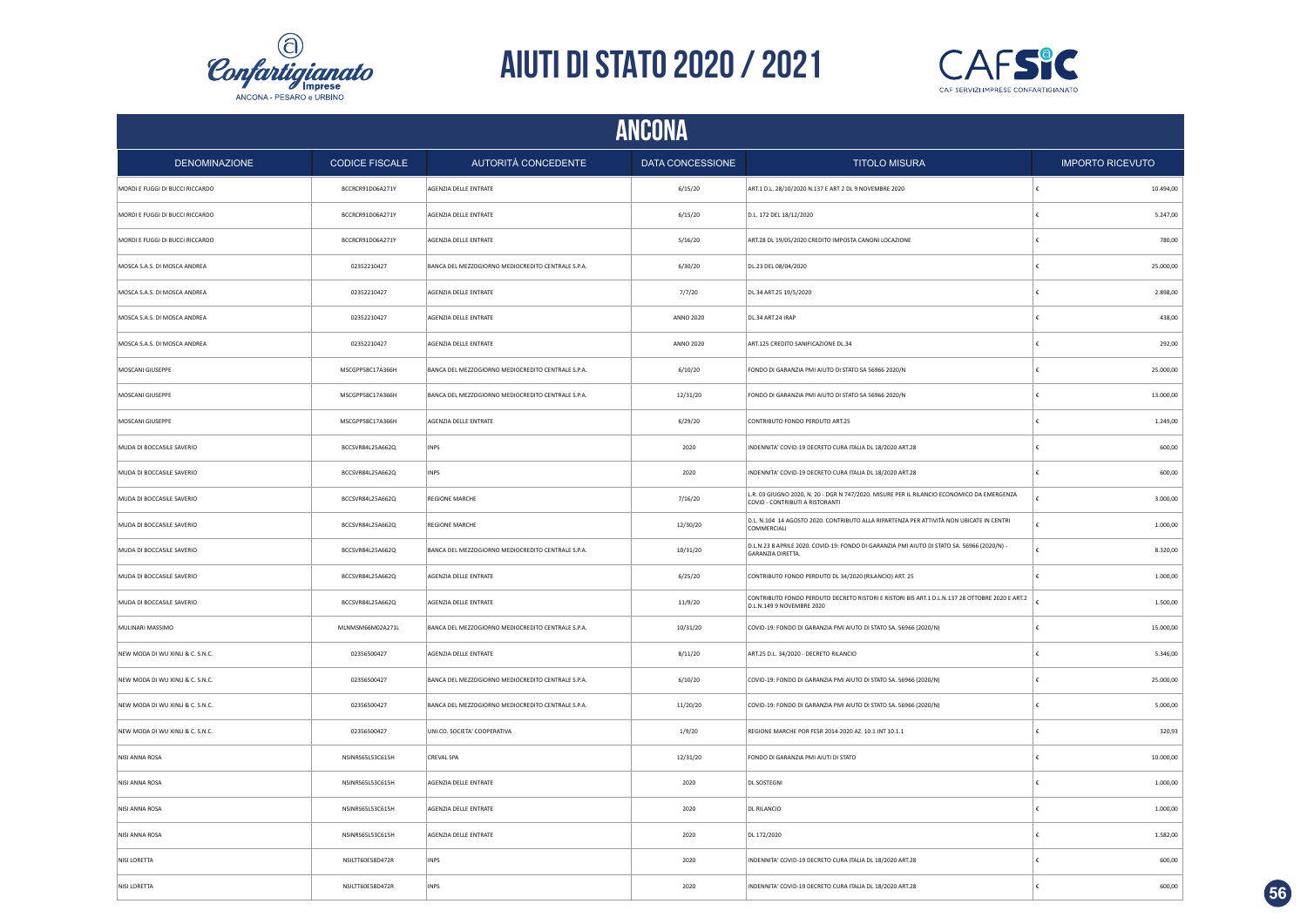



|                                                                                    | ANCONA                |                                                    |                  |                                                                                                                            |                         |  |  |  |
|------------------------------------------------------------------------------------|-----------------------|----------------------------------------------------|------------------|----------------------------------------------------------------------------------------------------------------------------|-------------------------|--|--|--|
| <b>DENOMINAZIONE</b>                                                               | <b>CODICE FISCALE</b> | <b>AUTORITÀ CONCEDENTE</b>                         | DATA CONCESSIONE | <b>TITOLO MISURA</b>                                                                                                       | <b>IMPORTO RICEVUTO</b> |  |  |  |
| NISI LORETTA                                                                       | NSILTT60E58D472R      | BANCA DEL MEZZOGIORNO MEDIOCREDITO CENTRALE S.P.A  | 7/31/20          | D.L.N.23 8 APRILE 2020. COVID-19: FONDO DI GARANZIA PMI AIUTO DI STATO SA. 56966 (2020/N) -<br>GARANZIA DIRETTA.           | 19.000,00               |  |  |  |
| NISI LORETTA                                                                       | NSILTT60E58D472R      | AGENZIA DELLE ENTRATE                              | 6/25/20          | CONTRIBUTO FONDO PERDUTO DL 34/2020 (RILANCIO) ART. 25                                                                     | 1.068,00<br>£           |  |  |  |
| NOCELLI JOY                                                                        | NCLJYO93P08E388B      | <b>REGIONE MARCHE</b>                              | 7/17/20          | REGIONE MARCHE L.R. 03/06/2020 N. 20                                                                                       | 1.500,00                |  |  |  |
| NOCELLI JOY                                                                        | NCLJYO93P08E388B      | <b>REGIONE MARCHE</b>                              | 1/16/20          | POR MARCHE FSE 2014/2020                                                                                                   | 25,000.00               |  |  |  |
| NOCELLI JOY                                                                        | NCLJYO93P08E388B      | AGENZIA DELLE ENTRATE                              | 7/31/20          | CONTRIBUTO ART. 25 DL 19/05/2020                                                                                           | 1.000,00                |  |  |  |
| NOCELLI JOY                                                                        | NCLIYO93P08E388B      | AGENZIA DELLE ENTRATE                              | 11/16/20         | CREDITO LOCAZIONE DL 34/2020                                                                                               | 840.00                  |  |  |  |
| NOVELLI GIORDANO                                                                   | NVLGDN77E18G157W      | BANCA DEL MEZZOGIORNO MEDIOCREDITO CENTRALE S.P.A. | 12/20/20         | COVID-19: FONDO DI GARANZIA PMI AIUTO DI STATO SA. 56966 (2020/N)                                                          | 50.891,70               |  |  |  |
| NUOVI INTERNI DI TROVARELLI MARCO                                                  | TRVMRC62D25D597O      | BANCA DEL MEZZOGIORNO MEDIOCREDITO CENTRALE S.P.A. | 5/14/20          | GARANZIA DEL FONDO A VALERE SULLA SEZIONE SPECIALE DI CUI ALL'ARTICOLO 56 DEL DECRETO-LEGGE<br>DEL 17 MARZO 2020 N. 18     | 4.090,48                |  |  |  |
| NUOVI INTERNI DI TROVARELLI MARCO                                                  | TRVMRC62D25D597O      | BANCA DEL MEZZOGIORNO MEDIOCREDITO CENTRALE S.P.A. | 10/31/20         | COVID-19: FONDO DI GARANZIA PMI AIUTO DI STATO SA. 56966 (2020/N)                                                          | 10.000,00               |  |  |  |
| NUOVI INTERNI DI TROVARELLI MARCO                                                  | TRVMRC62D25D597O      | AGENZIA DELLE ENTRATE                              | 7/3/20           | CONTRIBUTO FONDO PERDUTO ART. 25 DECRETO RILANCIO                                                                          | 1.000,00                |  |  |  |
| OASI SAS                                                                           | 01018040422           | AGENZIA DELLE ENTRATE                              | 2020             | <b>CREDITO SANIFCAZIONE</b>                                                                                                | 422,00                  |  |  |  |
| <b>OASI SAS</b>                                                                    | 01018040422           | AGENZIA DELLE ENTRATE                              | 2020             | CREDITO LOCAZIONE                                                                                                          | 612,00<br>£             |  |  |  |
| <b>OASI SAS</b>                                                                    | 01018080422           | AGENZIA DELLE ENTRATE                              | 7/31/20          | <b>DECRETO RILANCIO</b>                                                                                                    | 5.559,00                |  |  |  |
| <b>OASI SAS</b>                                                                    | 01018080422           | AGENZIA DELLE ENTRATE                              | 11/10/20         | <b>DECRETO RISTORI E RISTORI BIS</b>                                                                                       | 8.339,00                |  |  |  |
| <b>OASI SAS</b>                                                                    | 01018080422           | REGIONE MARCHE                                     | 12/30/20         | TF COVID19                                                                                                                 | 1.000,00                |  |  |  |
| <b>OASI SAS</b>                                                                    | 01018080422           | BANCA DEL MEZZOGIORNO MEDIOCREDITO CENTRALE S.P.A. | 11/20/20         | COVID19 - FONDO GARANZIA                                                                                                   | 25.000,00               |  |  |  |
| OASI SAS                                                                           | 01018080422           | AGENZIA DELLE ENTRATE                              | 12/9/20          | <b>DECRETO RISTORI E RISTORI BIS</b>                                                                                       | 2.780,00                |  |  |  |
| OFFICINA DELLA BELLEZZA DI FERRO C. E CESARINI D. SNC                              | 01514310422           | AGENZIA DELLE ENTRATE                              | 5/3/20           | CRED.IMP.CAN.LOC. LEASING CONC.AFF.A28DL19/5/                                                                              | 309,85                  |  |  |  |
| OFFICINA DELLA BELLEZZA DI FERRO C. E CESARINI D. SNC                              | 01514310422           | AGENZIA DELLE ENTRATE                              | 5/4/20           | CRED.IMP.CAN.LOC. LEASING CONC.AFF.A28DL19/5/                                                                              | 309,85                  |  |  |  |
| OFFICINA DELLA BELLEZZA DI FERRO C. E CESARINI D. SNC                              | 01514310422           | AGENZIA DELLE ENTRATE                              | 5/1/20           | C.IMP.ACQ.ADAT.STR.ELET.TARS.TEL.AE A.2C.6-Q                                                                               | 50,00                   |  |  |  |
| OFFICINA DELLA BELLEZZA PARRUCCHIERI UOMO/DONNA DI FERRO C. &<br>CESARINI D.       | 01514310422           | <b>REGIONE MARCHE</b>                              | 7/17/20          | REGIME QUADRO NAZIONALE SU AIUTI DI STATO COVID 19 ART. 54 - 61 DL RILANCIO COME MODIFICATO<br>DALL'ART 62 DEL DL 104/2020 | 1.500,00                |  |  |  |
| OFFICINA DELLA BELLEZZA PARRUCCHIERI UOMO/DONNA DI FERRO C. &<br>CESARINI D.       | 01514310422           | BANCA DEL MEZZOGIORNO MEDIOCREDITO CENTRALE S.P.A. | 8/10/20          | COVID-19: FONDO DI GARANZIA PMI AIUTO DI STATO SA. 56966 (2020/N)                                                          | 15.000,00               |  |  |  |
| OFFICINA DELLA BELLEZZA PARRUCCHIERI UOMO/DONNA DI FERRO C. &<br>CESARINI D.       | 01514310422           | AGENZIA DELLE ENTRATE                              | 6/24/20          | ART.25 DL 19/05/2020                                                                                                       | 2.000,00                |  |  |  |
| OFFICINA DELLA BELLEZZA PARRUCCHIERI UOMO/DONNA DI FERRO C. &<br>CESARINI D.       | 01514310422           | AGENZIA DELLE ENTRATE                              | 9/16/20          | ART.125 DL 34 19/05/2020                                                                                                   | 62,00                   |  |  |  |
| OFFICINA DELLA BELLEZZA PARRUCCHIERI UOMO/DONNA DI FERRO C. &<br><b>CESARINI D</b> | 01514310422           | AGENZIA DELLE ENTRATE                              | 12/17/20         | ART.125 DL 34 19/05/2020                                                                                                   | 126,00                  |  |  |  |
| OFFICINE PAGGI DI ALBERTO E VITTORIO PAGGI SNC                                     | 02128810427           | AGENZIA DELLE ENTRATE                              | 7/3/20           | DL. 34 ART.25 19/05/2020                                                                                                   | 3.789,00                |  |  |  |
| OFFICINE PAGGI DI ALBERTO E VITTORIO PAGGI SNC                                     | 02128810427           | AGENZIA DELLE ENTRATE                              | <b>ANNO 2020</b> | DL. 34 ART.24 IRAP                                                                                                         | 537,20<br>$\epsilon$    |  |  |  |
| OFFICINE PAGGI DI ALBERTO E VITTORIO PAGGI SNC                                     | 02128810427           | BANCA DEL MEZZOGIORNO MEDIOCREDITO CENTRALE S.P.A. | 10/31/20         | DL.23 DEL 08/04/2020                                                                                                       | 25.000,00<br>£          |  |  |  |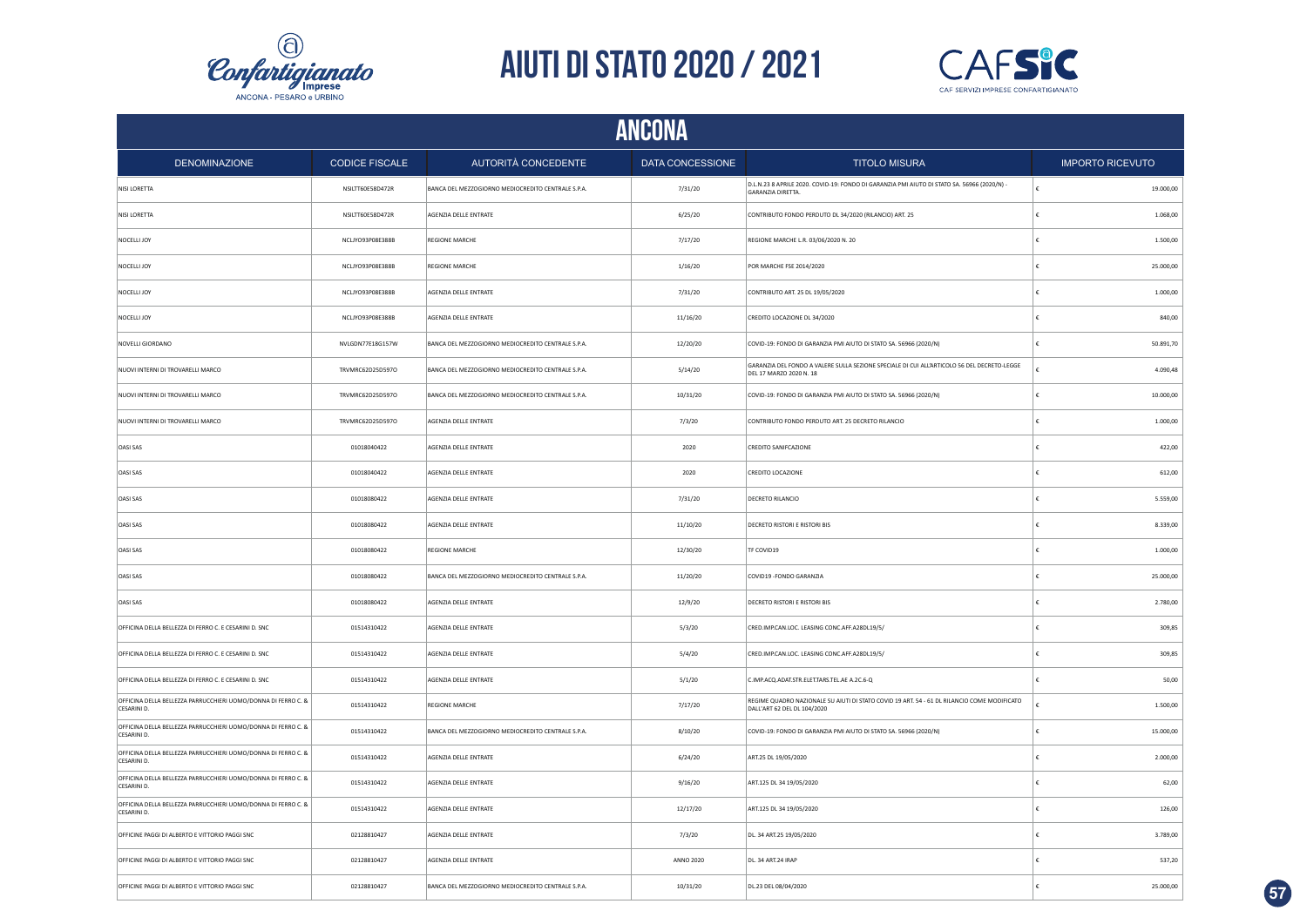



|                                                 |                       |                                                    |                  |                                                                                                                        | <b>ANCONA</b> |                         |  |  |  |  |  |  |
|-------------------------------------------------|-----------------------|----------------------------------------------------|------------------|------------------------------------------------------------------------------------------------------------------------|---------------|-------------------------|--|--|--|--|--|--|
| <b>DENOMINAZIONE</b>                            | <b>CODICE FISCALE</b> | AUTORITÀ CONCEDENTE                                | DATA CONCESSIONE | <b>TITOLO MISURA</b>                                                                                                   |               | <b>IMPORTO RICEVUTO</b> |  |  |  |  |  |  |
| OGHABI MEHRAN                                   | GHBMRN58C21Z224U      | AGENZIA DELLE ENTRATE                              | 6/29/20          | DL.34 ART.25 19/5/2020                                                                                                 | ١£            | 1.000,00                |  |  |  |  |  |  |
| <b>OGHABI MEHRAN</b>                            | GHBMRN58C21Z224U      | AGENZIA DELLE ENTRATE                              | 10/28/20         | DL.137 ART.1 28/10/2020                                                                                                | €             | 1.500,00                |  |  |  |  |  |  |
| <b>OGHABI MEHRAN</b>                            | GHBMRN58C21Z224U      | BANCA DEL MEZZOGIORNO MEDIOCREDITO CENTRALE S.P.A. | 11/20/20         | DL.23 DEL 08/04/2020                                                                                                   | €             | 7.600,00                |  |  |  |  |  |  |
| OGHABI MEHRAN                                   | GHBMRN58C21Z224U      | REGIONE MARCHE                                     | 7/21/20          | DL.34 ART.25 19/5/2020                                                                                                 | €             | 1.000,00                |  |  |  |  |  |  |
| OGHABI MEHRAN                                   | GHBMRN58C21Z224U      | <b>REGIONE MARCHE</b>                              | 12/30/20         | DL.104 RILANCIO ART.54-61 MOD.TO ART.62                                                                                | £             | 1.000,00                |  |  |  |  |  |  |
| OLIVA NICOLA                                    | LVONCL60A03G479B      | BANCA DEL MEZZOGIORNO MEDIOCREDITO CENTRALE S.P.A. | 5/20/20          | COVID-19 FONDO DI GARANZIA PMI AIUTO DI STATO SA 56966 (2020/N)                                                        | €             | 25.000,00               |  |  |  |  |  |  |
| OLIVA NICOLA                                    | LVONCL60A03G479B      | AGENZIA DELLE ENTRATE                              | 12/17/20         | CRED.IMP.SANIF.ACQ.DISP.PROT. A.125                                                                                    | €             | 93.00                   |  |  |  |  |  |  |
| OMNIGRAF ITALIA WEB SPECIALIST SRL              | 02804360424           | AGENZIA DELLE ENTRATE                              | 8/20/20          | SGRAVIO VERSAMENTO PRIMO ACCONTO IRAAP ART 24 D.L. 34/2020                                                             | €             | 1.441,00                |  |  |  |  |  |  |
| OMNIGRAF ITALIA WEB SPECIALIST SRL              | 02804360424           | CAMERA DI COMMERCIO DELLE MARCHE                   | 12/23/20         | BANDO B2B DIGITAL MARKETS. ANNO 2020                                                                                   | €             | 6.000,00                |  |  |  |  |  |  |
| OMNIGRAF ITALIA WEB SPECIALIST SRL              | 02804360424           | AGENZIA DELLE ENTRATE                              | 9/3/20           | CREDITO SANIFICAZIONE E DPI ART. 124 D.L. 34/2020                                                                      |               | 198,00                  |  |  |  |  |  |  |
| OMNIGRAF ITALIA WEB SPECIALIST SRL              | 02804360424           | BANCA DEL MEZZOGIORNO MEDIOCREDITO CENTRALE S.P.A. | 7/20/20          | COVID-19: FONDO DI GARANZIA PMI AIUTO DI STATO SA. 56966 (2020/N)                                                      |               | 25.000,00               |  |  |  |  |  |  |
| OMNIGRAF ITALIA WEB SPECIALIST SRL              | 02804360424           | BANCA DEL MEZZOGIORNO MEDIOCREDITO CENTRALE S.P.A. | 12/15/20         | GARANZIA DEL FONDO A VALERE SULLA SEZIONE SPECIALE DI CUI ALL'ARTICOLO 56 DEL DECRETO-LEGGE<br>DEL 17 MARZO 2020 N. 18 |               | 4.158,30                |  |  |  |  |  |  |
| OMNIGRAF ITALIA WEB SPECIALIST SRL              | 02804360424           | BANCA DEL MEZZOGIORNO MEDIOCREDITO CENTRALE S.P.A. | 12/15/20         | GARANZIA DEL FONDO A VALERE SULLA SEZIONE SPECIALE DI CUI ALL'ARTICOLO 56 DEL DECRETO-LEGGE<br>DEL 17 MARZO 2020 N. 19 |               | 3.662,00                |  |  |  |  |  |  |
| OMNIGRAF SNC                                    | 01496030428           | AGENZIA DELLE ENTRATE                              | 9/11/20          | <b>DECRETO RILANCIO</b>                                                                                                | ¢             | 10.051,00               |  |  |  |  |  |  |
| OMNIGRAF SNC                                    | 01496030428           | BANCA DEL MEZZOGIORNO MEDIOCREDITO CENTRALE S.P.A. | 11/20/20         | FONDO DI GARANZIA PMI AIUTO DI STATO SA 56966 2020/N                                                                   | £             | 25.000,00               |  |  |  |  |  |  |
| OMNIGRAF SNC                                    | 01496030428           | AGENZIA DELLE ENTRATE                              | 8/20/20          | SGRAVIO VERSAMENTO SALDO E PRIMO ACCONTO IRAAP ART 24 D.L. 34/2020                                                     | £             | 12.711,50               |  |  |  |  |  |  |
| ONORATI SPORT SNC DI ONORATI SIMONETTA & C. SNC | 01532910427           | BANCA DEL MEZZOGIORNO MEDIOCREDITO CENTRALE S.P.A. | 8/10/20          | FONDO DI GARANZIA PMI AIUTO DI STATO SA 56966 2020/N                                                                   | £             | 25.000,00               |  |  |  |  |  |  |
| ONORATI SPORT SNC DI ONORATI SIMONETTA & C. SNC | 01532910427           | <b>REGIONE MARCHE</b>                              | 12/28/20         | MISURE URGENTI PER IL SOSTEGNO DELLE ATTIVITA PRODUTTIVE EMERGENZA COVID 19                                            | ١£            | 178,83                  |  |  |  |  |  |  |
| ONORATI SPORT SNC DI ONORATI SIMONETTA & C. SNC | 01532910427           | AGENZIA DELLE ENTRATE                              | 6/25/20          | CONTRIBUTO DECRETO RILANCIO ART 25 DL 19/05/2020                                                                       | $\epsilon$    | 2.917,00                |  |  |  |  |  |  |
| ONORATI SPORT SNC DI ONORATI SIMONETTA & C. SNC | 01532910427           | AGENZIA DELLE ENTRATE                              | 2020             | CREDITO IMPOSTA REGISTRATORE CASSA                                                                                     | €             | 50,00                   |  |  |  |  |  |  |
| ORAZI MICHELE                                   | RZOMHL82D21E388W      | BANCA DEL MEZZOGIORNO MEDIOCREDITO CENTRALE S.P.A. | 11/20/20         | FONDO DI GARANZIA PMI AIUTO DI STATO SA 56966 2020/N                                                                   | €             | 22.000,00               |  |  |  |  |  |  |
| ORLANDINI STEFANO                               | RLNSFN80S14G157W      | BANCA DEL MEZZOGIORNO MEDIOCREDITO CENTRALE S.P.A. | 11/10/20         | COVID-19: FONDO DI GARANZIA PMI AIUTO DI STATO SA. 56966 (2020/N)                                                      | €             | 19.700,00               |  |  |  |  |  |  |
| ORLANDINI STEFANO                               | RLNSFN80S14G157W      | AGENZIA DELLE ENTRATE                              | 7/23/20          | CONTRIBUTO DL RILANCIO ART.25 DL.19/05/2020                                                                            | €             | 1.000,00                |  |  |  |  |  |  |
| OTTAVIANI FERDINANDO                            | TTVFDN54S06I461F      | <b>REGIONE MARCHE</b>                              | 7/17/20          | REGIONE MARCHE LEGGE REGIONALE 03/03/20 DGR N. 747/20                                                                  | €             | 1.000,00                |  |  |  |  |  |  |
| OTTAVIANI FERDINANDO                            | TTVFDN54S06I461F      | MINISTERO DELLO SVILUPPO ECONOMICO                 | 12/22/20         | NUOVA SABATINI FINANZIAMENTO PER ACQUISTO NUOVI MACCHINARI, IMPIANTI D.L. 69/2013                                      | €             | 12.047,28               |  |  |  |  |  |  |
| OUT OF DI CARRA D. E SPOLETINI L. SNC           | 02753230420           | BANCA DEL MEZZOGIORNO MEDIOCREDITO CENTRALE S.P.A. | 5/25/20          | COVID-19: FONDO DI GARANZIA PMI AIUTO DI STATO SA. 56966 (2020/N)                                                      | £             | 25.000,00               |  |  |  |  |  |  |
| OUT OF DI CARRA D. E SPOLETINI L. SNC           | 02753230420           | <b>REGIONE MARCHE</b>                              | 12/30/20         | CONTRIBUTO REG.LE DL 104/2020                                                                                          | €             | 1.000,00                |  |  |  |  |  |  |
| OUT OF DI CARRA D. E SPOLETINI L. SNC           | 27523230420           | <b>REGIONE MARCHE</b>                              | 7/16/20          | REGIONE MARCHE - L.R. 03 GIUGNO 2020, N. 20 - DGR N 747/2020.                                                          |               | 1.500.00                |  |  |  |  |  |  |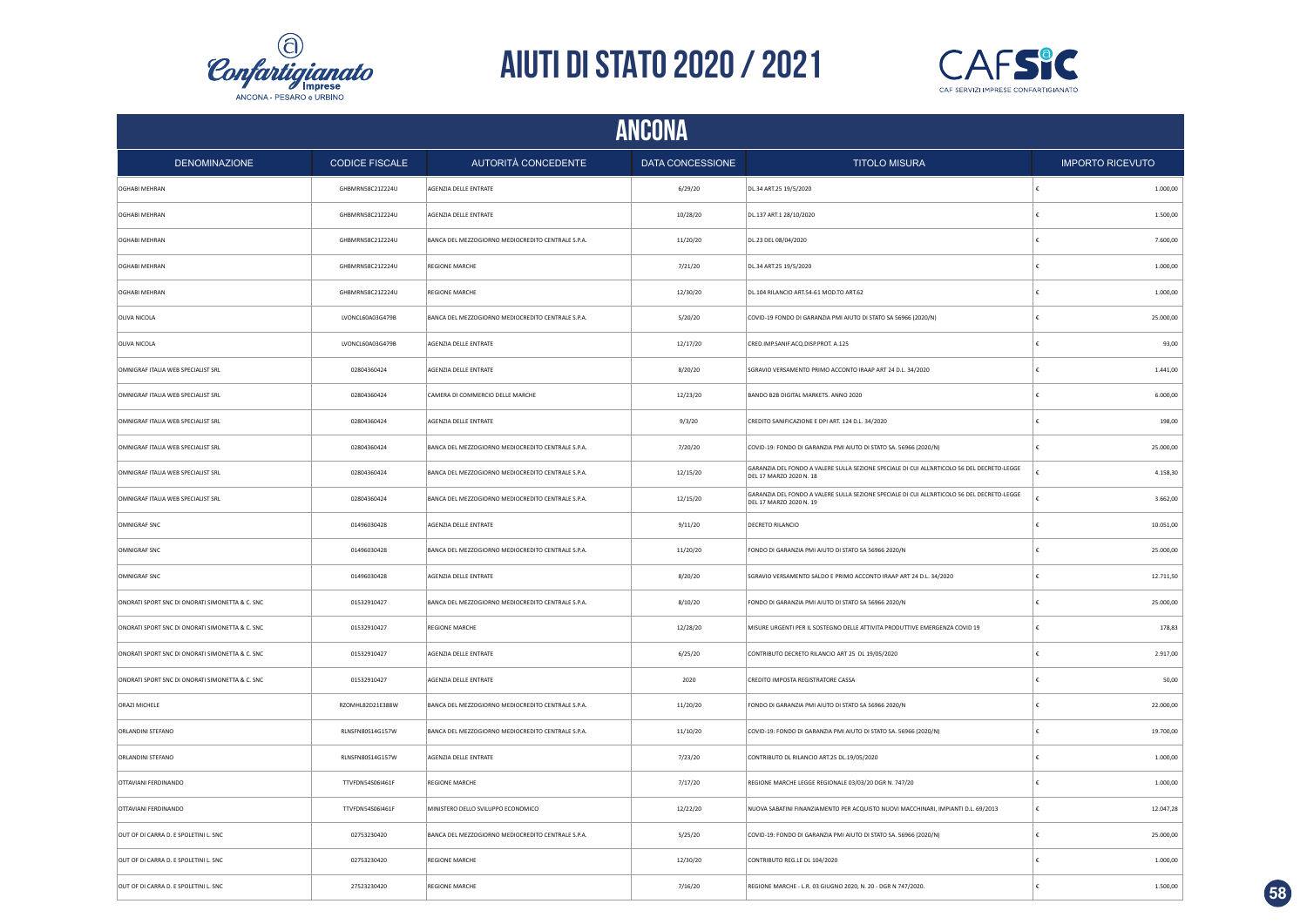



|                                       | <b>ANCONA</b>         |                                                    |                  |                                                                                                                                                                                                       |            |                         |  |  |
|---------------------------------------|-----------------------|----------------------------------------------------|------------------|-------------------------------------------------------------------------------------------------------------------------------------------------------------------------------------------------------|------------|-------------------------|--|--|
| <b>DENOMINAZIONE</b>                  | <b>CODICE FISCALE</b> | AUTORITÀ CONCEDENTE                                | DATA CONCESSIONE | <b>TITOLO MISURA</b>                                                                                                                                                                                  |            | <b>IMPORTO RICEVUTO</b> |  |  |
| OUT OF DI CARRA D. E SPOLETINI L. SNC | 02753230420           | BANCA DEL MEZZOGIORNO MEDIOCREDITO CENTRALE S.P.A. | 2/25/20          | FONDO DI GARANZIA LG.662/96 - CONTROGARANZIA                                                                                                                                                          | €          | 4.428,04                |  |  |
| P.A. CARTONGESSO DI PAOLOROSSI ANDREA | PLRNDR78R23C615C      | BANCA DEL MEZZOGIORNO MEDIOCREDITO CENTRALE S.P.A. | 6/10/20          | FONDO DI GARANZIA PMI AIUTI DI STATO COVID-19 DL 08/04/2020 N. 23 - GARANZIA DIRETTA                                                                                                                  | €          | 25.000,00               |  |  |
| P.A. CARTONGESSO DI PAOLOROSSI ANDREA | PLRNDR78R23C615C      | UNI.CO. SOCIETA' COOPERATIVA                       | 4/6/20           | REGIONE MARCHE - POR MARCHE FESR 2014-2020 - AZ. 10.1 INT. 10.1.1 "SOSTEGNO AI PROCESSI DI<br>FUSIONE DI CONFIDI" - AIUTO CONCESSO SOTTO FORMA DI GARANZIA - REG. UE 1407/2013 DE MINIMIS<br>GENERALE | €          | 320,93                  |  |  |
| P.A. CARTONGESSO DI PAOLOROSSI ANDREA | PLRNDR78R23C615C      | UNI.CO. SOCIETA' COOPERATIVA                       | 4/6/20           | REGIONE MARCHE - POR MARCHE FESR 2014-2020 - AZ. 10.1 INT. 10.1.1 "SOSTEGNO AI PROCESSI DI<br>FUSIONE DI CONFIDI" - AIUTO CONCESSO SOTTO FORMA DI GARANZIA - REG. UE 1407/2013 DE MINIMIS<br>GENERALE |            | 240,70                  |  |  |
| P.A. CARTONGESSO DI PAOLOROSSI ANDREA | PLRNDR78R23C615C      | AGENZIA DELLE ENTRATE                              | 7/20/20          | STRALCIO PRIMO ACCONTO IRAP 2020 DL 34/2020                                                                                                                                                           |            | 842,50                  |  |  |
| P.A. CARTONGESSO DI PAOLOROSSI ANDREA | PLRNDR78R23C615C      | <b>INPS</b>                                        | 4/15/20          | INDENNITA' COVID-19 DECRETO CURA ITALIA DL 18/2020 ART.28                                                                                                                                             |            | 600,00                  |  |  |
| P.A. CARTONGESSO DI PAOLOROSSI ANDREA | PLRNDR78R23C615C      | INPS                                               | 5/21/20          | INDENNITA' COVID-19 DECRETO CURA ITALIA DL 18/2020 ART.28                                                                                                                                             |            | 600,00                  |  |  |
| PAESANI IMMOBILIARE S.R.L.            | 02241570429           | BANCA DEL MEZZOGIORNO MEDIOCREDITO CENTRALE S.P.A. | 12/31/20         | COVID-19: FONDO DI GARANZIA PMI AIUTO DI STATO SA. 56966 (2020/N)                                                                                                                                     | €          | 30.000,00               |  |  |
| PAGGI VALTER                          | PGGVTR62B08A271U      | <b>REGIONE MARCHE</b>                              | 12/31/20         | REGIONE MARCHE L.R. 03/06/2020 N. 20                                                                                                                                                                  |            | 1.500,00                |  |  |
| PAGGI VALTER                          | PGGVTR62B08A271U      | BANCA DEL MEZZOGIORNO MEDIOCREDITO CENTRALE S.P.A. | 11/10/20         | FONDO GARANZIA PMI DL 23/2020                                                                                                                                                                         | $\epsilon$ | 25.000,00               |  |  |
| PAGGI VALTER                          | PGGVTR62B08A271U      | BANCA DEL MEZZOGIORNO MEDIOCREDITO CENTRALE S.P.A. | 11/10/20         | FONDO GARANZIA PMI DL 23/2020                                                                                                                                                                         | £          | 5.000,00                |  |  |
| PAGGI VALTER                          | PGGVTR62B08A271U      | BANCA DEL MEZZOGIORNO MEDIOCREDITO CENTRALE S.P.A. | 9/1/20           | FONDO DI GARANZIA LG.662/96                                                                                                                                                                           | $\epsilon$ | 405,00                  |  |  |
| PAGGI VALTER                          | PGGVTR62B08A271U      | AGENZIA DELLE ENTRATE                              | 7/31/20          | CONTRIBUTO ART, 25 DL 19/05/2020                                                                                                                                                                      | €          | 2.214,00                |  |  |
| PAGGI VALTER                          | PGGVTR62B08A271U      | AGENZIA DELLE ENTRATE                              | 12/18/20         | CONTRIBUTO DECRETO NATALE DL 172/2020                                                                                                                                                                 | €          | 2.214,00                |  |  |
| PAJO EDMOND                           | PJADND60E20Z100O      | AGENZIA DELLE ENTRATE                              | 2020             | CREDITO ACCISA GASOLIO                                                                                                                                                                                | €          | 11.661,00               |  |  |
| PALESTRA LINEA CLUB                   | 02389580420           | PRSIDENZA DEL CONSIGLIO                            | 8/11/20          | D.L. 19/05/2020 N. 34                                                                                                                                                                                 | €          | 9.000,00                |  |  |
| PALESTRA LINEA CLUB                   | 02389580420           | PRSIDENZA DEL CONSIGLIO                            | 12/4/20          | D.L. 19/05/2020 N. 34                                                                                                                                                                                 | €          | 19.503,00               |  |  |
| PALLUCCHI SILVIA                      | PLLSLV79S64I461H      | BANCA DEL MEZZOGIORNO MEDIOCREDITO CENTRALE S.P.A. | 6/10/20          | COVID 19 - FONDO DI GARANZIA PMI AIUTO DI STATO SA. 56966 (2020/N)                                                                                                                                    | €          | 12.000,00               |  |  |
| PALLUCCHI SILVIA                      | PLLSLV79S64I461H      | <b>REGIONE MARCHE</b>                              | 7/3/20           | COVID 19 - ARTT, 54 - 61 DL, RILANCIO                                                                                                                                                                 | €          | 1,500.00                |  |  |
| PALLUCCHI SILVIA                      | PLLSLV79S64I461H      | <b>AGENZIA DELLE ENTRATE</b>                       | 9/14/20          | CREDITO SANIFICAZIONE E DPI ART. 125 DL.34/2020                                                                                                                                                       | €          | 156,00                  |  |  |
| PALLUCCHI SILVIA                      | PLLSLV79S64I461H      | AGENZIA DELLE ENTRATE                              | 7/7/20           | CONTRIBUTO DECRETO RILANCIO ART. 25 DECRETO LEGGE DEL 19.05.2020                                                                                                                                      | €          | 1.095.00                |  |  |
| PALLUCCHI SILVIA                      | PLLSLV79S64I461H      | <b>REGIONE MARCHE</b>                              | 2020             | CONTRIBUTO EMERGENZA COVID 19                                                                                                                                                                         |            | 1.200,00                |  |  |
| PALLUCCHI SILVIA                      | PLLSLV79S64I461H      | AGENZIA DELLE ENTRATE                              | 2020             | <b>IRAP</b>                                                                                                                                                                                           | €          | 139,00                  |  |  |
| PALOMBARO SRL A SOCIO UNICO           | 02715000424           | AGENZIA DELLE ENTRATE                              | 6/29/20          | CONTRIBUTO COVID-19 AI SENSI DEL DL 34/2020                                                                                                                                                           |            | 7.637,00                |  |  |
| PALOMBARO SRL A SOCIO UNICO           | 02715000424           | AGENZIA DELLE ENTRATE                              | 12/31/20         | TAX CREDIT LOCAZIONI ART 65 DL18/2020 ART 28DL 34/2020,ART77 DL 104/2020,DL137/2020,L.178/2020  €                                                                                                     |            | 5.099,00                |  |  |
| PALOMBARO SRL A SOCIO UNICO           | 02715000424           | AGENZIA DELLE ENTRATE                              | 11/10/20         | CONTRIBUTO COVID-19 DL RISTORI. DL 137/2020                                                                                                                                                           |            | 22.911,00               |  |  |
| PALOMBARO SRL A SOCIO UNICO           | 02715000424           | AGENZIA DELLE ENTRATE                              | 12/31/20         | CREDITO D IMPOSTA INVESTIMENTI BENEI STRUMENTALI NUOVI                                                                                                                                                | $\epsilon$ | 3.136,00                |  |  |
| PAN DEL PRATO SRLS                    | 02790750422           | BANCA DEL MEZZOGIORNO MEDIOCREDITO CENTRALE S.P.A. | 12/31/20         | FONDO DI GARANZIA PMI AIUTO DI STATO SA 56966 2020/N                                                                                                                                                  | £          | 25.000,00               |  |  |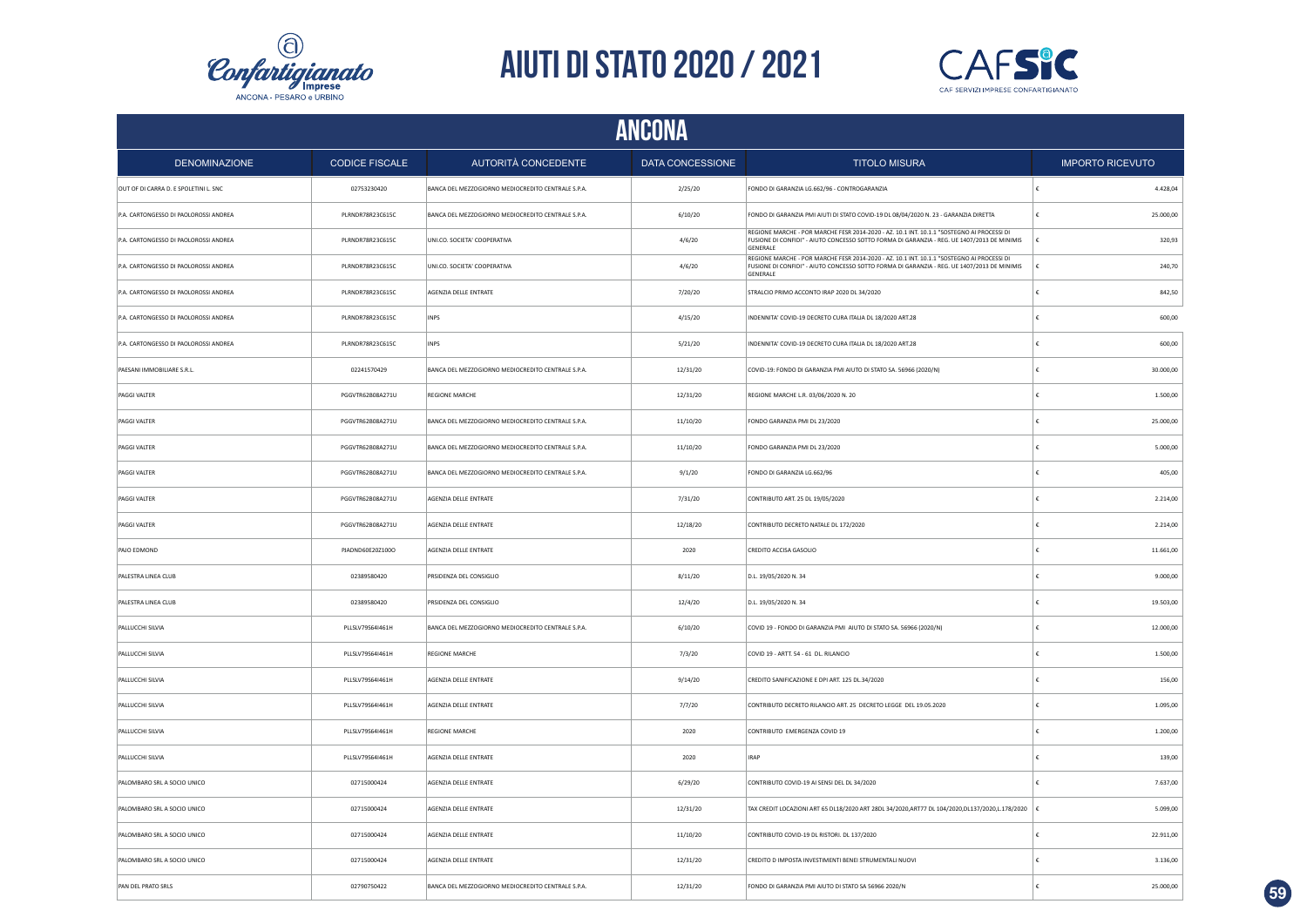



|                                   | <b>ANCONA</b>         |                                                    |                  |                                                                                                                                                                                                                                                                       |   |                         |  |  |
|-----------------------------------|-----------------------|----------------------------------------------------|------------------|-----------------------------------------------------------------------------------------------------------------------------------------------------------------------------------------------------------------------------------------------------------------------|---|-------------------------|--|--|
| <b>DENOMINAZIONE</b>              | <b>CODICE FISCALE</b> | AUTORITÀ CONCEDENTE                                | DATA CONCESSIONE | <b>TITOLO MISURA</b>                                                                                                                                                                                                                                                  |   | <b>IMPORTO RICEVUTO</b> |  |  |
| PANDOLFI ANDREA                   | PNDNDR81M04I608T      | BANCA DEL MEZZOGIORNO MEDIOCREDITO CENTRALE S.P.A. | 5/25/20          | COVID 19- FONDO DI GARANZIA PMI AIUTI DI STATO SA 56966 2020/N)                                                                                                                                                                                                       |   | 25.000,00               |  |  |
| PANDOLFI ANDREA                   | PNDNDR81M04I608T      | INAIL                                              | 10/29/20         | INCENTIVO ASSUNZIONE LAVORATORI CON ALMENO 50 ANNI DI ETA' E DONNE CIRC.N.28                                                                                                                                                                                          | € | 351,07                  |  |  |
| PANDOLFI ANDREA                   | PNDNDR81M04I608T      | <b>REGIONE MARCHE</b>                              | 12/30/20         | REGIME QUADRO NAZIONALE AIUTI DI STATO ARTT.54-61 DL RILANCIO                                                                                                                                                                                                         | € | 1.000,00                |  |  |
| PANDOLFI ANDREA                   | PNDNDR81M04I608T      | AGENZIA DELLE ENTRATE                              | 11/23/20         | CRED.IMP.CAN.LOC. LEASING CONC.AFF.A28DL19/5/                                                                                                                                                                                                                         |   | 690,00                  |  |  |
| PANDOLFI ANDREA                   | PNDNDR81M04I608T      | AGENZIA DELLE ENTRATE                              | 11/24/20         | CRED.IMP.CAN.LOC. LEASING CONC.AFF.A28DL19/5/                                                                                                                                                                                                                         |   | 690,00                  |  |  |
| PANEI PAOLA                       | PNAPLA55565G200T      | BANCA DEL MEZZOGIORNO MEDIOCREDITO CENTRALE S.P.A. | 7/31/20          | COVID-19: FONDO DI GARANZIA PMI AIUTO DI STATO SA. 56966 (2020/N)                                                                                                                                                                                                     | € | 25.000,00               |  |  |
| PANEI PAOLA                       | PNAPLA55S65G200T      | AGENZIA DELLE ENTRATE                              | 6/22/20          | ART.25 DL 19/05/2020                                                                                                                                                                                                                                                  |   | 4.234,00                |  |  |
| PANEI PAOLA                       | PNAPLA55565G200T      | AGENZIA DELLE ENTRATE                              | 5/4/20           | CRED.IMP.CAN.LOC. LEASING CONC.AFF.A28DL19/5/                                                                                                                                                                                                                         |   | 300,00                  |  |  |
| PANFOLI NATALIA                   | PNFNTL84P46E388U      | REGIONE MARCHE                                     | 1/16/20          | POR MARCHE FSE 2014/2020 ASSE 1 PRIORITA' D'INVESTIMENTO 8.1                                                                                                                                                                                                          |   | 27.405,00               |  |  |
| PANFOLI NATALIA                   | PNFNTL84P46E388U      | BANCA DEL MEZZOGIORNO MEDIOCREDITO CENTRALE S.P.A. | 9/1/20           | FONDO GARANZIA PICCOLE MEDIE IMPRESE                                                                                                                                                                                                                                  |   | 2.016,00                |  |  |
| PANIFICIO MARCO GALEAZZI & C. SNC | 01536040429           | BANCA DEL MEZZOGIORNO MEDIOCREDITO CENTRALE S.P.A. | 11/10/20         | D.L.N.23 8 APRILE 2020, COVID-19; FONDO DI GARANZIA PMI AIUTO DI STATO SA, 56966 (2020/N) -<br>GARANZIA DIRETTA.                                                                                                                                                      |   | 25.000,00               |  |  |
| PANTALONI STEFANO                 | PNTSFN63C18H199Y      | AGENZIA DELLE ENTRATE                              | 6/29/20          | DECRETO RILANCIO                                                                                                                                                                                                                                                      |   | 1.564,00                |  |  |
| PANTALONI STEFANO                 | PNTSFN63C18H199Y      | BANCA DEL MEZZOGIORNO MEDIOCREDITO CENTRALE S.P.A. | 10/31/20         | FONDO DI GARANZIA PMI AIUTO DI STATO SA 56966 2020/N                                                                                                                                                                                                                  |   | 25.000,00               |  |  |
| PANTALONI STEFANO                 | PNTSFN63C18H199Y      | AGENZIA DELLE ENTRATE                              | 2020             | CREDITO IMPOSTA AFFITTI                                                                                                                                                                                                                                               |   | 2.640,00                |  |  |
| PAPA CESARE                       | PPACSR58B17D597B      | <b>REGIONE MARCHE</b>                              | 12/30/20         | REGIONE MARCHE - DL 189/2016 ART 20 BIS - DECRETO INTERMINISTERIALE 11/08/2017 - CRITERI,<br>PROCEDURE E MODALITÀ DI CONCESSIONE ED EROGAZIONE CONTRIBUTI IN FAVORE DELLE IMPRESE<br>LOCALIZZATE NELLE PROVINCE DELLE REGIONI MARCHE, ABRUZZO, LAZIO E UMBRIA COLPITE |   | 27.707,33               |  |  |
| PAPPOLLA_ONOFRIO                  | PPPNFR60P12L328X      | AGENZIA DELLE ENTRATE                              | 7/7/20           | CONTRIBUTO D.L. 34/2020                                                                                                                                                                                                                                               | £ | 1.000,00                |  |  |
| PAPPOLLA_ONOFRIO                  | PPPNFR60P12L328X      | BANCA DEL MEZZOGIORNO MEDIOCREDITO CENTRALE S.P.A. | 6/30/20          | D.L. 23/2020                                                                                                                                                                                                                                                          |   | 20.450,00               |  |  |
| PAPPOLLA_ONOFRIO                  | PPPNFR60P12L328X      | AGENZIA DELLE ENTRATE                              | 2020             | CREDITO ACCISA GASOLIO                                                                                                                                                                                                                                                | £ | 3.022,00                |  |  |
| PARRONCINI MIRCO                  | PRRMRC79B12A271Q      | BANCA DEL MEZZOGIORNO MEDIOCREDITO CENTRALE S.P.A. | 12/10/20         | FONDO DI GARANZIA PMI AIUTO DI STATO SA. 56966 (2020/N)                                                                                                                                                                                                               | € | 25.000,00               |  |  |
| PARRONCINI MIRCO                  | PRRMRC79B12A271Q      | AGENZIA DELLE ENTRATE                              | 7/14/20          | ART.25 DL 19/05/2020 DECRETO RILANCIO                                                                                                                                                                                                                                 | € | 1.780,00                |  |  |
| PARRONCINI MIRCO                  | PRRMRC79B12A271Q      | AGENZIA DELLE ENTRATE                              | 2020             | CREDITO IMPOSTA CANONI DI LOCAZIONE                                                                                                                                                                                                                                   |   | 270,00                  |  |  |
| PARRUCCHIERI ALTERNATIVE SNC      | 02146550427           | BANCA DEL MEZZOGIORNO MEDIOCREDITO CENTRALE S.P.A. | 12/22/20         | GARANZIA DEL FONDO SU SEZIONE SPECIALE ART. 56 DEL 17/03/20 N 18                                                                                                                                                                                                      |   | 4.408,02                |  |  |
| PARRUCCHIERI ALTERNATIVE SNC      | 02146550427           | UNI.CO. SOCIETA' COOPERATIVA                       | 1/27/20          | POR MARCHE FESR 2014-2020                                                                                                                                                                                                                                             |   | 959,61                  |  |  |
| PARRUCCHIERI ALTERNATIVE SNC      | 02146550427           | <b>REGIONE MARCHE</b>                              | 7/17/20          | MISURE URGENTI PER IL SOSTEGNO ATTIVITA PRODUTTIVE A SEGUITO EMERGENZA EPIDEMIOLOGICA<br>COVID <sub>19</sub>                                                                                                                                                          |   | 1.500,00                |  |  |
| PARRUCCHIERI ALTERNATIVE SNC      | 02146550427           | UNI.CO. SOCIETA' COOPERATIVA                       | 7/16/20          | CONTRIBUTO IN CONTO INTERESSI                                                                                                                                                                                                                                         |   | 515,36                  |  |  |
| PARRUCCHIERI ALTERNATIVE SNC      | 02146550427           | BANCA DEL MEZZOGIORNO MEDIOCREDITO CENTRALE S.P.A. | 7/20/20          | FONDO DI GARANZIA PMI AIUTO DI STATO SA. 56966 (2020/N)                                                                                                                                                                                                               |   | 25.000,00               |  |  |
| PARRUCCHIERI ALTERNATIVE SNC      | 02146550427           | AGENZIA DELLE ENTRATE                              | 7/14/20          | ART.25 DL 19/05/2020 DECRETO RILANCIO                                                                                                                                                                                                                                 |   | 2.358,00                |  |  |
| PARRUCCHIERI ALTERNATIVE SNC      | 02146550427           | AGENZIA DELLE ENTRATE                              | 2020             | CREDITO IMPOSTA CANONI DI LOCAZIONE                                                                                                                                                                                                                                   |   | 600,00                  |  |  |

**60**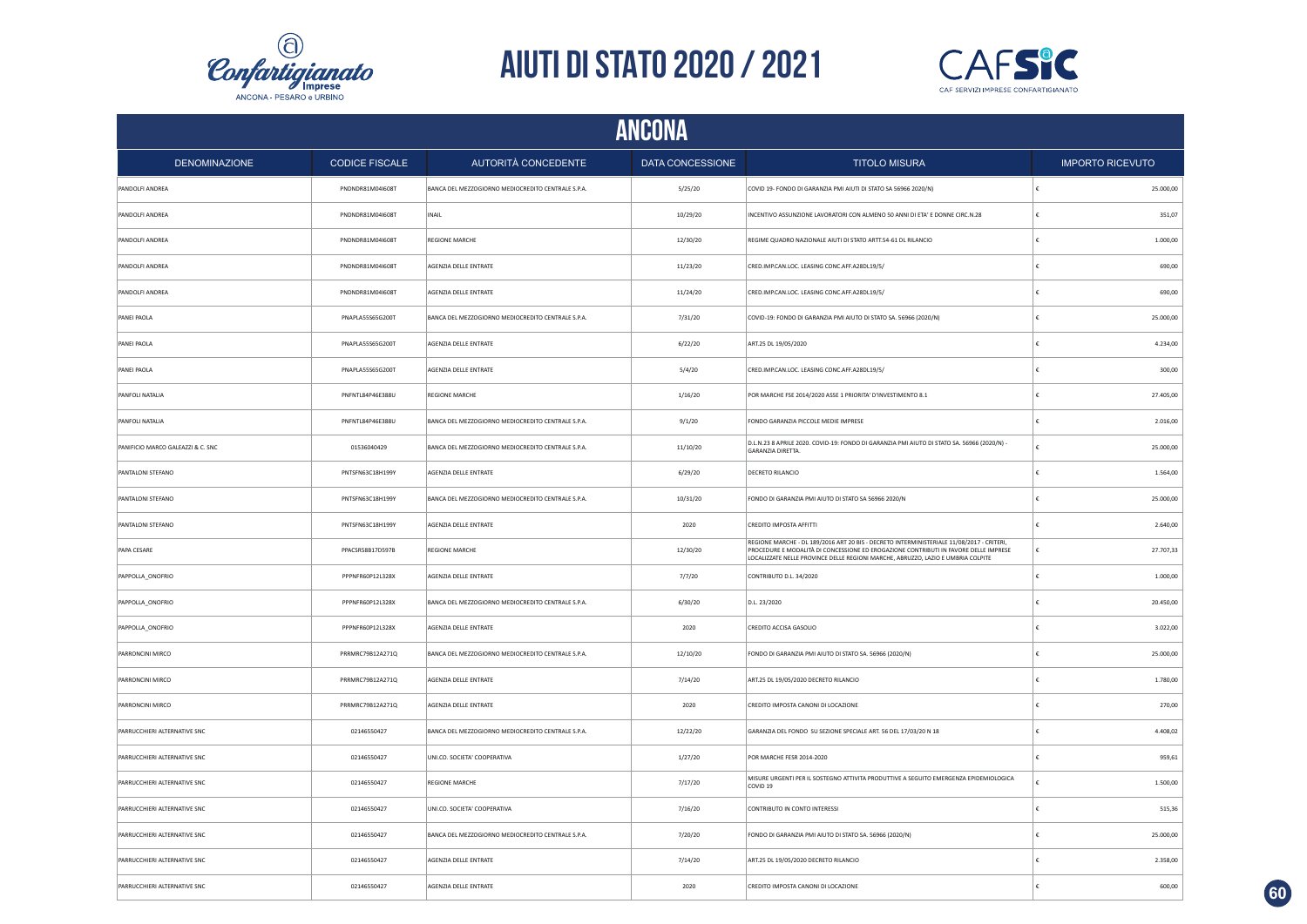



|                                                   | <b>ANCONA</b>         |                                                    |                  |                                                                                                                        |                         |  |  |
|---------------------------------------------------|-----------------------|----------------------------------------------------|------------------|------------------------------------------------------------------------------------------------------------------------|-------------------------|--|--|
| <b>DENOMINAZIONE</b>                              | <b>CODICE FISCALE</b> | AUTORITÀ CONCEDENTE                                | DATA CONCESSIONE | <b>TITOLO MISURA</b>                                                                                                   | <b>IMPORTO RICEVUTO</b> |  |  |
| PARRUCCHIERI ALTERNATIVE SNC                      | 02146550427           | AGENZIA DELLE ENTRATE                              | 2020             | CREDITO D'IMPOSTA REGISTRATORE TELEMATICO                                                                              | 250,00                  |  |  |
| PARRUCCHIERI KATIA E MARCO SNC                    | 02093560429           | BANCA DEL MEZZOGIORNO MEDIOCREDITO CENTRALE S.P.A. | 10/31/20         | FONDO GARANZIA PMI DL 23/2020                                                                                          | 13.000,00<br>£          |  |  |
| PARRUCCHIERI KATIA E MARCO SNC                    | 02093560429           | <b>REGIONE MARCHE</b>                              | 7/17/20          | REGIONE MARCHE L.R. 03/06/2020 N. 20                                                                                   | 1.500,00                |  |  |
| PARRUCCHIERI KATIA E MARCO SNC                    | 02093560429           | UNI.CO. SOCIETA' COOPERATIVA                       | 2/11/20          | CONTRIBUTO L.R. 20/2003 ART. 24 C. 2 LETT.B                                                                            | 613,67                  |  |  |
| PARRUCCHIERI KATIA E MARCO SNC                    | 02093560429           | AGENZIA DELLE ENTRATE                              | 7/31/20          | CONTRIBUTO ART. 25 DL 19/05/2020                                                                                       | 2.000,00                |  |  |
| PARRUCCHIERI KATIA E MARCO SNC                    | 02093560429           | AGENZIA DELLE ENTRATE                              | 9/16/20          | CREDITO REG. TELEMATICO                                                                                                | 250,00                  |  |  |
| PARRUCCHIERI KATIA E MARCO SNC                    | 02093560429           | AGENZIA DELLE ENTRATE                              | 9/16/20          | CREDITO LOCAZIONE DL 34/2020                                                                                           | 426,88                  |  |  |
| PARRUCCHIERIA HAIRTEAM - UNISEX SNC               | 01463960425           | BANCA DEL MEZZOGIORNO MEDIOCREDITO CENTRALE S.P.A. | 12/31/20         | FONDO GARANZIA PMI AIUTI DI STATO SA 569966                                                                            | 25.000,00               |  |  |
| PARRUCCHIERIA HAIRTEAM - UNISEX SNC               | 01463960425           | REGIONE MARCHE                                     | 7/3/20           | MISURE PER IL RILANCIO ECONOMICO COVID-19                                                                              | 1.500,00                |  |  |
| PASQUALINI DAMIANO                                | PSQDMN79E20G157X      | BANCA DEL MEZZOGIORNO MEDIOCREDITO CENTRALE S.P.A. | 12/31/20         | COVID-19 FONDO DI GARANZIA PMI AIUTO DI STATO SA 56966 (2020/N)                                                        | 30.000,00               |  |  |
| PASQUALINI DAMIANO                                | PSQDMN79E20G157X      | <b>REGIONE MARCHE</b>                              | 7/17/20          | DECRETO N.34 DEL 19 MAGGIO 2020                                                                                        | 1.000,00                |  |  |
| PASQUALINI DAMIANO                                | PSQDMN79E20G157X      | AGENZIA DELLE ENTRATE                              | 7/1/20           | DECRETO RILANCIO ART.25 DEL 19/5/2020 COVID 19                                                                         | 4.925,00                |  |  |
| PASQUINI ALBANO                                   | PSQLBN69M25E690H      | <b>REGIONE MARCHE</b>                              | 2020             | D.L. 189/2016 ART.20BIS D.M. 11/08/2017                                                                                | 13.244,00               |  |  |
| PASQUINI ALBANO                                   | PSQLBN69M25E690H      | BANCA DEL MEZZOGIORNO MEDIOCREDITO CENTRALE S.P.A. | 7/10/20          | FONDI DI GARANZIA PMI AIUTO DI STATO SA56966 2020/N                                                                    | 15.300,00               |  |  |
| PASQUINI ALBANO                                   | PSQLBN69M25E690H      | AGENZIA DELLE ENTRATE                              | 2020             | CONTRIBUTO COVID ART.25 DL19/05/2020 DECRETO RILANCIO                                                                  | 1.000,00                |  |  |
| PASQUINI ALBANO                                   | PSQLBN69M25E690H      | <b>REGIONE MARCHE</b>                              | 7/17/20          | COVID 19 DECRETO RILANCIO (ART. 54-61 DL RILANCIO)                                                                     | 1.000,00                |  |  |
| PASQUINI PAOLO                                    | PSQPLA71A16A271P      | <b>INPS</b>                                        | 2020             | INDENNITA' COVID-19 DECRETO CURA ITALIA DL 18/2020 ART.28                                                              | 600,00                  |  |  |
| PASQUINI PAOLO                                    | PSQPLA71A16A271P      | <b>INPS</b>                                        | 2020             | INDENNITA' COVID-19 DECRETO CURA ITALIA DL 18/2020 ART.28                                                              | 600,00                  |  |  |
| PASQUINI PAOLO                                    | PSQPLA71A16A271P      | BANCA DEL MEZZOGIORNO MEDIOCREDITO CENTRALE S.P.A. | 10/31/20         | D.L.N.23 8 APRILE 2020. COVID-19: FONDO DI GARANZIA PMI AIUTO DI STATO SA. 56966 (2020/N) -<br><b>GARANZIA DIRETTA</b> | £<br>25.000,00          |  |  |
| PASTA FRESCA GASTRONOMIA DA LAURA SRL             | 02117880423           | AGENZIA DELLE ENTRATE                              | 7/14/20          | ART. 25 D.L. N.34/2020                                                                                                 | 4.849,00                |  |  |
| PASTA FRESCA GASTRONOMIA DA LAURA SRL             | 02117880423           | BANCA DEL MEZZOGIORNO MEDIOCREDITO CENTRALE S.P.A. | 11/20/20         | COVID-19: FONDO DI GARANZIA PMI AIUTO DI STATO SA. 56966 (2020/N)                                                      | 30.000,00               |  |  |
| PASTICCERIA SCORTECHINI di PIRRO EMANUELA & C SNC | 02563830427           | AGENZIA DELLE ENTRATE                              | 7/7/20           | CONTRIBUTO FONDO PERDUTO DL 34/2020                                                                                    | 4.428,00                |  |  |
| PASTICCERIA SCORTECHINI di PIRRO EMANUELA & C SNC | 02563830427           | AGENZIA DELLE ENTRATE                              | 2020             | CONTRIBUTO RISTORAZIONE DL 137/2020                                                                                    | 6.642,00                |  |  |
| PASTICCERIA SCORTECHINI di PIRRO EMANUELA & C SNC | 02563830427           | AGENZIA DELLE ENTRATE                              | 2020             | CONTRIBUTO SETTORE TURISMO DL 137/2020                                                                                 | 2.214,00                |  |  |
| PASTICCERIA SCORTECHINI di PIRRO EMANUELA & C SNC | 02563830427           | AGENZIA DELLE ENTRATE                              | 2020             | CREDITO D'IMPOSTA AFFITTI IMMOBILI E AZIENDE                                                                           | 1.276,50                |  |  |
| PASTICCERIA SCORTECHINI di PIRRO EMANUELA & C SNC | 02563830427           | AGENZIA DELLE ENTRATE                              | 7/20/20          | IRAP ACCONTO 2020 NON DOVUTO ART.24 D.L. 34/2020                                                                       | 445,00                  |  |  |
| PASTICCERIA SCORTECHINI di PIRRO EMANUELA & C SNC | 02563830427           | AGENZIA DELLE ENTRATE                              | 2020             | CREDITO D'IMPOSTA NEGOZI E BOTTEGHE                                                                                    | 1.063,50                |  |  |
| PASTICCERIA SCORTECHINI di PIRRO EMANUELA & C SNC | 02563830427           | AGENZIA DELLE ENTRATE                              | 2020             | CREDITO D'IMPOSTA SANIFICAZIONE DPI L.34                                                                               | 274,00                  |  |  |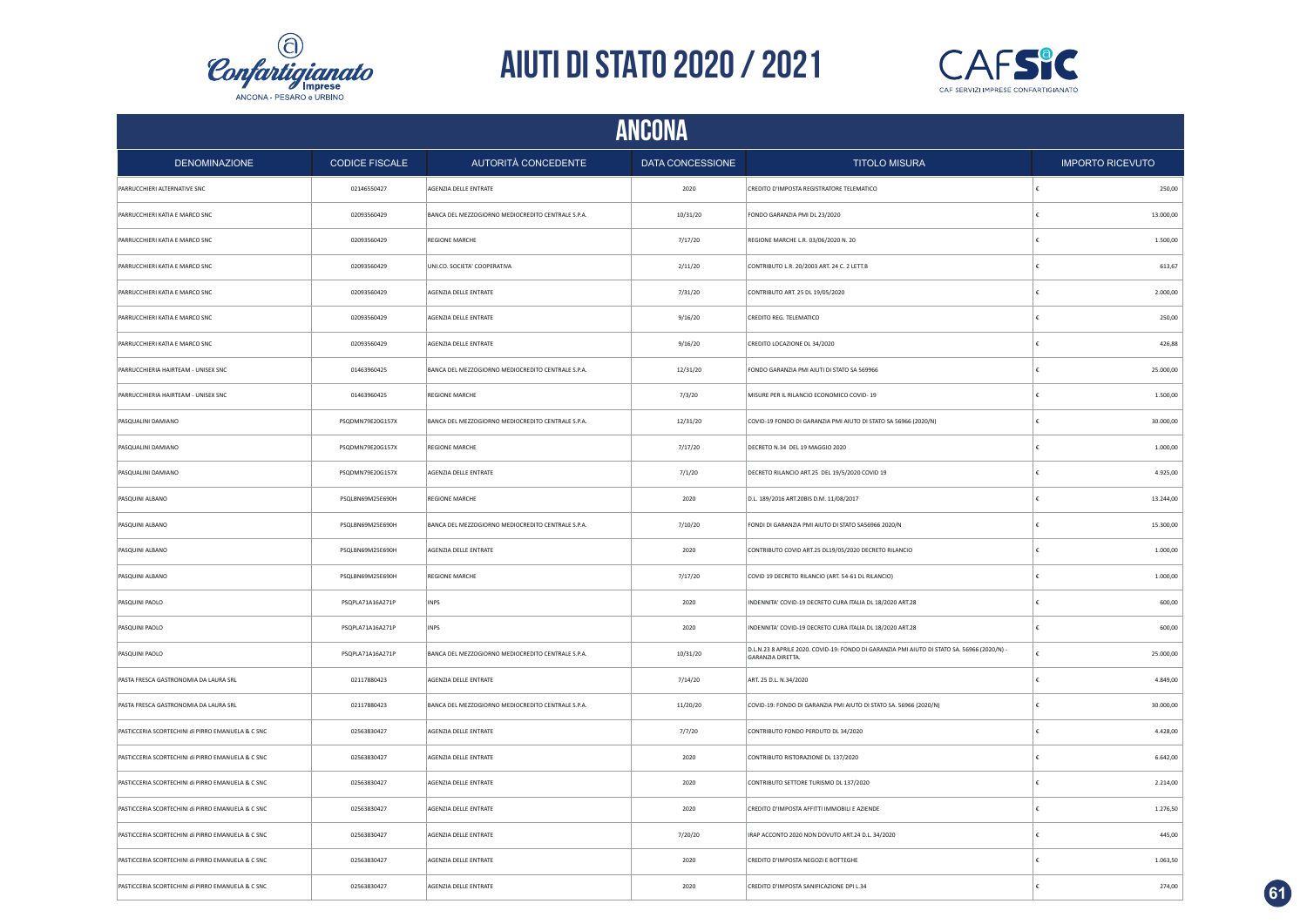



|                                                   | ANCONA                |                                                                                   |                  |                                                                                                                                         |                         |  |  |
|---------------------------------------------------|-----------------------|-----------------------------------------------------------------------------------|------------------|-----------------------------------------------------------------------------------------------------------------------------------------|-------------------------|--|--|
| <b>DENOMINAZIONE</b>                              | <b>CODICE FISCALE</b> | AUTORITÀ CONCEDENTE                                                               | DATA CONCESSIONE | <b>TITOLO MISURA</b>                                                                                                                    | <b>IMPORTO RICEVUTO</b> |  |  |
| PASTICCERIA SCORTECHINI di PIRRO EMANUELA & C SNC | 02563830427           | BANCA DEL MEZZOGIORNO MEDIOCREDITO CENTRALE S.P.A.                                | 7/10/20          | COVID-19: FONDO DI GARANZIA PMI AIUTO DI STATO SA. 56966 (2020/N)                                                                       | 25.000,00               |  |  |
| PASTICCERIA SCORTECHINI di PIRRO EMANUELA & C SNC | 02563830427           | BANCA DEL MEZZOGIORNO MEDIOCREDITO CENTRALE S.P.A.                                | 12/10/20         | COVID-19: FONDO DI GARANZIA PMI AIUTO DI STATO SA. 56966 (2020/N)                                                                       | 5.000,00                |  |  |
| PASTICCERIA SCORTECHINI di PIRRO EMANUELA & C SNC | 02563830427           | ISTITUTO NAZIONALE PER L'ASSICURAZIONE CONTRO GLI INFORTUNI SUL<br>LAVORO - INAIL | 12/1/20          | CIRCOLARE INAIL N. 28 DEL 23 MAGGIO 2014                                                                                                | 30,54                   |  |  |
| PASTICCERIA SCORTECHINI di PIRRO EMANUELA & C SNC | 02563830427           | <b>REGIONE MARCHE</b>                                                             | 12/30/20         | REGIME QUADRO NAZIONALE SUGLI AIUTI DI STATO - COVID 19 (ARTT. 54 - 61 DEL DL RILANCIO COME<br>MODIFICATO DALL'ART. 62 DEL DL 104/2020) | 890,00                  |  |  |
| PASTICCERIA SCORTECHINI di PIRRO EMANUELA & C SNC | 02563830427           | REGIONE MARCHE                                                                    | 12/30/20         | REGIME QUADRO NAZIONALE SUGLI AIUTI DI STATO - COVID 19 (ARTT. 54 - 61 DEL DL RILANCIO COME<br>MODIFICATO DALL'ART. 62 DEL DL 104/2020) | 110,00                  |  |  |
| PAVONE LIVIO                                      | PVNLVI45E15G157I      | BANCA DEL MEZZOGIORNO MEDIOCREDITO CENTRALE S.P.A.                                | 8/20/20          | COVID-19: FONDO DI GARANZIA PMI AIUTO DI STATO SA. 56966 (2020/N)                                                                       | 13.000,00               |  |  |
| PAVONE LIVIO                                      | PVNLVI45E15G157I      | AGENZIA DELLE ENTRATE                                                             | 2020             | REGISTRATORE DI CASSA                                                                                                                   | 250,00                  |  |  |
| PAVONE LIVIO E C SNC                              | 01098410424           | AGENZIA DELLE ENTRATE                                                             | 2020             | CREDITO LOCAZIONI D.L.34/2020 - DL104/2020 - D.L.137/2020 L.178/2020                                                                    | 4.800,00                |  |  |
| PAVONE LIVIO E C SNC                              | 01098410424           | AGENZIA DELLE ENTRATE                                                             | 9/7/20           | CREDITO D'IMPOSTA PER LA SANIFICAZIONE E L'AQUSTO DEI DISPOSITIVI DI PROTEZIONE (ART. 125 D.L.N.<br>34/2020)                            | 248,24                  |  |  |
| PAVONE LIVIO E C SNC                              | 01098410424           | AGENZIA DELLE ENTRATE                                                             | 7/2/20           | CONTRIBUTO COVID ART25 DL 19/05/2020                                                                                                    | 5.837,00                |  |  |
| PAVONE LIVIO E C SNC                              | 01098410424           | AGENZIA DELLE ENTRATE                                                             | 7/2/20           | CONTRIBUTO FONDO PERDUTO DECRETO RISTORI E RISTORI BIS ART.1 D.L.N.137 28 OTTOBRE 2020 E ART.2<br>D.L.N.149 9 NOVEMBRE 2020             | 8.756,00                |  |  |
| <b>PAVONE LIVIO E C SNC</b>                       | 01098410424           | AGENZIA DELLE ENTRATE                                                             | 7/2/20           | CONTRIBUTO FONDO PERDUTO DL 149/2020 ("RISTORI-BIS") ART. 2 - EROGAZIONE AUTOMATICA<br>MAGGIORAZIONE ZONE ARANCIONI E ROSSE             | 2.919,00                |  |  |
| PAVONE LIVIO E C SNC                              | 01098410424           | <b>REGIONE MARCHE</b>                                                             | 12/30/20         | REGIME QUADRO NAZIONALE SUGLI AIUTI DI STATO - COVID 19 (ARTT. 54 - 61 DEL DL RILANCIO COME<br>MODIFICATO DALL'ART. 62 DEL DL 104/2020) | 1.000,00                |  |  |
| <b>PAVONE LIVIO E C SNC</b>                       | 01098410424           | BANCA DEL MEZZOGIORNO MEDIOCREDITO CENTRALE S.P.A.                                | 8/10/20          | COVID-19: FONDO DI GARANZIA PMI AIUTO DI STATO SA. 56966 (2020/N)                                                                       | 25.000,00               |  |  |
| <b>PAVONE LIVIO E C SNC</b>                       | 01098410424           | <b>REGIONE MARCHE</b>                                                             | 7/21/20          | REGIME QUADRO NAZIONALE SUGLI AIUTI DI STATO - COVID 19 (ARTT. 54 - 61 DEL DL RILANCIO                                                  | 6.000,00<br>£           |  |  |
| PELLEGRINI FILIPPO                                | PLLFPP46E14I643S      | BANCA DEL MEZZOGIORNO MEDIOCREDITO CENTRALE S.P.A.                                | 6/20/20          | COVID-19: FONDO DI GARANZIA PMI AIUTO DI STATO SA. 56966 (2020/N)                                                                       | 3.300,00                |  |  |
| PELLEGRINI FILIPPO                                | PLLFPP46E14I643S      | <b>REGIONE MARCHE</b>                                                             | 12/30/20         | REGIME QUADRO NAZIONALE SU AIUTI DI STATO COVID 19 ART. 54 - 61 DL RILANCIO COME MODIFICATO<br>DALL'ART 62 DEL DL 104/2020              | 1.000,00                |  |  |
| PELLEGRINI PATRIZIA                               | PLLPRZ57A42A092H      | AGENZIA DELLE ENTRATE                                                             | 7/3/20           | DECRETO RILANCIO ART.25 DEL 19/5/2020 COVID 19                                                                                          | 1.091,00                |  |  |
| PELLEGRINI PATRIZIA                               | PLLPRZ57A42A092H      | REGIONE MARCHE                                                                    | 12/30/20         | MISURE URGENTI SOSTEGNO ALLE MICROIMPRESE A SEGUITO DELL'EMERGENZA EPIDEMIOLOGICA COVID -<br>19                                         | 1.000,00                |  |  |
| PELLEGRINI PATRIZIA                               | PLLPRZ57A42A092H      | REGIONE MARCHE                                                                    | 7/18/20          | MISURA RILANCIO EC. EMERGENZA COVID - CONTR. ATTIVITA' COMMERCIO (FINO A 5 ADDETTI) SU SEDE<br>FISSA                                    | 1.000,00                |  |  |
| PELLEGRINI PATRIZIA                               | PLLPRZ57A42A092H      | BANCA DEL MEZZOGIORNO MEDIOCREDITO CENTRALE S.P.A.                                | 7/10/20          | FONDO DI GARANZIA PMI AIUTO DI STATO SA. 56966 (2020/N) - GARANZIA DIRETTA                                                              | 16.500,00               |  |  |
| PELLEGRINI PATRIZIA                               | PLLPRZ57A42A092H      | BANCA DEL MEZZOGIORNO MEDIOCREDITO CENTRALE S.P.A.                                | 12/10/20         | FONDO DI GARANZIA PMI AIUTO DI STATO SA. 56966 (2020/N) - GARANZIA DIRETTA                                                              | 16.507,72               |  |  |
| PELLEGRINI PATRIZIA                               | PLLPRZ57A42A092H      | AGENZIA DELLE ENTRATE                                                             | 8/20/20          | CREDITO IMPOSTA CANONI DI LOCAZIONE NEGOZI E BOTTEGHE ART.65                                                                            | 440,00                  |  |  |
| PELLEGRINI PATRIZIA                               | PLLPRZ57A42A092H      | AGENZIA DELLE ENTRATE                                                             | 9/16/20          | CREDITO IMPOSTA CANONI DI LOCAZIONE ART.28 D.L. 19/5/2020                                                                               | 440,00                  |  |  |
| PELLEGRINI PATRIZIA                               | PLLPRZ57A42A092H      | AGENZIA DELLE ENTRATE                                                             | 12/28/20         | CREDITO SANIFICAZIONE E DPI ART. 124 D.L. 34/2020                                                                                       | 84,00                   |  |  |
| PERTICAROLI BARABARA                              | PRTBBR75M45C615A      | AGENZIA DELLE ENTRATE                                                             | 2020             | CONTRIBUTO DL RILANCIO 25/2020                                                                                                          | 1.057,00                |  |  |
| PERTICAROLI BARABARA                              | PRTBBR75M45C615A      | AGENZIA DELLE ENTRATE                                                             | 2020             | CONTRIBUTO DL RISTORI                                                                                                                   | 1.586,00                |  |  |
| PERTICAROLI BARABARA                              | PRTBBR75M45C615A      | AGENZIA DELLE ENTRATE                                                             | 2020             | CONTRIBUTO 172/2020 EROGAZIOEN AUTOMATICA                                                                                               | 1.057,00                |  |  |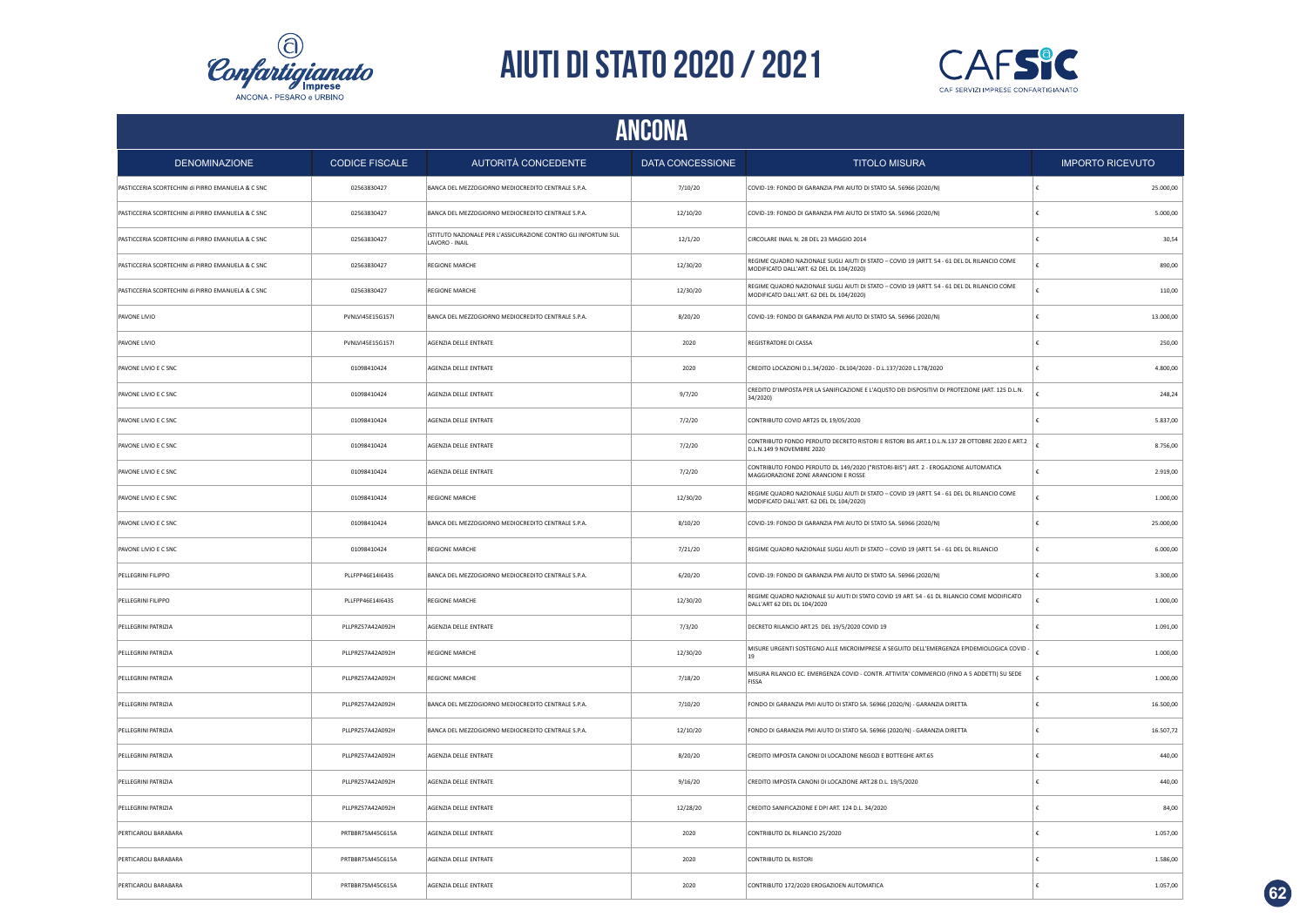



|                                                      | <b>ANCONA</b>         |                                                    |                  |                                                                                                                                                                               |                         |  |  |
|------------------------------------------------------|-----------------------|----------------------------------------------------|------------------|-------------------------------------------------------------------------------------------------------------------------------------------------------------------------------|-------------------------|--|--|
| <b>DENOMINAZIONE</b>                                 | <b>CODICE FISCALE</b> | <b>AUTORITÀ CONCEDENTE</b>                         | DATA CONCESSIONE | <b>TITOLO MISURA</b>                                                                                                                                                          | <b>IMPORTO RICEVUTO</b> |  |  |
| PERTICAROLI BARABARA                                 | PRTBBR75M45C615A      | AGENZIA DELLE ENTRATE                              | 2020             | CONTRIBUTO 172/2020 EROGAZIOEN AUTOMATICA                                                                                                                                     | €<br>529,00             |  |  |
| PERTICAROLI BARBARA                                  | PRTBBR75T67A271T      | <b>BNL SPA</b>                                     | 12/31/20         | FONDO DI GARANZIA PMI AIUTI DI STATO                                                                                                                                          | €<br>18.771,00          |  |  |
| PERUZZI CLAUDIO                                      | PRZCLD67T07A271N      | AGENZIA DELLE ENTRATE                              | 7/7/20           | CONTRIBUTO D.L. 34/2020                                                                                                                                                       | 1.000,00<br>€           |  |  |
| PERUZZI CLAUDIO                                      | PRZCLD67T07A271N      | <b>REGIONE MARCHE</b>                              | 12/18/20         | LR 35/2001                                                                                                                                                                    | €<br>171,00             |  |  |
| PERUZZI CLAUDIO                                      | PRZCLD67T07A271N      | AGENZIA DELLE ENTRATE                              | 2020             | CREDITO ACCISA GASOLIO                                                                                                                                                        | €<br>5.636,00           |  |  |
| PERUZZI CLAUDIO                                      | PRZCLD67T07A271N      | BANCA DEL MEZZOGIORNO MEDIOCREDITO CENTRALE S.P.A. | 7/10/20          | D.L. 23/2020                                                                                                                                                                  | 23.727,00<br>€          |  |  |
| PESKATO S.R.L.                                       | 02446960425           | AGENZIA DELLE ENTRATE                              | 2020             | ART.25 D.L. 34/2020 DECRETO RILANCIO                                                                                                                                          | 6.311,00<br>€           |  |  |
| PESKATO S.R.L.                                       | 02446960425           | AGENZIA DELLE ENTRATE                              | 2020             | ART.1 D.L. 137/2020 DECRETO RISTORI EROGAZIONE AUTOMATICA                                                                                                                     | €<br>6.311,00           |  |  |
| PESKATO SRL                                          | 02446960425           | AGENZIA DELLE ENTRATE                              | 2020             | STRALCIO PRIMO ACCONTO IRAP DL.34/2020                                                                                                                                        | 3.687,00<br>€           |  |  |
| PF COMPANY SNC                                       | 02762690424           | AGENZIA DELLE ENTRATE                              | 6/25/20          | CONTRIBUTO DECRETO RILANCIO ART. 25 D.L. 19/05/2020                                                                                                                           | €<br>2.000,00           |  |  |
| PF COMPANY SNC                                       | 02762690424           | AGENZIA DELLE ENTRATE                              | 6/25/20          | ART.1 DECRETO LEGGE 28 OTTOBRE 2020 N. 137 E ART- 2 DL 9 NOVEMBRE 2020 N.149                                                                                                  | 2.000,00<br>€           |  |  |
| PF COMPANY SNC                                       | 02762690424           | AGENZIA DELLE ENTRATE                              | 6/25/20          | ART.1 DECRETO LEGGE 28 OTTOBRE 2020 N. 137 E ART- 2 DL 9 NOVEMBRE 2020 N.149                                                                                                  | €<br>2.000,00           |  |  |
| PF COMPANY SNC                                       | 02762690424           | REGIONE MARCHE                                     | 2020             | REGIME QUADRO NAZIONALE SUGLI AIUTI DI STATO- COVID 19 (ART. 54-61 DEL DL RILANCIO)                                                                                           | 1.000,00                |  |  |
| PF COMPANY SNC                                       | 02762690424           | BANCA DEL MEZZOGIORNO MEDIOCREDITO CENTRALE S.P.A. | 7/31/20          | COVID 19 FONDO DI GARANZIA PMI                                                                                                                                                | 17.200,00<br>£          |  |  |
| PIADINERIA BIBI DI ALESSANDRONI MARIA TERESA & C SAS | 02307760419           | BANCA DEL MEZZOGIORNO MEDIOCREDITO CENTRALE S.P.A. | 5/25/20          | COVID-19: FONDO DI GARANZIA PMI AIUTO DI STATO SA. 56966 (2020/N)                                                                                                             | 1,04<br>£               |  |  |
| PIADINERIA BIBI DI ALESSANDRONI MARIA TERESA & C SAS | 02307760419           | <b>REGIONE MARCHE</b>                              | 12/30/20         | REGIME QUADRO NAZIONALE SUGLI AIUTI DI STATO - COVID 19 (ARTT. 54 - 61 DEL DL RILANCIO COME<br>MODIFICATO DALL'ART. 62 DEL DL 104/2020)-DOMANDA COVID 3805                    | £<br>110,00             |  |  |
| PIADINERIA BIBI DI ALESSANDRONI MARIA TERESA & C SAS | 02307760419           | <b>REGIONE MARCHE</b>                              | 12/30/20         | REGIME QUADRO NAZIONALE SUGLI AIUTI DI STATO - COVID 19 (ARTT. 54 - 61 DEL DL RILANCIO COME<br>MODIFICATO DALL'ART. 62 DEL DL 104/2020)-DOMANDA COVID 3805                    | £<br>890.00             |  |  |
| PIADINERIA BIBI DI ALESSANDRONI MARIA TERESA & C SAS | 02307760419           | <b>REGIONE MARCHE</b>                              | 7/6/20           | REGIME QUADRO NAZIONALE SUGLI AIUTI DI STATO- COVID 19 (ART. 54-61 DEL DL RILANCIO)                                                                                           | ١£<br>2.100,00          |  |  |
| PIADINERIA BIBI DI ALESSANDRONI MARIA TERESA & C SAS | 02307760419           | <b>REGIONE MARCHE</b>                              | 7/6/20           | REGIME QUADRO NAZIONALE SUGLI AIUTI DI STATO- COVID 19 (ART. 54-61 DEL DL RILANCIO)                                                                                           | 900,00<br>$\epsilon$    |  |  |
| PIADINERIA BIBI DI ALESSANDRONI MARIA TERESA & C SAS | 02307760419           | MINISTERO DELLO SVILUPPO ECONOMICO                 | 1/31/20          | NUOVA SABATINI -FINANZIAMENTI PER L'ACQUISTO DI NUOVI MACCHINARI, IMPIANTI E ATTREZZATURE DA<br>PARTE DELLE PICCOLE E MEDIE IMPRESER-VERSIONE MODIFICATA DA CODICE CE SA47180 | 4.630,42<br>€           |  |  |
| PIADINERIA BIBI DI ALESSANDRONI MARIA TERESA & C SAS | 02307760419           | AGENZIA DELLE ENTRATE                              | 6/25/20          | ISTANZA DECRETO RISTORI ART 25 DECREDTO 19 MAGGIO 2020                                                                                                                        | 2.358,00<br>€           |  |  |
| PIADINERIA BIBI DI ALESSANDRONI MARIA TERESA & C SAS | 02307760419           | AGENZIA DELLE ENTRATE                              | 6/25/20          | EROGAZIONE AUTOMATICA DL 172 DEL 18/12/2020                                                                                                                                   | €<br>2.358,00           |  |  |
| PIANELLI ROMINA                                      | PNLRMN75M45C615A      | UNICREDIT SPA                                      | 12/31/20         | FONDO DI GARANZIA PMI AIUTI DI STATO                                                                                                                                          | €<br>16.801,00          |  |  |
| PIANELLI ROMINA                                      | PNLRMN75M45C615A      | AGENZIA DELLE ENTRATE                              | 2020             | DL 25/2020                                                                                                                                                                    | 1.445,00<br>€           |  |  |
| PICCOLE IMPRONTE SNC                                 | 02755110422           | COMUNE DI SERRA DE' CONTI                          | 2020             | CONTRIBUTO COVID 19                                                                                                                                                           | 5.577,00<br>€           |  |  |
| PICCOLE IMPRONTE SNC                                 | 02755110422           | AGENZIA DELLE ENTRATE                              | 2020             | CREDITO IMPOSTA LOCAZIONI                                                                                                                                                     | 720.00<br>€             |  |  |
| PICCOLE IMPRONTE SNC                                 | 02755110422           | AGENZIA DELLE ENTRATE                              | 2020             |                                                                                                                                                                               | 2.000,00                |  |  |
| PICCOLE IMPRONTE SNC                                 | 02755110422           | AGENZIA DELLE ENTRATE                              | 2020             | CREDITO DISPOSITIVI DI PROTEZIONE                                                                                                                                             | 32,00                   |  |  |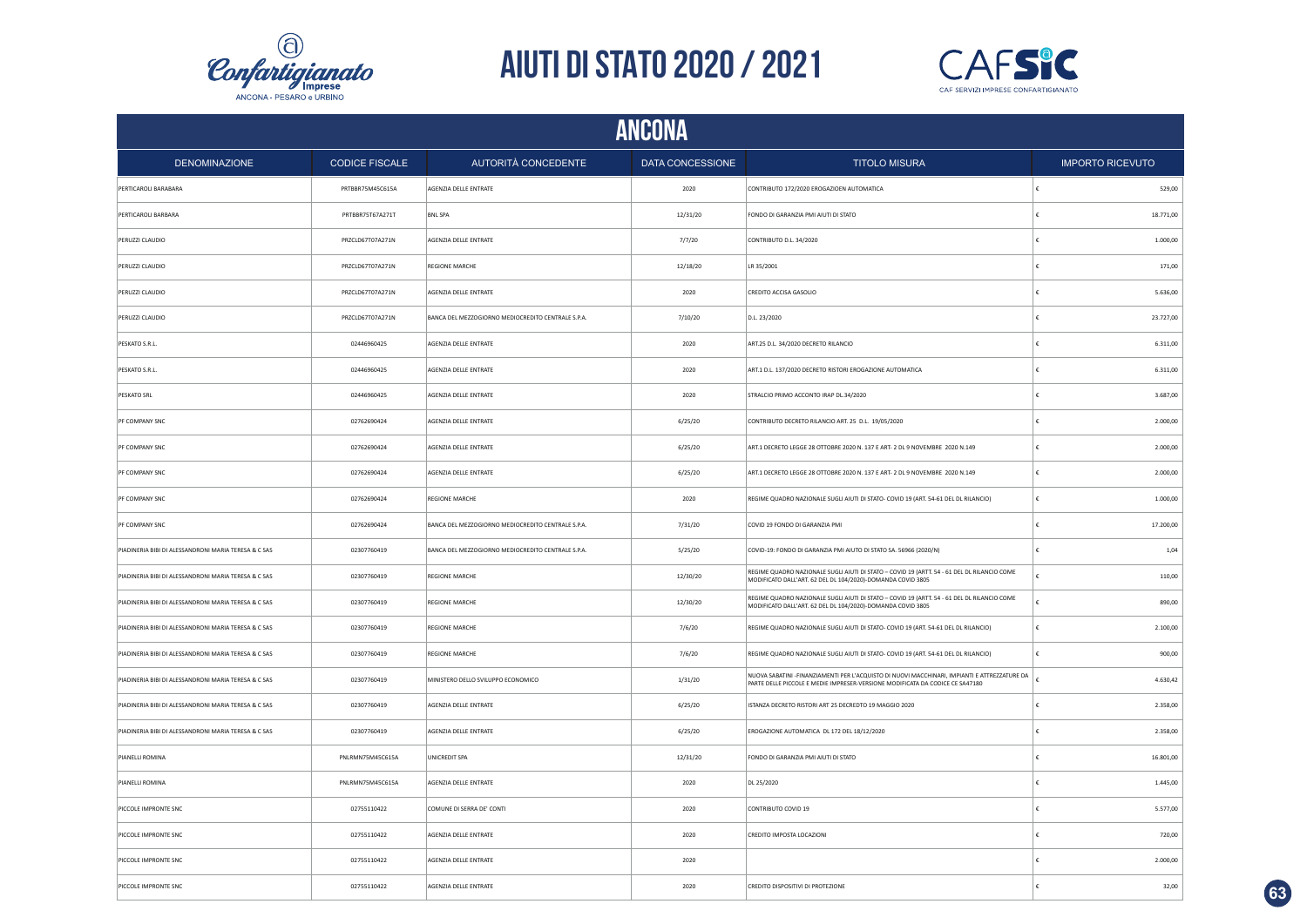



|                      | <b>ANCONA</b>         |                                                    |                  |                                                                                         |   |                         |  |  |
|----------------------|-----------------------|----------------------------------------------------|------------------|-----------------------------------------------------------------------------------------|---|-------------------------|--|--|
| <b>DENOMINAZIONE</b> | <b>CODICE FISCALE</b> | AUTORITÀ CONCEDENTE                                | DATA CONCESSIONE | <b>TITOLO MISURA</b>                                                                    |   | <b>IMPORTO RICEVUTO</b> |  |  |
| PIERABELLA DAVIDE    | PRBDVD80L14A271D      | BANCA DEL MEZZOGIORNO MEDIOCREDITO CENTRALE S.P.A. | 11/20/20         | COVID-19: FONDO DI GARANZIA PMI AIUTO DI STATO SA. 56966 (2020/N)                       | € | 10.500,00               |  |  |
| PIERABELLA DAVIDE    | PRBDVD80L14A271D      | <b>REGIONE MARCHE</b>                              | 7/17/20          | REGIME QUADRO NAZIONALE SUGLI AIUTI DI STATO - COVID 19 (ARTT. 54 - 61 DEL DL RILANCIO) |   | 1.000,00                |  |  |
| PIERABELLA DAVIDE    | PRBDVD80L14A271D      | AGENZIA DELLE ENTRATE                              | 7/23/20          | CONTRIBUTO DL RILANCIO ART.25 DL.19/05/2020                                             | € | 1.000,00                |  |  |
| PIERAGOSTINI MARCO   | PRGMRC79B07D451N      | UNI.CO. SOCIETA' COOPERATIVA                       | 2/11/20          | CONTRIB. IN C/INTERESSI L.R.20/2003                                                     |   | 1.002,66                |  |  |
| PIERAGOSTINI MARCO   | PRGMRC79B07D451N      | BANCA DEL MEZZOGIORNO MEDIOCREDITO CENTRALE S.P.A. | 12/10/20         | COVID-19 FONDO DI GARANZIA PMI AIUTO DI STATO SA 56966 (2020/N)                         |   | 30.000,00               |  |  |
| PIERPAOLI DANIELE    | PRPDNL77D21E388Y      | <b>REGIONE MARCHE</b>                              | 7/17/20          | REGIONE MARCHE L.R. 03/06/2020 N. 20                                                    | £ | 1.000,00                |  |  |
| PIERPAOLI DANIELE    | PRPDNL77D21E388Y      | UNI.CO. SOCIETA' COOPERATIVA                       | 3/12/20          | REGIONE MARCHE POR MARCHE FESR 2014-2020                                                |   | 575,77                  |  |  |
| PIERPAOLI DANIELE    | PRPDNL77D21E388Y      | <b>REGIONE MARCHE</b>                              | 2/20/20          | CONTRIBUTO POR MARCHE FSE 2014/2020                                                     |   | 15.000,00               |  |  |
| PIERPAOLI DANIELE    | PRPDNL77D21E388Y      | AGENZIA DELLE ENTRATE                              | 7/23/20          | CONTRIBUTO ART. 25 DL 19/05/2020                                                        |   | 1.000,00                |  |  |
| PIETRONI PAOLO       | PTRPLA69H17H211R      | BANCA DEL MEZZOGIORNO MEDIOCREDITO CENTRALE S.P.A. | 12/10/20         | COVID-19: FONDO DI GARANZIA PMI AIUTO DI STATO SA. 56966 (2020/N)                       |   | 10.000,00               |  |  |
| PIETRONI PAOLO       | PTRPLA69H17H211R      | AGENZIA DELLE ENTRATE                              | 7/23/20          | CONTRIBUTO DL RILANCIO ART.25 DL.19/05/2020                                             |   | 1.000,00                |  |  |
| PIGHETTI TERESA      | PGHTRS45M65E690V      | BANCA DEL MEZZOGIORNO MEDIOCREDITO CENTRALE S.P.A. | 10/31/20         | FONDO DI GARANZIA PMI AIUTO DI STATO SA56966 2020/N                                     |   | 20.500,00               |  |  |
| PIGHETTI TERESA      | PGHTRS45M65E690V      | REGIONE MARCHE                                     | 7/18/20          | L.R. N.20 DEL 03/06/2020 DGR N.747.2020                                                 |   | 1.000,00                |  |  |
| PIGHETTI TERESA      | PGHTRS45M65E690V      | AGENZIA DELLE ENTRATE                              | 6/29/20          | CONTRIBUTO COVID ART. 25 DL 19/05/2020 DECRETO RILANCIO                                 |   | 1.624,00                |  |  |
| PIGHETTI TERESA      | PGHTRS45M65E690V      | AGENZIA DELLE ENTRATE                              | 6/1/20           | CREDITO D'IMPOSTA REGISTRATORE TELEMATICO                                               | £ | 250,00                  |  |  |
| PIGLIAPOCO LORENZO   | PGLLNZ81L17E388T      | AGENZIA DELLE ENTRATE                              | 2020             | CREDITO LOCAZIONI D.L.34/2020 - DL104/2020 - D.L.137/2020 L.178/2020                    | £ | 1.440,00                |  |  |
| PIGLIAPOCO LORENZO   | PGLLNZ81L17E388T      | AGENZIA DELLE ENTRATE                              | 7/2/20           | CONTRIBUTO COVID ART25 DL 19/05/2020                                                    |   | 5.393,00                |  |  |
| PIGLIAPOCO LORENZO   | PGLLNZ81L17E388T      | BANCA DEL MEZZOGIORNO MEDIOCREDITO CENTRALE S.P.A. | 7/10/20          | COVID-19: FONDO DI GARANZIA PMI AIUTO DI STATO SA. 56966 (2020/N)                       | € | 25.000,00               |  |  |
| PIGLIAPOCO LORENZO   | PGLLNZ81L17E388T      | AGENZIA DELLE ENTRATE                              | 2020             | REGISTRATORE DI CASSA                                                                   | € | 245,00                  |  |  |
| PIRRI FEDERICO       | PRRFRC76T21E690H      | UNI.CO. SOCIETA' COOPERATIVA                       | 3/12/20          | REGIONE MARCHE POR FESR 2014-2020                                                       | € | 693,76                  |  |  |
| PIRRI FEDERICO       | PRRFRC76T21E690H      | AGENZIA DELLE ENTRATE                              | 7/3/20           | DECRETO RILANCIO ART.25 DEL 19/5/2020 COVID 19                                          |   | 1.210,00                |  |  |
| PIRRI FEDERICO       | PRRFRC76T21E690H      | UNI.CO. SOCIETA' COOPERATIVA                       | 7/16/20          | REGIONE MARCHE L.R. 20/2003 ART.24 COMMA 2 LETT.B                                       |   | 1.021,11                |  |  |
| PIRRI FEDERICO       | PRRFRC76T21E690H      | BANCA DEL MEZZOGIORNO MEDIOCREDITO CENTRALE S.P.A. | 12/31/20         | COVID 19 FONDO DI GARANZIA PMI AIUTO DI STATO SA.56966 (2020/N)                         | € | 30.000,00               |  |  |
| PIRRI FEDERICO       | PRRFRC76T21E690H      | AGENZIA DELLE ENTRATE                              | 11/10/20         | DECRETO RISTORI ART.1 D.L.137 DEL 28/10/2020 COVID 19 EROG.AUTOMATICA                   |   | 1.815,00                |  |  |
| PIRRI FEDERICO       | PRRFRC76T21E690H      | AGENZIA DELLE ENTRATE                              | 12/9/20          | D.L.N.149 ART.2 DEL 9/11/2020 EROG.AUTOMATICA ZONE ROSSE ARANCIONE                      | £ | 605,00                  |  |  |
| PIRRI FEDERICO       | PRRFRC76T21E690H      | AGENZIA DELLE ENTRATE                              | 12/27/20         | CREDITO IMPOSTA CANONI DI LOCAZIONE NEGOZI E BOTTEGHE ART.65                            |   | 380.00                  |  |  |
| PIRRI FEDERICO       | PRRFRC76T21E690H      | AGENZIA DELLE ENTRATE                              | 12/27/20         | CREDITO IMPOSTA CANONI DI LOCAZIONE ART.28 D.L. 19/5/2020                               |   | 1.662,00                |  |  |
| PIRRI ROLANDO        | PRRRND38C27E783N      | UNI.CO. SOCIETA' COOPERATIVA                       | 3/16/20          | POR MARCHE FESR 2014-2020                                                               |   | 320,93                  |  |  |

**64**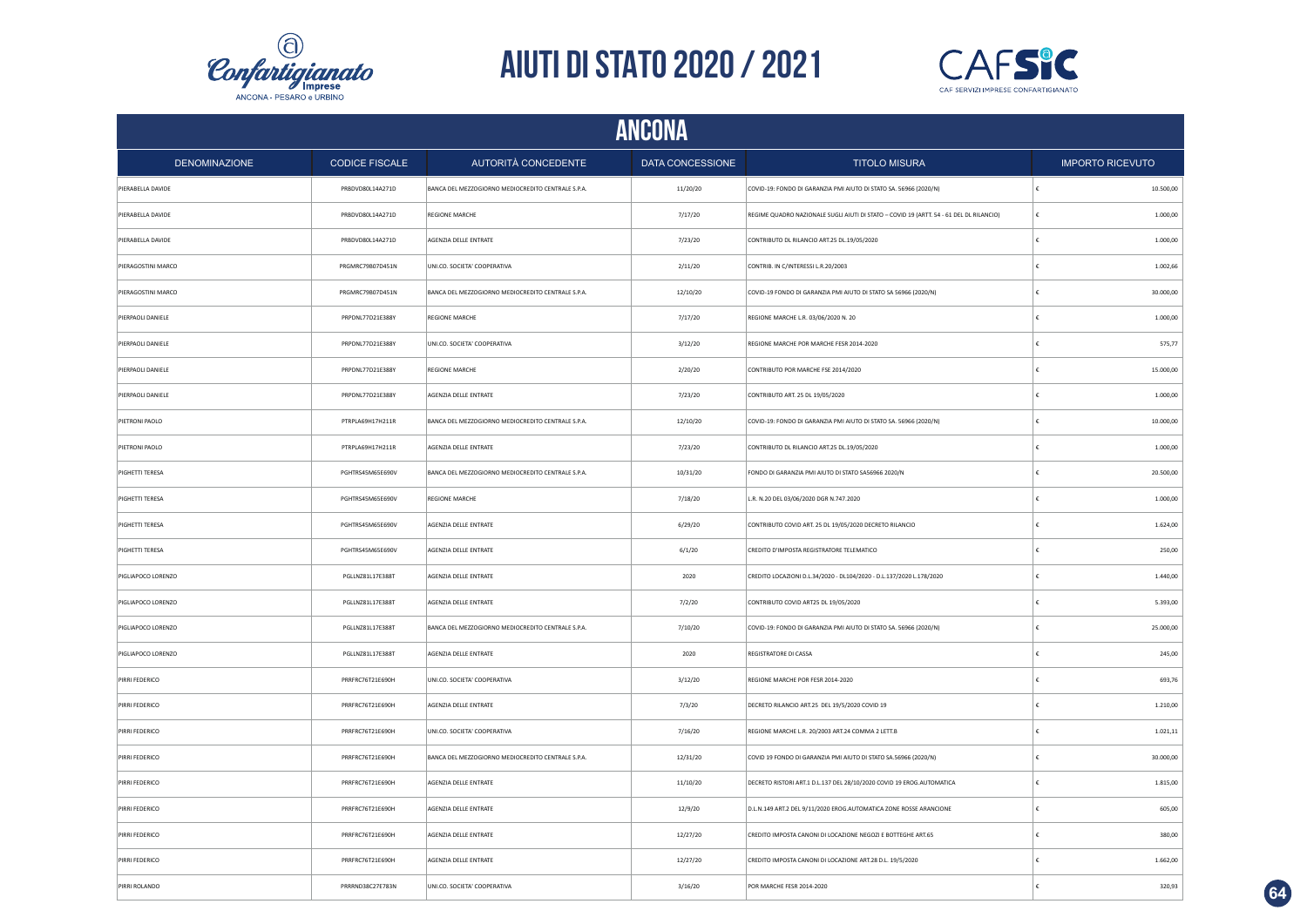



|                                                  | ANCONA                |                                                    |                  |                                                                                                                                                                                                                                               |                         |  |  |
|--------------------------------------------------|-----------------------|----------------------------------------------------|------------------|-----------------------------------------------------------------------------------------------------------------------------------------------------------------------------------------------------------------------------------------------|-------------------------|--|--|
| <b>DENOMINAZIONE</b>                             | <b>CODICE FISCALE</b> | <b>AUTORITÀ CONCEDENTE</b>                         | DATA CONCESSIONE | <b>TITOLO MISURA</b>                                                                                                                                                                                                                          | <b>IMPORTO RICEVUTO</b> |  |  |
| PIRRI ROLANDO                                    | PRRRND38C27E783N      | <b>REGIONE MARCHE</b>                              | 7/3/20           | MISURE URGENTI SOSTEGNO ATT.PRODUTTIVE L.R. 03 GIUGNO 2020 N.20                                                                                                                                                                               | 1.500,00                |  |  |
| PIRRI ROLANDO                                    | PRRRND38C27E783N      | <b>REGIONE MARCHE</b>                              | 7/16/20          | L.R. 20/2003 CONTRIBUTO IN CONTO INTERESSI                                                                                                                                                                                                    | €<br>154,63             |  |  |
| PIRRI ROLANDO                                    | PRRRND38C27E783N      | BANCA DEL MEZZOGIORNO MEDIOCREDITO CENTRALE S.P.A. | 10/31/20         | COVID-19 FONDO DI GARANZIA PMI AIUTO DI STATO SA 56966 (2020/N)                                                                                                                                                                               | €<br>25.000,00          |  |  |
| PIRRI ROLANDO                                    | PRRRND38C27E783N      | AGENZIA DELLE ENTRATE                              | 6/25/20          | DECRETO RILANCIO ART.25 DEL 19/5/2020 COVID 19                                                                                                                                                                                                | 3.154.00<br>£           |  |  |
| PIRRI ROLANDO                                    | PRRRND38C27E783N      | AGENZIA DELLE ENTRATE                              | 11/10/20         | ART.1 D.L. N.137 DEL 28/10/2020 EROGAZIONE AUTOMATICA COVID 19                                                                                                                                                                                | 4.731.00                |  |  |
| PIRRI ROLANDO                                    | PRRRND38C27E783N      | <b>AGENZIA DELLE ENTRATE</b>                       | 12/9/20          | ART.2 D.L.9/11/2020 N.149 EROG.AUTOMATICA ZONE ROSSE E ARANCIONE COVID 19                                                                                                                                                                     | €<br>1.577.00           |  |  |
| PIRRI ROLANDO                                    | PRRRND38C27E783N      | AGENZIA DELLE ENTRATE                              | 2020             | CREDITO IMPOSTA REGISTRATORE TELEMATICO - ART. 2 D.LGS. 127/2015                                                                                                                                                                              | 250,00                  |  |  |
| PISA ANGELO                                      | PSINGL63E06G273Q      | BANCA DEL MEZZOGIORNO MEDIOCREDITO CENTRALE S.P.A. | 11/20/20         | REGIME DI AIUTI                                                                                                                                                                                                                               | 30.000,00               |  |  |
| PISTELLI MATTEO                                  | PSTMTT84E21A271W      | BANCA DEL MEZZOGIORNO MEDIOCREDITO CENTRALE S.P.A. | 5/15/20          | COVID-19: FONDO DI GARANZIA PMI AIUTO DI STATO SA. 56966 (2020/N)                                                                                                                                                                             | 15.000,00               |  |  |
| PISTELLI MATTEO                                  | PSTMTT84E21A271W      | AGENZIA DELLE ENTRATE                              | 11/18/20         | CONTRIBUTO DL RILANCIO ART.25 DL.19/05/2020                                                                                                                                                                                                   | 1.000,00<br>€           |  |  |
| PISTELLI MATTEO                                  | PSTMTT84E21A271W      | AGENZIA DELLE ENTRATE                              | 12/31/20         | ESENZIONI FISCALI E CREDITI D'IMPOSTA ADOTTATI A SEGUITO DELLA CRISI ECONOMICA CAUSATA<br>DALL'EPIDEMIA DI COVID-19 [CON MODIFICHE DERIVANTI DALLA DECISIONE SA. 62668]                                                                       | £<br>175,00             |  |  |
| PITTORI ANDREA                                   | PTTNDR68P22A329G      | BANCA DEL MEZZOGIORNO MEDIOCREDITO CENTRALE S.P.A. | 10/31/20         | FONDO FI GARANZIA PMI AIUTO DI STATO GARANZIA DIRETTA                                                                                                                                                                                         | ŧ<br>8.000,00           |  |  |
| PITTORI ANDREA                                   | PTTNDR68P22A329G      | <b>REGIONE MARCHE</b>                              | 7/17/20          | MISURE URGENTI PER IL SOSTEGNO DELLE ATTIVITA' PRODUTTIVE A SEGUITO DELL'EMERGENZA COVID 19                                                                                                                                                   | 1.000,00<br>١€          |  |  |
| PIZZERIA CAPRICCIO SNC                           | 02682940420           | AGENZIA DELLE ENTRATE                              | 2020             | <b>IRAP</b>                                                                                                                                                                                                                                   | 130,00<br>€             |  |  |
| PIZZERIA CAPRICCIO SNC                           | 02682940420           | AGENZIA DELLE ENTRATE                              | 6/30/20          | ART. 25 DECRETO RILANCIO                                                                                                                                                                                                                      | 3.095,00<br>€           |  |  |
| PIZZERIA CAPRICCIO SNC                           | 02682940420           | AGENZIA DELLE ENTRATE                              | 11/30/20         | ART.1 N137 DECRETO RISTORI                                                                                                                                                                                                                    | 1.548,00<br>€           |  |  |
| PIZZERIA CAPRICCIO SNC                           | 02682940420           | AGENZIA DELLE ENTRATE                              | 2020             | CREDITO IMPOSTA CANONI LOCAZIONE                                                                                                                                                                                                              | £<br>3.656,00           |  |  |
| PIZZERIA CAPRICCIO SNC                           | 02682940420           | <b>REGIONE MARCHE</b>                              | 12/30/20         | DECRETO LEGGE N. 104 14/08/2020                                                                                                                                                                                                               | 1.000,00<br>£           |  |  |
| PIZZERIA CAPRICCIO SNC                           | 02682940420           | <b>REGIONE MARCHE</b>                              | 7/6/20           | DECRETO LEGGE N. 34 DEL 19 MAGGIO 2020                                                                                                                                                                                                        | €<br>3.000,00           |  |  |
| PIZZERIA CAPRICCIO SNC                           | 02682940420           | UNI.CO. SOCIETA' COOPERATIVA                       | 6/3/20           | <b>FONDO GARANZIA</b>                                                                                                                                                                                                                         | 31.07<br>€              |  |  |
| PIZZERIA CAPRICCIO SNC                           | 02682940420           | UNI.CO. SOCIETA' COOPERATIVA                       | 6/3/20           | L.R. N. 13/2020                                                                                                                                                                                                                               | 50.48                   |  |  |
| PIZZERIA CENTRALE DI POLLONARA ERICH & C. S.N.C. | 02164570422           | AGENZIA DELLE ENTRATE                              | 12/13/20         | ESENZIONI FISCALI E CREDITI D'IMPOSTA ADOTTATI A SEGUITO DELLA CRISI ECONOMICA CAUSATA<br>DALL'EPIDEMIA DI COVID-19 [CON MODIFICHE DERIVANTI DALLA DECISIONE SA. 62668] - DISPOSIZIONI IN<br>MATERIA DI VERSAMENTO DELL'IRAP                  | 726,00                  |  |  |
| PIZZERIA CENTRALE DI POLLONARA ERICH & C. S.N.C. | 02164570422           | BANCA DEL MEZZOGIORNO MEDIOCREDITO CENTRALE S.P.A. | 12/10/20         | COVID-19: FONDO DI GARANZIA PMI - MODIFICA SA.56966, SA.57625, SA.59655                                                                                                                                                                       | 81.430,62               |  |  |
| PIZZERIA CENTRALE DI POLLONARA ERICH & C. S.N.C. | 02164570422           | UNI.CO. SOCIETA' COOPERATIVA                       | 11/26/20         | AVVISO PUBBLICO PER LA PRESENTAZIONE DELLE DOMANDE DI CONTRIBUTO DI CUI L.R. 20/2003 ART.24,<br>COMMA 2 LETT.B) - ANNUALITA' 2019 - CONTRIBUTO IN CONTO INTERESSI                                                                             | £<br>165,88             |  |  |
| PIZZERIA CENTRALE DI POLLONARA ERICH & C. S.N.C. | 02164570422           | UNI.CO. SOCIETA' COOPERATIVA                       | 7/5/20           | LR 13/2020 - MISURE URGENTI PER IL SOSTEGNO ALLE ATTIVITÀ PRODUTTIVE E AL LAVORO AUTONOMO A<br>SEGUITO DELL'EMERGENZA EPIDEMIOLOGICA COVID 19 ART 12 COMMA 1 - ZONE FUORI CRATERE -<br>SOSTEGNO ALLE ATTIVITÀ PRODUTTIVE E AL LAVORO AUTONOMO | 12.000,00               |  |  |
| PIZZERIA CENTRALE DI POLLONARA ERICH & C. S.N.C. | 02164570422           | BANCA DEL MEZZOGIORNO MEDIOCREDITO CENTRALE S.P.A. | 11/10/20         | COVID-19: FONDO DI GARANZIA PMI AIUTO DI STATO SA. 56966 (2020/N)                                                                                                                                                                             | £<br>20.000,00          |  |  |
| PIZZERIA CENTRALE DI POLLONARA ERICH & C. S.N.C. | 02164570422           | UNI.CO. SOCIETA' COOPERATIVA                       | 7/16/20          | AVVISO PUBBLICO PER LA PRESENTAZIONE DELLE DOMANDE DI CONTRIBUTO DI CUI L.R. 20/2003 ART.24,<br>COMMA 2 LETT.B) - ANNUALITA' 2019 - CONTRIBUTO IN CONTO INTERESSI                                                                             | 2.372,18                |  |  |
| PIZZERIA CENTRALE DI POLLONARA ERICH & C. S.N.C. | 02164570422           | UNI.CO. SOCIETA' COOPERATIVA                       | 4/8/20           | REGIONE MARCHE - POR MARCHE FESR 2014-2020 - AZ. 10.1 INT. 10.1.1 "SOSTEGNO AI PROCESSI DI<br><b>FUSIONE DEI CONFIDI.</b>                                                                                                                     | 1.119,39<br>ŧ           |  |  |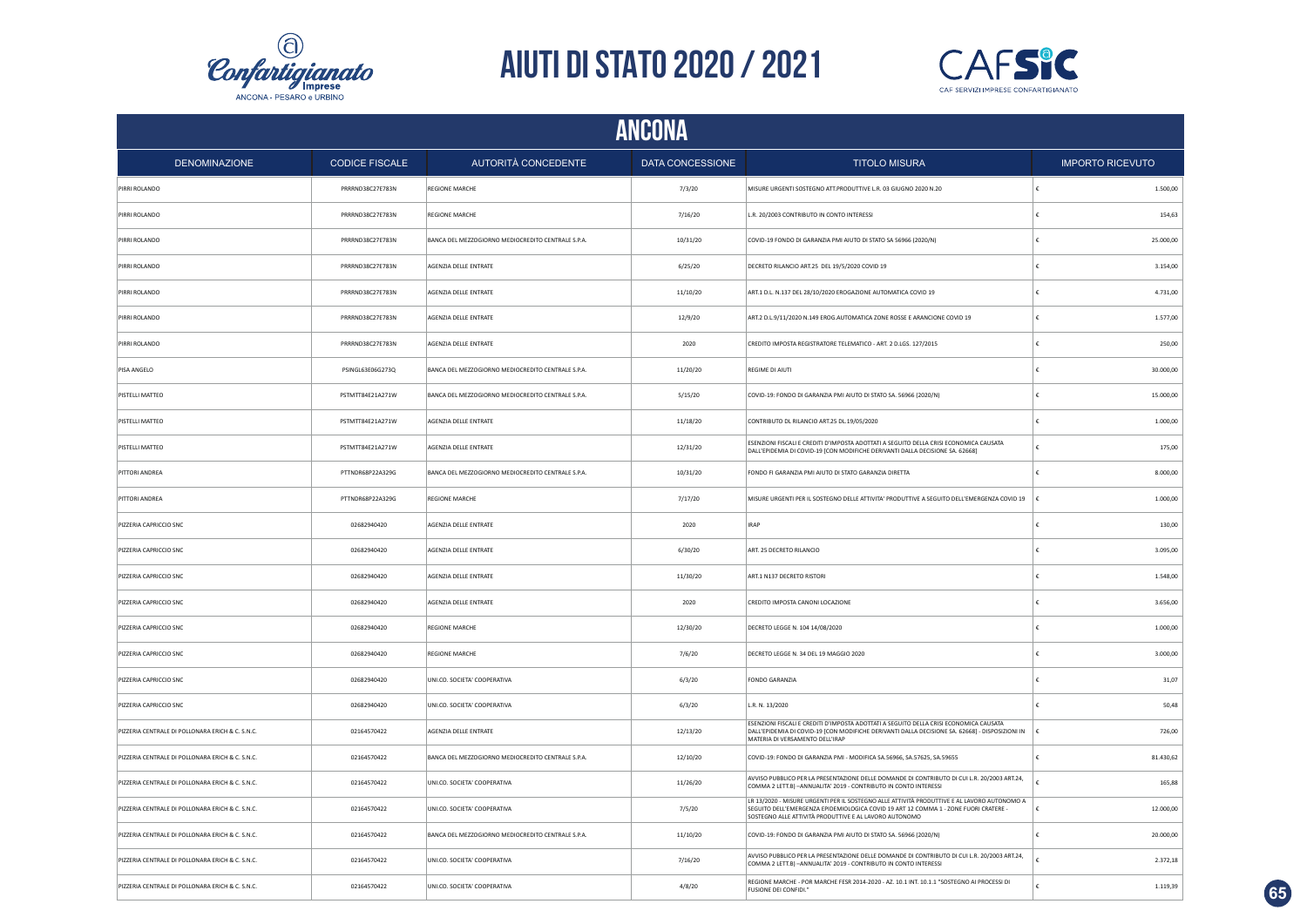



| ANCONA                                                       |                       |                                                    |                  |                                                                                                                                         |                         |  |
|--------------------------------------------------------------|-----------------------|----------------------------------------------------|------------------|-----------------------------------------------------------------------------------------------------------------------------------------|-------------------------|--|
| <b>DENOMINAZIONE</b>                                         | <b>CODICE FISCALE</b> | AUTORITÀ CONCEDENTE                                | DATA CONCESSIONE | <b>TITOLO MISURA</b>                                                                                                                    | <b>IMPORTO RICEVUTO</b> |  |
| PIZZERIA CENTRALE DI POLLONARA ERICH & C. S.N.C.             | 02164570423           | AGENZIA DELLE ENTRATE                              | 7/3/20           | CONTRIBUTO FONDO PERDUTO ART 25 DECRETO RILANCIO                                                                                        | 2.780,00                |  |
| PIZZERIA DA POLDO DI TROMBETTIERI EDOARDO                    | TRMDRD81P08L049M      | <b>REGIONE MARCHE</b>                              | 7/16/20          | REGIME QUADRO NAZIONALE SUGLI AIUTI DI STATO - COVID 19 (ARTT. 54 - 61 DEL DL RILANCIO                                                  | £<br>2.100,00           |  |
| PIZZERIA DA POLDO DI TROMBETTIERI EDOARDO                    | TRMDRD81P08L049M      | REGIONE MARCHE                                     | 7/16/20          | REGIME QUADRO NAZIONALE SUGLI AIUTI DI STATO - COVID 19 (ARTT. 54 - 61 DEL DL RILANCIO                                                  | £<br>900,00             |  |
| PIZZERIA DA POLDO DI TROMBETTIERI EDOARDO                    | TRMDRD81P08L049M      | <b>REGIONE MARCHE</b>                              | 12/30/20         | REGIME QUADRO NAZIONALE SUGLI AIUTI DI STATO - COVID 19 (ARTT. 54 - 61 DEL DL RILANCIO COME<br>MODIFICATO DALL'ART. 62 DEL DL 104/2020) | £.<br>110,00            |  |
| PIZZERIA DA POLDO DI TROMBETTIERI EDOARDO                    | TRMDRD81P08L049M      | <b>REGIONE MARCHE</b>                              | 12/30/20         | REGIME QUADRO NAZIONALE SUGLI AIUTI DI STATO - COVID 19 (ARTT. 54 - 61 DEL DL RILANCIO COME<br>MODIFICATO DALL'ART. 62 DEL DL 104/2020) | 890,00                  |  |
| PIZZERIA DA POLDO DI TROMBETTIERI EDOARDO                    | TRMDRD81P08L049M      | AGENZIA DELLE ENTRATE                              | 7/14/20          | DECRETO RILANCIO                                                                                                                        | 2.827,00                |  |
| PIZZERIA DA POLDO DI TROMBETTIERI EDOARDO                    | TRMDRD81P08L049M      | AGENZIA DELLE ENTRATE                              | 11/10/20         | DECRETO RISTORI E DECRETO RISTORI BIS                                                                                                   | 5.654,00                |  |
| PIZZERIA DA POLDO DI TROMBETTIERI EDOARDO                    | TRMDRD81P08L049M      | <b>INPS</b>                                        | 4/16/20          | DECRETO RILANCIO                                                                                                                        | €<br>600,00             |  |
| PIZZERIA DA POLDO DI TROMBETTIERI EDOARDO                    | TRMDRD81P08L049M      | INPS                                               | 5/21/20          | DECRETO RILANCIO                                                                                                                        | 600,00                  |  |
| PIZZERIA FLAMINGO SNC DI CAPITOLI A. E ETCHEVERRY LASALVIA V | 02752870424           | BANCA DEL MEZZOGIORNO MEDIOCREDITO CENTRALE S.P.A. | 8/20/20          | DL. 23 DEL 08/04/2020                                                                                                                   | 25.000,00               |  |
| POINT TRICOT SRL                                             | 02272280427           | BANCA DEL MEZZOGIORNO MEDIOCREDITO CENTRALE S.P.A. | 2/19/20          | DECRETO MINISTRO SVILUPPO ECONOMICO 19/11/2015                                                                                          | 200.000,00<br>£         |  |
| POINT TRICOT SRL                                             | 02272280427           | AGENZIA DELLE ENTRATE                              | 8/30/20          | ART.24 DL 34/2020 E 77/2020                                                                                                             | 10.072,00<br>£          |  |
| POINT TRICOT SRL                                             | 02272280427           | AGENZIA DELLE ENTRATE                              | 8/30/20          | ART.24 DL 34/2020 E 77/2021                                                                                                             | £<br>4.046,00           |  |
| POINT TRICOT SRL                                             | 02272280427           | FAPI - FONDO FONDO FORMAZIONE PMI                  | 10/24/20         | RE/CE 651/2014                                                                                                                          | 6.000,00                |  |
| POINT TRICOT SRL                                             | 02272280427           | BANCA DEL MEZZOGIORNO MEDIOCREDITO CENTRALE S.P.A. | 11/30/20         | D.L. 08/04/2020 N. 23 (GARANZIA)                                                                                                        | 5.343,23<br>€           |  |
| POINT TRICOT SRL                                             | 02272280427           | BANCA DEL MEZZOGIORNO MEDIOCREDITO CENTRALE S.P.A. | 11/30/20         | D.L. 08/04/2020 N. 23 (GARANZIA)                                                                                                        | 300,000.00              |  |
| POINT TRICOT SRL                                             | 02272280427           | BANCA DEL MEZZOGIORNO MEDIOCREDITO CENTRALE S.P.A. | 11/30/20         | D.L. 08/04/2020 N. 23 (GARANZIA)                                                                                                        | 3.166,36                |  |
| POINT TRICOT SRL                                             | 02272280427           | BANCA DEL MEZZOGIORNO MEDIOCREDITO CENTRALE S.P.A. | 11/30/20         | D.L. 08/04/2020 N. 23 (GARANZIA)                                                                                                        | 200.000,00              |  |
| POINT TRICOT SRL                                             | 02272280427           | BANCA DEL MEZZOGIORNO MEDIOCREDITO CENTRALE S.P.A. | 12/10/20         | D.L. 08/04/2020 N. 23 (GARANZIA)                                                                                                        | 6.350,79<br>£           |  |
| POINT TRICOT SRL                                             | 02272280427           | BANCA DEL MEZZOGIORNO MEDIOCREDITO CENTRALE S.P.A. | 12/10/20         | D.L. 08/04/2020 N. 23 (GARANZIA)                                                                                                        | 400.000,00              |  |
| POINT TRICOT SRL                                             | 02272280427           | AGENZIA DELLE ENTRATE                              | 12/14/20         | ART. 125 DL 34/2020                                                                                                                     | 639,00                  |  |
| POINT TRICOT SRL                                             | 02272280427           | BANCA DEL MEZZOGIORNO MEDIOCREDITO CENTRALE S.P.A. | 12/31/20         | D.L. 08/04/2020 N. 23 (GARANZIA)                                                                                                        | 7.127,70                |  |
| POINT TRICOT SRL                                             | 02272280427           | BANCA DEL MEZZOGIORNO MEDIOCREDITO CENTRALE S.P.A. | 12/31/20         | D.L. 08/04/2020 N. 23 (GARANZIA)                                                                                                        | 400.000,00<br>£         |  |
| POINT TRICOT SRL                                             | 02272280427           | BANCA DEL MEZZOGIORNO MEDIOCREDITO CENTRALE S.P.A. | 12/31/20         | D.L. 08/04/2020 N. 23 (GARANZIA)                                                                                                        | 30.000,00               |  |
| POINT TRICOT SRL                                             | 02272280427           | BANCA DEL MEZZOGIORNO MEDIOCREDITO CENTRALE S.P.A. | 12/31/20         | D.L. 08/04/2020 N. 23 (GARANZIA)                                                                                                        | 230.000,00<br>€         |  |
| POINT TRICOT SRL                                             | 02272280427           | BANCA DEL MEZZOGIORNO MEDIOCREDITO CENTRALE S.P.A. | 12/31/20         | D.L. 08/04/2020 N. 23 (GARANZIA)                                                                                                        | 3.654,29                |  |
| POINT TRICOT SRL                                             | 02272280427           | BANCA DEL MEZZOGIORNO MEDIOCREDITO CENTRALE S.P.A. | 12/31/20         | D.L. 08/04/2020 N. 23 (GARANZIA)                                                                                                        | 4.826,08                |  |
| POINT TRICOT SRL                                             | 02272280427           | BANCA DEL MEZZOGIORNO MEDIOCREDITO CENTRALE S.P.A. | 12/31/20         | D.L. 08/04/2020 N. 23 (GARANZIA)                                                                                                        | 270.000,00<br>€         |  |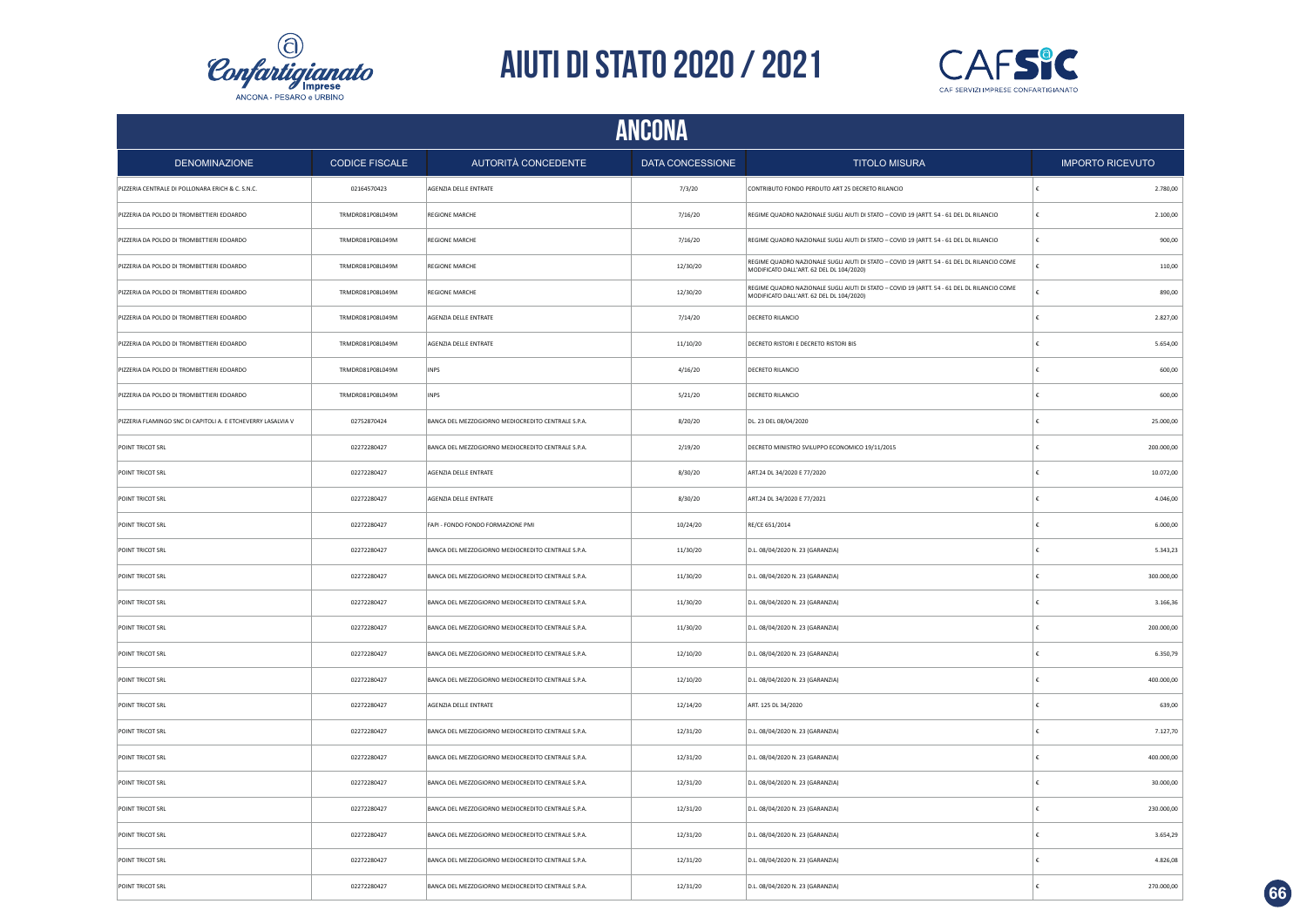



|                                        | <b>ANCONA</b>         |                                                    |                  |                                                                                                                                         |                         |  |  |
|----------------------------------------|-----------------------|----------------------------------------------------|------------------|-----------------------------------------------------------------------------------------------------------------------------------------|-------------------------|--|--|
| <b>DENOMINAZIONE</b>                   | <b>CODICE FISCALE</b> | AUTORITÀ CONCEDENTE                                | DATA CONCESSIONE | <b>TITOLO MISURA</b>                                                                                                                    | <b>IMPORTO RICEVUTO</b> |  |  |
| POLDO'S PIZZA DI TROMBETTIERI FABRIZIO | TRMFRZ85L10L049Y      | <b>REGIONE MARCHE</b>                              | 7/16/20          | REGIME QUADRO NAZIONALE SUGLI AIUTI DI STATO - COVID 19 (ARTT. 54 - 61 DEL DL RILANCIO                                                  | 2.100,00<br>€           |  |  |
| POLDO'S PIZZA DI TROMBETTIERI FABRIZIO | TRMFRZ85L10L049Y      | <b>REGIONE MARCHE</b>                              | 7/16/20          | REGIME QUADRO NAZIONALE SUGLI AIUTI DI STATO - COVID 19 (ARTT. 54 - 61 DEL DL RILANCIO                                                  | €<br>900,00             |  |  |
| POLDO'S PIZZA DI TROMBETTIERI FABRIZIO | TRMFRZ85L10L049Y      | <b>REGIONE MARCHE</b>                              | 12/30/20         | REGIME QUADRO NAZIONALE SUGLI AIUTI DI STATO - COVID 19 (ARTT. 54 - 61 DEL DL RILANCIO COME<br>MODIFICATO DALL'ART. 62 DEL DL 104/2020) | 110,00                  |  |  |
| POLDO'S PIZZA DI TROMBETTIERI FABRIZIO | TRMFRZ85L10L049Y      | <b>REGIONE MARCHE</b>                              | 12/30/20         | REGIME QUADRO NAZIONALE SUGLI AIUTI DI STATO - COVID 19 (ARTT. 54 - 61 DEL DL RILANCIO COME<br>MODIFICATO DALL'ART. 62 DEL DL 104/2020) | 890,00                  |  |  |
| POLDO'S PIZZA DI TROMBETTIERI FABRIZIO | TRMFRZ85L10L049Y      | BANCA DEL MEZZOGIORNO MEDIOCREDITO CENTRALE S.P.A. | 11/10/20         | COVID-19 FONDO DI GARANZIA PMI AIUTI DI STATO                                                                                           | 30.000,00               |  |  |
| POLDO'S PIZZA DI TROMBETTIERI FABRIZIO | TRMFRZ85L10L049Y      | INPS                                               | 4/15/20          | DECRETO RILANCIO                                                                                                                        | 600,00                  |  |  |
| POLDO'S PIZZA DI TROMBETTIERI FABRIZIO | TRMFRZ85L10L049Y      | INPS                                               | 5/21/20          | DECRETO RILANCIO                                                                                                                        | 600,00<br>¢             |  |  |
| POLDO'S PIZZA DI TROMBETTIERI FABRIZIO | TRMFRZ85L10L049Y      | AGENZIA DELLE ENTRATE                              | 2020             | ESENZIONE PRIMO ACCONTO IRAP                                                                                                            | £<br>567,00             |  |  |
| POLENTA VALERIO                        | PLNVLR60L17A271V      | AGENZIA DELLE ENTRATE                              | 6/17/20          | DECRETO RILANCIO                                                                                                                        | 1.000,00                |  |  |
| POLENTA VALERIO                        | PLNVLR60L17A271V      | AGENZIA DELLE ENTRATE                              | 6/29/20          | DECRETO RISTORI BIS                                                                                                                     | 1.000,00<br>€           |  |  |
| POLENTA VALERIO                        | PLNVLR60L17A271V      | BANCA DEL MEZZOGIORNO MEDIOCREDITO CENTRALE S.P.A. | 12/10/20         | FONDO DI GARANZIA PMI AIUTO DI STATO SA 56966 2020/N                                                                                    | 17.400,00               |  |  |
| POZZUOLI MIRCO                         | PZZMRC79E27D488K      | AGENZIA DELLE ENTRATE                              | 7/7/20           | CONTRIBUTO D.L. 34/2020                                                                                                                 | 1.000,00<br>€           |  |  |
| POZZUOLI MIRCO                         | PZZMRC79E27D488K      | <b>REGIONE MARCHE</b>                              | 12/18/20         | LR 35/2001                                                                                                                              | 180,00                  |  |  |
| POZZUOLI MIRCO                         | PZZMRC79E27D488K      | BANCA DEL MEZZOGIORNO MEDIOCREDITO CENTRALE S.P.A. | 12/10/20         | D.L. 23/2020                                                                                                                            | 30.000,00<br>€          |  |  |
| POZZUOLI MIRCO                         | PZZMRC79E27D488K      | AGENZIA DELLE ENTRATE                              | 2020             | CREDITO ACCISA GASOLIO                                                                                                                  | 6.148,00<br>€           |  |  |
| PRIMA R.E. SRL                         | 02786160420           | AGENZIA DELLE ENTRATE                              | 7/14/20          | DECRETO RILANCIO (ART. 25 DL 19-05-2020)                                                                                                | 2.417,00<br>€           |  |  |
| PRIMA R.E. SRL                         | 02786160420           | BANCA DEL MEZZOGIORNO MEDIOCREDITO CENTRALE S.P.A. | 8/10/20          | D.L. 8 APRILE 2020, N. 23                                                                                                               | 25.000,00<br>€          |  |  |
| PRIMA R.E. SRL                         | 02786160420           | AGENZIA DELLE ENTRATE                              | 8/20/20          | ART.24 DL 34/2020 E 77/2020                                                                                                             | 3.559,00                |  |  |
| PRIMA R.E. SRL                         | 02786160420           | AGENZIA DELLE ENTRATE                              | 12/14/20         | ART. 125 DL 34/2020                                                                                                                     | 215,00<br>€             |  |  |
| PRIMA R.E. SRL                         | 02786160420           | BANCA DEL MEZZOGIORNO MEDIOCREDITO CENTRALE S.P.A. | 12/31/20         | D.L. 8 APRILE 2020, N. 23                                                                                                               | 5.000,00                |  |  |
| PRIMA R.E. SRL                         | 02786160420           | AGENZIA DELLE ENTRATE                              | 12/31/20         | ART. 1 COMMI 184-197 L. 27.12.2019 N. 160                                                                                               | 137,00                  |  |  |
| PRIMA R.E. SRL                         | 02786160420           | AGENZIA DELLE ENTRATE                              | 12/31/20         | ART. 1 COMMA 1051 E SEGUENTI L. 30.12.2020 N. 178                                                                                       | 809,00                  |  |  |
| PRIMA SRL                              | 02358880421           | BANCA DEL MEZZOGIORNO MEDIOCREDITO CENTRALE S.P.A. | 8/10/20          | D.L. 8 APRILE 2020, N. 23                                                                                                               | 25.000,00<br>£          |  |  |
| PRIMA SRL                              | 02358880421           | AGENZIA DELLE ENTRATE                              | 8/30/20          | ART. 24 DL 34/2020 E 77/2020                                                                                                            | 1.227,00<br>£           |  |  |
| PRIMA SRL                              | 02358880421           | BANCA DEL MEZZOGIORNO MEDIOCREDITO CENTRALE S.P.A. | 12/31/20         | D.L. 8 APRILE 2020, N. 23                                                                                                               | 5.000,00<br>€           |  |  |
| <b>PRIMA SRL</b>                       | 02358880421           | AGENZIA DELLE ENTRATE                              | 12/31/20         | ART. 1 COMMI 184-197 L. 27.12.2019 N. 160                                                                                               | 120,00                  |  |  |
| PRIMAR SNC                             | 00807580428           | AGENZIA DELLE ENTRATE                              | 6/29/20          | DECRETO RILANCIO                                                                                                                        | 14.832,00<br>€          |  |  |
| PRIMAR SNC                             | 00807580429           | AGENZIA DELLE ENTRATE                              | 9/15/20          | <b>IRAP</b>                                                                                                                             | 999,00<br>€             |  |  |

**67**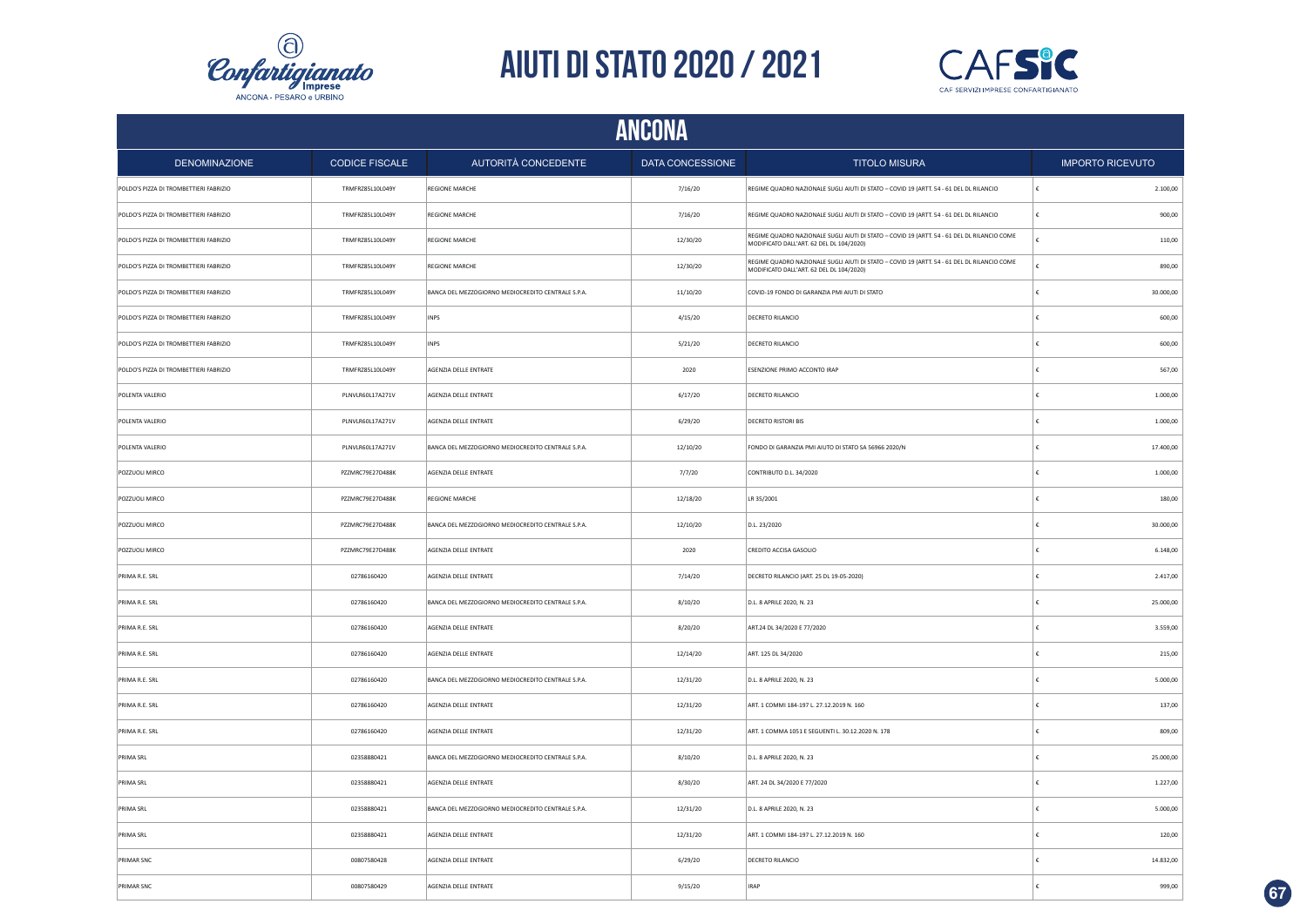



|                                                        | <b>ANCONA</b>         |                                                    |                  |                                                                                                                                                                                         |                         |  |  |  |
|--------------------------------------------------------|-----------------------|----------------------------------------------------|------------------|-----------------------------------------------------------------------------------------------------------------------------------------------------------------------------------------|-------------------------|--|--|--|
| <b>DENOMINAZIONE</b>                                   | <b>CODICE FISCALE</b> | AUTORITÀ CONCEDENTE                                | DATA CONCESSIONE | <b>TITOLO MISURA</b>                                                                                                                                                                    | <b>IMPORTO RICEVUTO</b> |  |  |  |
| PRINCIPI FABRIZIO                                      | PRNFRZ58E22F257R      | BANCA DEL MEZZOGIORNO MEDIOCREDITO CENTRALE S.P.A. | 6/10/20          | FONDO DI GARANZIA PMI AIUTI DI STATO COVID-19 DL 08/04/2020 N. 23 - GARANZIA DIRETTA                                                                                                    | 17.000,00<br>€          |  |  |  |
| PRINCIPI FABRIZIO                                      | PRNFRZ58E22F257R      | <b>REGIONE MARCHE</b>                              | 7/18/20          | CONTRIBUTI AD ATTIVITA' DI COMMERCIO (FINO A 5 ADDETTI) CON SEDE MOBILE / AMBULANTI - L.R.<br>20/2020 - DL 34/2020 ART.54-61 -REGIME QUADRO NAZIONALE AIUTI DI STATO EMERGENZA COVID-19 | 300,00                  |  |  |  |
| PRINCIPI FABRIZIO                                      | PRNFRZ58E22F257R      | <b>REGIONE MARCHE</b>                              | 7/18/20          | CONTRIBUTI AD ATTIVITA' DI COMMERCIO (FINO A 5 ADDETTI) CON SEDE MOBILE / AMBULANTI - L.R.<br>20/2020 - DL 34/2020 ART.54-61 -REGIME QUADRO NAZIONALE AIUTI DI STATO EMERGENZA COVID-19 | 700,00                  |  |  |  |
| PRINCIPI FABRIZIO                                      | PRNFRZ58E22F257R      | AGENZIA DELLE ENTRATE                              | 7/3/20           | CONTRIBUTO FONDO PERDUTO DL 34/2020 (RILANCIO) ART. 25                                                                                                                                  | 1.073,00                |  |  |  |
| PRINCIPI FABRIZIO                                      | PRNFRZ58E22F257R      | AGENZIA DELLE ENTRATE                              | 7/16/20          | CREDITO IMPOSTA CANONI LOCAZIONE E LEASING DL 34/2020 ("RILANCIO") ART.28                                                                                                               | 321,52                  |  |  |  |
| PRINCIPI FABRIZIO                                      | PRNFRZ58E22F257R      | AGENZIA DELLE ENTRATE                              | 8/20/20          | CREDITO IMPOSTA CANONI LOCAZIONE E LEASING DL 34/2020 ("RILANCIO") ART.28                                                                                                               | 758.48                  |  |  |  |
| PRINCIPI FABRIZIO                                      | PRNFRZ58E22F257R      | <b>INPS</b>                                        | 2020             | INDENNITA' COVID-19 DECRETO CURA ITALIA DL 18/2020 ART.28                                                                                                                               | 600,00                  |  |  |  |
| PRINCIPI FABRIZIO                                      | PRNFRZ58E22F257R      | INPS                                               | 2020             | INDENNITA' COVID-19 DECRETO CURA ITALIA DL 18/2020 ART.28                                                                                                                               | 600,00                  |  |  |  |
| PRO SRLS                                               | 02716180423           | BANCA DEL MEZZOGIORNO MEDIOCREDITO CENTRALE S.P.A. | 6/30/20          | D.L. 23/2020                                                                                                                                                                            | € 20,000.00             |  |  |  |
| <b>QUATTINI EMANUELA</b>                               | QTTMNL73R41E388W      | INPS                                               | 2020             | INDENNITA' COVID-19 DECRETO CURA ITALIA DL 18/2020 ART.28                                                                                                                               | £<br>1.200,00           |  |  |  |
| <b>QUATTINI EMANUELA</b>                               | QTTMNL73R41E388W      | <b>REGIONE MARCHE</b>                              | 7/17/20          | LR20/2020 DGR 747/2020 MISURE PER IL RILANCIO ECONOMICO DA EMERGENZA COVID                                                                                                              | £<br>1.000,00           |  |  |  |
| QUATTINI EMANUELA                                      | OTTMNL73R41E388W      | BANCA DEL MEZZOGIORNO MEDIOCREDITO CENTRALE S.P.A. | 11/10/20         | FONDO DI GARANZIA PMI AIUTI DI STATO                                                                                                                                                    | 15.000,00<br>£          |  |  |  |
| <b>QUATTINI EMANUELA</b>                               | OTTMNL73R41E388W      | AGENZIA DELLE ENTRATE                              | 6/29/20          | CONTRIBUTO FONDO PERDUTO ART.25 DL19/05/20 (RILANCIO)                                                                                                                                   | 1.000,00                |  |  |  |
| QUINTAVALLE ROBERTO                                    | ONTRRT73A07F581L      | BANCA DEL MEZZOGIORNO MEDIOCREDITO CENTRALE S.P.A. | 6/30/20          | COVID-19: FONDO DI GARANZIA PMI AIUTO DI STATO SA. 56966 (2020/N)                                                                                                                       | 9.500.00<br>€           |  |  |  |
| QUINTAVALLE ROBERTO                                    | QNTRRT73A07F581L      | <b>REGIONE MARCHE</b>                              | 7/17/20          | REGIME QUADRO NAZIONALE SU AIUTI DI STATO COVID 19 ART. 54 - 61 DL RILANCIO COME MODIFICATO<br>DALL'ART 62 DEL DL 104/2020                                                              | 1.000,00                |  |  |  |
| QUINTAVALLE ROBERTO                                    | QNTRRT73A07F581L      | AGENZIA DELLE ENTRATE                              | 6/24/20          | ART.25 DL 19/05/2020                                                                                                                                                                    | 1.000,00<br>€           |  |  |  |
| R.G. GENERAL SERVICE WORK S.A.S. DI RASPA GIACOMO E C. | 02690840422           | BANCA DEL MEZZOGIORNO MEDIOCREDITO CENTRALE S.P.A. | 5/25/20          | COVID-19 FONDO DI GARANZIA PMI AIUTI DI STATO                                                                                                                                           | 25.000,00               |  |  |  |
| R.G. GENERAL SERVICE WORK S.A.S. DI RASPA GIACOMO E C. | 02690840422           | AGENZIA DELLE ENTRATE                              | 2020             | ESENZIONE PRIMO ACCONTO IRAP                                                                                                                                                            | 6.827,00                |  |  |  |
| R.G.M.N. S.R.L.S.                                      | 02712910427           | BANCA DEL MEZZOGIORNO MEDIOCREDITO CENTRALE S.P.A. | 8/20/20          | COVID-19 FONDO DI GARANZIA PMI AIUTO DI STATO SA.56966 2020/N GARANZIA DIRETTA                                                                                                          | €<br>25.000,00          |  |  |  |
| RAGNI MAURIZIO                                         | RGNMRZ67B09E388E      | BANCA DEL MEZZOGIORNO MEDIOCREDITO CENTRALE S.P.A. | 5/19/20          | FONDO DI GARANZIA PMI AIUTI DI STATO                                                                                                                                                    | 14.750,00<br>€          |  |  |  |
| RAM GUARDIAL                                           | RMAGDL79P22Z222O      | AGENZIA DELLE ENTRATE                              | 8/24/20          | CONTRIBUTO D.L. 34/2020                                                                                                                                                                 | 1.000,00                |  |  |  |
| RAM GURDIAL                                            | RMAGDL79P22Z2220      | BANCA DEL MEZZOGIORNO MEDIOCREDITO CENTRALE S.P.A. | 7/31/20          | D.L. 23/2020                                                                                                                                                                            | 10,000.00               |  |  |  |
| RAM GURDIAL                                            | RMAGDL79P22Z222O      | <b>REGIONE MARCHE</b>                              | 12/30/20         | D.L.104/2020 L.R. 20/2020                                                                                                                                                               | 1.500,00                |  |  |  |
| RANGO ELIO                                             | RNGLEI62M03E388O      | BANCA DEL MEZZOGIORNO MEDIOCREDITO CENTRALE S.P.A. | 11/30/20         | FONDO GARANZIA PMI DL 23/2020                                                                                                                                                           | 13.000,00               |  |  |  |
| RANGO ELIO                                             | RNGLEI62M03E388O      | REGIONE MARCHE                                     | 7/17/20          | REGIONE MARCHE L.R. 03/06/2020 N. 20                                                                                                                                                    | 1.000,00                |  |  |  |
| RANGO ELIO                                             | RNGLEI62M03E388O      | AGENZIA DELLE ENTRATE                              | 7/31/20          | CONTRIBUTO ART. 25 DL 19/05/2020                                                                                                                                                        | 1.820,00                |  |  |  |
| RANIERI LUIGI                                          | RNRLGU63E06C352G      | <b>REGIONE MARCHE</b>                              | 12/30/20         | REGIONE MARCHE L.R. 03/06/2020 N. 20                                                                                                                                                    | 1.000,00                |  |  |  |
| RANIERI LUIGI                                          | RNRLGU63E06C352G      | BANCA DEL MEZZOGIORNO MEDIOCREDITO CENTRALE S.P.A. | 11/20/20         | FONDO GARANZIA PMI DL 23/2020                                                                                                                                                           | 5.000,00                |  |  |  |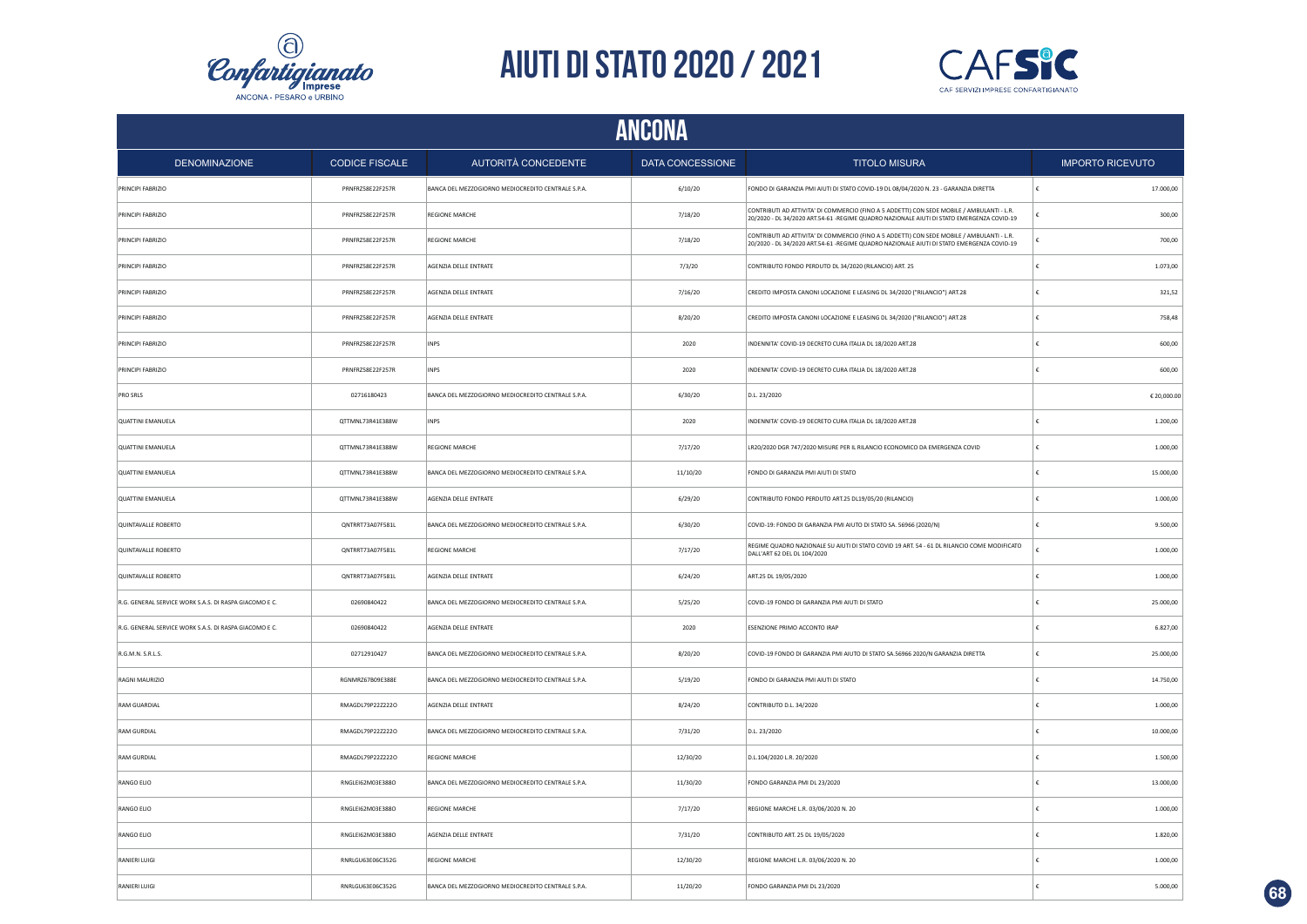



|                           | <b>ANCONA</b>         |                                                    |                  |                                                                              |            |                         |  |
|---------------------------|-----------------------|----------------------------------------------------|------------------|------------------------------------------------------------------------------|------------|-------------------------|--|
| DENOMINAZIONE             | <b>CODICE FISCALE</b> | AUTORITÀ CONCEDENTE                                | DATA CONCESSIONE | <b>TITOLO MISURA</b>                                                         |            | <b>IMPORTO RICEVUTO</b> |  |
| RANIERI LUIGI             | RNRLGU63E06C352G      | BANCA DEL MEZZOGIORNO MEDIOCREDITO CENTRALE S.P.A. | 6/20/20          | FONDO GARANZIA PMI DL 23/2020                                                | €          | 25.000,00               |  |
| RANIERI LUIGI             | RNRLGU63E06C352G      | AGENZIA DELLE ENTRATE                              | 7/31/20          | CONTRIBUTO ART. 25 DL 19/05/2020                                             | $\epsilon$ | 1.000,00                |  |
| RAPUANO LUCIANA           | RPNLCN60S68D612S      | AGENZIA DELLE ENTRATE                              | 2020             | <b>CREDITO SANIFICAZIONE</b>                                                 | €          | 456,00                  |  |
| RAPUANO LUCIANA           | RPNLCN60S68D612S      | AGENZIA DELLE ENTRATE                              | 2020             | CREDITO LOCAZIONE                                                            | €          | 2.700,00                |  |
| RAPUANO LUCIANA           | RPNLCN60S68D612S      | <b>REGIONE MARCHE</b>                              | 12/30/20         | TF COVID19                                                                   | €          | 1.500,00                |  |
| RAPUANO LUCIANA           | RPNLCN60S68D612S      | BANCA DEL MEZZOGIORNO MEDIOCREDITO CENTRALE S.P.A. | 11/10/20         | COVID19 - FONDO GARANZIA                                                     | €          | 18.800,00               |  |
| RAPUANO LUCIANA           | RPNLCN60S68D612S      | AGENZIA DELLE ENTRATE                              | 6/29/20          | DECRETO RILANCIO                                                             | €          | 1.208,00                |  |
| RE GRAZIANO               | REXGZN59H19F496W      | BANCA DEL MEZZOGIORNO MEDIOCREDITO CENTRALE S.P.A. | 8/10/20          | FONDO DI GARANZIA PER LE PICCOLE E MEDIE IMPRESE                             | €          | 25.000,00               |  |
| RE GRAZIANO               | REXGZN59H19F496W      | AGENZIA DELLE ENTRATE                              | 6/25/20          | ART.25 DECRETO RILANCIO DEL 19/5/2020                                        |            | 11.417,00               |  |
| RE GRAZIANO               | REXGZN59H19F496W      | AGENZIA DELLE ENTRATE                              | 2020             | CREDITO IMPOSTA CANONI LOCAZIONE ART.28 DL.19/5/2020                         | €          | 810,00                  |  |
| RECANATESI DANIELE        | RCNDNL82C20A271B      | AGENZIA DELLE ENTRATE                              | 6/19/20          | DECRETO RILANCIO                                                             |            | 3.855,00                |  |
| RECANATESI DANIELE        | RCNDNL82C20A271B      | AGENZIA DELLE ENTRATE                              | 7/3/20           | <b>DECRETO RISTORI</b>                                                       | £          | 1.928,00                |  |
| RECANATESI DANIELE        | RCNDNL82C20A271B      | <b>REGIONE MARCHE</b>                              | 12/30/20         | D.L. 104 DEL 14/08/2020                                                      |            | 1.000,00                |  |
| RECANATESI DANIELE        | RCNDNL82C20A271B      | <b>REGIONE MARCHE</b>                              | 7/16/20          | D.L. 34 19/05/2020                                                           | £          | 3.000,00                |  |
| RECANATESI DANIELE        | RCNDNL82C20A271B      | AGENZIA DELLE ENTRATE                              | 2020             | CREDITO IMPOSTA CANONI LOCAZIONE                                             | €          | 180,00                  |  |
| <b>RECANATESI DANIELE</b> | RCNDNL82C20A271B      | <b>INPS</b>                                        | 2020             | INPS                                                                         | $\epsilon$ | 1.200,00                |  |
| <b>REGNI ROMANO</b>       | RGNRMN65M15D007Z      | MINISTERO DELLO SVILUPPO ECONOMICO                 | 4/20/20          | NUOVA SABATINI FINANZIAMENTO PER ACQUISTO NUOVI MACCHINARI, IMPIANTI         | €          | 1.485,14                |  |
| <b>REGNI ROMANO</b>       | RGNRMN65M15D007Z      | MINISTERO DELLO SVILUPPO ECONOMICO                 | 12/4/20          | NUOVA SABATINI FINANZIAMENTO PER ACQUISTO NUOVI MACCHINARI, IMPIANTI         | ∣€         | 2.972,27                |  |
| <b>REGNI ROMANO</b>       | RGNRMN65M15D007Z      | AGENZIA DELLE DOGANE E MONOPOLI                    | 3/31/20          | CRED.D'IMP.AGEV.GASOLIO AUTOTRASPORTATORI ART                                | €          | 8.660,80                |  |
| <b>REGNI ROMANO</b>       | RGNRMN65M15D007Z      | AGENZIA DELLE DOGANE E MONOPOLI                    | 6/30/20          | CRED.D'IMP.AGEV.GASOLIO AUTOTRASPORTATORI ART                                | €          | 8.227,09                |  |
| <b>REGNI ROMANO</b>       | RGNRMN65M15D007Z      | AGENZIA DELLE DOGANE E MONOPOLI                    | 9/30/20          | CRED.D'IMP.AGEV.GASOLIO AUTOTRASPORTATORI ART                                | €          | 8.151,27                |  |
| <b>REGNI ROMANO</b>       | RGNRMN65M15D007Z      | AGENZIA DELLE DOGANE E MONOPOLI                    | 12/27/20         | CRED.D'IMP.AGEV.GASOLIO AUTOTRASPORTATORI ART                                | €          | 8.112,92                |  |
| RENELLI ROSANNA           | RNLRNN62D69A366Y      | BANCA DEL MEZZOGIORNO MEDIOCREDITO CENTRALE S.P.A. | 5/25/20          | COVID-19 FONDO DI GARANZIA PMI AIUTO DI STATO SA 56966 (2020/N)              | €          | 25.000,00               |  |
| RENELLI ROSANNA           | RNLRNN62D69A366Y      | <b>REGIONE MARCHE</b>                              | 7/3/20           | REGIME QUADRO NAZIONALE SUGLI AIUTI DI STATO-COVID 19 ARTT 54-61 DL RILANCIO | €          | 1.500,00                |  |
| <b>RENELLI ROSANNA</b>    | RNLRNN62D69A366Y      | AGENZIA DELLE ENTRATE                              | 6/25/20          | ART.25 DL 19/05/2020 DECRETO RILANCIO                                        | €          | 2.048,00                |  |
| RENELLI ROSANNA           | RNLRNN62D69A366Y      | AGENZIA DELLE ENTRATE                              | 12/17/20         | CRED.IMP.SANIF.ACQ.DISP.PROT A.125                                           |            | 428,00                  |  |
| RENELLI ROSANNA           | RNLRNN62D69A366Y      | AGENZIA DELLE ENTRATE                              | 5/16/20          | C.IMP.ACQ.ADAT.STR.ELET.TARS.TEL.AE A.2C.6-Q                                 |            | 250,00                  |  |
| RENZI GIULIANO            | RNZGLN65P11E388Z      | BANCA DEL MEZZOGIORNO MEDIOCREDITO CENTRALE S.P.A. | 5/25/20          | FONDO GARANZIA PMI DL 23/2020                                                |            | 25.000,00               |  |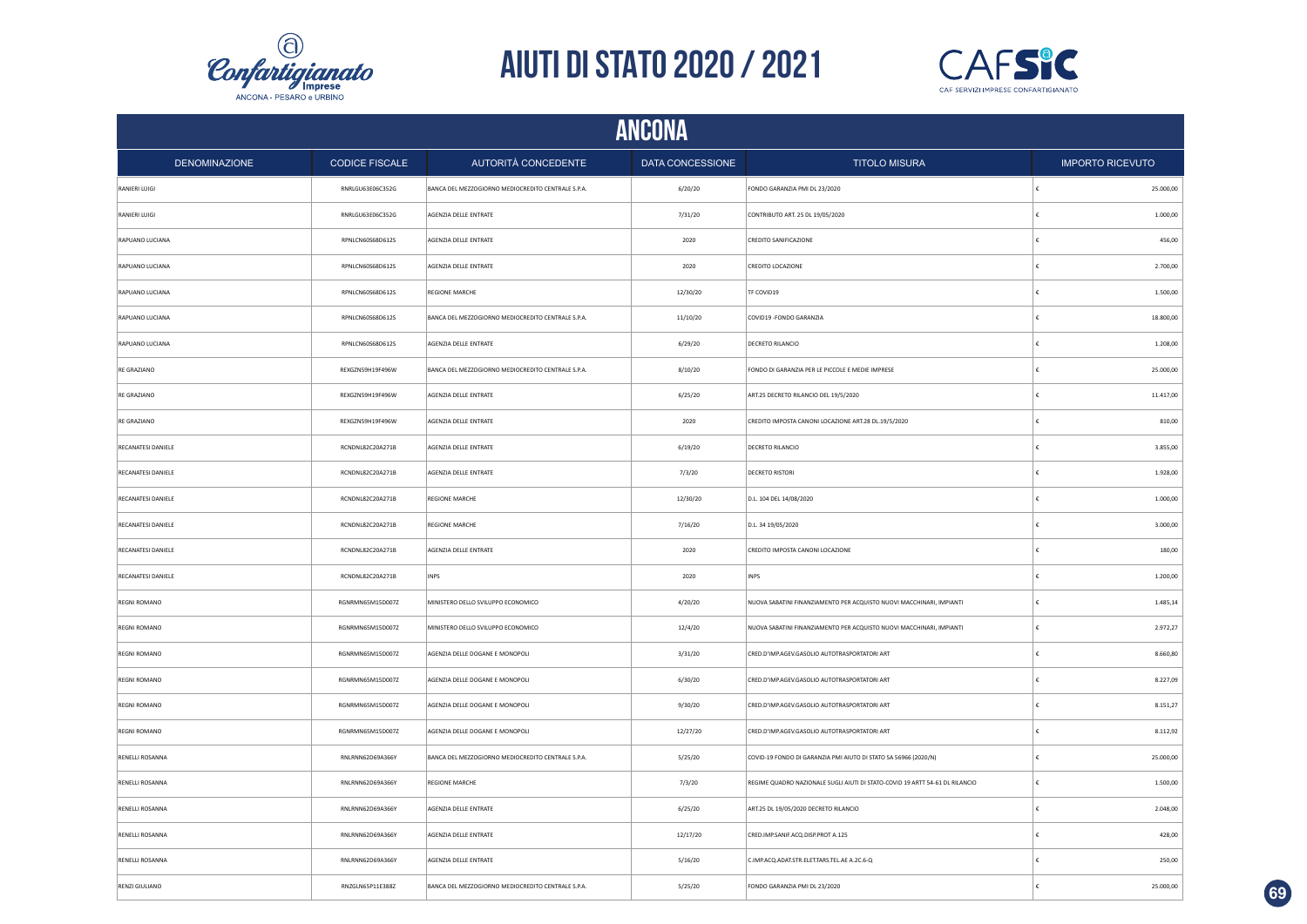



|                                      | <b>ANCONA</b>         |                                                    |                  |                                                                                     |                         |  |  |
|--------------------------------------|-----------------------|----------------------------------------------------|------------------|-------------------------------------------------------------------------------------|-------------------------|--|--|
| <b>DENOMINAZIONE</b>                 | <b>CODICE FISCALE</b> | AUTORITÀ CONCEDENTE                                | DATA CONCESSIONE | <b>TITOLO MISURA</b>                                                                | <b>IMPORTO RICEVUTO</b> |  |  |
| RIANO' GIOVANNI                      | RNIGNN69E09F158G      | REGIONE MARCHE                                     | 12/30/20         | REGIME QUADRO NAZ. SUGLI AIUTI DI STATO - COVID 19 (ART. 54-61 D.L. RILANCIO)       | 1.000,00                |  |  |
| RIANO' GIOVANNI                      | RNIGNN69E09F158G      | AGENZIA DELLE ENTRATE                              | 7/7/20           | CONTRIBUTO DECRETO RILANCIO ART. 25 DECRETO LEGGE DEL 19.05.2020                    | 5.149,00<br>€           |  |  |
| RIANO' GIOVANNI                      | RNIGNN69E09F158G      | AGENZIA DELLE ENTRATE                              | 6/23/20          | CONTRIBUTO DECRETO RISTORI E RISTORI BIS ART. 1 E ART. 2                            | 10.299,00<br>€          |  |  |
| RIANO' GIOVANNI                      | RNIGNN69E09F158G      | AGENZIA DELLE ENTRATE                              | 4/16/20          | CREDITO D'IMPOSTA CANONI LOCAZ. ART. 65 "NEGOZI E BOTTEGHE"                         | 1.080,00                |  |  |
| RIANO' GIOVANNI                      | RNIGNN69E09F158G      | AGENZIA DELLE ENTRATE                              | 12/31/20         | CREDITO D'IMPOSTA CANONI LOCAZIONE D.L.N. 34/2020                                   | 3.600,00                |  |  |
| RICCI E CAPRICCI DI BADIALI FEDERICA | BDLFRC86H46E388R      | BANCA DEL MEZZOGIORNO MEDIOCREDITO CENTRALE S.P.A. | 10/31/20         | COVID-19: FONDO DI GARANZIA PMI AIUTO DI STATO SA. 56966 (2020/N)                   | 8.000,00<br>£           |  |  |
| RICCI E CAPRICCI DI BADIALI FEDERICA | BDLFRC86H46E388R      | REGIONE MARCHE                                     | 7/17/20          | REGIME QUADRO NAZIONALE SUGLI AIUTI DI STATO-COVID 19(ARTT. 54-61 DEL DL RILANCIO   | 450,00<br>€             |  |  |
| RICCI E CAPRICCI DI BADIALI FEDERICA | BDLFRC86H46E388R      | <b>REGIONE MARCHE</b>                              | 7/17/20          | REGIME QUADRO NAZIONALE SUGLI AIUTI DI STATO-COVID 19(ARTT. 54-61 DEL DL RILANCIO   | 1.050,00                |  |  |
| RICCI E CAPRICCI DI BADIALI FEDERICA | BDLFRC86H46E388R      | AGENZIA DELLE ENTRATE                              | 7/14/20          | CONTRIBUTO DECRETO RILANCIO (ART.25 DEL DL 19/05/2020)                              | 1.000,00                |  |  |
| RINALDI ANGELO &C SDF                | 00479960429           | BANCA DEL MEZZOGIORNO MEDIOCREDITO CENTRALE S.P.A. | 6/20/20          | FONDO DI GARANZIA PMI AIUTO DI STATO SA 56966 2020/N                                | 15.000,00               |  |  |
| RINALDI ANGELO &C SDF                | 00479960429           | AGENZIA DELLE ENTRATE                              | 6/25/20          | CONTRIBUTO DECRETO RILANCIO ART 25 DL 19/05/2020                                    | 2.000,00                |  |  |
| RINALDI FEDERICA                     | RNLFRC68T50A271R      | AGENZIA DELLE ENTRATE                              | 2020             | DL 34 16/05/2020                                                                    | 3.000,00                |  |  |
| RINALDI FEDERICA                     | RNLFRC68T50A271R      | BANCA DEL MEZZOGIORNO MEDIOCREDITO CENTRALE S.P.A. | 2020             | FONDO DI GRANZIA PMI                                                                | 19.000,00               |  |  |
| RINALDI FEDERICA                     | RNLFRC68T50A271R      | <b>REGIONE MARCHE</b>                              | 2020             | DL 104 DEL 14/08/2020                                                               | 1.000,00                |  |  |
| RINALDI FEDERICA                     | RNLFRC68T50A271R      | AGENZIA DELLE ENTRATE                              | 2020             | ART 25 DEL 19/05/2020                                                               | 1.000,00                |  |  |
| RINALDI FEDERICA                     | RNLFRC68T50A271R      | AGENZIA DELLE ENTRATE                              | 2020             | <b>DECRETO RISTORI E RISTORI BIS</b>                                                | 2.000,00                |  |  |
| RISTORANTE IL GIRASOLE SAS           | 02769390424           | AGENZIA DELLE ENTRATE                              | 6/25/20          | CONTRIBUTO COVID ART25 DL 19/05/2020                                                | 4.747,00                |  |  |
| RISTORANTE IL GIRASOLE SAS           | 02769390424           | AGENZIA DELLE ENTRATE                              | 11/10/20         | CONTRIBUTO COVID ART 1 DL 28/10/2020 N 137                                          | 9.494,00<br>£           |  |  |
| RISTORANTE IL GIRASOLE SAS           | 02769390424           | <b>BANCA CREDEM</b>                                | 7/23/20          | FINANZIAMENTO FONDO GARANZIA PMI L.662/96                                           | 25.000,00               |  |  |
| RISTORANTE IL GIRASOLE SAS           | 02769390424           | <b>BANCA CREDEM</b>                                | 12/5/20          | FINANZIAMENTO FONDO GARANZIA PMI L.662/96                                           | 5.000,00<br>€           |  |  |
| RISTORANTE IL PENTOLAIO              | 02596650420           | BANCA DEL MEZZOGIORNO MEDIOCREDITO CENTRALE S.P.A. | 12/31/20         | FONDO DI GARANZIA PMI AIUTO DI STATO SA 56996 (2020/N)                              | 30.000,00               |  |  |
| RISTORANTE IL PENTOLAIO              | 02596650420           | <b>REGIONE MARCHE</b>                              | 7/16/20          | ART 54-61 DL RILANCIO                                                               | 2.100,00                |  |  |
| RISTORANTE IL PENTOLAIO              | 02596650420           | AGENZIA DELLE ENTRATE                              | 7/7/20           | ART 25 DL 19 MAGGIO 2020                                                            | 2.569,00                |  |  |
| RISTORANTE IL PENTOLAIO              | 02596650420           | AGENZIA DELLE ENTRATE                              | 6/23/20          | DECRETO RISTORI E DECRETO RISTORI BIS DL 28 OTTOBRE 2020 N 137 E DL 9 NOVEMBRE 2020 | 5.318,00<br>£           |  |  |
| RISTORANTE IL PENTOLAIO              | 02596650420           | AGENZIA DELLE ENTRATE                              | 6/23/20          | DECRETO RISTORI E DECRETO RISTORI BIS DL 28 OTTOBRE 2020 N 137 E DL 9 NOVEMBRE 2020 | 2.569,00<br>£           |  |  |
| ROCCHETTI ELVIO                      | RCCLVE44H28E388Z      | G.S.A. SPA                                         | 2020             | CONTRIBUTO GSE                                                                      | 1.046,52                |  |  |
| ROCCHETTI INTONACI S.N.C.            | 02575710427           | AGENZIA DELLE ENTRATE                              | 8/11/20          | ART.25 D.L. 34/2020 - DECRETO RILANCIO                                              | 2.000,00                |  |  |
| ROCCHETTI INTONACI S.N.C.            | 02575710427           | BANCA DEL MEZZOGIORNO MEDIOCREDITO CENTRALE S.P.A. | 10/23/20         | FONO DI GARANZIA PMI                                                                | 2.421,63                |  |  |

**70**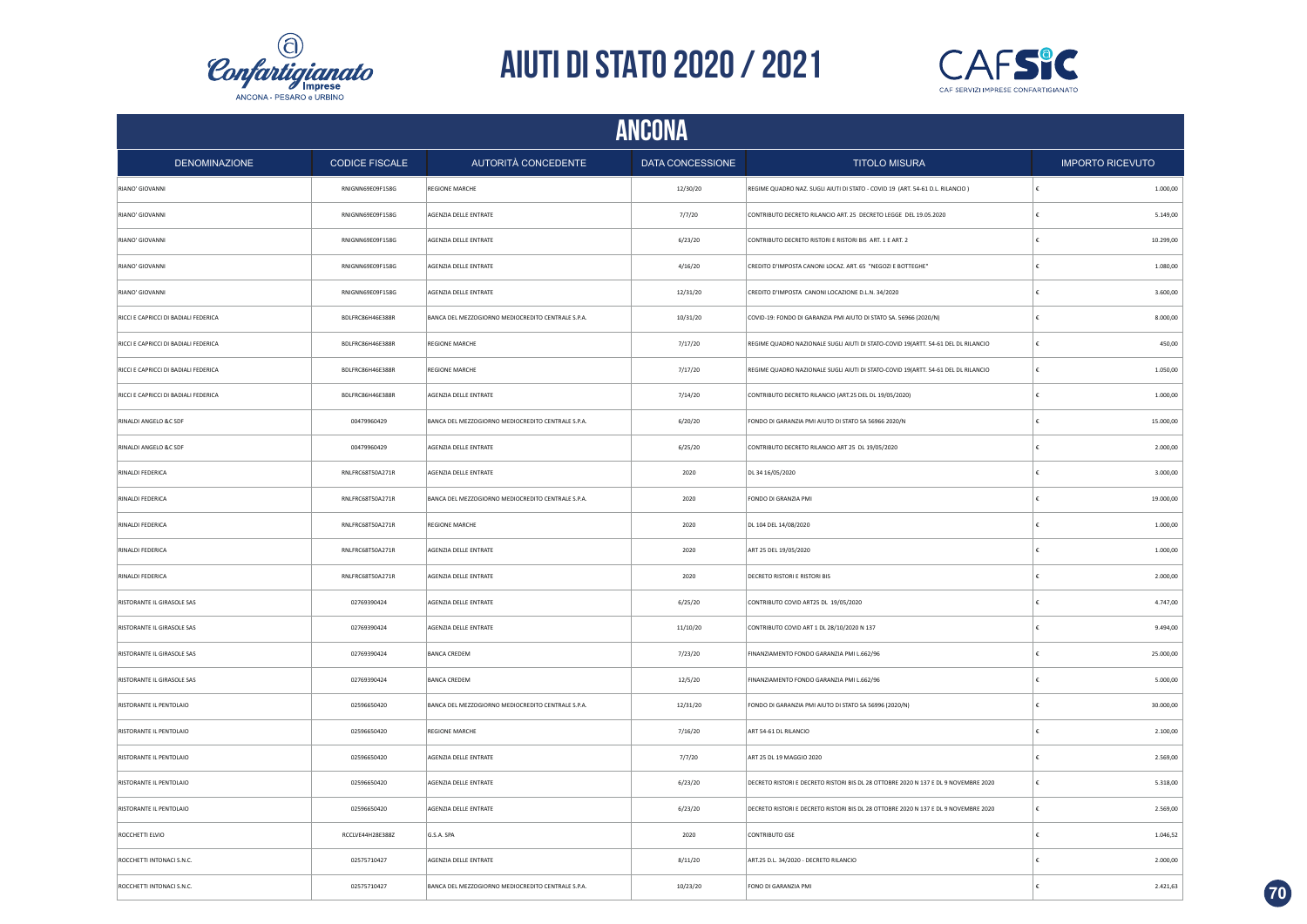



|                              | <b>ANCONA</b>         |                                                    |                  |                                                                                         |   |                           |  |
|------------------------------|-----------------------|----------------------------------------------------|------------------|-----------------------------------------------------------------------------------------|---|---------------------------|--|
| <b>DENOMINAZIONE</b>         | <b>CODICE FISCALE</b> | AUTORITÀ CONCEDENTE                                | DATA CONCESSIONE | <b>TITOLO MISURA</b>                                                                    |   | <b>IMPORTO RICEVUTO</b>   |  |
| ROCCHETTI INTONACI S.N.C.    | 02575710427           | UNI.CO. SOCIETA' COOPERATIVA                       | 10/20/20         | L.R. 13/2020                                                                            |   | 2.319,25                  |  |
| ROCCHETTI INTONACI S.N.C.    | 02575710427           | <b>REGIONE MARCHE</b>                              | 7/17/20          | REGIME QUADRO NAZIONALE SUGLI AIUTI DI STATO - COVID 19 (ARTT. 54 - 61 DEL DL RILANCIO) | € | 1.000,00                  |  |
| ROCCHETTI INTONACI S.N.C.    | 02575710427           | BANCA DEL MEZZOGIORNO MEDIOCREDITO CENTRALE S.P.A. | 5/25/20          | COVID-19: FONDO DI GARANZIA PMI AIUTO DI STATO SA. 56966 (2020/N)                       |   | 25.000,00                 |  |
| ROMAGNOLI GABRIELE           | RMGGRL82P09E388N      | BANCA DEL MEZZOGIORNO MEDIOCREDITO CENTRALE S.P.A. | 8/20/20          | COVID-19: FONDO DI GARANZIA PMI AIUTO DI STATO SA. 56966 (2020/N)                       |   | 25.000,00                 |  |
| ROMAGNOLI GABRIELE           | RMGGRL82P09E388N      | AGENZIA DELLE ENTRATE                              | 6/25/20          | ART.25 DL 19/05/2020 DECRETO RILANCIO                                                   |   | 1.857,00                  |  |
| <b>ROMAGNOLI GABRIELE</b>    | RMGGRL82P09E388N      | AGENZIA DELLE ENTRATE                              | 9/16/20          | A.125 DL 34 19/05/2020                                                                  |   | 40,00                     |  |
| ROMAGNOLI GABRIELE           | RMGGRL82P09E388N      | AGENZIA DELLE ENTRATE                              | 12/17/20         | A.125 DL 34 19/05/2020                                                                  |   | 82,00                     |  |
| ROMAGNOLI GABRIELE           | RMGGRL82P09E388N      | AGENZIA DELLE ENTRATE                              | 5/4/20           | CRED.IMP.CAN.LOC. LEASING CONC.AFF.A28DL19/5/                                           |   | 431,23                    |  |
| ROMAGNOLI GABRIELE           | RMGGRL82P09E388N      | AGENZIA DELLE ENTRATE                              | 1/1/20           | C.IMP.ACQ.ADAT.STR.ELET.TARS.TEL.AE A.2C.6-Q                                            |   | 250,00                    |  |
| ROMAGNOLI PAOLO              | RMGPLA72M14D007S      | AGENZIA DELLE ENTRATE                              | 1/1/20           | CREDITO IMPOSTA AGEVOLAZIONE GASOLIO                                                    |   | 3.405,89                  |  |
| ROMAGNOLI PAOLO              | RMGPLA72M14D007S      | AGENZIA DELLE ENTRATE                              | 4/1/20           | CREDITO IMPOSTA AGEVOLAZIONE GASOLIO                                                    |   | 3.003,87                  |  |
| ROMAGNOLI PAOLO              | RMGPLA72M14D007S      | AGENZIA DELLE ENTRATE                              | 7/1/20           | CREDITO IMPOSTA AGEVOLAZIONE GASOLIO                                                    |   | 4.930,00                  |  |
| ROMAGNOLI PAOLO              | RMGPLA72M14D007S      | AGENZIA DELLE ENTRATE                              | 8/11/20          | ART.25 D.L. 34/2020 - DECRETO RILANCIO                                                  |   | 3.045,00                  |  |
| ROMAGNOLI PAOLO              | RMGPLA72M14D007S      | BANCA DEL MEZZOGIORNO MEDIOCREDITO CENTRALE S.P.A. | 11/24/20         | FONO DI GARANZIA PMI                                                                    |   | 14.119,35                 |  |
| ROMAGNOLI PAOLO              | RMGPLA72M14D007S      | UNI.CO. SOCIETA' COOPERATIVA                       | 11/18/20         | L.R. 13/2020                                                                            |   | 9.946,12                  |  |
| ROMAGNOLI PAOLO              | RMGPLA72M14D007S      | BANCA DEL MEZZOGIORNO MEDIOCREDITO CENTRALE S.P.A. | 6/30/20          | COVID-19: FONDO DI GARANZIA PMI AIUTO DI STATO SA. 56966 (2020/N)                       |   | 25.000,00                 |  |
| ROMANI SILVANA M. & C. SNC   | 01099800425           | AGENZIA DELLE ENTRATE                              | 8/11/20          | ART.25 D.L. 34/2020 - DECRETO RILANCIO                                                  |   | 2.000,00                  |  |
| ROMANI SILVANA M. & C. SNC   | 01099800425           | BANCA DEL MEZZOGIORNO MEDIOCREDITO CENTRALE S.P.A. | 7/20/20          | COVID-19: FONDO DI GARANZIA PMI AIUTO DI STATO SA. 56966 (2020/N)                       |   | 21.000,00                 |  |
| ROMANO ANTONIA               | RMNNTN82H59I119S      | <b>REGIONE MARCHE</b>                              | 7/3/20           | REGIME DI AIUTI                                                                         |   | 1.500,00                  |  |
| ROMANO ANTONIA               | RMNNTN82H59I119S      | BANCA DEL MEZZOGIORNO MEDIOCREDITO CENTRALE S.P.A. | 11/20/20         | COVID-19: FONDO DI GARANZIA PMI AIUTO DI STATO SA. 56966 (2020/N)                       |   | 20.000,00                 |  |
| ROMITI MAURIZIO VERNICIATURE | RMTMRZ80B22E388N      | BANCA DEL MEZZOGIORNO MEDIOCREDITO CENTRALE S.P.A. | 7/31/20          | D.L. 23/2020                                                                            |   | $\mathsf{E}11,\!000,\!00$ |  |
| ROS TECHNOLOGY SAS           | 02066370426           | BANCA DEL MEZZOGIORNO MEDIOCREDITO CENTRALE S.P.A. | 7/20/20          | DECRETO LEGGE 8 APRILE 2020 N. 23                                                       |   | 25.000,00                 |  |
| ROS TECHNOLOGY SAS           | 02066370426           | AGENZIA DELLE ENTRATE                              | 7/23/20          | DECRETO RILANCIO                                                                        | € | 5.879,00                  |  |
| ROS TECHNOLOGY SAS           | 02066370426           | AGENZIA DELLE ENTRATE                              | 2020             | CREDITO LOCAZIONI                                                                       |   | 1.080,00                  |  |
| ROSCANI FELICE               | RSCFLC67T09A329Z      | BANCA DEL MEZZOGIORNO MEDIOCREDITO CENTRALE S.P.A. | 12/10/20         | COVID-19: FONDO DI GARANZIA PMI AIUTO DI STATO SA. 56966 (2020/N)                       |   | 25.000,00                 |  |
| ROSCANI FELICE               | RSCFLC67T09A329Z      | AGENZIA DELLE ENTRATE                              | 7/14/20          | CONTRIBUTO DECTETO RILANCIO ART.25 DEL DL 19/05/2020                                    |   | 1.000,00                  |  |
| ROSOLANI MARINA              | RSLMRN63M70C615I      | BANCA DEL MEZZOGIORNO MEDIOCREDITO CENTRALE S.P.A. | 11/30/20         | COVID-19: FONDO DI GARANZIA PMI AIUTO DI STATO SA. 56966 (2020/N)                       |   | 10.067,24                 |  |
| ROSOLANI MARINA              | RSLMRN63M70C615I      | REGIONE MARCHE                                     | 7/17/20          | REGIME QUADRO NAZIONALE SUGLI AIUTI DI STATO - COVID 19 (ARTT. 54 - 61 DEL DL RILANCIO) |   | 1.000,00                  |  |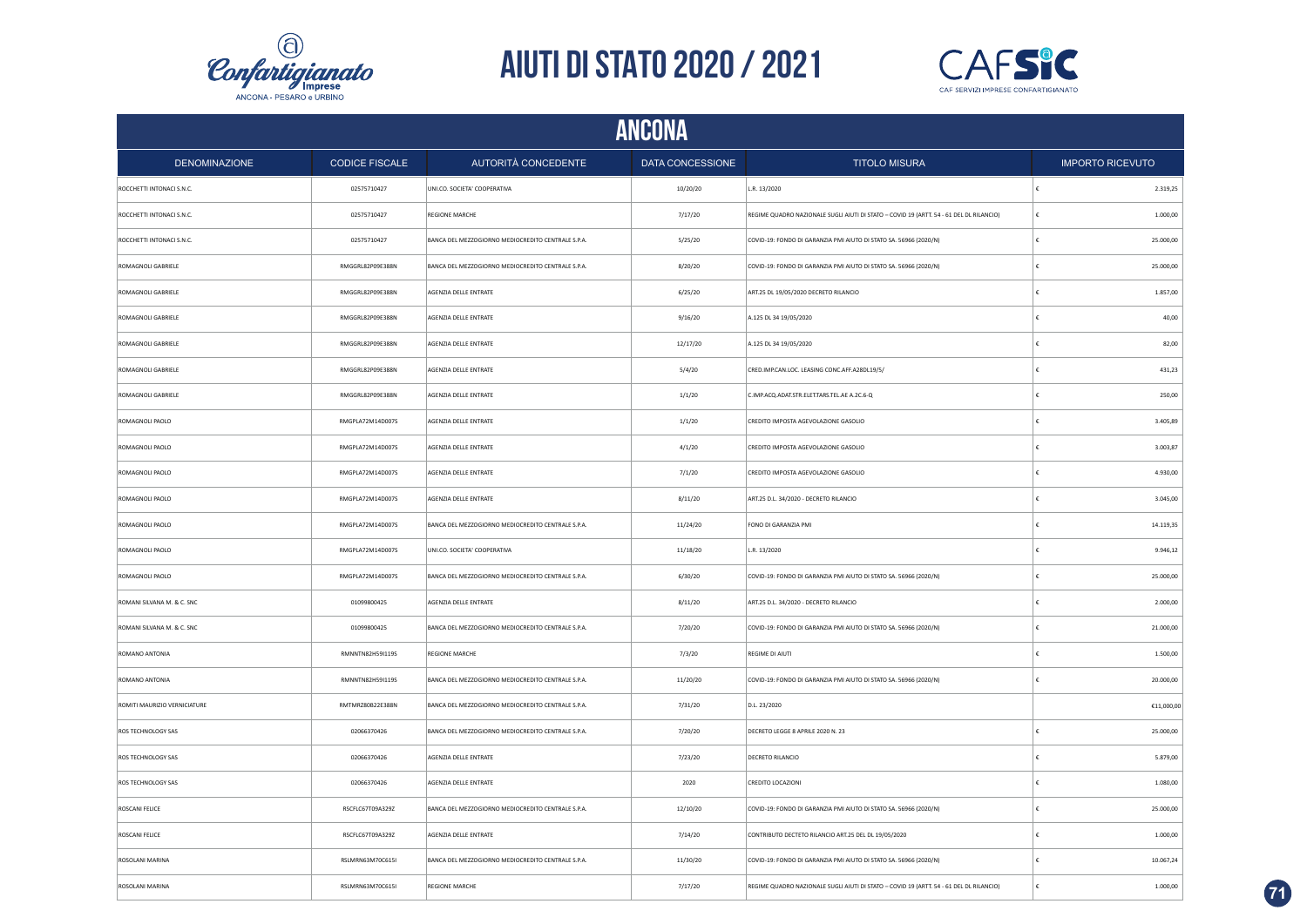



|                           | <b>ANCONA</b>         |                                                    |                         |                                                                                                        |                         |           |  |
|---------------------------|-----------------------|----------------------------------------------------|-------------------------|--------------------------------------------------------------------------------------------------------|-------------------------|-----------|--|
| <b>DENOMINAZIONE</b>      | <b>CODICE FISCALE</b> | AUTORITÀ CONCEDENTE                                | <b>DATA CONCESSIONE</b> | <b>TITOLO MISURA</b>                                                                                   | <b>IMPORTO RICEVUTO</b> |           |  |
| ROSOLANI MARINA           | RSLMRN63M70C615I      | AGENZIA DELLE ENTRATE                              | 7/23/20                 | CONTRIBUTO DL RILANCIO ART.25 DL.19/05/2020                                                            | ∣€                      | 1.000,00  |  |
| ROSOLANI MARINA           | RSLMRN63M70C615I      | COMUNE DI OSIMO                                    | 12/31/20                | CONTRIBUTO EMERGENZA COVID-19                                                                          | €                       | 392,71    |  |
| ROSSI FRANCO              | RSSFNC62R28I461E      | BANCA DEL MEZZOGIORNO MEDIOCREDITO CENTRALE S.P.A. | 11/20/20                | COVID-19 FONDO DI GARANZIA PMI AIUTO DI STATO SA.56966 2020/N GARANZIA DIRETTA                         | €                       | 25.000,00 |  |
| ROSSI FRANCO              | RSSFNC62R28I461E      | <b>INPS</b>                                        | 2020                    | INDENNITA' COVID-19 DECRETO CURA ITALIA A.28 DL 18/2020                                                | €                       | 1.200,00  |  |
| ROSSOLINI ENRICO          | RSSNRC59P11D211S      | INPS                                               | 2020                    | INDENNITA' COVID-19 DECRETO CURA ITALIA DL 18/2020 ART.28                                              |                         | 1.200,00  |  |
| ROSSOLINI ENRICO          | RSSNRC59P11D211S      | <b>INAIL</b>                                       | 10/6/20                 | DISPOSIZIONI IN MATERIA DI RIFORMA DEL MERCATO DEL LAVORO IN UNA PROSPETTIVA DI CRESCITA               | €                       | 186,00    |  |
| ROSSOLINI ENRICO          | RSSNRC59P11D211S      | BANCA DEL MEZZOGIORNO MEDIOCREDITO CENTRALE S.P.A. | 11/20/20                | FONDO DI GARANZIA PMI AIUTI DI STATO                                                                   |                         | 30.000,00 |  |
| ROSSOLINI ENRICO          | RSSNRC59P11D211S      | BANCA DEL MEZZOGIORNO MEDIOCREDITO CENTRALE S.P.A. | 12/10/20                | FONDO DI GARANZIA PMI AIUTI DI STATO                                                                   |                         | 70.555,00 |  |
| ROSSOLINI ENRICO          | RSSNRC59P11D211S      | AGENZIA DELLE ENTRATE                              | 7/7/20                  | CONTRIBUTO FONDO PERDUTO ART.25 DL19/05/20 (RILANCIO)                                                  |                         | 1.496,00  |  |
| ROTATORI FIORELLA         | RTTFLL56L43D007M      | BANCA DEL MEZZOGIORNO MEDIOCREDITO CENTRALE S.P.A. | 7/20/20                 | COVID19- FONDO DI GARANZIA PMI AIUTO DI STATO -SA 56966 (2020/N)                                       | £                       | 25.000,00 |  |
| S.A.M. S.N.C.             | 00477470421           | AGENZIA DELLE ENTRATE                              | 7/3/20                  | CONTRIBUTO D.L. 34/2020                                                                                | £                       | 2.000,00  |  |
| S.A.M. S.N.C.             | 00477470421           | <b>REGIONE MARCHE</b>                              | 12/17/20                | LR 35/2001                                                                                             | $\epsilon$              | 95.00     |  |
| S.A.M. S.N.C.             | 00477470421           | BANCA DEL MEZZOGIORNO MEDIOCREDITO CENTRALE S.P.A. | 12/31/20                | D.L. 23/2020                                                                                           | £                       | 21.000,00 |  |
| S.A.M. S.N.C.             | 00477470421           | AGENZIA DELLE ENTRATE                              | 2020                    | CREDITO ACCISA GASOLIO                                                                                 | ∣€                      | 4.332,00  |  |
| SA.CE.CO. CONSORZIO EDILE | 02721290423           | BANCA DEL MEZZOGIORNO MEDIOCREDITO CENTRALE S.P.A. | 8/20/20                 | COVID-19: FONDO DI GARANZIA PMI AIUTI DI STATO SA. 56966 (2020/N)                                      | €                       | 25.000,00 |  |
| SABBATINELLI GIANNI       | SBBGNN65P03G157G      | AGENZIA DELLE ENTRATE                              | 2020                    | <b>IRAP</b>                                                                                            | €                       | 141,00    |  |
| SABBATINELLI GIANNI       | SBBGNN65P03G157G      | <b>REGIONE MARCHE</b>                              | 12/30/20                | MISURE URGENTI PER IL SOSTEGNO ALLE MICROIMPRESE A SEGUITO DELL'EMERGENZA EPIDEMIOLOGICA<br>COVID - 19 | ¢                       | 1.000,00  |  |
| SABBATINELLI GIANNI       | SBBGNN65P03G157G      | BANCA DEL MEZZOGIORNO MEDIOCREDITO CENTRALE S.P.A. | 7/31/20                 | COVID19 FONDO GARANZIA PMI AIUTI DI STATO SA 56966 (2020/N) - GARANZIA DIRETTA                         | €                       | 25.000,00 |  |
| SABBATINELLI GIANNI       | SBBGNN65P03G157G      | UNI.CO. SOCIETA' COOPERATIVA                       | 5/12/20                 | AIUTO SOTTO FORMA DI GARANZIA                                                                          | £                       | 1.796,72  |  |
| SABBATINELLI GIANNI       | SBBGNN65P03G157G      | UNI.CO. SOCIETA' COOPERATIVA                       | 5/13/20                 | AIUTO SOTTO FORMA DI FINANZIAMENTO A TASSO AGEVOLATO                                                   | €                       | 4.195,72  |  |
| SARRATINELLI GIANNI       | SBBGNN65P03G157G      | AGENZIA DELLE ENTRATE                              | 7/3/20                  | DECRETO RILANCIO ART.25 DEL 19/5/2020 COVID 19                                                         | €                       | 5.042,00  |  |
| SABBATINELLI GIANNI       | SBBGNN65P03G157G      | AGENZIA DELLE ENTRATE                              | 11/26/20                | DECRETO RISTORI N. 137 28/10/2020                                                                      |                         | 2.521,00  |  |
| SABBATINELLI GIANNI       | SBBGNN65P03G157G      | AGENZIA DELLE ENTRATE                              | 6/16/20                 | CREDITO IMPOSTA CANONI DI LOCAZIONE NEGOZI E BOTTEGHE ART.65                                           | €                       | 440,00    |  |
| SABBATINELLI GIANNI       | SBBGNN65P03G157G      | AGENZIA DELLE ENTRATE                              | 6/16/20                 | CREDITO IMPOSTA CANONI DI LOCAZIONE ART.28 D.L. 19/5/2020                                              |                         | 673,00    |  |
| SABBATINELLI GIANNI       | SBBGNN65P03G157G      | <b>INPS</b>                                        | 2020                    | INDENNITA' COVID                                                                                       |                         | 600,00    |  |
| SABBATINELLI GIANNI       | SBBGNN65P03G157G      | <b>INPS</b>                                        | 2020                    | INDENNITA' COVID                                                                                       |                         | 600,00    |  |
| SABBATINELLI LORELLA      | SBBLLL68A56G157Y      | AGENZIA DELLE ENTRATE                              | 7/14/20                 | DECRETO RILANCIO ART.25 DEL 19/5/2020 COVID 19                                                         | €                       | 3.520,00  |  |
| SABBATINELLI LORELLA      | SBBLLL68A56G157Y      | BANCA DEL MEZZOGIORNO MEDIOCREDITO CENTRALE S.P.A. | 7/10/20                 | COVID-19 FONDO DI GARANZIA PMI AIUTO DI STATO SA 56966 (2020/N)                                        | ١£                      | 25.000,00 |  |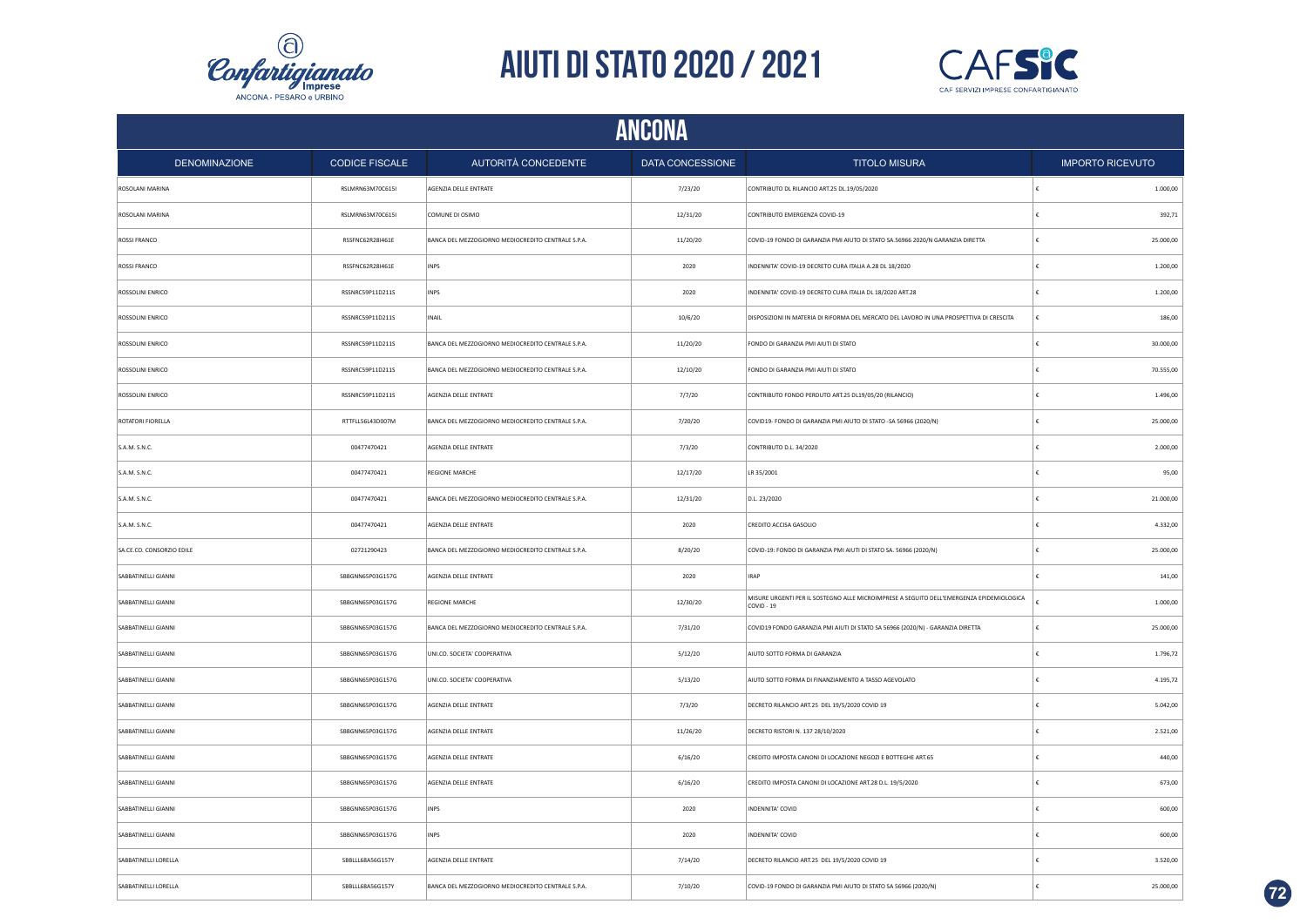



| <b>ANCONA</b>        |                       |                                                    |                  |                                                                                                                                                                                                                                |                         |  |  |
|----------------------|-----------------------|----------------------------------------------------|------------------|--------------------------------------------------------------------------------------------------------------------------------------------------------------------------------------------------------------------------------|-------------------------|--|--|
| <b>DENOMINAZIONE</b> | <b>CODICE FISCALE</b> | AUTORITÀ CONCEDENTE                                | DATA CONCESSIONE | <b>TITOLO MISURA</b>                                                                                                                                                                                                           | <b>IMPORTO RICEVUTO</b> |  |  |
| SABBATINELLI LORELLA | SBBLLL68A56G157Y      | <b>REGIONE MARCHE</b>                              | 7/17/20          | DECRETO N.34 DEL 19 MAGGIO 2020                                                                                                                                                                                                | 1.500,00                |  |  |
| SABBATINELLI LORELLA | SBBLLL68A56G157Y      | FONDO ARTIGIANATO FORMAZIONE                       | 2/6/20           | REGOLAMENTO PER I FONDI INTERPERSONALI PER LA FORMAZIONE CONTINUA PER LA CONCESSIONE DI<br>AIUTI DI STATO ESENTANTI AI SENDI DEL REGOLAMENTO CE N. 651/2014 E IN REGIME DE MINIMIS AI SENSI<br>DEL REGOLAMENTO CE N. 1407/2013 |                         |  |  |
| SABBATINI G E C SNC  | 00113540421           | BANCA DEL MEZZOGIORNO MEDIOCREDITO CENTRALE S.P.A. | 11/20/20         | COVI-19 FONDO GARANZIA SA 56966                                                                                                                                                                                                | 25.000,00               |  |  |
| SABBATINI SANDRO     | SBBSDR63A22G157F      | <b>REGIONE MARCHE</b>                              | 12/30/20         | TF COVID19                                                                                                                                                                                                                     | 1.000,00                |  |  |
| SABBATINI SANDRO     | SBBSDR63A22G157F      | AGENZIA DELLE ENTRATE                              | 2020             | DECRETO RISTORI E RISTORI BIS                                                                                                                                                                                                  | 1.350,00                |  |  |
| SABBATINI SANDRO     | SBBSDR63A22G157F      | BANCA DEL MEZZOGIORNO MEDIOCREDITO CENTRALE S.P.A. | 11/10/20         | COVID 19 F.DO GARANZIA PMI                                                                                                                                                                                                     | 25.000,00               |  |  |
| SABBATINI SANDRO     | SBBSDR63A22G157F      | AGENZIA DELLE ENTRATE                              | 7/14/20          | DECRETO RILANCIO (ART.25 DEL DL 19/05/2020)                                                                                                                                                                                    | 2.699,00                |  |  |
| SABBATINI SANDRO     | SBBSDR63A22G157F      | AGENZIA DELLE ENTRATE                              | 2020             | <b>DECRETO RISTORI E RISTORI BIS</b>                                                                                                                                                                                           | 4.049.00                |  |  |
| SABFFI STEFANO       | SBFSFN82B07D286J      | BANCA DEL MEZZOGIORNO MEDIOCREDITO CENTRALE S.P.A. | 5/25/20          | FONDO DI GARANZIA PMI AIUTO DI STATO SA 56966 2020/N                                                                                                                                                                           | 25.000,00               |  |  |
| SABFFI STEFANO       | SBFSFN82B07D286J      | <b>REGIONE MARCHE</b>                              | 7/17/20          | MISURE URGENTI PER IL SOSTEGNO DELLE ATTIVITA PRODUTTIVE EMERGENZA COVID 19                                                                                                                                                    | 1.000,00                |  |  |
| SAIF SNC             | 01305850420           | BANCA DEL MEZZOGIORNO MEDIOCREDITO CENTRALE S.P.A. | 12/10/20         | GARANZIA DEL FONDO SU SEZIONE SPECIALE ART. 56 DEL 17/03/20 N 18                                                                                                                                                               | 30.000,00               |  |  |
| SAIF SNC             | 01305850420           | AGENZIA DELLE ENTRATE                              | 2020             | CREDITO IMPOSTA CANONI DI LOCAZIONE                                                                                                                                                                                            | 720,00                  |  |  |
| SAIF SNC             | 01305850420           | AGENZIA DELLE ENTRATE                              | 9/14/20          | CREDITO IMPOSTA SANIFICAZIONE ART. 125                                                                                                                                                                                         | 131,00                  |  |  |
| SALCUNI LUIGI        | SLCLGU69T06H926Q      | <b>INPS</b>                                        | 2020             | INDENNITA' COVID-19 DECRETO CURA ITALIA DL 18/2020 ART.28                                                                                                                                                                      | 1.200,00                |  |  |
| SALCUNI LUIGI        | SLCLGU69T06H926Q      | <b>REGIONE MARCHE</b>                              | 7/16/20          | LR20/2020 DGR 747/2020 MISURE PER IL RILANCIO ECONOMICO DA EMERGENZA COVID                                                                                                                                                     | 3.000,00<br>£           |  |  |
| SALCUNI LUIGI        | SLCLGU69T06H926Q      | <b>REGIONE MARCHE</b>                              | 12/30/20         | DL 104/2020 MISURE SOSTEGNO MICROIMPRESE EMERGENZA COVID                                                                                                                                                                       | 1.000,00                |  |  |
| SALCUNI LUIGI        | SLCLGU69T06H926Q      | BANCA DEL MEZZOGIORNO MEDIOCREDITO CENTRALE S.P.A. | 11/20/20         | FONDO DI GARANZIA PMI AIUTI DI STATO                                                                                                                                                                                           | 15.600,00               |  |  |
| SALCUNI LUIGI        | SLCLGU69T06H926Q      | AGENZIA DELLE ENTRATE                              | 6/29/20          | CONTRIBUTO FONDO PERDUTO ART.25 DL19/05/20 (RILANCIO)                                                                                                                                                                          | 1.307,00                |  |  |
| SALCUNI LUIGI        | SLCLGU69T06H926Q      | AGENZIA DELLE ENTRATE                              | 2020             | CONTRIBUTO DECRETO RISTORI E RISTORI BIS ART.1 LEGGE 137/2020                                                                                                                                                                  | 3.921,00                |  |  |
| SALUMIFICIO VALMISA  | 01568300428           | BANCA DEL MEZZOGIORNO MEDIOCREDITO CENTRALE S.P.A. | 7/10/20          | FONO DI GARANZIA PMI                                                                                                                                                                                                           | 11.276,70               |  |  |
| SALUMIFICIO VALMISA  | 01568300428           | BANCA DEL MEZZOGIORNO MEDIOCREDITO CENTRALE S.P.A. | 7/10/20          | FONO DI GARANZIA PMI                                                                                                                                                                                                           | 7.088,81                |  |  |
| SAMPAOLO FABIOLA     | SMPFBL66A65C100J      | BANCA DEL MEZZOGIORNO MEDIOCREDITO CENTRALE S.P.A. | 12/10/20         | COVID-19 FONDO DI GARANZIA PMI AIUTO DI STATO SA.56966 (2020/N)                                                                                                                                                                | 85.000,00               |  |  |
| SAMPAOLO FABIOLA     | SMPFBL66A65C100J      | BANCA DEL MEZZOGIORNO MEDIOCREDITO CENTRALE S.P.A. | 12/10/20         | COVID-19 FONDO DI GARANZIA PMI AIUTO DI STATO SA.56966 (2020/N)                                                                                                                                                                | 43,65                   |  |  |
| SAMPAOLO FABIOLA     | SMPFBL66A65C100J      | UNI.CO. SOCIETA' COOPERATIVA                       | 6/3/20           | REGIONE MARCHE - POR MARCHE FESR 2014 -2020                                                                                                                                                                                    | 14.000,00               |  |  |
| SAMPAOLO FABIOLA     | SMPFBL66A65C100J      | UNI.CO. SOCIETA' COOPERATIVA                       | 6/3/20           | L.R. 13/2020 COVID - 19                                                                                                                                                                                                        | 20.000,00               |  |  |
| SAMPAOLO FABIOLA     | SMPFBL66A65C100J      | BANCA DEL MEZZOGIORNO MEDIOCREDITO CENTRALE S.P.A. | 1/15/20          | F.DO DI GARANZIA LG. 662/96                                                                                                                                                                                                    | 3.120,00                |  |  |
| SAMPAOLO FABIOLA     | SMPFBL66A65C100J      | UNI.CO. SOCIETA' COOPERATIVA                       | 2/11/20          | L.R. 20/2003 ART.24 COMMA 2 LETT B                                                                                                                                                                                             | 653,82                  |  |  |
| SAMPAOLO FABIOLA     | SMPFBL66A65C100J      | BANCA DEL MEZZOGIORNO MEDIOCREDITO CENTRALE S.P.A. | 1/15/20          | F.DO DI GARANZIA LG. 662/96                                                                                                                                                                                                    | 30.000,00               |  |  |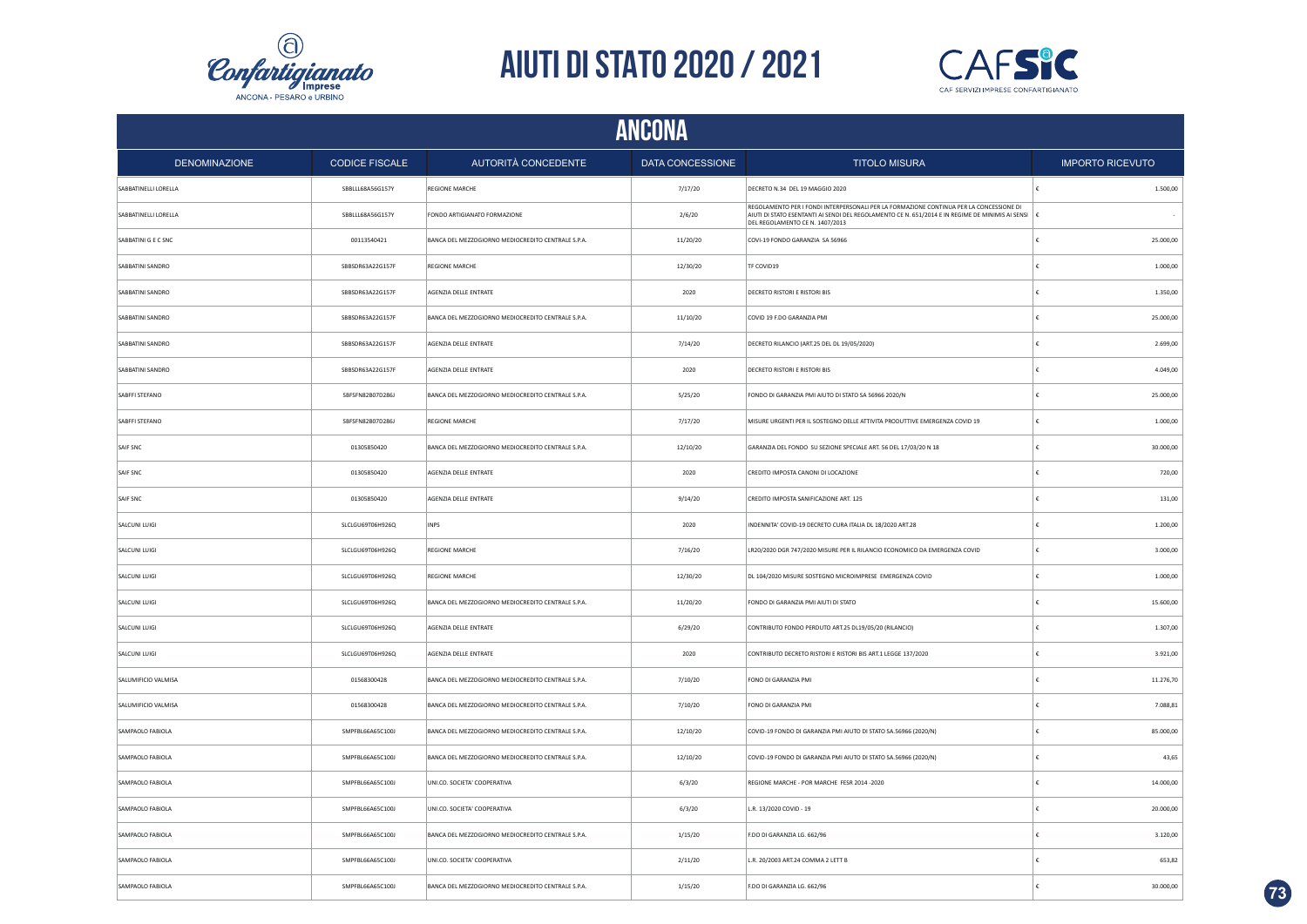



|                        | <b>ANCONA</b>         |                                                    |                       |                                                                                                   |            |                         |  |  |
|------------------------|-----------------------|----------------------------------------------------|-----------------------|---------------------------------------------------------------------------------------------------|------------|-------------------------|--|--|
| <b>DENOMINAZIONE</b>   | <b>CODICE FISCALE</b> | AUTORITÀ CONCEDENTE                                | DATA CONCESSIONE      | <b>TITOLO MISURA</b>                                                                              |            | <b>IMPORTO RICEVUTO</b> |  |  |
| SAMPAOLO FABIOLA       | SMPFBL66A65C100J      | BANCA DEL MEZZOGIORNO MEDIOCREDITO CENTRALE S.P.A. | 1/15/20               | F.DO DI GARANZIA LG. 662/96                                                                       | ١£         | 10.000,00               |  |  |
| SAMPAOLO FABIOLA       | SMPFBL66A65C100J      | AGENZIA DELLE ENTRATE                              | 7/12/20               | CONTRIBUTO DECRETO RILANCIO ART. 25 DL 19 MAGGIO 2020                                             | €          | 8.797,00                |  |  |
| SAMPAOLO FABIOLA       | SMPFBL66A65C100J      | AGENZIA DELLE ENTRATE                              | 6/16/20               | CREDITO IMPOSTA CANONI DI LOCAZIONE ART. 28 DL 19/05/2020                                         | €          | 975,00                  |  |  |
| SAMPAOLO FABIOLA       | SMPFBL66A65C100J      | BANCA DEL MEZZOGIORNO MEDIOCREDITO CENTRALE S.P.A. | 7/10/20               | COVID-19 FONDO DI GARANZIA PMI AIUTO DI STATO SA.56966 (2020/N)                                   | €          | 25.000,00               |  |  |
| SAMPAOLO FLAVIO SRL    | 00661130427           | AGENZIA DELLE ENTRATE                              | 6/29/20               | CONTRIBUTO COVID-19 AI SENSI DEL DL 34/2020                                                       | £          | 8.315,00                |  |  |
| SAMPAOLO FLAVIO SRL    | 00661130427           | AGENZIA DELLE ENTRATE                              | 16/07/2020-16/08/2020 | TAX CREDIT LOCAZIONI ART 65 DL18/2020 ART 28DL 34/2020, ART77 DL 104/2020, DL137/2020, L.178/2020 | ∣ €        | 6.750,00                |  |  |
| SAMPAOLO FLAVIO SRL    | 00661130427           | AGENZIA DELLE ENTRATE                              | 11/16/20              | CONTRIBUTO SANIFICAZIONE D.L. 34/2020                                                             | €          | 300,00                  |  |  |
| SAMPAOLO FLAVIO SRL    | 00661130427           | AGENZIA DELLE ENTRATE                              | 7/31/20               | STRALCIO IRAP 2019AI SENSI DEL DL 34/2020                                                         | €          | 2.098,00                |  |  |
| SAMPAOLO FLAVIO SRL    | 00661130427           | BANCA DEL MEZZOGIORNO MEDIOCREDITO CENTRALE S.P.A. | 8/31/20               | DL 23/2020 DECRETO LIQUIDITA'                                                                     |            | 335.920,00              |  |  |
| SAMPAOLO GIACOMO       | SMPGCM62M28G803I      | BANCA DEL MEZZOGIORNO MEDIOCREDITO CENTRALE S.P.A. | 7/18/20               | COVID-19: FONDO DI GARANZIA PMI AIUTO DI STATO SA. 56966 (2020/N)                                 |            | 25.000,00               |  |  |
| SANTILLI SRL           | 02805610421           | AGENZIA DELLE ENTRATE                              | 6/29/20               | DL.34 ART.25 19/5/2020                                                                            |            | 19.557,00               |  |  |
| SANTILLI SRL           | 02805610421           | AGENZIA DELLE ENTRATE                              | <b>ANNO 2020</b>      | DL.34 ART.24 IRAP                                                                                 | £          | 7.817,50                |  |  |
| SANTILLI SRL           | 02805610421           | AGENZIA DELLE ENTRATE                              | ANNO 2020             | ART.28 CREDITO CANONE LOCAZIONE                                                                   |            | 6.300,00                |  |  |
| SANTILLI SRL           | 02805610421           | AGENZIA DELLE ENTRATE                              | <b>ANNO 2020</b>      | ART.125 CREDITO SANIFICAZIONE DL.34                                                               | £          | 118,00                  |  |  |
| SANTINI MASSIMO        | SNTMSM56R16B468X      | BANCA DEL MEZZOGIORNO MEDIOCREDITO CENTRALE S.P.A. | 12/31/20              | FONDO DI GARANZIA PMI AIUTO DI STATO SA 56966 2020/N 23                                           | €          | 18.000,00               |  |  |
| SANTONI ANGELO         | SNTNGL65H24D597M      | BANCA DEL MEZZOGIORNO MEDIOCREDITO CENTRALE S.P.A. | 12/10/20              | FONDO DI GARANZIA PMI AIUTI DI STATO                                                              | €          | 30.000,00               |  |  |
| SASSAROLI FEDERICO     | SSSFRC84S04E388J      | BANCA DEL MEZZOGIORNO MEDIOCREDITO CENTRALE S.P.A. | 11/24/20              | FONDO DI GARANZIA PER LE PICCOLE E MEDIE IMPRESE                                                  | €          | 8.075,34                |  |  |
| SASSAROLI FEDERICO     | SSSFRC84S04E388J      | AGENZIA DELLE ENTRATE                              | 7/7/20                | ART.25 DEL DECRETO-LEGGE 19 MAGGIO 2020 DECRETO RILANCIO                                          | €          | 4.818,00                |  |  |
| SASSAROLI FEDERICO     | SSSFRC84S04E388J      | <b>REGIONE MARCHE</b>                              | 7/17/20               | REGIME QUADRO NAZIONALE SUGLI AIUTI DI STATO-COVID19 (ARTT.54-61)DL RILANCIO                      | $\epsilon$ | 1.000,00                |  |  |
| SBAFFI GABRIELE        | SBFGRL61H03A271Z      | AGENZIA DELLE ENTRATE                              | 2020                  | CREDITO LOCAZIONI D.L.34/2020 - DL104/2020 - D.L.137/2020 L.178/2020                              | $\epsilon$ | 1.260,00                |  |  |
| SBAFFI GABRIELE        | SBFGRL61H03A271Z      | AGENZIA DELLE ENTRATE                              | 4/7/20                | CONTRIBUTO COVID ART25 DL 19/05/2020                                                              | €          | 1.523,00                |  |  |
| SBAFFI GABRIELE        | SBFGRL61H03A271Z      | BANCA DEL MEZZOGIORNO MEDIOCREDITO CENTRALE S.P.A. | 7/31/20               | COVID-19: FONDO DI GARANZIA PMI AIUTO DI STATO SA. 56966 (2020/N)                                 | €          | 15.750,00               |  |  |
| SCARANTINO MARIA ELENA | SCRMLN62T52B429V      | BANCA DEL MEZZOGIORNO MEDIOCREDITO CENTRALE S.P.A. | 5/25/20               | FONDO GARANZIA PMI DL 23/2020                                                                     | €          | 12.500,00               |  |  |
| SCARANTINO MARIA ELENA | SCRMLN62T52B429V      | AGENZIA DELLE ENTRATE                              | 7/31/20               | CONTRIBUTO ART. 25 DL 19/05/2020                                                                  | €          | 1.000,00                |  |  |
| <b>SCARPONI FAUSTO</b> | SCRFST69E05C615F      | AGENZIA DELLE ENTRATE                              | 7/17/20               | ART. 25 D.L. N.34/2020                                                                            | £          | 1.000,00                |  |  |
| SCARPONI FAUSTO        | SCRFST69E05C615F      | AGENZIA DELLE ENTRATE                              | 12/9/20               | D.L. 28/10/2020 N.137 ART.1/TER                                                                   |            | 1.000,00                |  |  |
| <b>SCARPONI FAUSTO</b> | SCRFST69E05C615F      | BANCA DEL MEZZOGIORNO MEDIOCREDITO CENTRALE S.P.A. | 7/20/20               | COVID-19: FONDO DI GARANZIA PMI AIUTO DI STATO SA. 56966 (2020/N)                                 | €          | 14.300,00               |  |  |
| SCHIASSELLONI LUCA     | SCHLCU63M31A271O      | BANCA DEL MEZZOGIORNO MEDIOCREDITO CENTRALE S.P.A. | 2020                  | FONDO DI GRANZIA PMI                                                                              |            | 18.000,00               |  |  |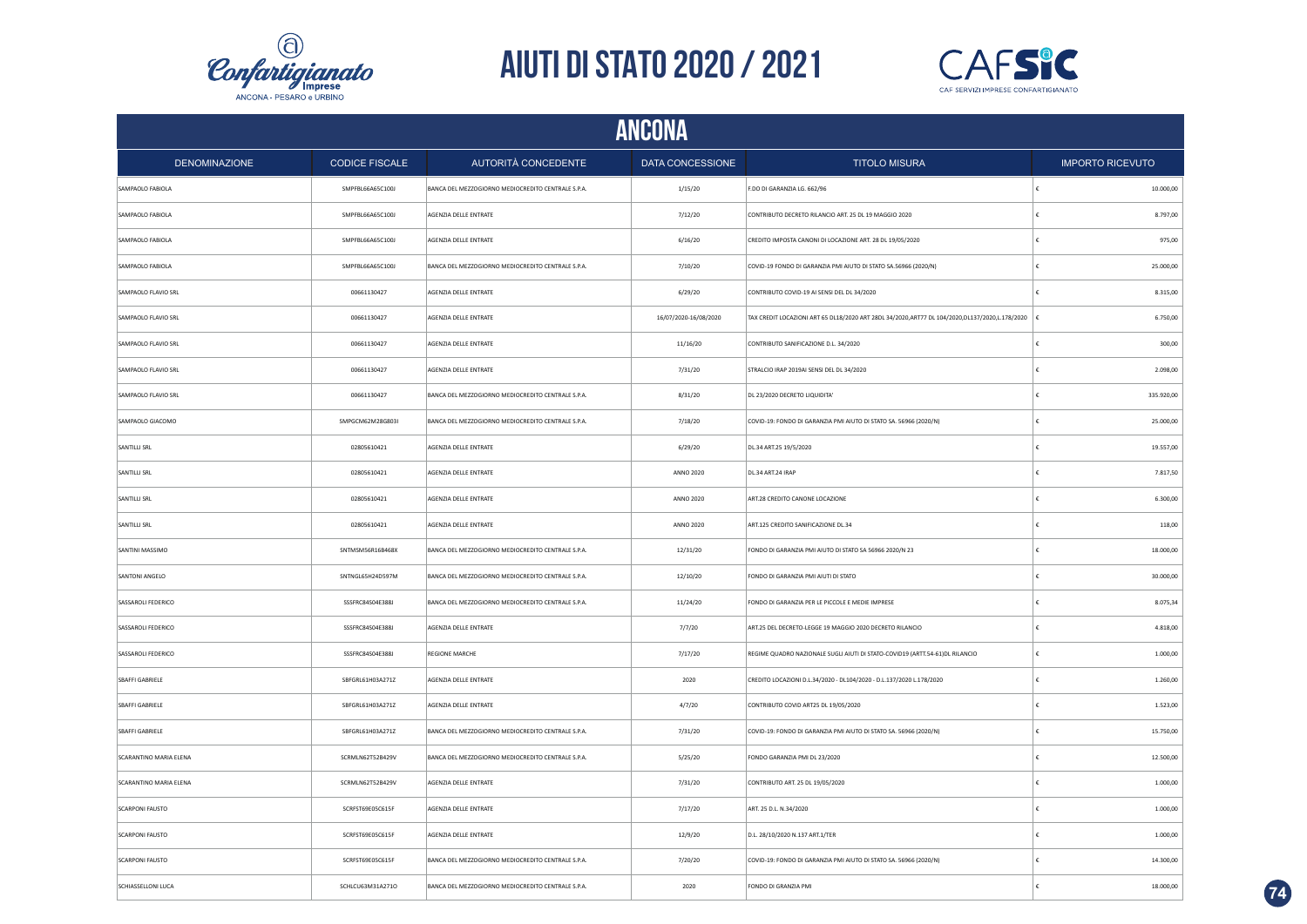



|                                                            | ANCONA                |                                                    |                  |                                                                                                                                                                                                                              |            |                         |  |  |
|------------------------------------------------------------|-----------------------|----------------------------------------------------|------------------|------------------------------------------------------------------------------------------------------------------------------------------------------------------------------------------------------------------------------|------------|-------------------------|--|--|
| <b>DENOMINAZIONE</b>                                       | <b>CODICE FISCALE</b> | AUTORITÀ CONCEDENTE                                | DATA CONCESSIONE | <b>TITOLO MISURA</b>                                                                                                                                                                                                         |            | <b>IMPORTO RICEVUTO</b> |  |  |
| SCHIASSELLONI LUCA                                         | SCHLCU63M31A271O      | AGENZIA DELLE ENTRATE                              | 2020             | ART 25 DEL 19/05/2020                                                                                                                                                                                                        | ١£         | 1.284,00                |  |  |
| SCHIASSELLONI LUCA                                         | SCHLCU63M31A271O      | AGENZIA DELLE ENTRATE                              | 2020             | <b>IRAP</b>                                                                                                                                                                                                                  | €          | 279,00                  |  |  |
| SCHIAVONE CESARE                                           | SCHCSR91D22L273Y      | AGENZIA DELLE ENTRATE                              | 7/14/20          | CONTRIBUTO DECRETO RILANCIO ART.25 DL 19 MAGGIO 2020                                                                                                                                                                         | €          | 2.000,00                |  |  |
| SCHIAVONE CESARE                                           | SCHCSR91D22L273Y      | BANCA DEL MEZZOGIORNO MEDIOCREDITO CENTRALE S.P.A. | 11/20/20         | COVID-19 FONDO DI GARANZIA PMI AIUTO DI STATO SA.56966 2020/N GARANZIA DIRETTA                                                                                                                                               | €          | 30.000,00               |  |  |
| SCHIAVONE CESARE                                           | SCHCSR91D22L273Y      | <b>INPS</b>                                        | 2020             | INDENNITA' COVID-19 DECRETO CURA ITALIA A.28 DL 18/2020                                                                                                                                                                      | £          | 600,00                  |  |  |
| SCHIAVONE CESARE                                           | SCHCSR91D22L273Y      | <b>INPS</b>                                        | 2020             | INDENNITA' COVID-19 DECRETO CURA ITALIA A.28 DL 18/2020                                                                                                                                                                      | £          | 600,00                  |  |  |
| SEMI' DI XU ZHENLI                                         | XUXZNL87P68Z210E      | AGENZIA DELLE ENTRATE                              | 12/14/20         | ESENZIONI FISCALI E CREDITI D'IMPOSTA ADOTTATI A SEGUITO DELLA CRISI ECONOMICA CAUSATA<br>DALL'EPIDEMIA DI COVID-19 [CON MODIFICHE DERIVANTI DALLA DECISIONE SA. 62668] - DISPOSIZIONI IN<br>MATERIA DI VERSAMENTO DELL'IRAP | £          | 1.438,00                |  |  |
| SEMI' DI XU ZHENLI                                         | XUXZNL87P68Z210E      | BANCA DEL MEZZOGIORNO MEDIOCREDITO CENTRALE S.P.A. | 5/14/20          | GARANZIA DEL FONDO A VALERE SULLA SEZIONE SPECIALE DI CUI ALL'ARTICOLO 56 DEL DECRETO-LEGGE<br>DEL 17 MARZO 2020 N. 18                                                                                                       |            | 6.547,20                |  |  |
| SEMI' DI XU ZHENLI                                         | XUXZNL87P68Z210E      | BANCA DEL MEZZOGIORNO MEDIOCREDITO CENTRALE S.P.A. | 10/08/2020       | COVID-19: FONDO DI GARANZIA PMI AIUTO DI STATO SA. 56966 (2020/N)                                                                                                                                                            | €          | 25.000,00               |  |  |
| SEMI' SNC DI XIANG YILING & C.                             | 02833010420           | REGIONE MARCHE                                     | 2/5/20           | REGIONE MARCHE - LR 27/09 - ART. 85.2 - CONTRIBUTI AGLI INTERVENTI PER LA REALIZZAZIONE DI<br>PROGETTI INTEGRATI COMUNI E PMI PER SVILUPPO CENTRI COMMERCIALI NATURALI - BANDO L.R. 27/09<br><b>ANNO 2020</b>                |            | 12.000,00               |  |  |
| SEMI' SNC DI XIANG YILING & C.                             | 02833010420           | REGIONE MARCHE                                     | 12/30/20         | REGIME QUADRO NAZIONALE SUGLI AIUTI DI STATO - COVID 19 (ARTT. 54 - 61 DEL DL RILANCIO COME<br>MODIFICATO DALL'ART. 62 DEL DL 104/2020) - DOMANDA COVID 30726                                                                |            | 1.000,00                |  |  |
| SEMI' SNC DI XIANG YILING & C.                             | 02833010420           | AGENZIA DELLE ENTRATE                              | 7/3/20           | CONTRIBUTO FONDO PERDUTO ART. 25 DECRETO RILANCIO                                                                                                                                                                            |            | 2.000,00                |  |  |
| SEMI' SNC DI XIANG YILING & C.                             | 02833010420           | AGENZIA DELLE ENTRATE                              | 9/3/20           | CONTRIBUTO FONDO PERDUTO DECRETO RISTORI                                                                                                                                                                                     |            | 2.000,00                |  |  |
| SEMI' SNC DI XIANG YILING & C.                             | 02833010420           | AGENZIA DELLE ENTRATE                              | 12/3/20          | CONTRIBUTO FONDO PERDUTO DECRETO RISTORI                                                                                                                                                                                     | £          | 4.000,00                |  |  |
| SEMI' DI XU ZHENLI                                         | XUXZNL87P68Z210E      | <b>REGIONE MARCHE</b>                              | 30/12/2020       | REGIME QUADRO NAZIONALE SUGLI AIUTI DI STATO - COVID 19 (ARTT. 54 - 61 DEL DL RILANCIO COME<br>MODIFICATO DALL'ART. 62 DEL DL 104/2020) - DOMANDA COVID 30508                                                                | £          | 1.000,00                |  |  |
| SEMI' DI XU ZHENLI                                         | XUXZNL87P68Z210E      | <b>REGIONE MARCHE</b>                              | 16/07/2020       | REGIME QUADRO NAZIONALE SUGLI AIUTI DI STATO - COVID 19 (ARTT. 54 - 61 DEL DL RILANCIO)<br>DOMANDA COVID 25036                                                                                                               | $\epsilon$ | 3.000,00                |  |  |
| SERPICELLI ALESSANDRO                                      | SRPLSN65E06F051T      | BANCA DEL MEZZOGIORNO MEDIOCREDITO CENTRALE S.P.A. | 8/10/20          | COVID-19 FONDO DI GARANZIA PMI AIUTO DI STATO SA 56966 (2020/N)                                                                                                                                                              | €          | 10.000,00               |  |  |
| SERPICELLI ALESSANDRO                                      | SRPLSN65E06F051T      | AGENZIA DELLE ENTRATE                              | 6/25/20          | ART.25 DL19/05/2020 DECRETO RILANCIO                                                                                                                                                                                         | €          | 1.000,00                |  |  |
| SERRANI FABIO                                              | SRRFBA67D25H211V      | BANCA DEL MEZZOGIORNO MEDIOCREDITO CENTRALE S.P.A. | 5/25/20          | COVID-19: FONDO DI GARANZIA PMI AIUTO DI STATO SA. 56966 (2020/N)                                                                                                                                                            | €          | 25.000,00               |  |  |
| SERRANI FABIO                                              | SRRFBA67D25H211V      | BANCA DEL MEZZOGIORNO MEDIOCREDITO CENTRALE S.P.A. | 12/10/20         | COVID-19: FONDO DI GARANZIA PMI AIUTO DI STATO SA. 56966 (2020/N)                                                                                                                                                            | €          | 5.000,00                |  |  |
| SERRANI LUCIANO BILANCE S.N.C. DI SERRANI D. & B.          | 02176110423           | BANCA DEL MEZZOGIORNO MEDIOCREDITO CENTRALE S.P.A. | 11/20/20         | COVID-19: FONDO DI GARANZIA PMI AIUTO DI STATO SA. 56966 (2020/N)                                                                                                                                                            | €          | 30.000,00               |  |  |
| SERVIZI INTEGRATI SRL                                      | 02177330426           | BANCA DEL MEZZOGIORNO MEDIOCREDITO CENTRALE S.P.A. | 5/4/20           | FONDI DI GARANZIA PMI AIUTI DI STATO DL 08/04/2020 N 23                                                                                                                                                                      | €          | 25.000,00               |  |  |
| SHAMELESS SOCIETA' A RESPONSABILITA' LIMITATA SEMPLIFICATA | 02704020425           | BANCA DEL MEZZOGIORNO MEDIOCREDITO CENTRALE S.P.A. | 11/10/20         | COVID-19: FONDO DI GARANZIA PMI AIUTO DI STATO SA. 56966 (2020/N)                                                                                                                                                            | $\epsilon$ | 30.000,00               |  |  |
| SHAMELESS SOCIETA' A RESPONSABILITA' LIMITATA SEMPLIFICATA | 02704020425           | <b>REGIONE MARCHE</b>                              | 12/30/20         | REGIME QUADRO NAZIONALE SUGLI AIUTI DI STATO - COVID 19 (ARTT. 54 - 61 DEL DL RILANCIO COME<br>MODIFICATO DALL'ART. 62 DEL DL 104/2020)                                                                                      |            | 1.000,00                |  |  |
| <b>SICUR SYSTEM SNC</b>                                    | 02314470424           | BANCA DEL MEZZOGIORNO MEDIOCREDITO CENTRALE S.P.A. | 5/25/20          | COVID-19: FONDO DI GARANZIA PMI AIUTO DI STATO SA. 56966 (2020/N)                                                                                                                                                            | £          | 25.000,00               |  |  |
| SILVESTRI MARCO                                            | SLVMRC75S12E388D      | <b>REGIONE MARCHE</b>                              | 12/30/20         | DECRETO LEGGE N. 104 DEL 14 AGOSTO 2020                                                                                                                                                                                      |            | 1.000.00                |  |  |
| SILVESTRI MARCO                                            | SLVMRC75S12E388D      | <b>REGIONE MARCHE</b>                              | 9/25/20          | DECRETO LEGGE N. 104 DEL 14 AGOSTO 2020                                                                                                                                                                                      | €          | 1.500,00                |  |  |
| SILVESTRI MARCO                                            | SLVMRC75S12E388D      | BANCA DEL MEZZOGIORNO MEDIOCREDITO CENTRALE S.P.A. | 6/20/20          | DECRETO LEGGE 8 APRILE 2020 N. 23                                                                                                                                                                                            |            | 7.700,00                |  |  |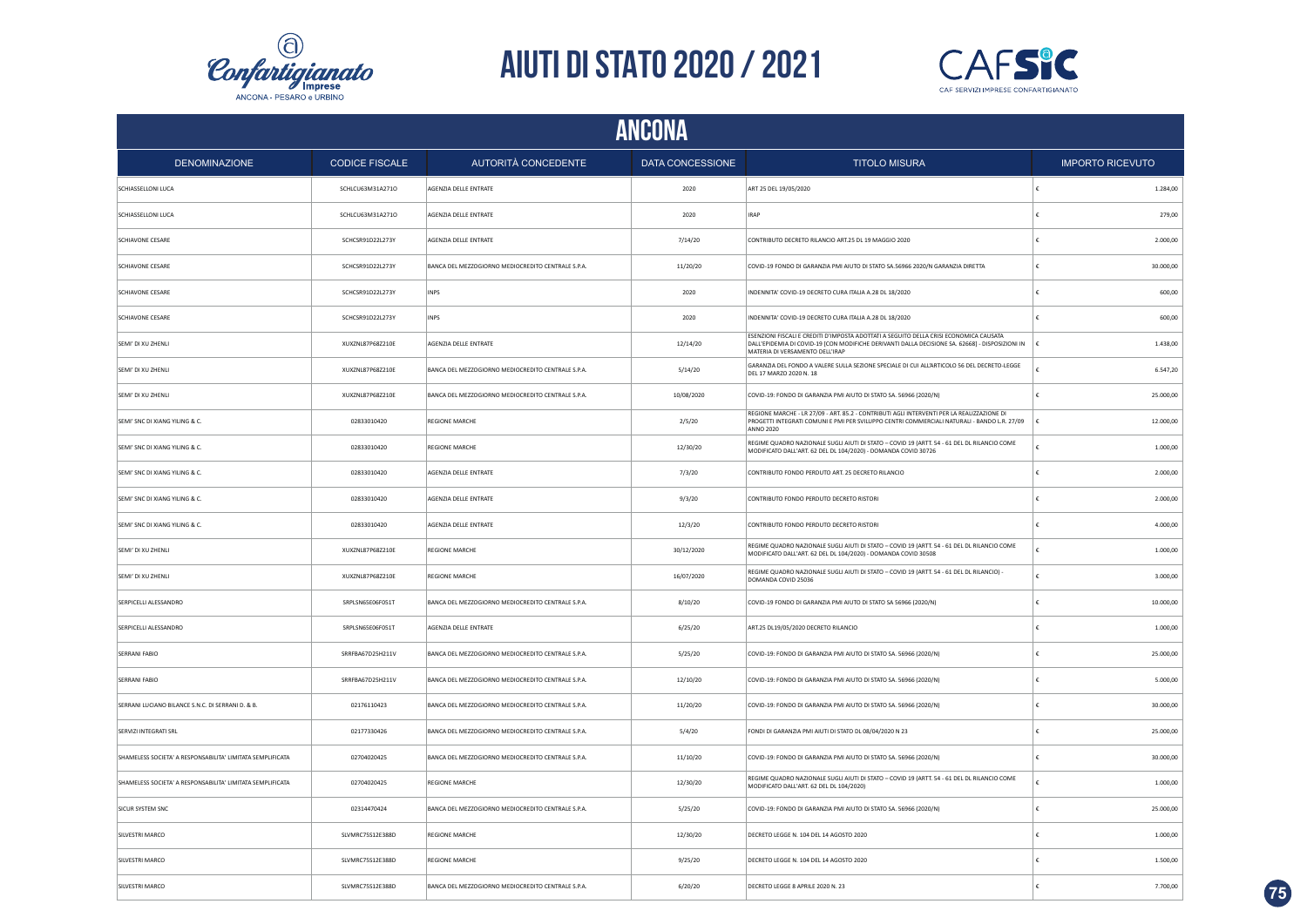



| <b>ANCONA</b>                    |                       |                                                    |                  |                                                                                                                                                              |   |                         |  |
|----------------------------------|-----------------------|----------------------------------------------------|------------------|--------------------------------------------------------------------------------------------------------------------------------------------------------------|---|-------------------------|--|
| <b>DENOMINAZIONE</b>             | <b>CODICE FISCALE</b> | AUTORITÀ CONCEDENTE                                | DATA CONCESSIONE | <b>TITOLO MISURA</b>                                                                                                                                         |   | <b>IMPORTO RICEVUTO</b> |  |
| SILVESTRI MARCO                  | SLVMRC75S12E388D      | AGENZIA DELLE ENTRATE                              | 7/23/20          | DECRETO RILANCIO                                                                                                                                             |   | 1.000,00                |  |
| SILVESTRI MARCO                  | SLVMRC75S12E388D      | AGENZIA DELLE ENTRATE                              | 7/6/20           | DECRETO RISTORI E DECRETO RISTORI BIS-EROG.AUTOMATICA                                                                                                        | € | 1.000,00                |  |
| SINSERVICE SRL                   | 02530320429           | FONDO IMPRESA                                      | 4/20/20          | REG. UE 1407/2013                                                                                                                                            | € | 2.954,17                |  |
| SINSERVICE SRL                   | 02530320429           | AGENZIA DELLE ENTRATE                              | 8/20/20          | ART.24 DL 34/2020 E 77/2020                                                                                                                                  | € | 11.107,00               |  |
| SINSERVICE SRL                   | 02530320429           | AGENZIA DELLE ENTRATE                              | 8/20/20          | ART.24 DL 34/2020 E 77/2021                                                                                                                                  | € | 804,00                  |  |
| SINSERVICE SRL                   | 02530320429           | AGENZIA DELLE ENTRATE                              | 12/14/20         | ART. 125 DL 34/2020                                                                                                                                          | € | 2.051,00                |  |
| SIR PATRICK DI PESARESI PATRIZIO | PSRPRZ69A12E388Q      | POSTE ITALIANE SPA                                 | 9/16/20          | FONDO RISTORAZIONE                                                                                                                                           | € | 3.029,15                |  |
| SIR PATRICK DI PESARESI PATRIZIO | PSRPRZ69A12E388Q      | <b>REGIONE MARCHE</b>                              | 12/30/20         | REGIME QUADRO NAZIONALE SUGLI AIUTI DI STATO - COVID 19 (ARTT. 54 - 61 DEL DL RILANCIO COME<br>MODIFICATO DALL'ART. 62 DEL DL 104/2020) -DOMANDA COVID 31283 | £ | 1.000,00                |  |
| SIR PATRICK DI PESARESI PATRIZIO | PSRPRZ69A12E388Q      | <b>REGIONE MARCHE</b>                              | 7/6/20           | REGIME QUADRO NAZIONALE SUGLI AIUTI DI STATO - COVID 19 (ARTT. 54 - 61 DEL DL RILANCIO) -<br>DOMANDA COVID 8027                                              | ŧ | 3.000,00                |  |
| SIR PATRICK DI PESARESI PATRIZIO | PSRPRZ69A12E388Q      | AGENZIA DELLE ENTRATE                              | 6/29/20          | CONTRIBUTO FONDO PERDUTO ART. 25 DECRETO RILANCIO                                                                                                            |   | 2.711,00                |  |
| SIR PATRICK DI PESARESI PATRIZIO | PSRPRZ69A12E388Q      | AGENZIA DELLE ENTRATE                              | 12/9/20          | CONTRIBUTO FONDO PERDUTO DECRETO RISTORI                                                                                                                     |   | 5.422,00                |  |
| SIR PATRICK DI PESARESI PATRIZIO | PSRPRZ69A12E388Q      | AGENZIA DELLE ENTRATE                              | 12/31/20         | CONTRIBUTO FONDO PERDUTO DECRETO RISTORI BIS                                                                                                                 |   | 2.711,00                |  |
| SIR PATRIK DI PESARESI PATRIZIO  | PSRPRZ69A12E388Q      | BANCA DEL MEZZOGIORNO MEDIOCREDITO CENTRALE S.P.A. | 12/31/20         | COVID-19: FONDO DI GARANZIA PMI AIUTO DI STATO SA. 56966 (2020/N)                                                                                            |   | 30.000,00               |  |
| SOPRANZETTI CINZIA               | SPRCNZ65L61A271U      | BANCA DEL MEZZOGIORNO MEDIOCREDITO CENTRALE S.P.A. | 2020             | FONDO DI GARANZIA PMI                                                                                                                                        | € | 9.750,00                |  |
| SOPRANZETTI CINZIA               | SPRCNZ65L61A271U      | AGENZIA DELLE ENTRATE                              | 2020             | DL 34 DEL 19/05/220                                                                                                                                          | € | 1.500,00                |  |
| SOPRANZETTI CINZIA               | SPRCNZ65L61A271U      | AGENZIA DELLE ENTRATE                              | 2020             | ART 25 DEL DL 19/05/2020                                                                                                                                     | € | 1.000,00                |  |
| SPADONI DORIANO                  | SPDDRN52S28H322X      | AGENZIA DELLE ENTRATE                              | 8/11/20          | ART.25 D.L. 34/2020 - DECRETO RILANCIO                                                                                                                       |   | 2.154,00                |  |
| SPADONI DORIANO                  | SPDDRN52S28H322X      | BANCA DEL MEZZOGIORNO MEDIOCREDITO CENTRALE S.P.A. | 5/15/20          | COVID-19: FONDO DI GARANZIA PMI AIUTO DI STATO SA. 56966 (2020/N)                                                                                            | € | 25.000,00               |  |
| SPADONI MARTINO                  | SPDMTN63T23D472I      | AGENZIA DELLE ENTRATE                              | 6/18/20          | CONTRIBUTO DECRETO RILANCIO ART.25 DEL DL 19/05/2020                                                                                                         | € | 3.202,00                |  |
| SPADONI MARTINO                  | SPDMTN63T23D472I      | AGENZIA DELLE ENTRATE                              | 12/15/20         | CONTRIBUTO DECRETO RISTORI BIS                                                                                                                               | € | 1.601,00                |  |
| SPADONI MARTINO                  | SPDMTN63T23D472I      | AGENZIA DELLE ENTRATE                              | 11/15/20         | CONTRIBUTO DECRETO ART 1 RISTORI                                                                                                                             | € | 4.803,00                |  |
| SPADONI MARTINO                  | SPDMTN63T23D472I      | <b>INPS</b>                                        | 5/1/20           | <b>CONTRIBUTI INPS</b>                                                                                                                                       |   | 1.200,00                |  |
| SPADONI MARTINO                  | SPDMTN63T23D472I      | AGENZIA DELLE ENTRATE                              | 2020             | <b>IRAP</b>                                                                                                                                                  | € | 345,00                  |  |
| SPADONI RENZO                    | SPDRNZ59R04D007A      | BANCA DEL MEZZOGIORNO MEDIOCREDITO CENTRALE S.P.A. | 7/31/20          | COVID-19 FONDO DI GARANZIA PMI AIUTO DI STATO SA 56966 (2020/N)                                                                                              |   | 15.000,00               |  |
| SPADONI RENZO                    | SPDRNZ59R04D007A      | AGENZIA DELLE ENTRATE                              | 6/25/20          | ART.25 DL19/05/2020 DECRETO RILANCIO                                                                                                                         |   | 1.000,00                |  |
| SPADONI RENZO                    | SPDRNZ59R04D007A      | AGENZIA DELLE ENTRATE                              | 5/16/20          | C.IMP.ACQ.ADAT.STR.ELET.TARS.TEL.AE A.2C.6-Q                                                                                                                 |   | 225,00                  |  |
| SPADONI SANTINELLI CLAUDIO       | SPDCLD57E18I608E      | AGENZIA DELLE ENTRATE                              | 7/3/20           | ART.25 DEL DECRETO-LEGGE 19 MAGGIO 2020                                                                                                                      |   | 13.309,00               |  |
| SPEGNE UMBERTO                   | SPGMRT65L15A271B      | BANCA DEL MEZZOGIORNO MEDIOCREDITO CENTRALE S.P.A. | 2020             | FONDO DI GARANZIA PMI                                                                                                                                        | £ | 11.638,00               |  |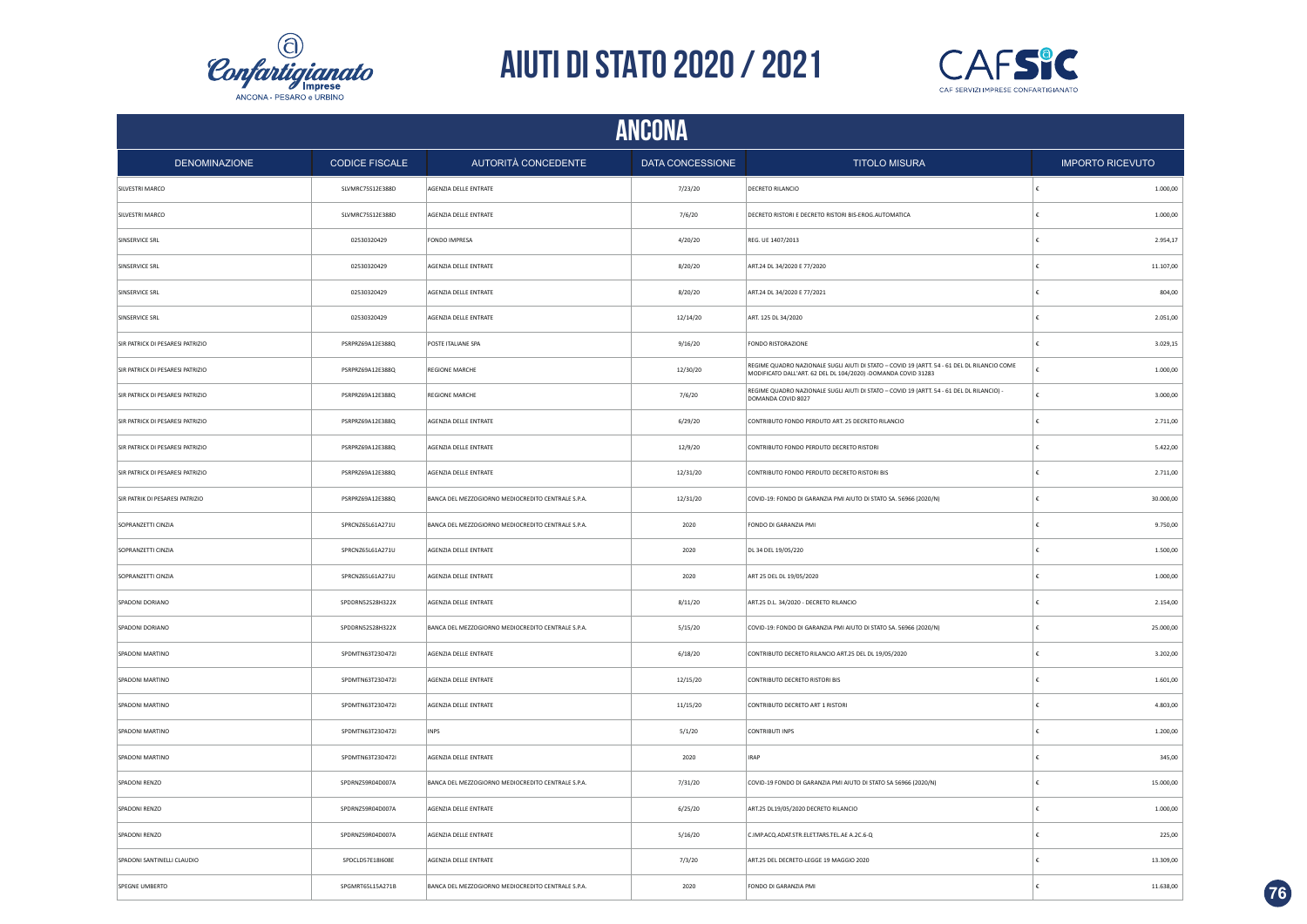



|                                             | ANCONA                |                                                    |                  |                                                                                                                                                                         |            |                         |  |  |
|---------------------------------------------|-----------------------|----------------------------------------------------|------------------|-------------------------------------------------------------------------------------------------------------------------------------------------------------------------|------------|-------------------------|--|--|
| <b>DENOMINAZIONE</b>                        | <b>CODICE FISCALE</b> | AUTORITÀ CONCEDENTE                                | DATA CONCESSIONE | <b>TITOLO MISURA</b>                                                                                                                                                    |            | <b>IMPORTO RICEVUTO</b> |  |  |
| SPEGNE UMBERTO                              | SPGMRT65L15A271B      | <b>REGIONE MARCHE</b>                              | 2020             | DL 104 14/08/220                                                                                                                                                        | £          | 1.000,00                |  |  |
| SPEGNE UMBERTO                              | SPGMRT65L15A271B      | AGENZIA DELLE ENTRATE                              | 2020             | ART 25 DEL 19/05/2020                                                                                                                                                   | €          | 1.000,00                |  |  |
| SPIZZA DI BATTEZZATI EMANUELE & C. SAS      | 02484690421           | UNI.CO. SOCIETA' COOPERATIVA                       | 11/6/20          | FINANZ. DELLE IMPRESE-CONTRIBUTO L.13/2020                                                                                                                              | $\epsilon$ | 4.364,19                |  |  |
| SPIZZA DI BATTEZZATI EMANUELE & C. SAS      | 02484690421           | BANCA DEL MEZZOGIORNO MEDIOCREDITO CENTRALE S.P.A. | 11/13/20         | FONDO DI GARANZIA LG662/96 CONTROGARANZIA                                                                                                                               | €          | 3.890,50                |  |  |
| SPIZZA DI BATTEZZATI EMANUELE & C. SAS      | 02484690421           | REGIONE MARCHE                                     | 11/30/20         | CONTRIBUTO ALLA RIPARTENZA PER ATTIVITA' NON IN CENTRI COMMERCIALI                                                                                                      | €          | 1.000,00                |  |  |
| SPIZZA DI BATTEZZATI EMANUELE & C. SAS      | 02484690421           | AGENZIA DELLE ENTRATE                              | 7/3/20           | CONTRIBUTO DECRETO RILANCIO ART 25 DL 19/05/2020                                                                                                                        | €          | 3.520,00                |  |  |
| SPIZZA DI BATTEZZATI EMANUELE & C. SAS      | 02484690421           | AGENZIA DELLE ENTRATE                              | 2020             | CONTRIBUTO RISTORI ART.1 DL28/10/2020 N. 137                                                                                                                            | €          | 1.760,00                |  |  |
| SPIZZA DI BATTEZZATI EMANUELE & C. SAS      | 02484690421           | AGENZIA DELLE ENTRATE                              | 8/20/20          | IRAP SALDO 2019 DECRETO RILANCIO N. 34 DEL 19/05/2020                                                                                                                   | €          | 53,00                   |  |  |
| SPOLETINI DANIELE                           | SPLDNL72A30F581L      | AGENZIA DELLE ENTRATE                              | 8/11/20          | ART.25 D.L. 34/2020 - DECRETO RILANCIO                                                                                                                                  |            | 1.000,00                |  |  |
| SPOLETINI DANIELE                           | SPLDNL72A30F581L      | AGENZIA DELLE ENTRATE                              | 7/22/20          | ART.1 DL. 137/2020 - DECRETO RISTORI - ART.2 DL 149/2020 - DECRETO RISTORI BIS                                                                                          | €          | 1.000,00                |  |  |
| SPOLETINI DANIELE                           | SPLDNL72A30F581L      | BANCA DEL MEZZOGIORNO MEDIOCREDITO CENTRALE S.P.A. | 5/15/20          | COVID-19: FONDO DI GARANZIA PMI AIUTO DI STATO SA. 56966 (2020/N)                                                                                                       |            | 18.000,00               |  |  |
| SPOLETINI SAMUELE                           | SPLSML92C05I608F      | BANCA DEL MEZZOGIORNO MEDIOCREDITO CENTRALE S.P.A. | 9/25/20          | L. 662/96                                                                                                                                                               | ¢          | 15.665,88               |  |  |
| SPORT ACTION S.N.C. DI SANCHIONI ALAIN & C. | 01486540428           | UNI.CO. SOCIETA' COOPERATIVA                       | 5/14/20          | REGIONE MARCHE - POR MARCHE FESR 2014-2020 - AZ. 10.1 INT. 10.1.1 "SOSTEGNO AIPROCESSI DI<br>FUSIONE DEI CONFIDI."                                                      |            | 956,17                  |  |  |
| SPORT ACTION S.N.C. DI SANCHIONI ALAIN & C. | 01486540428           | UNI.CO. SOCIETA' COOPERATIVA                       | 5/14/20          | L.R. 13/2020 - MISURE URGENTI PER ILSOSTEGNO ALLE ATTIVITÀ PRODUTTIVE A SEGUITO<br>DELL'EMERGENZA COVID - 19- ART 5                                                     | £          | 1.678,29                |  |  |
| SPORT ACTION S.N.C. DI SANCHIONI ALAIN & C. | 01486540428           | <b>REGIONE MARCHE</b>                              | 7/18/20          | REGIME QUADRO NAZIONALE SUGLI AIUTI DI STATO- COVID 19 (ARTT. 54 - 61 DEL DL RILANCIO)                                                                                  | $\epsilon$ | 1.000,00                |  |  |
| SPORT ACTION S.N.C. DI SANCHIONI ALAIN & C. | 01486540428           | BANCA DEL MEZZOGIORNO MEDIOCREDITO CENTRALE S.P.A. | 8/10/20          | COVID-19: FONDO DI GARANZIA PMI AIUTO DISTATO SA. 56966 (2020/N)                                                                                                        | $\epsilon$ | 25.000,00               |  |  |
| SPORT ACTION S.N.C. DI SANCHIONI ALAIN & C. | 01486540428           | AGENZIA DELLE ENTRATE                              | 7/14/20          | ISTANZA CONTRIBUTO DECRETO RILANCIO (ART.25 DEL DECRETO-LEGGE 19 MAGGIO 2020)                                                                                           | $\epsilon$ | 2.245,00                |  |  |
| SPORT ACTION S.N.C. DI SANCHIONI ALAIN & C. | 01486540428           | AGENZIA DELLE ENTRATE                              | 2020             | CREDITO IMPOSTA CANONI LOCAZIONE ART.28 DL. 19/05/2020                                                                                                                  | ∣€         | 510.00                  |  |  |
| SPORT ACTION S.N.C. DI SANCHIONI ALAIN & C. | 01486540428           | AGENZIA DELLE ENTRATE                              | 2020             | CREDITO IMPOSTA CANONI LOCAZIONE ART.65 DL. 18/2020                                                                                                                     | €          | 510,00                  |  |  |
| SPORT ACTION S.N.C. DI SANCHIONI ALAIN & C. | 01486540428           | AGENZIA DELLE ENTRATE                              | 2020             | CREDITO IMPOSTA ACQ.STR.ELET.TARS.TEL.AE A.2C.6-Q                                                                                                                       | €          | 250,00                  |  |  |
| SPORT ACTION S.N.C. DI SANCHIONI ALAIN & C. | 01486540428           | AGENZIA DELLE ENTRATE                              | 2020             | CRED. IMP. COMMISS. PAGAM. ELETTR. ART.22 DL                                                                                                                            | £          | 17,36                   |  |  |
| STACCHIOTTI SIMONE                          | STCSMN78H22E388Q      | BANCA DEL MEZZOGIORNO MEDIOCREDITO CENTRALE S.P.A. | 10/31/20         | COVID19 FONDO DI GARANZIA PMI AIUTO DI STATO SA 56966 (2020/N)                                                                                                          | £          | 25.000,00               |  |  |
| STACCHIOTTI SIMONE                          | STCSMN78H22E388Q      | AGENZIA DELLE ENTRATE                              | 7/14/20          | ART.25 DL 19/05/2020 DECRETO RILANCIO                                                                                                                                   | £          | 3.284,00                |  |  |
| STACCHIOTTI SIMONE                          | STCSMN78H22E388Q      | AGENZIA DELLE ENTRATE                              | 2020             | CREDITO IMPOSTA CANONI DI LOCAZIONE                                                                                                                                     | £          | 216,00                  |  |  |
| STAMPELLA ALESSANDRO                        | STMLSN79A15G157Y      | BANCA DEL MEZZOGIORNO MEDIOCREDITO CENTRALE S.P.A. | 6/20/20          | COVID-19: FONDO DI GARANZIA PMI AIUTO DI STATO SA, 56966 (2020/N)                                                                                                       | €          | 12.000,00               |  |  |
| STAMPELLA ALESSANDRO                        | STMLSN79A15G157Y      | AGENZIA DELLE ENTRATE                              | 7/23/20          | CONTRIBUTO DL RILANCIO ART.25 DL.19/05/2020                                                                                                                             |            | 1.000,00                |  |  |
| STAR PLAST SRL                              | 02314600426           | AGENZIA DELLE ENTRATE                              | 12/31/20         | ESENZIONI FISCALI E CREDITI D'IMPOSTA ADOTTATI A SEGUITO DELLA CRISI ECONOMICA CAUSATA<br>DALL'EPIDEMIA DI COVID-19 [CON MODIFICHE DERIVANTI DALLA DECISIONE SA. 62668] |            | 1.058,00                |  |  |
| <b>STAR PLAST SRL</b>                       | 02314600426           | BANCA DEL MEZZOGIORNO MEDIOCREDITO CENTRALE S.P.A. | 10/31/20         | COVID-19: FONDO DI GARANZIA PMI AIUTO DI STATO SA. 56966 (2020/N)                                                                                                       |            | 30.000,00               |  |  |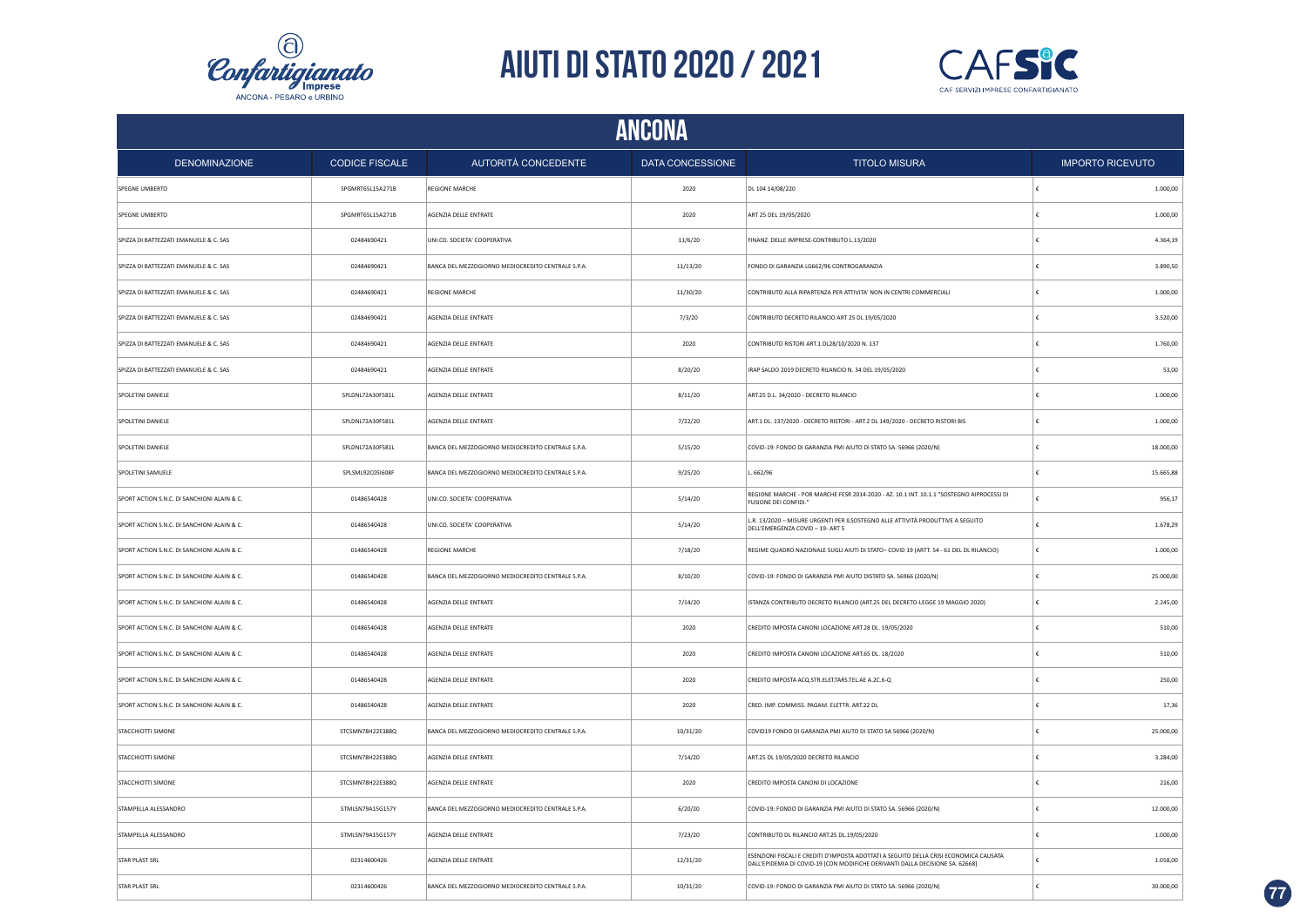



| <b>ANCONA</b>                          |                       |                                                    |                         |                                                                                                                                                                                                                                                                       |                         |  |  |
|----------------------------------------|-----------------------|----------------------------------------------------|-------------------------|-----------------------------------------------------------------------------------------------------------------------------------------------------------------------------------------------------------------------------------------------------------------------|-------------------------|--|--|
| <b>DENOMINAZIONE</b>                   | <b>CODICE FISCALE</b> | AUTORITÀ CONCEDENTE                                | <b>DATA CONCESSIONE</b> | <b>TITOLO MISURA</b>                                                                                                                                                                                                                                                  | <b>IMPORTO RICEVUTO</b> |  |  |
| <b>STAR PLAST SRL</b>                  | 02314600426           | INAIL                                              | 10/6/20                 | INCENTIVO PER L'ASSUNZIONE DI LAVORATORI CON ALMENO CINQUANT'ANNI D'ETÀ DISOCCUPATI DA<br>OLTRE DODICI MESI E DI DONNE DI QUALSIASI ETÀ, PRIVE DI IMPIEGO REGOLARMENTE RETRIBUITO DA<br>ALMENO VENTIQUATTRO MESI OVVERO PRIVE DI IMPIEGO REGOLARMENTE RETRIBUITO DA A | 6,25<br>€               |  |  |
| STAR PLAST SRL                         | 02314600426           | AGENZIA DELLE ENTRATE                              | 8/11/20                 | CONTRIBUTO DL RILANCIO ART.25 DL.19/05/2020                                                                                                                                                                                                                           | 3.297,00<br>¢           |  |  |
| STAR PLAST SRL                         | 02314600426           | COMUNE DI OSIMO                                    | 12/31/20                | CONTRIBUTO EMERGENZA COVID-19                                                                                                                                                                                                                                         | 392,71                  |  |  |
| STELLA MARINA SRL                      | 02227080427           | AGENZIA DELLE ENTRATE                              | 7/14/20                 | CONTRIBUTO COVID DL 34/2020                                                                                                                                                                                                                                           | 3.075,00                |  |  |
| STELLA MARINA SRL                      | 02227080427           | <b>REGIONE MARCHE</b>                              | 7/30/20                 | DGR N 742 15/16/2020                                                                                                                                                                                                                                                  | 2.000,00                |  |  |
| STELLA MARINA SRL                      | 02227080427           | UNICREDIT SPA                                      | 5/15/20                 | FINANZIAMENTO FONDO GARANZIA PMI DL 23/2020                                                                                                                                                                                                                           | 25.000,00               |  |  |
| STOIANOVICI ALEXANDRU ADRIAN           | STNLND78H10Z129V      | BANCA DEL MEZZOGIORNO MEDIOCREDITO CENTRALE S.P.A. | 2020                    | FONDO DI GARANZIA PMI                                                                                                                                                                                                                                                 | 11.000,00               |  |  |
| STOIANOVICI ALEXANDRU ADRIAN           | STNLND78H10Z129V      | <b>REGIONE MARCHE</b>                              | 2020                    | DL 104 DEL 14/08/2020                                                                                                                                                                                                                                                 | 1.000,00                |  |  |
| STOIANOVICI ALEXANDRU ADRIAN           | STNLND78H10Z129V      | AGENZIA DELLE ENTRATE                              | 2020                    | ART 25 DEL 19/05/2020                                                                                                                                                                                                                                                 | 1.000,00                |  |  |
| STOP N GO                              | 01453460428           | AGENZIA DELLE ENTRATE                              | 2020                    | CREDITO LOCAZIONI D.L.34/2020 - DL104/2020 - D.L.137/2020 L.178/2020                                                                                                                                                                                                  | 642,00                  |  |  |
| STOP N GO                              | 01453460428           | AGENZIA DELLE ENTRATE                              | 7/6/20                  | CONTRIBUTO COVID ART25 DL 19/05/2020                                                                                                                                                                                                                                  | 45.947,00               |  |  |
| STOP N GO                              | 01453460428           | BANCA DEL MEZZOGIORNO MEDIOCREDITO CENTRALE S.P.A. | 12/22/20                | FONDO DI GARANZIA PER LE PICCOLE E MEDIE IMPRESE                                                                                                                                                                                                                      | 1.185,60                |  |  |
| STOP N GO                              | 01453460428           | BANCA DEL MEZZOGIORNO MEDIOCREDITO CENTRALE S.P.A. | 6/20/20                 | COVID-19: FONDO DI GARANZIA PMI AIUTO DI STATO SA. 56966 (2020/N)                                                                                                                                                                                                     | 25.000,00               |  |  |
| <b>STORONI ENRICO</b>                  | STRNRC37T20A769H      | BANCA DEL MEZZOGIORNO MEDIOCREDITO CENTRALE S.P.A. | 6/10/20                 | COVID-19: FONDO DI GARANZIA PMI AIUTO DI STATO SA. 56966 (2020/N)                                                                                                                                                                                                     | 25.000,00               |  |  |
| SVEGLIATI LUCA ENOFORNITURE            | SVGLCU83C26D211H      | <b>REGIONE MARCHE</b>                              | 1/16/20                 | POR MARCHE FSE 2014/2020 ASSE 1 PRIORITA' D'INVESTIMENTO 8.1                                                                                                                                                                                                          | 15.000,00               |  |  |
| SVEGLIATI LUCA ENOFORNITURE            | SVGLCU83C26D211H      | AGENZIA DELLE ENTRATE                              | 2020                    | CONTRIBUTO RISTORI BIS ART.1 DL 28/10/2020 N.137                                                                                                                                                                                                                      | 1.000,00                |  |  |
| SVEGLIATI LUCA ENOFORNITURE            | SVGLCU83C26D211H      | AGENZIA DELLE ENTRATE                              | 6/29/20                 | CONTRIBUTO DECRETO RILANCIO ART.25 DEL DL 19/05/2020                                                                                                                                                                                                                  | 1.000,00                |  |  |
| SW IMMOBILIARE SRLS                    | 02830440422           | BANCA DEL MEZZOGIORNO MEDIOCREDITO CENTRALE S.P.A. | 11/20/20                | D.L. 23/2020                                                                                                                                                                                                                                                          | 30.000,00               |  |  |
| T. & C. SRLS                           | 02721140420           | AGENZIA DELLE ENTRATE                              | 9/11/20                 | CONTRIBUTO D.L. 34/2020                                                                                                                                                                                                                                               | 4.848,00                |  |  |
| T. & C. SRLS                           | 02721140420           | BANCA DEL MEZZOGIORNO MEDIOCREDITO CENTRALE S.P.A. | 6/10/20                 | D.L. 23/2020                                                                                                                                                                                                                                                          | 25.000,00               |  |  |
| T. & C. SRLS                           | 02721140420           | AGENZIA DELLE ENTRATE                              | 11/10/20                | CONTRIBUTO D.L.137/2020                                                                                                                                                                                                                                               | 9.656,00                |  |  |
| T. & C. SRLS                           | 02721140420           | <b>REGIONE MARCHE</b>                              | 7/16/20                 | D.L. 34/2020 L.R. 20/2020                                                                                                                                                                                                                                             | 3.000,00                |  |  |
| T. & C. SRLS                           | 02721140420           | REGIONE MARCHE                                     | 12/30/20                | D.L.34/2020 D.L. 104/2020                                                                                                                                                                                                                                             | 1.000,00                |  |  |
| TAB.U. DI UNCINI PAOLO                 | NCNPLA78M04E388V      | AGENZIA DELLE ENTRATE                              | 8/20/20                 | STRALCIO SALDO IRAP 2019 DL 34/2020                                                                                                                                                                                                                                   | 228,00                  |  |  |
| TAB.U. DI UNCINI PAOLO                 | NCNPLA78M04E388V      | BANCA DEL MEZZOGIORNO MEDIOCREDITO CENTRALE S.P.A. | 11/20/20                | FONDO DI GARANZIA PMI AIUTI DI STATO COVID-19 DL 08/04/2020 N. 23 - GARANZIA DIRETTA                                                                                                                                                                                  | 10.000,00<br>£          |  |  |
| TAB.U. DI UNCINI PAOLO                 | NCNPLA78M04E388V      | <b>INPS</b>                                        | 2020                    | INDENNITA' COVID-19 DECRETO CURA ITALIA DL 18/2020 ART.28                                                                                                                                                                                                             | 600,00                  |  |  |
| TAB.U. DI UNCINI PAOLO                 | NCNPLA78M04E388V      | <b>INPS</b>                                        | 2020                    | INDENNITA' COVID-19 DECRETO CURA ITALIA DL 18/2020 ART.28                                                                                                                                                                                                             | 600.00<br>£             |  |  |
| TABACCHERIA DEL CENTRO DI CARLO ISELLA | DCRSLL62S48F533A      | INPS                                               | 2020                    | INDENNITA' COVID-19 DECRETO CURA ITALIA A.28 DL 18/2020                                                                                                                                                                                                               | 600.00                  |  |  |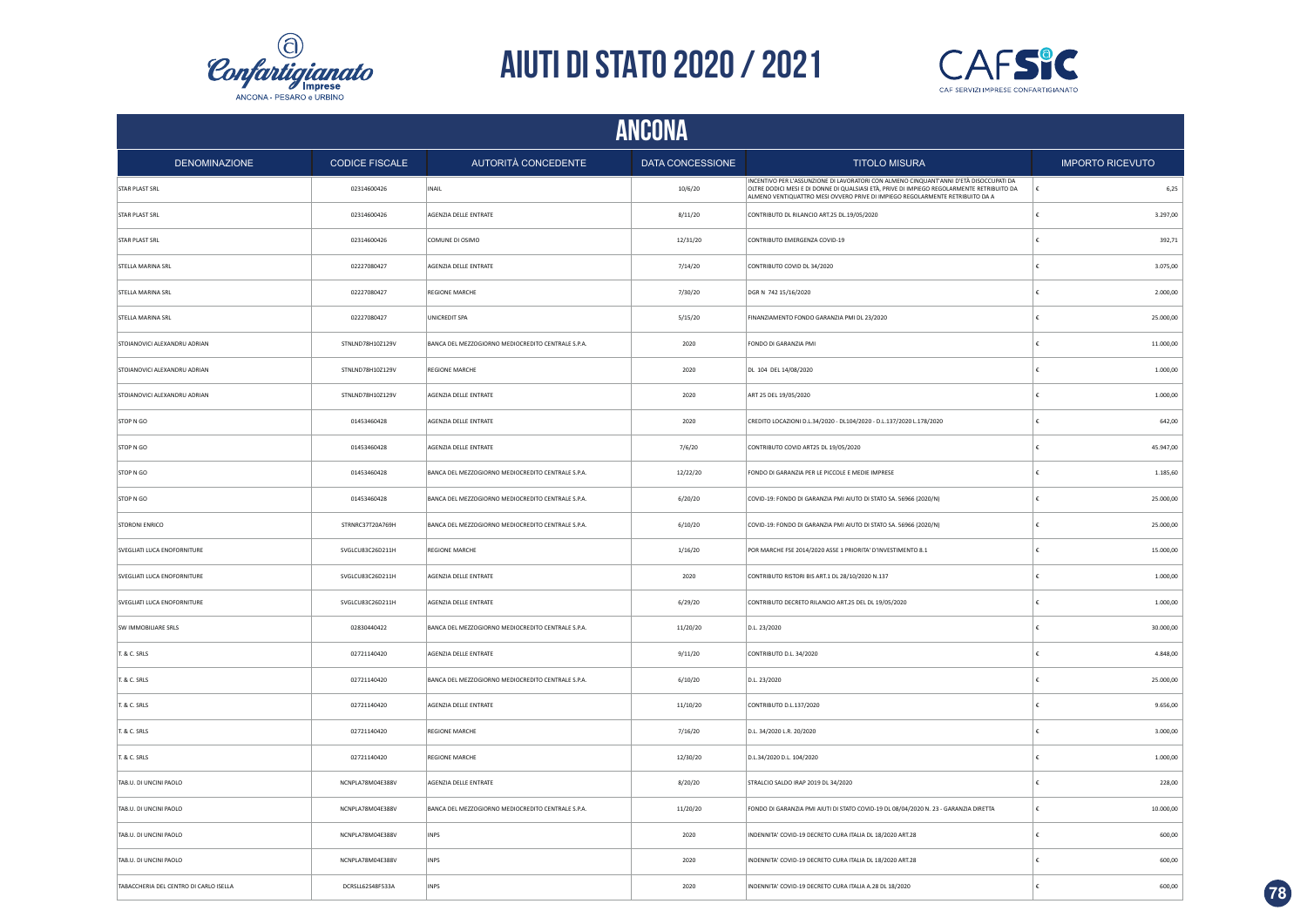



| ANCONA                                            |                       |                                                    |                  |                                                                                                                                                        |                         |  |  |
|---------------------------------------------------|-----------------------|----------------------------------------------------|------------------|--------------------------------------------------------------------------------------------------------------------------------------------------------|-------------------------|--|--|
| <b>DENOMINAZIONE</b>                              | <b>CODICE FISCALE</b> | AUTORITÀ CONCEDENTE                                | DATA CONCESSIONE | <b>TITOLO MISURA</b>                                                                                                                                   | <b>IMPORTO RICEVUTO</b> |  |  |
| TABACCHERIA DEL CENTRO DI CARLO ISELLA            | DCRSLL62S48F533A      | <b>INPS</b>                                        | 2020             | INDENNITA' COVID-19 DECRETO CURA ITALIA A.28 DL 18/2020                                                                                                | 600,00<br>€             |  |  |
| TABACCHERIA DEL CENTRO DI CARLO ISELLA            | DCRSLL62S48F533A      | BANCA DEL MEZZOGIORNO MEDIOCREDITO CENTRALE S.P.A. | 11/20/20         | COVID-19 FONDO DI GARANZIA PMI AIUTO DI STATO SA.56966 2020/N GARANZIA DIRETTA                                                                         | €<br>10.000,00          |  |  |
| TAGLIE FORTI SRLS                                 | 02669350429           | BANCA DEL MEZZOGIORNO MEDIOCREDITO CENTRALE S.P.A. | 5/25/20          | COVID 19-FONDO DI GARANZIA PMI AIUTO DI STATO SA 56966 (2020/N)                                                                                        | 24.000,00<br>€          |  |  |
| TAGLIE FORTI SRLS                                 | 02669350429           | AGENZIA DELLE ENTRATE                              | 11/22/20         | CRED.IMP.CAN.LOC. LEASING CONC.AFF.A28DL19/5/                                                                                                          | €<br>900,00             |  |  |
| TAGLIE FORTI SRLS                                 | 02669350429           | <b>AGENZIA DELLE ENTRATE</b>                       | 5/16/20          | C.IMP.ACQ.ADAT.STR.ELET.TARS.TEL.AE A.2C.6-Q                                                                                                           | 122.50<br>£             |  |  |
| TANTUCCI F. E GENERI M. S.N.C.                    | 01270630427           | BANCA DEL MEZZOGIORNO MEDIOCREDITO CENTRALE S.P.A. | 10/31/20         | COVID-19: FONDO DI GARANZIA PMI AIUTO DI STATO SA. 56966 (2020/N)                                                                                      | €<br>25.000,00          |  |  |
| TANTUCCI F. E GENERI M. S.N.C.                    | 01270630427           | AGENZIA DELLE ENTRATE                              | 7/14/20          | ART.25 DEL DECRETO-LEGGE 19 MAGGIO 2020 DECRETO RILANCIO                                                                                               | 4.899,00                |  |  |
| TANTUCCI F. E GENERI M. S.N.C.                    | 01270630427           | AGENZIA DELLE ENTRATE                              | ANNO 2020        | CREDITO D'IMPOSTA CANONI DI LOCAZIONE BOTTEGHE E NEGOZI - ART. 65 DL N. 18/2020                                                                        | 660.00<br>€             |  |  |
| TANTUCCI F. E GENERI M. S.N.C.                    | 01270630427           | AGENZIA DELLE ENTRATE                              | ANNO 2020        | CREDITO D'IMPOSTA CANONI LOCAZ.-LEASING-CONCES-AFFITTO AZIENDA ART.28 DL 34/2020                                                                       | 660,00<br>€             |  |  |
| TARABELLI & VISSANI SNC                           | 01298930429           | <b>REGIONE MARCHE</b>                              | 7/16/20          | DECRETO N.34 DEL 19 MAGGIO 2020                                                                                                                        | 1.500,00<br>€           |  |  |
| TARABELLI & VISSANI SNC                           | 01298930429           | BANCA DEL MEZZOGIORNO MEDIOCREDITO CENTRALE S.P.A. | 12/10/20         | COVID-19 FONDO DI GARANZIA PMI AIUTO DI STATO SA 56966 (2020/N)                                                                                        | 23.800,00               |  |  |
| TARABELLI & VISSANI SNC                           | 01298930429           | <b>REGIONE MARCHE</b>                              | 12/30/20         | DECRETO N.104 DEL 14/08/2020                                                                                                                           | 1.000,00<br>£           |  |  |
| TARABELLI & VISSANI SNC                           | 01298930429           | AGENZIA DELLE ENTRATE                              | 7/2/20           | DECRETO RILANCIO ART.25 DEL 19/5/2020 COVID 19                                                                                                         | 2.000,00<br>£           |  |  |
| TARABELLI & VISSANI SNC                           | 01298930429           | AGENZIA DELLE ENTRATE                              | 7/2/20           | DECRETO RISTORI ART.1 D.L.137 DEL 28/10/2020 COVID 19 EROG.AUTOMATICA                                                                                  | $\epsilon$<br>3.000,00  |  |  |
| TARABELLI & VISSANI SNC                           | 01298930429           | AGENZIA DELLE ENTRATE                              | 7/2/20           | DECRETO RISTORI ART.1 D.L.137 DEL 28/10/2020 COVID 19 EROG.AUTOMATICA ZONE ARANCIONI E ROSSE                                                           | 1.000,00<br>١£          |  |  |
| TARABELLI & VISSANI SNC                           | 01298930429           | AGENZIA DELLE ENTRATE                              | 7/2/20           | DECRETO RISTORI DL 172 DEL 18/12/2020 C.D. DECRETO NATALE                                                                                              | $\epsilon$<br>2.000.00  |  |  |
| TARABELLI MARMI S.R.L.                            | 02310580424           | G.S.A. SPA                                         | 2020             | CONTRIBUTO GSE                                                                                                                                         | 57.368,43<br>€          |  |  |
| TARABORRELLI ALDO                                 | TRBLDA67A10E243Q      | AGENZIA DELLE ENTRATE                              | 2020             | CREDITO ACCISA GASOLIO                                                                                                                                 | €<br>7.440,00           |  |  |
| TARABORRELLI ALDO                                 | TRBLDA67A10E243Q      | BANCA DEL MEZZOGIORNO MEDIOCREDITO CENTRALE S.P.A. | 5/25/20          | D.L. 23/2020                                                                                                                                           | €<br>25.000,00          |  |  |
| TECNOERRE SOCIETA' COOPERATIVA                    | 02179110420           | BANCA DEL MEZZOGIORNO MEDIOCREDITO CENTRALE S.P.A. | 11/20/20         | COVID-19: FONDO DI GARANZIA PMI AIUTO DI STATO SA. 56966 (2020/N)                                                                                      | 25.000,00<br>€          |  |  |
| TECNOERRE SOCIETA' COOPERATIVA                    | 02179110420           | AGENZIA DELLE ENTRATE                              | 8/14/20          | ART.25 D.L. 34/2020                                                                                                                                    | 2.244,00<br>€           |  |  |
| TECNOERRE SOCIETA' COOPERATIVA                    | 02179110420           | AGENZIA DELLE ENTRATE                              | 8/28/20          | SGRAVIO VERSAMENTO IRAP 2020 ART.24 D.L. 34/2020                                                                                                       | 1.088,00<br>€           |  |  |
| <b>TECNOIMPIANTI</b>                              | 01200030417           | BANCA DEL MEZZOGIORNO MEDIOCREDITO CENTRALE S.P.A. | 7/31/20          | COVID-19: FONDO DI GARANZIA PMI AIUTO DI STATO SA. 56966 (2020/N)                                                                                      | €<br>30.000,00          |  |  |
| <b>TECNOIMPIANTI</b>                              | 01200030417           | AGENZIA DELLE ENTRATE                              | 4/27/20          |                                                                                                                                                        |                         |  |  |
| TECNOPAVIMENTI S.N.C. DI CARLETTI L. E ESPOSTO P. | 02102010424           | <b>REGIONE MARCHE</b>                              | 7/17/20          | L.R. 03 GIUGNO 2020, N. 20 - DGR N 747/2020. MISURE PER IL RILANCIO ECONOMICO DA EMERGENZA<br>COVID - CONTRIBUTI AD ATTIVITA` ARTIGIANALI E DI SERVIZI | ¢<br>1.000,00           |  |  |
| TECNOPAVIMENTI S.N.C. DI CARLETTI L. E ESPOSTO P. | 02102010424           | BANCA DEL MEZZOGIORNO MEDIOCREDITO CENTRALE S.P.A. | 11/10/20         | D.L.N.23 8 APRILE 2020. COVID-19: FONDO DI GARANZIA PMI AIUTO DI STATO SA. 56966 (2020/N) -<br>GARANZIA DIRETTA.                                       | 25.000,00<br>£          |  |  |
| TECNOPAVIMENTI S.N.C. DI CARLETTI L. E ESPOSTO P. | 02102010424           | AGENZIA DELLE ENTRATE                              | 6/25/20          | CONTRIBUTO FONDO PERDUTO DL 34/2020 (RILANCIO) ART. 25                                                                                                 | 2.000,00<br>€           |  |  |
| <b>TECNOSYSTEM SRL</b>                            | 01540520424           | AGENZIA DELLE ENTRATE                              | 8/20/20          | ART.24 DL 34/2020 E 77/2020                                                                                                                            | 19.196,00               |  |  |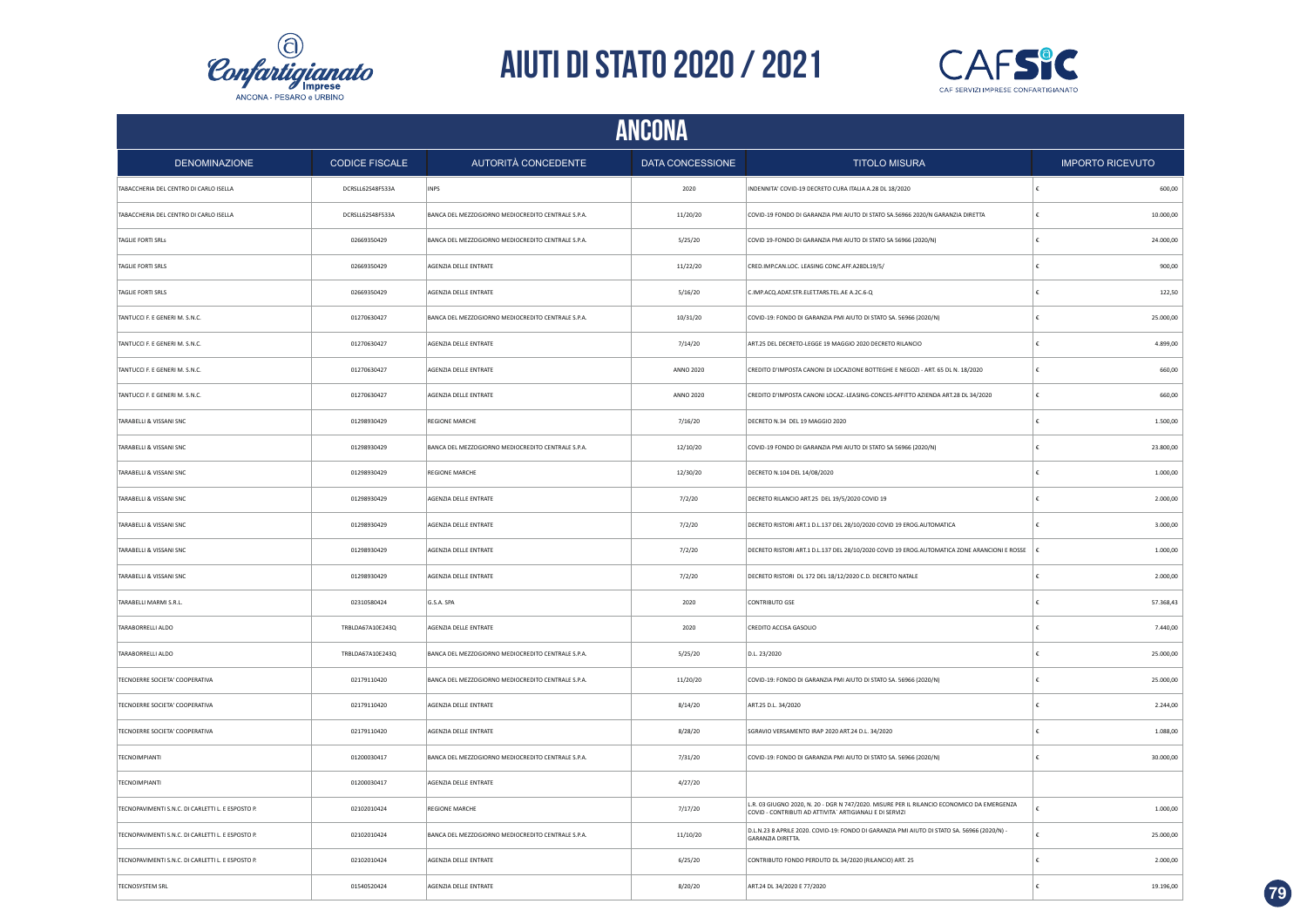



|                                                   |                       |                                                    | ANCONA           |                                                                                      |                                    |
|---------------------------------------------------|-----------------------|----------------------------------------------------|------------------|--------------------------------------------------------------------------------------|------------------------------------|
| <b>DENOMINAZIONE</b>                              | <b>CODICE FISCALE</b> | AUTORITÀ CONCEDENTE                                | DATA CONCESSIONE | <b>TITOLO MISURA</b>                                                                 | <b>IMPORTO RICEVUTO</b>            |
| <b>TECNOSYSTEM SRL</b>                            | 01540520424           | AGENZIA DELLE ENTRATE                              | 12/14/20         | ART. 125 DL 34/2020                                                                  | 2.160,00                           |
| <b>TECNOSYSTEM SRL</b>                            | 01540520424           | AGENZIA DELLE ENTRATE                              | 12/31/20         | ART. 1 COMMI 184-197 L. 27.12.2019 N. 160                                            | €<br>780,00                        |
| <b>TECNOSYSTEM SRL</b>                            | 01540520424           | AGENZIA DELLE ENTRATE                              | 12/31/20         | ART. 1 COMMA 1051 E SEGUENTI L. 30.12.2020 N. 178                                    | €<br>187,00                        |
| TECNOVA DI PORCARELLI RENZO & C.SNC               | 00686260423           | AGENZIA DELLE ENTRATE                              | 7/30/20          | STRALCIO IRAP 2019 DL 34/2020                                                        | €<br>1.286,00                      |
| TECNOVA DI PORCARELLI RENZO & C.SNC               | 00686260423           | BANCA DEL MEZZOGIORNO MEDIOCREDITO CENTRALE S.P.A. | 5/19/20          | COVID-19 FONDO DI GARANZIA PMI AIUTO DI STATO SA.56966 2020/N GARANZIA DIRETTA       | 25.000,00<br>€                     |
| TECNOVA DI PORCARELLI RENZO & C.SNC               | 00686260423           | BANCA DEL MEZZOGIORNO MEDIOCREDITO CENTRALE S.P.A. | 1/29/20          | FONDO DI GARANZIA PER LE PICCOLE E MEDIE IMPRESE                                     | €<br>1.565,00                      |
| TECNOVA DI PORCARELLI RENZO & C.SNC               | 00686260423           | AGENZIA DELLE ENTRATE                              | 8/11/20          | CONTRIBUTO DECRETO RILANCIO ART.25 DEL DL 19/05/2020                                 | 5.203,00                           |
| <b>TECNOVERDE SRL</b>                             | 02803040423           | BANCA DEL MEZZOGIORNO MEDIOCREDITO CENTRALE S.P.A. | 11/10/20         | FONDO DI GARANZIA PMI AIUTO DI STATO SA 56966 2020/N GARANZIA DIRETTA                | 25.000,00<br>€                     |
| <b>TECNOVERDE SRL</b>                             | 02803040423           | AGENZIA DELLE ENTRATE                              | 6/15/20          | DECRETO RILANCIO ART 25 DL 19/05/2020                                                | 5.087,00                           |
| <b>TECNOVERDE SRL</b>                             | 02803040423           | AGENZIA DELLE ENTRATE                              | 2020             | CREDITO LOCAZIONI                                                                    | 286,00                             |
| TELPOINT SNC DI PETROLATI, RAMAZZOTTI E VECCHIONI | 02247210426           | BANCA DEL MEZZOGIORNO MEDIOCREDITO CENTRALE S.P.A. | 12/31/20         | COVID-19: FONDO DI GARANZIA PMI AIUTO DI STATO SA. 56966 (2020/N)                    | 15.000,00                          |
| TELPOINT SNC DI PETROLATI, RAMAZZOTTI E VECCHIONI | 02247210426           | BANCA DEL MEZZOGIORNO MEDIOCREDITO CENTRALE S.P.A. | 5/25/20          | COVID-19: FONDO DI GARANZIA PMI AIUTO DI STATO SA. 56966 (2020/N)                    | 15.000,00                          |
| TELPOINT SNC DI PETROLATI, RAMAZZOTTI E VECCHIONI | 02247210426           | AGENZIA DELLE ENTRATE                              | 9/16/20          | ART.125 DL 34 19/05/2020                                                             | 60,00                              |
| TELPOINT SNC DI PETROLATI, RAMAZZOTTI E VECCHIONI | 02247210426           | AGENZIA DELLE ENTRATE                              | 12/17/20         | ART.125 DL 34 19/05/2020                                                             | £<br>122,00                        |
| TENDE E TENDENZE SRL                              | 01044720421           | AGENZIA DELLE ENTRATE                              | 6/29/20          | CONTRIBUTO D.L. 34/2020                                                              | 13.633,00<br>£                     |
| TENDE E TENDENZE SRL                              | 01044720422           | AGENZIA DELLE ENTRATE                              | 12/31/20         | CREDITO LOCAZIONI D.L.34/2020 - DL104/2020 - D.L.137/2020 L.178/2020                 | 5.760,00<br>£                      |
| TENDE E TENDENZE SRL                              | 01044720423           | AGENZIA DELLE ENTRATE                              | 9/3/20           | CONTRIBUTO SANIFICAZIONE D.L. 34/2020                                                | 148,00                             |
| TENDE E TENDENZE SRL                              | 01044720421           | BANCA DEL MEZZOGIORNO MEDIOCREDITO CENTRALE S.P.A. | 6/10/20          | D.L. 23/2020                                                                         | GARANZIA SU FINAZIAMENTO € 25.000  |
| TENDE E TENDENZE SRL                              | 01044720421           | BANCA DEL MEZZOGIORNO MEDIOCREDITO CENTRALE S.P.A. | 10/23/20         | D.L. 23/2020                                                                         | GARANZIA SU FINAZIAMENTO € 222.000 |
| TENDE E TENDENZE SRL                              | 01044720421           | BANCA DEL MEZZOGIORNO MEDIOCREDITO CENTRALE S.P.A. | 2/6/20           | D.L. 23/2020                                                                         | GARANZIA SU FINAZIAMENTO € 128.000 |
| TERMOIDRAULICA DI MOSCA STEFANO                   | MSCSFN66L30C615P      | AGENZIA DELLE ENTRATE                              | 8/20/20          | STRALCIO SALDO IRAP 2019 DL 34/2020                                                  | €<br>249,00                        |
| TERMOIDRAULICA DI MOSCA STEFANO                   | MSCSFN66L30C615P      | AGENZIA DELLE ENTRATE                              | 8/20/20          | STRALCIO PRIMO ACCONTO IRAP 2020 DL 34/2020                                          | 454,00<br>€                        |
| TERMOIDRAULICA DI MOSCA STEFANO                   | MSCSFN66L30C615P      | BANCA DEL MEZZOGIORNO MEDIOCREDITO CENTRALE S.P.A. | 9/10/20          | FONDO DI GARANZIA PMI AIUTI DI STATO COVID-19 DL 08/04/2020 N. 23 - GARANZIA DIRETTA | €<br>17.000,00                     |
| TERMOIDRAULICA DI MOSCA STEFANO                   | MSCSFN66L30C615P      | AGENZIA DELLE ENTRATE                              | 7/3/20           | CONTRIBUTO FONDO PERDUTO DL 34/2020 (RILANCIO) ART. 25                               | 1.842,00<br>€                      |
| TERMOIDRAULICA DI MOSCA STEFANO                   | MSCSFN66L30C615P      | <b>INPS</b>                                        | 4/15/20          | INDENNITA' COVID-19 DECRETO CURA ITALIA DL 18/2020 ART.28                            | €<br>600,00                        |
| TERMOIDRAULICA DI MOSCA STEFANO                   | MSCSFN66L30C615P      | <b>INPS</b>                                        | 5/21/20          | INDENNITA' COVID-19 DECRETO CURA ITALIA DL 18/2020 ART.28                            | 600,00                             |
| TERMOIDRAULICA MICUCCI SRL                        | 01117480424           | BANCA DEL MEZZOGIORNO MEDIOCREDITO CENTRALE S.P.A. | 12/10/20         | COVID-19: FONDO DI GARANZIA PMI AIUTO DI STATO SA. 56966 (2020/N)                    | 101.786,16<br>€                    |
| TERMOIDRAULICA MICUCCI SRL                        | 01117480424           | AGENZIA DELLE ENTRATE                              | 6/25/20          | ART.25 DL 19/05/2020                                                                 | 3.880,00                           |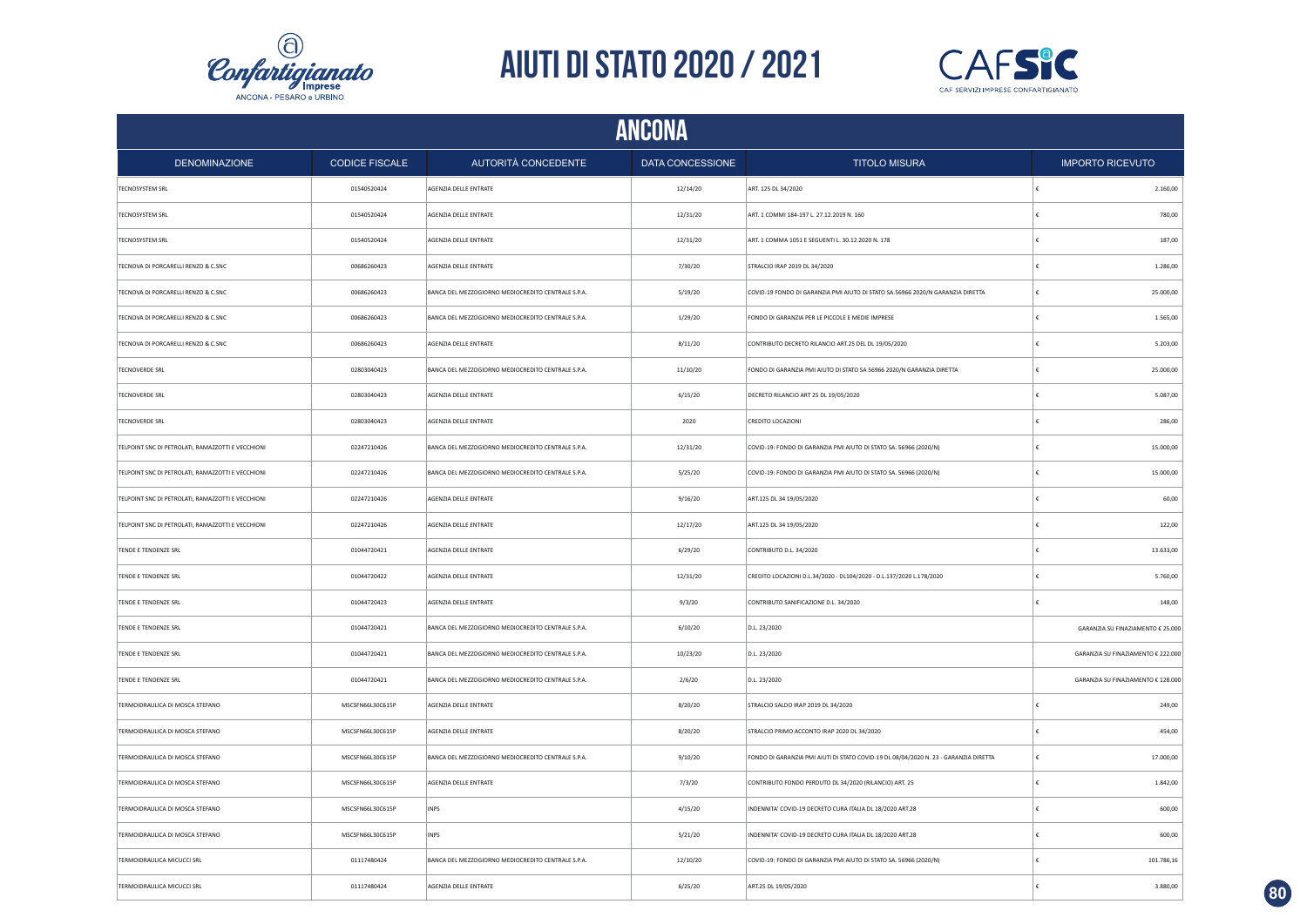



| ANCONA                                                                      |                       |                                                    |                  |                                                                                                                                                                                                                                                                       |                         |  |  |
|-----------------------------------------------------------------------------|-----------------------|----------------------------------------------------|------------------|-----------------------------------------------------------------------------------------------------------------------------------------------------------------------------------------------------------------------------------------------------------------------|-------------------------|--|--|
| <b>DENOMINAZIONE</b>                                                        | <b>CODICE FISCALE</b> | AUTORITÀ CONCEDENTE                                | DATA CONCESSIONE | <b>TITOLO MISURA</b>                                                                                                                                                                                                                                                  | <b>IMPORTO RICEVUTO</b> |  |  |
| TERMOIDRAULICA SAS DI BRACACCINI ANDREA & C.                                | 02746230420           | AGENZIA DELLE ENTRATE                              | 2020             | ART.25 DL 19/05/2020 DECRETO RILANCIO                                                                                                                                                                                                                                 | 2.600,00                |  |  |
| TERMOIDRAULICA SAS DI BRACACCINI ANDREA & C.                                | 02746230420           | BANCA DEL MEZZOGIORNO MEDIOCREDITO CENTRALE S.P.A. | 6/10/20          | COVID-19 FONDO DI GARANZIA PMI AIUTO DI STATO SA 56966 (2020/N)                                                                                                                                                                                                       | 20.500,00               |  |  |
| <b>TERZONI CHRISTIAN</b>                                                    | TRZCRS76A10I608U      | BANCA DEL MEZZOGIORNO MEDIOCREDITO CENTRALE S.P.A. | 6/20/20          | COVID-19: FONDO DI GARANZIA PMI AIUTO DI STATO SA. 56966 (2020/N)                                                                                                                                                                                                     | 25.000,00               |  |  |
| <b>TERZONI CHRISTIAN</b>                                                    | TRZCRS76A10I608U      | <b>REGIONE MARCHE</b>                              | 12/30/20         | REGIME QUADRO NAZIONALE SU AIUTI DI STATO COVID 19 ART. 54 - 61 DL RILANCIO COME MODIFICATO<br>DALL'ART 62 DEL DL 104/2020                                                                                                                                            | 1.000,00                |  |  |
| <b>TERZONI CHRISTIAN</b>                                                    | TRZCRS76A10I608U      | AGENZIA DELLE ENTRATE                              | 6/24/20          | ART.25 DL 19/05/2020                                                                                                                                                                                                                                                  | 1.344,00                |  |  |
| <b>TERZONI CHRISTIAN</b>                                                    | TRZCRS76A10I608U      | AGENZIA DELLE ENTRATE                              | 9/16/20          | ART.125 DL 34 19/05/2020                                                                                                                                                                                                                                              | 66,00                   |  |  |
| <b>TERZONI CHRISTIAN</b>                                                    | TRZCRS76A10I608U      | AGENZIA DELLE ENTRATE                              | 12/17/20         | ART.125 DL 34 19/05/2020                                                                                                                                                                                                                                              | 135,00                  |  |  |
| <b>TERZONI CHRISTIAN</b>                                                    | TRZCRS76A10I608U      | AGENZIA DELLE ENTRATE                              | 1/1/20           | C.IMP.ACQ.ADAT.STR.ELET.TARS.TEL.AE A.2C.6-Q                                                                                                                                                                                                                          | 250,00                  |  |  |
| THERMO ECOLOGY DI PESARESI MATTEO                                           | PSRMTT81S06G157T      | AGENZIA DELLE ENTRATE                              | 7/7/20           | ART. 25 D.LEGGE 19/08/2020                                                                                                                                                                                                                                            | 2.937,00                |  |  |
| THERMO ECOLOGY DI PESARESI MATTEO                                           | PSRMTT81S06G157T      | AGENZIA DELLE ENTRATE                              | 7/20/20          | ART, 24 DL 34/2020 E 77/2020                                                                                                                                                                                                                                          | 1.392,00                |  |  |
| THERMO ECOLOGY DI PESARESI MATTEO                                           | PSRMTT81S06G157T      | BANCA DEL MEZZOGIORNO MEDIOCREDITO CENTRALE S.P.A. | 7/31/20          | DL 08/04/2020 N. 23                                                                                                                                                                                                                                                   | 25.000,00               |  |  |
| THERMO ECOLOGY DI PESARESI MATTEO                                           | PSRMTT81S06G157T      | UNI.CO. SOCIETA' COOPERATIVA                       | 10/8/20          | L.R. 13/2020                                                                                                                                                                                                                                                          | 4.897,94                |  |  |
| THERMO ECOLOGY DI PESARESI MATTEO                                           | PSRMTT81S06G157T      | BANCA DEL MEZZOGIORNO MEDIOCREDITO CENTRALE S.P.A. | 11/30/20         | D.L.08/04/2020 N. 23 (GARANZIA)                                                                                                                                                                                                                                       | 1.268,79                |  |  |
| THERMO ECOLOGY DI PESARESI MATTEO                                           | PSRMTT81S06G157T      | BANCA DEL MEZZOGIORNO MEDIOCREDITO CENTRALE S.P.A. | 11/30/20         | D.L.08/04/2020 N. 23 (GARANZIA)                                                                                                                                                                                                                                       | 80.000,00               |  |  |
| THERMORIPARAZIONI DI DANIELE MENGONI                                        | MNGDNL70M04G157W      | <b>REGIONE MARCHE</b>                              | 12/30/20         | REGIONE MARCHE - DL 189/2016 ART 20 BIS - DECRETO INTERMINISTERIALE 11/08/2017 - CRITERI,<br>PROCEDURE E MODALITÀ DI CONCESSIONE ED EROGAZIONE CONTRIBUTI IN FAVORE DELLE IMPRESE<br>LOCALIZZATE NELLE PROVINCE DELLE REGIONI MARCHE, ABRUZZO, LAZIO E UMBRIA COLPITE | 50.000,00               |  |  |
| THERMORIPARAZIONI DI DANIELE MENGONI                                        | MNGDNL70M04G157W      | BANCA DEL MEZZOGIORNO MEDIOCREDITO CENTRALE S.P.A. | 7/20/20          | COVID-19: FONDO DI GARANZIA PMI AIUTO DI STATO SA. 56966 (2020/N)                                                                                                                                                                                                     | 25.000,00               |  |  |
| THERMORIPARAZIONI DI DANIELE MENGONI                                        | MNGDNL70M04G157W      | BANCA DEL MEZZOGIORNO MEDIOCREDITO CENTRALE S.P.A. | 1/22/20          | FONDO DI GARANZIA PER LE PICCOLE E MEDIE IMPRESE                                                                                                                                                                                                                      | 216,64                  |  |  |
| TI.ERRE DI TRILLINI RENATO                                                  | TRLRNT69B27A271Q      | AGENZIA DELLE ENTRATE                              | 6/25/20          | CONTRIBUTO FONDO PERDUTO ART.25 DL19/05/20 (RILANCIO)                                                                                                                                                                                                                 | 1.000,00                |  |  |
| TI.ERRE DI TRILLINI RENATO                                                  | TRLRNT69B27A271Q      | BANCA DEL MEZZOGIORNO MEDIOCREDITO CENTRALE S.P.A. | 8/20/20          | COVID-19: FONDO DI GARANZIA PMI AIUTI DI STATO SA.56966 (2020/N)                                                                                                                                                                                                      | 13.805,00               |  |  |
| TI.ERRE DI TRILLINI RENATO                                                  | TRI RNT69R27A271O     | <b>INPS</b>                                        | 2020             | INDENNITA' COVID-19 DECRETO CURA ITALIA DL 18/2020 ART.28                                                                                                                                                                                                             | 1.200,00                |  |  |
| TIZIANA E MARIA SNC                                                         | 02230380426           | AGENZIA DELLE ENTRATE                              | 2020             | CREDITO LOCAZIONI D.L.34/2020 - DL104/2020 - D.L.137/2020 L.178/2020                                                                                                                                                                                                  | 720,00                  |  |  |
| TIZIANA E MARIA SNC                                                         | 02230380426           | REGIONE MARCHE                                     | 7/17/20          | REGIME QUADRO NAZIONALE SUGLI AIUTI DI STATO - COVID 19 (ARTT. 54 - 61 DEL DL RILANCIO                                                                                                                                                                                | 1.500,00                |  |  |
| TIZIANA E MARIA SNC                                                         | 02230380426           | BANCA DEL MEZZOGIORNO MEDIOCREDITO CENTRALE S.P.A. | 7/10/20          | COVID-19: FONDO DI GARANZIA PMI AIUTO DI STATO SA. 56966 (2020/N)                                                                                                                                                                                                     | 15.000,00               |  |  |
| TIZIANA E MARIA SNC                                                         | 02230380426           | AGENZIA DELLE ENTRATE                              | 2020             | REGISTRATORE DI CASSA                                                                                                                                                                                                                                                 | 250,00                  |  |  |
| TLA SOCIETA' A RESPONSABILITA' LIMITATA SEMPLIFICATA<br><b>UNIPERSONALE</b> | 02770970420           | BANCA DEL MEZZOGIORNO MEDIOCREDITO CENTRALE S.P.A. | 8/10/20          | COVID-19: FONDO DI GARANZIA PMI AIUTO DI STATO SA. 56966 (2020/N)                                                                                                                                                                                                     | 25.000,00               |  |  |
| TLA SOCIETA' A RESPONSABILITA' LIMITATA SEMPLIFICATA<br>UNIPERSONALE        | 02770970420           | BANCA DEL MEZZOGIORNO MEDIOCREDITO CENTRALE S.P.A. | 7/28/20          | FONDO DI GARANZIA PER LE PICCOLE E MEDIE IMPRESE                                                                                                                                                                                                                      | 1.012,57                |  |  |
| TLA SOCIETA' A RESPONSABILITA' LIMITATA SEMPLIFICATA<br>UNIPERSONALE        | 02770970420           | BANCA DEL MEZZOGIORNO MEDIOCREDITO CENTRALE S.P.A. | 12/20/20         | COVID-19: FONDO DI GARANZIA PMI AIUTO DI STATO SA. 56966 (2020/N)                                                                                                                                                                                                     | 1.783,40                |  |  |
| TLA SOCIETA' A RESPONSABILITA' LIMITATA SEMPLIFICATA<br>UNIPERSONALE        | 02770970420           | BANCA DEL MEZZOGIORNO MEDIOCREDITO CENTRALE S.P.A. | 12/20/20         | COVID-19: FONDO DI GARANZIA PMI AIUTO DI STATO SA. 56966 (2020/N)                                                                                                                                                                                                     | 100.000,00              |  |  |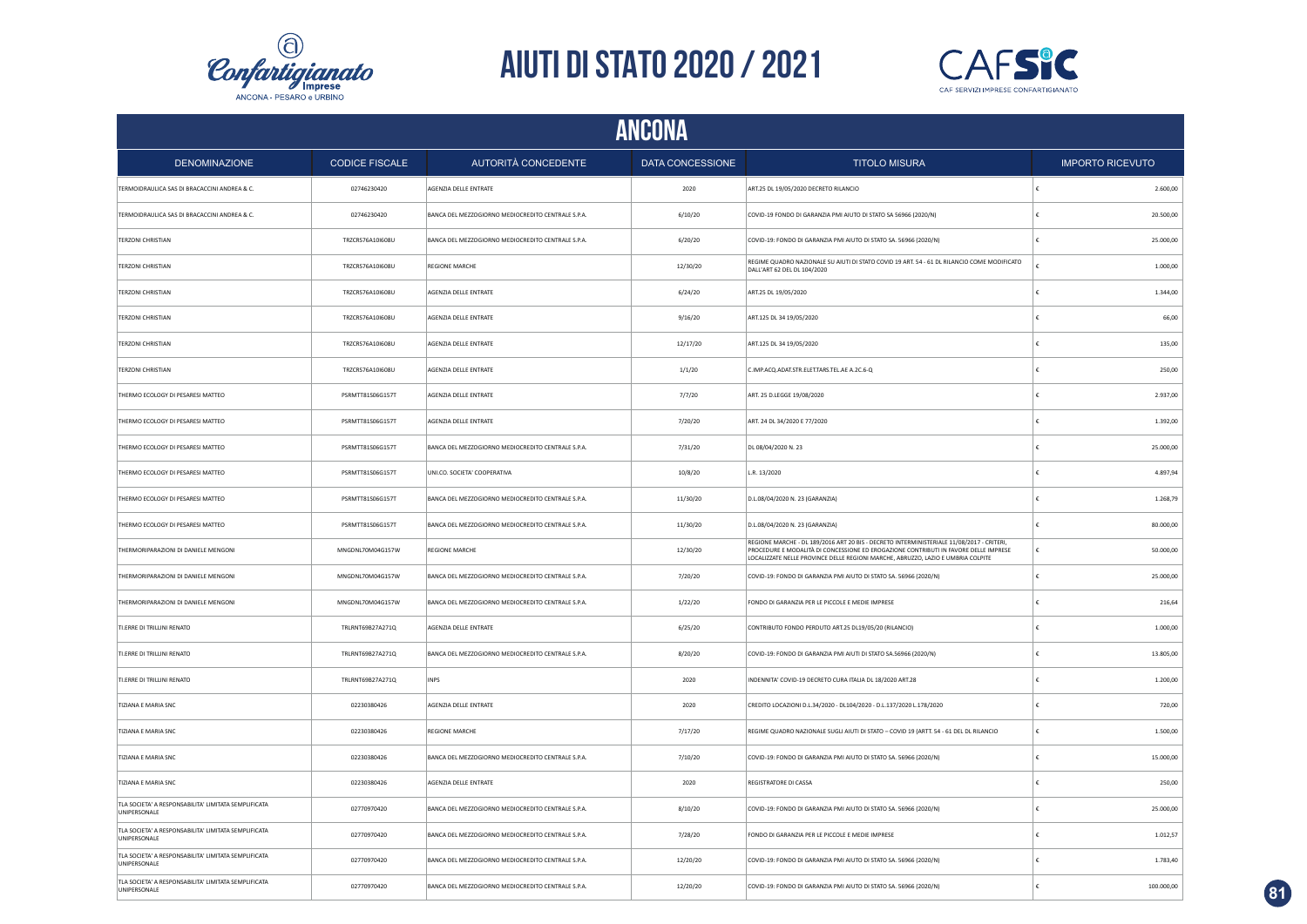



| ANCONA                                                  |                       |                                                    |                  |                                                                                                                                                                              |                         |  |  |
|---------------------------------------------------------|-----------------------|----------------------------------------------------|------------------|------------------------------------------------------------------------------------------------------------------------------------------------------------------------------|-------------------------|--|--|
| <b>DENOMINAZIONE</b>                                    | <b>CODICE FISCALE</b> | AUTORITÀ CONCEDENTE                                | DATA CONCESSIONE | <b>TITOLO MISURA</b>                                                                                                                                                         | <b>IMPORTO RICEVUTO</b> |  |  |
| TOMASETTI MAX                                           | TMSMXA77P04D488U      | AGENZIA DELLE ENTRATE                              | 7/7/20           | CONTRIBUTO D.L. 34/2020                                                                                                                                                      | 1.000,00                |  |  |
| TOMASETTI MAX                                           | TMSMXA77P04D488U      | BANCA DEL MEZZOGIORNO MEDIOCREDITO CENTRALE S.P.A. | 3/31/20          | D.L. 23/2020                                                                                                                                                                 | 30.000,00               |  |  |
| <b>TOMASETTI MAX</b>                                    | TMSMXA77P04D488U      | AGENZIA DELLE ENTRATE                              | 2020             | CREDITO ACCISA GASOLIO                                                                                                                                                       | 6.305,00                |  |  |
| TORCIANTI S.A.S. DI TORCIANTI NAZZARENO E C.            | 01463660421           | BANCA DEL MEZZOGIORNO MEDIOCREDITO CENTRALE S.P.A. | 6/20/20          | COVID-19: FONDO DI GARANZIA PMI AIUTO DI STATO SA. 56966 (2020/N)                                                                                                            | 25.000,00               |  |  |
| TORCIANTI S.A.S. DI TORCIANTI NAZZARENO E C.            | 01463660421           | AGENZIA DELLE ENTRATE                              | 7/23/20          | CONTRIBUTO DL RILANCIO ART.25 DL.19/05/2020                                                                                                                                  | 2.846,00                |  |  |
| TORCIANTI S.A.S. DI TORCIANTI NAZZARENO E C.            | 01463660421           | COMUNE DI OSIMO                                    | 12/31/20         | CONTRIBUTO EMERGENZA COVID-19                                                                                                                                                | 392,71                  |  |  |
| TORNERIA AUTOMATICA LUZI SRL                            | 02545920429           | AGENZIA DELLE ENTRATE                              | 7/3/20           | ART.25 D.L. 34/2020 - DECRETO RILANCIO                                                                                                                                       | 7.651,00                |  |  |
| TORNERIA AUTOMATICA LUZI SRL                            | 02545920429           | BANCA DEL MEZZOGIORNO MEDIOCREDITO CENTRALE S.P.A. | 6/30/20          | COVID-19: FONDO DI GARANZIA PMI AIUTO DI STATO SA, 56966 (2020/N)                                                                                                            | 25.000,00               |  |  |
| TORNERIA AUTOMATICA LUZI SRL                            | 02545920429           | BANCA DEL MEZZOGIORNO MEDIOCREDITO CENTRALE S.P.A. | 6/16/20          | FONO DI GARANZIA PMI                                                                                                                                                         | 9.703,09                |  |  |
| TORNERIA RINALDI SRL                                    | 02746080429           | AGENZIA DELLE ENTRATE                              | 7/22/20          | ART.25 D.L. 34/2020 - DECRETO RILANCIO                                                                                                                                       | 6.202,00                |  |  |
| TORNERIA RINALDI SRL                                    | 02746080429           | BANCA DEL MEZZOGIORNO MEDIOCREDITO CENTRALE S.P.A. | 6/10/20          | COVID-19: FONDO DI GARANZIA PMI AIUTO DI STATO SA. 56966 (2020/N)                                                                                                            | 25.000,00               |  |  |
| TRATTORIA GALLO ROSSO S.N.C. DI TANTUCCI A. E MASTRI G. | 02638410429           | BANCA DEL MEZZOGIORNO MEDIOCREDITO CENTRALE S.P.A. | 5/14/20          | GARANZIA DEL FONDO A VALERE SULLA SEZIONE SPECIALE DI CUI ALL'ARTICOLO 56 DEL DECRETO-LEGGE<br>DEL 17 MARZO 2020 N. 18                                                       | 11.002,84               |  |  |
| TRATTORIA GALLO ROSSO S.N.C. DI TANTUCCI A. E MASTRI G. | 02638410429           | POSTE ITALIANE SPA                                 | 3/30/20          | FONDO RISTORAZIONE                                                                                                                                                           | 5.754,42                |  |  |
| TRATTORIA GALLO ROSSO S.N.C. DI TANTUCCI A. E MASTRI G. | 02638410429           | <b>REGIONE MARCHE</b>                              | 12/30/20         | REGIME QUADRO NAZIONALE SUGLI AIUTI DI STATO - COVID 19 (ARTT. 54 - 61 DEL DL RILANCIO COME<br>MODIFICATO DALL'ART. 62 DEL DL 104/2020)                                      | 1.000,00                |  |  |
| TRATTORIA GALLO ROSSO S.N.C. DI TANTUCCI A. E MASTRI G. | 02638410429           | BANCA DEL MEZZOGIORNO MEDIOCREDITO CENTRALE S.P.A. | 10/31/20         | COVID-19: FONDO DI GARANZIA PMI AIUTO DI STATO SA. 56966 (2020/N)                                                                                                            | 25.000,00               |  |  |
| TRATTORIA GALLO ROSSO S.N.C. DI TANTUCCI A. E MASTRI G. | 02638410429           | <b>REGIONE MARCHE</b>                              | 7/6/20           | REGIME QUADRO NAZIONALE SUGLI AIUTI DI STATO - COVID 19 (ARTT. 54 - 61 DEL DL RILANCIO)                                                                                      | 3.000,00                |  |  |
| TRILLINI GIANCARLO                                      | TRLGCR50A28D597K      | BANCA DEL MEZZOGIORNO MEDIOCREDITO CENTRALE S.P.A. | 12/10/20         | COVID-19 FONDO DI GARANZIA PMI AIUTO DI STATO SA 56966 (2020/N)                                                                                                              | 25.000,00               |  |  |
| <b>TRILLINI SRLS</b>                                    | 02787060421           | BANCA DEL MEZZOGIORNO MEDIOCREDITO CENTRALE S.P.A. | 10/31/20         | COVID-19 FONDO DI GARANZIA PMI AIUTO DI STATO SA 56966 (2020/N)                                                                                                              | 24.500,00               |  |  |
| TRILLINI SRLS                                           | 02787060421           | AGENZIA DELLE ENTRATE                              | 7/14/20          | DECRETO RILANCIO ART.25 DEL 19/5/2020 COVID 19                                                                                                                               | 11.338,00               |  |  |
| TRIS IMMOBILIARE S.A.S. DI BERNARDI JURI E C.           | 02204850420           | BANCA DEL MEZZOGIORNO MEDIOCREDITO CENTRALE S.P.A. | 11/10/20         | COVID-19 FONDO DI GARANZIA PMI AIUTO DI STATO SA.56966 2020/N GARANZIA DIRETTA                                                                                               | 26.800,00               |  |  |
| TRIS IMMOBILIARE S.A.S. DI BERNARDI JURI E C.           | 02204850420           | INAIL                                              | 12/1/20          | APPLICAZIONE INCENTIVI ALL'ASSUNZIONE DI LAVORATORI SVANTAGGIATI PREVISTI DALL'ART.4 . COMMI<br>8-11 DELLA LEGGE 92 DEL 2012, RIDUZIONE DEL 50% DEI PREMI ASSICURATIVI INAIL | 605,28                  |  |  |
| <b>TROMBIN SAS</b>                                      | 02150790422           | AGENZIA DELLE ENTRATE                              | 6/29/20          | DECRETO RILANCIO                                                                                                                                                             | 3.408,00                |  |  |
| <b>TROMBIN SAS</b>                                      | 02150790423           | BANCA DEL MEZZOGIORNO MEDIOCREDITO CENTRALE S.P.A. | 7/10/20          | COVID-19: FONDO DI GARANZIA PMI AIUTO DI STATO SA. 56966 (2020/N)                                                                                                            | 25.000,00               |  |  |
| TROZZI AUTODEMOLIZIONI S.R.L.                           | 02388690428           | UNI.CO. SOCIETA' COOPERATIVA                       | 10/21/20         | LR 13/2020 - MISURE URGENTI PER IL SOSTEGNO ALLE ATTIVITÀ PRODUTTIVE A SEGUITO EMERGENZA<br>COVID 19 ART 12 COMMA 1 - ZONE FUORI CRATERE                                     | 3.990,74                |  |  |
| TROZZI AUTODEMOLIZIONI S.R.L.                           | 02388690428           | BANCA DEL MEZZOGIORNO MEDIOCREDITO CENTRALE S.P.A. | 10/27/20         | FONDO DI GARANZIA PER LE PICCOLE E MEDIE IMPRESE                                                                                                                             | 56.000,00               |  |  |
| TURCHI COSTRUZIONI SAS                                  | 02251630428           | AGENZIA DELLE ENTRATE                              | 7/14/20          | ART.25 D.L. N. 34/2020                                                                                                                                                       | 2.000,00                |  |  |
| TURCHI COSTRUZIONI SAS                                  | 02251630428           | <b>REGIONE MARCHE</b>                              | 7/17/20          | REGIME QUADRO NAZIONALE SUGLI AIUTI DI STATO - COVID 19 (ARTT. 54 - 61 DEL DL RILANCIO)                                                                                      | 700,00                  |  |  |
| TURCHI COSTRUZIONI SAS                                  | 02251630428           | <b>REGIONE MARCHE</b>                              | 7/17/20          | REGIME QUADRO NAZIONALE SUGLI AIUTI DI STATO - COVID 19 (ARTT. 54 - 61 DEL DL RILANCIO)                                                                                      | 300,00                  |  |  |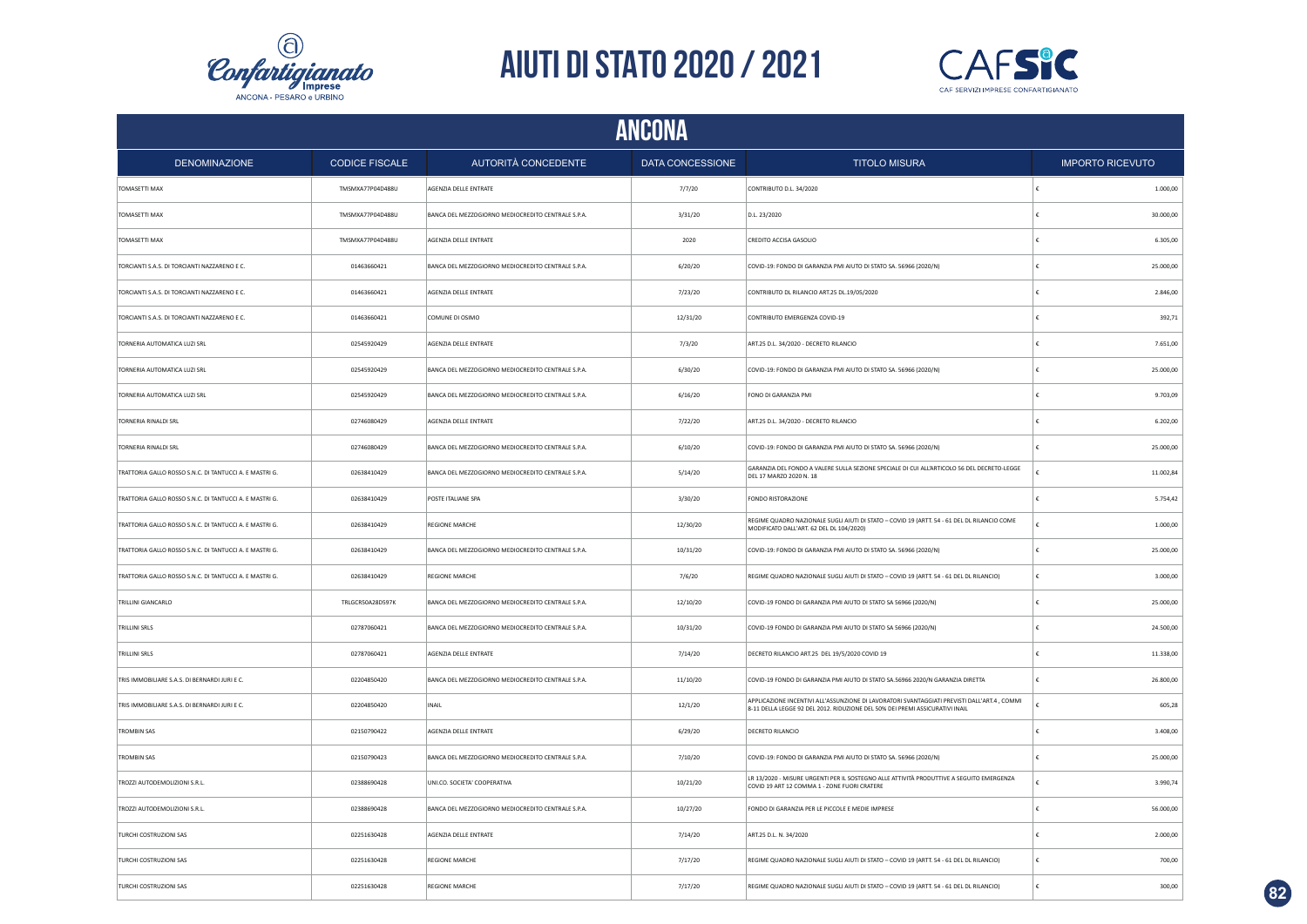



| ANCONA                           |                       |                                                    |                  |                                                                                                                                                    |                         |  |  |
|----------------------------------|-----------------------|----------------------------------------------------|------------------|----------------------------------------------------------------------------------------------------------------------------------------------------|-------------------------|--|--|
| <b>DENOMINAZIONE</b>             | <b>CODICE FISCALE</b> | AUTORITÀ CONCEDENTE                                | DATA CONCESSIONE | <b>TITOLO MISURA</b>                                                                                                                               | <b>IMPORTO RICEVUTO</b> |  |  |
| TURCHI COSTRUZIONI SAS           | 02251630428           | BANCA DEL MEZZOGIORNO MEDIOCREDITO CENTRALE S.P.A. | 9/10/20          | COVID-19: FONDO DI GARANZIA PMI AIUTO DI STATO SA. 56966 (2020/N)                                                                                  | 23.500,00<br>€          |  |  |
| <b>TURI GIUSEPPE</b>             | TRUGPP76S23H926E      | <b>INPS</b>                                        | 2020             | INDENNITA' COVID-19 DECRETO CURA ITALIA DL 18/2020 ART.28                                                                                          | €<br>1.200,00           |  |  |
| <b>TURI GIUSEPPE</b>             | TRUGPP76S23H926E      | BANCA DEL MEZZOGIORNO MEDIOCREDITO CENTRALE S.P.A. | 8/10/20          | FONDO DI GARANZIA PMI AIUTI DI STATO                                                                                                               | 18.000,00<br>€          |  |  |
| TWAROG MONIKA KAMILA             | TWRMKK83M71Z127D      | <b>INPS</b>                                        | 2020             | INDENNITA' COVID-19 DECRETO CURA ITALIA A.28 DL 18/2020                                                                                            | €<br>1.200,00           |  |  |
| TWAROG MONIKA KAMILA             | TWRMKK83M71Z127D      | AGENZIA DELLE ENTRATE                              | 7/3/20           | FONDO PERDUTO ART.25 DL34/2020 (RILANCIO)                                                                                                          | 1.000,00<br>£           |  |  |
| TWAROG MONIKA KAMILA             | TWRMKK83M71Z127D      | AGENZIA DELLE ENTRATE                              | 8/20/20          | CREDITO LOCAZIONE ART.28 DL 34/2020 (RILANCIO                                                                                                      | €<br>204,60             |  |  |
| TWAROG MONIKA KAMILA             | TWRMKK83M71Z127D      | BANCA DEL MEZZOGIORNO MEDIOCREDITO CENTRALE S.P.A. | 8/10/20          | COVID-19 FONDO DI GARANZIA PMI AIUTI DI STATO SA.56966 (2020/N)                                                                                    | 12.450,00<br>€          |  |  |
| TWAROG MONIKA KAMILA             | TWRMKK83M71Z127D      | AGENZIA DELLE ENTRATE                              | NOV.2020         | CONTRIBUTO DECRETO RISTORI ART. 1 N.137/20                                                                                                         | €<br>500,00             |  |  |
| TWAROG MONIKA KAMILA             | TWRMKK83M71Z127D      | <b>REGIONE MARCHE</b>                              | 12/30/20         | CONTRIBUTO ALLA RIPARTENZA ATTIVITA' NON CENTRI COMMERCIALI SA 58547                                                                               | 1.000,00<br>€           |  |  |
| UBALDI FOTOVIDEO DI LUCIA UBALDI | BLDLCU73P65E388E      | BANCA DEL MEZZOGIORNO MEDIOCREDITO CENTRALE S.P.A. | 7/10/20          | COVID-19: FONDO DI GARANZIA PMI AIUTO DISTATO SA. 56966 (2020/N)                                                                                   | 6.000,00                |  |  |
| UBALDI FOTOVIDEO DI LUCIA UBALDI | BLDLCU73P65E388E      | <b>REGIONE MARCHE</b>                              | 12/30/20         | REGIME QUADRO NAZIONALE SUGLI AIUTI DI STATO- COVID 19 (ARTT. 54 - 61 DEL DL RILANCIOCOME<br>MODIFICATO DALL'ART. 62 DEL DL104/2020)               | 1.000,00                |  |  |
| UBALDI FOTOVIDEO DI LUCIA UBALDI | BLDLCU73P65E388E      | AGENZIA DELLE ENTRATE                              | 7/3/20           | ISTANZA CONTRIBUTO DECRETO RILANCIO (ART.25 DEL DECRETO-LEGGE 19 MAGGIO 2020)                                                                      | £<br>1.000,00           |  |  |
| UBALDI FOTOVIDEO DI LUCIA UBALDI | BLDLCU73P65E388E      | AGENZIA DELLE ENTRATE                              | 2020             | ISTANZA DECRETO RISTORI E DECRETO RISTORI BIS (ART.1 DEL DECRETO-LEGGE 28 OTTOBRE 2020 N. 137 E<br>ART.2 DEL DECRETO-LEGGE 9 NOVEMBRE 2020 N. 149) | 1.000,00                |  |  |
| UBALDI FOTOVIDEO DI LUCIA UBALDI | BLDLCU73P65E388E      | AGENZIA DELLE ENTRATE                              | 2020             | CREDITO IMPOSTA ACQ.STR.ELET.TARS.TEL.AE A.2C.6-Q                                                                                                  | £<br>225,00             |  |  |
| <b>UBALDI MICHELE</b>            | BLDMHL87R25D488Q      | <b>REGIONE MARCHE</b>                              | 7/17/20          | REGIME QUADRO NAZIONALE SU AIUTI DI STATO COVID 19 ART. 54 - 61 DL RILANCIO COME MODIFICATO<br>DALL'ART 62 DEL DL 104/2020                         | 1.000,00                |  |  |
| <b>UBALDI MICHELE</b>            | BLDMHL87R25D488Q      | BANCA DEL MEZZOGIORNO MEDIOCREDITO CENTRALE S.P.A. | 11/30/20         | COVID-19: FONDO DI GARANZIA PMI AIUTO DI STATO SA. 56966 (2020/N)                                                                                  | 506.919,25<br>€         |  |  |
| <b>UBALDI MICHELE</b>            | BLDMHL87R25D488Q      | AGENZIA DELLE ENTRATE                              | 7/16/20          | ART.125 DL 34 19/05/2020                                                                                                                           | 120,00                  |  |  |
| <b>UBALDI MICHELE</b>            | BLDMHL87R25D488Q      | AGENZIA DELLE ENTRATE                              | 12/17/20         | ART.125 DL 34 19/05/2020                                                                                                                           | 244,00<br>€             |  |  |
| UNISPORT DI TANTUCCI C. & C. SNC | 01070560428           | AGENZIA DELLE ENTRATE                              | 9/11/20          | CONTRIBUTO D.L. 34/2020                                                                                                                            | €<br>2.000,00           |  |  |
| UNISPORT DI TANTUCCI C. & C. SNC | 01070560428           | BANCA DEL MEZZOGIORNO MEDIOCREDITO CENTRALE S.P.A. | 6/20/20          | D.L. 23/2020                                                                                                                                       | 8.000,00<br>€           |  |  |
| UP SRL                           | 01463260420           | <b>REGIONE MARCHE</b>                              | 8/11/20          | CONTRIBUTO REGIONE MARCHE EMERGENZA COVID-19                                                                                                       | £<br>1.458,00           |  |  |
| LIP SRI                          | 01463260420           | AGENZIA DELLE ENTRATE                              | 8/20/20          | SGRAVIO VERSAMENTO ACCONTO IRAP 2020 ART 24 DL 34/2020                                                                                             | 2.017,00<br>£           |  |  |
| LIP SRI                          | 01463260420           | G.S.A. SPA                                         | 12/31/20         | <b>CONTRIBUTO GSE</b>                                                                                                                              | 134.185,44<br>€         |  |  |
| UP SRL                           | 01463260420           | COMUNE DI NUMANA                                   | 6/16/20          | ESENZIONE IMU IMMOBILI TURISTICI LEGGE 178/2020                                                                                                    | 1.872,29                |  |  |
| UP SRL                           | 01463260420           | COMUNE DI SIROLO                                   | 6/16/20          | ESENZIONE IMU IMMOBILI TURISTICI LEGGE 178/2020                                                                                                    | 1.259,83                |  |  |
| UP SRL                           | 01463260420           | BANCA DEL MEZZOGIORNO MEDIOCREDITO CENTRALE S.P.A. | 5/6/20           | FINANZIAMENTO AGEVOLATO ART 13 C 1 DL 23/2020 BANCA INTESA SAN PAOLO                                                                               | 25.000,00               |  |  |
| <b>VACCARINI SRL</b>             | 01565690425           | AGENZIA DELLE ENTRATE                              | 6/25/20          | CONTRIBUTO COVID-19 AI SENSI DEL DL 34/2020                                                                                                        | 4.318,00                |  |  |
| VACCARINI SRL                    | 01565690425           | <b>REGIONE MARCHE</b>                              | 7/30/20          | CONTRIBUTO FONDO PERDUTO DGR 742                                                                                                                   | f.<br>1.944,00          |  |  |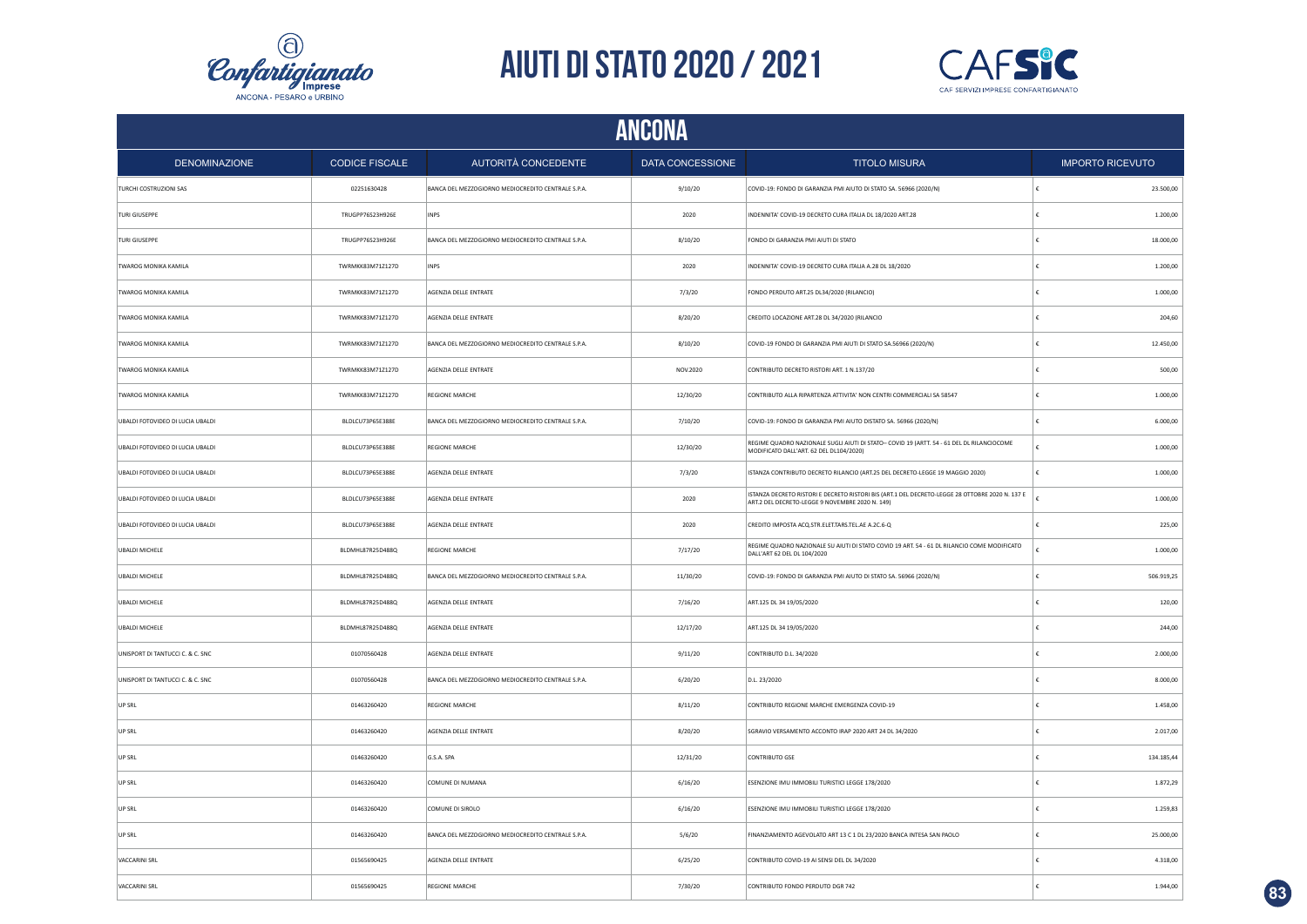



|                           | ANCONA                |                                                    |                  |                                                                                                                                                                         |   |                         |  |  |
|---------------------------|-----------------------|----------------------------------------------------|------------------|-------------------------------------------------------------------------------------------------------------------------------------------------------------------------|---|-------------------------|--|--|
| <b>DENOMINAZIONE</b>      | <b>CODICE FISCALE</b> | AUTORITÀ CONCEDENTE                                | DATA CONCESSIONE | <b>TITOLO MISURA</b>                                                                                                                                                    |   | <b>IMPORTO RICEVUTO</b> |  |  |
| VACCARINI SRL             | 01565690425           | <b>REGIONE MARCHE</b>                              | 12/31/20         | CONTRIBUTO RIPARTENZA                                                                                                                                                   |   | 996,00                  |  |  |
| VACCARINI SRL             | 01565690425           | <b>REGIONE MARCHE</b>                              | 01/10-16/12/2020 | CONTRIBUTO SANIFICAZIONE D.L. 34/2020                                                                                                                                   | £ | 259,00                  |  |  |
| VACCARINI SRL             | 01565690425           | REGIONE MARCHE                                     | 10/1/20          | CREDITO LOCAZIONI D.L.34/2020 - DL104/2020 - D.L.137/2020 L.178                                                                                                         |   | 6.000,00                |  |  |
| <b>VACCARINI SRL</b>      | 01565690425           | BANCA DEL MEZZOGIORNO MEDIOCREDITO CENTRALE S.P.A. | 7/24/20          | DL 23/2020 DECRETO LIQUIDITA'                                                                                                                                           |   | 30,000.00               |  |  |
| VAGNI ALESSANDRO          | VGNLSN78T30A366N      | AGENZIA DELLE ENTRATE                              | 11/18/20         | ART.25 DEL DECRETO-LEGGE 19 MAGGIO 2020                                                                                                                                 |   | 14.090,00               |  |  |
| VAROLI MARCO              | VRLMRC74R22A271X      | AGENZIA DELLE ENTRATE                              | 12/31/20         | ESENZIONI FISCALI E CREDITI D'IMPOSTA ADOTTATI A SEGUITO DELLA CRISI ECONOMICA CAUSATA<br>DALL'EPIDEMIA DI COVID-19 [CON MODIFICHE DERIVANTI DALLA DECISIONE SA. 62668] |   | 600.00                  |  |  |
| VAROLI MARCO              | VRLMRC74R22A271X      | BANCA DEL MEZZOGIORNO MEDIOCREDITO CENTRALE S.P.A. | 10/31/20         | COVID-19: FONDO DI GARANZIA PMI AIUTO DI STATO SA. 56966 (2020/N)                                                                                                       |   | 14.500,00               |  |  |
| VECAM S.R.L.              | 02187580424           | BANCA DEL MEZZOGIORNO MEDIOCREDITO CENTRALE S.P.A. | 6/20/20          | COVID-19: FONDO DI GARANZIA PMI AIUTO DISTATO SA. 56966 (2020/N)                                                                                                        |   | 25.000,00               |  |  |
| VECAM S.R.L.              | 02187580424           | AGENZIA DELLE ENTRATE                              | 7/14/20          | ISTANZA CONTRIBUTO DECRETO RILANCIO (ART.25 DEL DECRETO-LEGGE 19 MAGGIO 2020)                                                                                           |   | 4.224,00                |  |  |
| VECCHIA ANCONA SNC        | 02487380426           | REGIONE MARCHE                                     | 7/18/20          | LR20/2020 DGR 747/2020 MISURE PER IL RILANCIO ECONOMICO DA EMERGENZA COVID                                                                                              | £ | 1.500,00                |  |  |
| VECCHIA ANCONA SNC        | 02487380426           | <b>REGIONE MARCHE</b>                              | 12/31/20         | DL 104/2020 MISURE SOSTEGNO MICROIMPRESE EMERGENZA COVID                                                                                                                |   | 1.000,00                |  |  |
| <b>VECCHIA ANCONA SNC</b> | 02487380426           | BANCA DEL MEZZOGIORNO MEDIOCREDITO CENTRALE S.P.A. | 11/20/20         | FONDO DI GARANZIA PMI AIUTI DI STATO                                                                                                                                    |   | 15.000,00               |  |  |
| VECCHIA ANCONA SNC        | 02487380426           | AGENZIA DELLE ENTRATE                              | 7/7/20           | CONTRIBUTO FONDO PERDUTO ART.25 DL19/05/20 (RILANCIO)                                                                                                                   |   | 2.000,00                |  |  |
| VECCHIA ANCONA SNC        | 02487380426           | AGENZIA DELLE ENTRATE                              | 12/1/20          | CONTRIBUTO DECRETO RISTORI E RISTORI BIS ART.1 LEGGE 137/2020                                                                                                           |   | 5.000,00                |  |  |
| VERDI S.R.L.              | 02543430421           | <b>REGIONE MARCHE</b>                              | 7/16/20          | REGIME QUADRO NAZIONALE SUGLI AIUTI DI STATO - COVID 19 (ARTT. 54 - 61 DEL DL RILANCIO                                                                                  |   | 1.050,00                |  |  |
| VERDI S.R.L.              | 02543430421           | <b>REGIONE MARCHE</b>                              | 7/16/20          | REGIME QUADRO NAZIONALE SUGLI AIUTI DI STATO - COVID 19 (ARTT. 54 - 61 DEL DL RILANCIO                                                                                  | € | 450,00                  |  |  |
| VERDI S.R.L.              | 02543430421           | <b>REGIONE MARCHE</b>                              | 12/30/20         | REGIME QUADRO NAZIONALE SUGLI AIUTI DI STATO - COVID 19 (ARTT. 54 - 61 DEL DL RILANCIO COME<br>MODIFICATO DALL'ART. 62 DEL DL 104/2020)                                 |   | 110,00                  |  |  |
| VERDI S.R.L.              | 02543430421           | <b>REGIONE MARCHE</b>                              | 12/30/20         | REGIME QUADRO NAZIONALE SUGLI AIUTI DI STATO - COVID 19 (ARTT. 54 - 61 DEL DL RILANCIO COME<br>MODIFICATO DALL'ART. 62 DEL DL 104/2020)                                 |   | 890,00                  |  |  |
| VERDI S.R.L.              | 02543430421           | AGENZIA DELLE ENTRATE                              | 7/14/20          | <b>DECRETO RILANCIO</b>                                                                                                                                                 |   | 5.877,00                |  |  |
| VERDI S.R.L.              | 02543430421           | <b>AGENZIA DELLE ENTRATE</b>                       | 12/9/20          | DECRETO RISTORI E DECRETO RISTORI BIS                                                                                                                                   |   | 2.939,00                |  |  |
| VERDI S.R.L.              | 02543430421           | AGENZIA DELLE ENTRATE                              | 11/10/20         | DECRETO RISTORI E DECRETO RISTORI BIS                                                                                                                                   |   | 8.816,00                |  |  |
| <b>VERDINI PAOLA</b>      | VRDPLA55T51A366O      | AGENZIA DELLE ENTRATE                              | 8/11/20          | ART.25 D.L. 34/2020 - DECRETO RILANCIO                                                                                                                                  |   | 1.195,00                |  |  |
| <b>VERDINI PAOLA</b>      | VRDPLA55T51A366O      | BANCA DEL MEZZOGIORNO MEDIOCREDITO CENTRALE S.P.A. | 5/15/20          | COVID-19: FONDO DI GARANZIA PMI AIUTO DI STATO SA. 56966 (2020/N)                                                                                                       |   | 25.000,00               |  |  |
| VESCOVO GIULIANO          | VSCGLN51S19G157C      | BANCA DEL MEZZOGIORNO MEDIOCREDITO CENTRALE S.P.A. | 11/20/20         | COVID-19: FONDO DI GARANZIA PMI AIUTO DI STATO SA. 56966 (2020/N)                                                                                                       |   | 30.000,00               |  |  |
| VESCOVO GIULIANO          | VSCGLN51519G157C      | AGENZIA DELLE ENTRATE                              | 7/23/20          | CONTRIBUTO DL RILANCIO ART.25 DL.19/05/2020                                                                                                                             |   | 1.793,00                |  |  |
| VESCOVO GIULIANO          | VSCGLN51S19G157C      | COMUNE DI OSIMO                                    | 12/31/20         | CONTRIBUTO EMERGENZA COVID-19                                                                                                                                           |   | 392,71                  |  |  |
| VESCOVO MARCO             | VSCMRC66M03G157Z      | BANCA DEL MEZZOGIORNO MEDIOCREDITO CENTRALE S.P.A. | 11/20/20         | COVID-19: FONDO DI GARANZIA PMI AIUTO DI STATO SA. 56966 (2020/N)                                                                                                       |   | 11.000,00               |  |  |
| VESCOVO MARCO             | VSCMRC66M03G157Z      | <b>REGIONE MARCHE</b>                              | 9/30/20          | REGIME QUADRO NAZIONALE SUGLI AIUTI DI STATO - COVID 19 (ARTT. 54 - 61 DEL DL RILANCIO COME<br>MODIFICATO DALL'ART, 62 DEL DL 104/2020)                                 |   | 1.000,00                |  |  |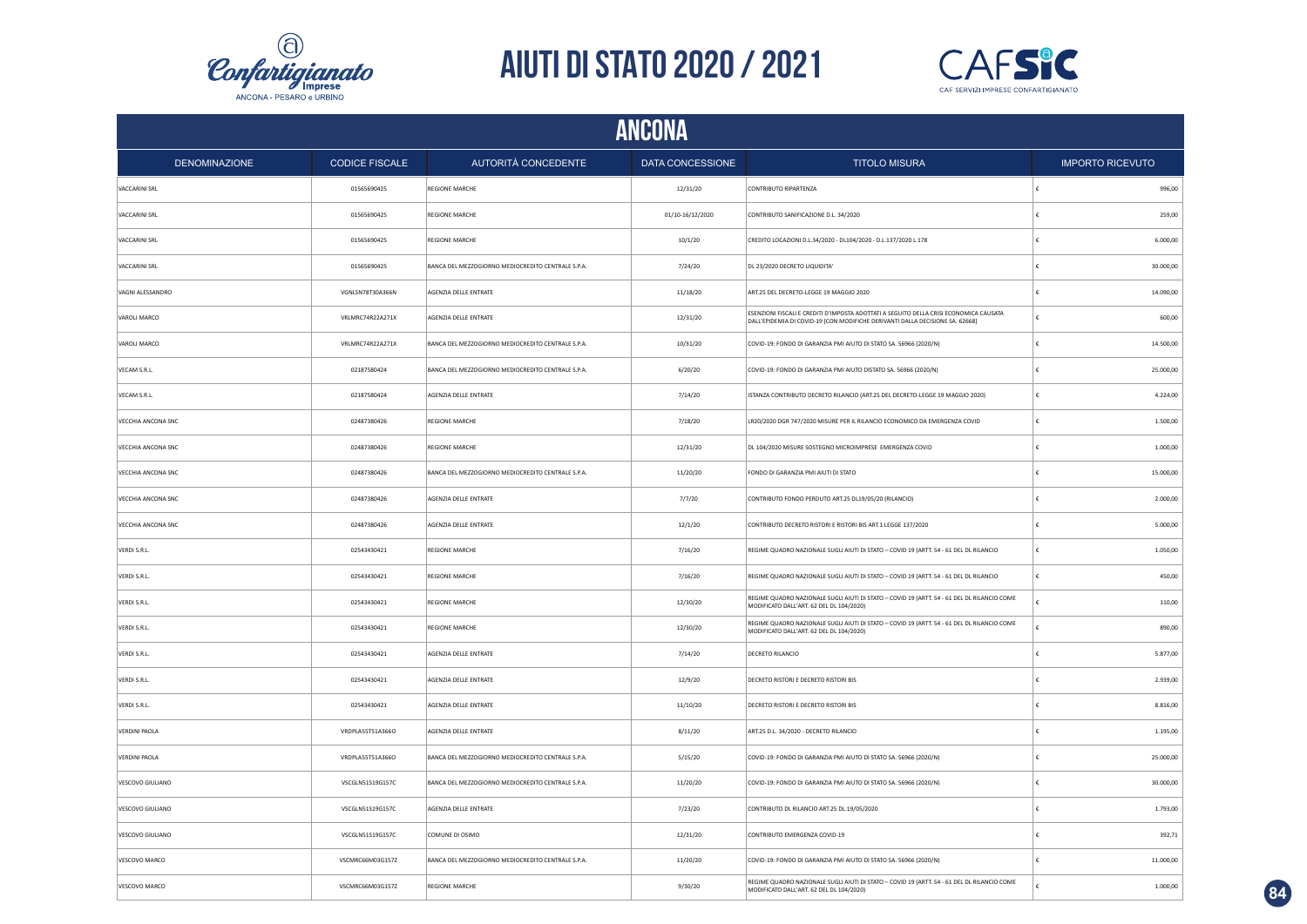



|                                   | ANCONA                |                                                    |                  |                                                                                                                                                                                                               |            |                         |  |  |  |
|-----------------------------------|-----------------------|----------------------------------------------------|------------------|---------------------------------------------------------------------------------------------------------------------------------------------------------------------------------------------------------------|------------|-------------------------|--|--|--|
| <b>DENOMINAZIONE</b>              | <b>CODICE FISCALE</b> | AUTORITÀ CONCEDENTE                                | DATA CONCESSIONE | <b>TITOLO MISURA</b>                                                                                                                                                                                          |            | <b>IMPORTO RICEVUTO</b> |  |  |  |
| VESCOVO MARCO                     | VSCMRC66M03G157Z      | AGENZIA DELLE ENTRATE                              | 8/11/20          | CONTRIBUTO DL RILANCIO ART.25 DL.19/05/2020                                                                                                                                                                   | ١£         | 1.000,00                |  |  |  |
| VESCOVO MARCO                     | VSCMRC66M03G157Z      | COMUNE DI OSIMO                                    | 12/31/20         | CONTRIBUTO EMERGENZA COVID-19                                                                                                                                                                                 | €          | 392,71                  |  |  |  |
| VICERE' MARCO                     | VCRMRC83P30D643W      | <b>INPS</b>                                        | 2020             | INDENNITA' COVID-19 DECRETO CURA ITALIA DL 18/2020 ART.28                                                                                                                                                     | €          | 1.200,00                |  |  |  |
| VICERE' MARCO                     | VCRMRC83P30D643W      | <b>REGIONE MARCHE</b>                              | 7/16/20          | LR20/2020 DGR 747/2020 MISURE PER IL RILANCIO ECONOMICO DA EMERGENZA COVID                                                                                                                                    | €          | 3.000,00                |  |  |  |
| VICERE' MARCO                     | VCRMRC83P30D643W      | <b>REGIONE MARCHE</b>                              | 12/31/20         | DL 104/2020 MISURE SOSTEGNO MICROIMPRESE EMERGENZA COVID                                                                                                                                                      | €          | 1.000.00                |  |  |  |
| VICERE' MARCO                     | VCRMRC83P30D643W      | AGENZIA DELLE ENTRATE                              | 7/7/20           | CONTRIBUTO FONDO PERDUTO ART.25 DL19/05/20 (RILANCIO)                                                                                                                                                         | €          | 2.907,00                |  |  |  |
| VICERE' MARCO                     | VCRMRC83P30D643W      | <b>AGENZIA DELLE ENTRATE</b>                       | 12/1/20          | CONTRIBUTO DECRETO RISTORI E RISTORI BIS ART.1 LEGGE 137/2020                                                                                                                                                 | €          | 4.361,00                |  |  |  |
| VICTORJA DI BULAU ELENA VALENTINA | BLULVL85E51Z129P      | <b>REGIONE MARCHE</b>                              | 2/5/20           | REGIONE MARCHE - LR 27/09 - ART. 85.2 - CONTRIBUTI AGLI INTERVENTI PER LA REALIZZAZIONE DI<br>PROGETTI INTEGRATI COMUNI E PMI PER SVILUPPO CENTRI COMMERCIALI NATURALI - BANDO L.R. 27/09<br><b>ANNO 2020</b> | €          | 12.000,00               |  |  |  |
| VICTORJA DI BULAU ELENA VALENTINA | BLULVL85E51Z129P      | BANCA DEL MEZZOGIORNO MEDIOCREDITO CENTRALE S.P.A. | 11/20/20         | COVID-19: FONDO DI GARANZIA PMI AIUTO DI STATO SA. 56966 (2020/N)                                                                                                                                             |            | 30.000,00               |  |  |  |
| VICTORJA DI BULAU ELENA VALENTINA | BLULVL85E51Z129P      | <b>REGIONE MARCHE</b>                              | 1/16/20          | POR MARCHE FSE 2014/2020, ASSE 1 PRIORITÀ D'INVESTIMENTO 8.1 E ASSE 2 P.INV 9.I-CREAZIONE IMPRESA E                                                                                                           |            | 33.450,00               |  |  |  |
| VICTORJA DI BULAU ELENA VALENTINA | BLULVL85E51Z129P      | AGENZIA DELLE ENTRATE                              | 6/18/20          | CONTRIBUTO FONDO PERDUTO ART 25 DECRETO RILANCIO                                                                                                                                                              |            | 1.000,00                |  |  |  |
| VICTORJA DI BULAU ELENA VALENTINA | BLULVL85E51Z129P      | AGENZIA DELLE ENTRATE                              | 6/18/20          | CONTRIBUTO FONDO PERDUTO DL 172 DECRETO RISTORI                                                                                                                                                               | £          | 1.000,00                |  |  |  |
| VICTORJA DI BULAU ELENA VALENTINA | BLULVL85E51Z129P      | AGENZIA DELLE ENTRATE                              | 6/18/20          | CONTRIBUTO FONDO PERDUTO DECRETO RISTORI                                                                                                                                                                      | ¢          | 500,00                  |  |  |  |
| VICTORJA DI BULAU ELENA VALENTINA | BLULVL85E51Z129P      | AGENZIA DELLE ENTRATE                              | 6/19/20          | CONTRIBUTO FONDO PERDUTO DECRETO RISTORI                                                                                                                                                                      | $\epsilon$ | 1.500,00                |  |  |  |
| VIDEOTECNICA DI SOLAZZO MAURO     | SLZMRA64E22A271J      | <b>INPS</b>                                        | 2020             | INDENNITA' COVID-19 DECRETO CURA ITALIA DL 18/2020 ART.28                                                                                                                                                     | $\epsilon$ | 600,00                  |  |  |  |
| VIDEOTECNICA DI SOLAZZO MAURO     | SLZMRA64E22A271J      | INPS                                               | 2020             | INDENNITA' COVID-19 DECRETO CURA ITALIA DL 18/2020 ART.28                                                                                                                                                     | $\epsilon$ | 600,00                  |  |  |  |
| VIDEOTECNICA DI SOLAZZO MAURO     | SLZMRA64E22A271J      | BANCA DEL MEZZOGIORNO MEDIOCREDITO CENTRALE S.P.A. | 11/10/20         | D.L.N.23 8 APRILE 2020. COVID-19: FONDO DI GARANZIA PMI AIUTO DI STATO SA. 56966 (2020/N) -<br>GARANZIA DIRETTA                                                                                               | €          | 8.700,00                |  |  |  |
| VIDEOTECNICA DI SOLAZZO MAURO     | SLZMRA64E22A271J      | AGENZIA DELLE ENTRATE                              | 6/25/20          | CONTRIBUTO FONDO PERDUTO DL 34/2020 (RILANCIO) ART. 25                                                                                                                                                        | €          | 1.000,00                |  |  |  |
| VIN'CANTA SNC                     | 02371370426           | <b>REGIONE MARCHE</b>                              | 12/30/20         | DECRETO LEGGE N. 104 DEL 14 AGOSTO 2020                                                                                                                                                                       | €          | 1.000,00                |  |  |  |
| VIN'CANTA SNC                     | 02371370426           | <b>REGIONE MARCHE</b>                              | 7/16/20          | DECRETO LEGGE N. 34 DEL 19 MAGGIO 2020                                                                                                                                                                        | €          | 3.000,00                |  |  |  |
| VIN'CANTA SNC                     | 02371370426           | AGENZIA DELLE ENTRATE                              | 7/23/20          | <b>DECRETO RILANCIO</b>                                                                                                                                                                                       | £          | 2.000,00                |  |  |  |
| VIN'CANTA SNC                     | 02371370426           | <b>AGENZIA DELLE ENTRATE</b>                       | 7/14/20          | DECRETO RISTORI E DECRETO RISTORI BIS-EROG.AUT.DECRETO NATALE                                                                                                                                                 | £          | 2.000,00                |  |  |  |
| VIN'CANTA SNC                     | 02371370426           | <b>AGENZIA DELLE ENTRATE</b>                       | 7/14/20          | DECRETO RISTORI E DECRETO RISTORI BIS-EROG.AUTOMATICA                                                                                                                                                         | €          | 4.000,00                |  |  |  |
| VIN'CANTA SNC                     | 02371370426           | AGENZIA DELLE ENTRATE                              | 2020             | CREDITO REGISTRATORE CASSA                                                                                                                                                                                    |            | 250,00                  |  |  |  |
| VIOLINI GIOVANNA                  | VLNGNN69R55G157C      | BANCA DEL MEZZOGIORNO MEDIOCREDITO CENTRALE S.P.A. | 6/10/20          | FONDO DI GARANZIA DL23/20 MISURE URGENTI PER L'ACCESSO AL CREDITO                                                                                                                                             |            | 15.500,00               |  |  |  |
| VIOLINI GIOVANNA                  | VLNGNN69R55G157C      | <b>REGIONE MARCHE</b>                              | 7/18/20          | LR 20/20 DGR 747/20 MISURE PER IL RILANCIO ECONOMICO DA EMERGENZA COVID                                                                                                                                       |            | 1.000,00                |  |  |  |
| VIOLINI GIOVANNA                  | VLNGNN69R55G157C      | UNI.CO. SOCIETA' COOPERATIVA                       | 8/6/20           | REGIONE MARCHE - POR MARCHE FESR 2014-2020 - AZ. 10.1 INT. 10.1.1 "SOSTEGNO AI PROCESSI DI<br><b>FUSIONE DEI CONFIDI.</b>                                                                                     | €          | 80,21                   |  |  |  |
| <b>VIRGO SRL</b>                  | 02572330427           | AGENZIA DELLE ENTRATE                              | 2020             | CREDITO LOCAZIONI D.L.34/2020 - DL104/2020 - D.L.137/2020 L.178/2020                                                                                                                                          | £          | 798,90                  |  |  |  |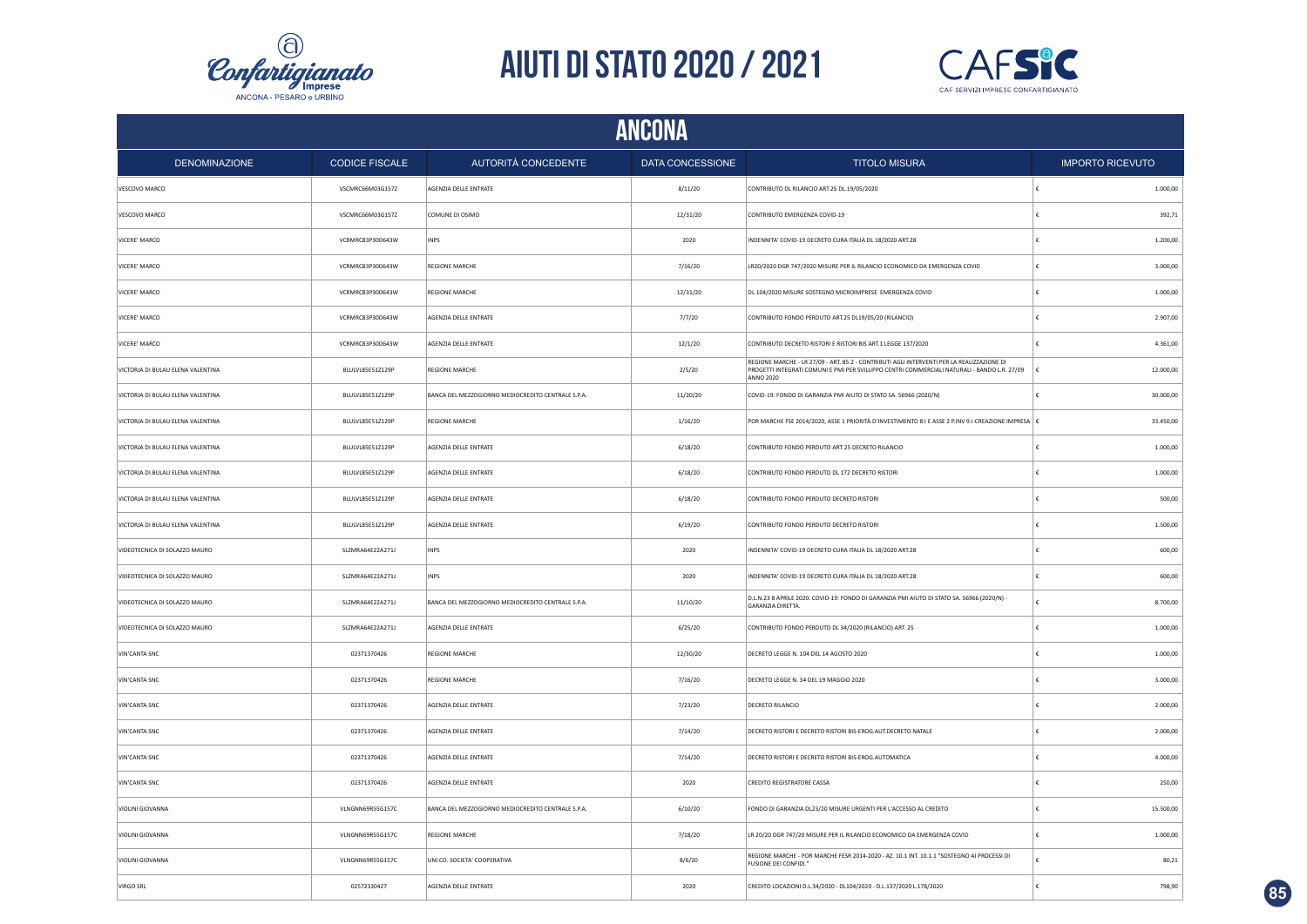



| ANCONA                                   |                       |                                                    |                  |                                                                                                                                                                         |                         |  |
|------------------------------------------|-----------------------|----------------------------------------------------|------------------|-------------------------------------------------------------------------------------------------------------------------------------------------------------------------|-------------------------|--|
| <b>DENOMINAZIONE</b>                     | <b>CODICE FISCALE</b> | AUTORITÀ CONCEDENTE                                | DATA CONCESSIONE | <b>TITOLO MISURA</b>                                                                                                                                                    | <b>IMPORTO RICEVUTO</b> |  |
| <b>VIRGO SRL</b>                         | 02572330427           | BANCA DEL MEZZOGIORNO MEDIOCREDITO CENTRALE S.P.A. | 12/11/20         | GARANZIA DEL FONDO A VALERE SULLA SEZIONE SPECIALE DI CUI ALL'ART. 56 DEL DECRETO-LEGGE DEL<br>17/03/2020 N. 18                                                         | 1.746,92                |  |
| <b>VIRGO SRL</b>                         | 02572330427           | BANCA DEL MEZZOGIORNO MEDIOCREDITO CENTRALE S.P.A. | 8/20/20          | COVID-19: FONDO DI GARANZIA PMI AIUTO DI STATO SA. 56966 (2020/N)                                                                                                       | 15.000,00<br>£          |  |
| <b>VIRGO SRL</b>                         | 02572330427           | AGENZIA DELLE ENTRATE                              | 7/2/20           | CONTRIBUTO COVID ART25 DL 19/05/2020                                                                                                                                    | 2.000,00                |  |
| VISCIANO GIUSEPPE                        | VSCGPP66S02Z114A      | BANCA DEL MEZZOGIORNO MEDIOCREDITO CENTRALE S.P.A. | 12/10/20         | FONDO DI GARANZIA PMI AIUTO DI STATO SA56966 2020/N                                                                                                                     | 15.000,00               |  |
| <b>VITALI ALDESINA</b>                   | VTLLSN40S53E388K      | <b>REGIONE MARCHE</b>                              | 12/30/20         | DECRETO LEGGE N.104 DEL 14 AGOSTO 2020                                                                                                                                  | 1,000.00                |  |
| <b>VITALI ALDESINA</b>                   | VTLLSN40S53E388K      | <b>REGIONE MARCHE</b>                              | 7/6/20           | DECRETO LEGGE N.34 DEL 19 MAGGIO 2020                                                                                                                                   | 3.000,00                |  |
| VITALI ALDESINA                          | VTLLSN40S53E388K      | AGENZIA DELLE ENTRATE                              | 6/30/20          | ART 25 DECRETO RILANCIO                                                                                                                                                 | 4.510,00                |  |
| VITALI ALDESINA                          | VTLLSN40S53E388K      | AGENZIA DELLE ENTRATE                              | 2020             | <b>DECRETO RISTORI BIS</b>                                                                                                                                              |                         |  |
| VITALI CARLA MARIA                       | VTLCLM63D59I251Q      | BANCA DEL MEZZOGIORNO MEDIOCREDITO CENTRALE S.P.A. | 12/31/20         | COVID-19: FONDO DI GARANZIA PMI AIUTO DI STATO SA. 56966 (2020/N)                                                                                                       | 30.000,00               |  |
| VITALI CARLA MARIA                       | VTLCLM63D59I251Q      | AGENZIA DELLE ENTRATE                              | 12/31/20         | ESENZIONI FISCALI E CREDITI D'IMPOSTA ADOTTATI A SEGUITO DELLA CRISI ECONOMICA CAUSATA<br>DALL'EPIDEMIA DI COVID-19 [CON MODIFICHE DERIVANTI DALLA DECISIONE SA, 62668] | 1.522,00                |  |
| VITALI MARCO & C. S.A.S.                 | 02829810429           | BANCA DEL MEZZOGIORNO MEDIOCREDITO CENTRALE S.P.A. | 11/30/20         | COVID-19: FONDO DI GARANZIA PMI AIUTO DI STATO SA. 56966 (2020/N)                                                                                                       | 10.012,50               |  |
| VITALI MARCO & C. S.A.S.                 | 02829810429           | BANCA DEL MEZZOGIORNO MEDIOCREDITO CENTRALE S.P.A. | 11/30/20         | COVID-19: FONDO DI GARANZIA PMI AIUTO DI STATO SA. 56966 (2020/N)                                                                                                       | 10.055,91               |  |
| VITALONI GIANFRANCO SRL                  | 02750400422           | AGENZIA DELLE ENTRATE                              | 6/25/20          | DL.34 ART.25 DEL 19/5/2020                                                                                                                                              | 6.502,00                |  |
| VITALONI GIANFRANCO SRL                  | 02750400422           | <b>REGIONE MARCHE</b>                              | 11/25/20         | FONDI IMPRESA DE MINIMIS                                                                                                                                                | 1.413,08                |  |
| VITALONI GIANFRANCO SRL                  | 02750400422           | BANCA DEL MEZZOGIORNO MEDIOCREDITO CENTRALE S.P.A. | 8/31/20          | DL. 23 DEL 08/04/2020                                                                                                                                                   | 25.000,00               |  |
| VITO GILBERTO                            | VTIGBR70R20D451M      | BANCA DEL MEZZOGIORNO MEDIOCREDITO CENTRALE S.P.A. | 10/31/20         | FONDO DI GARANZIA PMI AIUTO DI STATO SA 56966 2020/N                                                                                                                    | 25.000,00               |  |
| VITO GILBERTO                            | VTIGBR70R20D451M      | AGENZIA DELLE ENTRATE                              | 7/3/20           | CONTRIBUTO FONDO PERDUTO ART.25                                                                                                                                         | 5.685,00                |  |
| VOLPINI ORLANDO                          | VLPRND53D17F348K      | AGENZIA DELLE ENTRATE                              | 8/11/20          | ART.25 D.L. 34/2020 - DECRETO RILANCIO                                                                                                                                  | 1.000,00                |  |
| <b>VOLPINI ORLANDO</b>                   | VLPRND53D17F348K      | AGENZIA DELLE ENTRATE                              | 7/22/20          | ART.1 DL. 137/2020 - DECRETO RISTORI - ART.2 DL 149/2020 - DECRETO RISTORI BIS                                                                                          | 1.500,00<br>£           |  |
| VOLPINI ORLANDO                          | VLPRND53D17F348K      | AGENZIA DELLE ENTRATE                              | 7/22/20          | ART.1 DL. 137/2020 - DECRETO RISTORI - ART.2 DL 149/2020 - DECRETO RISTORI BIS                                                                                          | 500,00                  |  |
| <b>VOLPINI ORLANDO</b>                   | VLPRND53D17F348K      | AGENZIA DELLE ENTRATE                              | 7/22/20          | ART.2 DL 172/2020 - DECRETO NATALE - EROGAZIONE AUTOMATICA                                                                                                              | 1.000,00                |  |
| VOLPINI ORLANDO                          | VLPRND53D17F348K      | REGIONE MARCHE                                     | 12/30/20         | REGIME QUADRO NAZIONALE SUGLI AIUTI DI STATO - COVID 19 (ARTT. 54 - 61 DEL DL RILANCIO)                                                                                 | 1.000,00                |  |
| VOLPINI ORLANDO                          | VLPRND53D17F348K      | REGIONE MARCHE                                     | 12/31/20         | REGIME QUADRO NAZIONALE SUGLI AIUTI DI STATO - COVID 19 (ARTT. 54 - 61 DEL DL RILANCIO)                                                                                 | 1.500,00                |  |
| VOLPINI ORLANDO                          | VLPRND53D17F348K      | BANCA DEL MEZZOGIORNO MEDIOCREDITO CENTRALE S.P.A. | 10/31/20         | COVID-19: FONDO DI GARANZIA PMI AIUTO DI STATO SA. 56966 (2020/N)                                                                                                       | 14.700,00               |  |
| VS MOVIMENTO TERRA SAS                   | 02207200425           | BANCA DEL MEZZOGIORNO MEDIOCREDITO CENTRALE S.P.A. | 11/10/20         | COVID-19: FONDO DI GARANZIA PMI AIUTO DI STATO SA. 56966 (2020/N)                                                                                                       | 25.000,00               |  |
| VS MOVIMENTO TERRA SAS                   | 02207200425           | <b>REGIONE MARCHE</b>                              | 7/17/20          | MISURE URGENTI PER IL SOSTEGNO ATTIVITA PRODUTTIVE A SEGUITO EMERGENZA EPIDEMIOLOGICA<br>COVID <sub>19</sub>                                                            | 1.000,00                |  |
| WILLY DI ALESSANDRA E STEFANO CARUSO SAS | 02227880420           | AGENZIA DELLE ENTRATE                              | 2020             | <b>IRAP</b>                                                                                                                                                             | 878,00                  |  |
| WILLY DI ALESSANDRA E STEFANO CARUSO SAS | 02227880421           | <b>REGIONE MARCHE</b>                              | 12/30/20         | MISURE URGENTI PER IL SOSTEGNO ALLE MICROIMPRESE A SEGUITO DELL'EMERGENZA EPIDEMIOLOGICA<br>COVID - 19                                                                  | 1.000,00                |  |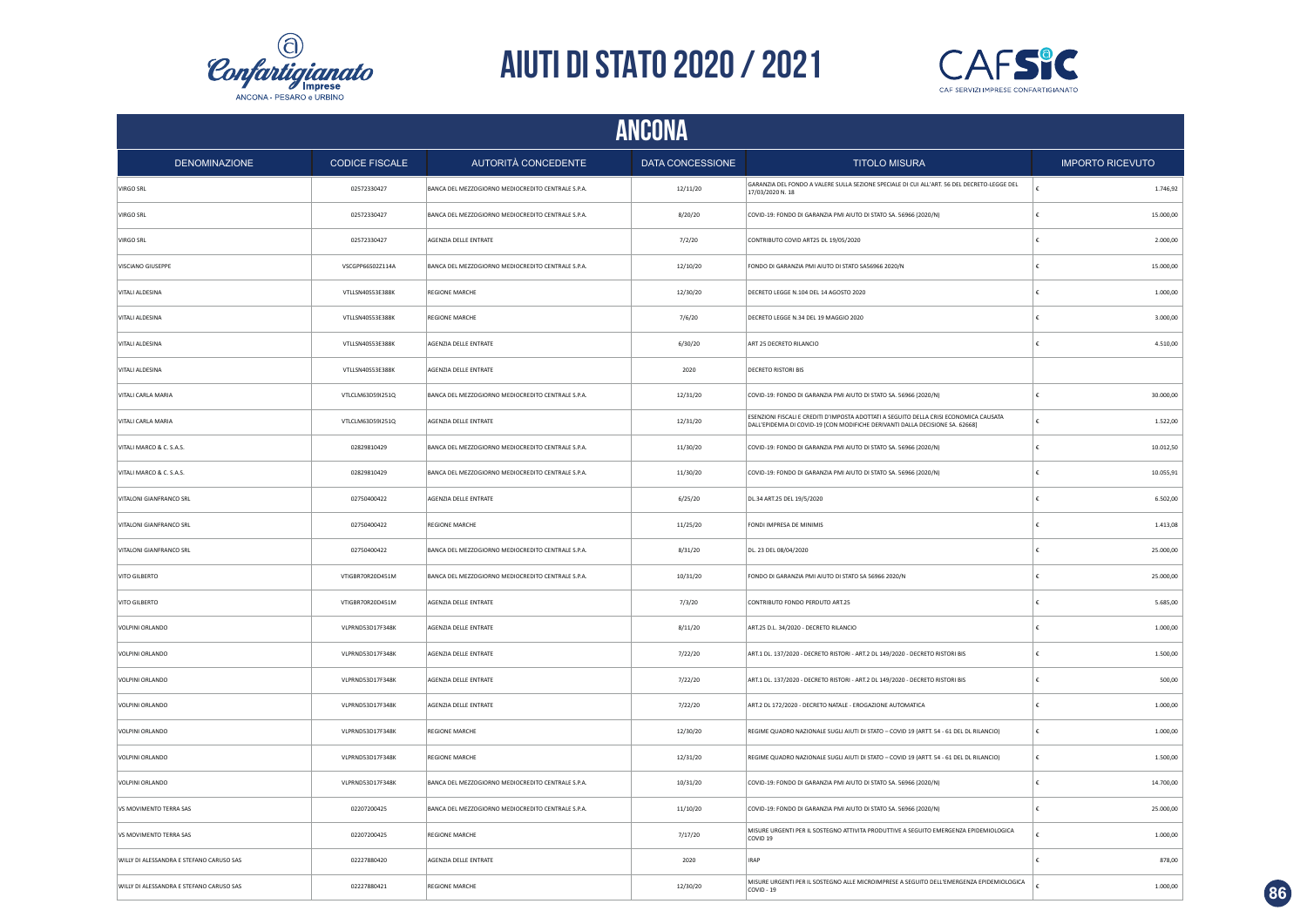



| ANCONA                                   |                       |                                                    |                  |                                                                                                                                                                                                                                                   |                         |  |  |
|------------------------------------------|-----------------------|----------------------------------------------------|------------------|---------------------------------------------------------------------------------------------------------------------------------------------------------------------------------------------------------------------------------------------------|-------------------------|--|--|
| <b>DENOMINAZIONE</b>                     | <b>CODICE FISCALE</b> | AUTORITÀ CONCEDENTE                                | DATA CONCESSIONE | <b>TITOLO MISURA</b>                                                                                                                                                                                                                              | <b>IMPORTO RICEVUTO</b> |  |  |
| WILLY DI ALESSANDRA E STEFANO CARUSO SAS | 02227880422           | REGIONE MARCHE                                     | 7/16/20          | MISURE PER IL RILANCIO EC DA EMERGENZA COVID - CONTRIBUTI A RISTORANTI                                                                                                                                                                            | 3.000,00                |  |  |
| WILLY DI ALESSANDRA E STEFANO CARUSO SAS | 02227880423           | BANCA DEL MEZZOGIORNO MEDIOCREDITO CENTRALE S.P.A. | 8/20/20          | COVID-19: FONDO DI GARANZIA PMI AIUTO DI STATO SA. 56966 (2020/N) - GARANZIA DIRETTA                                                                                                                                                              | 25.000,00               |  |  |
| WILLY DI ALESSANDRA E STEFANO CARUSO SAS | 02227880424           | AGENZIA DELLE ENTRATE                              | 8/20/20          | CREDITO IMPOSTA CANONI DI LOCAZIONE ART.28 D.L. 19/5/2020                                                                                                                                                                                         | 133,00                  |  |  |
| WILLY DI ALESSANDRA E STEFANO CARUSO SAS | 02227880425           | AGENZIA DELLE ENTRATE                              | 7/7/20           | DECRETO RILANCIO - ART 25                                                                                                                                                                                                                         | 2.802,00                |  |  |
| WILLY DI ALESSANDRA E STEFANO CARUSO SAS | 02227880426           | AGENZIA DELLE ENTRATE                              | 11/10/20         | DECRETO RISTORI N. 137 - ART 1                                                                                                                                                                                                                    | 5.604,00                |  |  |
| ZAREBIDAKI SAEID                         | ZRBSDA71M26Z224D      | AGENZIA DELLE ENTRATE                              | 7/2/20           | CONTRIBUTO DECRETO RILANCIO ART 25 DL 19/05/2020                                                                                                                                                                                                  | 1.000,00<br>£           |  |  |
| ZAREBIDAKI SAEID                         | ZRBSDA71M26Z224D      | AGENZIA DELLE ENTRATE                              | 2020             | CONTRIBUTO DECRETO RISTORI                                                                                                                                                                                                                        | 2.000,00                |  |  |
| ZAREBIDAKI SAEID                         | ZRBSDA71M26Z224D      | AGENZIA DELLE ENTRATE                              | 2020             | CONTRIBUTO DECRETO RISTORI - DECRETO NATALE                                                                                                                                                                                                       | 1.000,00                |  |  |
| ZAREBIDAKI SAEID                         | ZRBSDA71M26Z224D      | REGIONE MARCHE                                     | 12/30/20         | MISURE URGENTI PER IL SOSTEGNO DELLE MICROIMPRESE A SEGUITO DELL'EMERGENZA EPIDEMIOLOGICA<br>COVID <sub>19</sub>                                                                                                                                  | 1.000,00                |  |  |
| ZAREBIDAKI SAEID                         | ZRBSDA71M26Z224D      | <b>REGIONE MARCHE</b>                              | 12/31/20         | MISURE URGENTI PER IL SOSTEGNO DELLE ATTIVITA' PRODUTTIVE A SEGUITO DELL'EMERGENZA<br>EPIDEMIOLOGICA COVID 19                                                                                                                                     | 3.000,00                |  |  |
| ZAREBIDAKI SAEID                         | ZRBSDA71M26Z224D      | BANCA DEL MEZZOGIORNO MEDIOCREDITO CENTRALE S.P.A. | 9/1/20           | FONDO DI GARANZIA LG 662/96                                                                                                                                                                                                                       | 1.694,00                |  |  |
| <b>ZAZZARINI SIMONE</b>                  | ZZZSMN62E12H211J      | <b>REGIONE MARCHE</b>                              | 7/17/20          | L.R. N.20 DEL 03/06/2020 DGR N.747.2020                                                                                                                                                                                                           | 1.000,00                |  |  |
| <b>ZAZZARINI SIMONE</b>                  | ZZZSMN62E12H211J      | <b>REGIONE MARCHE</b>                              | 5/12/20          | DL 189/2016 ART. 20BIS - DM 11/08/2017                                                                                                                                                                                                            | 35.000,00               |  |  |
| <b>ZEFI FRANCK</b>                       | ZFEFNC99E16E388B      | <b>REGIONE MARCHE</b>                              | 7/17/20          | REGIME QUADRO NAZIONALE SUGLI AIUTI DI STATO- COVID 19 (ARTT. 54 - 61 DEL DL RILANCIO)                                                                                                                                                            | 1.000,00<br>€           |  |  |
| <b>ZEFI FRANCK</b>                       | ZFEFNC99E16E388B      | BANCA DEL MEZZOGIORNO MEDIOCREDITO CENTRALE S.P.A. | 11/20/20         | COVID-19: FONDO DI GARANZIA PMI AIUTO DISTATO SA. 56966 (2020/N)                                                                                                                                                                                  | 16.000,00               |  |  |
| <b>ZEFI FRANCK</b>                       | ZFEFNC99E16E388B      | AGENZIA DELLE ENTRATE                              | 7/14/20          | ISTANZA CONTRIBUTO DECRETO RILANCIO (ART.25 DEL DECRETO-LEGGE 19 MAGGIO 2020)                                                                                                                                                                     | 1.518,00<br>€           |  |  |
| ZETAEMMEFISHING SNC                      | 02805310428           | BANCA DEL MEZZOGIORNO MEDIOCREDITO CENTRALE S.P.A. | 11/20/20         | FONDO DI GARANZIA PMI AIUTO DI STATO SA56966 2020/N                                                                                                                                                                                               | 30.000,00               |  |  |
| ZETAEMMEFISHING SNC                      | 02805310428           | AGENZIA DELLE ENTRATE                              | 6/29/20          | CONTRIBUTO COVID ART.25 DL 19/05/2020 DECRETO RILANCIO                                                                                                                                                                                            | 7.401,00                |  |  |
| ZOPPI AUGUSTO                            | ZPPGST73A10G157Z      | UNI.CO. SOCIETA' COOPERATIVA                       | 1/2/20           | REGIONE MARCHE - POR MARCHE FESR 2014-2020 - AZ. 10.1 INT. 10.1.1 "SOSTEGNO AI PROCESSI DI<br>FUSIONE DEI CONFIDI.                                                                                                                                | £<br>639,74             |  |  |
| ZOPPI AUGUSTO                            | ZPPGST73A10G157Z      | UNI.CO. SOCIETA' COOPERATIVA                       | 2/11/20          | L.R. 20/2003 ART.24, COMMA 2 LETT.B) - CONTRIBUTI PER L'ABBATTIMENTO DEL COSTO DELLE OPERAZIONI<br>DI FINANZIAMENTO -APPROVAZIONE DELL'AVVISO PUBBLICO PER LA PRESENTAZIONE DELLE DOMANDE E $\quad \in$<br>RELATIVA MODULISTICA - ANNUALITA' 2019 | 606,87                  |  |  |
| <b>ZOPPI AUGUSTO</b>                     | ZPPGST73A10G157Z      | BANCA DEL MEZZOGIORNO MEDIOCREDITO CENTRALE S.P.A. | 7/10/20          | COVID-19: FONDO DI GARANZIA PMI AIUTO DI STATO SA. 56966 (2020/N)                                                                                                                                                                                 | 20.000,00               |  |  |
| ZOPPINI FRANCESCO                        | ZPPFNC71L29I608Z      | AGENZIA DELLE ENTRATE                              | 11/18/20         | DECRETO RILANCIO                                                                                                                                                                                                                                  | 3.012,00                |  |  |
| ZOPPINI FRANCESCO                        | ZPPFNC71L29I608Z      | AGENZIA DELLE ENTRATE                              | 8/13/20          | <b>DECRETO RISTORI E RISTORI BIS</b>                                                                                                                                                                                                              | 4.518,00                |  |  |
| ZOPPINI FRANCESCO                        | ZPPFNC71L29I608Z      | AGENZIA DELLE ENTRATE                              | 8/13/20          | DECRETO RISTORI E RISTORI BIS                                                                                                                                                                                                                     | 1.506,00                |  |  |
| <b>ZOPPINI FRANCESCO</b>                 | ZPPFNC71L29I608Z      | AGENZIA DELLE ENTRATE                              | 8/13/20          | DECRETO RISTORI E RISTORI BIS                                                                                                                                                                                                                     | 3.012,00                |  |  |
| ZULLO ASCENSORI S.R.L.                   | 02447880424           | BANCA DEL MEZZOGIORNO MEDIOCREDITO CENTRALE S.P.A. | 11/10/20         | DL. 23 DEL 08/04/2020                                                                                                                                                                                                                             | 20.000,00               |  |  |
|                                          |                       |                                                    |                  |                                                                                                                                                                                                                                                   |                         |  |  |
|                                          |                       |                                                    |                  |                                                                                                                                                                                                                                                   |                         |  |  |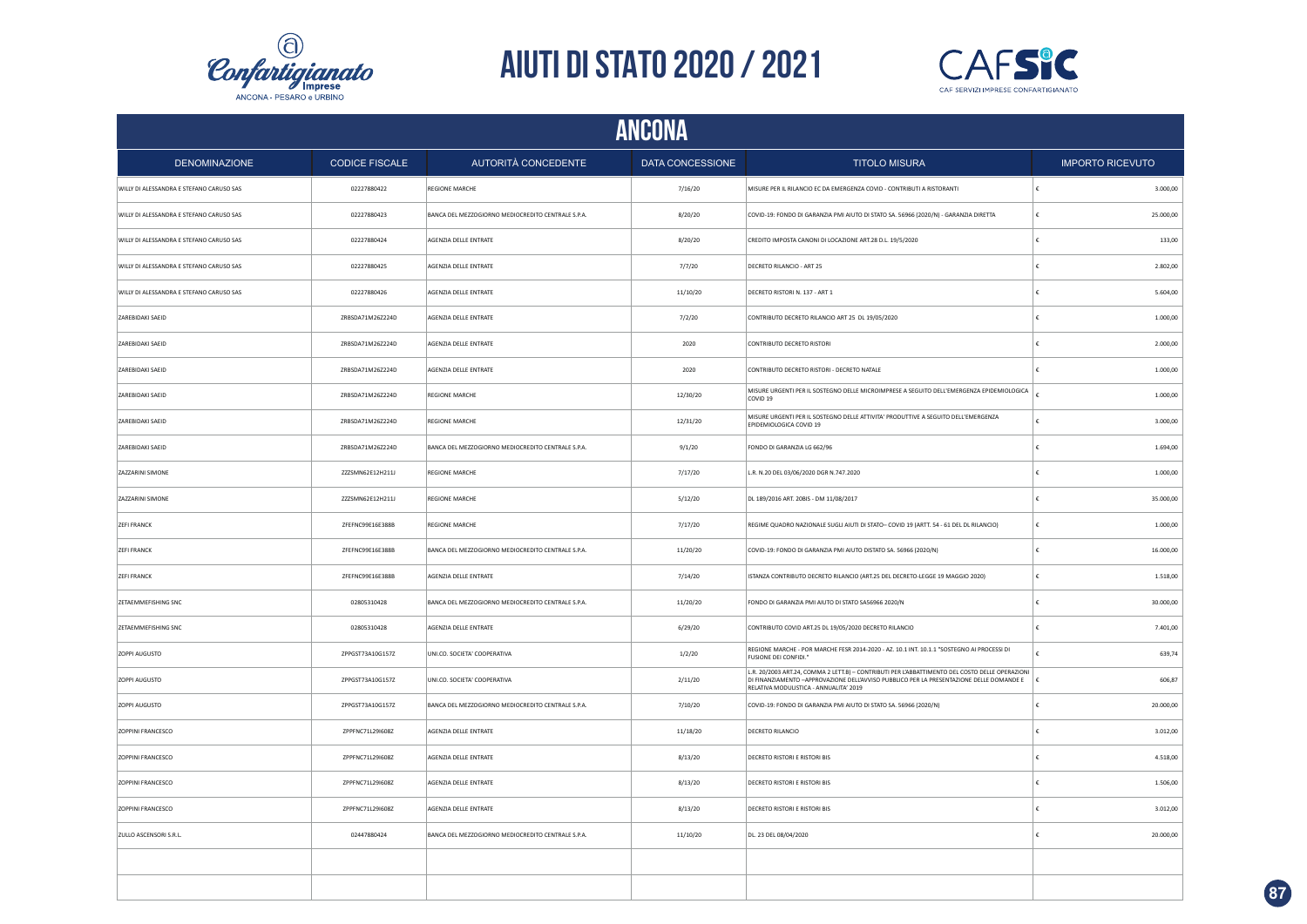



| <b>ANCONA</b>                                                |                       |                           |                         |                                                                                                         |                         |  |  |  |  |
|--------------------------------------------------------------|-----------------------|---------------------------|-------------------------|---------------------------------------------------------------------------------------------------------|-------------------------|--|--|--|--|
| <b>DENOMINAZIONE</b>                                         | <b>CODICE FISCALE</b> | AUTORITÀ CONCEDENTE       | <b>DATA CONCESSIONE</b> | <b>TITOLO MISURA</b>                                                                                    | <b>IMPORTO RICEVUTO</b> |  |  |  |  |
| ADV CREATIVI S.R.L<br>VIA BRECCE BIANCHE, 70<br>60131 ANCONA | 01394750424           | <b>AGENZIA ENTRATE</b>    | 07/07/2020              | CONTRIBUTO A FONDO PERDUTO ART 25 DL<br>34/2020                                                         | € 5.600,00              |  |  |  |  |
| ADV CREATIVI S.R.L<br>VIA BRECCE BIANCHE, 70<br>60131 ANCONA | 01394750424           | <b>AGENZIA ENTRATE</b>    | 31/08/2020              | Sgravio acconto IRAP 2020 ART 24 D.L.34/2020                                                            | €4.017,50               |  |  |  |  |
| ADV CREATIVI S.R.L<br>VIA BRECCE BIANCHE, 70<br>60131 ANCONA | 01394750424           | MEDIO CREDITO CENTRALE    | 27/05/2020              | <b>FONDO GARANZIA</b>                                                                                   | € 25.000,00             |  |  |  |  |
| ADV CREATIVI S.R.L<br>VIA BRECCE BIANCHE, 70<br>60131 ANCONA | 01394750424           | ENTE BILATERALE TERZIARIO | 29/10/2020              | BONUS COVID-19 CONTRIBUTO SPESE PER<br>RAFFORZARE LA PREVENZIONE E LA SICUREZZA<br>NEI LUOGHI DI LAVORO | € 150,00                |  |  |  |  |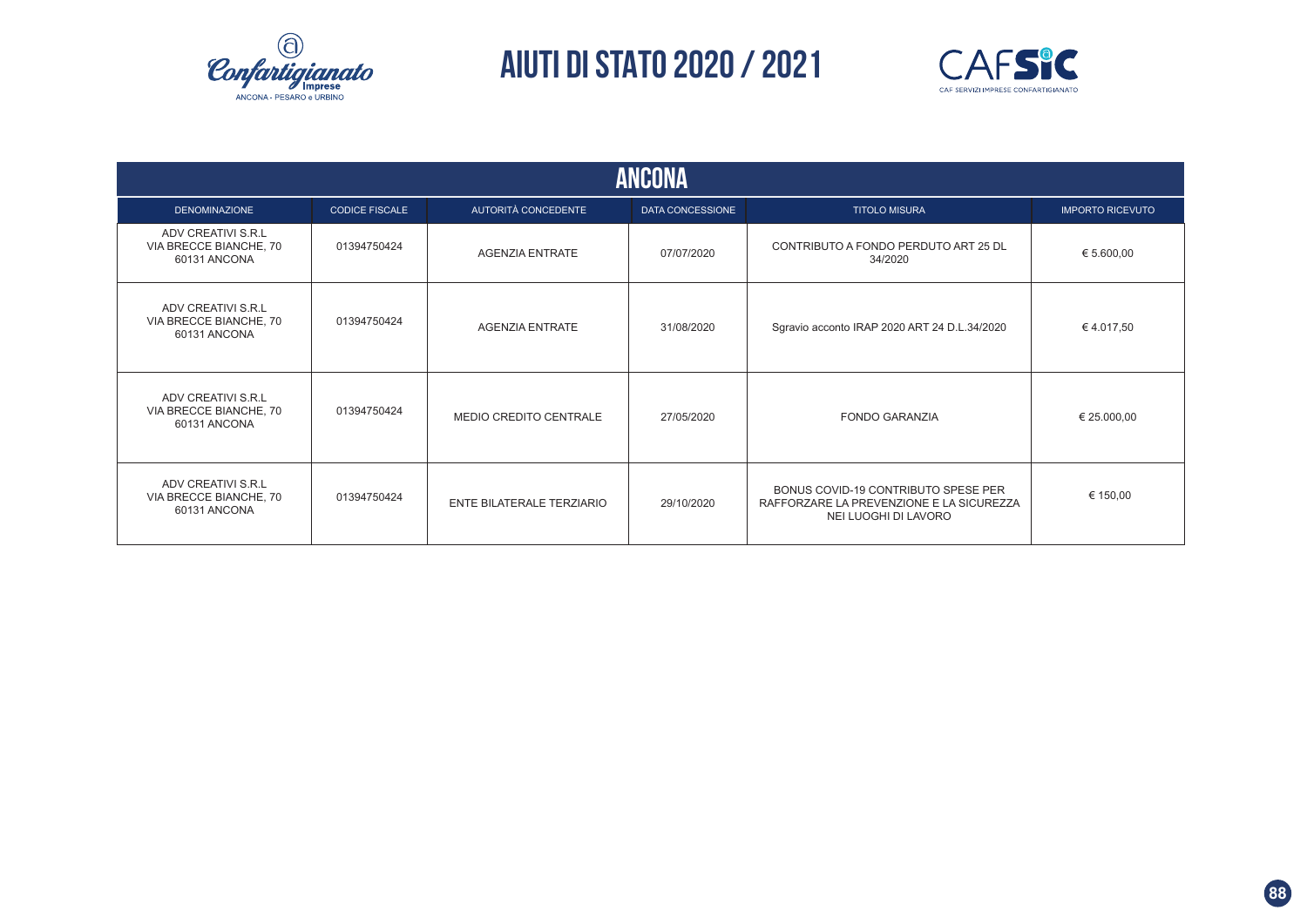



| ANCONA                                                     |                       |                                                                         |                         |                                                                                                                                                                                                                                   |   |                         |  |
|------------------------------------------------------------|-----------------------|-------------------------------------------------------------------------|-------------------------|-----------------------------------------------------------------------------------------------------------------------------------------------------------------------------------------------------------------------------------|---|-------------------------|--|
| <b>DENOMINAZIONE</b>                                       | <b>CODICE FISCALE</b> | AUTORITÀ CONCEDENTE                                                     | <b>DATA CONCESSIONE</b> | <b>TITOLO MISURA</b>                                                                                                                                                                                                              |   | <b>IMPORTO RICEVUTO</b> |  |
| <b>IRIDE SRL</b>                                           | 02430770426           | AGENZIA ENTRATE                                                         | 6/25/20                 | ART.25 DL 19/05/2020 DECRETO RILANCIO                                                                                                                                                                                             | £ | 4.653,00                |  |
| PELLETTERIE MANCINELLI SRL                                 | 01058600428           | MEDIOCREDITO CENTRALE                                                   | 11/24/20                | GARANZIA 80%                                                                                                                                                                                                                      |   | 75.400,00               |  |
| PELLETTERIE MANCINELLI SRL                                 | 01058600428           | <b>MEDIOCREDITO CENTRALE</b>                                            | 5/18/20                 | GARANZIA 100%                                                                                                                                                                                                                     |   | 25,000.00               |  |
| SAMPAOLO GIACOMO                                           | SMPGCM62M28G803I      | GSE S.P.A.                                                              | 7/12/05                 | CONTRIBUTI SECONDO CONTO ENERGIA IMPIANTO FOTOVOLTAICO                                                                                                                                                                            |   | 32.153,00               |  |
| KIMI S.R.L.                                                | 02441410426           | BANCA DEL MEZZOGIORNO MEDIOCREDITO CENTRALE S.P.A.                      | 5/21/21                 | GARANZIA DEL FONDO A VALERE SULLA SEZIONE SPECIALE DI CUI ALL'ARTICOLO 56 DEL DECRETO-LEGGE<br>DEL 17 MARZO 2020 N. 18                                                                                                            |   | 25.620,00               |  |
| KIMI S.R.L.                                                | 02441410426           | BANCA DEL MEZZOGIORNO MEDIOCREDITO CENTRALE S.P.A                       | 3/26/21                 | FONDO DI GARANZIA PER LE PICCOLE E MEDIE IMPRESE FONDO DI GARANZIA LG.662/96                                                                                                                                                      |   | 3.799,57                |  |
| KIMI S.R.L.                                                | 02441410426           | BANCA DEL MEZZOGIORNO MEDIOCREDITO CENTRALE S.P.A                       | 3/26/21                 | FONDO DI GARANZIA PER LE PICCOLE E MEDIE IMPRESE FONDO DI GARANZIA LG.662/96                                                                                                                                                      | € | 1.366,75                |  |
| KIMI S.R.L.                                                | 02441410426           | BANCA DEL MEZZOGIORNO MEDIOCREDITO CENTRALE S.P.A                       | 12/31/20                | COVID-19: FONDO DI GARANZIA PMI AIUTO DI STATO SA. 56966 (2020/N)                                                                                                                                                                 | £ | 172.696,21              |  |
| KIMI S.R.L.                                                | 02441410426           | BANCA DEL MEZZOGIORNO MEDIOCREDITO CENTRALE S.P.A                       | 6/10/20                 | COVID-19: FONDO DI GARANZIA PMI AIUTO DI STATO SA. 56966 (2020/N)                                                                                                                                                                 |   | 25.000,00               |  |
| <b>LARCA SRL</b>                                           | 01435670425           | BANCA DEL MEZZOGIORNO MEDIOCREDITO CENTRALE S.P.A.                      | 5/14/21                 | GARANZIA DEL FONDO A VALERE SULLA SEZIONE SPECIALE DI CUI ALL'ARTICOLO 56 DEL DECRETO-LEGGE<br>DEL 17 MARZO 2020 N. 18                                                                                                            |   | 74.985,92               |  |
| <b>LARCA SRL</b>                                           | 01435670425           | BANCA DEL MEZZOGIORNO MEDIOCREDITO CENTRALE S.P.A.                      | 3/31/21                 | COVID-19: FONDO DI GARANZIA PMI AIUTO DI STATO SA.59655 - PROROGA SA.56966                                                                                                                                                        |   | 30.134,82               |  |
| <b>LARCA SRL</b>                                           | 01435670425           | BANCA DEL MEZZOGIORNO MEDIOCREDITO CENTRALE S.P.A.                      | 3/31/21                 | COVID-19: FONDO DI GARANZIA PMI AIUTO DI STATO SA.59655 - PROROGA SA.56966                                                                                                                                                        | £ | 140.629,13              |  |
| <b>LARCA SRL</b>                                           | 01435670425           | BANCA DEL MEZZOGIORNO MEDIOCREDITO CENTRALE S.P.A.                      | 3/31/21                 | COVID-19: FONDO DI GARANZIA PMI AIUTO DI STATO SA.59655 - PROROGA SA.56966                                                                                                                                                        |   | 55.247,16               |  |
| <b>LARCA SRL</b>                                           | 01435670425           | BANCA DEL MEZZOGIORNO MEDIOCREDITO CENTRALE S.P.A.                      | 11/30/20                | COVID-19: FONDO DI GARANZIA PMI AIUTO DI STATO SA. 56966 (2020/N)                                                                                                                                                                 | £ | 152.378,99              |  |
| <b>LARCA SRL</b>                                           | 01435670425           | BANCA DEL MEZZOGIORNO MEDIOCREDITO CENTRALE S.P.A.                      | 11/30/20                | COVID-19: FONDO DI GARANZIA PMI AIUTO DI STATO SA. 56966 (2020/N)                                                                                                                                                                 | ŧ | 172.696,21              |  |
| <b>LARCA SRL</b>                                           | 01435670425           | CAMERA DI COMMERCIO INDUSTRIA ARTIGIANATO E AGRICOLTURA DELLE<br>MARCHE | 9/21/20                 | BANDO B2B DIGITAL MARKETS. ANNO 2020                                                                                                                                                                                              |   |                         |  |
| <b>LARCA SRL</b>                                           | 01435670425           | BANCA DEL MEZZOGIORNO MEDIOCREDITO CENTRALE S.P.A.                      | 5/15/20                 | COVID-19: FONDO DI GARANZIA PMI AIUTO DI STATO SA. 56966 (2020/N)                                                                                                                                                                 |   | 25.000,00               |  |
| <b>LARCA SRL</b>                                           | 01435670425           | AGENZIA DELLE ENTRATE                                                   | 7/3/20                  | FONDO PERDUTO EX ART 25 DL 19/05/2002 DECRETO RILANCIO                                                                                                                                                                            | € | 19.790,00               |  |
| LARCA SRL                                                  | 01435670425           | AGENZIA DELLE ENTRATE                                                   | 6/30/20                 | ESCLUSIONE VERSAMENTO I ACCONTO IRAP ART 24 DL 34/2020                                                                                                                                                                            |   | 758,00                  |  |
| PANIFICIO CARDONI PANIFICIO PASTICCERIA DI SELEGEAN CARMEN | SLGCMN67L49Z129O      | BANCA DEL MEZZOGIORNO MEDIOCREDITO CENTRALE S.P.A.                      | 5/14/21                 | GARANZIA DEL FONDO A VALERE SULLA SEZIONE SPECIALE DI CUI ALL'ARTICOLO 56 DEL DECRETO-LEGGE<br>DEL 17 MARZO 2020 N. 18                                                                                                            |   | 12.985,52               |  |
| PANIFICIO CARDONI PANIFICIO PASTICCERIA DI SELEGEAN CARMEN | SLGCMN67L49Z129O      | BANCA DEL MEZZOGIORNO MEDIOCREDITO CENTRALE S.P.A.                      | 11/10/20                | COVID-19: FONDO DI GARANZIA PMI AIUTO DI STATO SA. 56966 (2020/N)                                                                                                                                                                 | ŧ | 25.000,00               |  |
| ZANNINI MAURIZIO                                           | ZNNMRZ67H02L117S      | BANCA DEL MEZZOGIORNO MEDIOCREDITO CENTRALE S.P.A.                      | 5/18/21                 | FONDO DI GARANZIA PER LE PICCOLE E MEDIE IMPRESE - LG.662/96                                                                                                                                                                      |   | 4.474,85                |  |
| <b>ZANNINI MAURIZIO</b>                                    | ZNNMRZ67H02L117S      | CONFIDICOOP MARCHE SOC. COOP.                                           | 5/6/21                  | L.R. 13/2020 - MISURE PER IL SOSTEGNO ALLE ATTIVITÀ PRODUTTIVE E AL LAVORO AUTONOMO A SEGUITO<br>DELL'EMERGENZA EPIDEMIOLOGICA COVID - 19- ART 5 CRITERI E MODALITÀ DI ATTUAZIONE"<br>SOVVENZIONE - CONTRIBUTO IN CONTO INTERESSI |   | 5.241,00                |  |
| <b>ZANNINI MAURIZIO</b>                                    | ZNNMRZ67H02L117S      | BANCA DEL MEZZOGIORNO MEDIOCREDITO CENTRALE S.P.A.                      | 12/31/20                | COVID-19: FONDO DI GARANZIA PMI AIUTO DI STATO SA. 56966 (2020/N)                                                                                                                                                                 |   | 28.000,00               |  |
| ZANNINI MAURIZIO                                           | ZNNMRZ67H02L117S      | AGENZIA DELLE ENTRATE                                                   | 8/8/20                  | CONTRIBUTO FONDO PERDUTO ART. 25 DECRETO RILANCIO                                                                                                                                                                                 |   | 1.000,00                |  |
| MOLINO STAMPELLA ELVIO DI STAMPELLA GIAMPAOLO              | STMGPL65C29D597D      | AGENZIA DELLE ENTRATE                                                   | 12/14/21                | ESENZIONI FISCALI E CREDITI D'IMPOSTA ADOTTATI A SEGUITO DELLA CRISI ECONOMICA CAUSATA<br>DALL'EPIDEMIA DI COVID-19 [CON MODIFICHE DERIVANTI DALLA DECISIONE SA. 62668] - DISPOSIZIONI IN<br>MATERIA DI VERSAMENTO DELL'IRAP      | € | 895,00                  |  |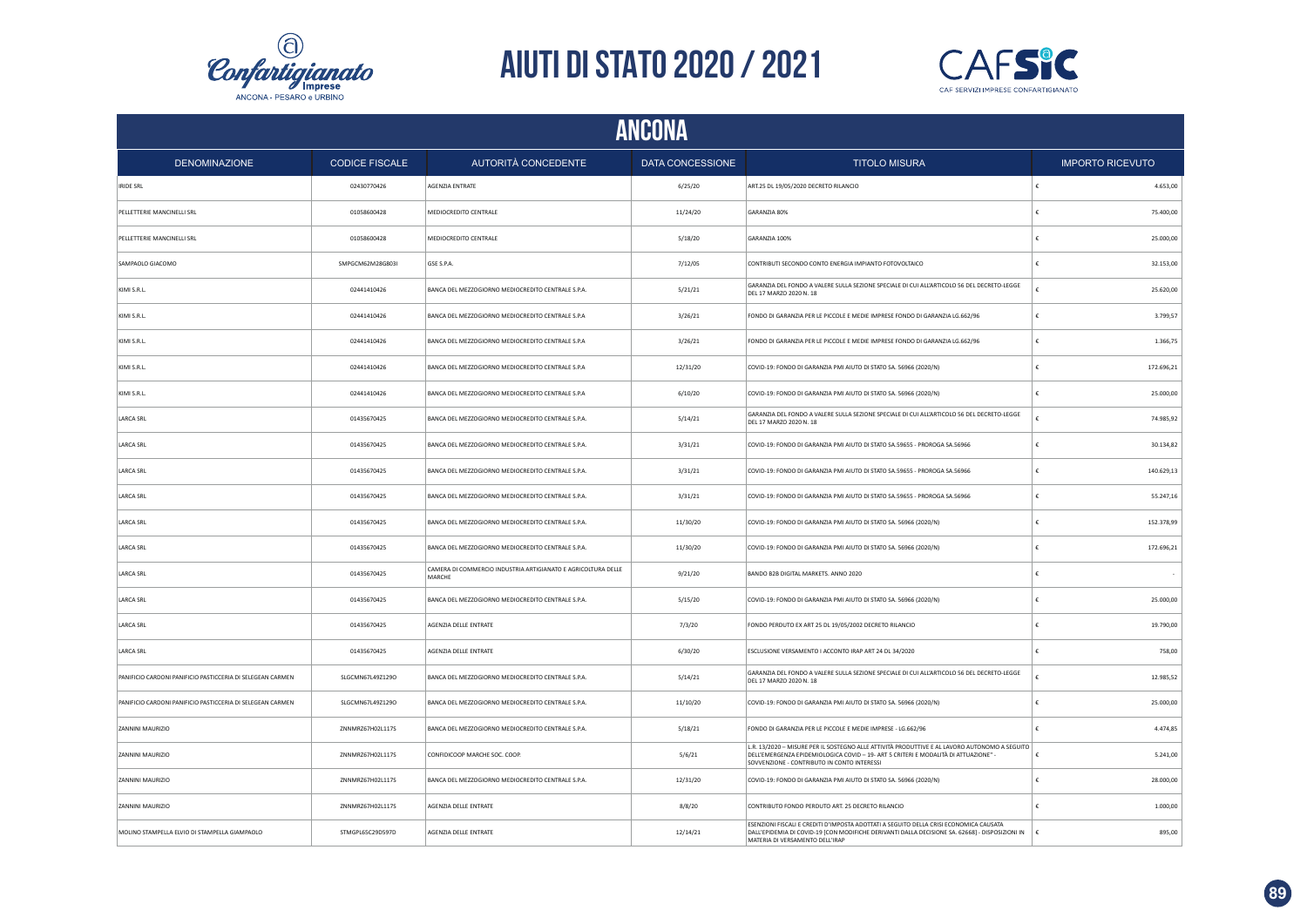



| ANCONA                                        |                       |                                                    |                         |                                                                                                                                                                                                                                               |                         |  |  |
|-----------------------------------------------|-----------------------|----------------------------------------------------|-------------------------|-----------------------------------------------------------------------------------------------------------------------------------------------------------------------------------------------------------------------------------------------|-------------------------|--|--|
| <b>DENOMINAZIONE</b>                          | <b>CODICE FISCALE</b> | AUTORITÀ CONCEDENTE                                | <b>DATA CONCESSIONE</b> | <b>TITOLO MISURA</b>                                                                                                                                                                                                                          | <b>IMPORTO RICEVUTO</b> |  |  |
| MOLINO STAMPELLA ELVIO DI STAMPELLA GIAMPAOLO | STMGPL65C29D597D      | BANCA DEL MEZZOGIORNO MEDIOCREDITO CENTRALE S.P.A. | 7/29/21                 | GARANZIA DEL FONDO A VALERE SULLA SEZIONE SPECIALE DI CUI ALL'ARTICOLO 56 DEL DECRETO-LEGGE<br>DEL 17 MARZO 2020 N. 18                                                                                                                        | £<br>5.283,73           |  |  |
| MOLINO STAMPELLA ELVIO DI STAMPELLA GIAMPAOLO | STMGPL65C29D597D      | BANCA DEL MEZZOGIORNO MEDIOCREDITO CENTRALE S.P.A. | 6/15/21                 | GARANZIA DEL FONDO A VALERE SULLA SEZIONE SPECIALE DI CUI ALL'ARTICOLO 56 DEL DECRETO-LEGGE<br>DEL 17 MARZO 2020 N. 18                                                                                                                        | 13.868,56               |  |  |
| MOLINO STAMPELLA ELVIO DI STAMPELLA GIAMPAOLO | STMGPL65C29D597D      | BANCA DEL MEZZOGIORNO MEDIOCREDITO CENTRALE S.P.A. | 5/10/21                 | COVID-19: FONDO DI GARANZIA PMI AIUTO DI STATO SA.59655 - PROROGA SA.56966                                                                                                                                                                    | €<br>40.635,85          |  |  |
| MOLINO STAMPELLA ELVIO DI STAMPELLA GIAMPAOLO | STMGPL65C29D597D      | UNI.CO.SOCIETÀCOOPERATIVA                          | 4/21/21                 | LR 13/2020 - MISURE URGENTI PER IL SOSTEGNO ALLE ATTIVITÀ PRODUTTIVE E AL LAVORO AUTONOMO A<br>SEGUITO DELL'EMERGENZA EPIDEMIOLOGICA COVID 19 ART 12 COMMA 1 - ZONE FUORI CRATERE -<br>SOSTEGNO ALLE ATTIVITÀ PRODUTTIVE E AL LAVORO AUTONOMO | 3.864,42<br>€           |  |  |
| MOLINO STAMPELLA ELVIO DI STAMPELLA GIAMPAOLO | STMGPL65C29D597D      | BANCA DEL MEZZOGIORNO MEDIOCREDITO CENTRALE S.P.A. | 2/10/21                 | COVID-19: FONDO DI GARANZIA PMI AIUTO DI STATO SA.59655 - PROROGA SA.56966                                                                                                                                                                    | 22.500,00<br>€          |  |  |
| MOLINO STAMPELLA ELVIO DI STAMPELLA GIAMPAOLO | STMGPL65C29D597D      | BANCA DEL MEZZOGIORNO MEDIOCREDITO CENTRALE S.P.A. | 1/8/21                  | FONDO DI GARANZIA PER LE PICCOLE E MEDIE IMPRESE - LG.662/96                                                                                                                                                                                  | 10.944,43               |  |  |
| MOLINO STAMPELLA ELVIO DI STAMPELLA GIAMPAOLO | STMGPL65C29D597D      | BANCA DEL MEZZOGIORNO MEDIOCREDITO CENTRALE S.P.A. | 11/24/20                | GARANZIA DEL FONDO A VALERE SULLA SEZIONE SPECIALE DI CUI ALL'ARTICOLO 56 DEL DECRETO-LEGGE<br>DEL 17 MARZO 2020 N. 18                                                                                                                        | 215,61                  |  |  |
| EUROSTOCK FABRIANO S.R.L.                     | 02147120428           | AGENZIA DELLE ENTRATE                              | 12/13/21                | ESENZIONI FISCALI E CREDITI D'IMPOSTA ADOTTATI A SEGUITO DELLA CRISI ECONOMICA CAUSATA<br>DALL'EPIDEMIA DI COVID-19 [CON MODIFICHE DERIVANTI DALLA DECISIONE SA. 62668] - DISPOSIZIONI IN<br>MATERIA DI VERSAMENTO DELL'IRAP                  | Ŀ<br>302,00             |  |  |
| EUROSTOCK FABRIANO S.R.L.                     | 02147120428           | <b>REGIONE MARCHE</b>                              | 12/8/21                 | AVVISO PUBBLICO DGR N.328 DEL 22.03.2021 POR MARCHE FSE 2014-2020 CONTRIBUTI A SOSTEGNO DEL<br>COSTO DEL LAVORO E DELLA CONTINUITÀ AZIENDALE PER LE IMPRESE DEI SETTORI PARTICOLARMENTE<br>COLPITI DALL'EMERGENZA COVID DELLE AREE DI CRISI   | ∣€<br>37.500,00         |  |  |
| EUROSTOCK FABRIANO S.R.L.                     | 02147120428           | BANCA DEL MEZZOGIORNO MEDIOCREDITO CENTRALE S.P.A. | 12/20/20                | COVID-19: FONDO DI GARANZIA PMI AIUTO DI STATO SA. 56966 (2020/N)                                                                                                                                                                             | 152.375,92<br>£         |  |  |
| EUROSTOCK FABRIANO S.R.L.                     | 02147120428           | BANCA DEL MEZZOGIORNO MEDIOCREDITO CENTRALE S.P.A. | 11/6/20                 | GARANZIA DEL FONDO A VALERE SULLA SEZIONE SPECIALE DI CUI ALL'ARTICOLO 56 DEL DECRETO-LEGGE<br>DEL 17 MARZO 2020 N. 18                                                                                                                        | 93,72                   |  |  |
| EUROSTOCK FABRIANO S.R.L.                     | 02147120428           | BANCA DEL MEZZOGIORNO MEDIOCREDITO CENTRALE S.P.A. | 11/3/20                 | GARANZIA DEL FONDO A VALERE SULLA SEZIONE SPECIALE DI CUI ALL'ARTICOLO 56 DEL DECRETO-LEGGE<br>DEL 17 MARZO 2020 N. 18                                                                                                                        | 55,92                   |  |  |
| EUROSTOCK FABRIANO S.R.L.                     | 02147120428           | AGENZIA DELLE ENTRATE                              | 7/3/20                  | CONTRIBUTO FONDO PERDUTO ART. 25 DECRETO RILANCIO                                                                                                                                                                                             | 12.722,00               |  |  |
| <b>TOPPARELLI VALERIA</b>                     | 02570540423           | BANCA DEL MEZZOGIORNO MEDIOCREDITO CENTRALE S.P.A. | 12/10/20                | COVID19-FONDO DIO GARANZIA PMI AIUTO DI STATO SA56966 (2020/N)                                                                                                                                                                                | 20.000,00               |  |  |
| <b>TOPPARELLI VALERIA</b>                     | 02570540423           | <b>REGIONE MARCHE</b>                              | 1/2/20                  | REGIONE MARCHE-POR MARCHE FESR 2014-2020 -AZ. 10.01 INT. 10.1.1 "SOSTENGO AI PROCESSI DI<br><b>FUSIONE DEL CONFIDI</b>                                                                                                                        | 799,67                  |  |  |
| EXBITION LAB DESIGN SRLS                      | 02700330422           | MINISTERO DEL TURISMO                              | 12/23/20                | RISTORO FIERE E CONGRESSI                                                                                                                                                                                                                     | 2.944,76                |  |  |
| <b>EXBITION LAB DESIGN SRLS</b>               | 02700330422           | <b>REGIONE MARCHE</b>                              | 12/17/20                | CONTRIBUTO DIGITALIZZAZIONE IMPRESE                                                                                                                                                                                                           | 8.700,00                |  |  |
| <b>EXBITION LAB DESIGN SRLS</b>               | 02700330422           | BANCA DEL MEZZOGIORNO MEDIOCREDITO CENTRALE S.P.A. | 12/31/20                | FONDO DI GARANZIA PMI AIUTO DI STATO SA.56966                                                                                                                                                                                                 | 2.503,01                |  |  |
| EXBITION LAB DESIGN SRLS                      | 02700330422           | BANCA DEL MEZZOGIORNO MEDIOCREDITO CENTRALE S.P.A. | 12/31/20                | FONDO DI GARANZIA PMI AIUTO DI STATO SA.56966                                                                                                                                                                                                 | 140.000,00              |  |  |
| <b>EXBITION LAB DESIGN SRLS</b>               | 02700330422           | AGENZIA DELLE ENTRATE                              | 7/14/20                 | CONTRIBUTO ART.25 DL 34/2020                                                                                                                                                                                                                  | ¢<br>5.513,00           |  |  |
| <b>EXBITION LAB DESIGN SRLS</b>               | 02700330422           | AGENZIA DELLE ENTRATE                              | 4/27/21                 | CONTRIBUTO ART.1 DL 41/2021                                                                                                                                                                                                                   | 22.608,00<br>£          |  |  |
| <b>EXBITION LAB DESIGN SRLS</b>               | 02700330422           | AGENZIA DELLE ENTRATE                              | 6/24/21                 | CONTRIBUTO ART.1 DL 73/2021                                                                                                                                                                                                                   | 22.608,00<br>£          |  |  |
| <b>EXBITION LAB DESIGN SRLS</b>               | 02700330422           | MINISTERO DEL TURISMO                              | 9/30/21                 | CONTRIBUTO FIERE E CONGRESSI                                                                                                                                                                                                                  | 15.270,48<br>$\epsilon$ |  |  |
| <b>OUARTUCCI ROBERTO</b>                      | ORTRRT71F08I608N      | AGENZIA DELLE ENTRATE                              | 12/23/20                | <b>RISTORO FIFRE E CONGRESSI</b>                                                                                                                                                                                                              | 171,35<br>£             |  |  |
| QUARTUCCI ROBERTO                             | QRTRRT71E08I608N      | AGENZIA DELLE ENTRATE                              | 12/31/20                | CONTRIBUTO D.L. 34/2020                                                                                                                                                                                                                       | 11.137,50<br>€          |  |  |
| <b>QUARTUCCI ROBERTO</b>                      | QRTRRT71E08I608N      | AGENZIA DELLE ENTRATE                              | 6/18/20                 | ART.25 DEL DECRETO-LEGGE 19 MAGGIO 2020                                                                                                                                                                                                       | 2.038,00                |  |  |
| ALBERTIN MIRCO                                | LBRMRC66C14A271F      | BANCA DEL MEZZOGIORNO MEDIOCREDITO CENTRALE S.P.A. | 8/10/20                 | COVID-19: FONDO DI GARANZIA PMI AIUTO DI STATO SA. 56966 (2020/N)                                                                                                                                                                             | 12.000,00               |  |  |
| BRUNO NORBERTO CARLOS                         | BRNNBR70M12Z600T      | AGENZIA DELLE ENTRATE                              | 7/17/20                 | CONTRIBUTO D.L. 34/2020                                                                                                                                                                                                                       | 1.000,00<br>$\epsilon$  |  |  |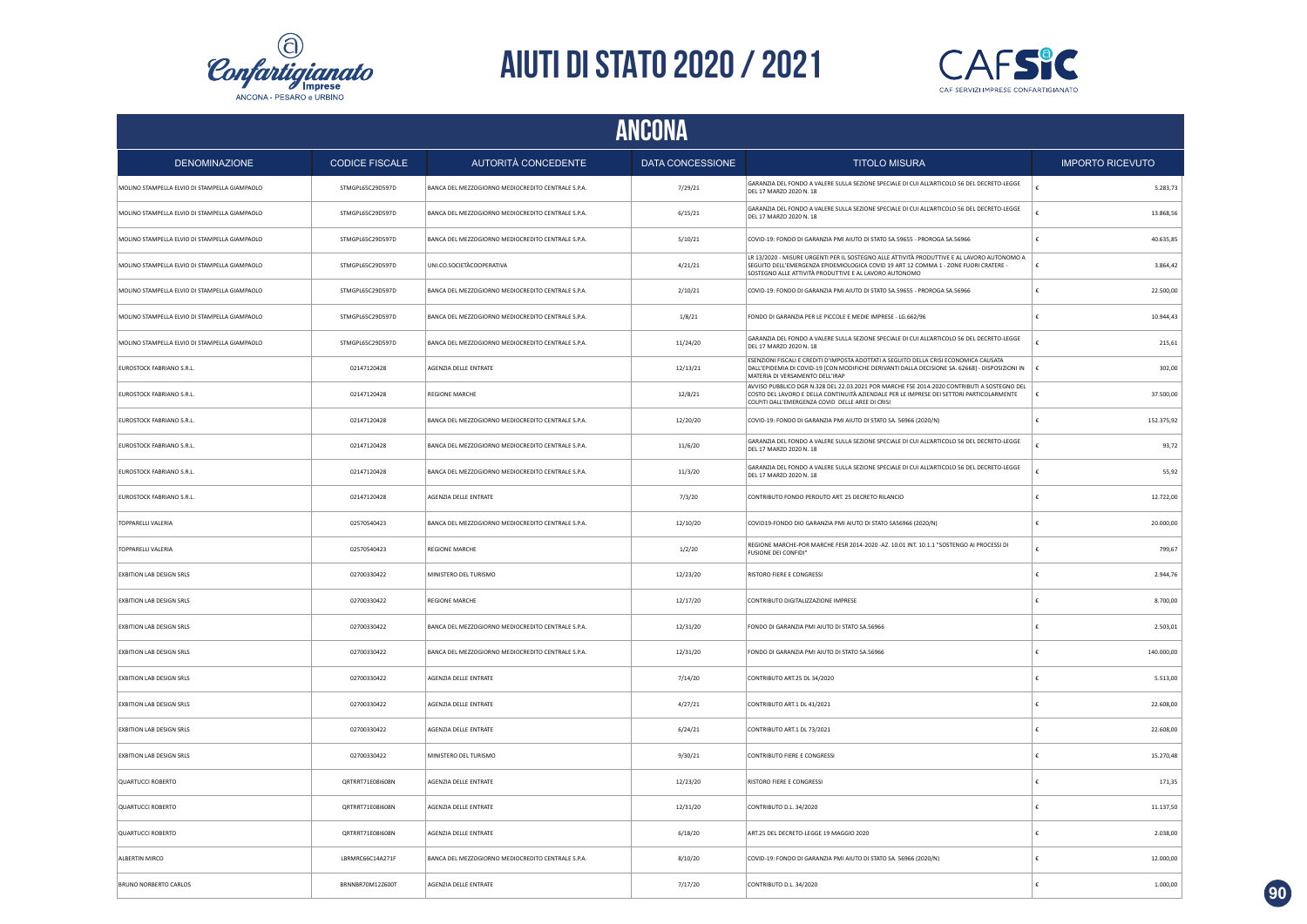



| ANCONA                       |                       |                                                    |                         |                                                                   |                         |  |  |
|------------------------------|-----------------------|----------------------------------------------------|-------------------------|-------------------------------------------------------------------|-------------------------|--|--|
| <b>DENOMINAZIONE</b>         | <b>CODICE FISCALE</b> | AUTORITÀ CONCEDENTE                                | <b>DATA CONCESSIONE</b> | <b>TITOLO MISURA</b>                                              | <b>IMPORTO RICEVUTO</b> |  |  |
| <b>BRUNO NORBERTO CARLOS</b> | BRNNBR70M12Z600T      | BANCA DEL MEZZOGIORNO MEDIOCREDITO CENTRALE S.P.A. | 7/31/20                 | COVID-19: FONDO DI GARANZIA PMI AIUTO DI STATO SA. 56966 (2020/N) | 13.000,00               |  |  |
| BOYKIV VOLODYMYR             | BYKVDY80L04Z138B      | BANCA DEL MEZZOGIORNO MEDIOCREDITO CENTRALE S.P.A. | 7/31/20                 | COVID-19: FONDO DI GARANZIA PMI AIUTO DI STATO SA. 56966 (2020/N) | 25.000,00               |  |  |
| CURZI PAOLO                  | CRZPLA56L03I608G      | BANCA DEL MEZZOGIORNO MEDIOCREDITO CENTRALE S.P.A. | 7/25/20                 | COVID-19: FONDO DI GARANZIA PMI AIUTO DI STATO SA. 56966 (2020/N) | 25.000,00               |  |  |
| CURZI PAOLO                  | CRZPLA56L03I608G      | <b>REGIONE MARCHE</b>                              | 12/31/20                | L.R. 03 GIUGNO 2020, N. 20 - DGR N 747/2020                       | 3.000,00                |  |  |
| VAGNI ALESSANDRO             | VGNLSN78T30A366N      | BANCA DEL MEZZOGIORNO MEDIOCREDITO CENTRALE S.P.A. | 6/20/20                 | COVID-19: FONDO DI GARANZIA PMI AIUTO DI STATO SA. 56966 (2020/N) | 25.000,00               |  |  |
| VAGNI ALESSANDRO             | VGNLSN78T30A366N      | AGENZIA DELLE ENTRATE                              | 11/18/20                | ART.25 DEL DECRETO-LEGGE 19 MAGGIO 2020                           | 14.090,00               |  |  |
| SPADONI SANTINELLI CLAUDIO   | SPDCLD57E18I608E      | BANCA DEL MEZZOGIORNO MEDIOCREDITO CENTRALE S.P.A. | 8/31/20                 | COVID-19: FONDO DI GARANZIA PMI AIUTO DI STATO SA. 56966 (2020/N) | 25.000,00               |  |  |
| SPADONI SANTINELLI CLAUDIO   | SPDCLD57E18I608E      | AGENZIA DELLE ENTRATE                              | 6/19/20                 | ART.25 DEL DECRETO-LEGGE 19 MAGGIO 2020                           | 13.309,00               |  |  |
| KM ZERO SRL                  | 02674750423           | <b>REGIONE MARCHE</b>                              | 12/30/20                | DECRETO LEGGE N. 104 DEL 14 AGOSTO 2020                           | 1.000,00                |  |  |
| KM ZERO SRL                  | 02674750423           | BANCA DEL MEZZOGIORNO MEDIOCREDITO CENTRALE S.P.A. | 8/10/20                 | COVID-19: FONDO DI GARANZIA PMI AIUTO DI STATO SA. 56966 (2020/N) | 20.000,00               |  |  |
| KM ZERO SRL                  | 02674750423           | REGIONE MARCHE                                     | 7/6/20                  | L.R. 03 GIUGNO 2020, N. 20 - DGR N 747/2020                       | 3.000,00                |  |  |
| KM ZERO SRL                  | 02674750423           | AGENZIA DELLE ENTRATE                              | 6/17/20                 | ART.25 DEL DECRETO-LEGGE 19 MAGGIO 2020                           | 2.380,00<br>€           |  |  |
| D'AQUINO MANUELE             | DQNMNL93M07I608F      | REGIONE MARCHE                                     | 12/30/20                | DECRETO LEGGE N. 104 DEL 14 AGOSTO 2020                           | 1.000,00                |  |  |
| D'AQUINO MANUELE             | DQNMNL93M07I608F      | REGIONE MARCHE                                     | 12/31/20                | DECRETO LEGGE N. 104 DEL 14 AGOSTO 2020                           | 3.000,00                |  |  |
| D'AQUINO MANUELE             | DQNMNL93M07I608F      | BANCA DEL MEZZOGIORNO MEDIOCREDITO CENTRALE S.P.A. | 10/31/20                | COVID-19: FONDO DI GARANZIA PMI AIUTO DI STATO SA. 56966 (2020/N) | 25.000,00               |  |  |
| LIMONGELLI RICCARDO          | LMNRCR62L23I608R      | <b>REGIONE MARCHE</b>                              | 7/17/20                 | DECRETO LEGGE N. 34 DEL 19 MAGGIO 2020                            | 1.000,00                |  |  |
| LIMONGELLI RICCARDO          | LMNRCR62L23I608R      | BANCA DEL MEZZOGIORNO MEDIOCREDITO CENTRALE S.P.A. | 7/20/20                 | COVID-19: FONDO DI GARANZIA PMI AIUTO DI STATO SA. 56966 (2020/N) | 10.900,00               |  |  |
| MARINESCU MARIUS SILVIU      | MRNMSS69C21Z129U      | BANCA DEL MEZZOGIORNO MEDIOCREDITO CENTRALE S.P.A. | 7/31/20                 | COVID-19: FONDO DI GARANZIA PMI AIUTO DI STATO SA. 56966 (2020/N) | 12.000,00               |  |  |
| MARINESCU MARIUS SILVIU      | MRNMSS69C21Z129U      | <b>REGIONE MARCHE</b>                              | 7/17/20                 | DECRETO LEGGE N. 34 DEL 19 MAGGIO 2020                            | 1.000,00                |  |  |
| MONTAGNA MONIA               | MNTMNO70R68I608B      | <b>REGIONE MARCHE</b>                              | 1/14/20                 | POR MARCHE FESR 2014-2020 -ASSE 3-OS 8-AZIONE 8.2                 | 197.174,71              |  |  |
| <b>MONTAGNA MONIA</b>        | MNTMNO70R68I608B      | <b>REGIONE MARCHE</b>                              | 7/21/20                 | DECRETO LEGGE N. 34 DEL 19 MAGGIO 2020                            | 6.000,00                |  |  |
| MONTAGNA MONIA               | MNTMNO70R68I608B      | BANCA DEL MEZZOGIORNO MEDIOCREDITO CENTRALE S.P.A. | 7/20/20                 | COVID-19: FONDO DI GARANZIA PMI AIUTO DI STATO SA. 56966 (2020/N) | 25.000,00               |  |  |
| MONTAGNA MONIA               | MNTMNO70R68I608B      | <b>REGIONE MARCHE</b>                              | 12/30/20                | DECRETO LEGGE N. 104 DEL 14 AGOSTO 2020                           | 1.000,00                |  |  |
| MONTAGNA MONIA               | MNTMNO70R68I608B      | AGENZIA DELLE ENTRATE                              | 7/2/20                  | ART.25 DEL DECRETO-LEGGE 19 MAGGIO 2020                           | 2.663,00                |  |  |
| PAOLASINI ASSISTENZA SRLS    | 02737330429           | BANCA DEL MEZZOGIORNO MEDIOCREDITO CENTRALE S.P.A. | 10/31/20                | COVID-19: FONDO DI GARANZIA PMI AIUTO DI STATO SA. 56966 (2020/N) | 25.000,00               |  |  |
| PESARESI MARIO               | PSRMRA54B10I608G      | BANCA DEL MEZZOGIORNO MEDIOCREDITO CENTRALE S.P.A. | 8/20/20                 | COVID-19: FONDO DI GARANZIA PMI AIUTO DI STATO SA. 56966 (2020/N) | 25.000,00               |  |  |
| PETROLATI CORRADO            | PTRCRD91T13I608Z      | BANCA DEL MEZZOGIORNO MEDIOCREDITO CENTRALE S.P.A. | 5/15/20                 | COVID-19: FONDO DI GARANZIA PMI AIUTO DI STATO SA. 56966 (2020/N) | 9.500,00                |  |  |
| PETROLATI CORRADO            | PTRCRD91T13I608Z      | <b>REGIONE MARCHE</b>                              | 7/16/20                 | DECRETO LEGGE N. 34 DEL 19 MAGGIO 2020                            | 3.000,00                |  |  |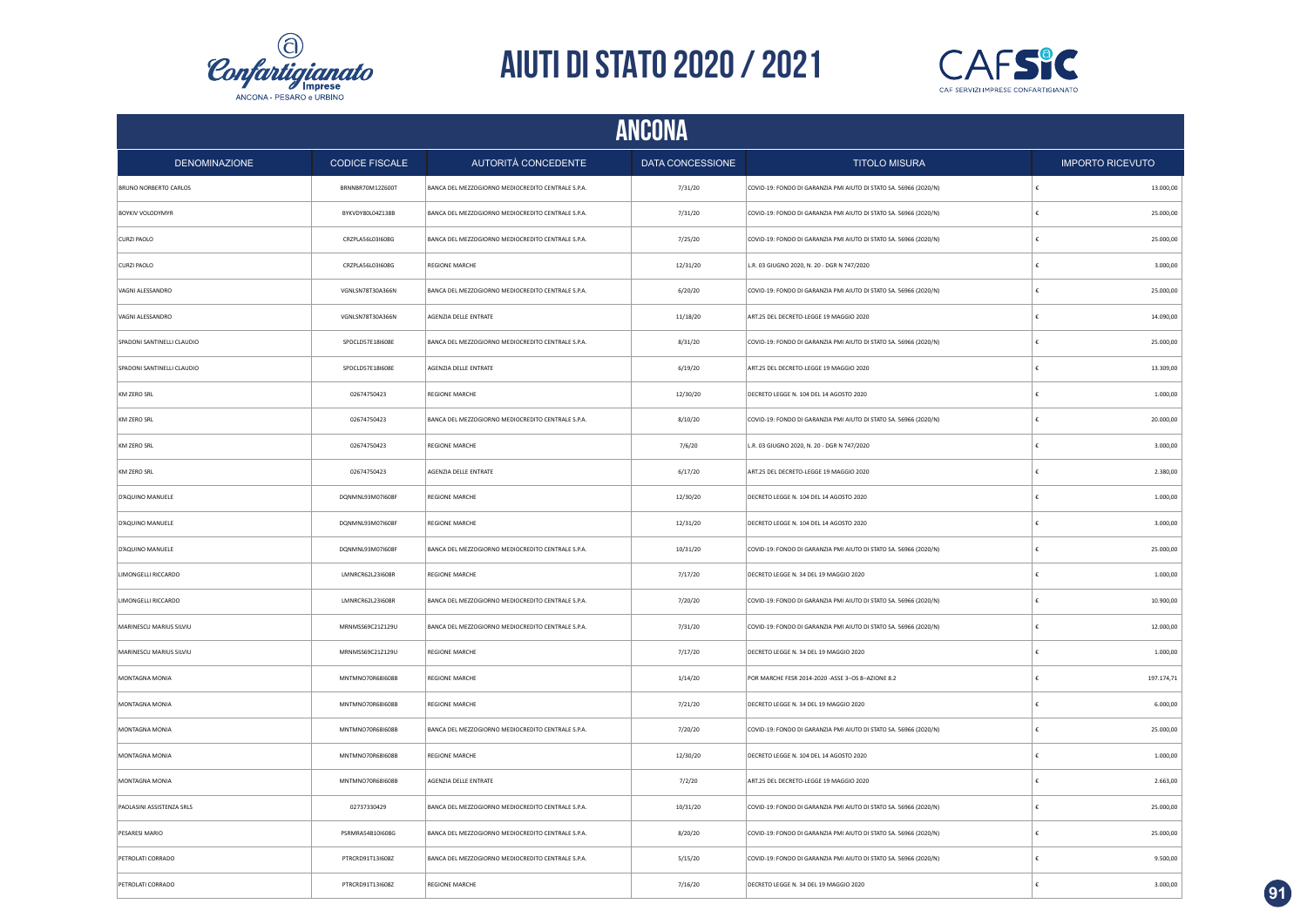



| <b>ANCONA</b>             |                       |                                                    |                         |                                                                                                                                                                                                                    |                         |  |  |
|---------------------------|-----------------------|----------------------------------------------------|-------------------------|--------------------------------------------------------------------------------------------------------------------------------------------------------------------------------------------------------------------|-------------------------|--|--|
| <b>DENOMINAZIONE</b>      | <b>CODICE FISCALE</b> | AUTORITÀ CONCEDENTE                                | <b>DATA CONCESSIONE</b> | <b>TITOLO MISURA</b>                                                                                                                                                                                               | <b>IMPORTO RICEVUTO</b> |  |  |
| PETROLATI CORRADO         | PTRCRD91T13I608Z      | <b>REGIONE MARCHE</b>                              | 12/30/20                | DECRETO LEGGE N. 104 DEL 14 AGOSTO 2020                                                                                                                                                                            | 1,000.00                |  |  |
| PETROLATI CORRADO         | PTRCRD91T13I608Z      | <b>AGENZIA DELLE ENTRATE</b>                       | 8/12/20                 | ART.25 DEL DECRETO-LEGGE 19 MAGGIO 2020                                                                                                                                                                            | 1.000,00                |  |  |
| ROCCHETTI RENZO           | RCCRNZ55P19I608G      | BANCA DEL MEZZOGIORNO MEDIOCREDITO CENTRALE S.P.A. | 5/25/20                 | COVID-19: FONDO DI GARANZIA PMI AIUTO DI STATO SA. 56966 (2020/N)                                                                                                                                                  | 25.000,00               |  |  |
| ROCCHETTI RENZO           | RCCRNZ55P19I608G      | REGIONE MARCHE                                     | 7/17/20                 | L.R. 03 GIUGNO 2020, N. 20 - DGR N 747/2020                                                                                                                                                                        | 1.000,00                |  |  |
| SAGRATI STEFANO           | SGRSFN64T29I608M      | BANCA DEL MEZZOGIORNO MEDIOCREDITO CENTRALE S.P.A. | 6/30/20                 | DECRETO-LEGGE 8 APRILE 2020, N. 23                                                                                                                                                                                 | 20.000,00               |  |  |
| SAGRATI STEFANO           | SGRSFN64T29I608M      | REGIONE MARCHE                                     | 7/17/20                 | L.R. 03 GIUGNO 2020, N. 20 - DGR N 747/2020                                                                                                                                                                        | 1.000,00                |  |  |
| SAGRATI STEFANO           | SGRSFN64T29I608M      | UNI.CO.SOCIETÀCOOPERATIVA                          | 10/21/20                | LR 13/2020                                                                                                                                                                                                         | 490,33                  |  |  |
| SAGRATI STEFANO           | SGRSFN64T29I608M      | BANCA DEL MEZZOGIORNO MEDIOCREDITO CENTRALE S.P.A. | 12/10/20                | DECRETO-LEGGE 8 APRILE 2020, N. 23                                                                                                                                                                                 | 10.067,28               |  |  |
| SAGRATI STEFANO           | SGRSFN64T29I608M      | AGENZIA DELLE ENTRATE                              | 6/17/20                 | ART.25 DEL DECRETO-LEGGE 19 MAGGIO 2020                                                                                                                                                                            | 1.405,00                |  |  |
| <b>SBAFFI DAVIDE</b>      | SBFDVD77A11D286V      | BANCA DEL MEZZOGIORNO MEDIOCREDITO CENTRALE S.P.A. | 5/25/20                 | DECRETO-LEGGE 8 APRILE 2020, N. 23                                                                                                                                                                                 | 14.000,00               |  |  |
| SBAFFI DAVIDE             | SBFDVD77A11D286V      | REGIONE MARCHE                                     | 7/17/20                 | DECRETO LEGGE N. 34 DEL 19 MAGGIO 2020                                                                                                                                                                             | 1.000,00                |  |  |
| SBAFFI DAVIDE             | SBFDVD77A11D286V      | AGENZIA DELLE ENTRATE                              | 8/13/20                 | ART.25 DEL DECRETO-LEGGE 19 MAGGIO 2020                                                                                                                                                                            | 1.000,00                |  |  |
| SEVERINI COSTRUZIONI SRLS | 02727800423           | BANCA DEL MEZZOGIORNO MEDIOCREDITO CENTRALE S.P.A. | 8/20/20                 | DECRETO-LEGGE 8 APRILE 2020, N. 23                                                                                                                                                                                 | 25.000,00               |  |  |
| SEVERINI COSTRUZIONI SRLS | 02727800423           | AGENZIA DELLE ENTRATE                              | 6/18/20                 | ART.25 DEL DECRETO-LEGGE 19 MAGGIO 2020                                                                                                                                                                            | 5.475,00                |  |  |
| SIMONCIONI FRANCESCO      | SMNFNC82D11I608M      | BANCA DEL MEZZOGIORNO MEDIOCREDITO CENTRALE S.P.A. | 12/10/20                | DECRETO-LEGGE 8 APRILE 2020, N. 23                                                                                                                                                                                 | 18.000,00               |  |  |
| <b>REMAPLAST SRL</b>      | 02017640422           | MEF                                                | 12/7/21                 | ESENZIONI FISCALI E CREDITI D'IMPOSTA ADOTTATI A SEGUITO DELLA CRISI ECONOMICA CAUSATA<br>DALL'EPIDEMIA DI COVID-19 [CON MODIFICHE DERIVANTI DALLA DECISIONE SA. 62668] ESENZIONI IN<br>MATERIA DI VERSAMENTO IRAP | 7.722,00<br>ŧ           |  |  |
| <b>REMAPLAST SRL</b>      | 02017640422           | BANCA DEL MEZZOGIORNO MEDIOCREDITO CENTRALE S.P.A. | 12/31/20                | COVID-19: FONDO DI GARANZIA PMI AIUTO DI STATO SA. 56966 (2020/N)                                                                                                                                                  | 253.467,67              |  |  |
| <b>REMAPLAST SRL</b>      | 02017640422           | MEF                                                | 6/25/20                 | CONTRIBUTO FONDO PERDUTO DECRETO RILANCIO                                                                                                                                                                          | 21.625,00               |  |  |
| ALLEGREZZA STEFANO        | LLGSFN82P23I608T      | <b>REGIONE MARCHE</b>                              | 7/16/20                 | L.R. 03 GIUGNO 2020, N. 20 - DGR N 747/2020                                                                                                                                                                        | 3.000,00                |  |  |
| ALLEGREZZA STEFANO        | LLGSFN82P23I608T      | BANCA DEL MEZZOGIORNO MEDIOCREDITO CENTRALE S.P.A. | 12/31/20                | DECRETO-LEGGE 8 APRILE 2020, N. 23                                                                                                                                                                                 | 6.600,00                |  |  |
| ALLEGREZZA STEFANO        | LLGSFN82P23I608T      | <b>REGIONE MARCHE</b>                              | 12/30/20                | DECRETO LEGGE N. 104 DEL 14 AGOSTO 2020                                                                                                                                                                            | 1.000,00                |  |  |
| ALLEGREZZA STEFANO        | LLGSFN82P23I608T      | AGENZIA DELLE ENTRATE                              | 7/20/20                 | ART.25 DEL DECRETO-LEGGE 19 MAGGIO 2020                                                                                                                                                                            | 1.000,00                |  |  |
| ALLEGREZZA STEFANO        | LLGSFN82P23I608T      | AGENZIA DELLE ENTRATE                              | 7/20/20                 | ART.1 DEL DECRETO-LEGGE 28 OTTOBRE 2020 N. 137 E ART.2 DEL DECRETO-LEGGE 9 NOVEMBRE 2020 N.<br>149                                                                                                                 | 500,00                  |  |  |
| ALLEGREZZA STEFANO        | LLGSFN82P23I608T      | <b>AGENZIA DELLE ENTRATE</b>                       | 7/20/20                 | ART.1 DEL DECRETO-LEGGE 28 OTTOBRE 2020 N. 137 E ART.2 DEL DECRETO-LEGGE 9 NOVEMBRE 2020 N.<br>149                                                                                                                 | 1.000.00                |  |  |
| <b>CAMPING CORTINA</b>    | 00327120424           | BANCA DEL MEZZOGIORNO MEDIOCREDITO CENTRALE S.P.A. | 3/4/20                  | FONDO DI GARANZIA PER LE PICCOLE E MEDIE IMPRESE                                                                                                                                                                   | 16.925,04               |  |  |
| CAMPING CORTINA           | 00327120424           | BANCA DEL MEZZOGIORNO MEDIOCREDITO CENTRALE S.P.A. | 5/25/20                 | COVID-19: FONDO DI GARANZIA PMI AIUTO DI STATO SA. 56966 (2020/N)                                                                                                                                                  | 25.000,00               |  |  |
| CAMPING CORTINA           | 00327120424           | <b>REGIONE MARCHE</b>                              | 7/21/20                 | REGIME QUADRO NAZIONALE SUGLI AIUTI DI STATO - COVID 19 (ARTT. 54 - 61 DEL DL RILANCIO)                                                                                                                            | 3.000,00<br>€           |  |  |
| CAMPING CORTINA           | 00327120424           | BANCA DEL MEZZOGIORNO MEDIOCREDITO CENTRALE S.P.A. | 11/30/20                | COVID-19: FONDO DI GARANZIA PMI AIUTO DI STATO SA. 56966 (2020/N)                                                                                                                                                  | 125.000,00<br>€         |  |  |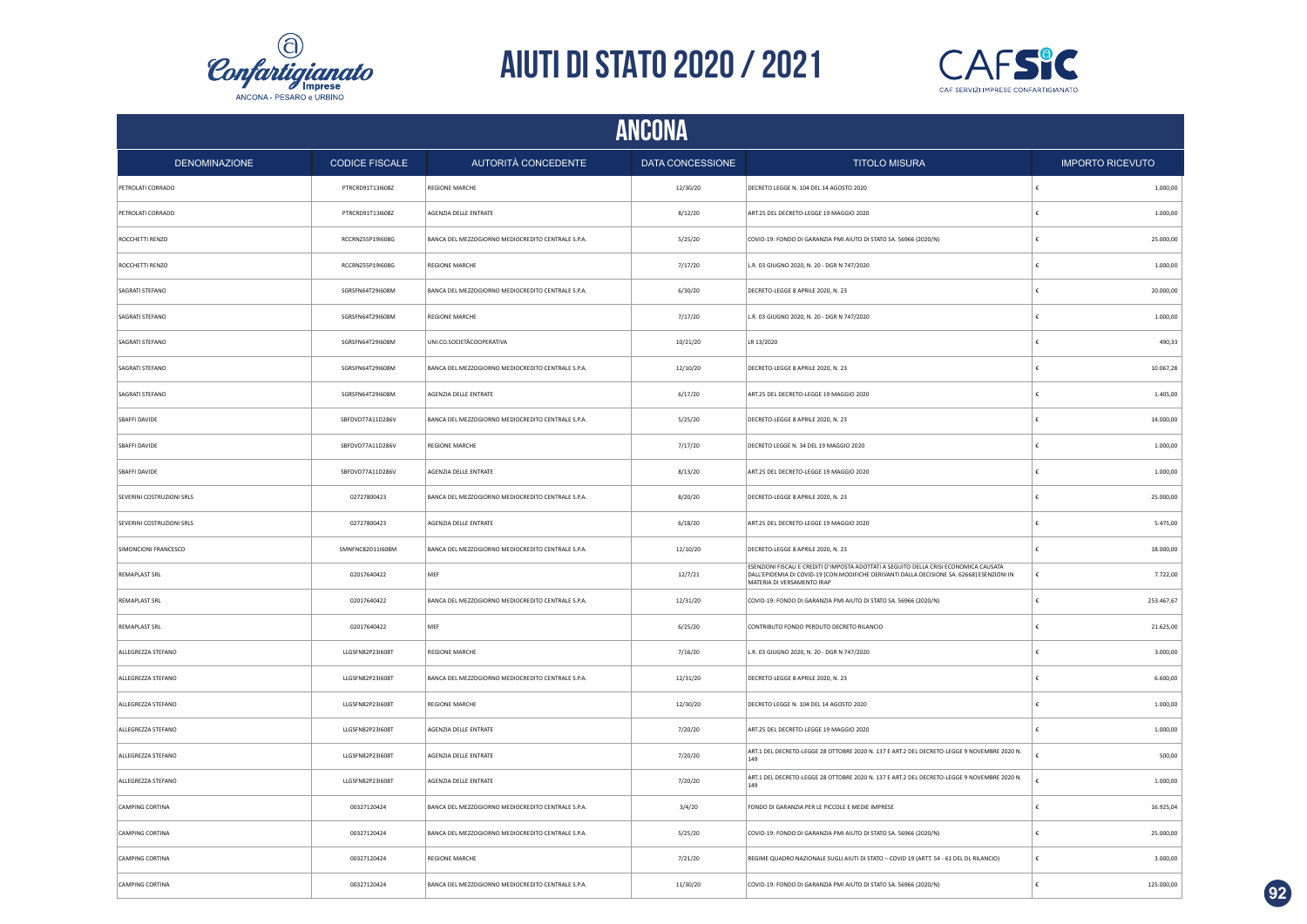



| <b>DENOMINAZIONE</b>                  | <b>CODICE FISCALE</b> | AUTORITÀ CONCEDENTE                                | <b>DATA CONCESSIONE</b> | <b>TITOLO MISURA</b>                                                                                                                                                                                           | <b>IMPORTO RICEVUTO</b> |  |  |  |  |  |  |
|---------------------------------------|-----------------------|----------------------------------------------------|-------------------------|----------------------------------------------------------------------------------------------------------------------------------------------------------------------------------------------------------------|-------------------------|--|--|--|--|--|--|
| CAMPING CORTINA                       | 00327120424           | BANCA DEL MEZZOGIORNO MEDIOCREDITO CENTRALE S.P.A. | 11/30/20                | COVID-19: FONDO DI GARANZIA PMI AIUTO DI STATO SA. 56966 (2020/N)                                                                                                                                              | 1.982,51                |  |  |  |  |  |  |
| CAMPING CORTINA                       | 00327120424           | BANCA DEL MEZZOGIORNO MEDIOCREDITO CENTRALE S.P.A. | 12/18/20                | GARANZIA DEL FONDO A VALERE SULLA SEZIONE SPECIALE DI CUI ALL'ARTICOLO 56 DEL DECRETO-LEGGE<br>DEL 17 MARZO 2020 N. 18                                                                                         | 586,02                  |  |  |  |  |  |  |
| <b>CAMPING CORTINA</b>                | 00327120424           | BANCA DEL MEZZOGIORNO MEDIOCREDITO CENTRALE S.P.A. | 12/18/20                | GARANZIA DEL FONDO A VALERE SULLA SEZIONE SPECIALE DI CUI ALL'ARTICOLO 56 DEL DECRETO-LEGGE<br>DEL 17 MARZO 2020 N. 18                                                                                         | 1.305.85                |  |  |  |  |  |  |
| CAMPING CORTINA                       | 00327120424           | <b>REGIONE MARCHE</b>                              | 12/30/20                | REGIME QUADRO NAZIONALE SUGLI AIUTI DI STATO - COVID 19 (ARTT. 54 - 61 DEL DL RILANCIO COME<br>MODIFICATO DALL'ART. 62 DEL DL 104/2020)                                                                        | 890.00                  |  |  |  |  |  |  |
| CAMPING CORTINA                       | 00327120424           | <b>REGIONE MARCHE</b>                              | 12/30/20                | REGIME QUADRO NAZIONALE SUGLI AIUTI DI STATO - COVID 19 (ARTT. 54 - 61 DEL DL RILANCIO COME<br>MODIFICATO DALL'ART. 62 DEL DL 104/2020)                                                                        | 110,00                  |  |  |  |  |  |  |
| CAMPING CORTINA                       | 00327120424           | AGENZIA DELLE ENTRATE                              | 6/18/20                 | ART.1 DEL DECRETO-LEGGE 28 OTTOBRE 2020 N. 137 E ART.2 DEL DECRETO-LEGGE 9 NOVEMBRE 2020 N.<br>149                                                                                                             | 3.267,00                |  |  |  |  |  |  |
| CAMPING CORTINA                       | 00327120424           | AGENZIA DELLE ENTRATE                              | 7/3/20                  | ART.25 DEL DECRETO-LEGGE 19 MAGGIO 2020                                                                                                                                                                        | 2.178,00                |  |  |  |  |  |  |
| CARROZZERIA 71 SRL                    | 02708590423           | AGENZIA DELLE ENTRATE                              | 7/23/20                 | ART.25 DEL DECRETO-LEGGE 19 MAGGIO 2020                                                                                                                                                                        | 4.226,00                |  |  |  |  |  |  |
| CARROZZERIA 71 SRL                    | 02708590423           | BANCA DEL MEZZOGIORNO MEDIOCREDITO CENTRALE S.P.A. | 7/10/20                 | COVID-19: FONDO DI GARANZIA PMI AIUTO DI STATO SA. 56966 (2020/N)                                                                                                                                              | 25.000,00               |  |  |  |  |  |  |
| CARROZZERIA 71 SRL                    | 02708590423           | UNI.CO.SOCIETÀCOOPERATIVA                          | 10/27/20                | REGIONE MARCHE - POR MARCHE FESR 2014-2020 - AZ. 10.1 INT. 10.1.1 "SOSTEGNO AI PROCESSI DI<br><b>FUSIONE DEI CONFIDI</b>                                                                                       | 1.490,19                |  |  |  |  |  |  |
| CARROZZERIA 71 SRI                    | 02708590423           | UNLCO SOCIETÀCOOPERATIVA                           | 10/27/20                | L.R. 13/2020 - MISURE URGENTI PER IL SOSTEGNO ALLE ATTIVITÀ PRODUTTIVE E AL LAVORO AUTONOMO A<br>SEGUITO DELL'EMERGENZA EPIDEMIOLOGICA COVID-19-ART 5 CRITERI E MODALITÀ DI ATTUAZIONE "<br>PRESTITO AGEVOLATO | £<br>2.110.01           |  |  |  |  |  |  |
| F.D. DI FRANCESCO DIAMBRA & C. S.A.S. | 02447140423           | BANCA DEL MEZZOGIORNO MEDIOCREDITO CENTRALE S.P.A. | 5/25/20                 | COVID-19: FONDO DI GARANZIA PMI AIUTO DI STATO SA. 56966 (2020/N)                                                                                                                                              | 22.400,00               |  |  |  |  |  |  |
| F.D. DI FRANCESCO DIAMBRA & C. S.A.S. | 02447140423           | UNI.CO.SOCIETÀCOOPERATIVA                          | 6/29/20                 | REGIONE MARCHE - POR MARCHE FESR 2014-2020 - AZ. 10.1 INT. 10.1.1 "SOSTEGNO AI PROCESSI DI<br><b>FUSIONE DEI CONFIDI.</b>                                                                                      | 320.88                  |  |  |  |  |  |  |
| F.D. DI FRANCESCO DIAMBRA & C. S.A.S. | 02447140423           | <b>REGIONE MARCHE</b>                              | 7/17/20                 | REGIME QUADRO NAZIONALE SUGLI AIUTI DI STATO - COVID 19 (ARTT. 54 - 61 DEL DL RILANCIO)                                                                                                                        | 700.00                  |  |  |  |  |  |  |
| F.D. DI FRANCESCO DIAMBRA & C. S.A.S. | 02447140423           | UNI.CO.SOCIETÀCOOPERATIVA                          | 12/11/20                | REGIONE MARCHE - POR MARCHE FESR 2014-2020 - AZ. 10.1 INT. 10.1.1 "SOSTEGNO AI PROCESSI DI<br><b>FUSIONE DEL CONFIDI."</b>                                                                                     | 555,86                  |  |  |  |  |  |  |
| F.D. DI FRANCESCO DIAMBRA & C. S.A.S. | 02447140423           | UNI.CO.SOCIETÀCOOPERATIVA                          | 12/11/20                | L.R. 13/2020 - MISURE URGENTI PER IL SOSTEGNO ALLE ATTIVITÀ PRODUTTIVE E AL LAVORO AUTONOMO A<br>SEGUITO DELL'EMERGENZA                                                                                        | 1.015,70                |  |  |  |  |  |  |
| F.D. DI FRANCESCO DIAMBRA & C. S.A.S. | 02447140423           | AGENZIA DELLE ENTRATE                              | 7/3/20                  | ART.25 DEL DECRETO-LEGGE 19 MAGGIO 2020                                                                                                                                                                        | 2.093,00                |  |  |  |  |  |  |
| NCL FASHION S.R.L. SEMPLIFICATA       | 02773400425           | BANCA DEL MEZZOGIORNO MEDIOCREDITO CENTRALE S.P.A. | 8/31/20                 | COVID-19: FONDO DI GARANZIA PMI AIUTO DI STATO SA. 56966 (2020/N)                                                                                                                                              | 25.000,00               |  |  |  |  |  |  |
| NCL FASHION S.R.L. SEMPLIFICATA       | 02773400425           | <b>AGENZIA DELLE ENTRATE</b>                       | 7/3/20                  | ART.25 DEL DECRETO-LEGGE 19 MAGGIO 2020                                                                                                                                                                        | 4.860,00                |  |  |  |  |  |  |
| OEB S.R.L. UNIPERSONALE               | 02151920424           | BANCA DEL MEZZOGIORNO MEDIOCREDITO CENTRALE S.P.A  | 6/10/20                 | COVID-19: FONDO DI GARANZIA PMI AIUTO DI STATO SA, 56966 (2020/N)                                                                                                                                              | 25,000.00               |  |  |  |  |  |  |
| OEB S.R.L. UNIPERSONALE               | 02151920424           | AGENZIA DELLE ENTRATE                              | 6/29/20                 | ART.25 DEL DECRETO-LEGGE 19 MAGGIO 2020                                                                                                                                                                        | 5.912,00                |  |  |  |  |  |  |
| RCAFFE' S.R.L. SEMPLIFICATA           | 02780650426           | <b>REGIONE MARCHE</b>                              | 7/16/20                 | REGIME QUADRO NAZIONALE SUGLI AIUTI DI STATO - COVID 19 (ARTT. 54 - 61 DEL DL RILANCIO)                                                                                                                        | 450.00<br>€             |  |  |  |  |  |  |
| RCAFFE' S.R.L. SEMPLIFICATA           | 02780650426           | <b>REGIONE MARCHE</b>                              | 7/16/20                 | REGIME QUADRO NAZIONALE SUGLI AIUTI DI STATO - COVID 19 (ARTT. 54 - 61 DEL DL RILANCIO)                                                                                                                        | 1.050,00                |  |  |  |  |  |  |
| RCAFFE' S.R.L. SEMPLIFICATA           | 02780650426           | BANCA DEL MEZZOGIORNO MEDIOCREDITO CENTRALE S.P.A. | 12/10/20                | COVID-19: FONDO DI GARANZIA PMI AIUTO DI STATO SA. 56966 (2020/N)                                                                                                                                              | 30.000,00               |  |  |  |  |  |  |
| RCAFFE' S.R.L. SEMPLIFICATA           | 02780650426           | <b>REGIONE MARCHE</b>                              | 12/30/20                | REGIME QUADRO NAZIONALE SUGLI AIUTI DI STATO - COVID 19 (ARTT. 54 - 61 DEL DL RILANCIO COME<br>MODIFICATO DALL'ART. 62 DEL DL 104/2020)                                                                        | 890,00                  |  |  |  |  |  |  |
| RCAFFE' S.R.L. SEMPLIFICATA           | 02780650426           | <b>REGIONE MARCHE</b>                              | 12/30/20                | REGIME QUADRO NAZIONALE SUGLI AIUTI DI STATO - COVID 19 (ARTT. 54 - 61 DEL DL RILANCIO COME<br>MODIFICATO DALL'ART. 62 DEL DL 104/2020)                                                                        | 110,00                  |  |  |  |  |  |  |
| RCAFFE' S.R.L. SEMPLIFICATA           | 02780650426           | AGENZIA DELLE ENTRATE                              | 7/2/20                  | ART.1 DEL DECRETO-LEGGE 28 OTTOBRE 2020 N. 137 E ART.2 DEL DECRETO-LEGGE 9 NOVEMBRE 2020 N.<br>149                                                                                                             | 2.232,00                |  |  |  |  |  |  |
| RCAFFE' S.R.L. SEMPLIFICATA           | 02780650426           | AGENZIA DELLE ENTRATE                              | 7/2/20                  | ART.1 DEL DECRETO-LEGGE 28 OTTOBRE 2020 N. 137 E ART.2 DEL DECRETO-LEGGE 9 NOVEMBRE 2020 N.<br>149                                                                                                             | 1.116,00                |  |  |  |  |  |  |

**93**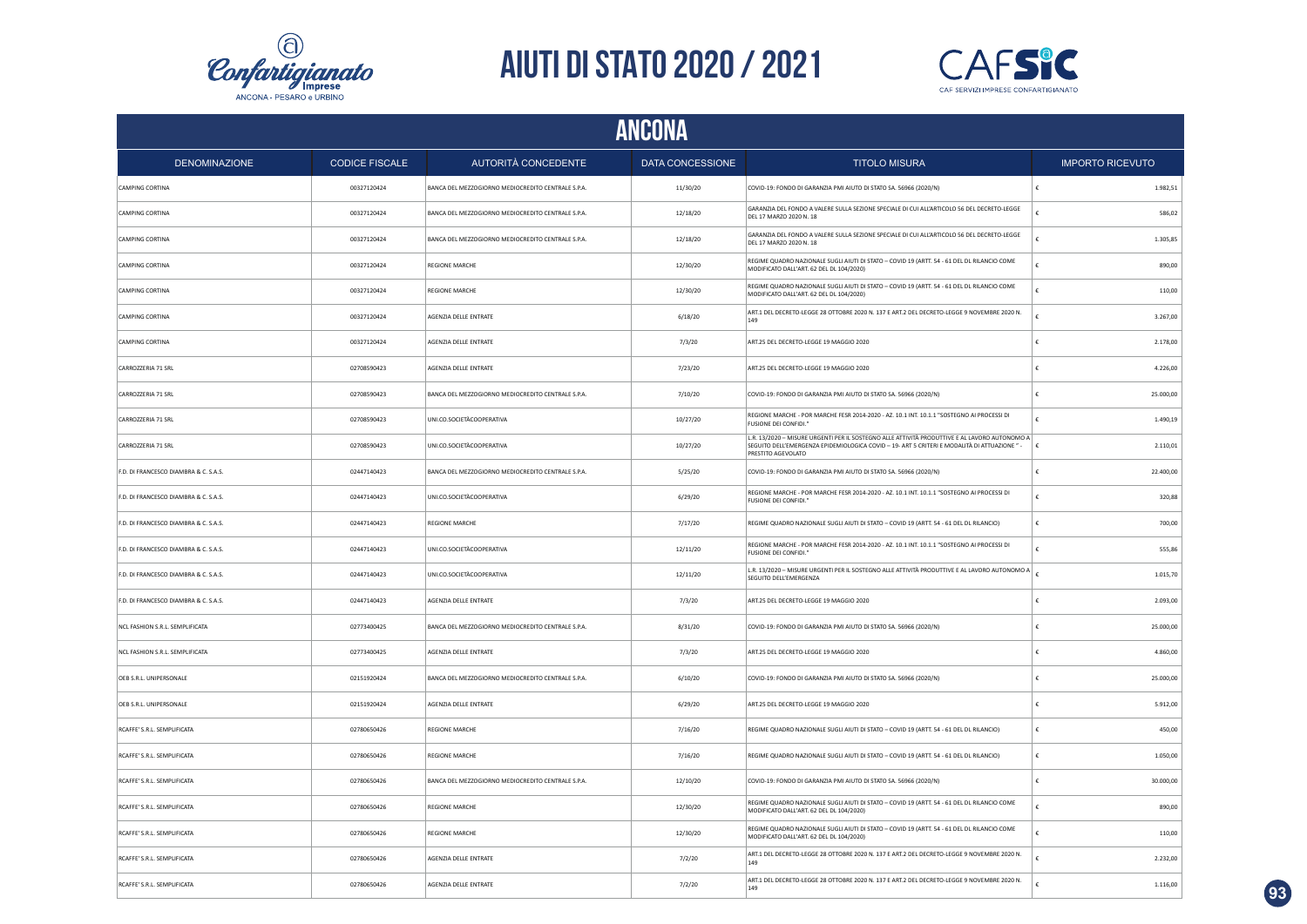



| ANCONA                                                        |                         |                                                    |                  |                                                                                                                                                                                                             |                         |  |  |
|---------------------------------------------------------------|-------------------------|----------------------------------------------------|------------------|-------------------------------------------------------------------------------------------------------------------------------------------------------------------------------------------------------------|-------------------------|--|--|
| <b>DENOMINAZIONE</b>                                          | <b>CODICE FISCALE</b>   | AUTORITÀ CONCEDENTE                                | DATA CONCESSIONE | <b>TITOLO MISURA</b>                                                                                                                                                                                        | <b>IMPORTO RICEVUTO</b> |  |  |
| RCAFFE' S.R.L. SEMPLIFICATA                                   | 02780650426             | AGENZIA DELLE ENTRATE                              | 7/2/20           | ART.1 DEL DECRETO-LEGGE 28 OTTOBRE 2020 N. 137 E ART.2 DEL DECRETO-LEGGE 9 NOVEMBRE 2020 N.<br>149                                                                                                          | 3.348,00                |  |  |
| RCAFFE' S.R.L. SEMPLIFICATA                                   | 02780650426             | AGENZIA DELLE ENTRATE                              | 7/14/20          | ART.25 DEL DECRETO-LEGGE 19 MAGGIO 2020                                                                                                                                                                     | 2.232,00<br>£           |  |  |
| <b>GIOACCHINI DANIELE</b>                                     | GCCDNL75M03G920D        | BANCA DEL MEZZOGIORNO MEDIOCREDITO CENTRALE S.P.A. | 12/10/20         | COVID-19: FONDO DI GARANZIA PMI AIUTO DI STATO SA. 56966 (2020/N)                                                                                                                                           | £<br>15.000,00          |  |  |
| <b>GIOACCHINI DANIELE</b>                                     | GCCDNL75M03G920D        | AGENZIA DELLE ENTRATE                              | 7/4/20           | ART.1 DEL DECRETO-LEGGE 28 OTTOBRE 2020 N. 137 E ART.2 DEL DECRETO-LEGGE 9 NOVEMBRE 2020 N.<br>149                                                                                                          | 1.000,00                |  |  |
| <b>GIOACCHINI DANIELE</b>                                     | GCCDNL75M03G920D        | AGENZIA DELLE ENTRATE                              | 7/14/20          | ART.25 DEL DECRETO-LEGGE 19 MAGGIO 2020                                                                                                                                                                     | £<br>1.000,00           |  |  |
| PAOLASINI ALESSANDRO                                          | PLSLSN68A29I608V        | BANCA DEL MEZZOGIORNO MEDIOCREDITO CENTRALE S.P.A. | 11/20/20         | COVID-19: FONDO DI GARANZIA PMI AIUTO DI STATO SA. 56966 (2020/N)                                                                                                                                           | €<br>10.000,00          |  |  |
| MARYKATE PANE PIZZA DOLCI E PASTICCI DI PAOLINELLI KATIA      | PLNKTA66P50F205H        | UNI.CO.SOCIETÀCOOPERATIVA                          | 12/7/20          | LR 13/2020 - MISURE URGENTI PER IL SOSTEGNO ALLE ATTIVITÀ PRODUTTIVE E AL LAVORO AUTONOMO A<br>SEGUITO DELL'EMERGENZA EPIDEMIOLOGICA COVID 19 ART 12 COMMA 1 - ZONE FUORI CRATERE                           | 1.661,62<br>£           |  |  |
| MARYKATE PANE PIZZA DOLCI E PASTICCI DI PAOLINELLI KATIA      | PLNKTA66P50F205H        | BANCA DEL MEZZOGIORNO MEDIOCREDITO CENTRALE S.P.A. | 12/31/20         | COVID-19: FONDO DI GARANZIA PMI AIUTO DI STATO SA. 56966 (2020/N)                                                                                                                                           | 20.317,78<br>ŧ          |  |  |
| AGNOLETTI MAURO                                               | GNLMRA61H18I608R        | BANCA DEL MEZZOGIORNO MEDIOCREDITO CENTRALE S.P.A. | 12/10/20         | COVID-19: FONDO DI GARANZIA PMI AIUTO DI STATO SA. 56966 (2020/N)                                                                                                                                           | 16.500,00<br>€          |  |  |
| AGNOLETTI MAURO                                               | GNLMRA61H18I608R        | AGENZIA DELLE ENTRATE                              | 7/14/20          | ART.25 DEL DECRETO-LEGGE 19 MAGGIO 2020                                                                                                                                                                     | 1.000,00                |  |  |
| AMBULATORIO ASSOCIATO VETERINARIO DOTT. OLIVETTO E DOTT. PIVA | 02217950423             | BANCA DEL MEZZOGIORNO MEDIOCREDITO CENTRALE S.P.A. | 10/31/20         | COVID-19: FONDO DI GARANZIA PMI AIUTO DI STATO SA. 56966 (2020/N)                                                                                                                                           | €<br>20.000,00          |  |  |
| BELOGI MARIA GABRIELLA                                        | BLGMGB40L541608T        | BANCA DEL MEZZOGIORNO MEDIOCREDITO CENTRALE S.P.A. | 12/10/20         | COVID-19: FONDO DI GARANZIA PMI AIUTO DI STATO SA. 56966 (2020/N)                                                                                                                                           | 16.900,00<br>€          |  |  |
| ART'E' PARRUCCHIERI DI CASAGRANDE ROMINA GIANNA               | <b>CSGRNG75D47Z133K</b> | <b>REGIONE MARCHE</b>                              | 7/3/20           | REGIME QUADRO NAZIONALE SUGLI AIUTI DI STATO - COVID 19 (ARTT. 54 - 61 DEL DL RILANCIO)                                                                                                                     | ŧ<br>1.500,00           |  |  |
| ART'E' PARRUCCHIERI DI CASAGRANDE ROMINA GIANNA               | CSGRNG75D47Z133K        | BANCA DEL MEZZOGIORNO MEDIOCREDITO CENTRALE S.P.A. | 6/10/20          | COVID-19: FONDO DI GARANZIA PMI AIUTO DI STATO SA. 56966 (2020/N)                                                                                                                                           | ŧ<br>8.000,00           |  |  |
| ART'E' PARRUCCHIERI DI CASAGRANDE ROMINA GIANNA               | CSGRNG75D47Z133K        | AGENZIA DELLE ENTRATE                              | 7/3/20           | ART.25 DEL DECRETO-LEGGE 19 MAGGIO 2020                                                                                                                                                                     | ŧ<br>1.000,00           |  |  |
| CE.AL. DI LEOPIZZI FRANCESCA & C. SAS                         | 01569090424             | <b>REGIONE MARCHE</b>                              | 7/16/20          | REGIME QUADRO NAZIONALE SUGLI AIUTI DI STATO - COVID 19 (ARTT. 54 - 61 DEL DL RILANCIO)                                                                                                                     | ŧ<br>3.000,00           |  |  |
| CE.AL. DI LEOPIZZI FRANCESCA & C. SAS                         | 01569090424             | BANCA DEL MEZZOGIORNO MEDIOCREDITO CENTRALE S.P.A. | 7/14/20          | FONDO DI GARANZIA PER LE PICCOLE E MEDIE IMPRESE                                                                                                                                                            | 405.03<br>£             |  |  |
| CE.AL. DI LEOPIZZI FRANCESCA & C. SAS                         | 01569090424             | BANCA DEL MEZZOGIORNO MEDIOCREDITO CENTRALE S.P.A. | 7/14/20          | FONDO DI GARANZIA PER LE PICCOLE E MEDIE IMPRESE                                                                                                                                                            | 3.753,58                |  |  |
| CE.AL. DI LEOPIZZI FRANCESCA & C. SAS                         | 01569090424             | BANCA DEL MEZZOGIORNO MEDIOCREDITO CENTRALE S.P.A. | 12/31/20         | COVID-19: FONDO DI GARANZIA PMI AIUTO DI STATO SA. 56966 (2020/N)                                                                                                                                           | 30.000,00               |  |  |
| CE.AL. DI LEOPIZZI FRANCESCA & C. SAS                         | 01569090424             | <b>REGIONE MARCHE</b>                              | 12/30/20         | REGIME QUADRO NAZIONALE SUGLI AIUTI DI STATO - COVID 19 (ARTT. 54 - 61 DEL DL RILANCIO COME<br>MODIFICATO DALL'ART. 62 DEL DL 104/2020)                                                                     | 1.000,00                |  |  |
| CE.AL. DI LEOPIZZI FRANCESCA & C. SAS                         | 01569090424             | AGENZIA DELLE ENTRATE                              | 7/7/20           | ART.25 DEL DECRETO-LEGGE 19 MAGGIO 2020                                                                                                                                                                     | 2.282,00<br>£           |  |  |
| NEW COLOUR DI COREANI FABIO                                   | CRNFBA68P16A366N        | BANCA DEL MEZZOGIORNO MEDIOCREDITO CENTRALE S.P.A. | 12/10/20         | COVID-19: FONDO DI GARANZIA PMI AIUTO DI STATO SA. 56966 (2020/N)                                                                                                                                           | 17.500,00<br>e          |  |  |
| NEW COLOUR DI COREANI FABIO                                   | CRNFBA68P16A366N        | <b>REGIONE MARCHE</b>                              | 7/17/20          | REGIME QUADRO NAZIONALE SUGLI AIUTI DI STATO - COVID 19 (ARTT. 54 - 61 DEL DL RILANCIO)                                                                                                                     | ŧ<br>1.000,00           |  |  |
| ANGELA FACCENDA                                               | FCCNGL66E59F205I        | <b>REGIONE MARCHE</b>                              | 7/3/20           | REGIME QUADRO NAZIONALE SUGLI AIUTI DI STATO - COVID 19 (ARTT. 54 - 61 DEL DL RILANCIO)                                                                                                                     | ŧ<br>1.500.00           |  |  |
| ANGELA FACCENDA                                               | FCCNGL66E59F205I        | UNI.CO.SOCIETÀCOOPERATIVA                          | 10/13/20         | L.R. 13/2020 - MISURE URGENTI PER IL SOSTEGNO ALLE ATTIVITÀ PRODUTTIVE E AL LAVORO AUTONOMO A<br>SEGUITO DELL'EMERGENZA EPIDEMIOLOGICA COVID - 19- ART 5 CRITERI E MODALITÀ DI ATTUAZIONE" -<br>SOVVENZIONE | 5.212,91<br>١€          |  |  |
| ANGELA FACCENDA                                               | FCCNGL66E59F205I        | BANCA DEL MEZZOGIORNO MEDIOCREDITO CENTRALE S.P.A. | 11/20/20         | COVID-19: FONDO DI GARANZIA PMI AIUTO DI STATO SA. 56966 (2020/N)                                                                                                                                           | ŧ<br>12,800.00          |  |  |
| ANGELA FACCENDA                                               | FCCNGL66E59F205I        | BANCA DEL MEZZOGIORNO MEDIOCREDITO CENTRALE S.P.A  | 11/30/20         | COVID-19: FONDO DI GARANZIA PMI AIUTO DI STATO SA. 56966 (2020/N)                                                                                                                                           | 55.981,35<br>€          |  |  |
| ANGELA FACCENDA                                               | FCCNGL66E59F205I        | <b>REGIONE MARCHE</b>                              | 12/30/20         | REGIME QUADRO NAZIONALE SUGLI AIUTI DI STATO - COVID 19 (ARTT. 54 - 61 DEL DL RILANCIO COME<br>MODIFICATO DALL'ART. 62 DEL DL 104/2020)                                                                     | 1.000,00                |  |  |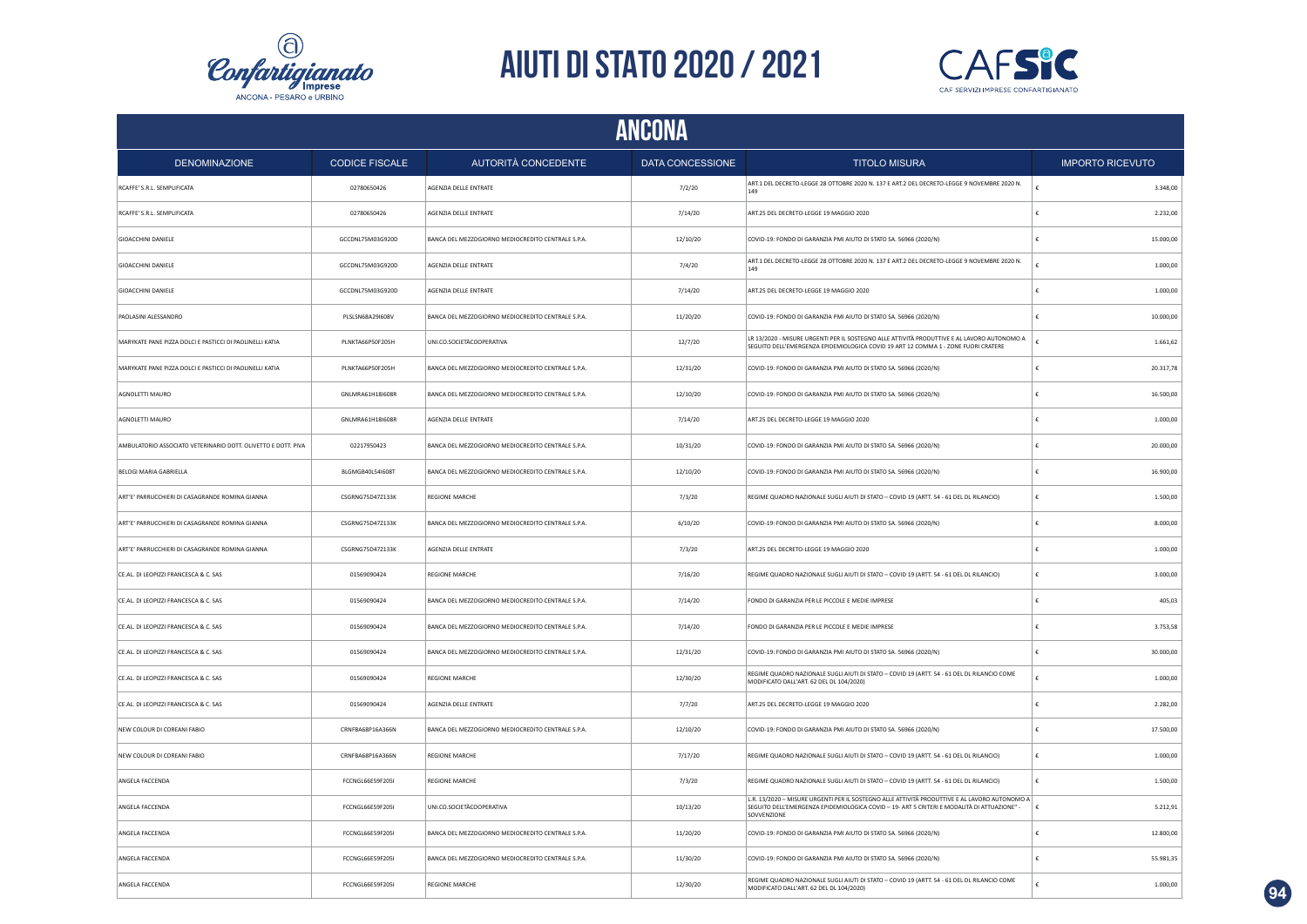



|                                                       | ANCONA                |                                                    |                  |                                                                                                                                         |                         |  |  |  |
|-------------------------------------------------------|-----------------------|----------------------------------------------------|------------------|-----------------------------------------------------------------------------------------------------------------------------------------|-------------------------|--|--|--|
| <b>DENOMINAZIONE</b>                                  | <b>CODICE FISCALE</b> | AUTORITÀ CONCEDENTE                                | DATA CONCESSIONE | <b>TITOLO MISURA</b>                                                                                                                    | <b>IMPORTO RICEVUTO</b> |  |  |  |
| ANGELA FACCENDA                                       | FCCNGL66E59F205I      | AGENZIA DELLE ENTRATE                              | 8/13/20          | ART.1 DEL DECRETO-LEGGE 28 OTTOBRE 2020 N. 137 E ART.2 DEL DECRETO-LEGGE 9 NOVEMBRE 2020 N.<br>149                                      | 3.000,00                |  |  |  |
| ANGELA FACCENDA                                       | FCCNGL66E59F205I      | AGENZIA DELLE ENTRATE                              | 11/18/20         | ART.25 DEL DECRETO-LEGGE 19 MAGGIO 2020                                                                                                 | 1.000,00                |  |  |  |
| FRANCESCHINI ROBERTO                                  | FRNRRT57C23F593G      | BANCA DEL MEZZOGIORNO MEDIOCREDITO CENTRALE S.P.A. | 10/31/20         | COVID-19: FONDO DI GARANZIA PMI AIUTO DI STATO SA. 56966 (2020/N)                                                                       | £<br>20.500,00          |  |  |  |
| FRANCESCHINI ROBERTO                                  | FRNRRT57C23F593G      | AGENZIA DELLE ENTRATE                              | 9/11/20          | ART.25 DEL DECRETO-LEGGE 19 MAGGIO 2020                                                                                                 | 1.000,00<br>£           |  |  |  |
| LA VISAGISTA 5 STELLE DI LABRIOLA SABRINA MARIA       | LBRSRN85R52L219C      | <b>REGIONE MARCHE</b>                              | 7/17/20          | REGIME QUADRO NAZIONALE SUGLI AIUTI DI STATO - COVID 19 (ARTT. 54 - 61 DEL DL RILANCIO)                                                 | 1.500,00<br>€           |  |  |  |
| LA VISAGISTA 5 STELLE DI LABRIOLA SABRINA MARIA       | LBRSRN85R52L219C      | BANCA DEL MEZZOGIORNO MEDIOCREDITO CENTRALE S.P.A. | 12/10/20         | COVID-19: FONDO DI GARANZIA PMI AIUTO DI STATO SA. 56966 (2020/N)                                                                       | €<br>16.150,00          |  |  |  |
| LA VISAGISTA 5 STELLE DI LABRIOLA SABRINA MARIA       | LBRSRN85R52L219C      | BANCA DEL MEZZOGIORNO MEDIOCREDITO CENTRALE S.P.A. | 12/10/20         | COVID-19: FONDO DI GARANZIA PMI AIUTO DI STATO SA. 56966 (2020/N)                                                                       | $\epsilon$<br>40.714,48 |  |  |  |
| LA VISAGISTA 5 STELLE DI LABRIOLA SABRINA MARIA       | LBRSRN85R52L219C      | AGENZIA DELLE ENTRATE                              | 7/14/20          | ART.25 DEL DECRETO-LEGGE 19 MAGGIO 2020                                                                                                 | 1.386,00<br>$\epsilon$  |  |  |  |
| MANIZZA MICHELE                                       | MNZMHL77P061608W      | BANCA DEL MEZZOGIORNO MEDIOCREDITO CENTRALE S.P.A. | 11/10/20         | COVID-19: FONDO DI GARANZIA PMI AIUTO DI STATO SA, 56966 (2020/N)                                                                       | 12.465,00<br>€          |  |  |  |
| MANIZZA MICHELE                                       | MNZMHL77P06I608W      | <b>REGIONE MARCHE</b>                              | 7/21/20          | REGIME QUADRO NAZIONALE SUGLI AIUTI DI STATO - COVID 19 (ARTT. 54 - 61 DEL DL RILANCIO)                                                 | €<br>1.000,00           |  |  |  |
| MANIZZA MICHELE                                       | MNZMHL77P06I608W      | AGENZIA DELLE ENTRATE                              | 6/29/20          | ART.25 DEL DECRETO-LEGGE 19 MAGGIO 2020                                                                                                 | €<br>1.000,00           |  |  |  |
| MARY POPPINS DI SONNI CLAUDIA & SARDANO ILARIA S.N.C. | 02585150424           | BANCA DEL MEZZOGIORNO MEDIOCREDITO CENTRALE S.P.A. | 8/10/20          | COVID-19: FONDO DI GARANZIA PMI AIUTO DI STATO SA. 56966 (2020/N)                                                                       | 15.160,00<br>€          |  |  |  |
| PITTIPATA DI MORALE FRANCESCO                         | MRLFNC88M19A522X      | BANCA DEL MEZZOGIORNO MEDIOCREDITO CENTRALE S.P.A. | 6/10/20          | COVID-19: FONDO DI GARANZIA PMI AIUTO DI STATO SA. 56966 (2020/N)                                                                       | £<br>9.500,00           |  |  |  |
| PITTIPATA DI MORALE FRANCESCO                         | MRLFNC88M19A522X      | <b>REGIONE MARCHE</b>                              | 10/8/20          | REGIME QUADRO NAZIONALE SUGLI AIUTI DI STATO - COVID 19 (ARTT. 54 - 61 DEL DL RILANCIO COME<br>MODIFICATO DALL'ART. 62 DEL DL 104/2020) | 3.000,00                |  |  |  |
| PITTIPATA DI MORALE FRANCESCO                         | MRLFNC88M19A522X      | <b>REGIONE MARCHE</b>                              | 12/30/20         | REGIME QUADRO NAZIONALE SUGLI AIUTI DI STATO - COVID 19 (ARTT. 54 - 61 DEL DL RILANCIO COME<br>MODIFICATO DALL'ART. 62 DEL DL 104/2020) | £<br>1.000,00           |  |  |  |
| PALMIERI MARISA                                       | PLMMRS37P70F454T      | BANCA DEL MEZZOGIORNO MEDIOCREDITO CENTRALE S.P.A. | 8/10/20          | COVID-19: FONDO DI GARANZIA PMI AIUTO DI STATO SA. 56966 (2020/N)                                                                       | 13.000,00<br>€          |  |  |  |
| PATRIGNANI DANIELE                                    | PTRDNL86T06A271A      | <b>REGIONE MARCHE</b>                              | 7/16/20          | REGIME QUADRO NAZIONALE SUGLI AIUTI DI STATO - COVID 19 (ARTT. 54 - 61 DEL DL RILANCIO)                                                 | €<br>3.000,00           |  |  |  |
| PATRIGNANI DANIELE                                    | PTRDNL86T06A271A      | BANCA DEL MEZZOGIORNO MEDIOCREDITO CENTRALE S.P.A. | 12/20/20         | COVID-19: FONDO DI GARANZIA PMI AIUTO DI STATO SA. 56966 (2020/N)                                                                       | 66.030,41               |  |  |  |
| PATRIGNANI DANIELE                                    | PTRDNL86T06A271A      | <b>REGIONE MARCHE</b>                              | 12/30/20         | REGIME QUADRO NAZIONALE SUGLI AIUTI DI STATO - COVID 19 (ARTT. 54 - 61 DEL DL RILANCIO COME<br>MODIFICATO DALL'ART, 62 DEL DL 104/2020) | 1.000,00                |  |  |  |
| PATRIGNANI DANIELE                                    | PTRDNL86T06A271A      | AGENZIA DELLE ENTRATE                              | 6/23/20          | ART.1 DEL DECRETO-LEGGE 28 OTTOBRE 2020 N. 137 E ART.2 DEL DECRETO-LEGGE 9 NOVEMBRE 2020 N.<br>149                                      | 3.000,00                |  |  |  |
| PATRIGNANI DANIELE                                    | PTRDNL86T06A271A      | AGENZIA DELLE ENTRATE                              | 7/14/20          | ART.25 DEL DECRETO-LEGGE 19 MAGGIO 2020                                                                                                 | 1.000,00<br>£           |  |  |  |
| PELLEGRINI PATRIZIO                                   | PLLPRZ58E25I608X      | BANCA DEL MEZZOGIORNO MEDIOCREDITO CENTRALE S.P.A. | 11/20/20         | COVID-19: FONDO DI GARANZIA PMI AIUTO DI STATO SA. 56966 (2020/N)                                                                       | 30.000,00<br>£          |  |  |  |
| PETROLATI MAURO                                       | PTRMRA43E25I608Y      | BANCA DEL MEZZOGIORNO MEDIOCREDITO CENTRALE S.P.A. | 7/20/20          | COVID-19: FONDO DI GARANZIA PMI AIUTO DI STATO SA. 56966 (2020/N)                                                                       | £<br>12.944,00          |  |  |  |
| PETROLATI MAURO                                       | PTRMRA43E25I608Y      | <b>REGIONE MARCHE</b>                              | 12/31/20         | REGIME QUADRO NAZIONALE SUGLI AIUTI DI STATO - COVID 19 (ARTT. 54 - 61 DEL DL RILANCIO COME<br>MODIFICATO DALL'ART. 62 DEL DL 104/2020) | £<br>3.000.00           |  |  |  |
| PETROLATI MAURO                                       | PTRMRA43E25I608Y      | <b>REGIONE MARCHE</b>                              | 12/30/20         | REGIME QUADRO NAZIONALE SUGLI AIUTI DI STATO - COVID 19 (ARTT. 54 - 61 DEL DL RILANCIO COME<br>MODIFICATO DALL'ART. 62 DEL DL 104/2020) | 1.000,00<br>£           |  |  |  |
| PETRONE PASQUALE                                      | PTRPQL64L25G902C      | <b>REGIONE MARCHE</b>                              | 7/13/20          | REGIME QUADRO NAZIONALE SUGLI AIUTI DI STATO - COVID 19 (ARTT. 54 - 61 DEL DL RILANCIO)                                                 | €<br>1.500.00           |  |  |  |
| PETRONE PASQUALE                                      | PTRPOL64L25G902C      | BANCA DEL MEZZOGIORNO MEDIOCREDITO CENTRALE S.P.A. | 10/31/20         | COVID-19: FONDO DI GARANZIA PMI AIUTO DI STATO SA. 56966 (2020/N)                                                                       | $\epsilon$<br>8.000,00  |  |  |  |
| PETRONE PASQUALE                                      | PTRPQL64L25G902C      | <b>REGIONE MARCHE</b>                              | 12/30/20         | REGIME QUADRO NAZIONALE SUGLI AIUTI DI STATO - COVID 19 (ARTT. 54 - 61 DEL DL RILANCIO COME<br>MODIFICATO DALL'ART. 62 DEL DL 104/2020) | €<br>1.000,00           |  |  |  |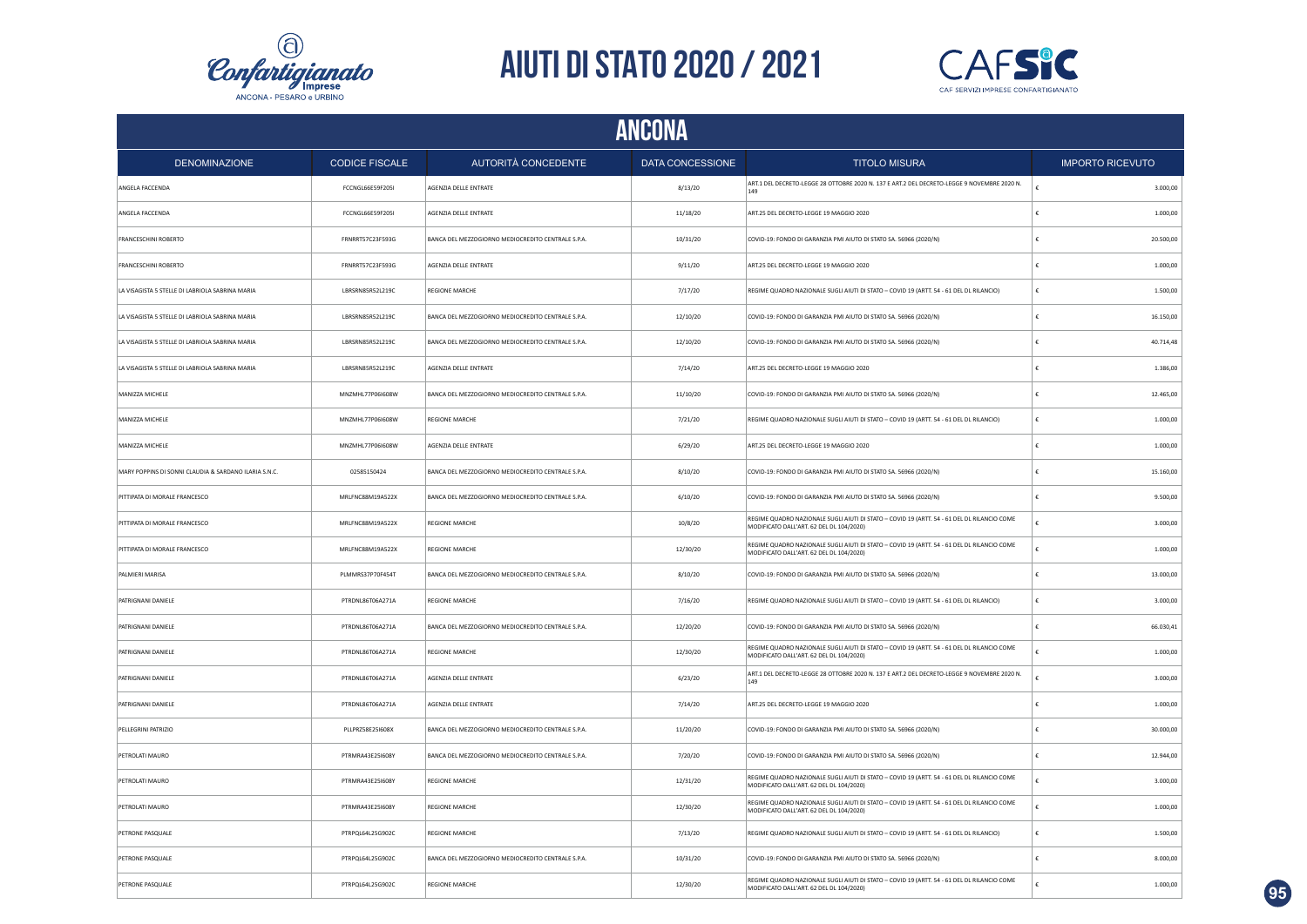



| <b>ANCONA</b>                           |                         |                                                    |                  |                                                                                                                                         |                         |  |  |
|-----------------------------------------|-------------------------|----------------------------------------------------|------------------|-----------------------------------------------------------------------------------------------------------------------------------------|-------------------------|--|--|
| <b>DENOMINAZIONE</b>                    | <b>CODICE FISCALE</b>   | AUTORITÀ CONCEDENTE                                | DATA CONCESSIONE | <b>TITOLO MISURA</b>                                                                                                                    | <b>IMPORTO RICEVUTO</b> |  |  |
| PETRONE PASQUALE                        | PTRPOL64L25G902C        | AGENZIA DELLE ENTRATE                              | 6/29/20          | ART.25 DEL DECRETO-LEGGE 19 MAGGIO 2020                                                                                                 | 1,894.00                |  |  |
| <b>PETRONE PASQUALE</b>                 | PTRPOL64L25G902C        | AGENZIA DELLE ENTRATE                              | 6/18/20          | ART.1 DEL DECRETO-LEGGE 28 OTTOBRE 2020 N. 137 E ART.2 DEL DECRETO-LEGGE 9 NOVEMBRE 2020 N.<br>149                                      | 1.894.00                |  |  |
| PIERANDI MICHELE                        | PRNMHL77L16I608K        | BANCA DEL MEZZOGIORNO MEDIOCREDITO CENTRALE S.P.A. | 6/20/20          | COVID-19: FONDO DI GARANZIA PMI AIUTO DI STATO SA. 56966 (2020/N)                                                                       | 25.000,00               |  |  |
| PIERANDI MICHELE                        | <b>PRNMHL77L16I608K</b> | <b>REGIONE MARCHE</b>                              | 7/17/20          | REGIME QUADRO NAZIONALE SUGLI AIUTI DI STATO - COVID 19 (ARTT. 54 - 61 DEL DL RILANCIO)                                                 | 1.000.00                |  |  |
| PIERANDI MICHELE                        | <b>PRNMHL77L16I608K</b> | AGENZIA DELLE ENTRATE                              | 6/29/20          | ART.25 DEL DECRETO-LEGGE 19 MAGGIO 2020                                                                                                 | 3,829.00                |  |  |
| SPADONI MAURO                           | SPDMRA57E05I608I        | BANCA DEL MEZZOGIORNO MEDIOCREDITO CENTRALE S.P.A. | 5/25/20          | COVID-19: FONDO DI GARANZIA PMI AIUTO DI STATO SA. 56966 (2020/N)                                                                       | 19,980.00               |  |  |
| SPADONI MAURO                           | SPDMRA57E05I608I        | AGENZIA DELLE ENTRATE                              | 7/3/20           | ART.25 DEL DECRETO-LEGGE 19 MAGGIO 2020                                                                                                 | 1.761,00                |  |  |
| GELATERIA CALIMERO DI ZOPPINI FRANCESCO | ZPPFNC71L29I608Z        | <b>REGIONE MARCHE</b>                              | 12/30/20         | REGIME QUADRO NAZIONALE SUGLI AIUTI DI STATO - COVID 19 (ARTT. 54 - 61 DEL DL RILANCIO COME<br>MODIFICATO DALL'ART. 62 DEL DL 104/2020) | 1.000,00                |  |  |
| GELATERIA CALIMERO DI ZOPPINI FRANCESCO | ZPPFNC71L29I608Z        | <b>REGIONE MARCHE</b>                              | 12/31/20         | REGIME QUADRO NAZIONALE SUGLI AIUTI DI STATO - COVID 19 (ARTT. 54 - 61 DEL DL RILANCIO COME<br>MODIFICATO DALL'ART. 62 DEL DL 104/2020) | 1,500.00                |  |  |
| GELATERIA CALIMERO DI ZOPPINI FRANCESCO | ZPPFNC71L29I608Z        | AGENZIA DELLE ENTRATE                              | 8/13/20          | ART.1 DEL DECRETO-LEGGE 28 OTTOBRE 2020 N. 137 E ART.2 DEL DECRETO-LEGGE 9 NOVEMBRE 2020 N.<br>149                                      | 9.036.00                |  |  |
| GELATERIA CALIMERO DI ZOPPINI FRANCESCO | ZPPFNC71L29I608Z        | AGENZIA DELLE ENTRATE                              | 11/18/20         | ART.25 DEL DECRETO-LEGGE 19 MAGGIO 2020                                                                                                 | 3.012,00                |  |  |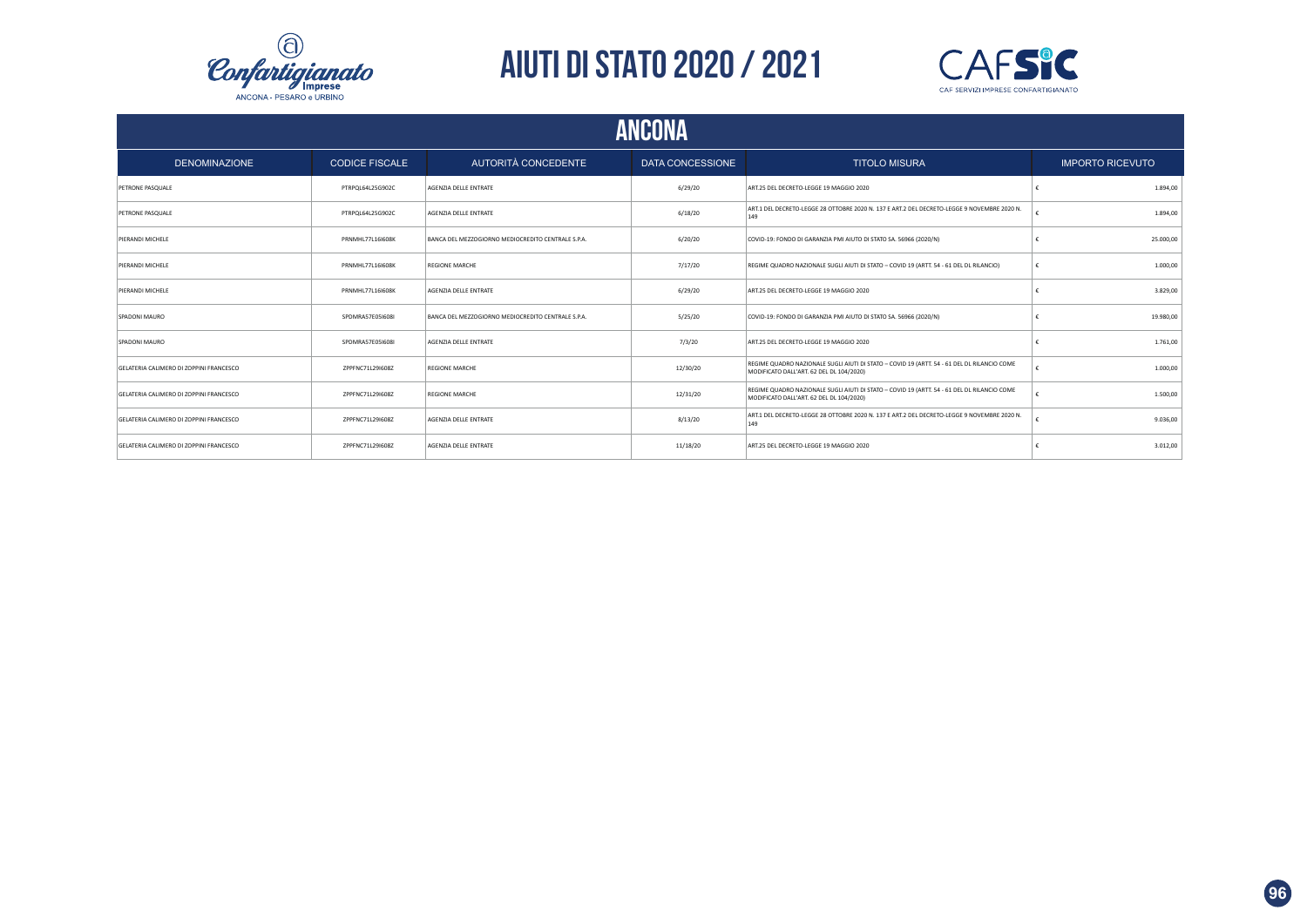



| <b>CAMERANO</b>                    |                       |                                                              |                         |                                                                                                                                                                                                                                                                                                                                                  |                         |  |  |  |  |  |
|------------------------------------|-----------------------|--------------------------------------------------------------|-------------------------|--------------------------------------------------------------------------------------------------------------------------------------------------------------------------------------------------------------------------------------------------------------------------------------------------------------------------------------------------|-------------------------|--|--|--|--|--|
| <b>DENOMINAZIONE</b>               | <b>CODICE FISCALE</b> | <b>AUTORITÀ CONCEDENTE</b>                                   | <b>DATA CONCESSIONE</b> | <b>TITOLO MISURA</b>                                                                                                                                                                                                                                                                                                                             | <b>IMPORTO RICEVUTO</b> |  |  |  |  |  |
| G.S.PLAST<br>DI GASPARETTI STEFANO | GSPSFN56L17B468A      | <b>BANCA DEL MEZZOGIORNO</b><br>MEDIOCREDITO CENTRALE S.P.A. | 31/10/2020              | Decreto Legge 8 aprile 2020, n. 23 Misure urgenti in<br>materia di accesso al credito e di adempimenti fiscali<br>per le imprese, di poteri speciali nei settori strategici,<br>nonche' interventi in materia di salute e lavoro, di proro-<br>ga di termini amministrativi e processuali. (20G00043)<br>(GU Serie Generale n.94 del 08-04-2020) | € 25.000,00             |  |  |  |  |  |
| G.S.PLAST<br>DI GASPARETTI STEFANO | GSPSFN56L17B468A      | <b>BANCA DEL MEZZOGIORNO</b><br>MEDIOCREDITO CENTRALE S.P.A. | 14/05/2021              | Garanzia del fondo a valere sulla sezione speciale di cui<br>all'articolo 56 del Decreto legge<br>del 17 marzo 2020 N. 18                                                                                                                                                                                                                        | € 19.941.24             |  |  |  |  |  |
| G.S.PLAST<br>DI GASPARETTI STEFANO | GSPSFN56L17B468A      | <b>BANCA DEL MEZZOGIORNO</b><br>MEDIOCREDITO CENTRALE S.P.A. | 14/05/2021              | Garanzia del fondo a valere sulla sezione speciale di cui<br>all'articolo 56 del Decreto legge<br>del 17 marzo 2020 N. 18                                                                                                                                                                                                                        | € 13.483.34             |  |  |  |  |  |
| G.S.PLAST<br>DI GASPARETTI STEFANO | GSPSFN56L17B468A      | <b>BANCA DEL MEZZOGIORNO</b><br>MEDIOCREDITO CENTRALE S.P.A. | 18/05/2021              | Garanzia del fondo a valere sulla sezione speciale di cui<br>all'articolo 56 del Decreto legge<br>del 17 marzo 2020 N. 18                                                                                                                                                                                                                        | € 17.365,00             |  |  |  |  |  |
| G.S.PLAST<br>DI GASPARETTI STEFANO | GSPSFN56L17B468A      | <b>BANCA DEL MEZZOGIORNO</b><br>MEDIOCREDITO CENTRALE S.P.A. | 21/05/2021              | Garanzia del fondo a valere sulla sezione speciale di cui<br>all'articolo 56 del Decreto legge<br>del 17 marzo 2020 N. 18                                                                                                                                                                                                                        | € 25.604,00             |  |  |  |  |  |
| G.S.PLAST<br>DI GASPARETTI STEFANO | GSPSFN56L17B468A      | <b>BANCA DEL MEZZOGIORNO</b><br>MEDIOCREDITO CENTRALE S.P.A. | 23/12/2021              | Garanzia del fondo a valere sulla sezione speciale di cui<br>all'articolo 56 del Decreto legge<br>del 17 marzo 2020 N. 18                                                                                                                                                                                                                        | € 2.203,87              |  |  |  |  |  |
| G.S.PLAST<br>DI GASPARETTI STEFANO | GSPSFN56L17B468A      | <b>BANCA DEL MEZZOGIORNO</b><br>MEDIOCREDITO CENTRALE S.P.A. | 23/12/2021              | Garanzia del fondo a valere sulla sezione speciale di cui<br>all'articolo 56 del Decreto legge<br>del 17 marzo 2020 N. 18                                                                                                                                                                                                                        | €7.088,73               |  |  |  |  |  |